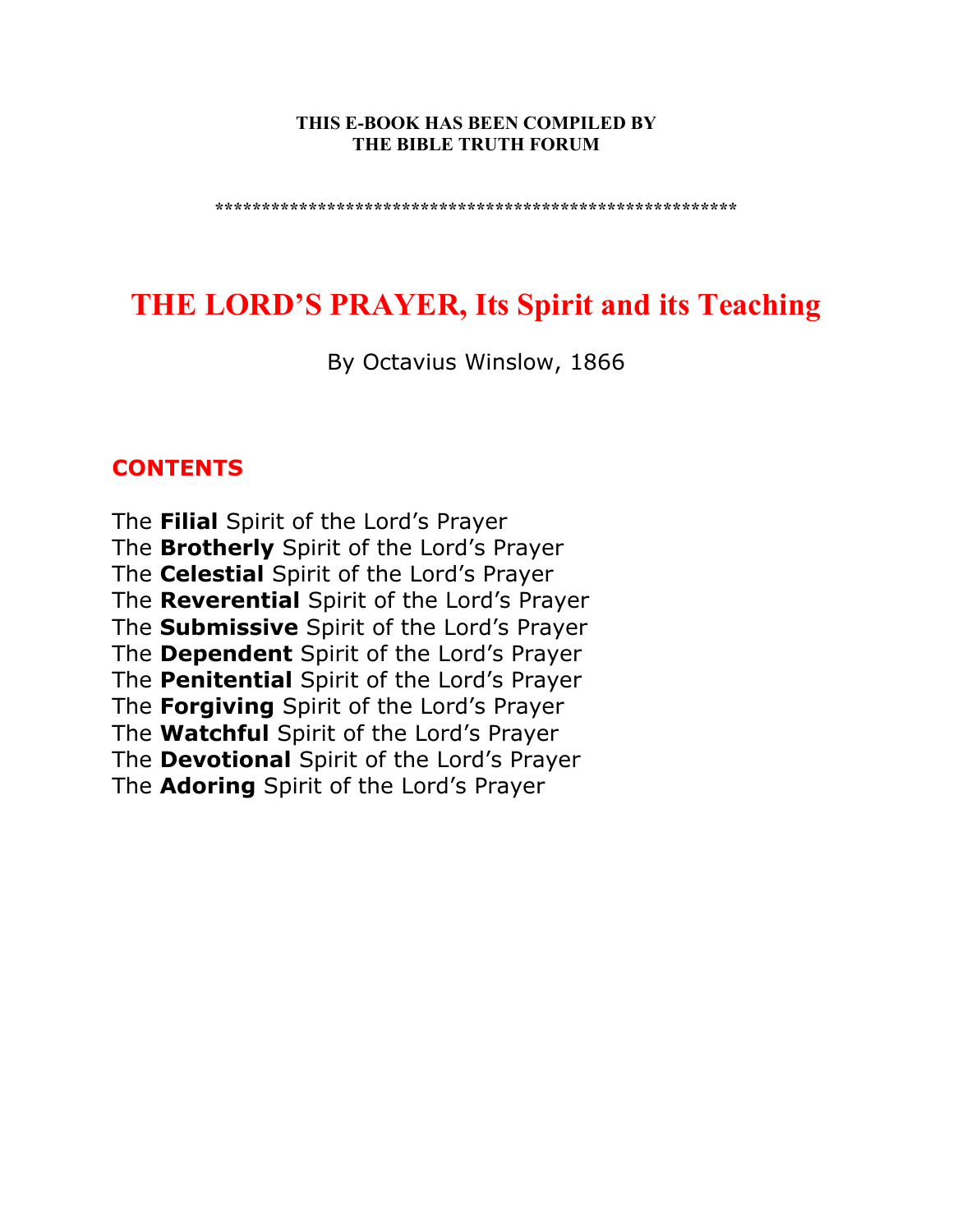#### **PREFACE.**

The author is indebted to an esteemed clergyman for the idea of a treatise on the spirit of the Lord's Prayer. He, therefore, claims to himself no credit for novelty of conception in the leading feature of his work, which he is not aware has appeared in any similar publication. This must plead his apology for adding yet another to the already numerous volumes expository of this portion of God's Word. France and Germany, England and Scotland, and more recently America, have contributed some of their most eminent writers, of varied shades of religious thought, and of marked diversity of intellectual power, who have selected this brief but comprehensive part of our Lord's Sermon on the Mount as the theme of able and useful disquisitions. Of the many expositions of the Lord's Prayer, however, whether in separate form, or, as contained in systems of divinity, there, probably, is no treatise less known, and yet of such surpassing merit, as that for which we are indebted to an American divine, yet living—I allude to a volume from the pen of the Rev. William R. Williams, New York. I can scarcely trust myself to refer to this masterly work, lest my admiration of its singular excellence—its masculine thought, its varied learning, and its elegant diction, seamed as the work is throughout with a rich vein of spirituality—should be considered as overstepping the bounds of just criticism. It is much to be regretted that Dr Williams' treatise has not been reprinted in this country; in default of this, however, I have ventured to enrich these pages with one or two quotations, which, though strikingly beautiful, yet, severed from their connection, convey but an imperfect idea of the unrivaled excellence of the work in its completeness.

Opinions in the Church of God are divided on the utility of prescribed forms of prayer in general, and of the use of the Lord's Prayer in particular. The question, however, is an open one, the decision of which must be left to the conscience and the circumstances of each individual. I can myself see no serious objection to their occasional use as aids to a yet more unfettered outpouring of the heart, provided the sentiments are evangelical,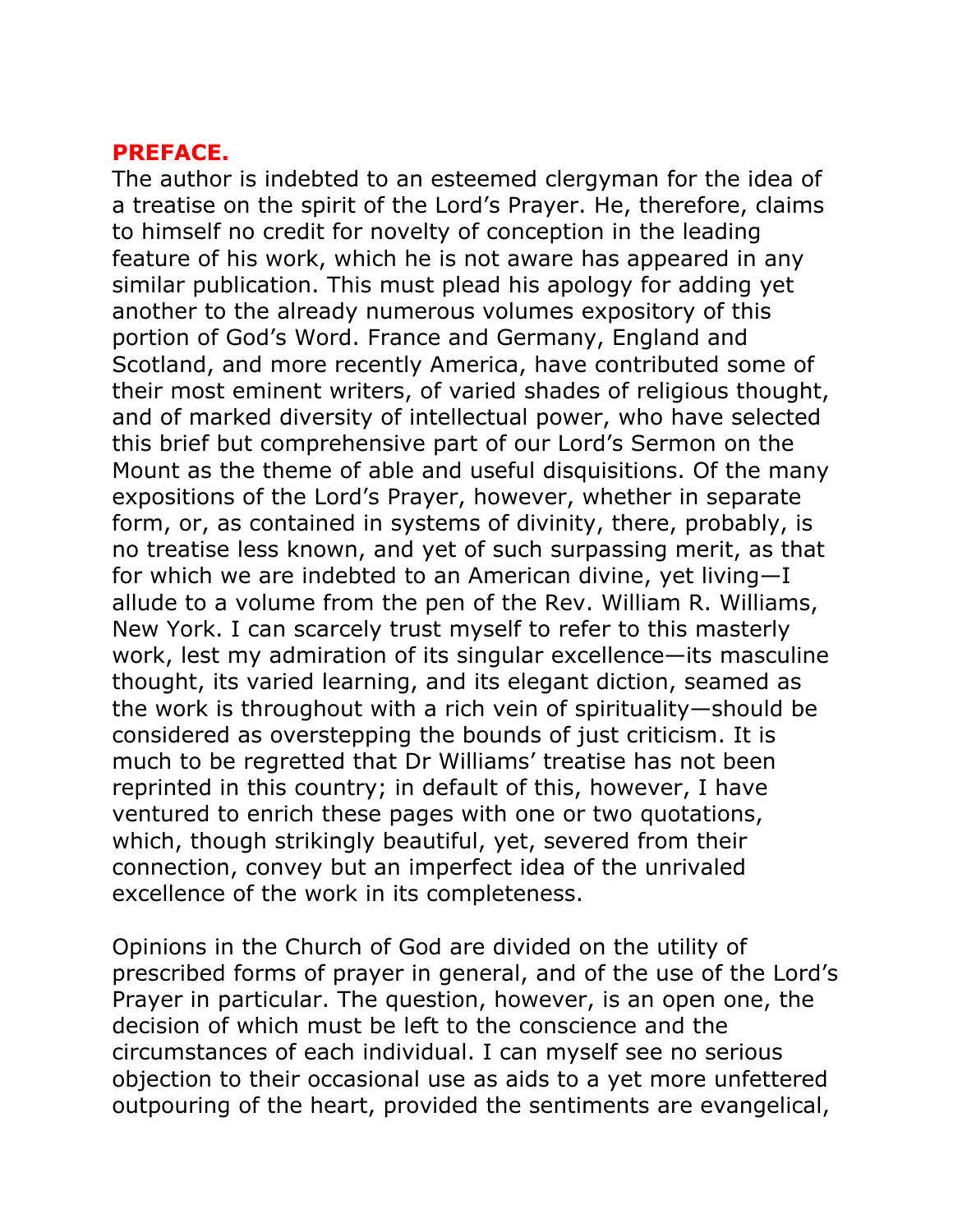the tone devout, and the individual using them "worships God in the spirit." All prayer—as, indeed, all praise—must, necessarily, be, to a certain extent, a fixed vehicle of thought and feeling. The service of song in non-episcopal assemblies, is as much a prescribed form as, in the Church of England, is the service of prayer; and yet who will deny that both may be a "spiritual sacrifice acceptable to God through Jesus Christ." The argument against a form of prayer, will thus apply with equal force to a form of praise. Toplady, in his somewhat brusquerie style of reasoning, thus puts the case—"We may pray spiritually by a form, and we may pray formally and coldly without one. Suppose I was to say to a converted Dissenter, 'Sir, you do not sing the praises of God spiritually.' He would ask, 'Why not?' Was I to answer, 'Because you sing by a form. Dr Watts's Psalms and Hymns are all pre-composed; they are forms in the strictest use of the word.' The good man would reply, 'True, they are precomposed forms, but I can sing them very spiritually for all that.' I should rejoin, 'And I can pray in the words of the Liturgy as spiritually as you can sing in the words of Dr Watts.'"

The words of the apostle, "with all prayer,"—"all kinds of prayer,"—I think, determine the question. "All manner of prayer and supplication in the Spirit," must include both extempore prayer, and prayer offered through the medium of a liturgical form. Thomas Fuller, the witty yet pious prebend of Salisbury, who flourished in the reign of Charles II, thus pithily delivers his judgment on this vexed question— "Set prayers are prescript forms of our own or others' composing; such are lawful for any, and needful for some to use.

"Lawful for any. Otherwise God would not have appointed the priests (presumed of themselves best able to pray) a form of blessing the people. Nor would our Savior have set us His prayer, which (as the town-bushel is the standard both to measure corn and other bushels by) is both a prayer in itself and a pattern or platform prayer. Such as accuse set forms to be pinioning the wings of the dove, will by the next return affirm that girdles and garters, made to strengthen and adorn, are so many shackles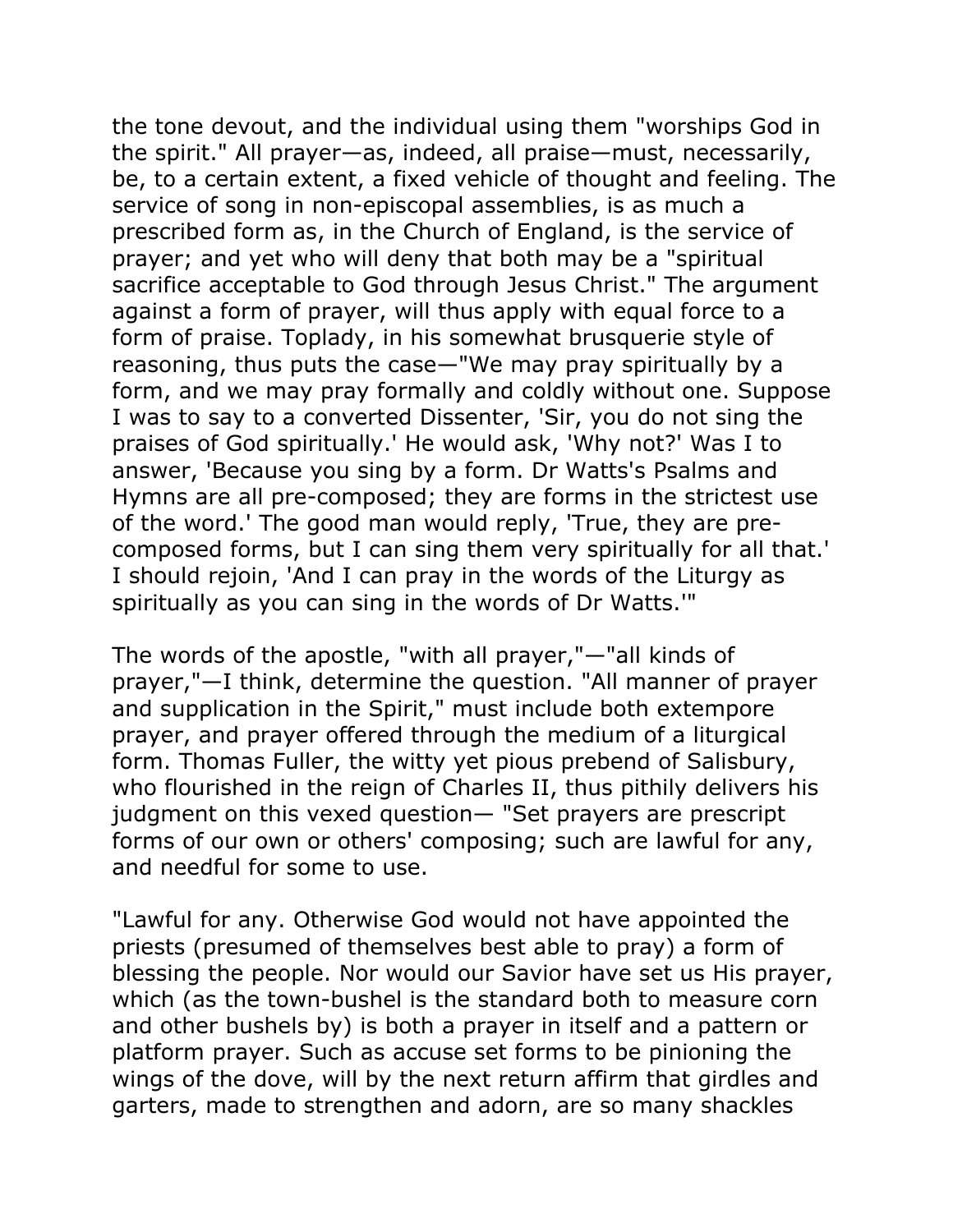and fetters which hurt and hinder men's free motion.

"Needful for all. Namely for such who as yet have not attained (what all should endeavor) to pray extempore by the Spirit. But as little children (to whom the plainest room at first is a labyrinth) are so ambitious of going alone, that they scorn to take the guidance of a form or bench to direct them, but will adventure by themselves, though often to the cost of a knock and a fall; so many confess their weakness in denying to confess it, who, refusing to be beholden to a set form of prayer, prefer to say nonsense rather than nothing in their extempore expressions. More modesty, and no less piety, it had been for such men to have prayed longer with set forms, that they might pray better without them. In extemporary prayer what men most admire God least regards, namely, the volubility of the tongue. Hence a Tertullus may equal, yes, exceed, Paul himself, 'whose speech was but mean.' Oh, it is the heart keeping time and tune with the voice which God listens unto. Otherwise the nimblest tongue tires and the loudest voice grows dumb before it comes half way to heaven. 'Make it (said God to Moses) in all things like the pattern in the Mount.' Only the conformity of the words with the mind, mounted in heavenly thoughts, is acceptable to God. The gift of extemporary prayer and ready utterance may be bestowed on a reprobate, but the grace thereof (religious affection) is only given to God's servants."

With regard to the stated employment of what is called the LORD'S Prayer—but which I would venture to term The DISCIPLES' Prayer, since it was a form of supplication given by the Lord to His disciples, saying, "After this manner, therefore, pray"—I have met with no argument of sufficient weight to enforce its entire disuse. I admit, with regret, its too frequent repetition in the inimitably beautiful and comprehensive Liturgy of the English, and of the American, Episcopal Church; yet more deeply do I deplore the superstitious attachment, the almost idolatrous homage, with which it is regarded by some Christians. But, nevertheless, as "a form of sound words" set us by Christ, and as a résumé of devout utterances at the Mercy-seat, ever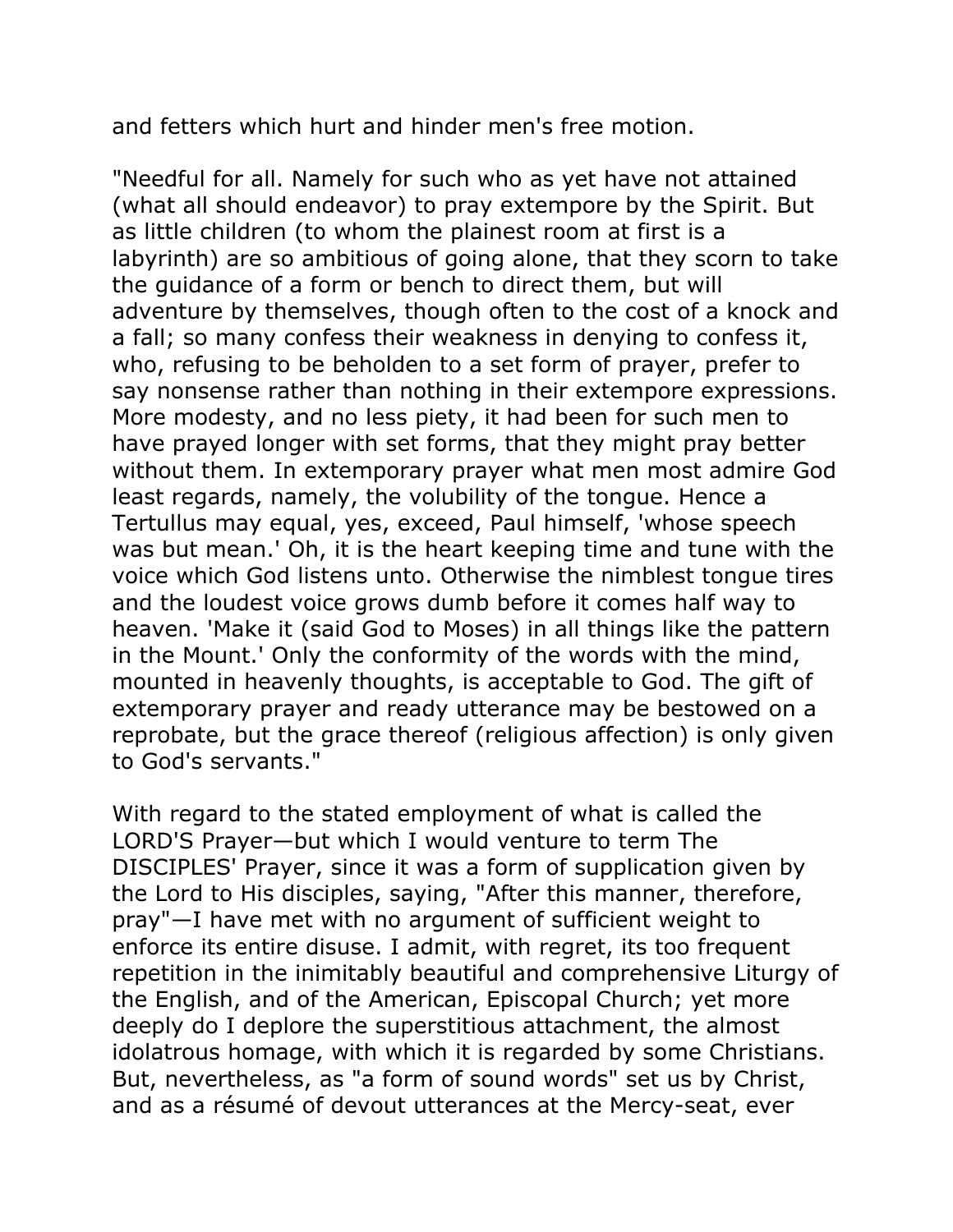fresh, always suitable, and never exhausted, let us believingly receive, and prayerfully use, at the throne of grace, this truly divine mold of heavenly thought, and exquisite model of spiritual prayer, grateful to Christ for so condescendingly, wisely, and simply teaching us how to pray. Above all, be it our earnest aim that, whether we pray with or without a fixed formula—and free prayer should be more sedulously cultivated, seeing that the Holy Spirit is promised and prepared to "help our infirmities"—we are found before God "praying in the Holy Spirit," entwining each petition with the Name of Jesus, and bathing all in the fragrance of His atoning and intercessory merits. "Whatever you shall ask in my name, that will I do, that the Father may be glorified in the Son."

As a lowly attempt to illustrate the spirit of each petition of the Lord's Prayer, prepared amid many public interruptions, and falling much below the standard he had prescribed, the author, in earnest supplication for the accompanying blessing of the Triune-God, with sincere diffidence lays his work at the feet of Christ's own and one Church, a small contribution to its sacred and devout literature. Your, O Lord, is the glory! Amen.

"Our Father in heaven, may your name be kept holy. Let your Kingdom come. Let your will be done, as in heaven, so on earth. Give us today our daily bread. Forgive us our debts, as we also forgive our debtors. Bring us not into temptation, but deliver us from the evil one. For yours is the Kingdom, the power, and the glory forever. Amen."

"Our Heavenly Father, hear The prayer we offer now; Your name be hallowed far and near, To You all nations bow; Your kingdom come; Your will On earth be done in love, As saints and seraphim fulfill Your perfect law above.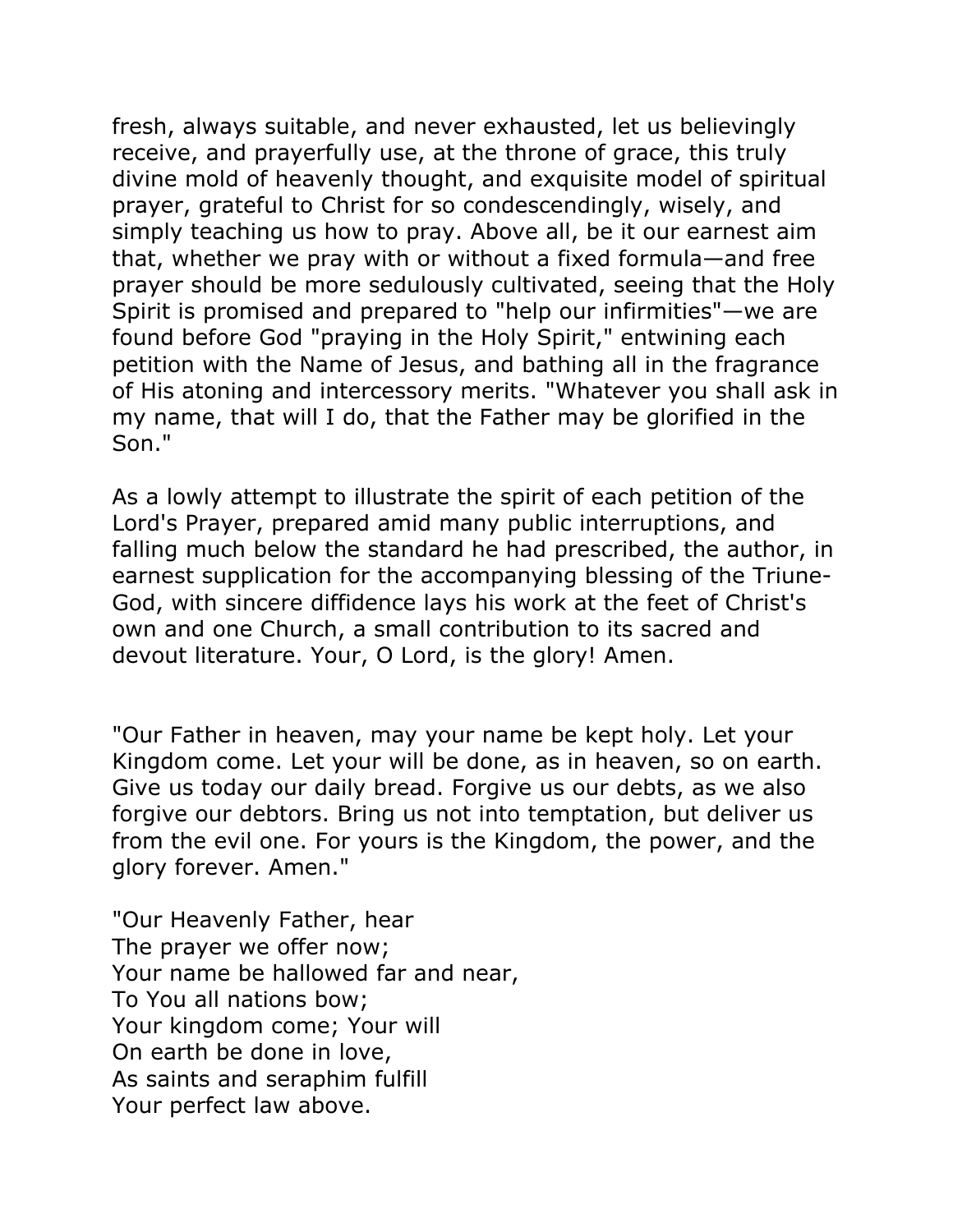"Our daily bread supply, While by Your word we live; The guilt of our iniquity Forgive, as we forgive; From dark temptation's power, From Satan's wiles defend; Deliver in the evil hour, And guide us to the end!

"Your, then, forever be Glory and power divine; The scepter, throne, and majesty Of heaven and earth are Thine. Thus humbly taught to pray, By Your beloved Son, Through Him we come to You and say, All for His sake be done."

### **The FILIAL Spirit of the Lords Prayer.**

"Our **Father**." Matthew 6:9.

When our Lord Jesus sealed this Divinely Paternal Name upon the lips of His disciples, He was, as their Authorised Teacher, instructing them in the holy art of prayer. He alone was competent to the task. Himself the *Object*, as, mediatorially, the *Medium* of prayer, He was in every way fitted to lead them, in the spirit of filial worship, within the veil into the Holiest. In complying with their request, "Lord, teach us to pray," His first lesson, obviously, was to unfold the *Paternal relationship* in which God stood to them. This was a lost truth to our sinning and sinful race. In forfeiting his own sonship, man had forfeited the Fatherhood of God. In demanding his portion of the patrimony, and then turning his back upon his Father, he became an orphan and a fugitive upon the earth, the parental image as completely effaced from his soul, as the consciousness of his sonship was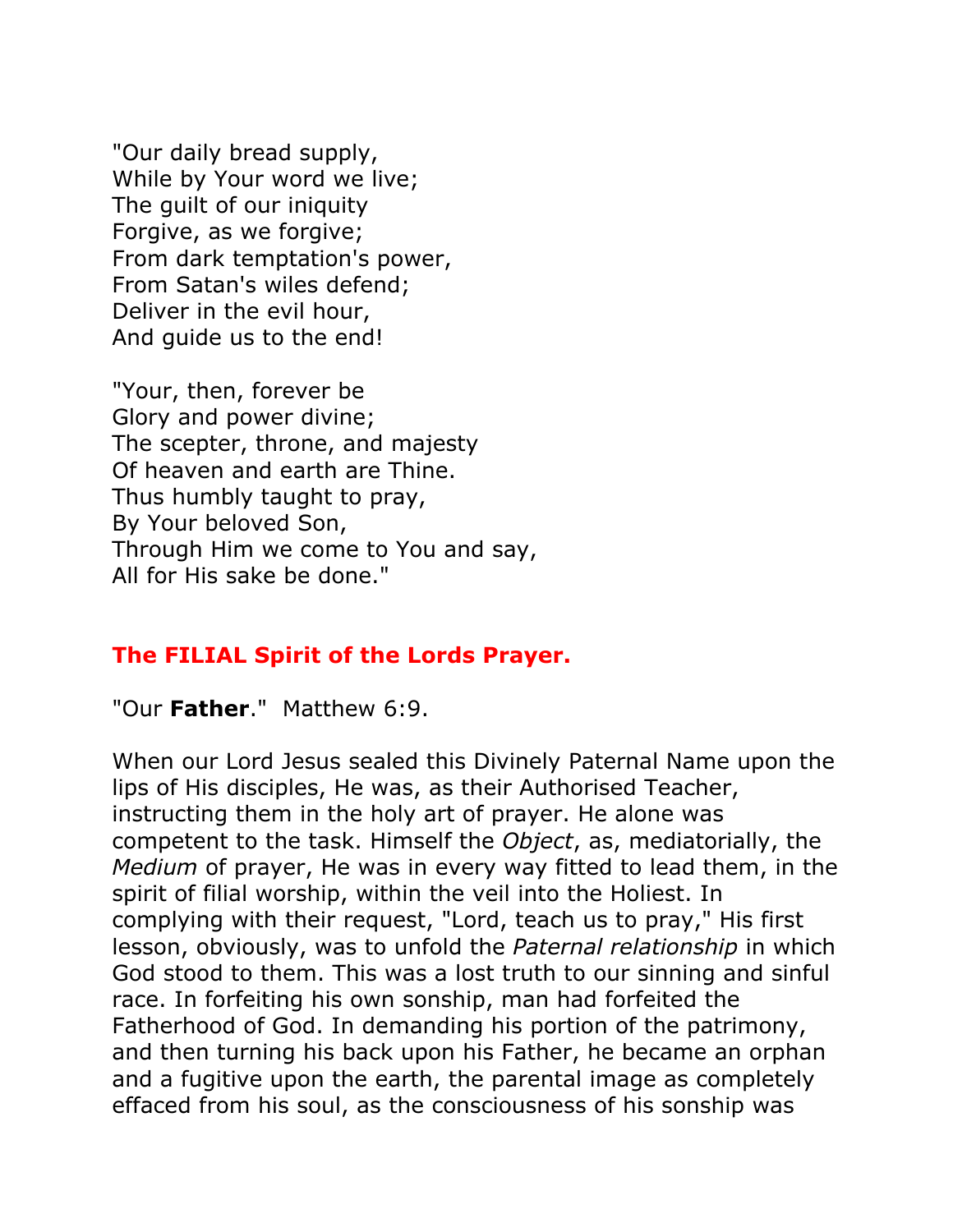from his heart.

Such was the great truth our Lord presented to His disciples in instructing them to approach God in prayer. From no other teacher could they learn that God was their Father by adopting grace; and from no other source could they receive the Spirit whereby they should approach Him in filial love. Christ only could restore this lost truth, and supply the broken link which once united God and man in parental love and in filial worship. Thus the doctrine of the Fatherhood of God in its relation to His Church is a doctrine of *Divine revelation*. It made its advent amid the holy scenes of Bethlehem; was uttered in sobs of woe in Gethsemane; was written in atoning blood on Calvary; and was ratified amid the resurrection splendors which encircled the tomb in Joseph's garden.

We seek not, in thus vindicating the Divine revelation of this doctrine, to lessen the force of the fact that the relation of God to man as a Father by CREATION was a truth recognized by the pagan world. Paul, in his memorable address to the Athenians, quoting from one of their Gentile poets, attests this fact. "In Him we live and move and have our being, as certain of your own poets have said, For we are His offspring." Thus the human race may trace its ancestry to Eden, and its origin to "the Father of spirits."

But the Lord Jesus presented the Parental relation of God in a newer light, encircled with a diviner luster, associated with holier obligations, and blended with a more transcendent glory—as the covenant God and Father of His people by electing love, most free and sovereign grace. And if, as we wander over earth's beauties, descend its valleys and climb its steeps, luxuriating amid the wonders and glories of God's creative power, we exultingly exclaim, "*My Father* made them all!" what must be the height of our admiration, what the depth of our love, as we stand before the cross of Jesus and exclaim, "In You I see my Father's image, in You I behold my Father's love!"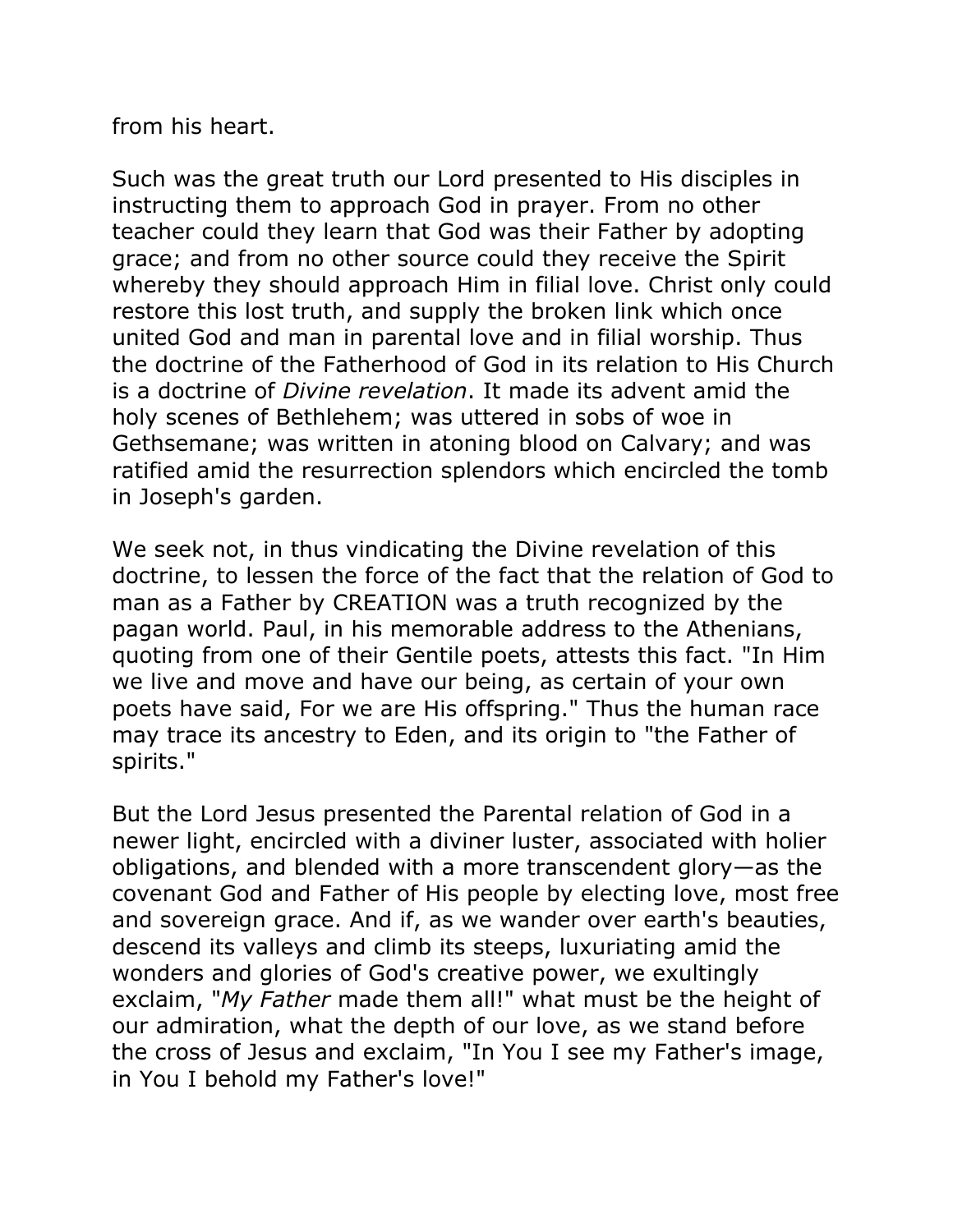We are as yet but upon the threshold of our great subject. Let it be distinctly kept in view that our main design in the present chapter is to unfold the filial spirit of worship which the Lord's Prayer inculcates. In a formula of devotion enjoined by Christ Himself, and as appertaining to the new Christian dispensation, we could reasonably expect nothing less. Moses has retired, the legal economy has passed, the bond-servant is freed, the shadows are gone, the veil of the temple is rent in twain, for Christ is come, and we now enter into the Holiest, and approach the Holy One with "Abba, Father" breathing from our filial lips.

But we have yet to learn in what way the Lord Jesus has made known to us the Father. To the revelation of Christ we are alone indebted for our spiritual and saving knowledge of Him in this relation. This truth is not a dogma of Christianity, it is Christianity itself. The gospel is an unveiling of the Divine glory, because it is a revelation of the Divine Savior. "For God, who commanded the light to shine out of darkness, has shined in our hearts, to give the light of the knowledge of the glory of God in the face of Jesus Christ." Such is the great truth which we now proceed to unfold. HOW DOES CHRIST REVEAL TO US THE FATHER?

In the first place, **Christ confirms the fact of God's Paternity**. I have remarked that we have no clear, demonstrative evidence in nature of the Fatherhood of God in its *spiritual and gracious relation* to His people. *Creation's* testimony to His eternal power and Godhead is universal and conclusive, leaving the atheist without excuse.

"The lowest pin in nature's frame Marks out some letter of His name; Across the earth, around the sky, There's not a spot, or depth or height, Where the Creator has not trod, And left the footsteps of a God."

But beyond its testimony to this truth, all nature is silent. Not one syllable does it breathe of *adopting love, of pardoning grace, of*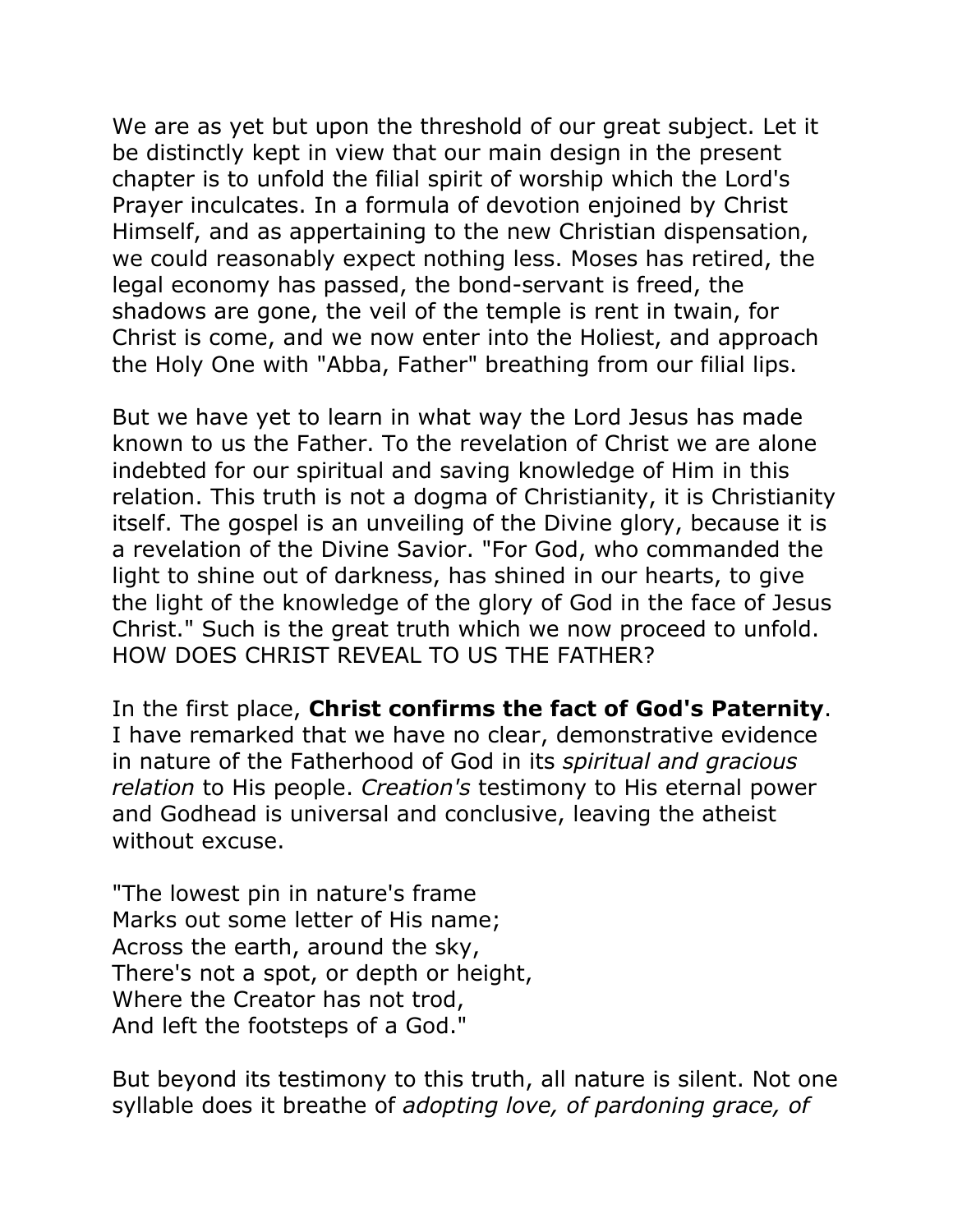*reconciliation* between God and man. The sun in its brightness reflects it not; the ocean in its fullness embodies it not; the wind in its majesty thunders it not; the rivulet in its music murmurs it not; the flower in its fragrance breathes it not; the rock in its fastness images it not. Creation in its endless forms of sublimity, beauty, and tenderness, fails to answer the most touching, the most momentous of all inquiries, "How may I know and approach God as my *reconciled* Father?"

Nor this alone. While Creation was silent on a theme so vital and transcendent, HUMAN PHILOSOPHY was equally mute. "The world by wisdom knew not God." At Athens, "the eye of all Greece," where philosophy sat enthroned in imperial splendor, issuing her lessons in authoritative tones and with matchless eloquence, they reared an altar "to the unknown God." Truly did our Great High Priest, in His intercessory prayer, testify, "O righteous Father, the world has not known you." But what Creation could not reveal or Philosophy discover, the Lord Jesus Christ has made known to us. How clear and emphatic His declaration, "All things are delivered unto me by my Father—and no man knows who the Son is but the Father; and who the Father is but the Son, and he to whom the Son will reveal Him."

It follows from these words that Jesus is God, and that, as the Divine Mediator, He is the Revealer of the Father. What further testimony to this great truth need we? Taking us by the hand, He gently leads us to God and bids us call Him—"Father!" This, O believer, is your filial and precious privilege! Nothing shall rob you of your birthright. You may have been a foolish and a sinful child; you may be poor and needy, little and despicable, deeming yourself unworthy to be called a son; nevertheless, the mercyseat is your Father's meeting-place; and every atoning drop that sprinkles it, and every golden beam that bathes it, and every accent of love that breathes from it, bids and encourages your approach to God, and cry, "My Father!"

**Christ was also the personal and visible representation of the Father.** Instead of leaving us to deal with an impersonal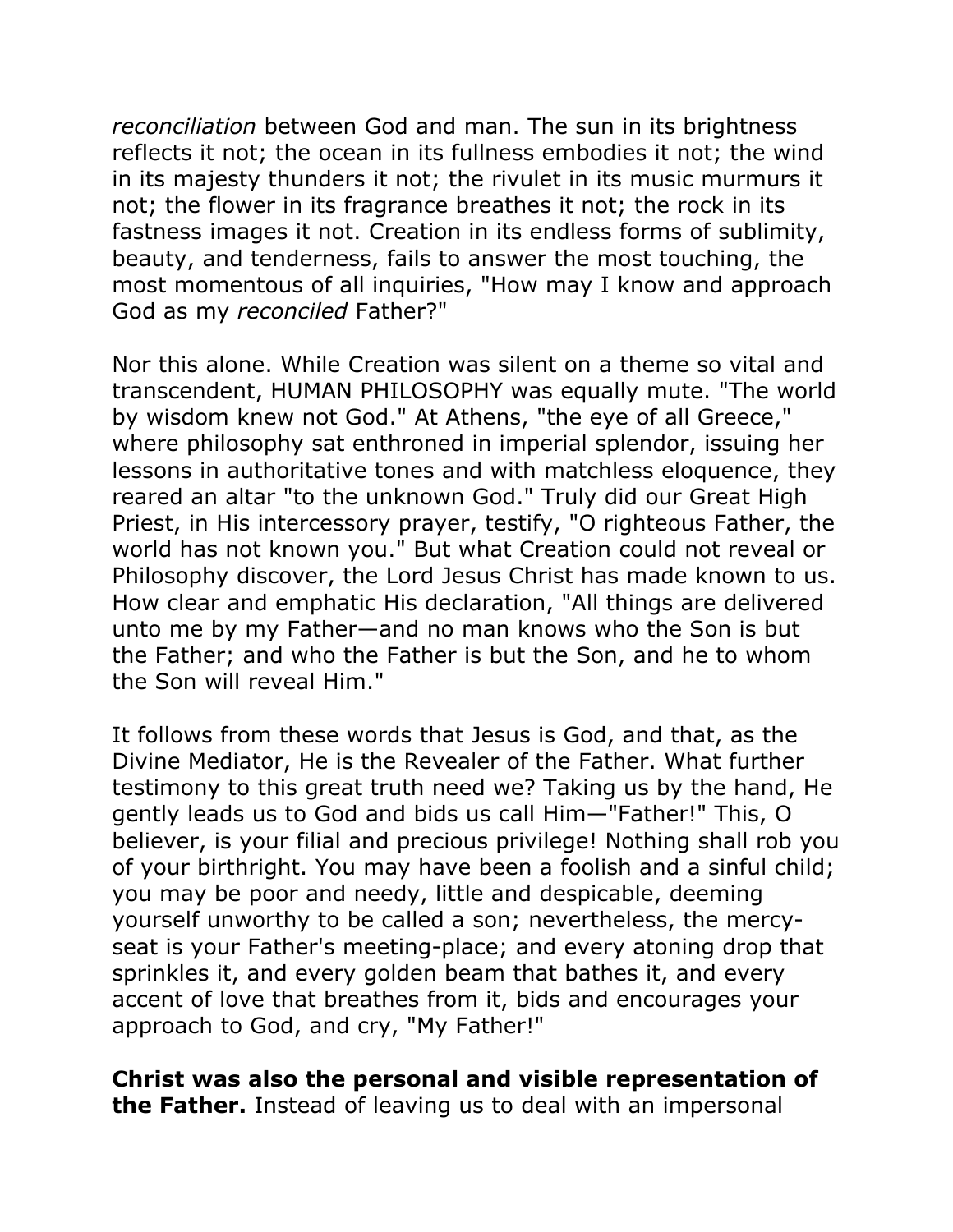being, an infinite abstraction, the Lord Jesus reveals to us the God, of whose glory He is the brightness, and of whose person He is the image. How explicit is the statement. "God has in these last days spoken unto us by His Son...who being the brightness of His glory and the express image of His person." "The brightness of His glory"—all other reflections being but shadows of God. "The express image of His person"—that is, of the same substance as the Father. Thus the Son is the visible image of the invisible God; so that he who by faith has seen the Son, has in the Son's likeness seen the Father.

Has God thus been revealed to you, my reader? Have you seen Him in Jesus? Have you recognized His parental relation? Are you conscious that He is at peace with you through the atonement of His Son? Have you clasped Him in your filial affections, exclaiming, in the deep tenderness of filial love, "You are my Father, God!" Give your soul no rest until it rests in this truth, so divinely revealed by the Holy Spirit. "The Spirit himself bears witness with our spirit that we are the children of God."

**Christ also reveals the Parental character of God.** He might have testified to God's parental *relationship*, leaving us in ignorance of His parental *character*. He might have presented to us a portrait of God's image arrayed in the infinite attributes of His being, leaving us to *imagine* what His will towards us was and what the feelings of His heart. Wandering through a foreign gallery of art, I gazed with speechless wonder upon the pictures of the illustrious dead which bestud its walls—ancient masterpieces of the human fine arts. But nothing could I gather from their portraits, gazing down upon me in silent grandeur, of the intellectual or moral elements which formed their living characters, or of the events which contributed to their deathless renown.

But not thus with this Divine-human Portrait. We behold in the Lord Jesus a perfect unveiling of the character of the Father, as we recognize the express image of His person. How clearly did Christ teach this truth. "I am in my Father, and my Father in me.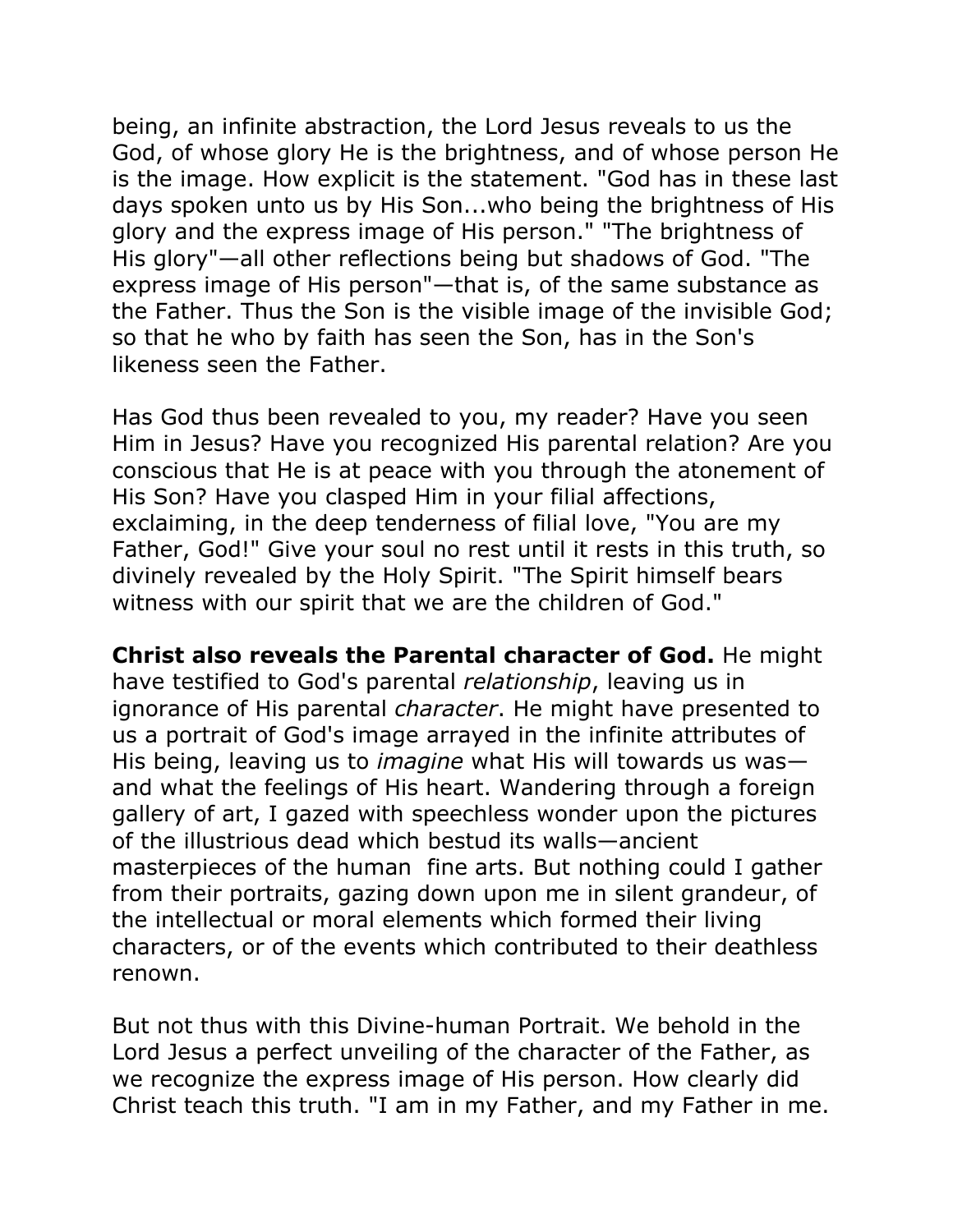From henceforth you know Him and have seen Him. He that has seen me has seen the Father." Thus, what no angel could have made known, what no eye could have discovered, what no human heart could have conceived, what no pencil could have portrayed, and what no tongue could have described, the Lord Jesus Christ has fully made known to us—the character of God as a Father.

Listen to His declaration once more, "He that has seen me has seen the Father." As though He had said, "All the *glory* in me which entrances you, all the *beauty* in me which attracts you, all the *truths* from me which instruct you, all the *love* in me which wins you, all the *grace* in me which sanctifies you, all the *sympathy* in me which soothes you, all my miracles of *power* and acts of *mercy* which command your homage, enkindle your gratitude, and inspire your praise, are the true, the perfect reflection of Him from whose bosom I descended to make Him known to you as your Father. He that has seen me has seen my Father also."

What a gentle rebuke of all our crude thoughts, dim conceptions, low views, and rebellious feelings concerning God! What injustice have we done Him! What ingratitude have we shown Him! How have we misunderstood His character, misinterpreted His dealings, distrusted His wisdom, and misread His heart! Does Jesus, who is the glory of all that is Divine, the perfection of all that is human, the brightness of all that is holy, the manifestation of all that is loving, tender, and compassionate; who is the object of my highest adoration and the deepest love, represent the *character*, as He does the *person* of the Father? Is the Father all that Christ is? Henceforth I will no more distrust Him, misinterpret Him, or entertain one hard thought of His conduct, or one unkind suspicion of His love.

Such be your reflection, my reader, as you stand before this marvelous, this finished portrait of the Father. Be it your profoundest, your constant study. Be not satisfied with an occasional visit, with a distant view, or with a superficial acquaintance. All that is spiritually revealed or savingly known of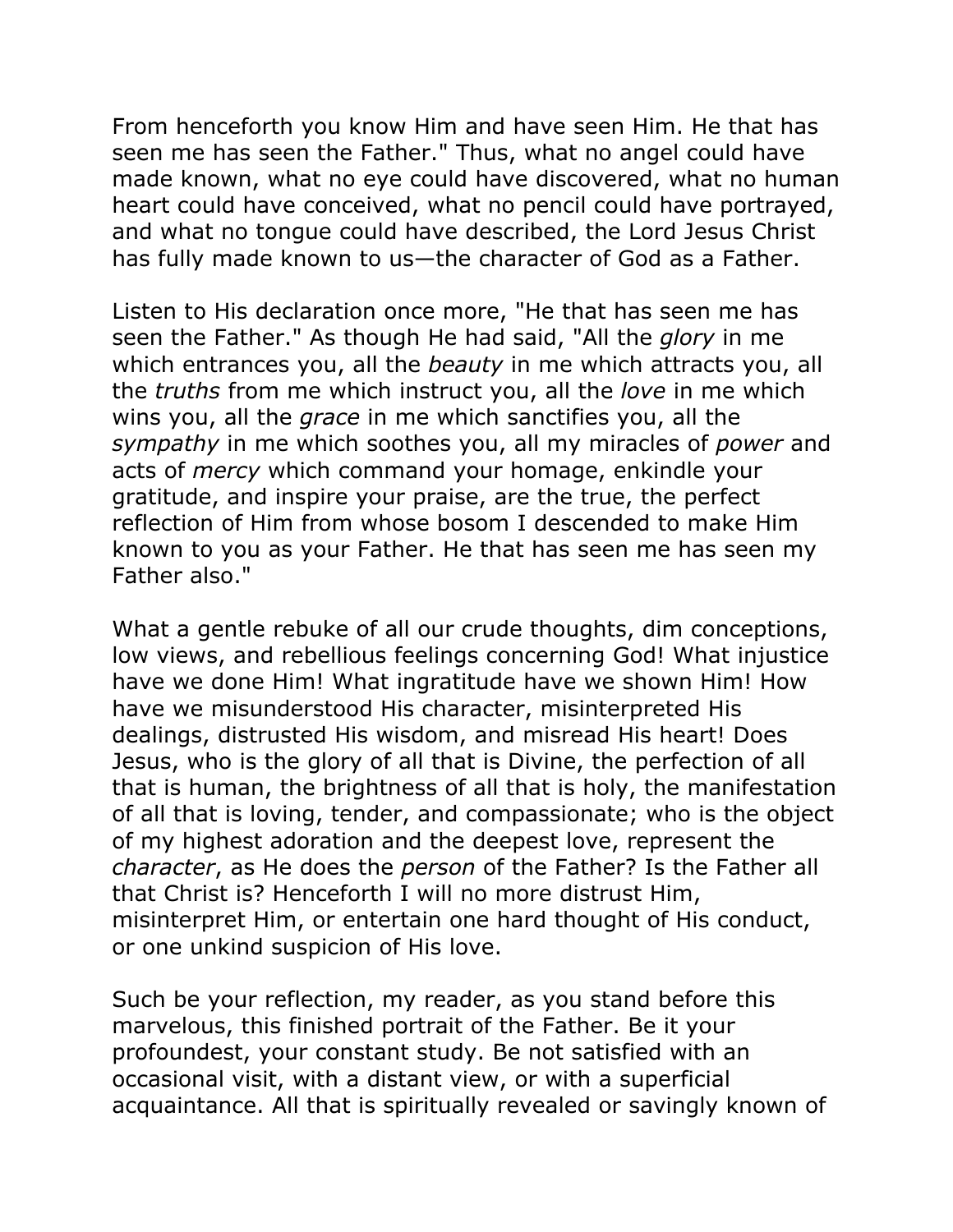the Father is embodied in the person of the Lord Jesus Christ. Let Christ be your one, your chief, your constant and absorbing study. At first His beauty may not attract you, His glory may not dazzle you, His love may not win you. But persevere. Each prayerful desire, each believing look, each loving visit will make Him better known, more supremely admired, and deeply loved who, among ten thousand loved ones, is the chief, and who, among ten thousand lovely ones, is the altogether lovely One.

What one of the most classical writers on the fine arts—so eloquently said of the Apollo Belvedere, when endeavoring to deepen the admiration of those students who would become eminent in art, I would say, with the profoundest reverence, of the portrait of the Father as presented in the Lord Jesus Christ, "Go and study it. And if you see no peculiar beauty to captivate you, go again. And if still you discover nothing, go again and again and again until you feel it; for be assured it is there." Precious truth! How it elevates and enlarges my views of the Father! How it unfolds His character, unveils His glory, and endears His conduct.

To see my Father's smile reflected in the smile of my Savior; to behold His glory beaming in the face of Jesus; to hear His voice in the echoes of Christ's love; to trace His compassion, tenderness, and sympathy in the very words and works and tears of the Great High Priest, even when the discipline of the parental rod is the most severe, this is heaven upon earth. What a wonderful person is the Savior of men! Bursting forth, as a hidden sun, we behold in the glorious life and peerless character of Jesus the living portrait of that infinitely great and Divine Being whom we are invited to approach and call—"Our Father."

**Christ also revealed the parental heart of God.** He who from eternity dwelt in the bosom of the Father could alone make known the love of God. Our Lord might have revealed the mind, the thoughts, the will of the Father, leaving His *heart* still, and forever, enshrouded with a deep and impenetrable veil. But He made His illustrious advent to our earth not so much to reveal the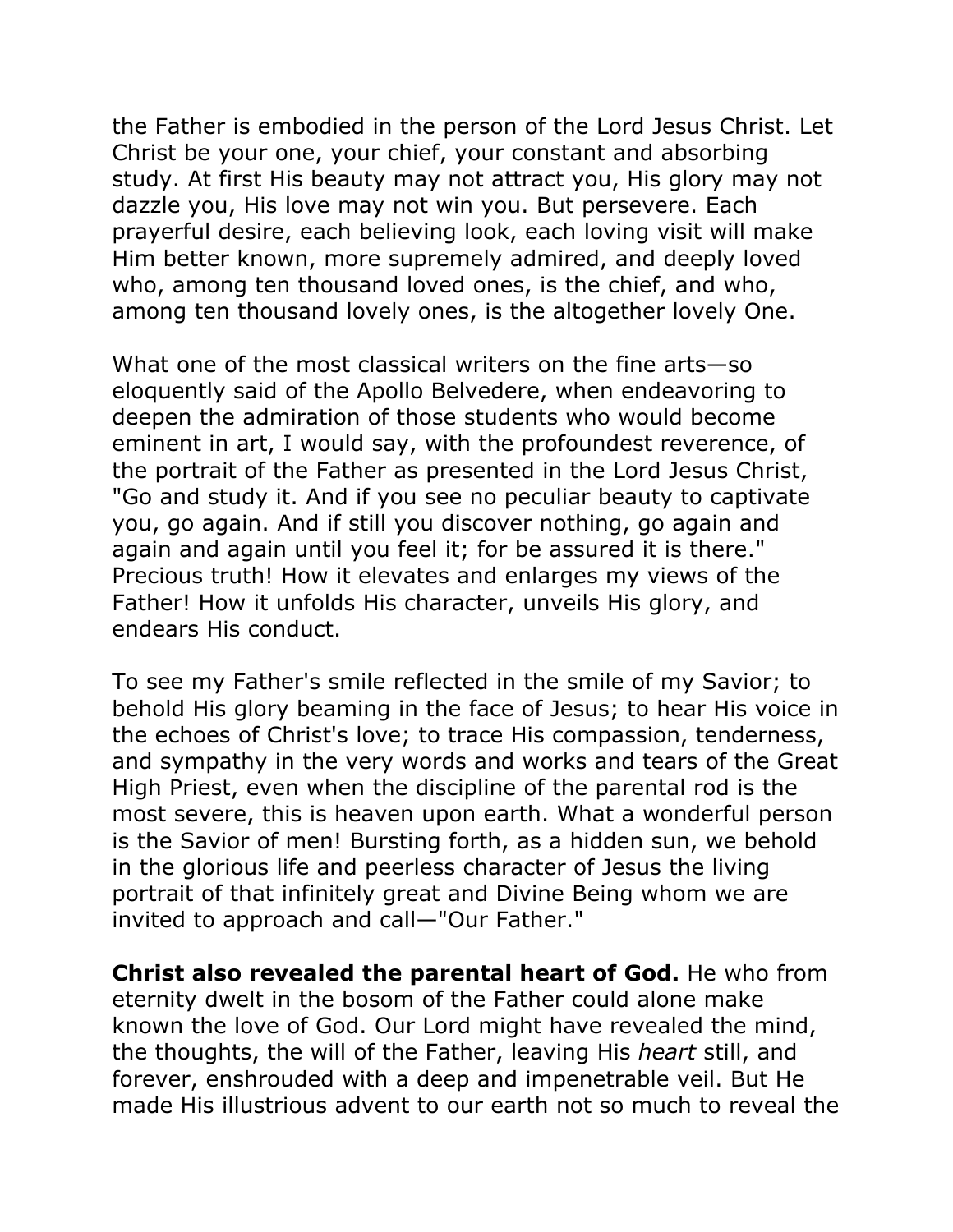*mind* as to unveil the *heart* of God—less to expound the majesty and purpose of His will than to disclose the existence and depth of His love. Who but the Son of God had authority and power to utter a truth concerning the Father so great and marvelous as this—"God so loved the world that He gave His only-begotten Son, that whoever believes in Him might not perish, but have everlasting life."

How fully did the Lord Jesus here draw aside the veil and show us the heart of the Father, pulsating with a love infinite as His nature and eternal as His being. "God *so* loved"—the most sublime thought, the tenderest words, the greatest fact lips ever uttered. Truly, "Never a man spoke like this man." Conducting us into the most hidden recess of the Father's bosom by the "new and living way," every step of which unfolded the eternal grace which planned it, He leads us into the very center of God's heart, and bids us call Him "Father."

And lest we should exclusively rest in *Jesus the Divine gift*, to the exclusion of God the Divine Giver; or suppose that the Father's love was purchased and procured, and not an essential and spontaneous affection, He distinctly and emphatically declares, "The Father Himself loves you." How jealous was the Son of God of the Father's love to His Church. Not one ray of that love would He shade, not one stream would He divert, that He might enhance and aggrandize His own. Well did He know—for He had felt its eternal throbbings—that the love of the Father was not the *effect*, but was the moving *cause* of His sacrifice; that He died, not that His Father might love, but because He has loved, and "so loved that He gave His only-begotten Son."

Behold the great truth which the Lord Jesus would teach you! He would elevate and enlarge your thought of the Father's love, remove your distrust, dissolve your coldness, quell your fears, and awaken in your whole soul a responsive affection. "The Father *Himself* loves you"—loves you with an individual and special affection—as much, as fully yours, as if for you only, you exclusively, its deep pulsations throbbed. He has loved you unto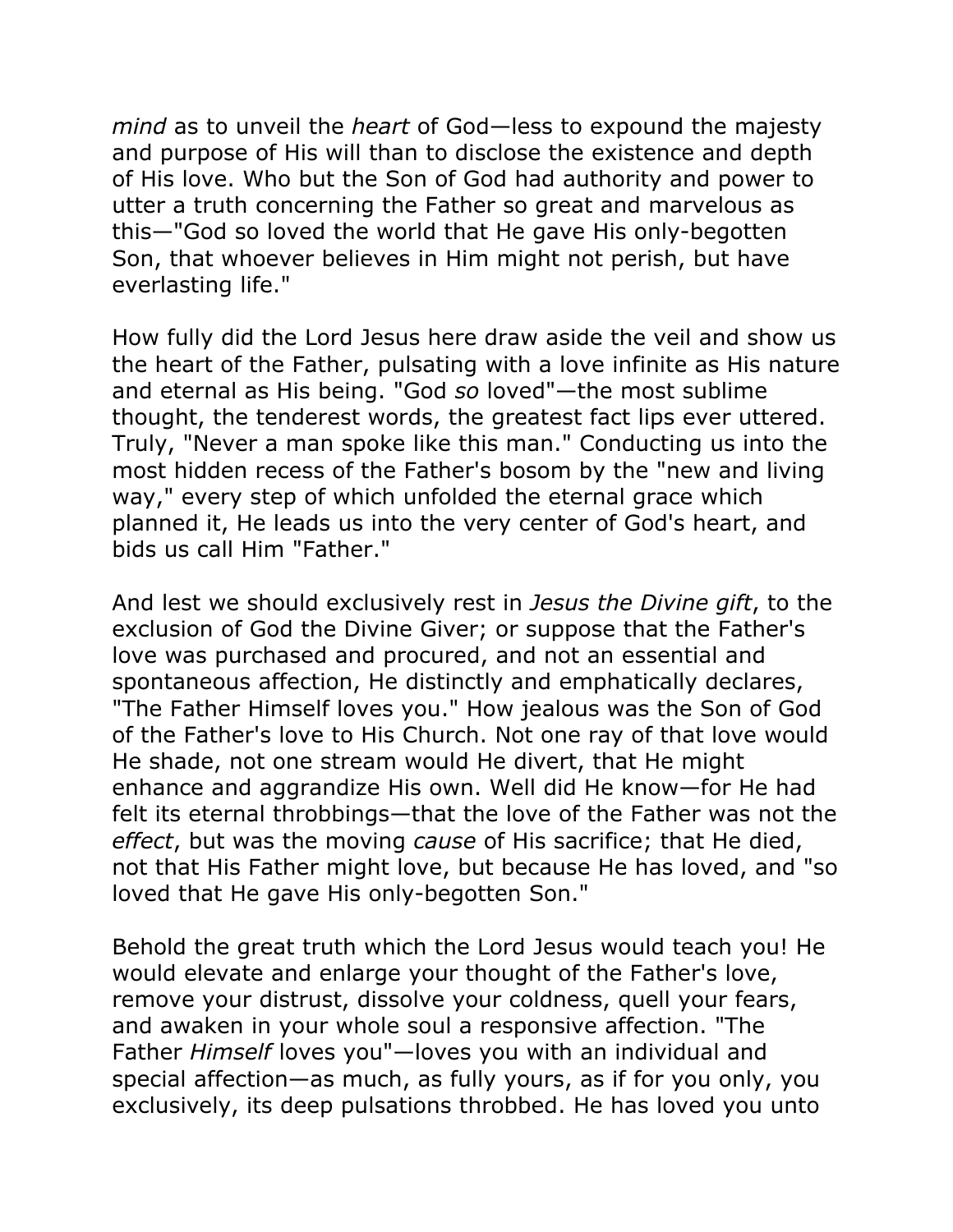the death of His Son. Upon Him He laid your sins; of Him He exacted your penalty; into His cup He pressed all the bitterness of your death and all the ingredients of your condemnation. Disbelieve not, distrust not, wound not His love. Doubt the love of the mother who bore you, distrust the love of her who wedded you, question the love of the friend enshrined within your breast—but oh, doubt not the love of your Father in heaven, who surrendered His only and well-beloved Son unto the death for you!

There may be stages in the Christian pilgrimage in which the existence of God's love may be obscured; afflictive dispensations in which its tenderness may be questioned; trials of your faith where its faithfulness may seem to fail—nevertheless, His heart loves you in sending all, loves you passing through all, and will love you to the end of all the chequered events, the changing scenes—the sunshine and the cloud, of life's pathway to heaven.

Having thus revealed the parental relationship and character of God, our blessed Lord proceeds to **inculcate the filial spirit becoming His disciples in their approach to this their heavenly Father.** "When you pray, say, 'Our Father, which art in heaven.'" With such a Father as the Object of prayer, any spirit other than the most *filial, confiding, and loving* in our approach to the mercy-seat, would seem as dishonoring to God as unjust to ourselves. The true spirit of a child of God in prayer is *childlike*. The proper approach to God is *filial*. Any other than this springs from some defective view of the parental character of God, or from a legal, servile state of the soul.

Christ illustrated in His own personal history the same filial spirit with which He so earnestly sought to imbue the minds of His disciples. His own Sonship was a truth never absent from His mind. How early in His life did this appear. To the anxious inquiry of His earthly parents how striking and touching His reply, "Know you not that I must be about *my Father's* business?" From the moment when, standing in the temple surrounded by the masters of the law, He announced His divine Sonship, to His life's last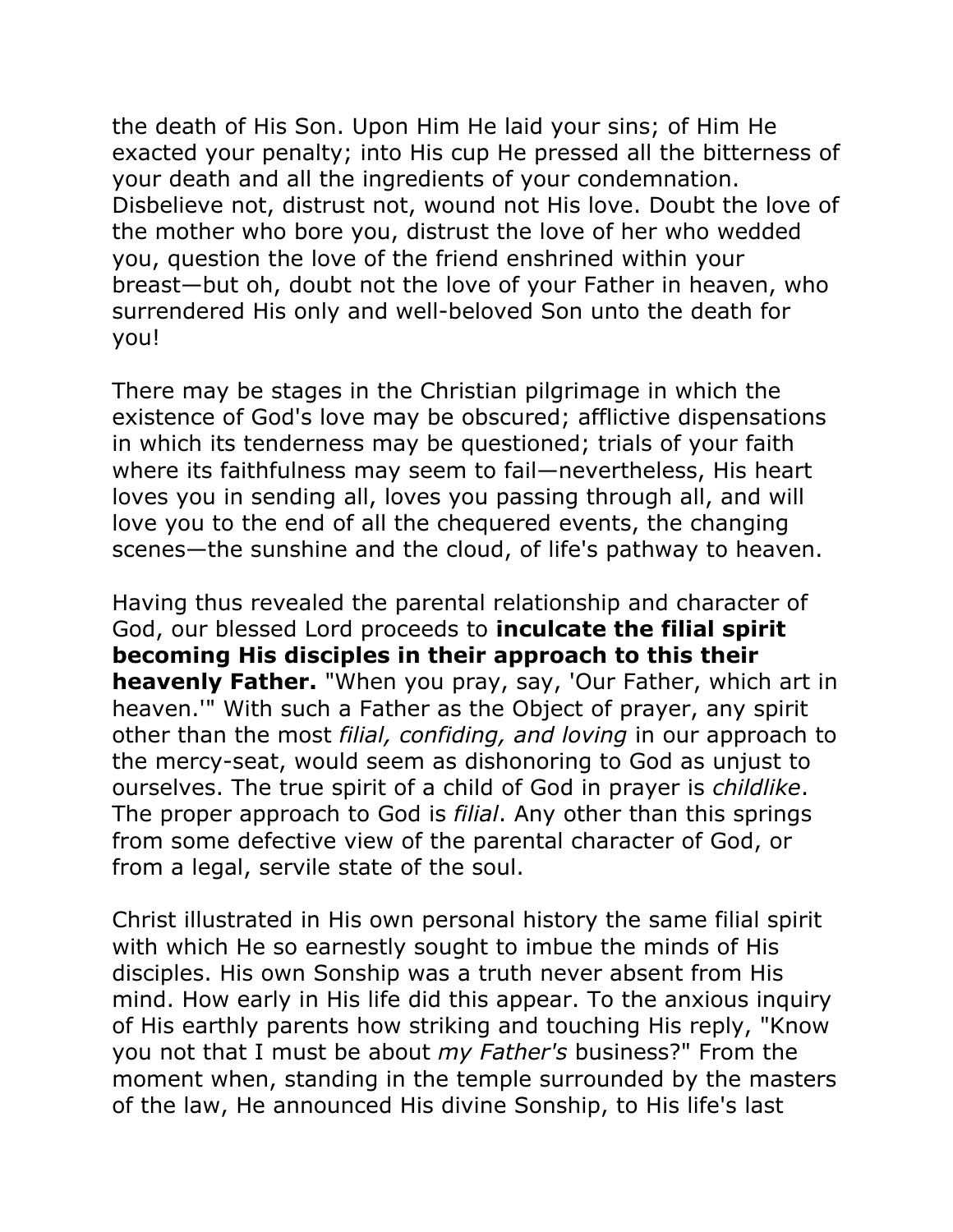hour, He maintained, through all its scenes of labor, sorrow, and suffering, the same filial love, confidence, and demeanor. How touching and instructive His words, uttered in soul-agony and tears—"Not my will, O my *Father*, but yours be done." Thus has our Lord set us an example of *filial* approach to the throne of grace; of *childlike* communion with God; echoing but the breathing of His own heart when He taught us to say, "Our *Father*, which art in heaven."

"Father!" It is **the language of the believing heart**. As the *adoption of His people* is the highest act of God's grace, so *the filial response of His children to that adoption is the highest act of our faith.* Could faith on its strongest pinion soar higher than the Fatherhood of God? Oh, it is a marvelous fact, a stupendous truth, that God should be our Father! Higher than this the soul cannot rise. Love then reaches its deepest yearnings. Only realize this fact, that God is your Father, and it explains every chapter of your history, every event of your life, every sentiment, feeling, and desire of your soul. All that is omnipotent in strength, all that is profound in wisdom, all that is tender in sympathy, all that is rich in infinite plenitude, is bound up in the endearing epithet— "Father." That Father is yours! You were His child from eternity! Stupendous thought! His love to you, His choice of you, His purpose to adopt, His plan to redeem, sanctify, and bring you to glory, were concurrent with His being! They are eternal acts of His grace.

This is not language too presumptuous, too bold, for faith. After such eternal love, such an act of mercy, such a condescension of grace, to approach God in prayer with the trembling of doubt upon the lips, with the fetters of the slave upon the soul, with distrust, suspicion, and coldness in the heart, were of the darkest hue. If God calls me His child, ingrate that I am not to respond, "My Father!" Are you a parent? Does your child doubt his relation to you as such? What would you think of it if he did? The deep, underlying principle of all his love, reverence, and obedience is the full confidence he has in you as his parent. Have like precious faith in your heavenly Father. Let your faith be thus filial,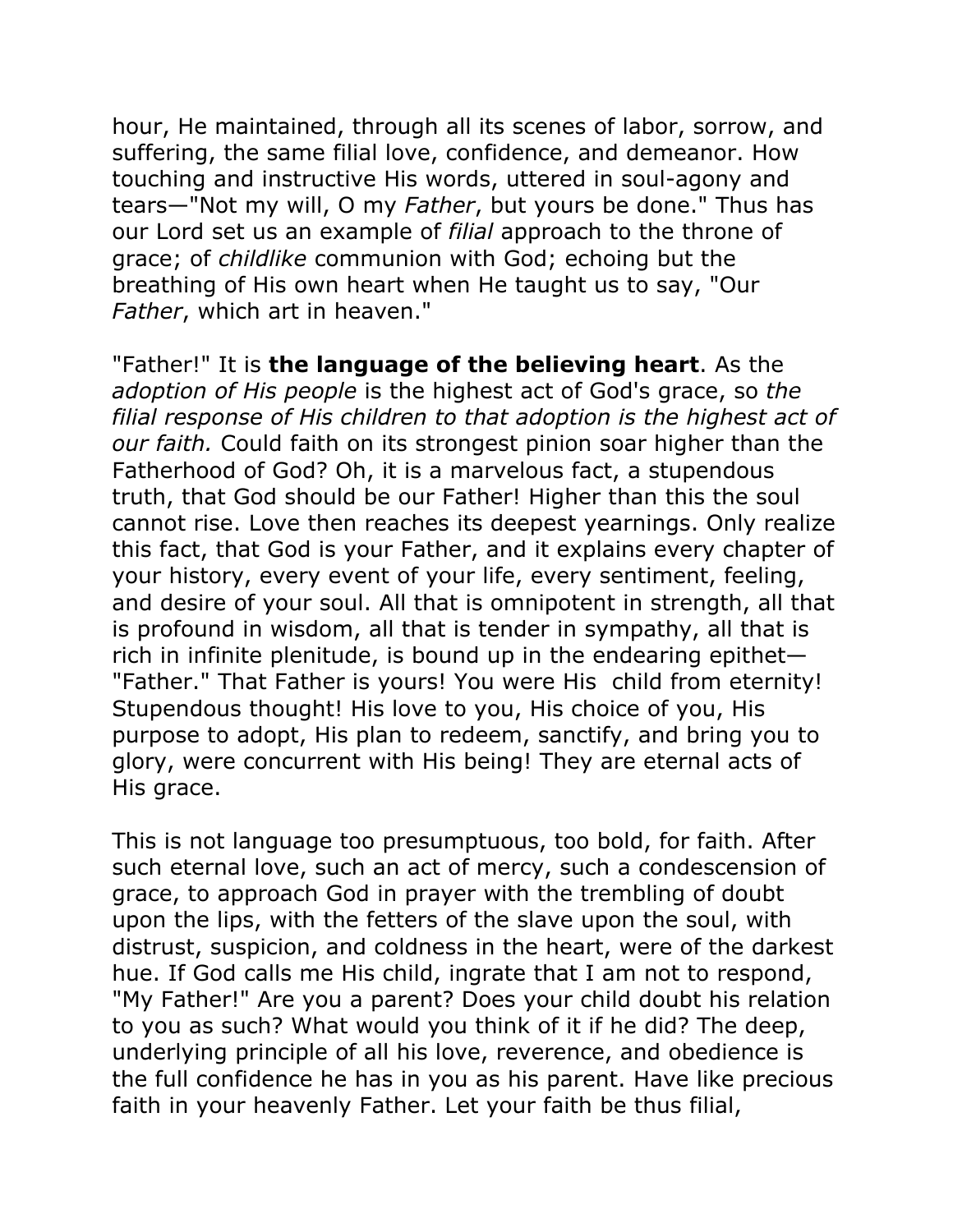childlike, and firm. Believe that all He does is for the best; that your highest interests are all in His hands, and in His hands are all so secure. Lock your hand in His, as your little one links its hand with yours, willing to be led, unquestioning, confiding, meekly, just where your Father leads. If God declares, "I am a Father to Israel," it is the deepest humility of faith to respond, "My Father, God!"

"Father!" It is **the language of filial love.** How sweet the voice of love as it pronounces the name of Father! What tenderness in its tones, what significance in its language, what a world of meaning in the one title it breathes! It would seem as if every, and the deepest, spring of sensibility in the soul were unsealed the moment love breathed to heaven that Name. This is what our Father looks for in our filial approach to Him through Jesus. "My *son*, give me your heart." Himself love—essential love—paternal love—unchanging love—He asks for love in return. And what is the love He asks, the love which He himself inspires and accepts? It is the filial affection of the loving child.

There may be love in a slave towards his owner, love in a servant towards his master; but the love of the child toward its parent distances and transcends all love. Let your love to God be filial the expression of adoption—the sentiment of an obedient child! This will impart sweetness to your Father's commands, will expel all reserves from your disobedience, and invest your service for Him with the most perfect freedom. "I will run the way of Your commandments, when You shall enlarge my heart." Filial love alone expands the heart to the utmost limit of God's commands. And when the precept, the command, the discipline are traced to the authority, and to the love, and to the hand of a Father, the filial heart bows in the most profound, cheerful, and holy acquiescence.

God asks the love that casts out all slavish fear. He wants you to love Him intensely as a Parent. Securing this, He has secured your most perfect *confidence*, your most holy *obedience*, and your most unreserved *surrender* as a child. Look less at the depth, the great undertaking, the costly sacrifice of *your* love;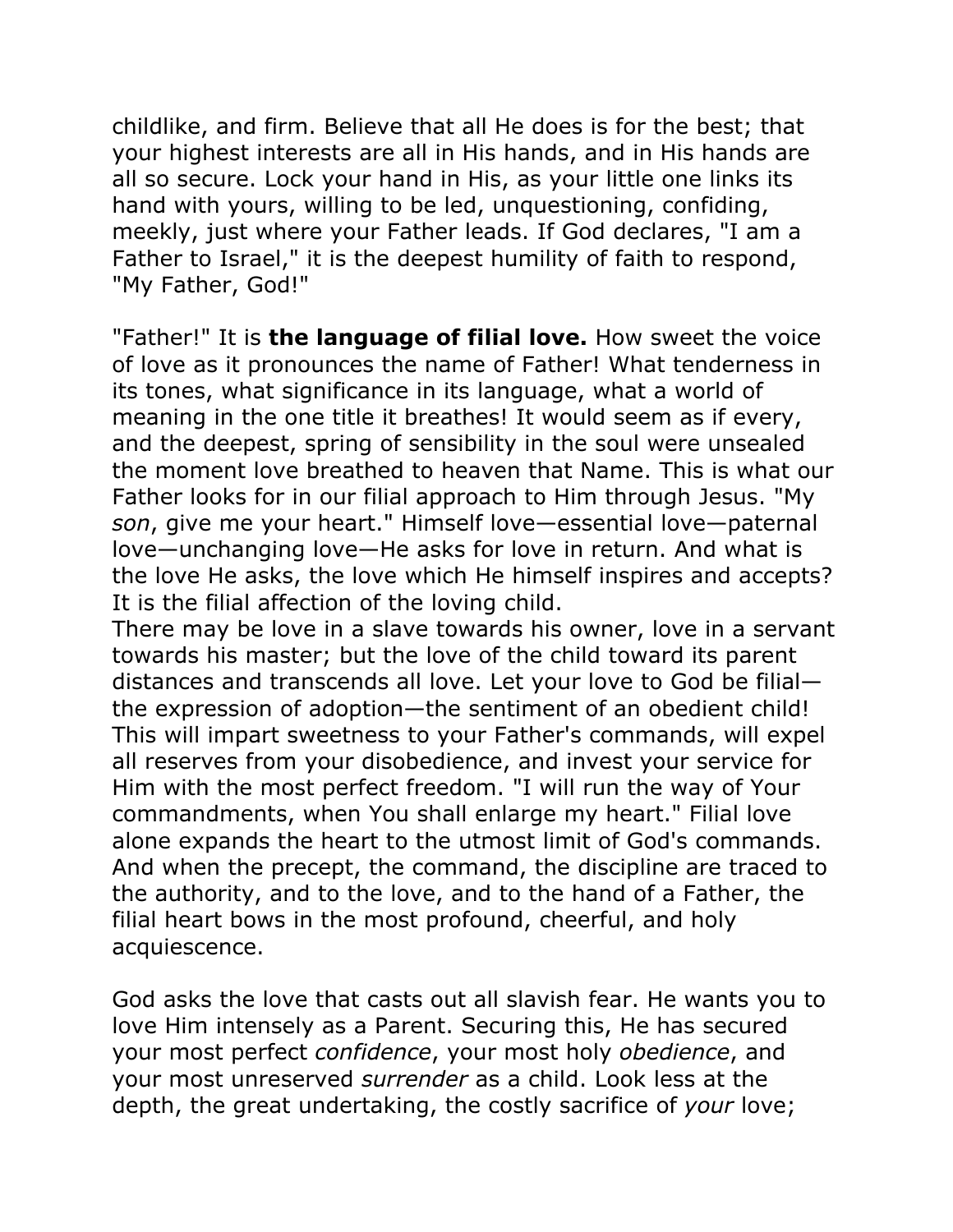than at its filial, obedient character. A son may be deeply conscious of his affection for his parent, while yet incapable of demonstrating as he would wish its reality and depth. You, also, may feel that you love God as your Father, obey Him as His child, and yet have no power to embody that love in worthy and brilliant expression.

Still you love Him. You love Him in poverty, you love Him in sickness, you love Him in suffering, you love Him in chastening, you love Him in rebuke. And in that sleepless night, and on that bed of pain, and from that chamber of solitude and sorrow, the fragrant incense of your filial love ascends to Him in solemn prayer and praise, while you cry, "My Father, it is Your hand that chastens, and it is well!"

It is the language of the spirit of adoption in prayer. It is in direct fellowship with God that the filial spirit of the Lord's Prayer is the most seen. True prayer is filial. It is not so much the supplication of the petitioner, as the communion of the child—a beloved child in the closest, sweetest fellowship with a loving Father. "You have not received the spirit of bondage again to fear; but you have received the Spirit of adoption, whereby we cry, Abba, Father." If ever this Divine Spirit breathes His quickening, emancipating, and enlarging grace, it is when the believing soul is in audience with God.

The real test of our Divine sonship is—communion with our Heavenly Father. We may read of adoption, and speak of adoption, and desire to act from a sense of adoption; but it is at the mercy-seat, when the soul is wrapped in communion with the Invisible, that the believer fully realizes the blessedness of fellowship, the closeness of communion, the solemn consciousness of soul-nearness to the Heavenly Parent.

It is then no matter of doubt. We could as easily question the reality of our own existence, as doubt the fact that God was our Father. There is no engagement of the believer so self-evidencing as communion with God. The act is so unearthly, the inspiration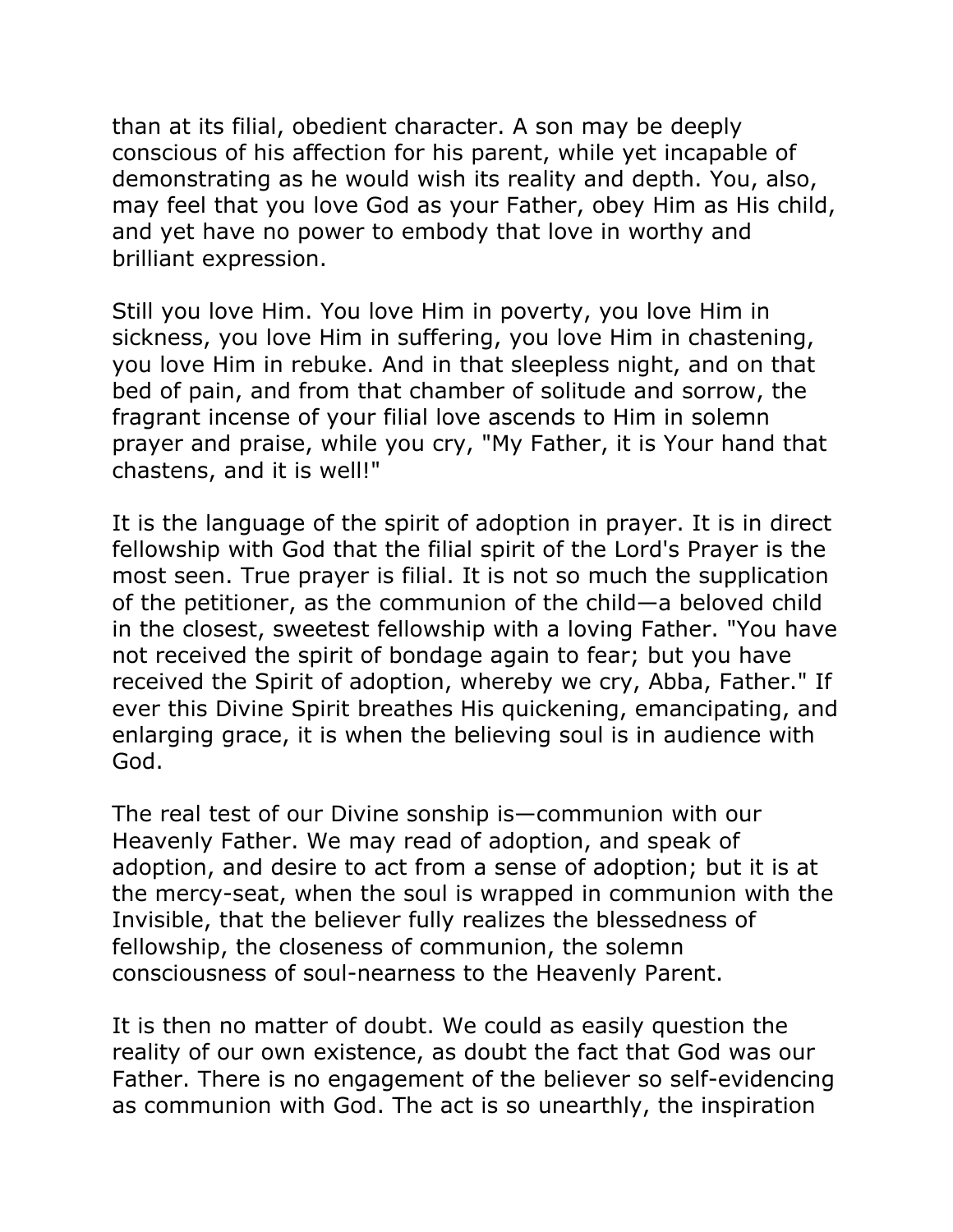is so divine, the emotion is so holy, the feeling so ecstatic of a soul in filial fellowship with the Infinite, that it reaches the highest elevation of assurance which it is possible to gain this side of glory. It seems but one step from that sacred height of spiritual fellowship and holy rapture, and the soul is in heaven, expatiating amid the wonders of the upper world.

Cultivate a *filial approach to God in prayer*. Do not, yielding to a false idea, deem it humility to doubt your sonship. The profoundest lowliness is to acknowledge, and the deepest holiness is to experience the Fatherhood of God. Draw near to God as your Father, and commune with Him as His child. You may then open wide your mouth in prayer, supplication, and confession. You complain of smallness, lifelessness, and reluctance in devotion. You cannot trace the glow of love, the strength of desire, the sweetness of communion, in your approaches to the throne of grace of which others speak. May not the cause be found in the imperfect realization of your adoption, in the faint conception you have of the Parental relation of God to you, in the little filial affection and confidence which marks your approach to the throne of grace?

Remember that true prayer is nothing less than the warm, confidential communion of a believing child with God. Wrestle with the Holy Spirit for this inestimable blessing. Give Him no rest until, baptizing you afresh in the cloud and in the sea of His quickening grace, He imparts to you the clearer witness and seal of your divine and inalienable sonship, enabling you to exclaim with an emphasis of meaning and tone of sweetness inexperienced before—"My Father!"

"Descend, immortal Dove, Spread Your kind wings abroad; And, wrapped in flames of holy love, Bear all my soul to God.

"Behold, my heart expands To catch the heavenly fire;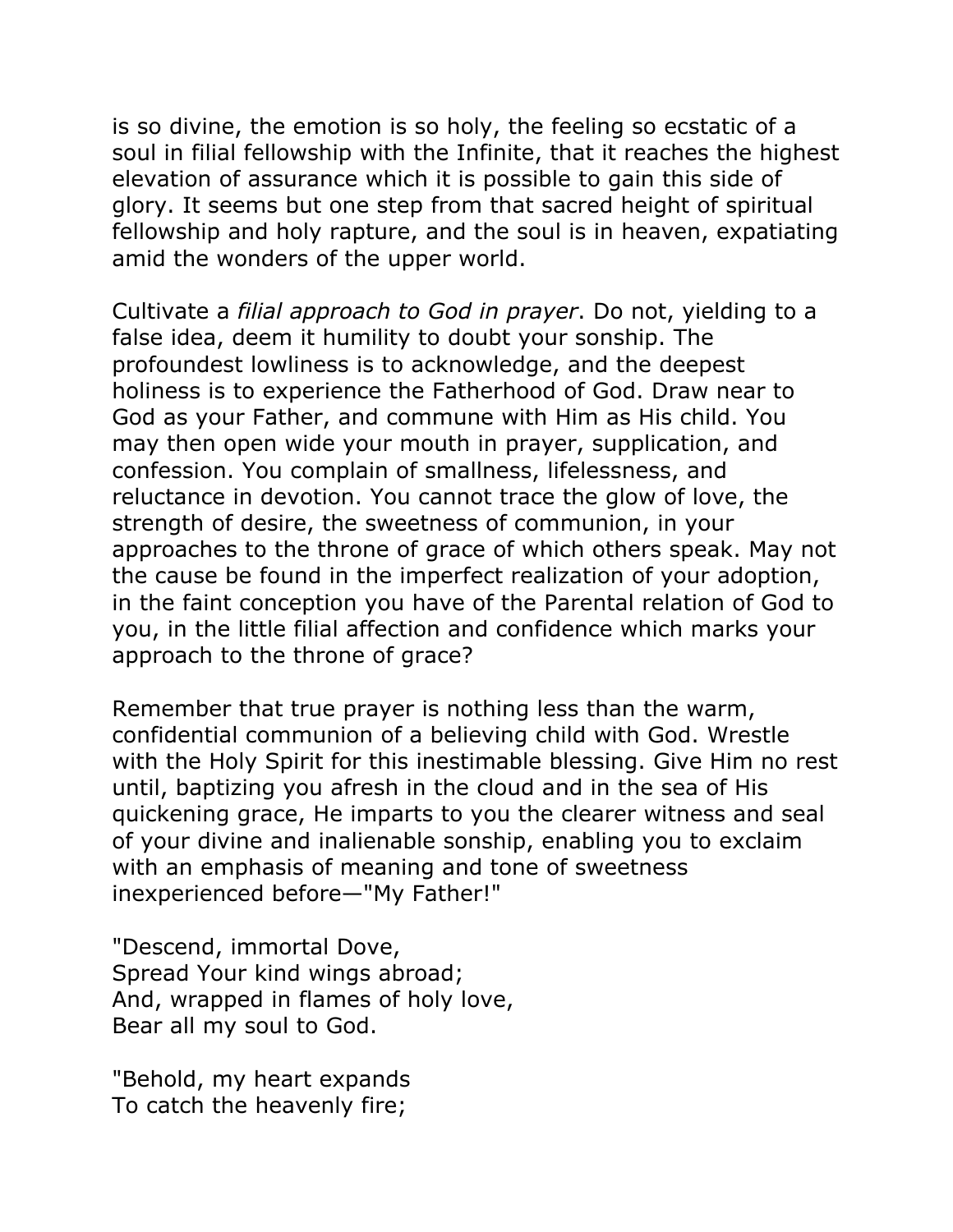It longs to feel the gentle hands, And groans with strong desire.

"Your love, my God, appears, And brings salvation down; My cordial through this vale of tears, In paradise my crown."

The filial spirit which breathes through the prayer taught His disciples by our Lord is not less exhibited in times of **trial**, than in seasons of communion. Times of parental correction are often times of blessed realization of our adoption. The rod is sent, among other holy purposes, especially for this. It awakens the slumbering affections of the soul. Then the chastened child cries out to God. The spirit of prayer, so long stagnant, is stirred up. The heart so cold and torpid is set upon seeking the Lord. The chastening is seen as belonging to a child and as coming from a Father. May this be the hallowed and happy issue of your present trial! Look at it as parental. Your Father's heart prepared, and His hand presents the bitter cup. His wisdom, love, and righteousness ordained and arranged the whole. Even more than this. What is the heart of God towards you as His chastened and sorrowing child? The words of inspiration alone can supply the answer. "Like as a Father pities his children, so the Lord pities those who fear Him. For He knows our frame; He remembers that we are dust." Tender relation! touching image! A father's pity! This is our God. This is your Father. He has corrected you, but not in anger. He has brought you low, but He has not given you over unto death. He has removed some blessings, but He has not taken all. He has blown upon some flowers of your heart, but others—perhaps lovelier and more precious—still live and bloom to delight you with their beauty, and to gladden you with their fragrance. The pleasant gourd which covered and refreshed you is withered and gone; but He who made it to grow, and then removed it, spreads over you the undying foliage of His love; and the sun shall not smite you by day, nor the moon by night, for "upon all your glory there shall be a defense."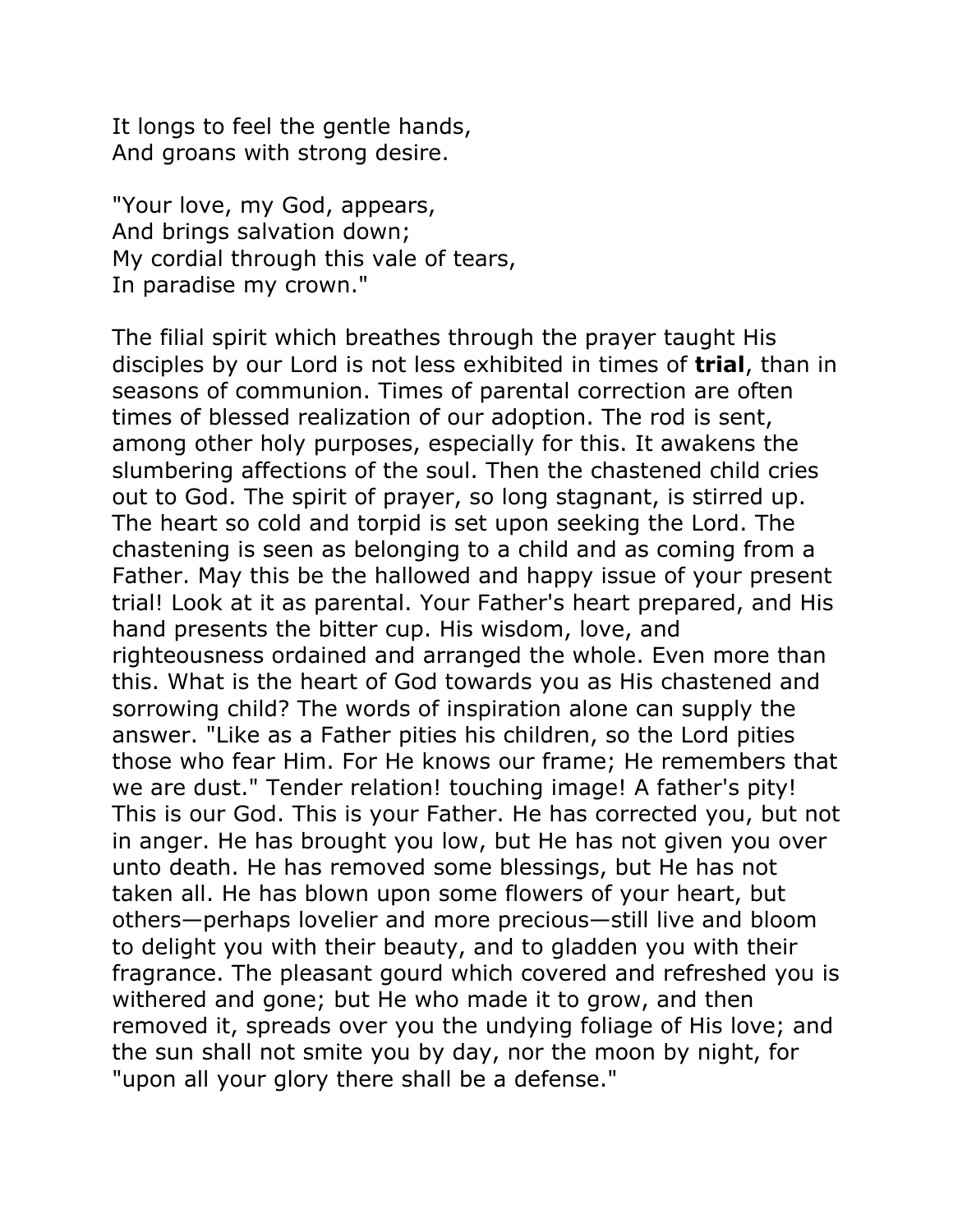# **The BROTHERLY Spirit of the Lord's Prayer**

# "**Our** Father." Matthew 6:6

The Lord Jesus having presented the Paternal *character* of God, and the consequent filial *spirit* of His children, naturally blends with it the *fraternal relationship which the children of God sustain to each other.* He could not separate the Fatherhood from the Brotherhood. The existence of the one relationship necessarily involved the existence of the other. If I am a child of God, I am a brother to all God's children. In returning to God as my Heavenly Father, I do not turn my back upon my spiritual kindred. In earnestly seeking to be well assured of my adoption, I do not sink the *social* relationship in the *personal* relationship of my religion; and in putting in a humble title to a filial union with God, isolate myself in affection, sympathy, and fellowship from a fraternal union with the whole household of faith.

In this light prayer is never exclusive and selfish. I am indeed privileged—and oh, how great and precious that privilege is!—to call God "My Father;" but I must never forget that Jesus taught me to say, in concert with the one family, "OUR Father." And that when I enter into my closet it is my privilege, as my duty, to bear before my Father, not my personal sins and sorrows only, but those also of the holy brotherhood to which, by a divine affiliation, I belong.

The UNITY of His Church was a truth dear to the heart of Christ. As the hour of His mysterious sufferings darkened, this truth dilated before His mind and occupied a more distinct and prominent place in His discourse. Foreseeing the divisions of sect and the differences of judgment and the alienation of affection which would spring up in His Church after His ascension to glory defacing its beauty and impairing its strength—standing as beneath the shadow of His cross, He prostrates Himself at the feet of His Father, and binding the whole brotherhood around His heart, He prays, "That they all may be one, as You, Father, are in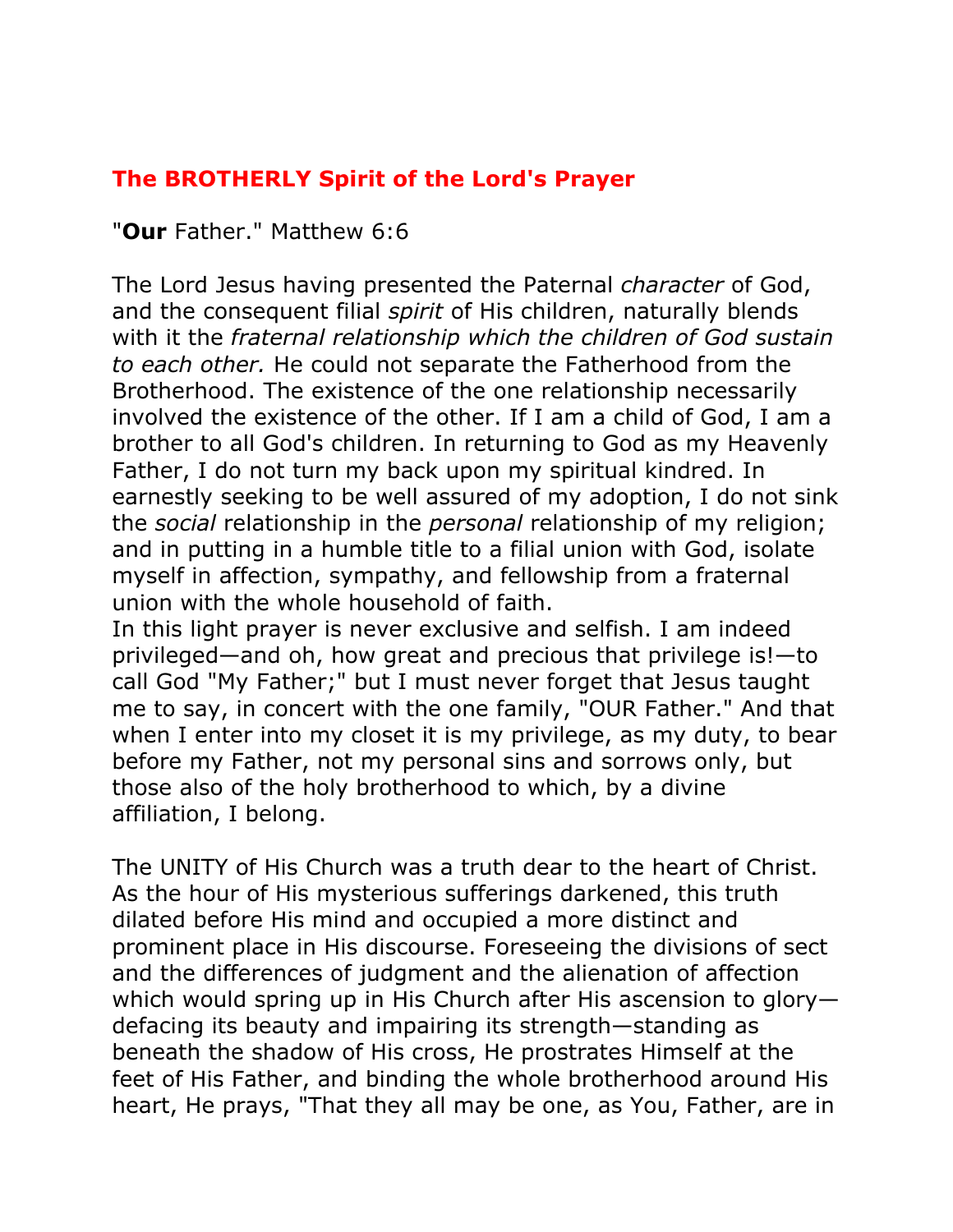me, and I in You, that they all may be one in us; that the world may believe that You have sent me."

This sublime petition of the Great Intercessor is being partially answered now in every act of brotherly love, in every recognition of fraternal relation, in every lowly, loving effort to manifest and promote the visible unity of the Church. Upon all such shall belong the blessing of the "peacemakers!" But the full, the perfect accomplishment of this desire of the Savior's soul awaits the day of His second coming. Not until then will the world fully believe in His Divine Messiahship and mission, for not until then will the whole Church appear in its visible unity.

The Lord's Prayer pre-eminently breathes a UNIVERSAL spirit. The inspiration of the Spirit of love, taught us by Him who is the Incarnation of love, and clustering us as one family around the feet of Him who is "Love," it would he marvelous did it not teach us to love as brethren. The fraternal affection is cognate to the filial. If I love my God who begat me, I must love, from the very necessity of the case, all others who are begotten by God. If my affection for God be truly filial, my affection for the children of God will be truly fraternal. My return to God as my Father is the impulse and measure of my return to man as my brother.

The prodigal in the Gospel, when he severed the tie that bound him to his father, by the same act of selfish exile, severed the tie that bound him to his brother. "Give me the portion of goods that falls to me." Thus man's revolt from *God*, was man's alienation from *man*. Hence the sinful hatred of nations, the strife of parties, the jealousies, the feuds, the injustice, and the wrong which have armed nation against nation, church against church, man against man, and have made this once fair and beauteous world a very Aceldama. All springs from one cause—man became the enemy of God, and so became the foe of his race.

But the Lord Jesus came to gather together His people of all nations and tongues around one mercy-seat, teaching them to say—"OUR Father;" thus uniting in the one "household of faith"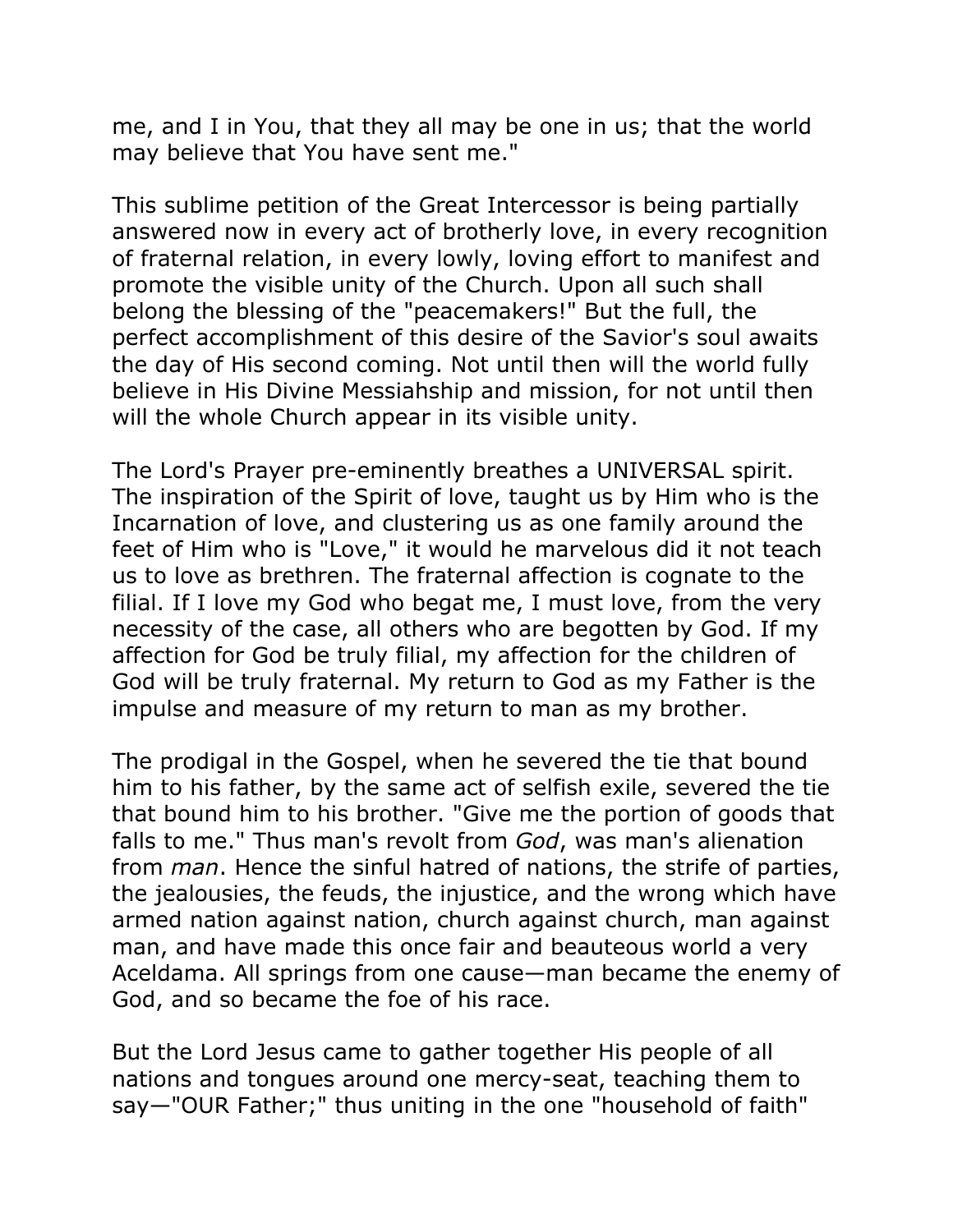Jew and Gentile, male and female, bond and free—all one in Christ, and all one with each other. Let us now proceed to illustrate the universal spirit of this beautiful formula.

The foundation truth is—the one Father of us ALL. I speak now only of the election of grace—the family of God. We who through grace believe, have not many, but one Father. "Have we not all one Father?" By one and the same act of predestinating grace God has adopted all His children. "Having predestinated us unto the adoption of children by Jesus Christ to Himself, according to the good pleasure of His will, to the praise of the glory of His grace, wherein He has made us accepted in the beloved." Still more emphatically does the apostle state this truth in another place—"For this cause I bow my knees unto the Father of our Lord Jesus Christ, of whom the whole family in earth and in heaven is named."

Magnificent truth! The whole family of God one, and as one, clustering at the feet of their one Father!—the Church on earth and the Church in heaven. How real and how near is heaven! The ties that bind some hearts to the saints above, are closer and holier than the ties that bind us to the saints below. This may be explained on the principle that we admire and love, and feel closer fellowship with, that which is perfect. Do you not feel that the saints of God who are the most holy, who in their spirit and walk the most closely resemble Jesus, attract to them your warmest love and sympathy? Thus it is that the saints now made perfect, whom once we knew, by whose side we traveled, whom we accompanied to the river of death, and saw pass over and disappear within the veil of heaven; but who, because they are beautiful in holiness, perfected in love, resplendent with glory, seem to hold our hearts in the spell of a stronger, holier love and fellowship.

Sweet thought is it, also, that nothing but the *rivulet of death* sunders us from their fullest and eternal communion. There is but a step between you and them. How close are they to us even now! Heaven is nearer to us than earth!—nearer than India, than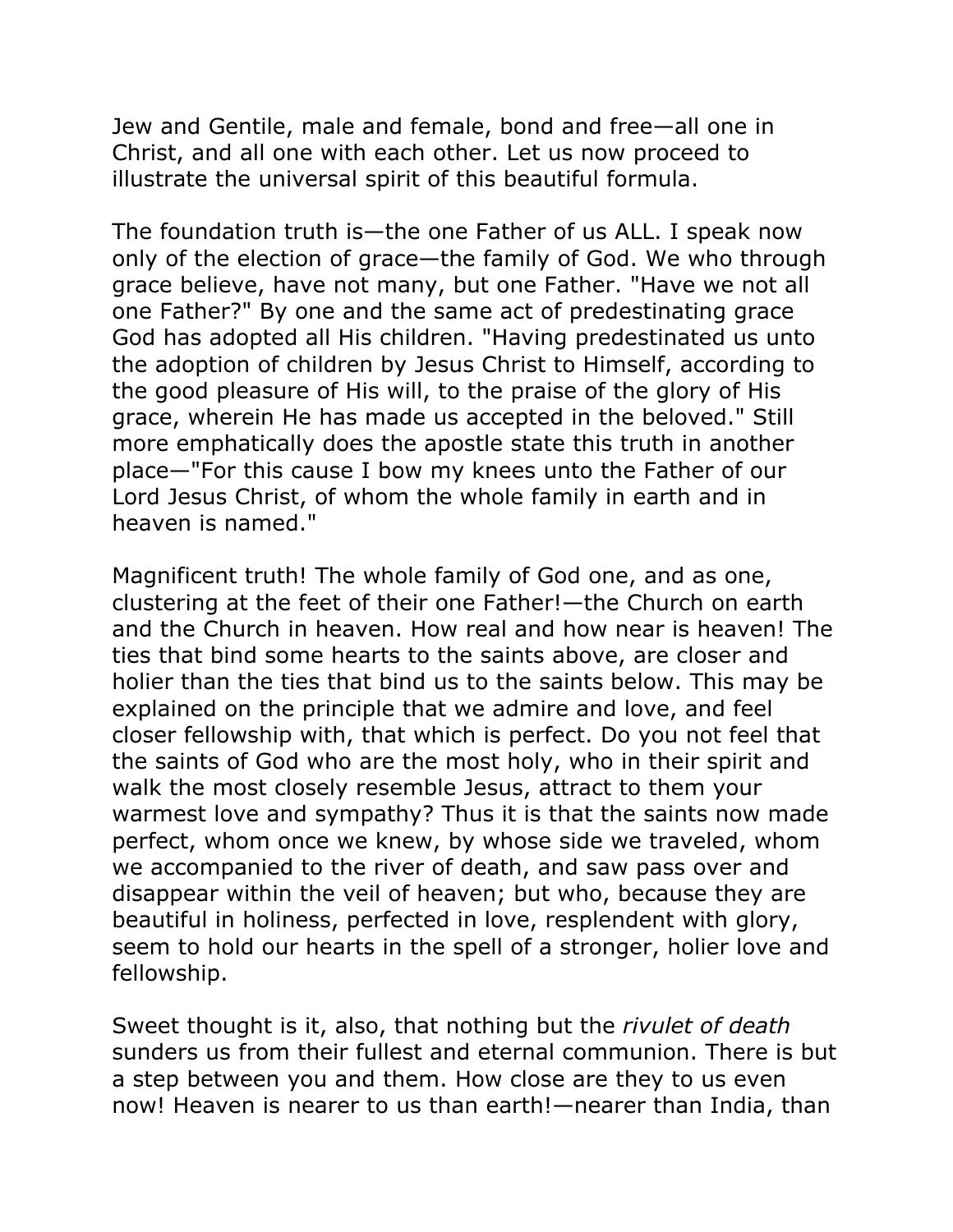China, than Australia, than the Crimea. And the more heavenly we grow, and the closer our connection with the unseen, the nearer shall we feel to the "family in heaven." Let us endure as seeing the invisible!

But to go forth in silent converse with the saints in glory, need I separate myself from the communion of the saints on earth? Assuredly not! The tie is one and the same, with this difference only, that its association with heaven, its perfect freedom from all taint of sin and from all trace of infirmity, imparts to it a tenderness and invests it with a sanctity and solemnity which no tie on earth possesses. But *prayer is the great cement of the saints below.* There is not an engagement so uniting, so healing, so hallowing as prayer. In this holy atmosphere nothing can live but the pure, the holy, the loving. Sectarianism vanishes, bigotry expires, coldness dissolves, wounds are healed; and the saints, clustering together around the feet of the one God and Father of all, realize their spiritual unity, exhibit their indivisible oneness, and present a spectacle of holy love such as earth, with all its boasted alliances never saw, and such as heaven, from amid its perfect harmony, looks down to see.

Oh, were there a deeper and more universal spirit of united prayer pervading Christ's Church, it would tide over those sectarian differences and party jealousies which so much deface its loveliness, impair its power, and shade its luster; and flowing with the effulgence which encircles the throne of grace, she would go forth, luminous and invincible, to subdue and bless the world, "fair as the moon, clear as the sun, and dreadful as an army with banners."

What a family-uniting truth, then, is this—OUR Father. The very breathing of the word seems to diminish the magnitude of those minor differences that separate the children of God; while its influence upon the heart draws forth the sweetest charity and the deepest love towards all who bow their knees with us in prayer, and say—"OUR Father!" Again, I ask, should not the one Fatherhood of "the adoption of grace" be more distinctly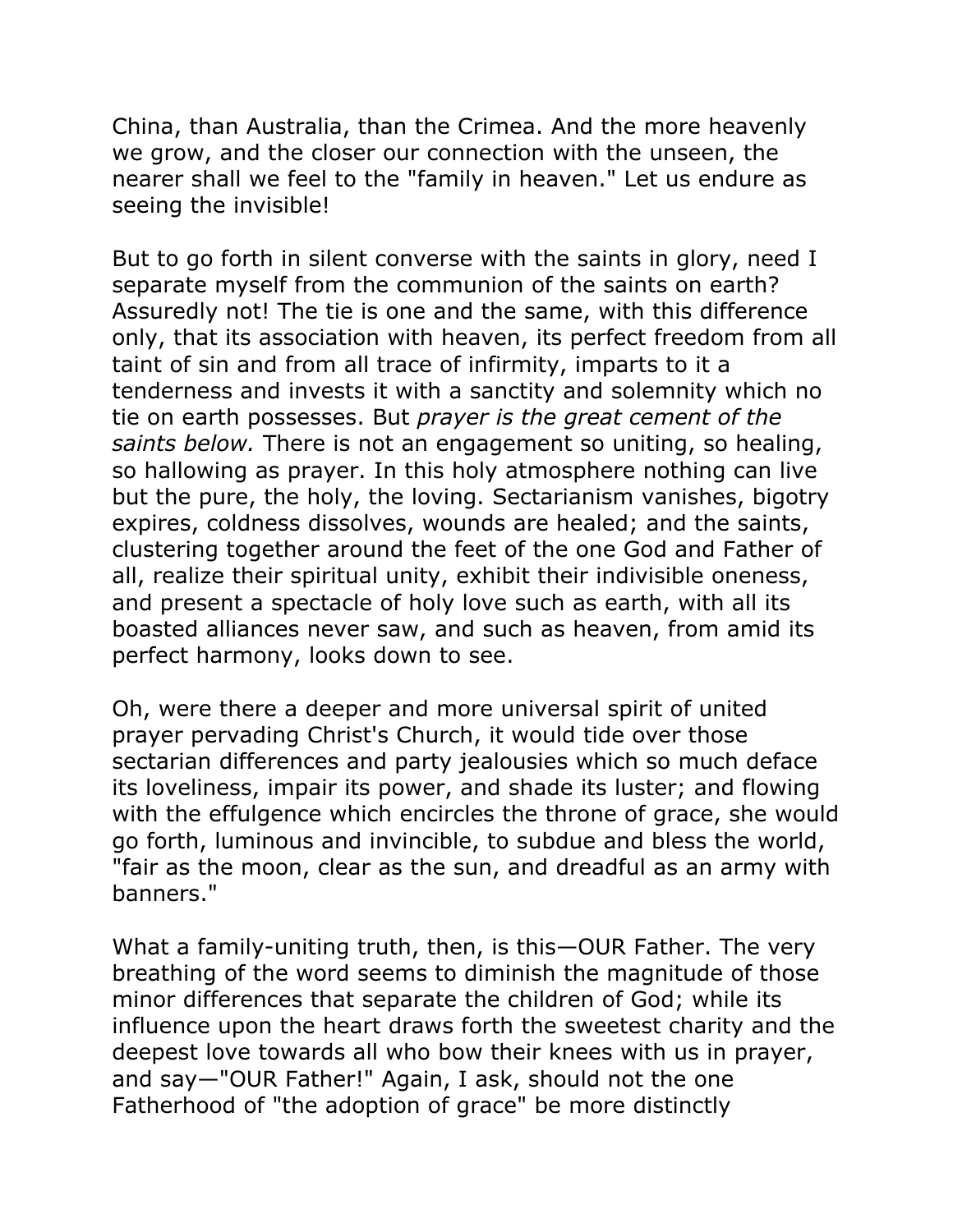recognized, and constitute a more uniting truth among the true children of God? To know that whatever partition separates, or polity divides, or forms distinguish the saints; the moment persecution is awakened, or affliction befalls the Church, all arise and give themselves to prayer; and, traveling to one mercyseat—converging as lines to a common center—find that, after all, they are children of one family, brethren one of another, and that into the ears of one Father all pour the breathings of their hearts.

Surely this divine, sanctifying, cementing truth, attended with the anointing of the Holy Spirit, must promote more visible union among the saints of the most high God. Let us study it more closely, get it in-wrought in our hearts, realize fully our personal adoption, learn to call God "Father" with a less faltering tongue, then will our hearts be drawn forth with a deeper fraternal affection towards all who worship in spirit and in truth the same Father, and whom that Father recognizes as His.

Alas! the reason why we stand aloof from God's children so much, is because we love the Father so little! Did we, under a clearer sense of our adoption of God, with a deeper conviction of the debt we owed Him for this signal bestowment of His grace, walk in closer converse with God, the things which separate us from the family of God—the differences of ecclesiastical polity, of modes of worship, the hard speeches, the slights, the woundings, the misunderstandings which engender so much suspicion, coldness, and alienation among the saints—would be buried and lost sight of as the rugged rocks disappear beneath the flowing tide. Love—love to the one Father—would prompt us to throw *the mantle of love* over the one brotherhood, veiling every feature but, "the Father's image in the children's face."

The **equality of love** with which the Father regards alike all the family, supplies another strong tie of affection in the Christian brotherhood. There may be different *manifestations* of God's love, but, I imagine, no *degrees*. He must regard with an equal affection all whom He has everlastingly chosen. As the ground of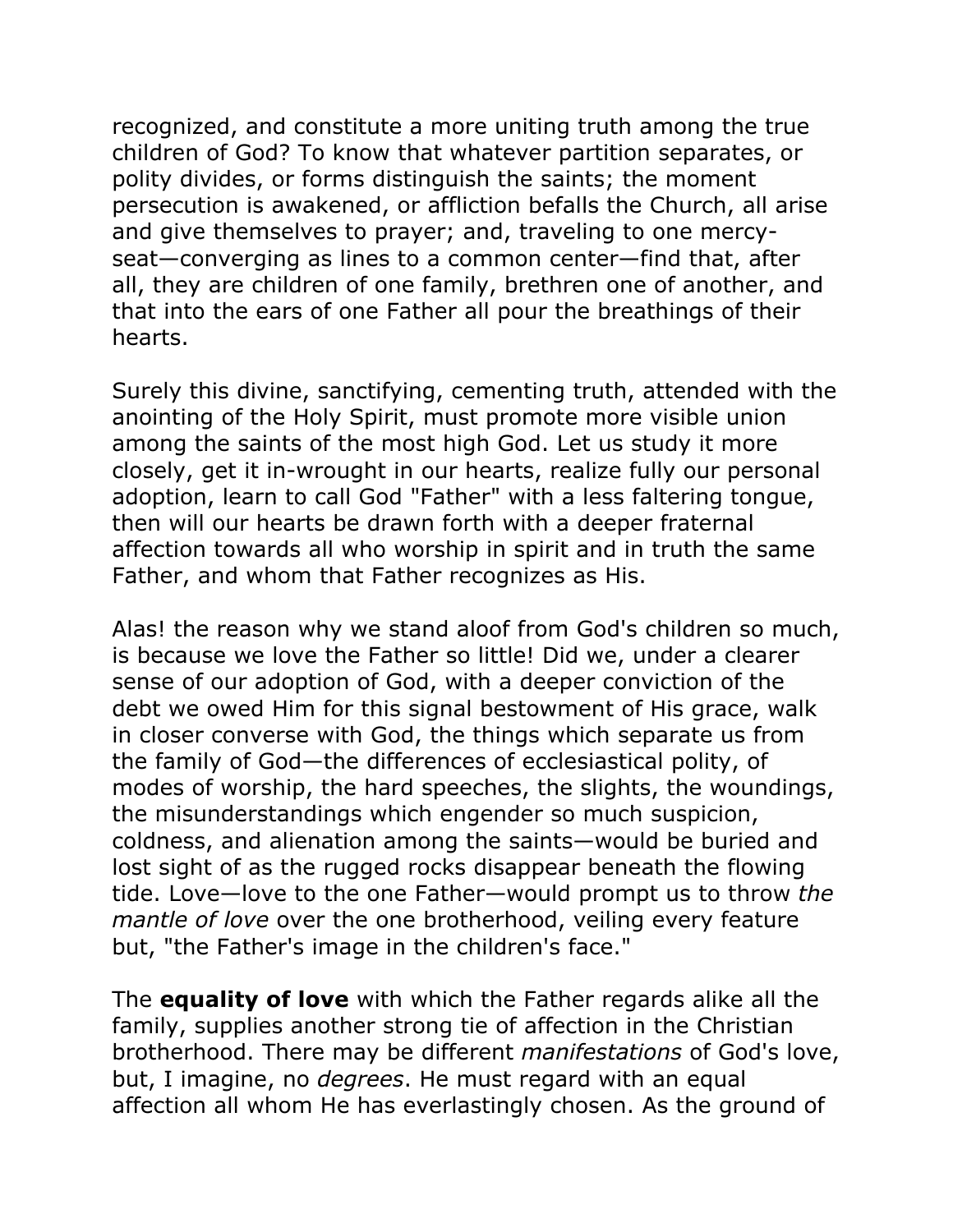our election of God is love—love, like His being, without beginning—so in one heart of love, which can admit of no grades in the infinitude of its affection, is bound the one family of God.

In this one family of our Father there are those who exhibit different degrees of love to God, as different shades of resemblance to His image—still they are brethren, and as such it is both our duty and our privilege to recognize and love them. Should not this truth—the equality of the Father's love to His family—place us all on equal footing as children of God? Why should we not love, even though we differ? Why should we not unite, even though we are separated? Why should we not bear each other's burdens, and sympathize with each other's trials, and aid each other's efforts, and bow together at the footstool of the same Father, even though we are laboring for Him in sundered departments of the one house? If our love to the Father is genuine, our love to the offspring of that Father will be true. Love to the one will be the measure, as the evidence, of our love to the other.

Oh, for more love! Were I asked what the first great need of the Church was, I should unhesitatingly reply—love. And what the second—love. And what the third—love. I marvel not that our Lord added a "new commandment," as it were, to the decalogue—"That you *love one another*, even as I have loved you." Love would veil infirmities; love would seal the law of kindness upon the lip; love would rebuke slander, reprove falsehood, and suppress every thought, feeling, and word that would dishonor the Father through the child; wound the Savior through the disciple; grieve the Master through the servant.

Realizing our personal interest in God's love, and remembering that He loves alike all the children of His family, with what holy guardedness should we respect the feelings, and shield the reputation, and promote the happiness of all the sons and daughters of God! Oh, how can I look coldly upon him on whom God smiles? How dare I disown one whom Christ accepts? Where is the evidence of my own sonship if I unite not in heart and voice with my brother in saying, "OUR Father, who art in heaven?"—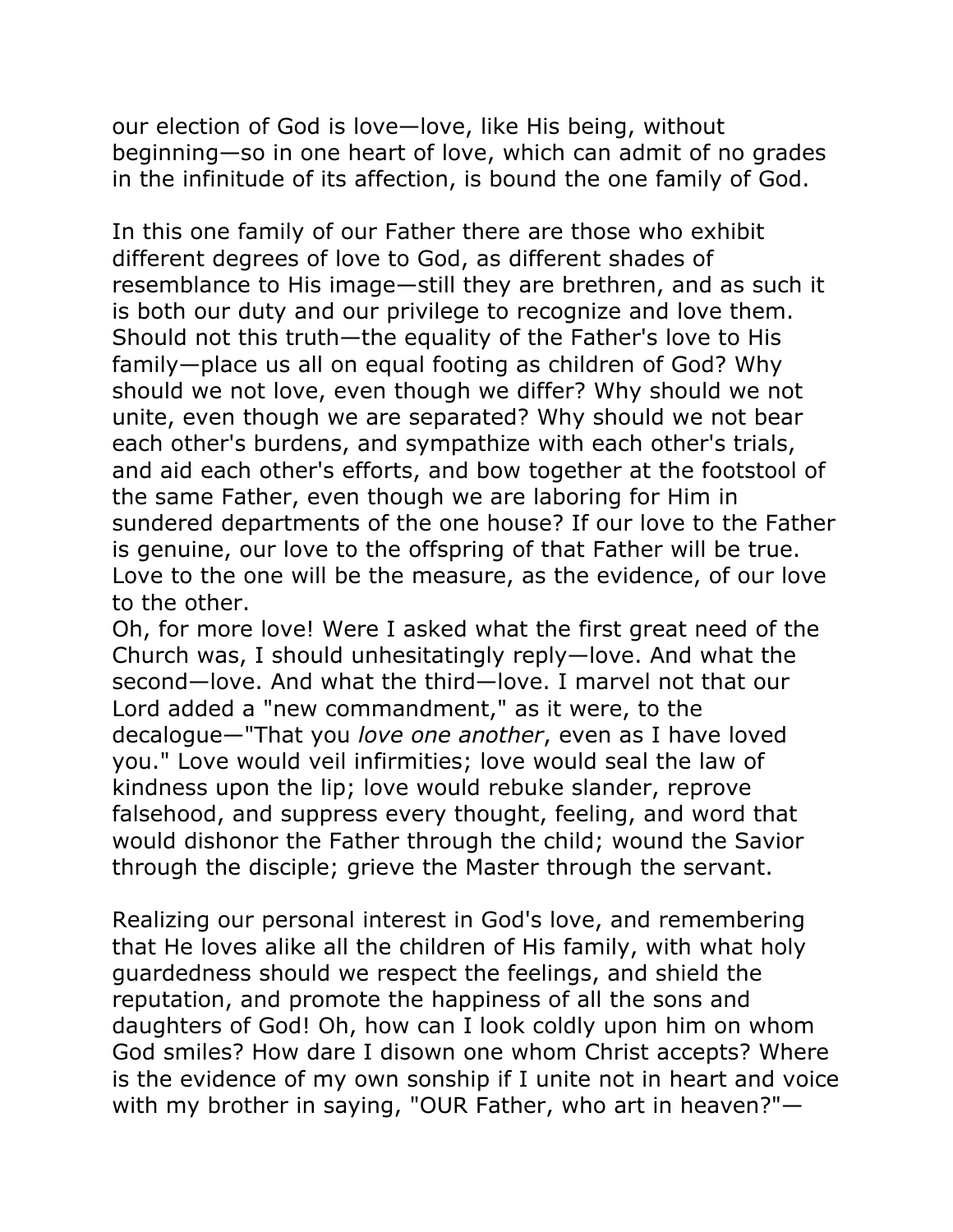and while I breathe the filial words, feel not a brother's love glowing in my heart?

And **have we not one and the same Elder Brother**—the Lord Jesus Christ? What a uniting truth is this! He is "the first-born among many brethren"—the Elder Brother of the Christian brotherhood. How often, and with what tenderness of tone and expressiveness of meaning, did these words fall from His lips— "My brethren!" And how ready He ever was to acknowledge the one Father of Himself and His brethren; thus taking His place at the head of the family as the First-Born of the many sons whom the Father is bringing to glory.

Through the one mediation, then, of this our Elder Brother, we all approach "OUR Father in heaven." We plead alike His personal merits; we present alike His atoning blood; we breathe alike His endearing name; we appear before our Father clad in the garment of the Elder Brother, in whom, and for whose sake, the Father smiles pleased alike upon all. Here we stand side by side on an equality with each other. No national hate, no political creed, no ecclesiastical distinction, no social caste, nor learning, nor rank, nor wealth should be allowed for one moment to interpose a barrier to Christian recognition, fellowship, and service between those who, washed in the blood and robed in the righteousness of the Elder Brother, are members of Him, "of whom the whole Church in heaven and earth is named."

Christ our Brother! how close and endearing the relationship! How sweet to travel to Him as to a brother, calling His Father our Father, His God our God! A Brother, though divine, made flesh like unto His brethren! A Brother, the heir of all things, and making us, His brethren, co-heirs with Himself! A brother born for His brethren's adversity! Contemplate Christ as such. Go to Him as such. Deal with Him as such. At all times and in all places are you welcome.

You may go to an *earthly* brother in the day of your calamity, and find, in his lack of sympathy or his inability to help, that, "better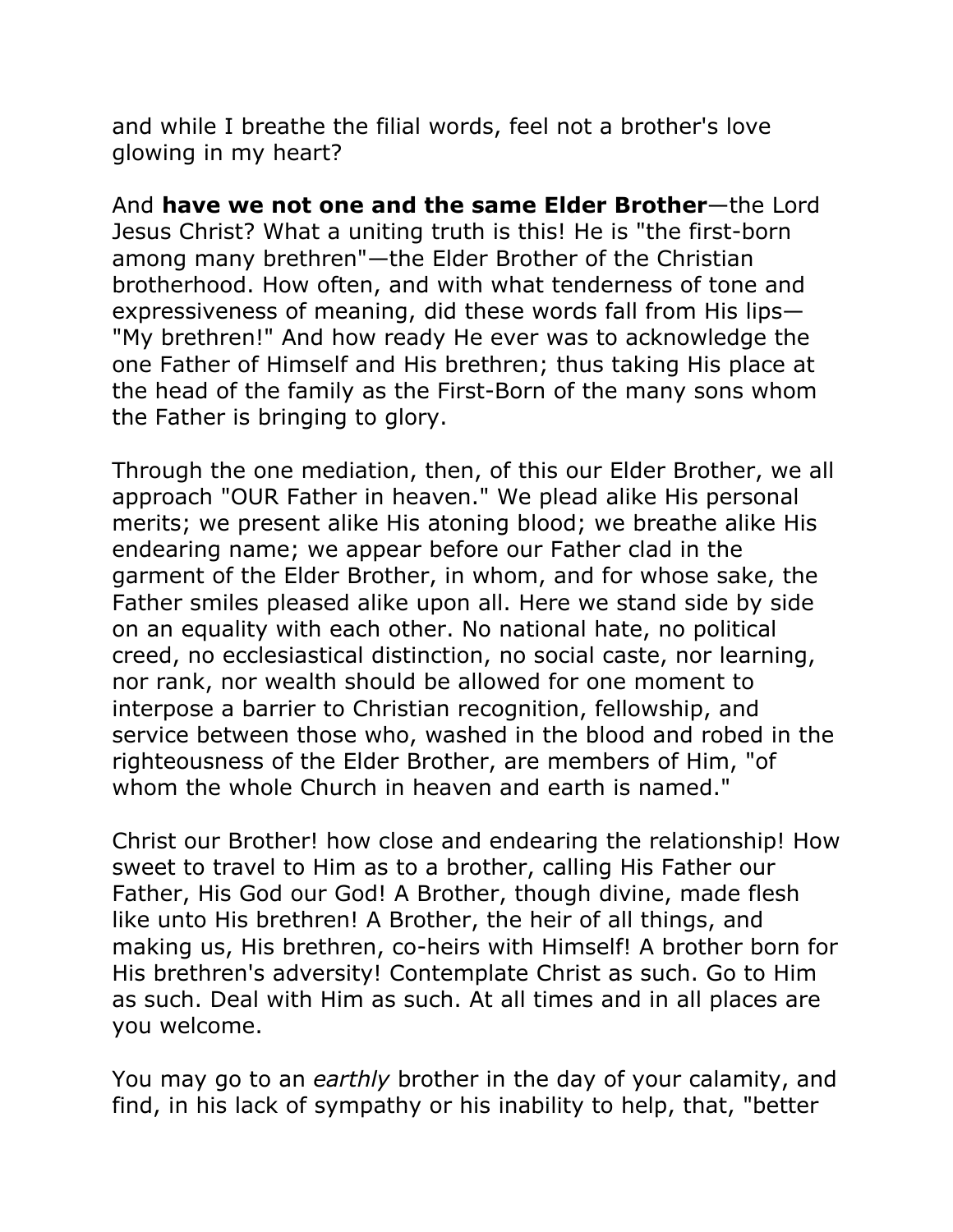is a neighbor that is near than he." But never, never shall you go to Jesus in adversity and not find in Him all the sympathy and support that you need—yes, sticking closer than a brother.

You may, also, find it harder to *restore* to your reconciled affection a Christian brother whom you have offended than to win a strong city. But if you grieve and wound your Elder Brother, and go to His feet and confess your sin, and sob your grief upon His bosom, you will find Him prepared, graciously, lovingly, and fully, to be reconciled—forgiving the offender and remembering the offence no more forever.

Oh, let us cultivate frequent and intimate transactions with Jesus our Elder Brother. Treat Him not as a stranger. Have confidence in His love, trust His faithfulness, rely upon His power, embosom yourself in His sympathy. Alas! how little we deal directly and personally with Jesus! He would have us entwine Him with our every affection, blend Him with our every thought, associate Him with every transaction, bring to Him every need, confess to Him every sin, and repose upon His heart every sorrow. Should not this truth constrain us to "love as brethren;" and to seek on all occasions to manifest the essential unity of the brotherhood before a God-hating, a Christ-rejecting world?

And **does not the same Spirit of Adoption dwell alike in all the children of God?** Most assuredly, if they are indeed His children. It is by this same Holy Spirit that each one cries, "Abba, Father," when he approaches the mercy-seat. "For through Him we both have access by one Spirit unto the Father." He it is who seals the uniting word upon our lips—"Our Father," and so binds us all in one fraternal chain of holy brotherhood. Refusing, then, to recognize a professing disciple of Jesus as a brother because he belongs not to my sect, and kneels not at my altar, and sees not eye to eye with me in all things, I grieve the one indwelling Spirit, wound the Savior in the house of His friends, bring barrenness into my soul, and go far to ignore my own fraternal relation to the family of God.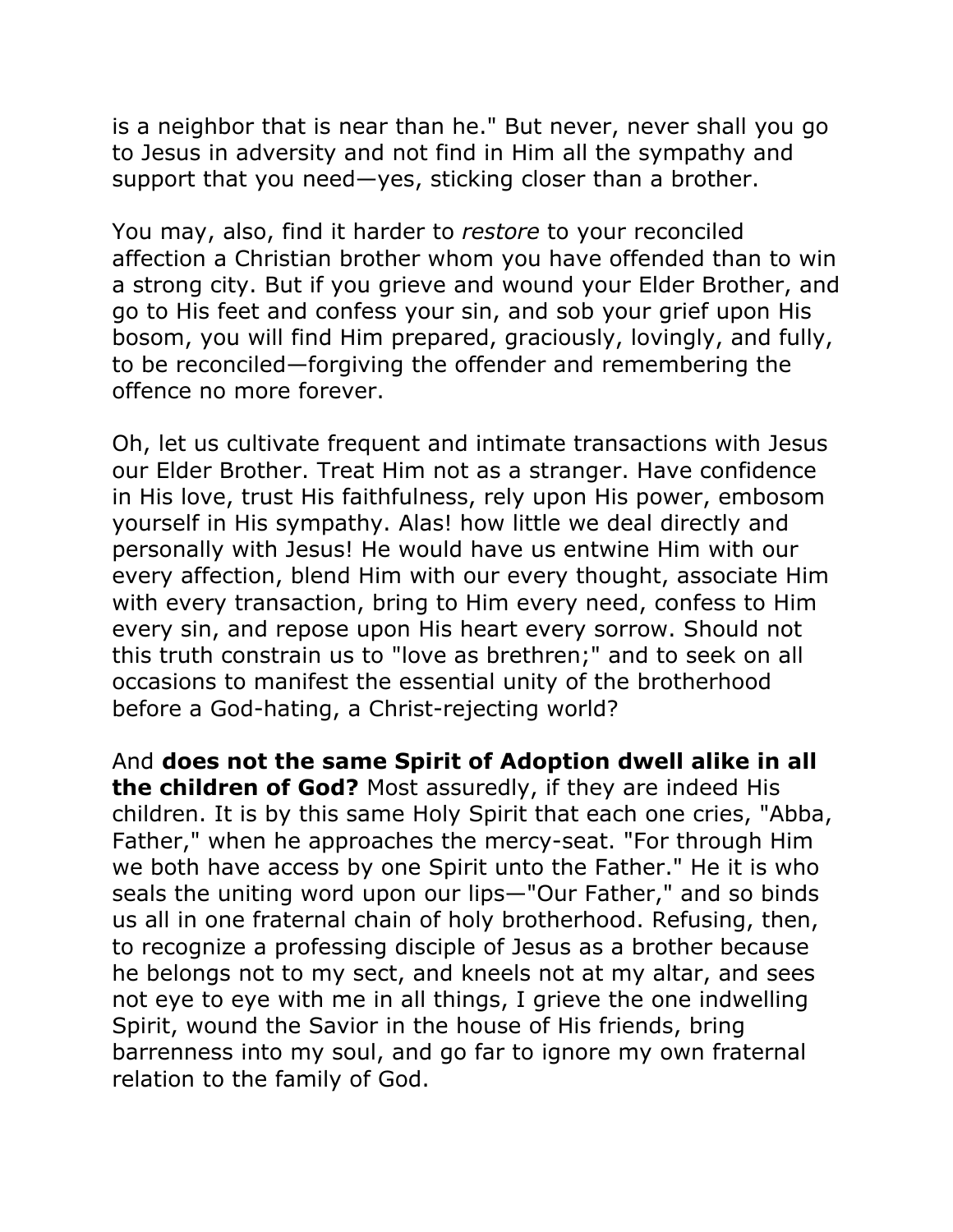But behold the true catholic spirit which the Lord's Prayer breathes—"OUR Father." And in whomsoever that spirit truly dwells, and whoever breathes that prayer from his heart, is bound, as with the solemnity of an oath, to "love the brotherhood." For, brethren, to kneel before the throne and say, "Our Father," and then go forth and in angry polemics, and heated strifes about questions which admit of perfect freedom of judgment, and which after all may resolve themselves into mere human opinion, and "bite and devour one another," until wellnear "consumed by one another," is a spectacle which might bedew an angel's eye with tears, as in reality it clothes a demon's tongue with exultation.

Yes, beloved, God is "our Father." He enshrines us all in one *parental* heart, accepts us all in His beloved Son, seals us all with one *Spirit* of adoption—cares for us all, provides for us all, protects us all, sympathizes with us all alike. And who are you, and who am I, that we should denounce and despise one of these whom God our Father claims as His child?

And what a brotherly-uniting truth is this, that **our Father is bringing us all to one parental and eternal home.** A part of the family is already there—"the family in heaven." Those who once shared our earthly home, sat with us at the family table, clustered with us around the domestic hearth, and who departed in the faith of Jesus, are not lost—they are housed in the Home of the Father in heaven, and are gathered around the Lamb, basking in the sunshine of His ineffable glory. What a soothing thought is this! how sanctifying, how uniting!

BEREAVED ONE! sorrow not as those who have no hope—raise your eyes from the shrouded remains, the sepulchered dust of the holy dead, up to the cloudless world of glory, purity, and bliss into which they have entered—and think of them only as there! They are not here, they are there—in heaven! They have ascended where no sin taints, nor sorrow grieves, nor unkindness wounds, nor sickness wastes, nor death separates. The sun shall not smite them by day nor the moon by night. No faithless friendships, nor lying tongue, nor throbbing brow, nor aching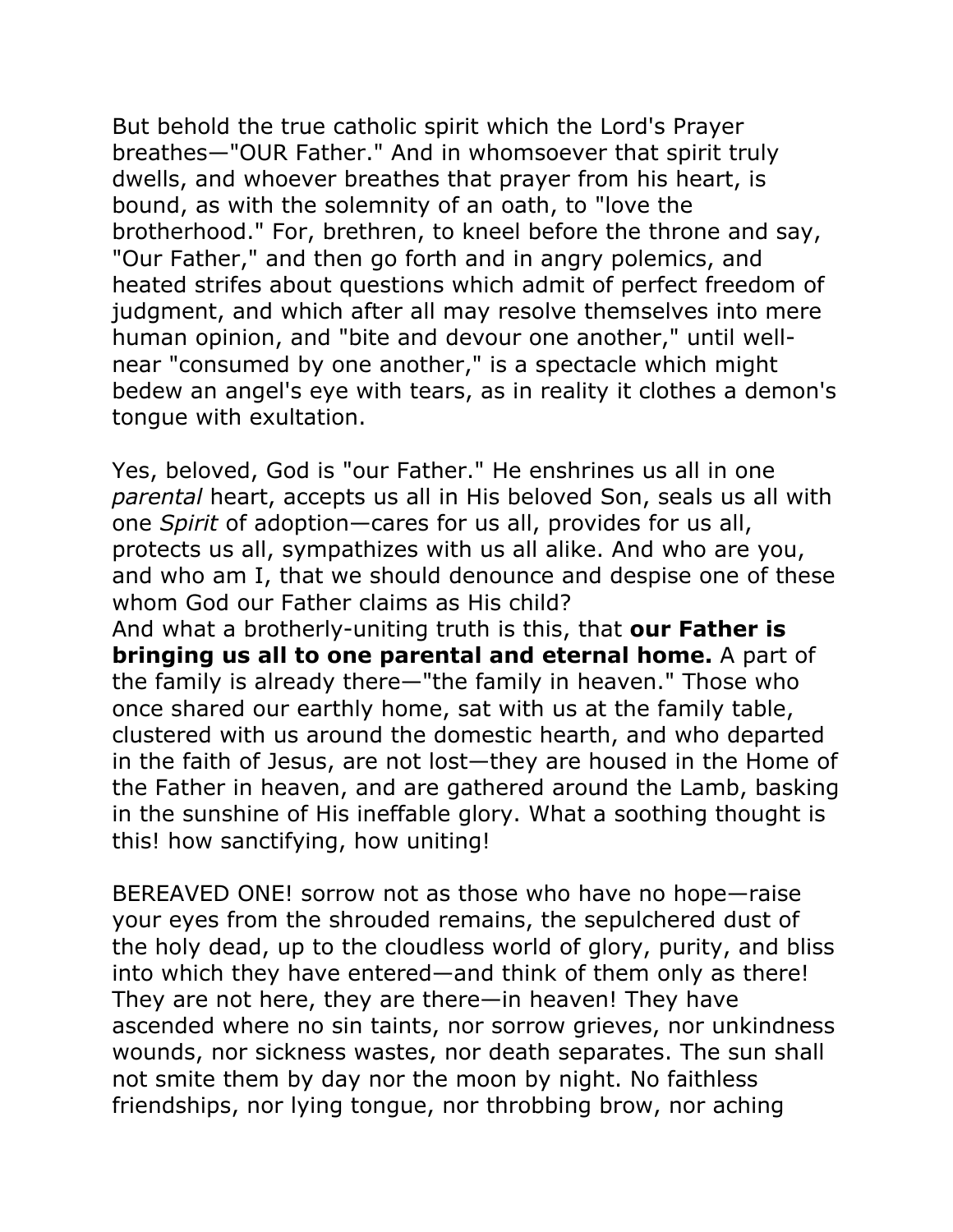heart, nor weary frame affects them now. They mourn no more indwelling sin, they struggle no more with ungodly men, they battle no more with the prowling tempter; they have fought the last fight, have gotten the victory, have removed the armor, and have exchanged the shield for the palm, and the sword for the crown—and are forever with the Lord.

What a uniting link is this in the family of God on earth! What holy love, what powerful attraction, what tender sympathy, what united prayer, what mutual comfort, should the thought of the present state of our friends in heaven inspire those who have similar bereavements, kindred sorrows, like consolations, the same hopes, and are hastening to join them on high! How closely should these things draw the holy brotherhood together! Why should we not, though of different communions, break through the fence and leap over the wall of separation, and pour out our sorrowing hearts together in mutual fellowship at the feet of our Father in heaven?

Could these happy spirits, who have fled from the 'religious divisions and strifes of the Church on earth', bend from their thrones and speak, with what holy earnestness, with what glowing love, with what celestial and touching eloquence would they exclaim—"Your different forms of church polity and worship are merely human; your essential faith and heavenly hopes are divine! Oh, love as brethren! We now see the folly of our divisions, the sin of our contentions, the iniquity of our jealousies, strifes, and alienations. Here there are no different communions, no separating walls, no exclusive altars—nothing to impair the power, or shade the luster, or disturb the music of that love which now knits every heart in the closest fellowship, and blends every voice in the sweetest song. We are now with Christ! In the effulgence of His glory, all is absorbed and annihilated that once created a cloud, or inspired a jarring note. His love so overflows our souls that we are transformed into love, we are all love, and nothing but love one toward another. All our thoughts and feelings, worship and service, so center in *Christ*, that, forgetting earth's divisions and strifes, or, remembering them but to deepen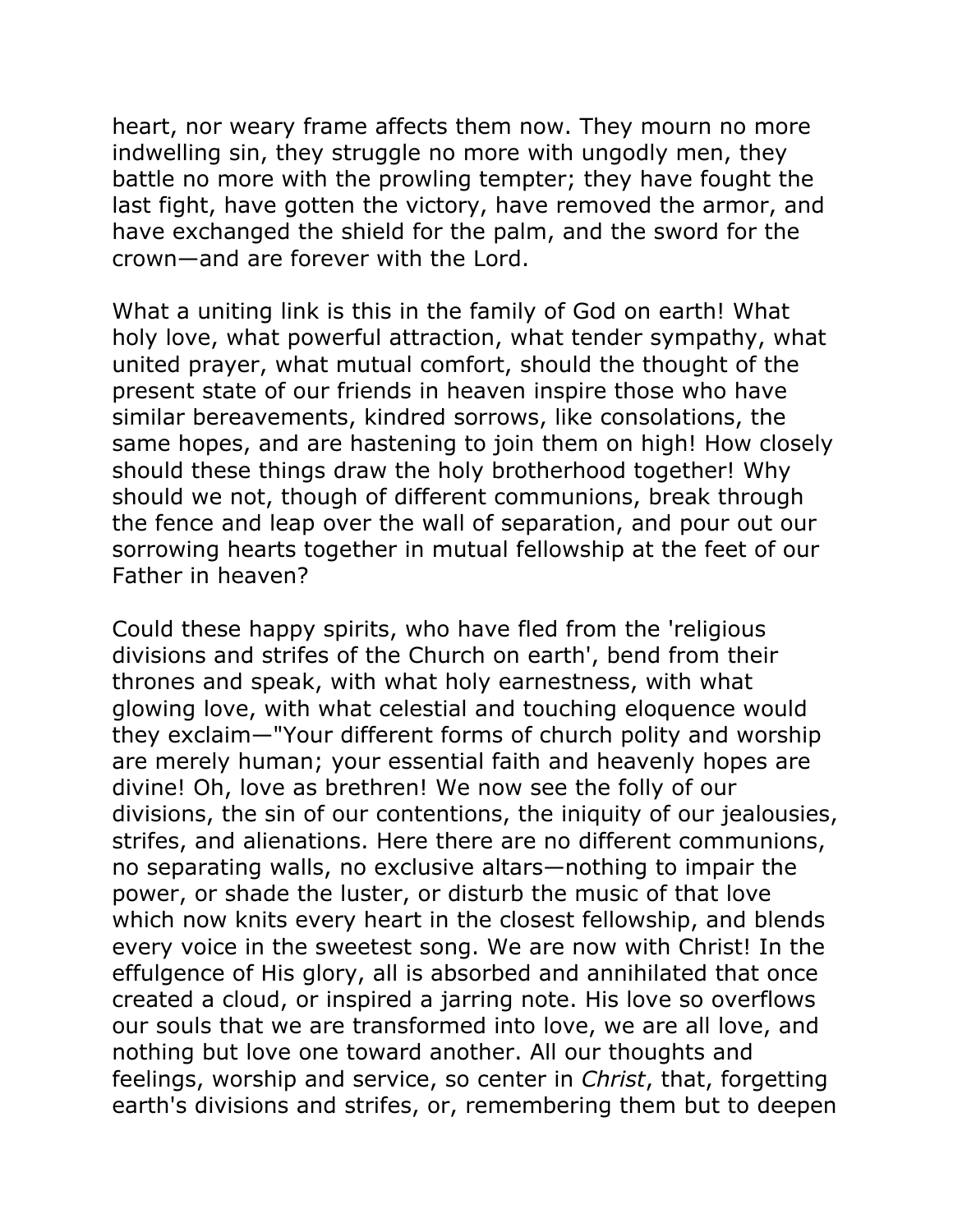our humility and heighten our song, we now feel, as we never felt before, how human, how trivial, how insignificant were the things which once separated us—and how divine, how real, how lasting are those which now unite us in a fellowship as holy, as close, and as eternal as the unity of the God we adore."

Let us endeavor to approximate, in some measure, to the sentiments and feelings of the glorified saints. Let us realize in some degree what that love in heaven is, that unifies the most fierce polemics and the widest sectarians, who once wrote and spoke and strove with each other so fiercely and so bitterly, each for his own communion, now to meet in the embrace of a love that buries all the past of earth's infirmities in its infinite depths and its eternal flow. Oh, in the light of one close view of eternity, in the experience of one moment's realization of heaven, how unimportant and childish the contentions as to "whose doctrines are the most valid, or whose church polity is the most apostolic!"

Our Father, who art in heaven! look down upon Your one family! and so fill it with Your love, that, casting out all selfishness, coldness, and alienation, all may meet at Your feet, and love as brethren, and worship You as the one God and Father of all.

The topic discussed in this chapter belongs essentially to practical Christianity. The unity of the Christian Church, the oneness of the family of God, is not a cold, abstract truth—it is vital, warm, sanctifying. Am I one of God's children? Do I acknowledge as my brethren—of every nation and tongue and sect—all who, through the Person, and by the Sacrifice of Jesus Christ, approach God as their Father? Then how precious and sacred to my heart should be the character, the reputation, and the happiness of my brother, thus recognized and thus loved! Would I allow the tainted tongue of slander, the cruel breath of malice, the floating rumor of falsehood to rest upon a brother or a sister bound to me by the fond tie of *nature*, but with a solemn and indignant protest? Would I not shield them as myself?

How much nearer and dearer to me should be the Christian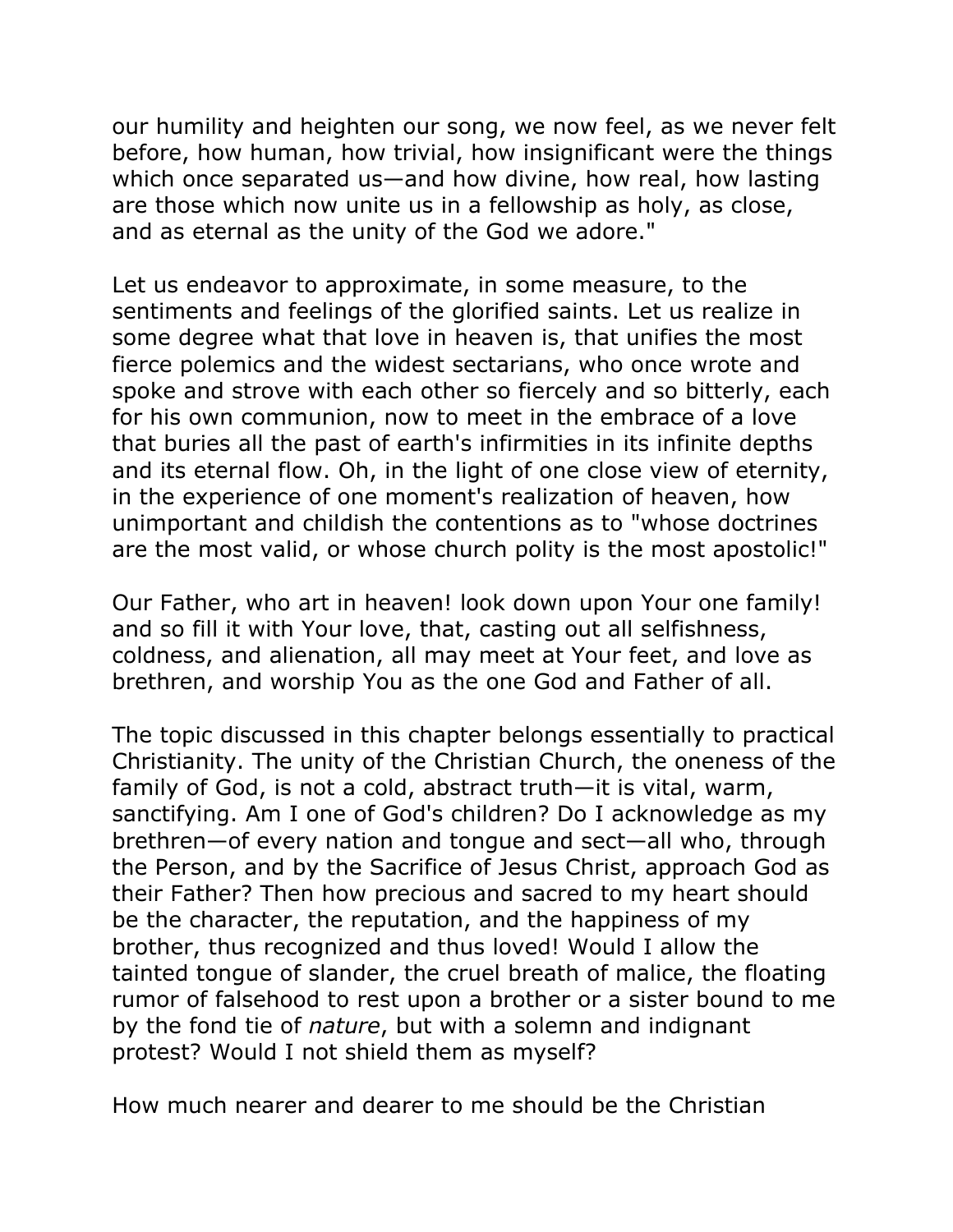character, and the individual peace of a child of God, a brother or a sister in Christ Jesus! Refraining myself from all evil speaking and evil thinking—all that would shade His fame, impair His influence, and wound His feelings—with what wakeful jealousy and holy indignation should I rebuke the foul slanderer, silence the tongue of falsehood, and defend the character and reputation of my brother as I would the sacred and endeared name of my blessed Lord!

How pointed and holy the divine precepts touching **the duty of saint with saint!** "Speak not evil one of another, brethren. He that speaks evil of his brother, and judges his brother, speaks evil of the law, and judges the law." "Love as brethren, be pitiful, be courteous; not rendering evil for evil, or railing for railing; but contrariwise blessing." "Walk in love, as Christ also has loved us." "Let all bitterness, and wrath, and anger, and clamor, and evilspeaking, be put away from you, with all malice; and be kind one to another, forgiving one another, even as God for Christ's sake has forgiven you." "Let brotherly love continue."

Were these divine and holy precepts more conscientiously and strictly observed, were they entwined more closely with the communion of saint with saint, and of the saints with the world in daily life, how much evil would be prevented, how much alienation of affection would be averted, how many Christian brethren, now sundered in communion and fellowship by misrepresentations, evil-speaking, and mischief-making, would be united in the sweetest communion and in the holiest service for Christ! Oh, to remember that **every shaft hurled at a brother's fair name pierces him through the heart of Jesus!** "He that touches you, touches the apple of mine eye."

"Must I my brother keep, And share his pains and toil; And weep with those that weep, And smile with those that smile; And act to each a brother's part, And feel his sorrows in my heart?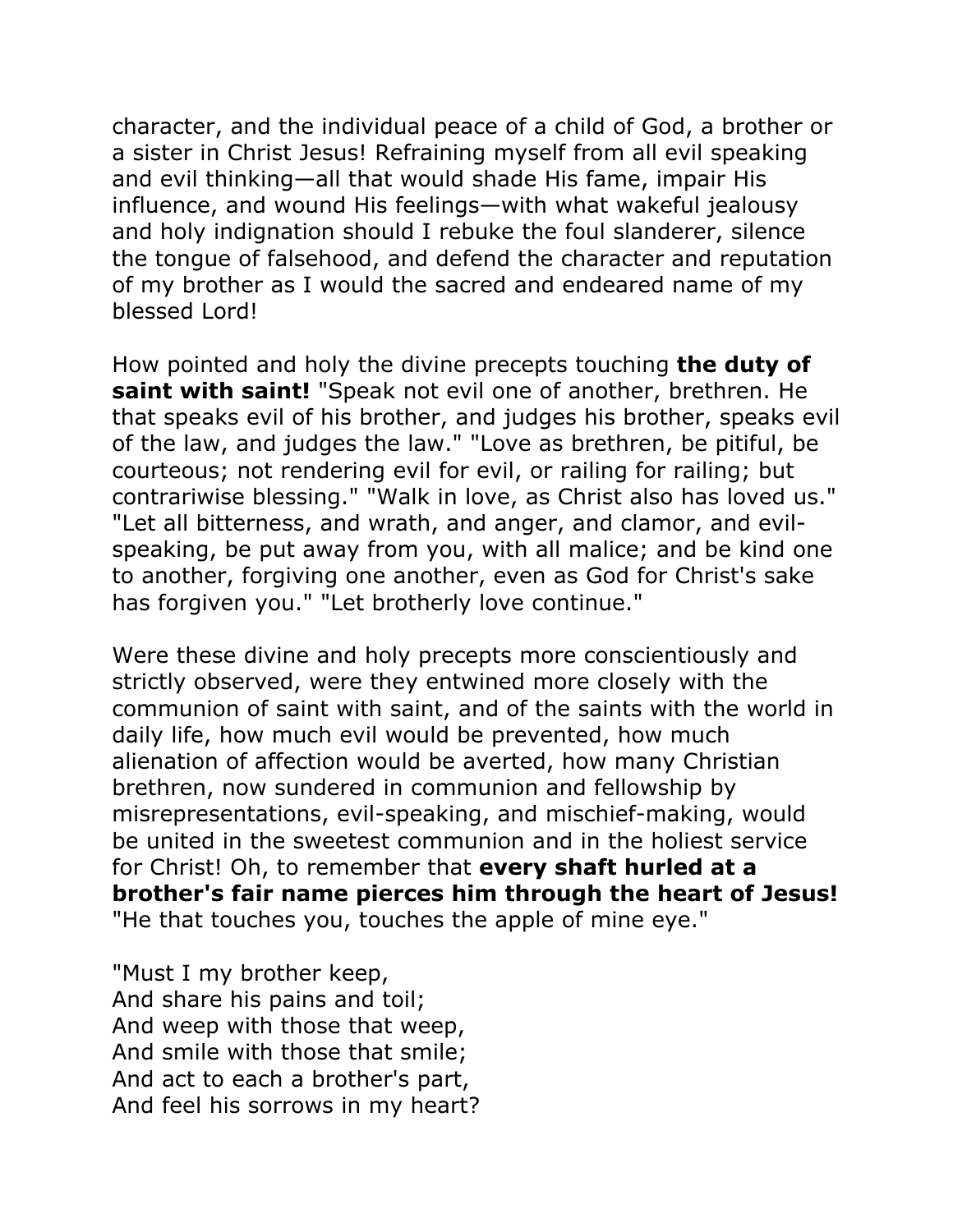"Must I his burden bear As though it were my own, And do as I would care Should to myself be done; And faithful to his interests prove, And as my neighbor love?

"Must I reprove his sin, Must I partake his grief, And kindly enter in And minister relief; The naked clothe, the hungry feed, And love him not in word, but deed?

"Then, Jesus, at Your feet A student let me be, And learn as it is meet My duty, Lord, of Thee; For You did come on mercy's plan, And all Your life was love to man.

"Oh, make me as You art, Your Spirit, Lord, bestow; The kind and gentle heart That feels another's woe, That thus I may be like my Head, And in my Savior's footsteps tread."

How uniting and hallowing is this truth in its influence upon **the family institution!** Each domestic circle, trained in the fear and love of God, morning and evening touchingly illustrates this fraternal bond in its approaches to the mercy-seat. At the feet of one heavenly Father all cluster when bending at the family altar. Whatever selfishness may have divided their interests, whatever dissensions may have disturbed their unanimity, whatever differences of judgment may for the moment have rippled the tranquil surface of domestic life—here all meet as one, and with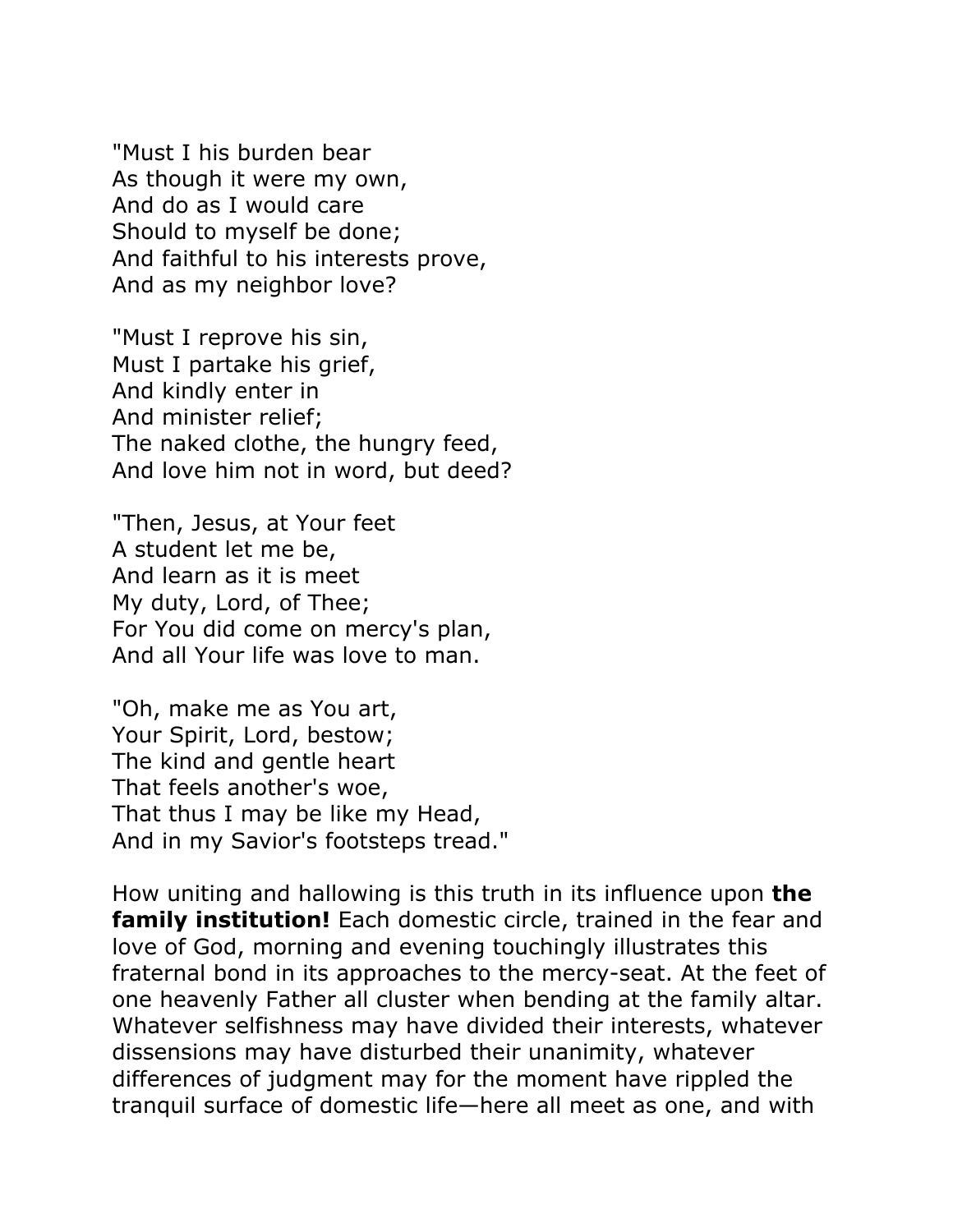one heart and with one voice uplift their prayer to God and say, "Our Father, which art in heaven." How touching the scene! how holy the bond! how tender, sacred, and uniting the thoughts, the sympathies, and the love which now beat responsive in each bosom, and diffuse peace and repose over each mind!

Should not this truth—the one Fatherhood of our God—sanctify and endear the various ties of the domestic circle, preventing those jealousies, discords, and divided interests which too frequently invade the sanctuary and embitter the happiness of the home circle. Let this truth have its full weight in promoting family love and domestic concord; in strengthening and hallowing the parental, the filial, and the fraternal relations; and all pious families will then be centers of spiritual influence, healthful and far-reaching in their extent, beauteous types of the Father's house into which all the children of God will before long be gathered.

And as we approach eternity, and realize more the heavenly glory, do we not feel a closer drawing towards all who love the Lord Jesus Christ in sincerity and truth? Standing once by the dying bed of a child of God, he stretched forth his emaciated hand, cold and clammy with the moisture of death, and, grasping mine, exclaimed, "The nearer I get to heaven, the dearer to my heart are the Lord's people of every branch of His one family." Such, also, was the testimony, a few days before his death, of an eminent professor of an American university—"The longer I live the more dearly do I prize being a Christian, and the more signally unimportant seem to me the differences by which *true* Christians are separated from each other." How sweetly these dying testimonies to the unity of the Church of Christ chime with the dying prayer of Christ Himself for His universal Church, "That they all may be ONE."

"The last note of this divine strain breathes love and union, and sweetly closes the most fervent production of any spirit that has ever tabernacled in the flesh. Let us catch with loving ear this music of His dying voice, as it rises and swells with the ecstasy of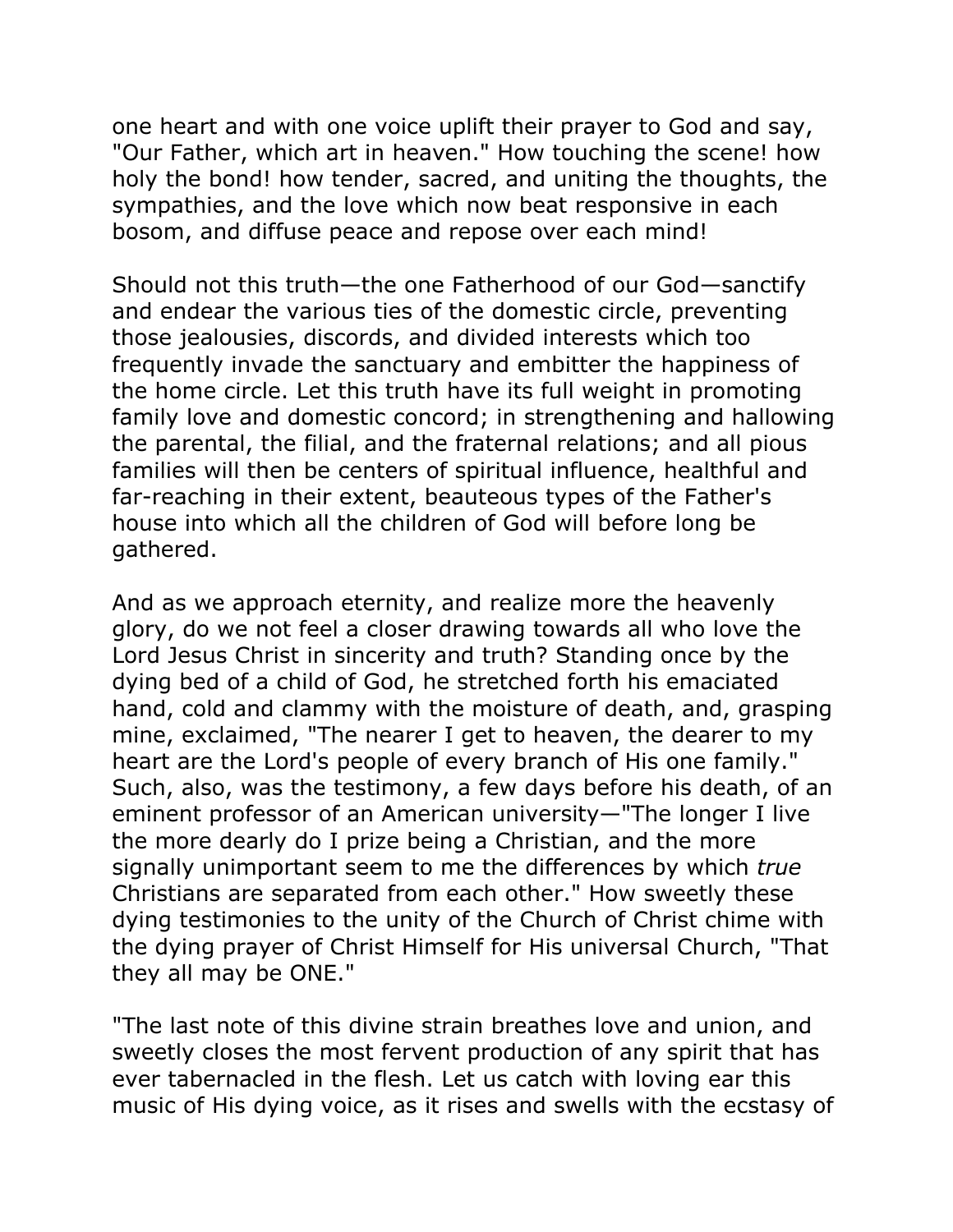gratitude and hope; trembles with anxiety for His 'little flock' in the midst of an angry world, and sinks away in a joyful cadence of eternal glory, love, and blessedness, in which hover images of peace and union between Himself, His disciples, and His Father in the everlasting home of heaven."

Into that home we shall soon enter. And could then a blush crimson our cheek, or a tear bedew our eye, or a pang pierce our heart, how deep would be our shame, how intense our grief, how inexpressible our agony, that, in our pilgrimage to its mansions of love, we should ever have *felt* unkindly, have *thought* unkindly, have *spoken* unkindly, have *acted* unkindly towards one who, with us, bent his knees and bowed his heart at the mercy-seat, and prayed—"OUR Father, who are in heaven."

"Oh then the glory and the bliss, When all that pained and seemed amiss Shall melt with earth and sin away; When saints beneath their Savior's eye, Filled with each other's company, Shall spend in love the eternal day."

# **The CELESTIAL Spirit of the Lord's Prayer.**

"Our Father, which art in **heaven**." Matthew 6:9

There are three points of view in which the invocation of the Lord's Prayer may be considered. I have already considered the first two—the PATERNAL and the BROTHERLY. It remains that we consider the third one—the **CELESTIAL**. "Our Father, which art in **heaven**." It was to heaven, where God is, and from whence He came, that Christ sought to uplift the hearts of His disciples. The earthward tendency of the renewed mind, even amid the solemn engagement of prayer, He, from whom no thought of the heart is concealed, perfectly knew. Who among the most spirituallyminded has not complained of the undevoutness of heart, the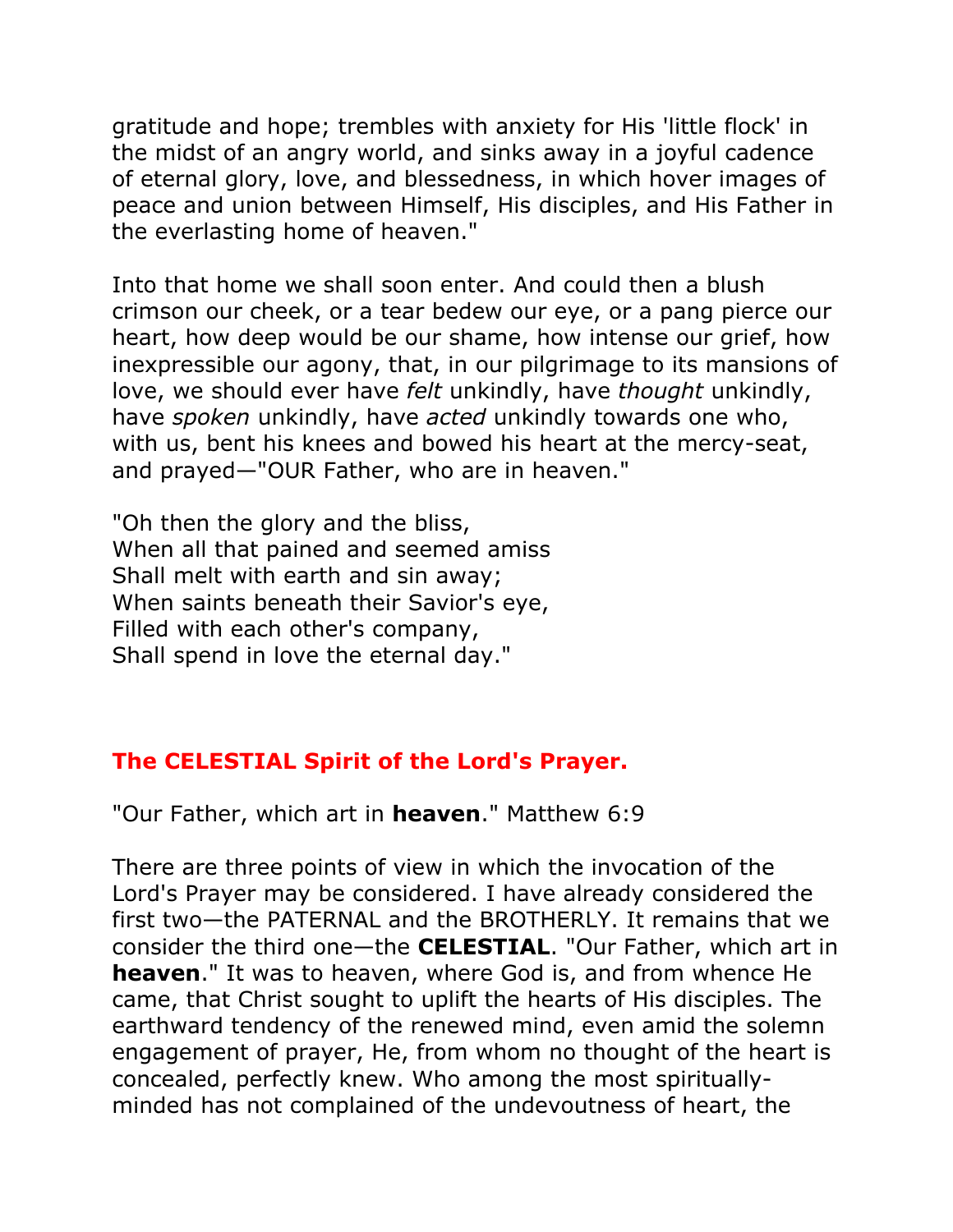vagrancy of mind, the foolish imaginations, and probably skeptical thoughts which so often obtrude upon the believer when he would sincerely enter his closet and shut the door about him and be alone with God? At the very moment when, unclasping and uplifting the pinions of his soul, he would sincerely rise in faith and love and fellowship, he finds himself encompassed and assailed by a legion of mundane, atheistical, graceless thoughts and affections, which fetter the soul, stifle its aspirations, distract its meditations, and arrest its flight.

What an impediment, also, to real, spiritual prayer does the believer find in the tendency of his mind to lose sight of God's Dwelling. True, solemnly true, God's presence is everywhere; yet, while earth is His footstool, *heaven is His dwelling-place.* And where He is, there would He have the heart and mind of His supplicating child travel and repose. Hence the emphatic declaration of our Lord—"Our Father, which art in HEAVEN." Let this be the truth which now engages our study.

In ascribing location to God—in portraying heaven as His dwelling—we must not forget, as I have just remarked, one of the most solemn and, to the Christian mind, most sanctifying and consolatory truths, that there is not a place nor a spot in the vast universe where God is not. His presence pervades all space, engirdles the globe, brightens the bowers of heaven, darkens the caverns of hell. Who can hide himself from God? What mountain can cover, what rock conceal, what darkness veil the soul from His sight? "Where shall I go from Your Spirit? or where shall I flee from Your presence?" Saint of God! can you not in truth exclaim, "Lord! where would I flee from Your presence? Flee from Your presence! it is my heaven below, and it is all the heaven I expect or wish for above! If I take the wings of the morning, and dwell in the uttermost parts of the sea; even there shall Your hand lead me, and Your right hand shall hold me." Child of God! take the divine consolation of this truth. Where can you be where Christ will not be with you? Are you anticipating a new and untried stage of life? Are you about to relinquish the ties of home, perhaps of country, for a distant climate, to be exiled amid strangers, to battle with a new position of toil, temptation, and peril? Oh, let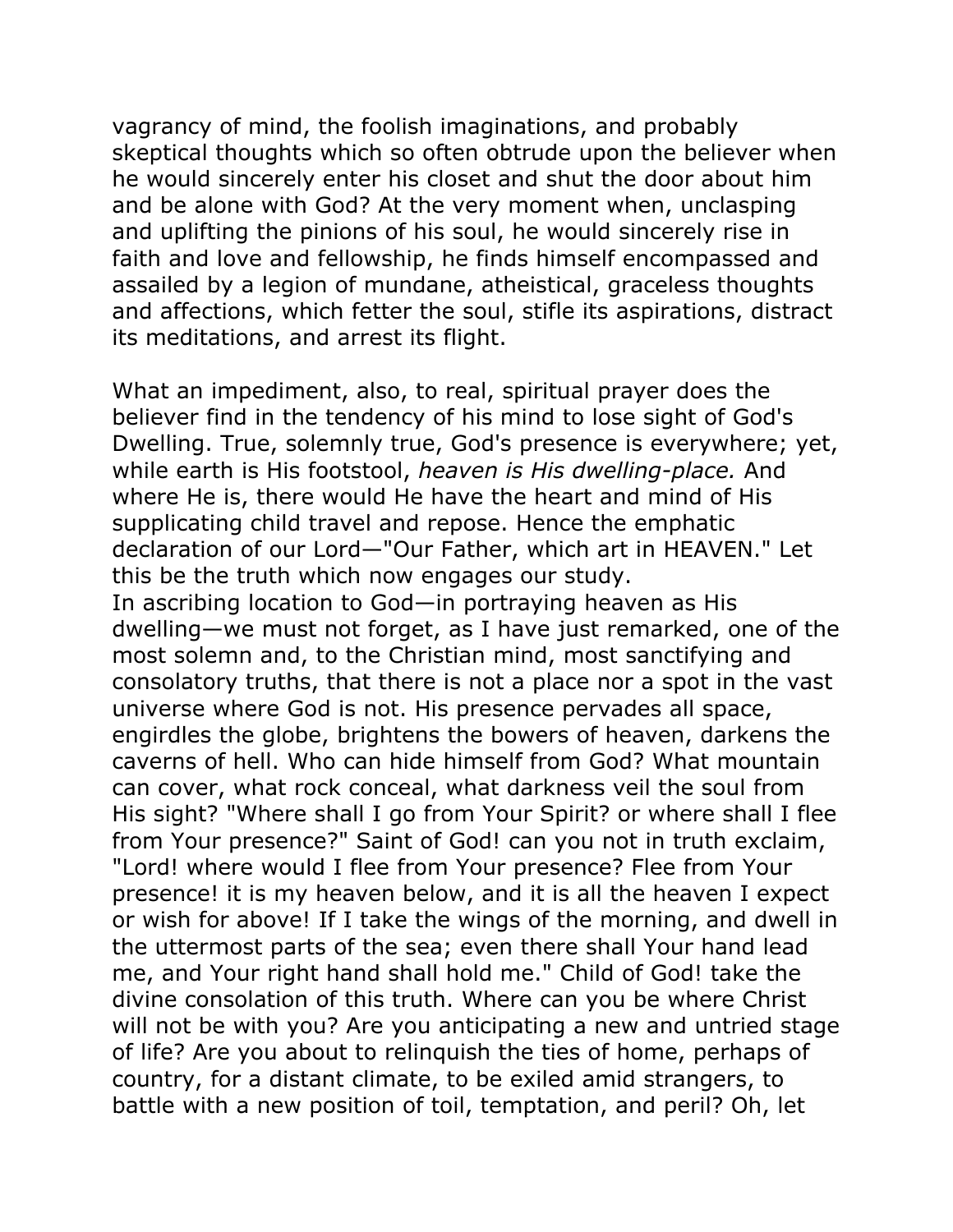your child—like faith now grasp this great and precious truth, which shall be for your stay, strength, and comfort in all places where God conducts you—"Even there shall Your hand lead me, and Your right hand hold me." The promise is, "My presence shall go with you, and I will give you rest." Go, then, beloved, leaning upon this divine staff, and it shall be well with you for time and for eternity. Other staffs, the beautiful and strong, may break; other props, the near and loved, may fail; but your covenant God in Christ will never leave nor forsake you. Go, then, where He leads you; pitch your tent in India or in China, in Australia, or in America, within that tent He will dwell, above and around it He will spread the wings of His power and love; and in all your engagements and difficulties, loneliness and want, temptations and sorrows you shall be enabled to exclaim, "Nevertheless I am continually with you—You have held me by my right hand. You shall guide me with Your counsel, and afterward receive me to glory. Whom have I in heaven but You? and there is none upon earth that I desire beside You."

And yet our Father has His FIXED and appropriate dwelling-place. The Scriptures of truth represent heaven as His abode. At the dedication of the temple, Solomon uses this language, "But will God indeed dwell on earth? behold, the heaven, and heaven of heavens, cannot contain You." And we have the prayer of the prophet Isaiah confirming this truth—"Look down *from heaven*, and behold from the *habitation* of Your holiness and of Your glory." And to crown these statements we have the declaration of Jehovah himself—"Heaven is My throne, and earth is My footstool."

We must suppose, then, that the highest heavens—sometimes called the "heaven of heavens," and "the third heaven"—is the place of God's dwelling. The "third heaven," into which the apostle in his rapture ascended, is a remarkable expression. The Jews were used to speak of the lower world, the middle world, and the supreme world. The *lower* heaven includes the aerial world immediately over us—the clouds and the atmosphere. The *central* heaven embraces the skies above it—the sun, the moon,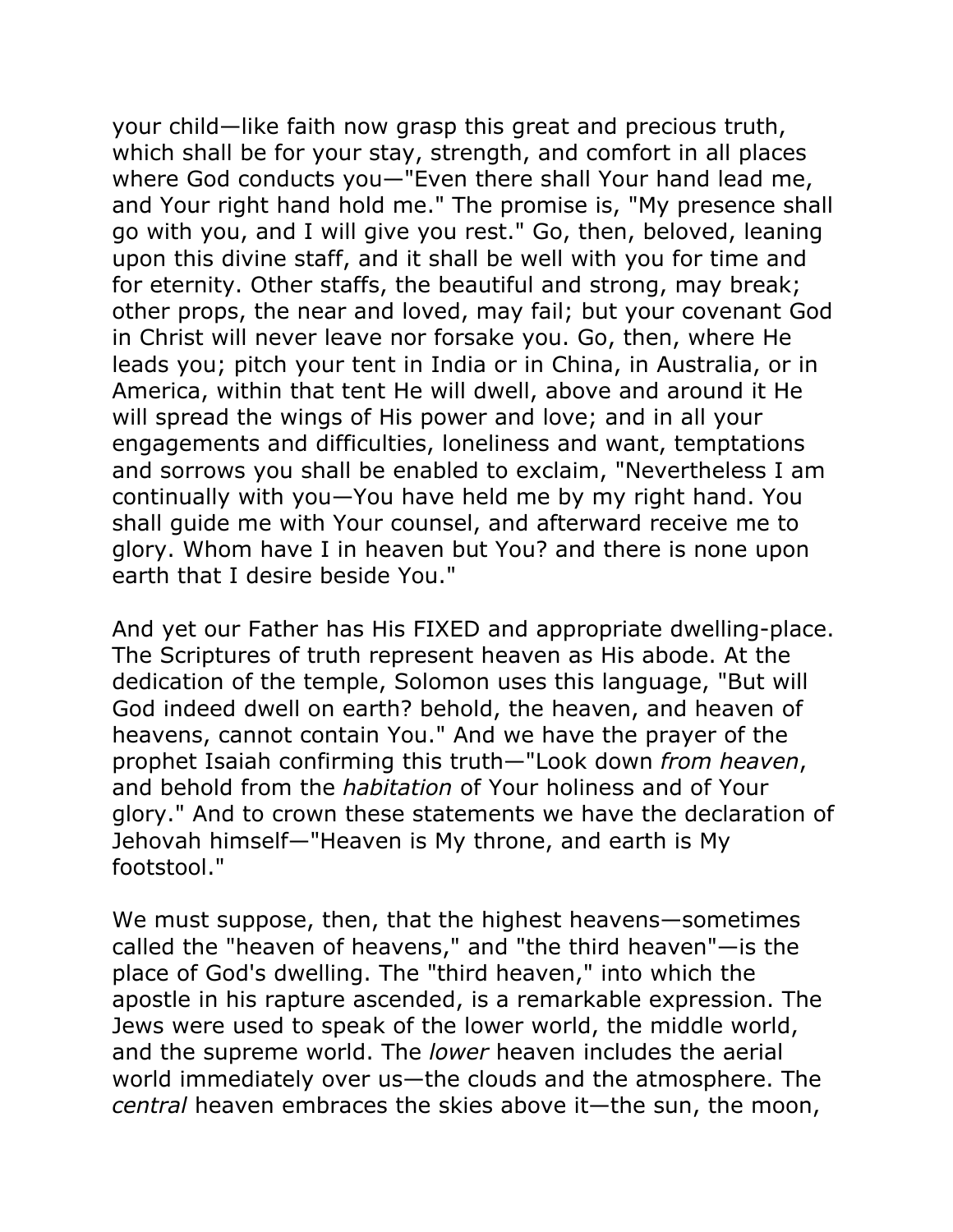and the stars. The *supreme* or third heaven is the highest of all, the supposed seat of the Divine Majesty, the region where God dwells, where Christ, seated at the right hand of the Father, conducts His intercessory work, and where the glorified saints are gathered—whose wonders Paul saw, whose music he heard, whose joy he felt but who, on returning to earth, was forbidden by God to communicate what he had seen and heard and felt of the invisible world.

Surely if God had permitted any knowledge to be conveyed to man of the place and condition of the departed spirits; if communion had been allowed between the dead and the living, we might suppose that this occasion would have demonstrated the fact. And yet the veil was not uplifted, and the silence of the apostle's lips was unbroken. Not one of the countless millions who have been received up into heaven have ever been permitted to revisit earth with communications concerning its glories. So fixed is the law, so settled the principle that has ever, on this point, regulated the Divine conduct. It would seem as if God would anticipate and confound the daring imposture of Mohammed, and of every other pseudo-prophet, and forever demonstrate the essential difference between true and false inspiration; causing to stand out in bold relief the dignified silence of the great apostle of the Gentiles, in contrast with the contemptible puerilities of the profane prophet of Mecca.

The inquiry which, doubtless, arises in many minds WHY Paul was forbidden to make known what he had seen in heaven, may be more speculative than profitable to pursue. My own conviction, however, is, that God would allow nothing to transpire calculated to lessen the dignity, sufficiency, and importance of His written Word in the eyes of men. A revelation other than that which, by Divine Inspiration, He had already given, would he most assuredly attended with this inevitable result. "But surely," you reply, "to have known more of heaven, more of the glories of paradise, more of what awaits the righteous, would have been useful in solving the doubts, confirming the faith, animating the hope, and soothing the trials, affliction, and sorrow of the saints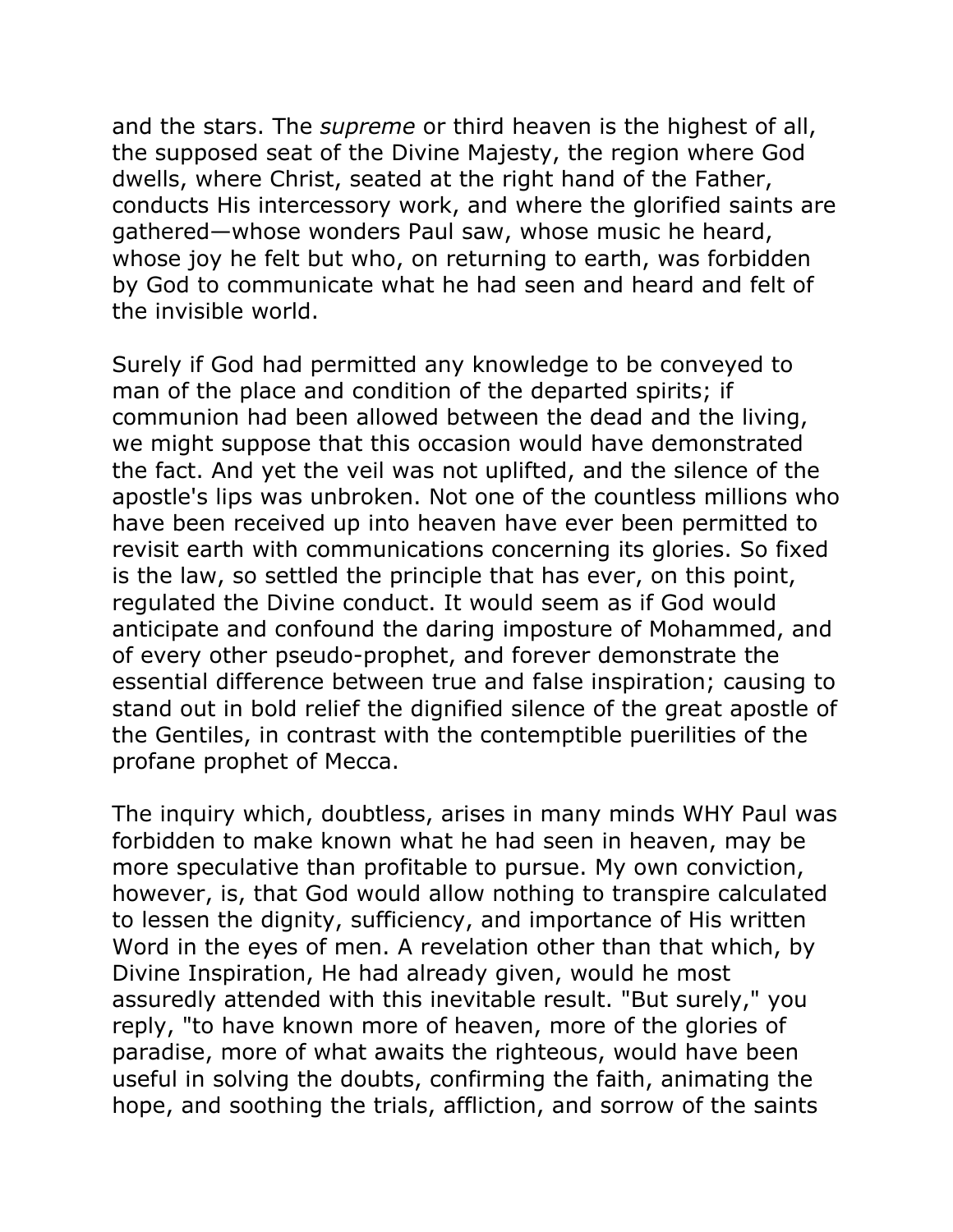on their way through much darkness and tribulation, to the celestial world."

Not so! Let *God* be the judge. If the present divine revelations of the heavenly world sometimes dazzle and confound us, how should we, in this imperfect state, be able to compass a fuller and more overpowering discovery? And if the doubt will sometimes arise, though the revelations are divine, what would be our unbelief of revelations predicated only upon the human? Enough, also, is made known of heaven to give us a clear and intelligent idea of its negative and its positive bliss. It suffices us to be assured that sin is annihilated, that tears are dried, that disease is banished, that pain is unfelt, that death is destroyed, that parting is unknown, that rest is enjoyed, and that peace, fellowship, and love reign universally and forever. In addition to these 'negative aspects' of heaven, there are the 'positive elements' of bliss.

With Jesus, forever beholding His glory. Blessed with the "glorious company of the apostles, the goodly fellowship of the prophets, the noble army of martyrs," encircled by time "spirits of just men made perfect," and reunited to all that we loved on earth and parted in death in the hope of eternal life. Is not this enough to support us in trial, to soothe us in sorrow, to animate us in duty, and to fortify us against temptation and sin? Will not this suffice to endure suffering patiently, to hear the cross cheerfully, and to mitigate the grief of parting; remembering that, "our light affliction which is but for a moment, works for us a far more exceeding and eternal weight of glory?"

Once more, in anticipation of the eternal heaven, this everlasting rest, *our Father would have us live a life of FAITH.* The sight, the fullness is to come; until then we are to take God at His word, believe all that He has revealed and promised, and live and die as did the worthies of old, of whom it is written, that, "not having received the promises, but having seen them afar off, and were persuaded of them, and embraced them, confessed that they were strangers and pilgrims on the earth."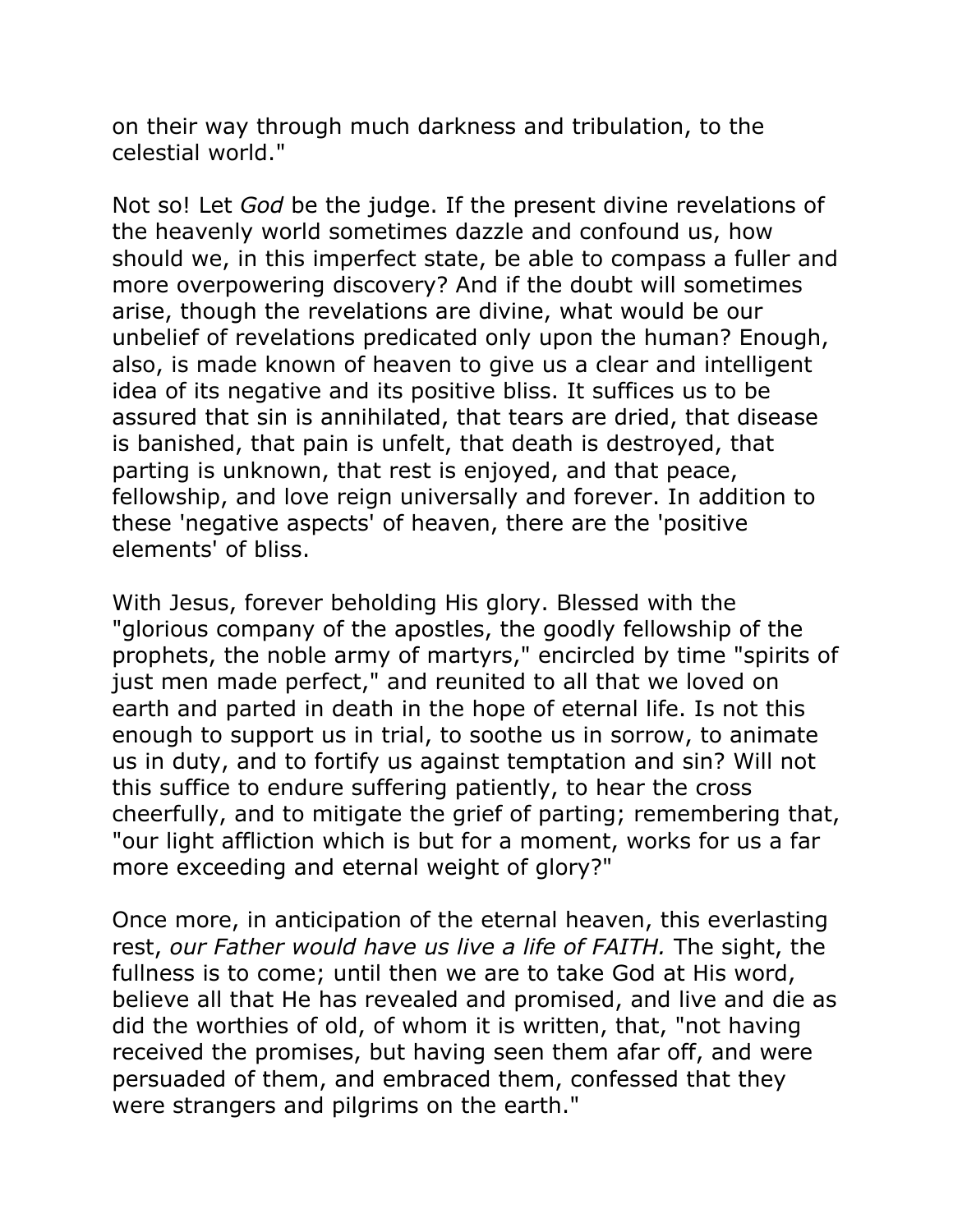Soon heaven will be entirely revealed and fully known. Before the sun, which ascended upon us in rosy beams in the morning, shall set in a flood of gold and purple at night, we may fall asleep in Jesus, and wake up amid heaven's unclouded and eternal splendor. Ecstatic thought! entrancing prospect! Absent from flesh, forever with the Lord! What! shall I soon see Jesus? Will the great, the solemn, the glorious mystery which so long absorbed my affections, awakened my desires, engaged my earnest thoughts, and occupied my dearest study, be all explained? Will the grand secret be soon revealed? Oh, for the pinions of the dove, that I might fly into His presence, fall at His feet, wake my harp to His praise, and repose in that ineffable bosom on which I have so often sobbed my griefs, and which once sobbed and bled for me.

"Why should I shrink at pain or woe, Or feel at death, dismay? I've Canaan's goodly land in view, And realms of endless day.

"Apostles, martyrs, prophets there Around my Savior stand; And soon my friends in Christ beloved Will join the glorious band.

"Jerusalem! my happy home! My soul still pants for thee; When shall my labor have an end In joy, and peace, and thee!"

How appropriate, then, the third or the supreme heaven as the dwelling-place of Jehovah. Let me briefly illustrate this thought.

Heaven is **a GLORIOUS place**—the place of glory. The glory of God, indeed, is everywhere. There is no place in the universe unreached, nor spot unillumined, by its splendor. The constellations reflect it, the earth exhibits it, man illustrates it.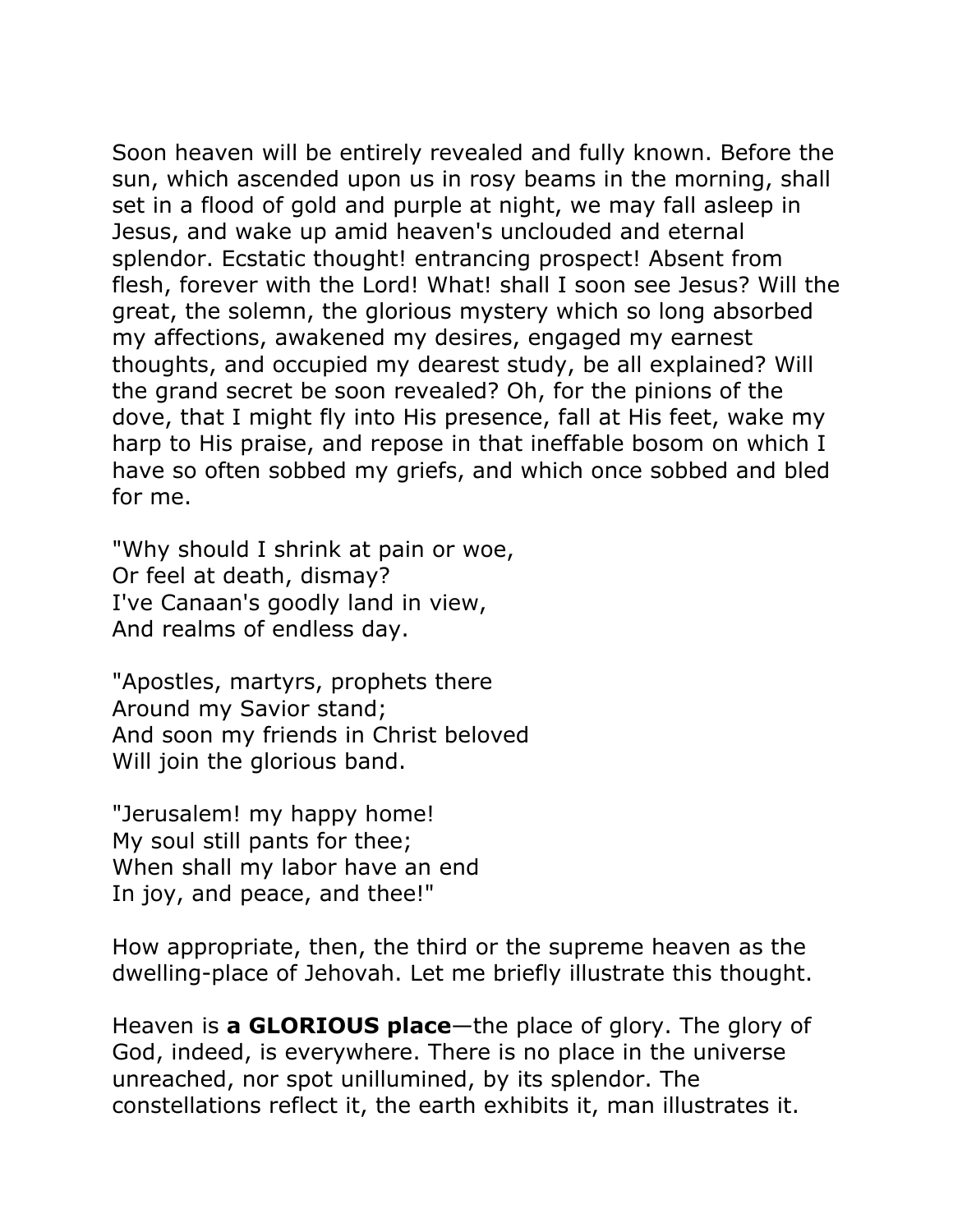"The earth is full of His glory." *But heaven is especially the place of glory*, because it is God's dwelling. The palace of the Sovereign of earth and heaven should be worthy of the Divine Majesty that occupies it. But what heaven can contain God? What palace can, in its magnificence and dimensions, be commensurate with the glory and greatness of the eternal, the uncreated One?

How profound was this conviction and how reverential the feeling in the mind of Solomon at the dedication of the temple he built for God "Will God in very deed dwell on the earth? behold, the heaven and heaven of heavens cannot contain You; how much less this house that I have built for You?" Where, then, on earth shall we travel for the temple worthy of the Deity? Shall we repair to the Gothic cathedral, to the ancient abbey, to the costly sanctuary raised by human hands? Most true, all who worship God within these sacred structures "in spirit and in truth" shall find Him there, shall feel His presence, hear His word, and receive His blessing.

But God has a more befitting, a more sacred, and a more Divine temple upon earth than this—it is the heart of the humble, and the soul of the contrite. His own words can alone convey this marvelous truth. Had He not spoken it, who would have believed it? and because He has spoken it, who will dare deny it? "Thus says the Lord, The heaven is my throne and the earth is my footstool. Where is the house that you build unto me, and where is the place of my rest? For all these things has my hand made, and all these things have been, says the Lord; but to this man will I look, even to him that is poor and of a contrite spirit, and who trembles at my word."

A truth more marvelous, words more precious, an assurance more comforting, cannot be found in God's revelation. While heaven, the third heaven, the heaven of heavens, cannot contain Him, He finds a home and raises a temple for Himself within the heart of a poor sinner, who, lying in the dust, penitent, contrite, humble, confesses and deplores his sins. Is your heart this temple, my reader? Is mine? Vital and solemn question! Its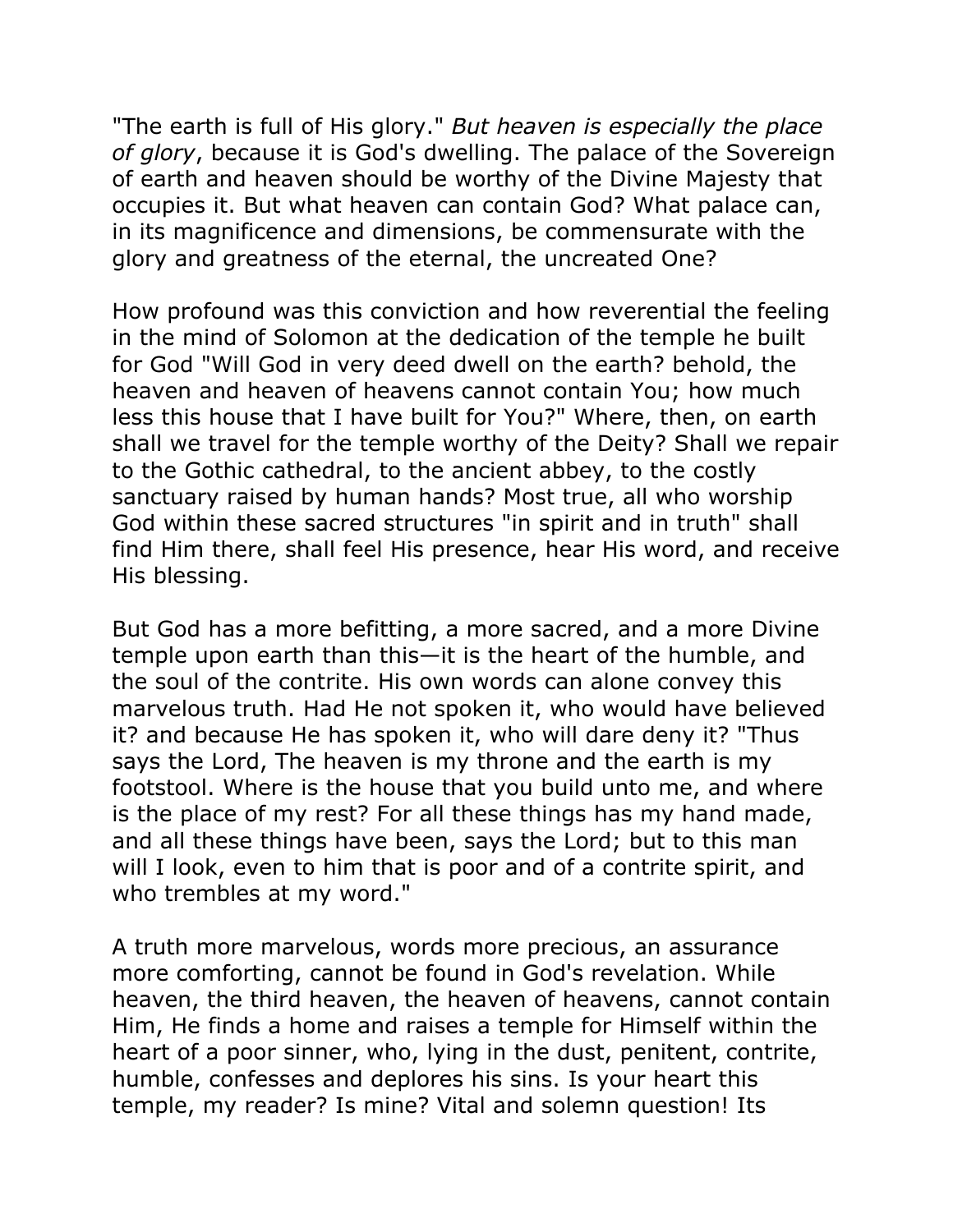answer, as in the sight of the Searcher of hearts, decides our conversion, sets to rest the fact of our being the temple of God through the Spirit. And is it so that, with Job you exclaim, "I have heard of You with the hearing of the ear—but now my eye sees You. Therefore I abhor myself, and repent in dust and ashes"? Is it so that, with David you exclaim, "I acknowledge my transgressions—and my sin is ever before me. Against You, You only, have I sinned, and done this evil in Your sight?" Is it so that, with the tax-collector you smite upon your breast and exclaim, "God be merciful to me a sinner?"

Oh, divine and blessed evidence, that "the high and the holy One who inhabits eternity, whose name is Holy," also dwells within the compass of your heart, and finds there His beloved and sacred and eternal dwelling. Thus *fragrant* to God is the "sacrifice of a broken and a contrite heart;" thus *precious* is the humble and the penitent mind; thus *glorious* in His eye is the temple of the soul draped and shrouded with the emblems of holy, spiritual mourning, lamentation, and woe for sin. Lord! make my heart Your home—my body Your temple!

Our Father dwells in heaven, also, because **it is a HOLY place.** "Thus says the high and lofty One who inhabits eternity, whose name is Holy, I dwell in the high and holy place." Essential Holiness can alone dwell in a holy atmosphere. Sin can never enter the abode of God. In the heaven of heavens, where Jehovah dwells, iniquity has no existence, there in no way enters anything that defiles. Every thought, and word, and feeling, and aspiration there is in harmony with divine and infinite purity.

Is not this the chief perfection, the strong attraction of heaven to you, beloved, that there you will be SINLESS as Christ is sinless, HOLY as God is holy? What is this fond anticipation of your heart, but an offshoot of that divine and holy nature into which you are begotten of God? A stronger evidence of your conversion does not exist than this hunger and thirst of your soul after holiness, this longing desire, this joyous expectation of perfect freedom from the taint and thraldom of sin. There is nothing in the flesh in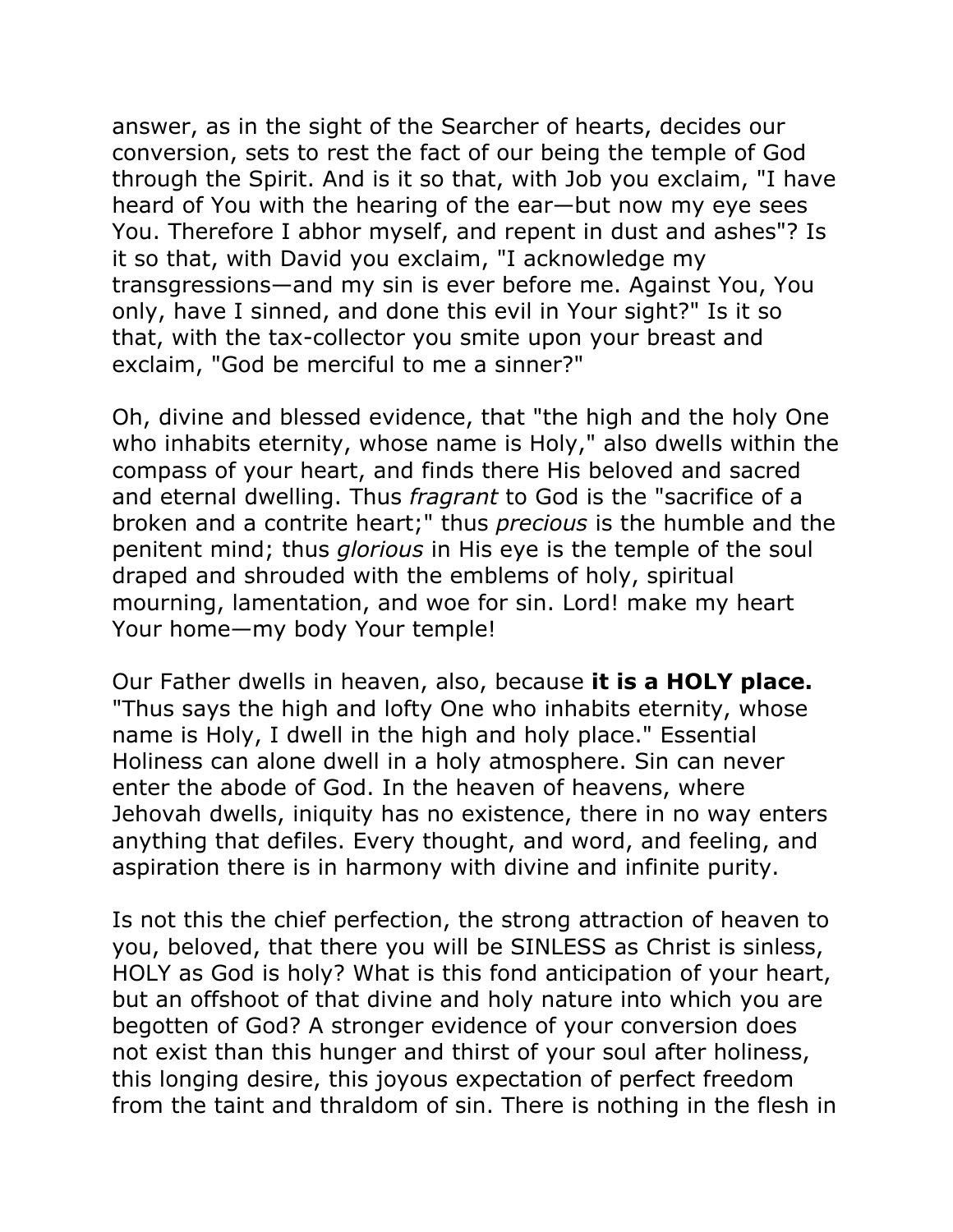sympathy with Divine purity; for, "in me, that is, in my flesh, dwells no good thing." If, then, you find, amid much that is contradictory, much that would negate the validity of such a state—a real, earnest, though often feeble and fluctuating desire after conformity to God's holiness, a true loathing of sin, a sincere and prayerful resistance of its promptings and its power, you may, with all assurance, write yourself as a humble child of God, a true disciple of the Lord Jesus Christ.

The breathing after sanctification is sanctification. The thirst for holiness is holiness, just as the vital heaving of the lungs is life. Oh, may the Holy Spirit increase this desire, strengthen this breathing of the new nature within us! May we be content with nothing short of an intense and supreme panting of the soul after God! There is the very element of heaven—heaven in its first fruits, its early dawn, its pledge—in *the real earnest, though often thwarted effort, of the renewed soul after the holiness that is perfect in heaven.* 

This state of mind may be attended, yes, even be produced, by deeper discoveries of the depravity and corruption within; you may appear to yourself to be more unholy, to be at a further remove from sanctification than ever; nevertheless, hold fast your confidence, for the Holy Spirit is employing this *deeper ploughing* for your deeper sanctification, for your more matured fitness for the holiness of glory. Yes; heaven, with all its favored blessings, its sweet attractions, its sparkling glories, its treasured ties inviting us to its pleasant coast, would be no heaven to a saint of God were he doomed still to wear the chains of corruption, still to trail along its starry pavement and through its sylvan borders, this wretched "body of sin and of death."

But, oh, entrancing thought! the moment my spirit rends the last fetter, and crosses the threshold of glory, it floats in an atmosphere congenial with its heavenly nature, breathes the air of its native climate, and is as *complete in holiness*—the state often sighed, and wept, and prayed for—as God is complete. Let this assurance nerve your arm in the conflict with sin, let this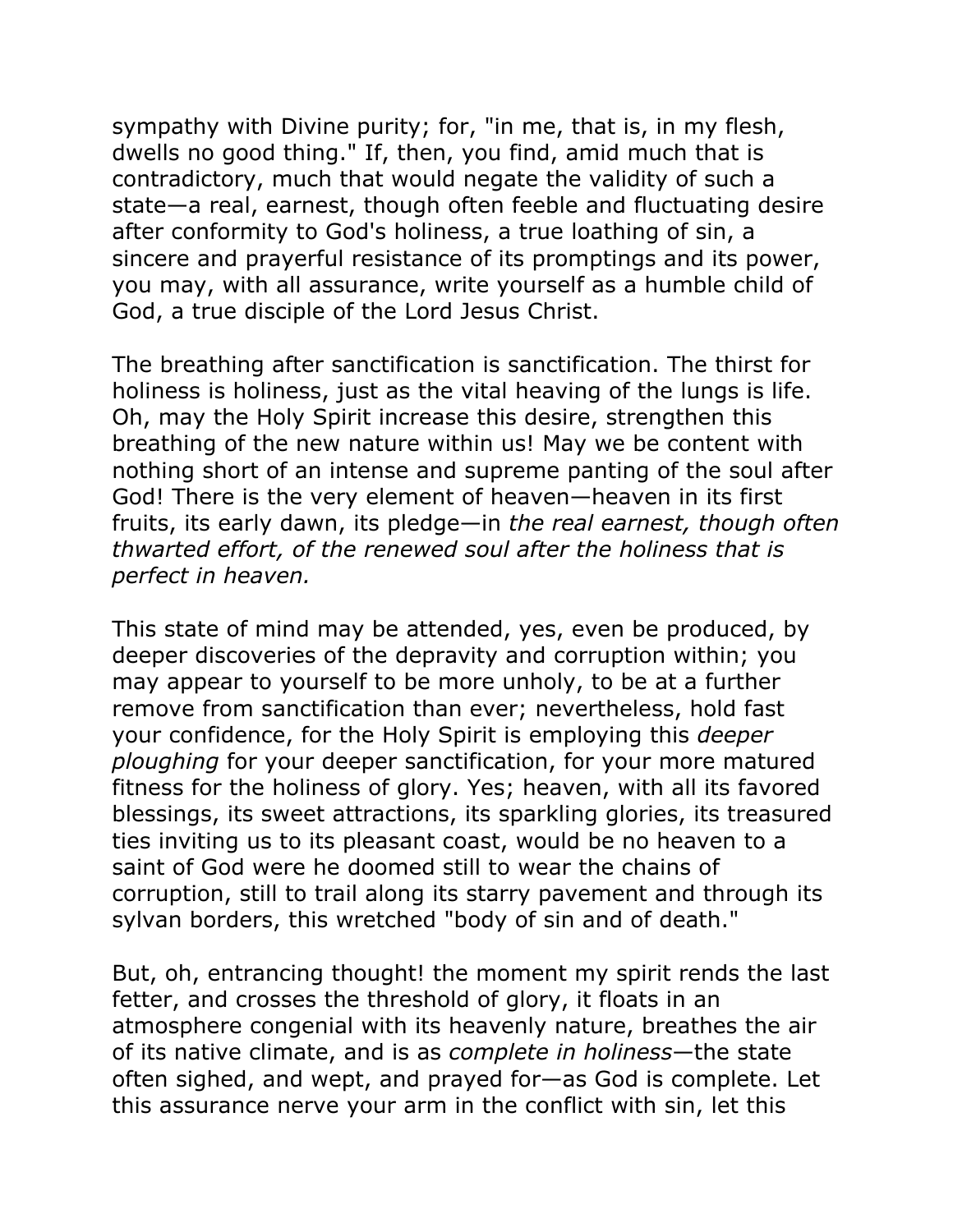prospect animate you in your strivings after sanctification, and let the end of all God's corrective discipline reconcile you to the cup your Father gave you, even to make you a partaker of His holiness!

## Our Father dwells in heaven, as **the abode of perfect**

**HAPPINESS.** God is perfectly happy because He is perfectly holy. The two states are inseparable; holiness and happiness are correlative terms, they are kindred truths. Sanctification is the essential element of peace, joy, and assurance. God—I speak it reverentially—can only restore fallen man to happiness by restoring him to holiness. Sin and happiness are more antagonistic and irreconcilable, in the experience of the believer, than any elements in nature of opposite qualities. By some ingenious process of science, the alchemist may so change the properties of opposite elements, as to effect either amalgamation or fusion; but God, infinite as is His nature, vast and exhaustless as are His resources, possesses no secret by which He can unite and harmonize, in the salvation of man, sin and holiness; no moral process by which He can make the sinner happy, peaceful, hopeful, and still leave him the vassal of Satan and the slave of concupiscence.

Christ came to destroy the works of the devil, both in the world and in the soul of man. God's plan, therefore, in the restoration of man to happiness, is *not* to reconcile the two opposite and antagonistic forces of sin and holiness, but to dethrone and destroy sin, and upon its ruins, raise the fabric of righteousness, the temple of the Holy Spirit, to the eternal praise of the glory of His grace. This He does in the conversion of the soul, by which the children of adoption become partakers of the Divine nature; and through the sanctification of the Spirit; and the hallowed discipline of affliction, by which they become more and more partakers of their Father's image.

But God is happy. He would have remained so, infinitely, independently, supremely happy, had He never created an intelligent being to whom He would display, and with whom He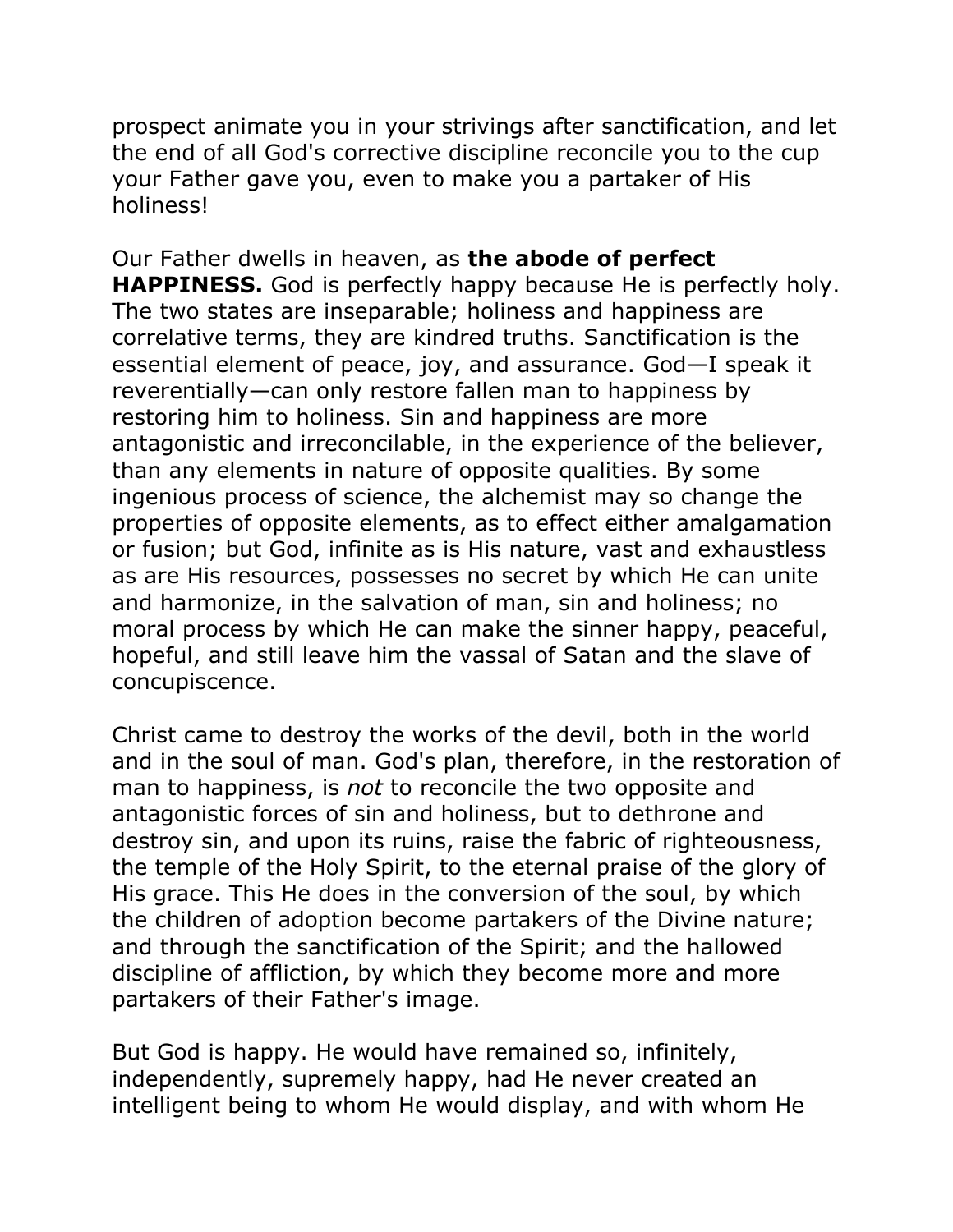would share it. He might have remained in His own solitary grandeur, ineffably, supremely happy, in the eternal contemplation of His own glory, dwelling in light, which no man has seen or can see. And even after His creation of intelligent beings, He might have hurled every angel from heaven, and have swept every creature from the earth, and not a drop had diminished the fullness, nor a cloud had shaded the luster of His own essential felicity.

It is true that the redemption of His Church has made such a revelation of Himself as will command the admiration, homage, and love of countless millions of intelligent beings throughout eternity; but, since it was God's happiness to save man—and *infinity can neither be lessened or increased*—the salvation of the Church has not made God more happy than He was from everlasting. To this happiness our Father who is in heaven admits His children. Having given them Himself to be their Father, He intends that they shall *share the happiness of which He is the infinite ocean and the illimitable supply.* 

What a provision He has made for our participation of this happiness through Christ! He is the sole medium, the divinelyappointed channel. "There is one Mediator between God and man, the man Christ Jesus." All the outflow of God's love, all the distillings of His compassion, all the sunbeams of His happiness, come to us through Jesus. And, oh, what a happiness to know Jesus, to possess Jesus, to stand in Jesus, to commune with Jesus, and to possess the blessed hope of coming with Jesus in the clouds of heaven when He shall appear in His glory! Is not this happiness?

You may pass through deep trial; be the subject of constant suffering; eat the bread and drink the water of affliction; feel lonely, desolate, and forlorn; nevertheless, if Christ is yours, your Savior, your Friend, your Brother, your Portion, and you are looking forward to the prospect of being with, and of enjoying Him forever, no bird within its cage can sing more sweetly than your imprisoned heart its note of happiness, its psalm of praise. Possessing Christ as your portion, with His boundless, pure,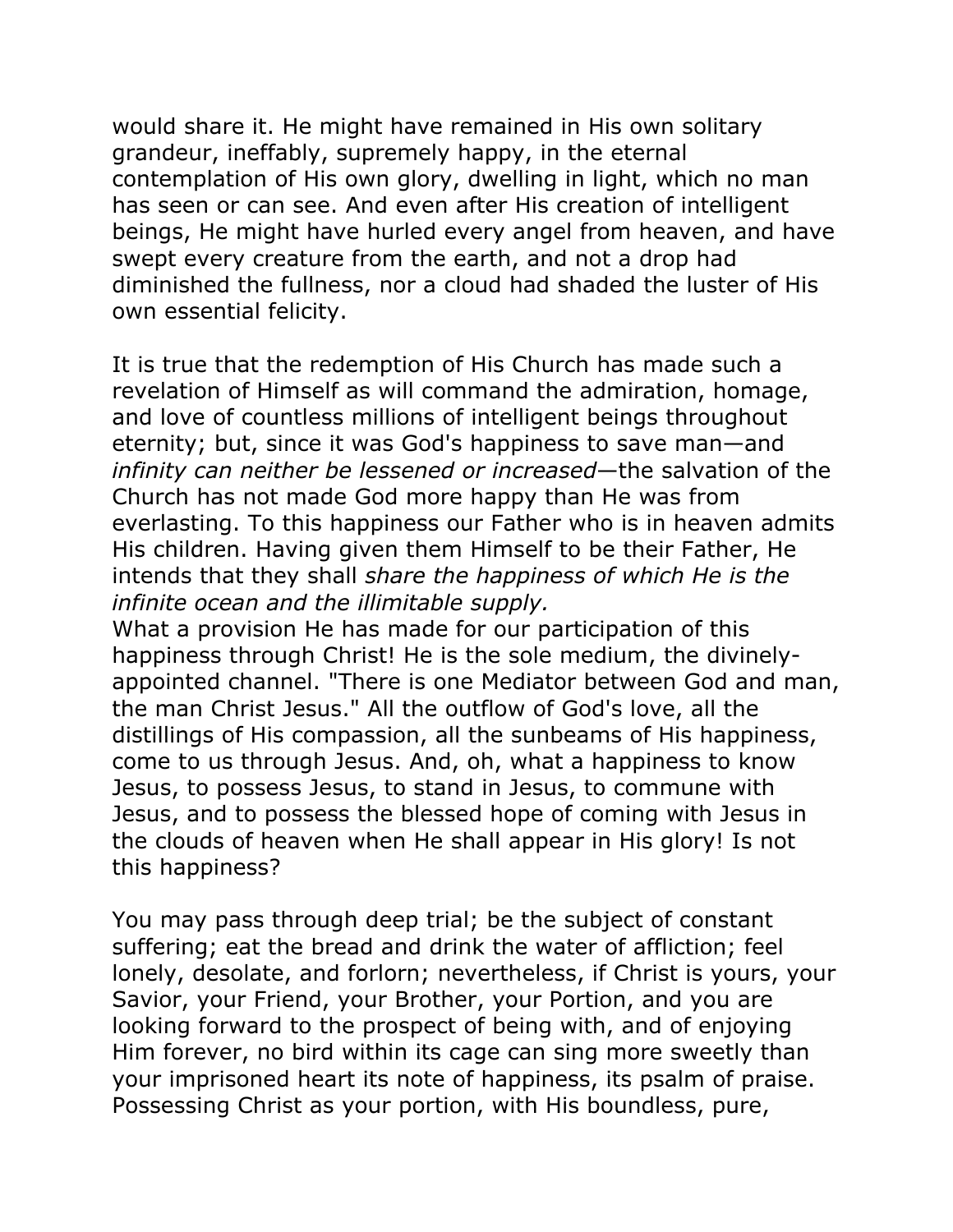inexhaustible resources; changeless love; deep, tender compassion; as all your own, you may boldly challenge every foe, and confidently confront every difficulty and trial in the language of the patriarch, "When He gives quietness, who then can make trouble?"

Heaven, then, as the **home of the Father**, defines the home, final and eternal, of the family. Home! what marvelous magic is in that word! Home! what magic power does that thought possess! Home! around what spot do our holiest associations, our fondest memories cluster? To what shrine do our warmest affections travel—across oceans, and mountains, and deserts, and continents—is it not the home and the hearth of our childhood? Home! it is the circle of the purest affections, the core of essential happiness, the hive in which the sweetest sweets of life are found. It is youth's temple, manhood's shrine, the sanctuary of age, the archive of the past, and the ark of the future.

The human heart has many dwelling-places, but only one home. No exile can efface its memories, no distance can dissever its ties; no prosperity can eclipse its luster, no crime, no shame, no suffering, can tear its portraits from the picture-gallery of the soul. Perhaps the most true and touching illustration of this feeling is, when we are for the first time, and it may be forever, leaving home. We were never so sensible of our home attachment as at that moment. The simplest object, the most trifling association, enchains us to the spot—

"We do not know how much we love, Until we come to leave; An aged tree, a common flower, Are things o'er which we grieve. We linger while we turn away, We cling while we depart; And memories, unmasked until then, Come crowding round the heart. Let what will lure us on our way,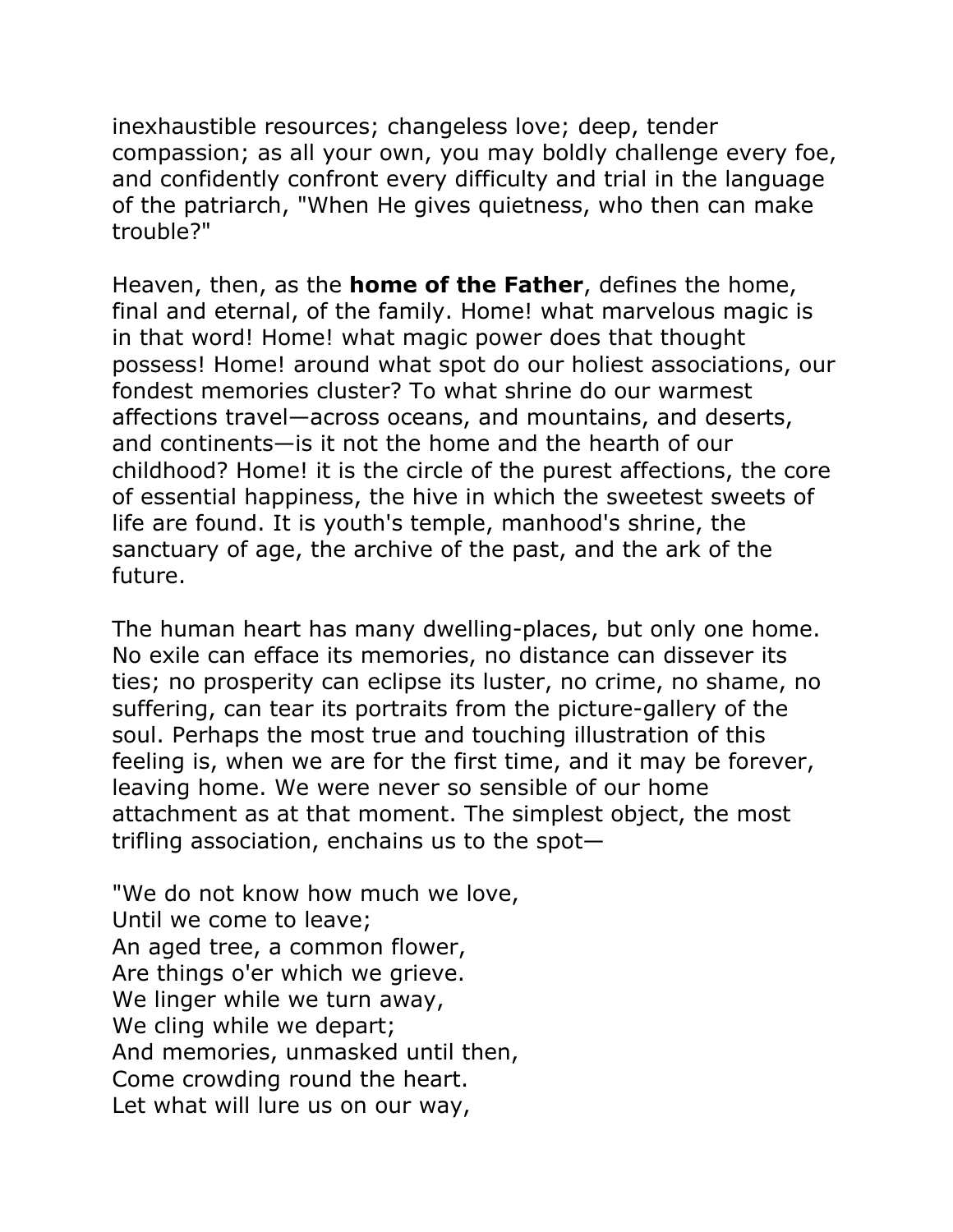Farewell's a bitter word to say."

"I know of no passage in classical literature," says an eloquent writer, "more beautiful or affecting than that where Xenophon describes the effect produced on the remnant of the ten thousand Greeks, when, after passing through dangers without number, they at length ascended a sacred mountain, and from its peak and summit caught sight of the sea. Dashing their shields with a hymn of joy, they rushed tumultuously forward. Some wept with the fullness of their delicious pleasure, others laughed, and more fell on their knees and blessed that broad ocean. Across its blue waters, like floating sea-birds, the memorials of their happy *homes* came and fanned their weary souls. All the perils they had encountered, all the companions they had lost, all the miseries they had endured, were in an instant forgotten, and nothing was with them but the gentle phantoms of past and future joys. O home, magical spell, all-powerful *home!* how strong must have been your influences when your faintest memory could cause these hungered heroes of a thousand fights to weep like tearful women! With the cooling freshness of a desert fountain, with the sweet fragrance of a flower found in winter, you came across the great waters to these wandering men, and beneath the peaceful shadow of your wings their souls found rest!"

Graphic and glowing as is this picture of *the magic influence of home* upon the returning exile, it pales before the believer's eye as he catches, from some Pisgah height, a view of the New Jerusalem, the happy home where he is forever to dwell—its walls of jasper, its gates of pearl, its sunlight dome, its golden streets, its crystal waters, its tree of life, its central throne, the Lamb seated thereon, its countless multitude of holy, happy beings, all united in adoration of the Lamb who was slain. And when the soul has actually crossed the flood, and planted its foot, weary and sore, upon the golden sands, what its ecstasy, what its transport to find itself *in heaven at last!* Heaven was the starting-point of our race, and heaven will be the final home of its ransomed portion.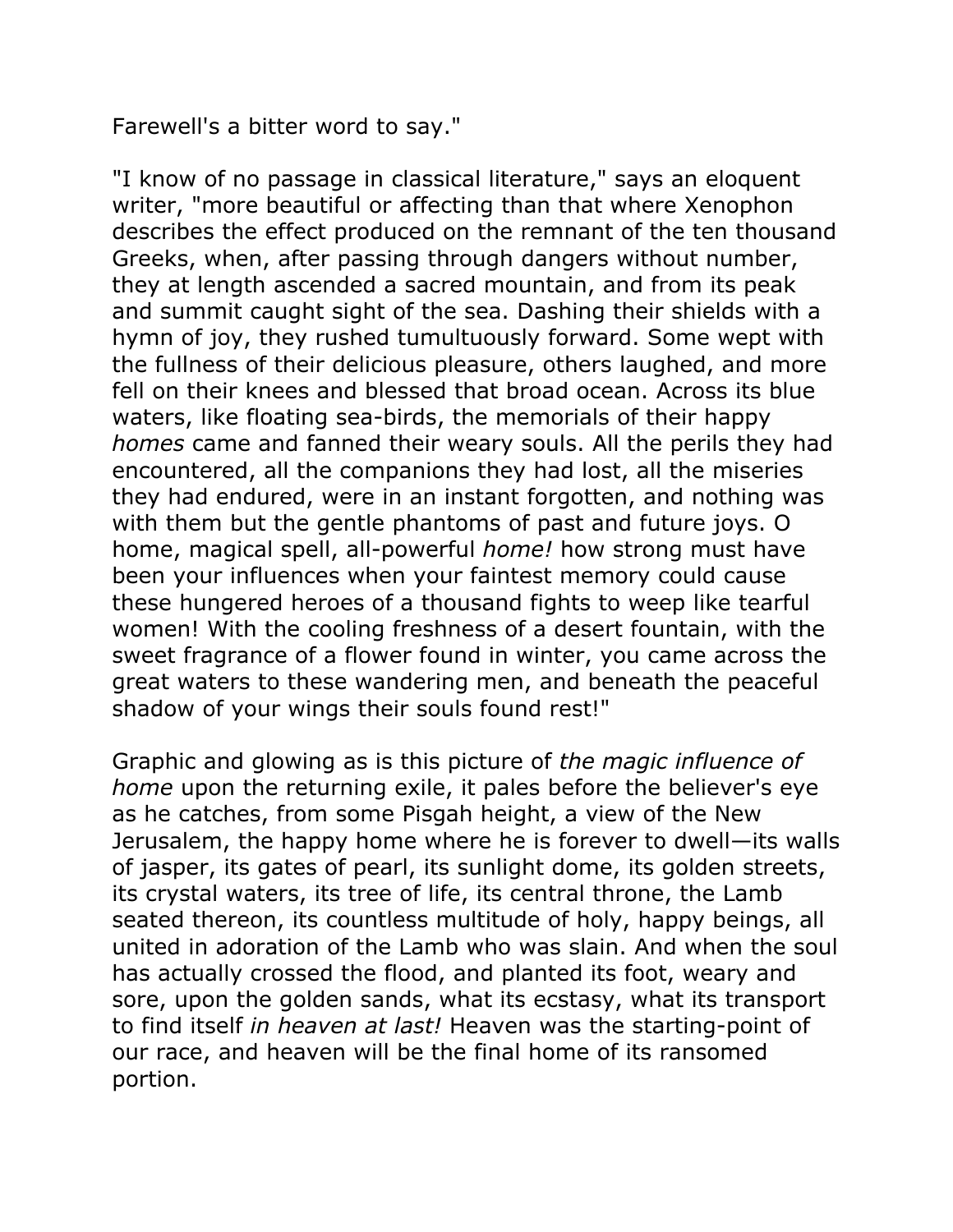The exquisite story of the younger brother who exchanged his home for exile, poverty, and need; but who, in penitence and faith, with confession and supplication, returned to its sacred shelter and met a father's welcome, is the true position of redeemed humanity. The sinner saved by grace, the wanderer restored by love, retraces his steps back to God, and home to the heaven from whence he originally departed. Heaven is the family home of all the children of God. It is the Father's home. There, day by day, hour by hour, the Father is bringing His sons and daughters—the adoption of grace. He Himself is there, and where should the children be but with the Father?

Not one of that REDEEMED family shall be absent from the domestic circle. The white-haired *parent*, whose sun had run a long and holy course and then set in a flood of golden light—is there! The *youth* of manliness and beauty, the flower and hope of the family, whose sun went down while it was yet day—is there! The *child* of prattle and of song, the sunbeam and the cherub of the house, whose brightness and music death has in a moment darkened and hushed—is there! The *infant* of a day, just opening its languid eyes upon the world of sin, then closing them, as if saddened by the scene it beheld—is there! Yes, enriched and domesticated by the countless number of the family who have departed with 'FAITH in Jesus', heaven is daily growing more enchanting and endeared to faith's far-seeing eye as the Father's house.

And is not OUR RECORD on high? "Rather rejoice," said Christ to His disciples when they reported to Him the subjection of demons to their power—"rather rejoice that *your names are written in heaven."* Oh, what a remarkable and precious mercy to have a name written in heaven! Better, infinitely better, to have it enrolled there than emblazoned on the page of historic fame, engraved in brass, sculptured in marble, or set in diamonds upon a mother's heart! But ALL the names of the family of God are written in the Lamb's Book of Life, and written there from the foundation of the world. Rejoice in this!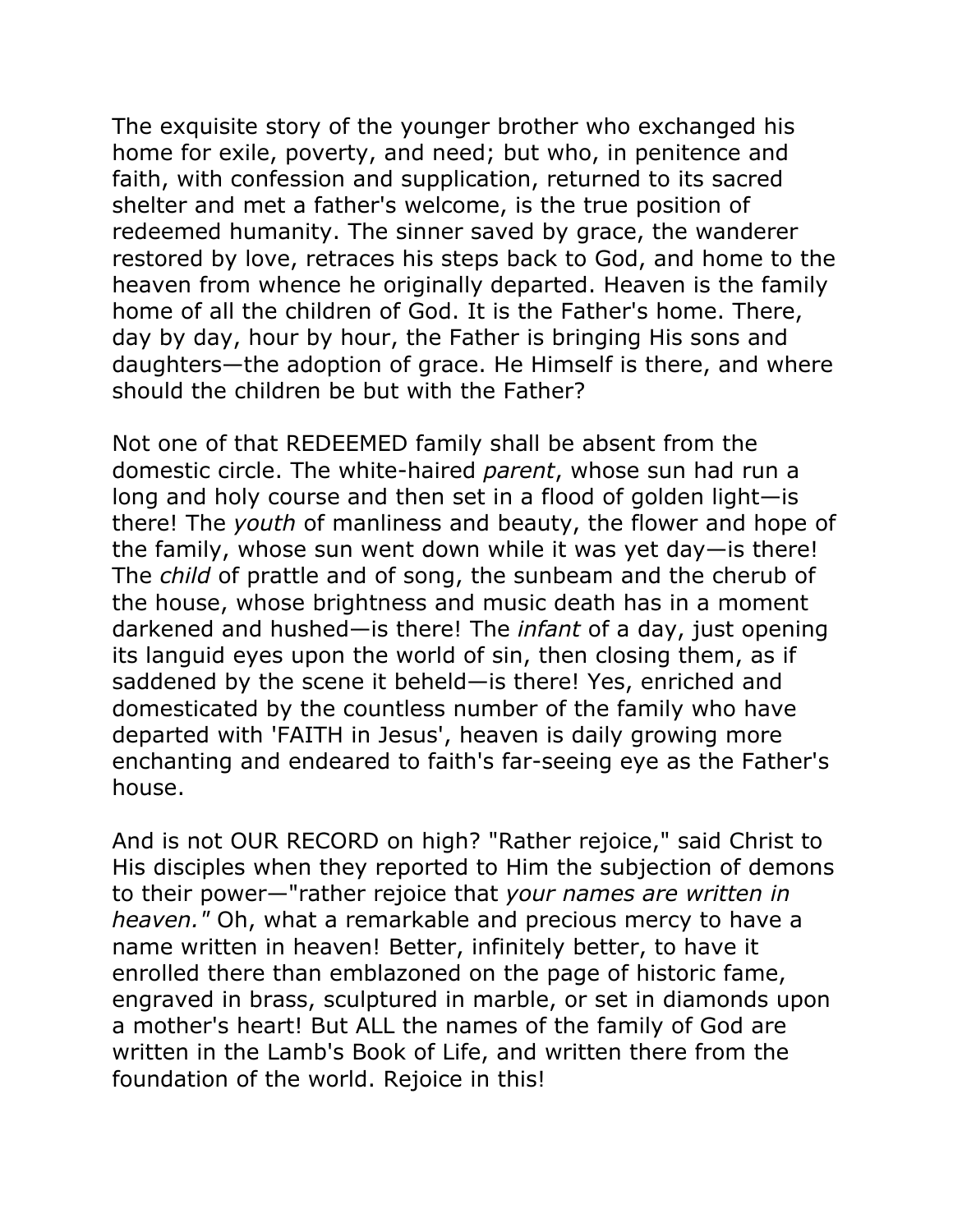You ask, "How may I know it?" The Lord has not left you without evidence. Is the name of Jesus engraved upon your heart? Has the Holy Spirit shown to you in measure, the evil of your heart, and brought you to see its darkness, its vileness, and its treachery? Has the discovery led to a renunciation of your own righteousness, to an abandonment of all hope based upon the law, to a believing, simple, loving acceptance of the Lord Jesus? Have you been led by the Spirit as a poor, empty sinner to the blood and righteousness of the Redeemer, looking only to Jesus, trusting only in Jesus, clinging only to Jesus as the limpet clings to the rock, as the shipwrecked mariner clings to the plank, as the dying man clings to the last hope of life? Are you combating with sin, hating the garment spotted by the flesh, striving after and, in some degree, attaining unto holiness?

Then, be you assured that your name is written in heaven. If the Spirit of Christ has written the name of Christ, and penciled the image of Christ, however faintly traced and dimly seen, upon your softened, believing, loving heart, doubt not the fact that your name is enrolled in glory on the pages of that volume in which divine love wrote it from eternity, and from which Christ our Captain will pronounce it when the great muster-roll is read in the last great day. Oh, mercy of mercies, to have a name written in heaven! Lord! write Your own precious name upon my heart, and I will sing aloud of Your righteousness all the day long!

Heaven, also, is **the residence of Jesus**, the Elder Brother, and must therefore be the final home of all His brethren. How often, and with what emphasis of meaning, did Jesus associate Himself with His brethren in glory. "That where I am, there you may be also." "Father, I will that they also whom You have given me be with me where I am, that they might behold my glory." "With Christ,"—"present with the Lord,"—"forever with the Lord," were modes of expression by which Jesus and the sacred writers instructed and comforted the saints in the prospect of their departure.

The return of Christ to heaven, His entrance within the veil, was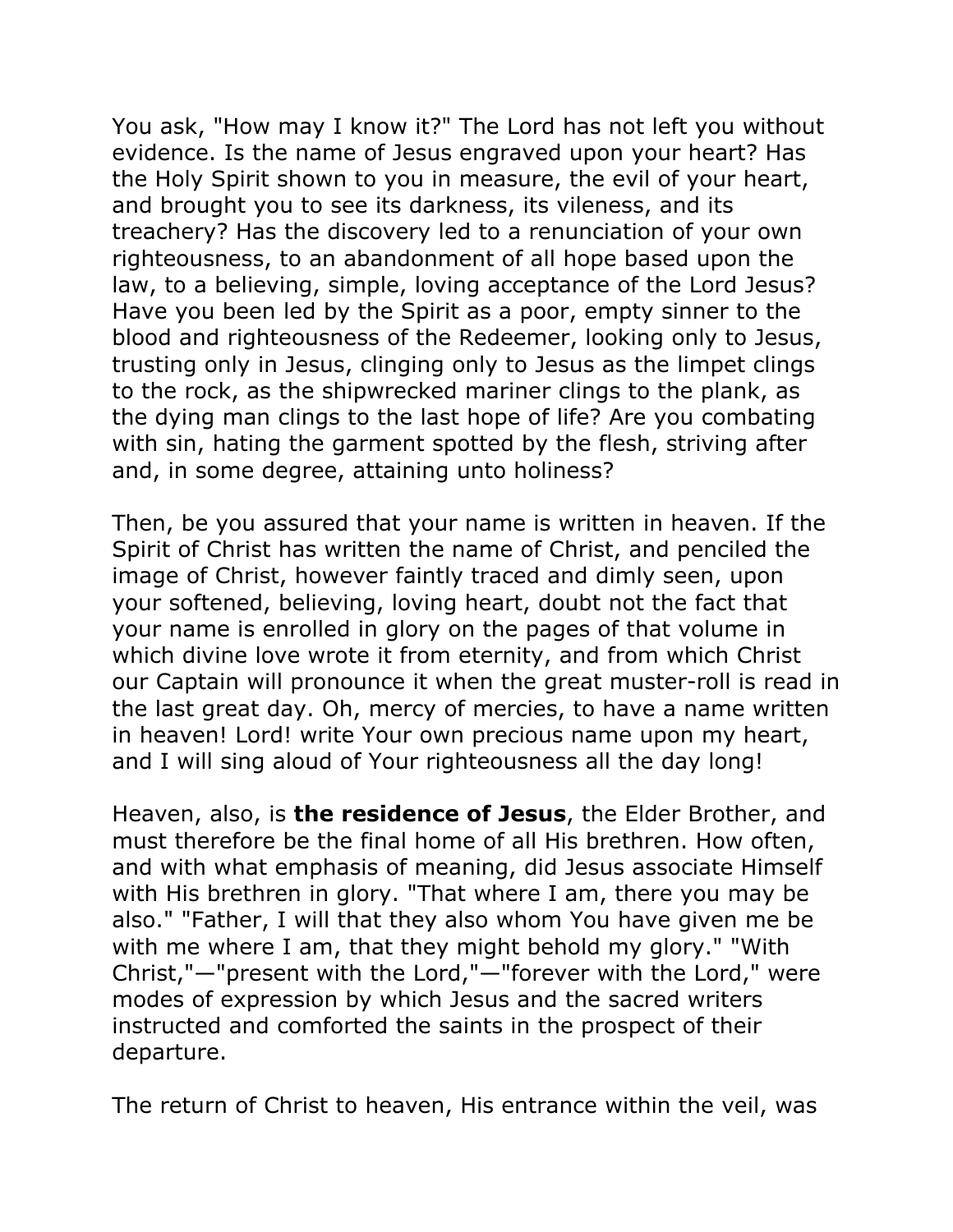as the Representative of His Church, as the First Born of His brethren. When He had found the "pearl of great price,"—His Church—for the discovery and rescue of which He purchased the "field"—in this sense, and in this sense only, becoming the Savior of the world—He returned in triumph to heaven, claiming and possessing it as the just reward of His sufferings, and as the fittest cabinet of the ransomed and priceless jewel.

From Christ his Elder Brother not one of the brethren—the lowest and unworthiest—shall be separated. The family would be broken, the home circle would be incomplete, were a place vacant at the banquet which shall celebrate the return of every wanderer home to God. Oh, the rejoicing, oh, the merriment when all shall safely arrive at heaven! What blissful reunions, what joyful recognitions, what fond greetings, what mutual congratulations, what entrancing music will resound through the bowers, and reverberate through the high arches of heaven, when the whole family on earth and in heaven shall meet in glory!

Is not this prospect worth living for, worth dying for? Is it not worth the struggle with sin, the battle with the world, the endurance of suffering, the light affliction, the cross, the moral, even the physical martyrdom which the gospel of Jesus involves? Yes! Christ our Elder Brother took the veritable nature of His brethren, wore it in poverty, suffering, and humiliation on earth; and then bore it to heaven as the first-fruits of that redeemed nature to be gathered home by the angel reapers at His coming. How did *Joseph's* soul yearn to have his brethren with him in Egypt, that they might see his greatness and be nourished at his side! Listen to the language of Joseph's spiritual Prototype. "Father, I will that they also whom You have given me be with me where I am, that they might behold my glory." What yearning of soul is here! what breathing of love! what power of will! That petition shall be answered!

Until then how incessantly and intently is the Elder Brother *occupied in our behalf*. Every moment, every thought, every affection is engaged upon, and entwined with, our present and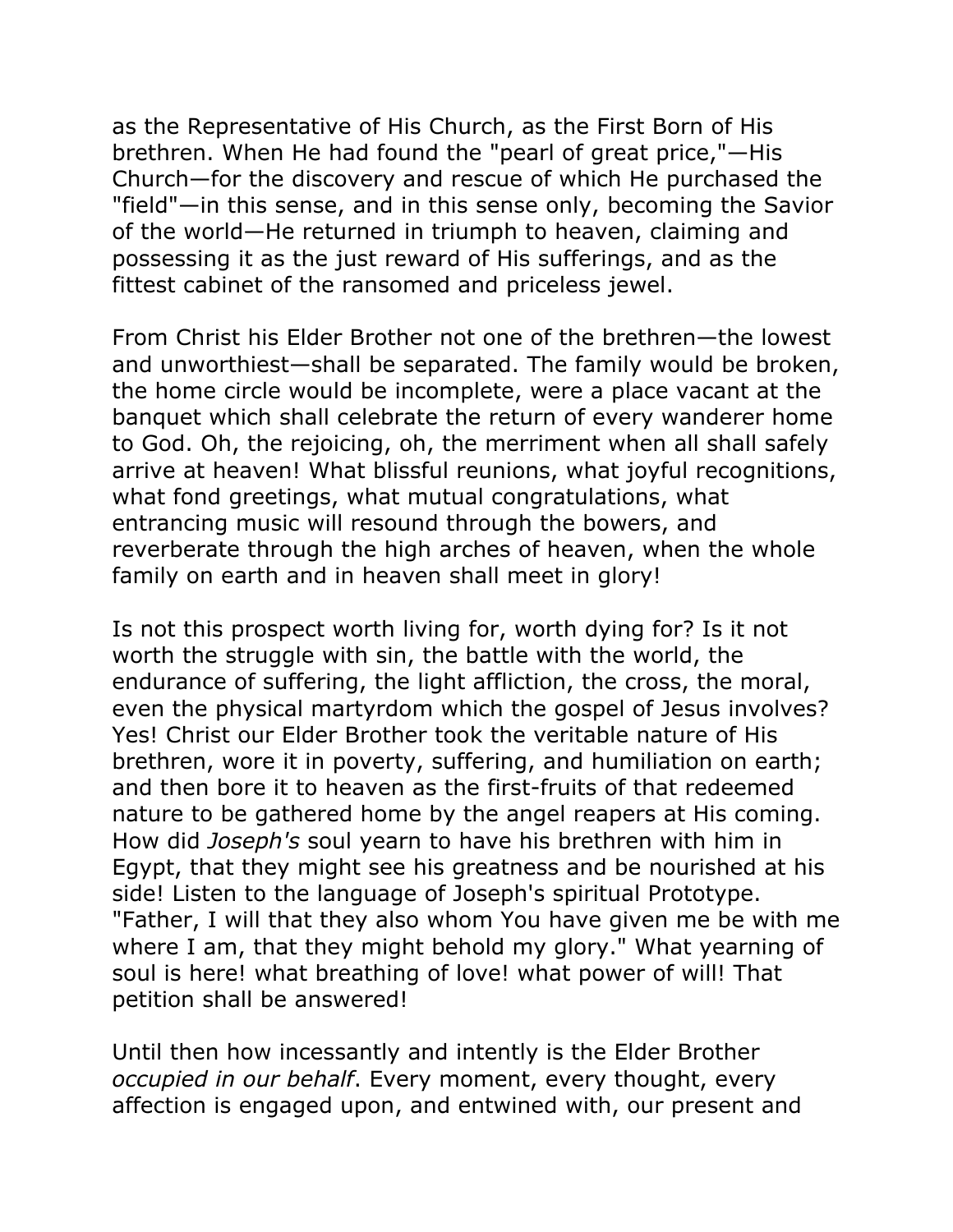future well-being. For us Christ is praying, for us He is governing, for us He is waiting, and with us He is sympathizing until His brethren are complete, and the last and least—the *Benjamin* of the family—is brought home to see His greatness, to share His glory, and to celebrate His praise.

Who, with any true, experimental knowledge of Him, would not love with the intensest affection of his heart, serve with every power of his ransomed being, make any sacrifice, and die, if need be, a martyr's death for such a Brother? Are we wearing His nature, as He still wears ours? Are we growing more divine, as He is changelessly human? Are we not ashamed of Him, as He is not ashamed of us? Are we living a Christ-imitating, a Christ-exalting life, even as He once lived a man-abased, yet a man-saving life?

I can only further remark, that the expression, "Our Father, which are in heaven," clearly describes heaven to be **the only befitting abode of the saints in glory.** Earth is not the proper realm for the holy ones. This world is indeed a school for the culture of our Christian graces, and a sphere for the exercise of Christian service, but here we have no abiding place. The moment a sinner is by grace transformed into a child of God he becomes a stranger here, an alien and a pilgrim. Heaven, henceforth, is the goal, the aspiration, the home of his spirit. God has provided and furnished a heavenly abode for the heavenly mind—a pure dwelling for the "pure in heart," a beauteous world for the beautiful in holiness. For this He is daily preparing you. All His providential dealings, and gracious operations; all your mental and spiritual exercises—every tempest, every furnace, every temptation—God is employing to prepare YOU for the prepared place. Accept every stroke of His rod, every discipline of His hand, as bent on this mission of love. Blend every trial, every affliction, every rebuke of your Father with a sweet, sunny thought of heaven.

SUFFERING and GLORY are united in golden links in the history of the saints. Peter speaks of himself as a "witness of the *sufferings* of Christ, and also a partaker of the *glory* which shall be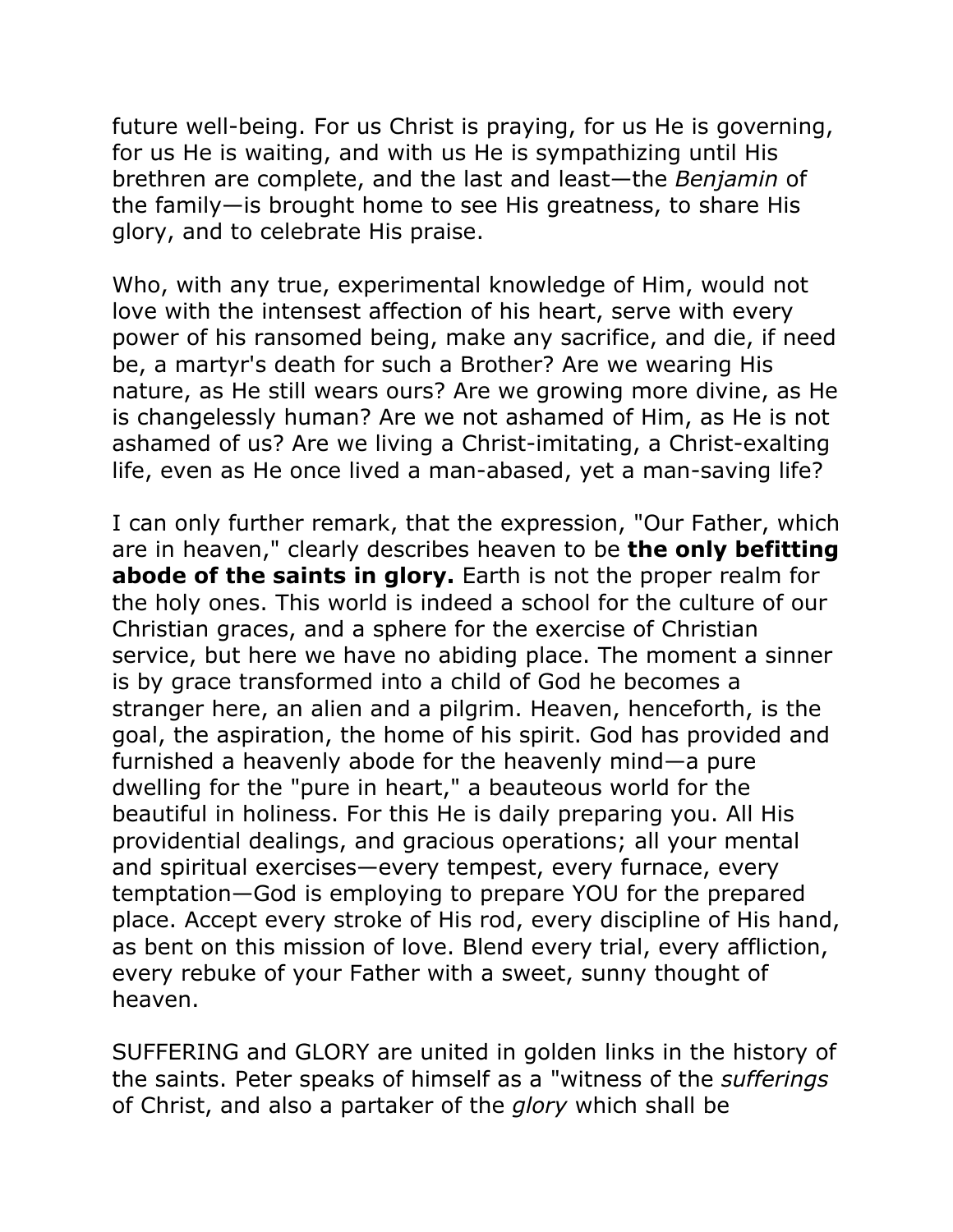revealed." And again, "If we *suffer* with Him, we shall also *reign* with Him." Look, then, beyond the dark waters and the leaden skies which lie between you and the holy, peaceful coasts of glory; and let faith's eye often peer within the door opened in heaven, and behold the place where your weary spirit, before long, will fold its drooping wing, smooth its ruffled plumage, lie down and rest upon the ineffable bosom of your glorified Lord. There they have arrived, and there they repose, who have outsped us in the race, have reached the goal, and anticipate our coming. We mourn them not as lost, but as saved; not as farsundered from us, but as nearer now than ever; not as wearing the sin-tainted and disfigured robe of the *flesh*, enfolded with the belt of *suffering*; but as clad with the holy, beautiful vestments of the Father's house, the glory-robe of heaven, all encircling and worshiping the Lamb that was slain.

"Thus heaven is gathering, one by one, in its capacious breast, All that is pure and permanent, the beautiful and blest; The family is scattered yet, though of one home and heart, Part militant, in earthly gloom, in heavenly glory part. But who can speak the rapture when the circle is complete, And all the children, sundered now, before their Father meet? One fold, one Shepherd, one employ, one everlasting home, 'Lo, I come quickly.' Even so, amen, Lord Jesus, come!"

This view of the celestial spirit of the Lord's Prayer is suggestive of many PRACTICAL LESSONS. We are instructed in the first place to **look up in prayer.** The proper attitude of the mind in approaching God is a heaven-bent attitude. The whole soul should be in the ascent. When we draw near to our heavenly Father we must remember that, He is in heaven. Earth with its cares and ties, its sins and sorrows, must be left below. For the time being we professedly have exchanged, in our mental and spiritual flight, the terrestrial for the celestial—the communion of the saints who are on earth, for the higher communion of our Father who is in heaven. How consonant with this the experience of the psalmist! "My voice shall you hear in the morning, O Lord; in the morning will I direct my prayer unto you, and will look UP."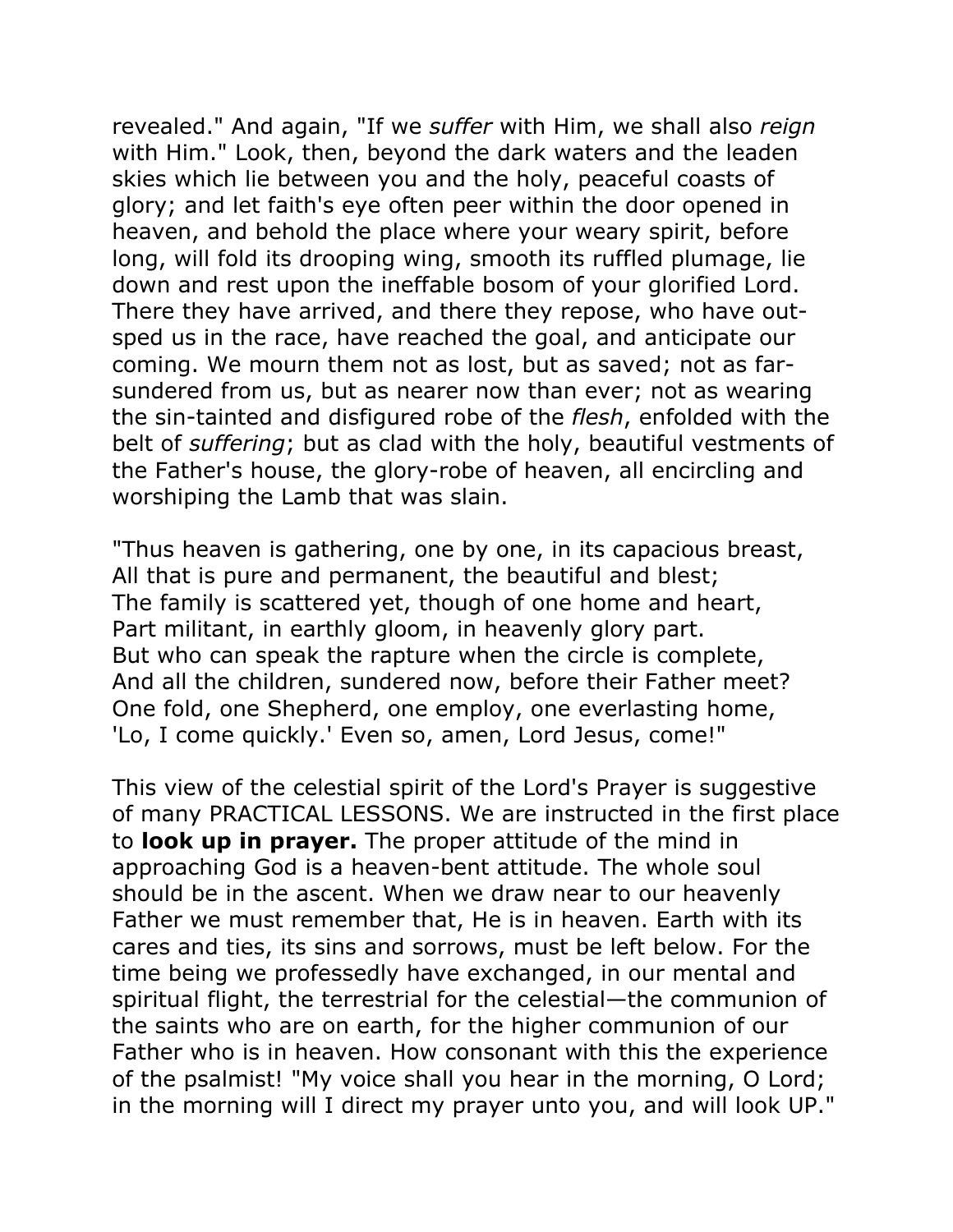Alas! how little is there in our experience of this looking up to God in trial, in trouble, in sin. We look down, we look to the right hand and to the left, and there is none to help, none to deliver, and we despond and despair. It is just because our eyes are earthward and not heavenward, man-ward and not Godwards. What a tendency, also, is there to look within *ourselves*, and not from ourselves, through Jesus, up to our Father who is in heaven! We look at the darkness, at the vileness, at the barrenness, at the deadness of our hearts—absorbed in the profound contemplation of our own poverty, vileness, and unworthiness rather than up to the loving, gracious, forgiving, paternal heart of God.

But our whole Christian course must be a looking up. The more we look to God, and the less to our own selves and to man, the holier and the happier shall we be. The memorable intercessory prayer of our Great High Priest when on earth is thus introduced, "And Jesus lifted UP his eyes unto heaven, and said, Father." Such, also, has been the attitude of the Lord's people in all ages. "My eyes," says David, "are ever toward the Lord." Thus, also, prayed Jehoshaphat, "O our God, will you not judge them? for we have no might against this great company that comes against us; neither know we what to do—but our eyes are upon you." Then again the psalmist, "Unto You lift I UP mine eyes, O You that dwell in the heavens. Behold, as the eyes of servants look into the hand of their masters, and as the eye of a maiden into the hand of her mistress, so our eyes wait upon the Lord our God until that he have mercy upon us."

Look up, then, *tried* believer! Look up, then, *tempted* saint! Look up, then, *suffering* child! Your help comes from where your trouble came—from above. Affliction springs not out of the ground, but is a Heaven-sent discipline; and from hence comes the divine strength that will sustain, and the grace that will sanctify, and the love that will soothe. Oh, look up! Look up to Jesus, your Elder Brother, now appearing in the presence of God for you. Look up to the sun shining behind the clouds, to the rock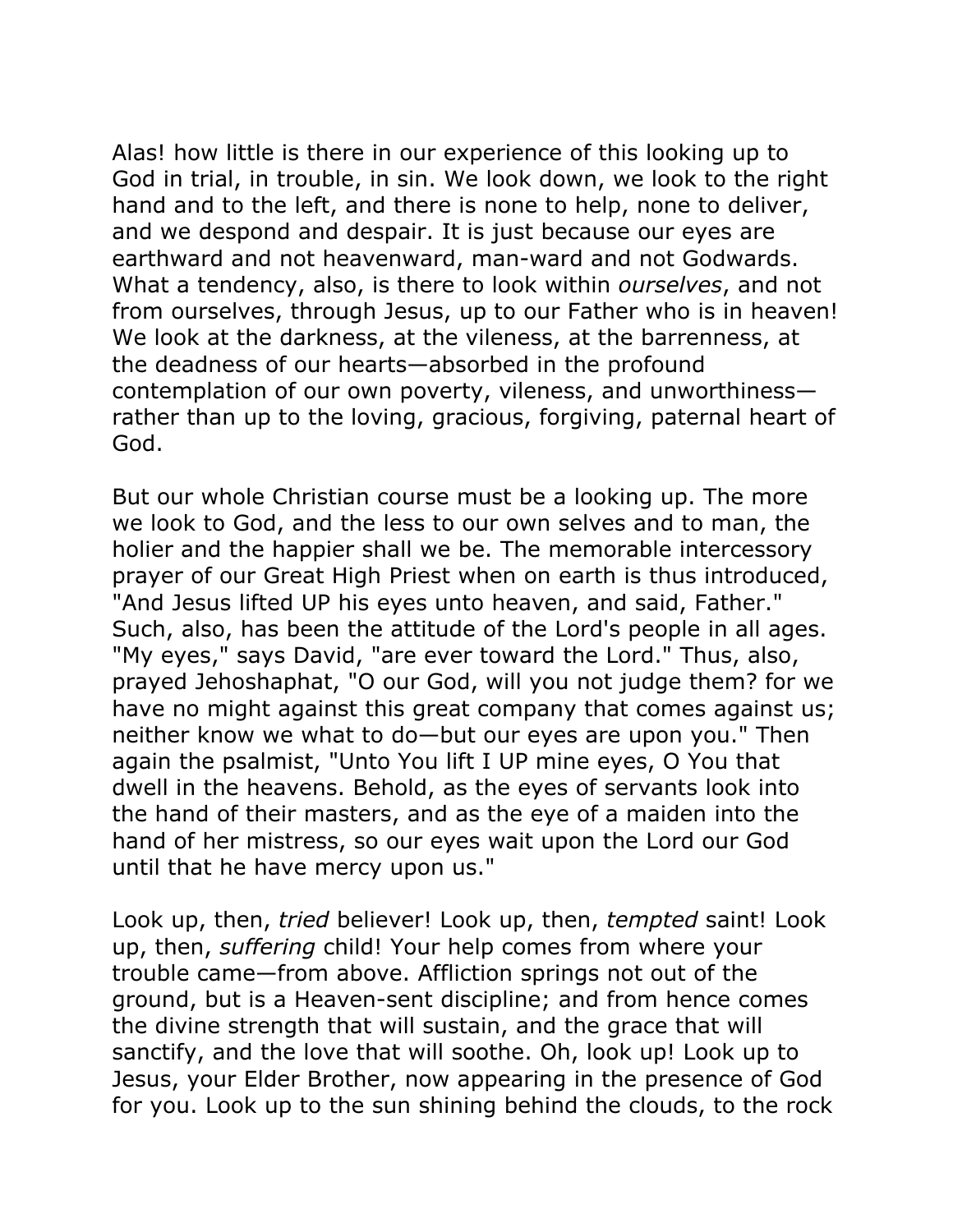towering above the billows; to Jesus, the *Author*, the *Sustainer*, the *Finisher*, and who, holding out the diadem, waits to be the *Crowner*, of your faith.

Another lesson we are taught by the celestial spirit of the Lord's Prayer is, to **seek heavenly blessings**. Our Father is in heaven. Nothing but heavenly blessings should satisfy our desires. Earth's choicest, are poor; its sweetest, unsatisfying; its loveliest, fading; its fondest, passing away. If born again, God has given you a spiritual nature, which will be content only with spiritual things. The nutriment which nourishes the divine nature must be divine; the good which satisfies the heavenly nature must be heavenly. Our Father is in heaven, where our heart's treasure is, and from heaven our dearest blessings flow. "If you then are risen with Christ, seek those things which are above, where Christ sits at the right hand of God." Oh, let us be earnest after heavenly blessings! Deeply do we need them! The needs of the soul are infinitely greater, and more important than those of the body. Yet, how we pamper and gratify the body, and how we starve and neglect the soul. How eager our pursuit of the earthly!—how languid our desires for the heavenly!—as though the body, so soon to return to its original dust, were of greater moment than the soul, which never ceases to exist.

Great is our need of heavenly blessings. We need more love to God, more conformity to Christ, more of the anointing of the Spirit; a fuller assurance of our conversion, and a higher enjoyment of a present salvation. We need more personal, heartreligion; more spiritual life; a walking in closer fellowship with the unseen and the eternal; and a more filial and confidential converse with God. Since, then, our Father is in heaven, prepared to send down from above every good and perfect gift; and since Christ, our Elder Brother, is at His right hand, prepared to endorse every petition, and to urge every request, let us look up through the blood of Christ, and importune God for that grace, and strength, and help, which will promote our heavenliness, and fit us all the more perfectly for heaven itself.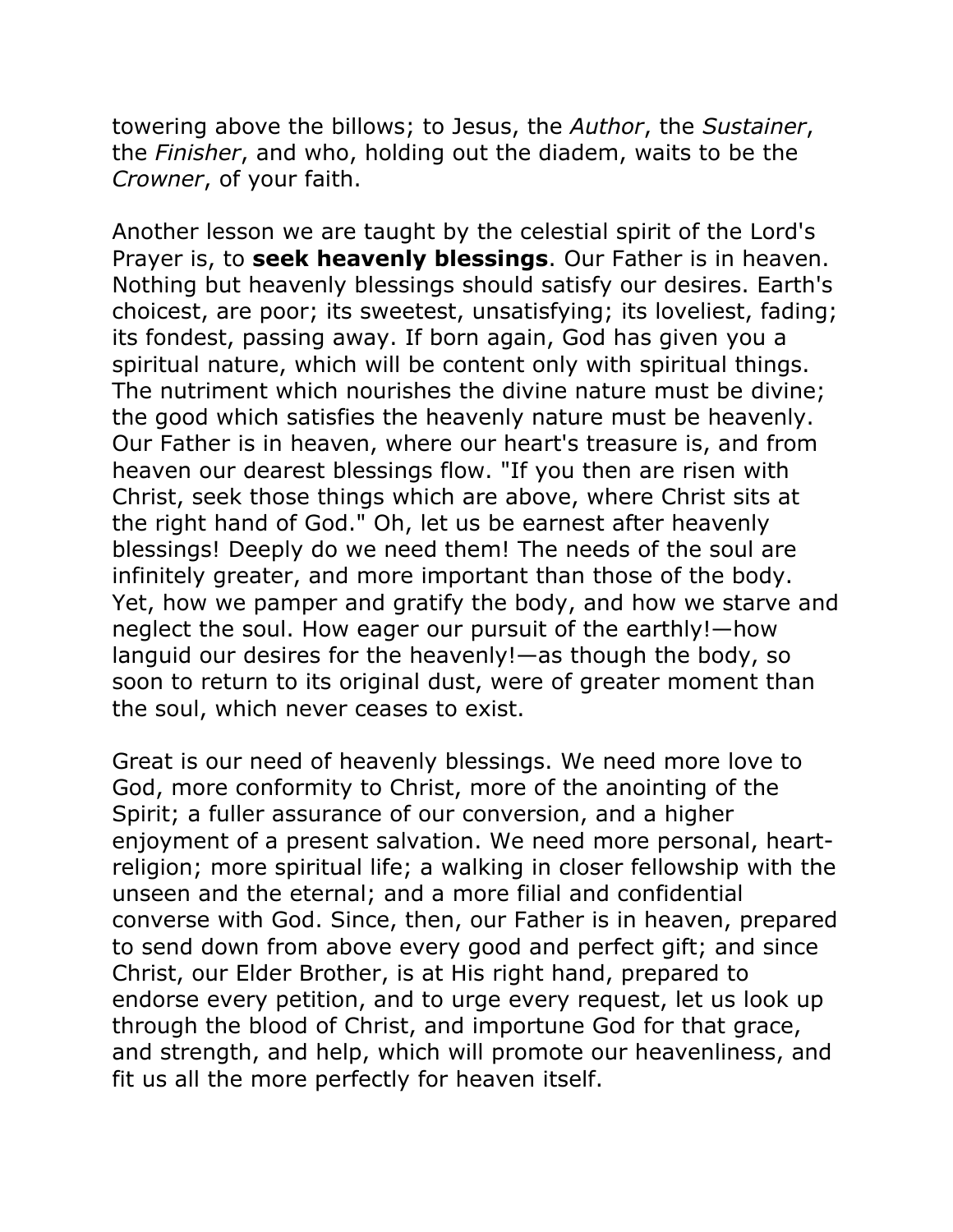What, my reader, is the real state of your soul? What is your hope for the future? Which the destiny that awaits you—heaven or hell? In the one or the other you must spend your eternity. Nothing will be admitted into heaven but the *heavenly*, the *holy*, the *pure*. None enter its holy gate but those who have washed in the Lamb's blood, and are robed in the vestment of His righteousness. None enter there but those who love God, and have union with Christ, and are the temples of the Holy Spirit. Oh, decide the question now! Heaven and Hell begin upon earth. So real is their commencement, so unmistakable their evidence, every individual may arrive at a moral certainty as to which of the two he is speeding his way.

Think of the joys of heaven, of the sorrows of hell! Think of the eternal glory, of the endless woe! Happy with Christ and the saints forever, or forever the companion and the associate of demons and the damned! Throw down the weapons of your enmity against God, repent and believe in Jesus, and henceforth you will become a child of the heavenly parent; your conversation in heaven; shedding around you the reflected purity and luster of that world of holiness and glory in which the Father dwells, and into which, before long, will be gathered and assembled, in domesticated union and eternal fellowship, the one family of God.

Children of the kingdom! repose, amid the weariness of your pilgrimage, upon the slopes of glory! Soon heaven will be reached—soon its golden spires, and cloudless dome, and towering turrets will burst upon your view—soon the portal will appear, and the pearl gate will open upon its golden hinges to admit you to an innumerable company of angels, and to the spirits of just men made perfect, and to Jesus the Mediator, and to God the Judge of all. Your path through death's lonely valley will be all light, shining with increasing effulgence unto the perfect day. It was a strangely-beautiful remark of a child, when asked how his little sister, who had lately died, went up to heaven, replied, "She put her foot upon the sun, and went up." Thus will ascend to glory every child of the light. Perhaps the spirit, in its celestial flight, will make the sun in the natural skies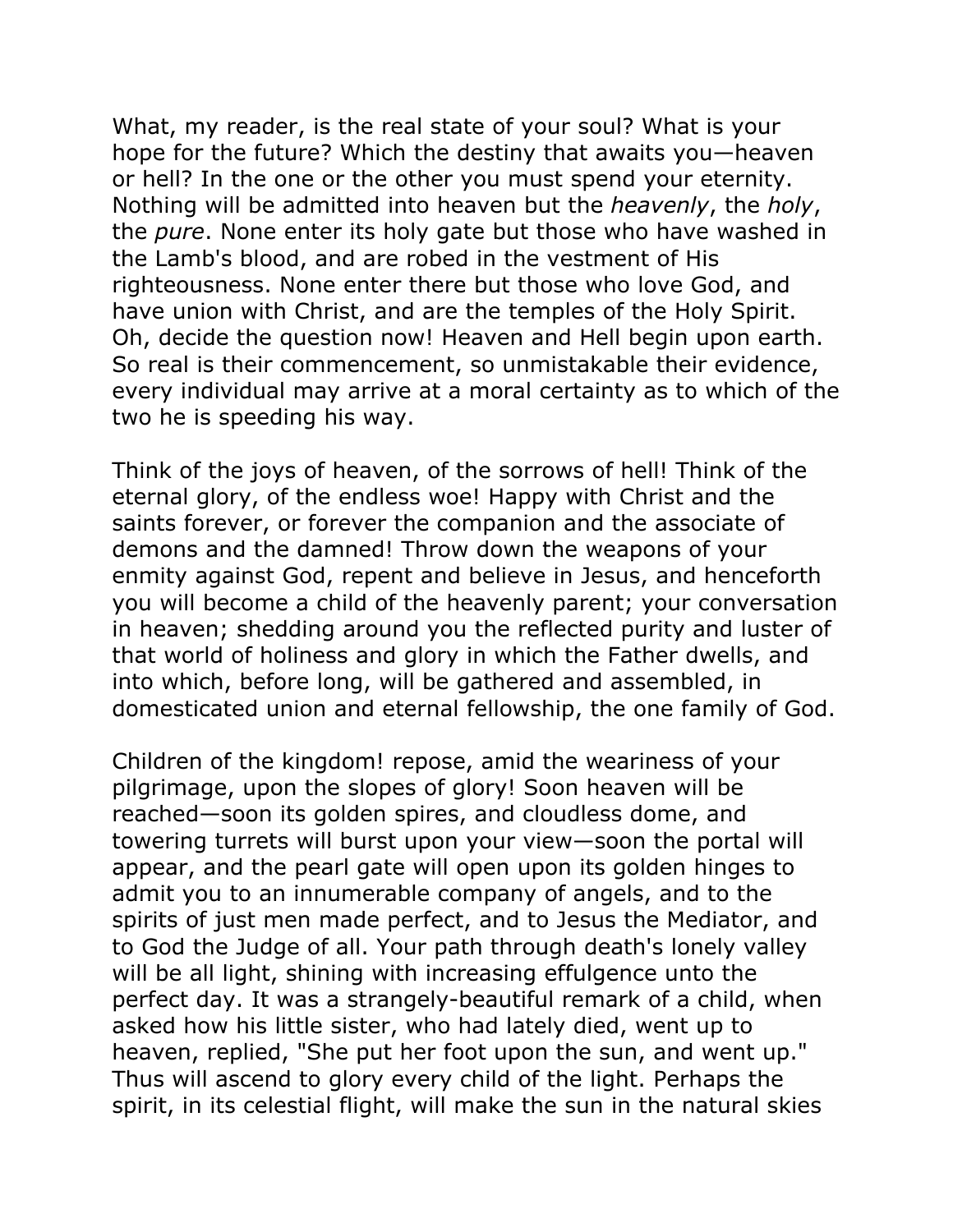a stepping-stone, from which it will spring into higher regions of glory. But, beyond all doubt, it will stand upon, and be clothed with, the divine "Sun of Righteousness," borne upon whose wings, and radiant with whose luster, it will float away into the world of light and song, of bliss and immortality—and so shall it be forever with the Lord!

"What is a scene of glory? I would say, A Christian standing on the verge of heaven, One foot on earth, another on the sun, Standing sublime on Pisgah's lofty mount, Spreading his wings, and ready for his flight; Leaving earth's dim and shadowy things behind, Catching already on his heaven-bound soul The beams of that bright land to which he goes. Done with the world, its sorrows, and its cares, Its empty joys, and vain delusive hopes. Done with the world, its sufferings, and its sins, Its follies, and its frailties, and its fears. Done with the world, and entering upon heaven, With all its bright realities unseen By mortal eye, full opening to the gaze Of faith, so soon to be matured in sight.

"The sight of Jesus bursting on the eye, The songs of angels floating on his ear; The palm of victory, the spotless robe, The crown of glory, and the golden harp, Unfolding to the eyes, that close on earth To open on the glorious things of heaven. Around him waving the celestial wings Of the angelic band, that waits to bear His parting spirit to its heavenly home. This is a scene of glory, in whose light The brightest scenes of earth grow dim and fade; The beams of this world's glory cease to shine, E'en as the morning sun puts out the stars."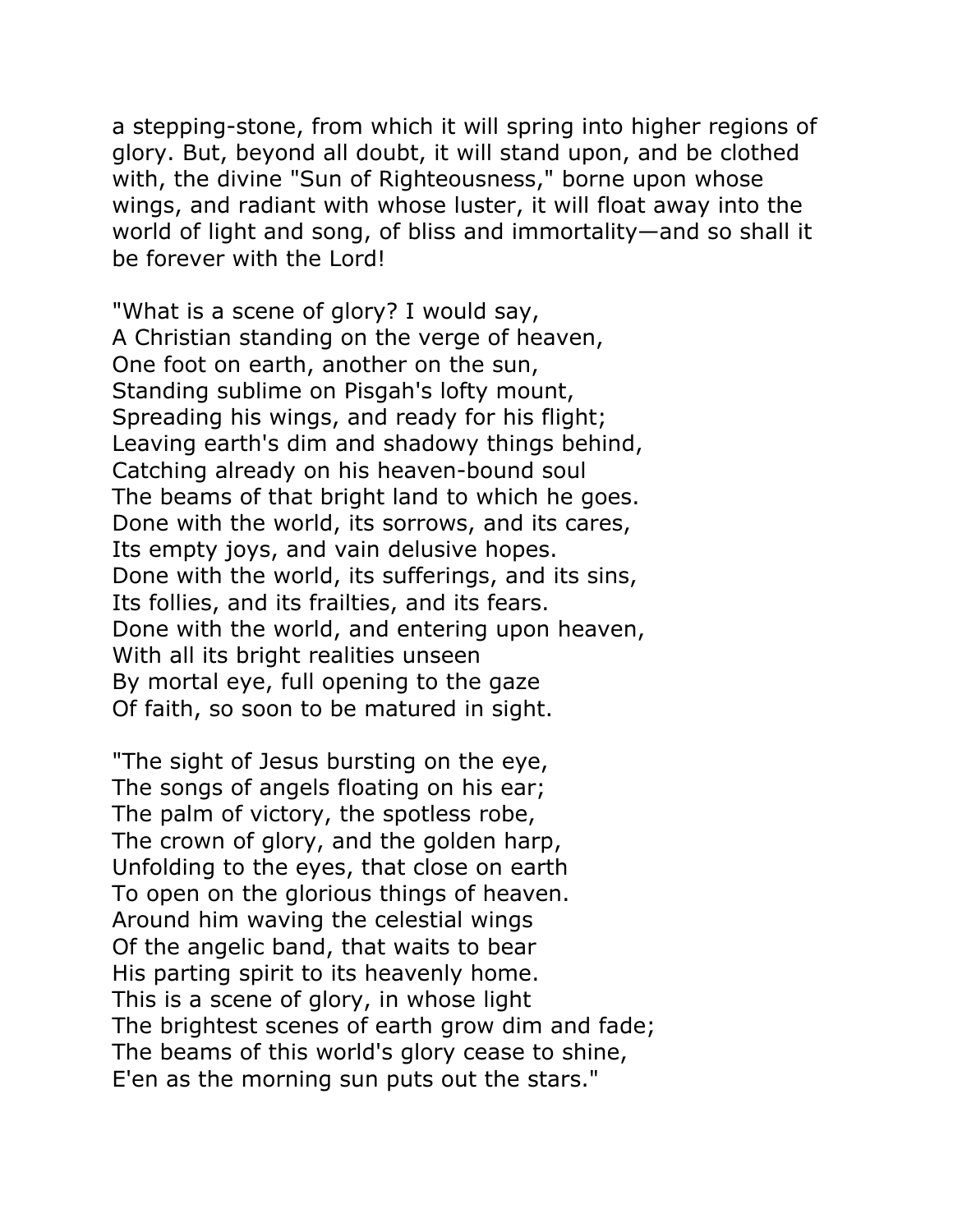## **The REVERENTIAL Spirit of the Lord's Prayer.**

"Hallowed be Your Name. " Matthew 6:9

Paternal as the Name of God is, it yet is HOLY. Instructing us in the most intimate and confiding communion possible for man to hold with God—the communion of a *child*—our Lord yet sought to invest it with the profoundest reverence of the *saint*. In teaching us that God was our Father, He would also remind us that, "holy and reverend is His name." That, while our access to Him may be *filial* and *trustful*, it must also be holy and *reverential*—hallowing the name we address as Father.

Who could teach us this truth as Christ taught it? He only could read the dreadful syllables of that divine name. It was essentially in Him. He had come from heaven with robes from which flowed the luster of holiness. Back to the confines of that heaven He would lead us, by teaching us that it was the metropolis of our Father, and the great center of purity. He knew how God's name was hallowed there. With what solemn strains it breathed from the harps of glorified saints! and with what trembling awe it dwelt upon the lips of Seraphim and Cherubim, as they cry, "Holy, holy, holy is the Lord of hosts!" He had come down to make it as hallowed on earth as in heaven. Disarming our sinful mind of its natural dread of God, by teaching us to approach Him as our Father; and lest, through the depravity which taints and deforms all our holy things, there should arise a feeling or sentiment derogatory of the divine honor, our Lord touches as with a living ember from the altar of heaven's worship the lips of His disciples, and bids them say, "Hallowed be Your name." Thus did He unite in the act of prayer, reverence and love—reverence disarming love of undue familiarity, and love divesting reverence of servile awe. "Hallowed be Your name."

This petition may be considered as taking precedence in the Lord's Prayer, as it most properly should; since all other things must resolve themselves into the manifestation of the divine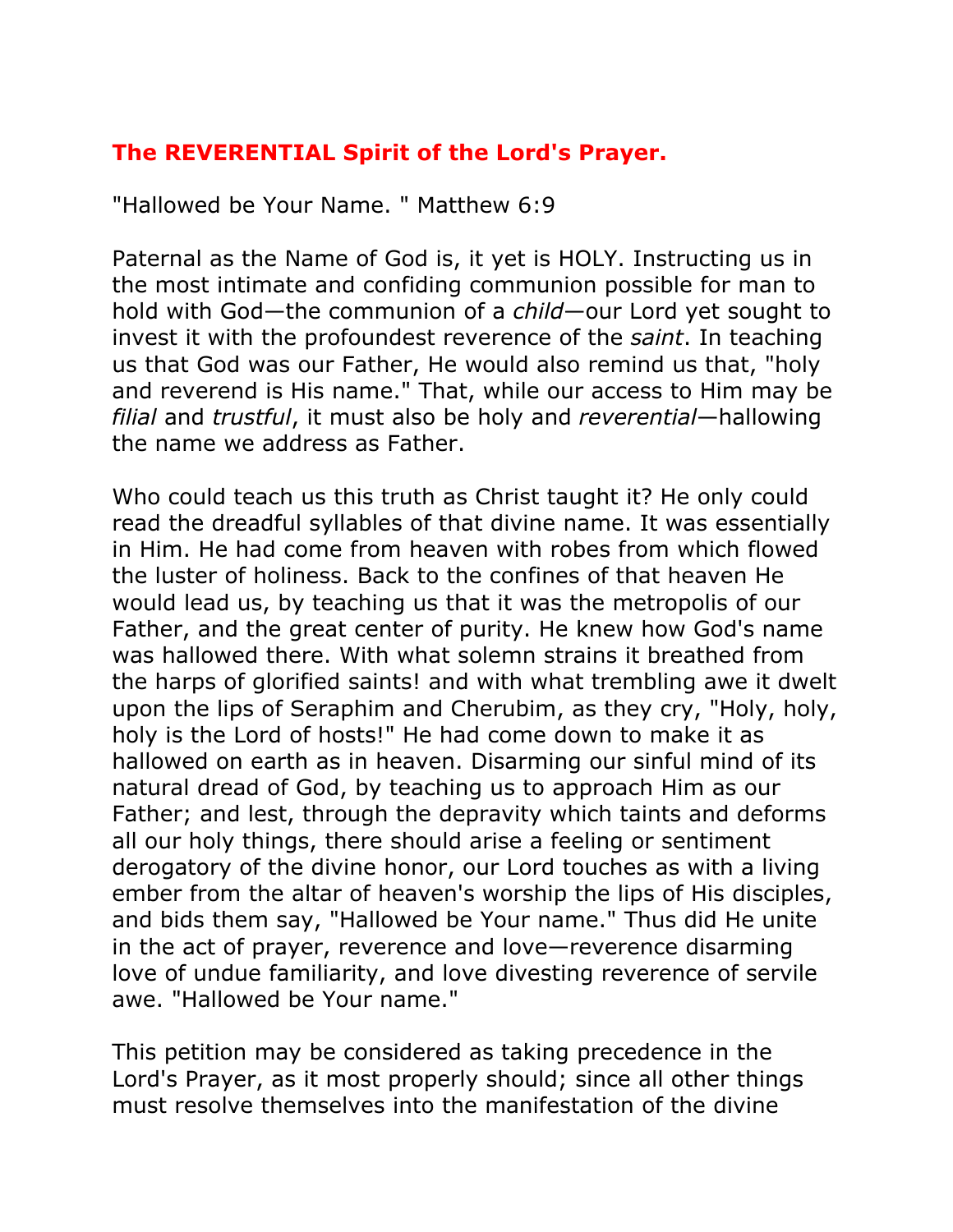glory. The disciples are thus taught to pray that Jehovah's name might be hallowed. In other words, that His name might be glorified. It was worthy of the Great Teacher who had come to reveal His Father's glory, to place in the foreground of the blessings petitioned by the Church, the glorifying of God, as the first and the last great end we were to seek. As all things, all beings, and all events spring from the glory of God, so all terminate in His glory. It is a solemn truth that, saved or lost, all intelligent beings were made for God, and all shall result in the hallowing of His great and majestic name.

The NAME OF GOD is a word of dreadful and significant import. It is nothing less than GOD HIMSELF. It is frequently employed to signify His being, sometimes His authority, and at other times His word and worship; but always resolves itself in God Himself. The grand view here presented of God is—His holiness. Whatever perfections compose His name, those perfections are holy, and are to be hallowed and held in reverence by all His creatures. We are not, therefore, surprised to find with what *solemnity of manner* and *emphasis of language* God has revealed and guarded the sanctity of His name.

"Speak unto Aaron and to his sons, that they profane not my holy name in those things which they hallow unto me, says the Lord." What an impressive illustration of the holiness of God is this! Here we are taught, that so holy is the Name of God—so holy is God Himself-that even in the very act, and at the very moment, of hallowing, we may unwittingly profane it! This the children of Israel might do by eating, while ceremoniously unclean, the offerings which the priests had sanctified. And the priests themselves, who bore the vessels of the sanctuary and presented the offerings of the people, might be ceremoniously unclean, and so defile, by their unhallowed touch, the vessel and the sacrifice. So truly and solemnly has Jehovah declared, "I will be sanctified in those who come near me, and before all the people I will be glorified."

Is there no danger of our falling into a like sin? May we not wave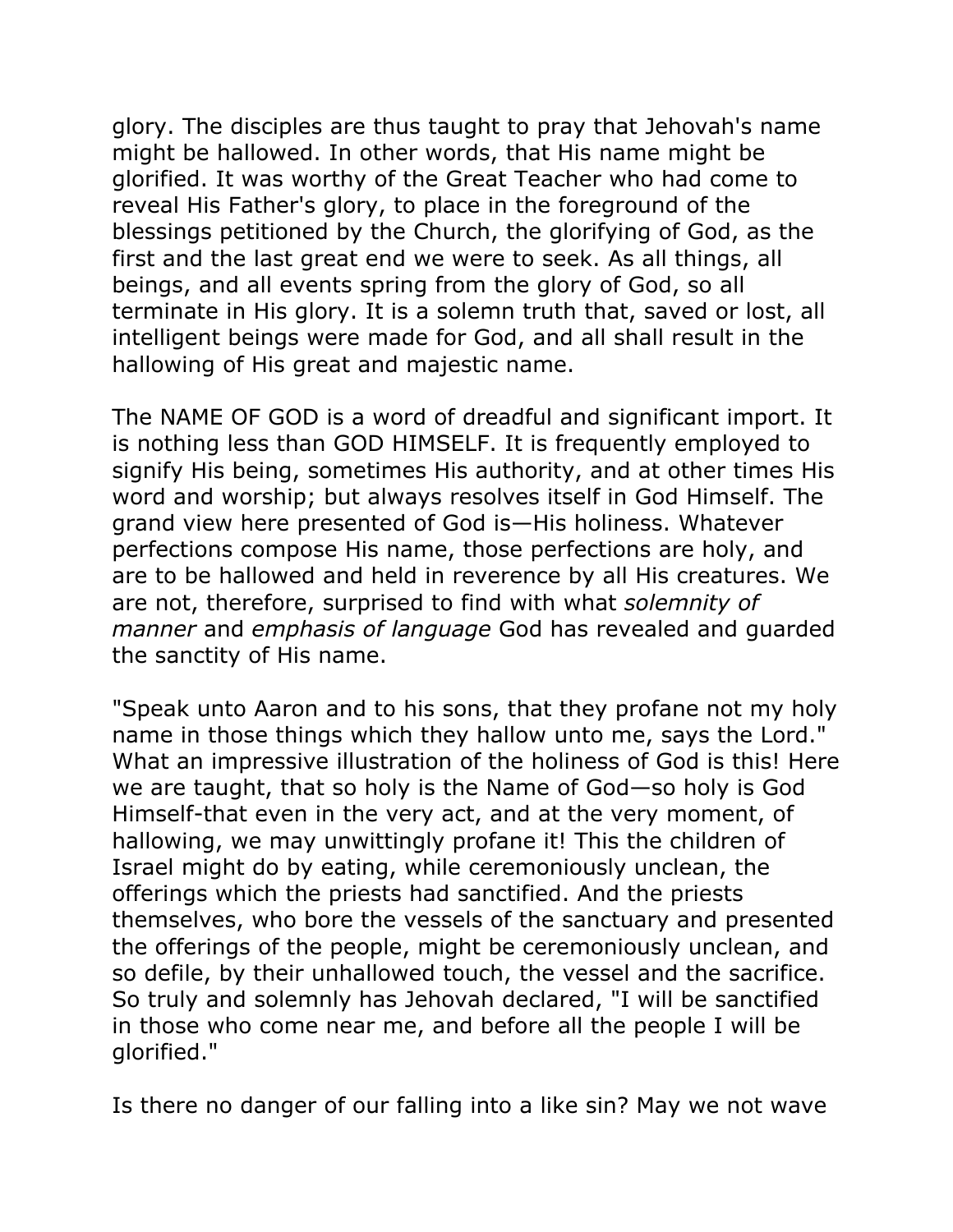before God a censer flaming with "strange fire," or present a sacrifice which our unwashed hands have tainted and marred? May we not offer to Him "the blind, and the lame, and the diseased?"—the dregs and drivellings of our talents, our property, and our time—offerings we would shrink from presenting to man—unholy sacrifices presented to the holy, and dead sacrifices to the living Lord God? "You have despised my name by offering defiled sacrifices on my altar. You defile them by saying the altar of the Lord deserves no respect. When you give blind animals as sacrifices, isn't that wrong? And isn't it wrong to offer animals that are crippled and diseased? Try giving gifts like that to your governor, and see how pleased he is!" says the Lord Almighty." Malachi 1:7-8

How pertinent and impressive the charge addressed by God to the ministers of Christ's gospel, and to all employed in His service, "Be holy, you that bear the vessels of the Lord!" Who can listen to these words of deep, solemn import—remembering the imperfections that have traced, the iniquities that have tainted, and the failures that have attended much that we have done for the Lord—the errors of judgment, the duplicity of heart, the selfseeking and man-pleasing; the languor of love, the lukewarmness of zeal, the admixture of unbelief; the unholy motive and idolatrous end which have attached to all our professedly holy doings; how little we have been influenced by love to Christ and actuated by glory to God—who, I ask, can review all this, and not place his mouth in the dust in the solemn consciousness of having polluted and profaned God's holy name? What a heart-searching consideration this for both ministers and people!

In most holy engagements, in most spiritual services, in most close communion, in most costly offerings—what need of vigilance, and self-examination, and prayer, lest we profane rather than hallow—insult rather than honor the Name of the Most High God! And when all is done—when, from the holy altar of our God we retire to the solemn sanctuary of our chamber what need have we to prostrate ourselves before Him in confession, and repair to the blood-sprinkling of that great and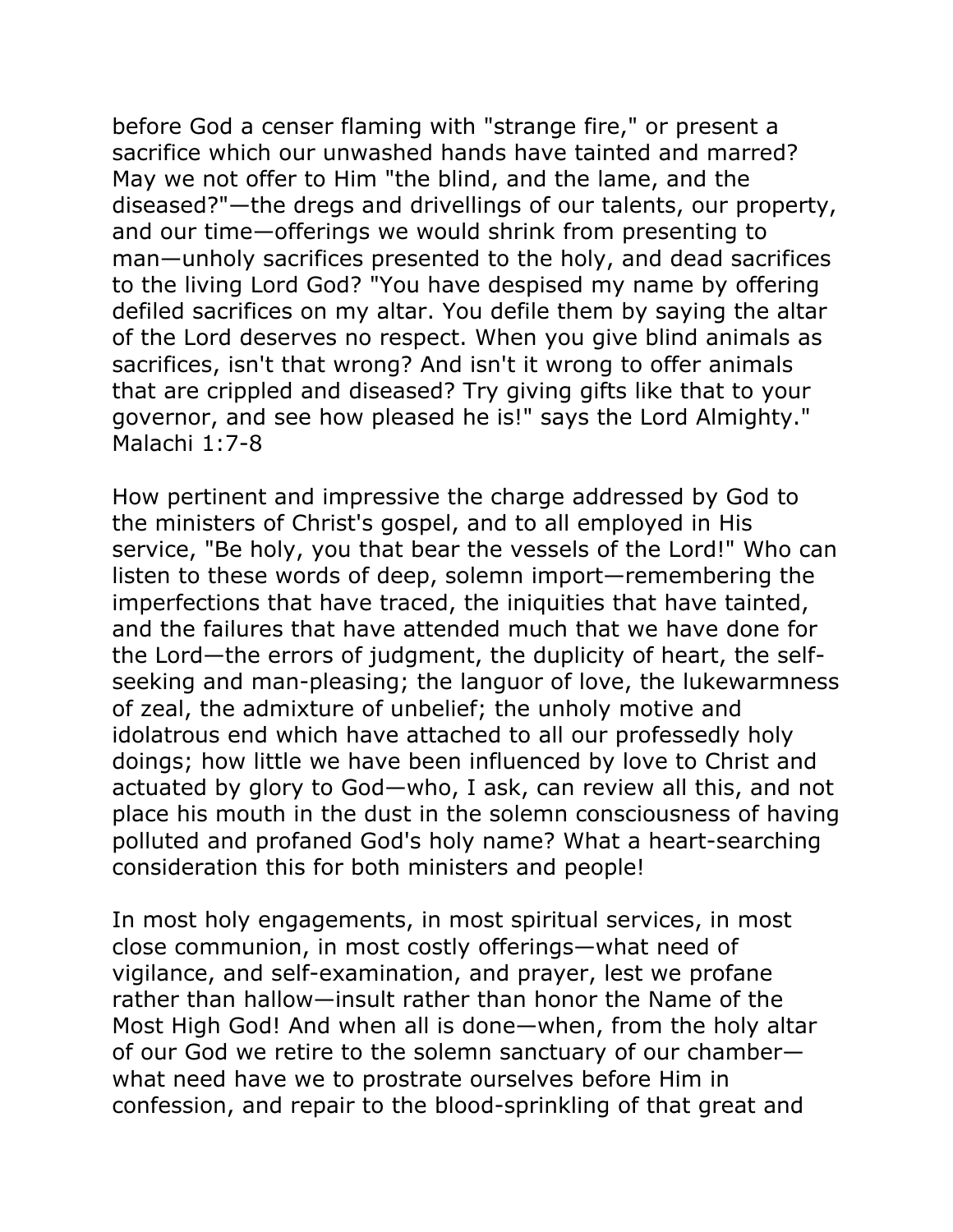merciful High Priest who has made an Atonement for His people, as well for their holy as for their *un*holy things!

How strongly is this truth shadowed forth in the type of Aaron and the children of Israel. Speaking of the medallion of pure gold put upon the forefront of Aaron's mitre, upon which was engraved "Holiness to the Lord," this was the divine instruction, "Aaron will wear it on his forehead, thus bearing the guilt connected with any *iniquity of the holy things* of the people of Israel. He must always wear it so the Lord will accept the people." Solemnly instructive truth! The Lord Jesus Christ, our true Aaron, has in His own person made atonement for the "iniquity of the holy things" of His saints; and now in glory, upon that head once crowned with thorns, that "head so full of bruises," is still wearing the mitre which insures the purification from all taint, and the divine acceptance of our persons and offerings as holy sacrifices unto the most holy Lord God.

It is a most instructive view of the subject of this chapter to mark the profound sanctity in which God regards His own name—which is nothing less than a holy regard of Himself. He is said to be jealous of it. "Thus says the Lord God, I will be jealous for my holy name." Jealous of its divinity, jealous of its sanctity, jealous of its honor. Jealousy in the *fallen creature* is an infirmity and a sin; but jealousy in the holy Lord God is a divine and holy perfection. Think of this, you who despise that name, you who forget it, you who refuse to acknowledge it, you who lightly regard and profanely use it—remember that God is jealous of its honor, and will by no means clear the guilty who trample it beneath their unhallowed feet. "I, the Lord your God, am a jealous God."

See, also, the MOTIVE-POWER with God which His great name supplies. "Thus says the Lord God, I do not this for your sake, O house of Israel, but for my holy name's sake." For the credit, for the glory of His holy name He does it. What will He not do for His name's sake? From what difficulty will He not deliver you, from what temptation save you, from what need rescue you, and what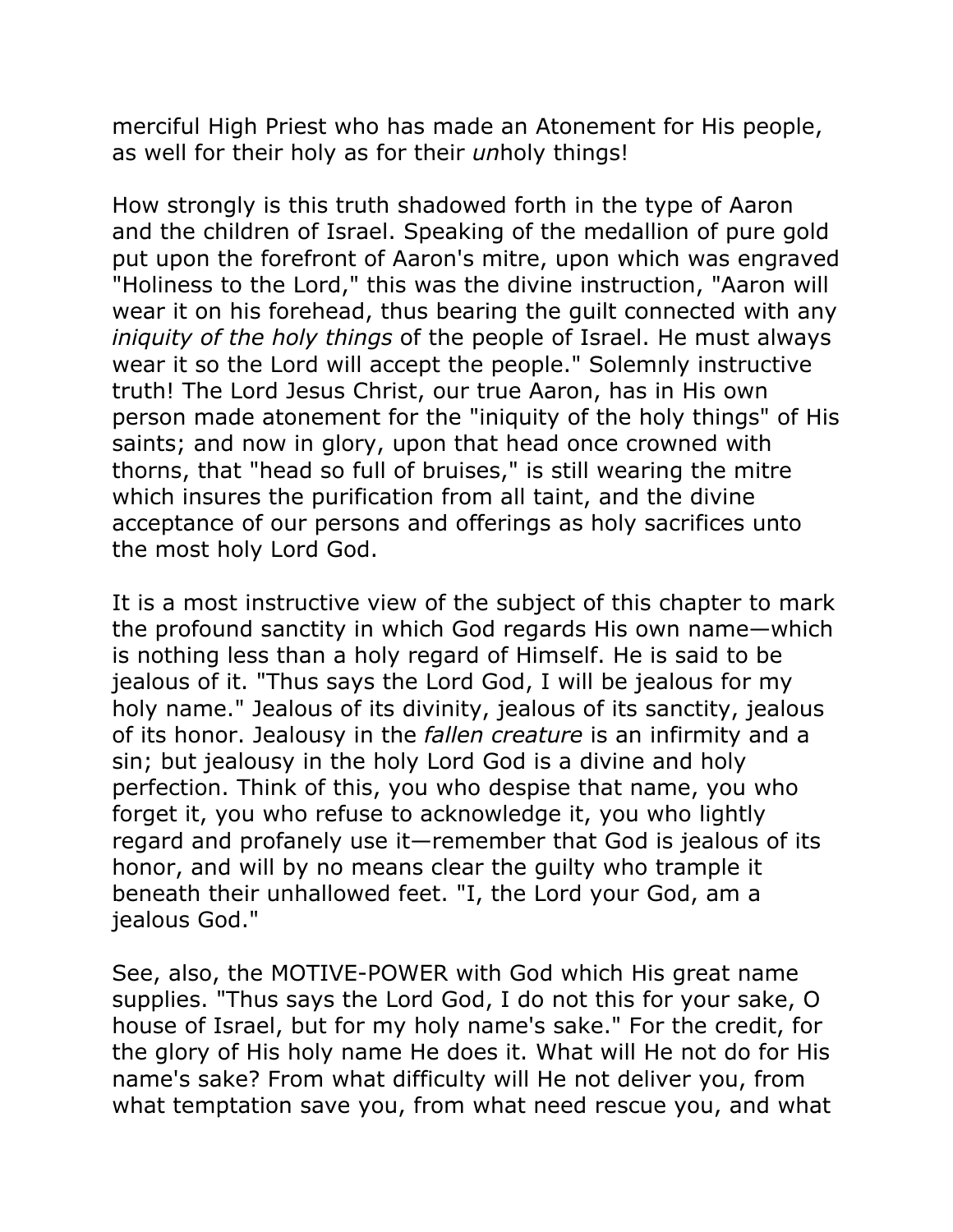good thing withhold if we but plead in believing prayer the honor, the glory of His great and holy name? See how Joshua pleaded it—"And what will You do with Your great name?"

Such, also, is the power belonging to the NAME OF JESUS! Most imperfectly are we acquainted with its preciousness on earth, its prevalence in heaven. What suppliant will not the Father accept, what supplication will He not grant, presented in the name of Christ? What sinner will He not receive, and what sin will He not pardon, for the sake of that name which is above every name, the incense of which fills heaven with its fragrance? Jesus says, "Whatever you shall ask of the Father in my name, He will give it to you."

How divinely and touchingly, also, has God associated His name with the lowliest grace in the soul. "Thus says the lofty One who inhabits eternity, whose name is holy, I dwell in the high and holy place, with him also that is of a contrite and humble spirit." Never did a soul shelter itself beneath the majestic name of God with a warrant more divine, or with a welcome more cordial, than he who approaches it in a penitent, contrite, and humble spirit. Never was its holy and solemn shield thrown around a sinner so completely and so lovingly as him. O Lord! withhold what gifts, refuse what blessing, or take away what good You may, grant me graciously the contrite and humble spirit, overshadowed by the love, the sanctity, and the power of Your paternal name!

And see how God notices the hallowing of His name by His people. Speaking of Levi, God says, "The purpose of my covenant with the Levites was to bring life and peace, and this is what I gave them. This called for reverence from them, and they *greatly revered me and stood in awe of my name."* Malachi 2:5. Who that understands in any degree the solemn import, and realizes the divine holiness of God's name, will not fear and reverence it? But is this hallowing of God's name a sentiment deep and practical even among some who would startle at the charge of profaning it? Are we not often betrayed into the use of it thoughtlessly, irreverently, and needlessly? And may not in our ordinary, and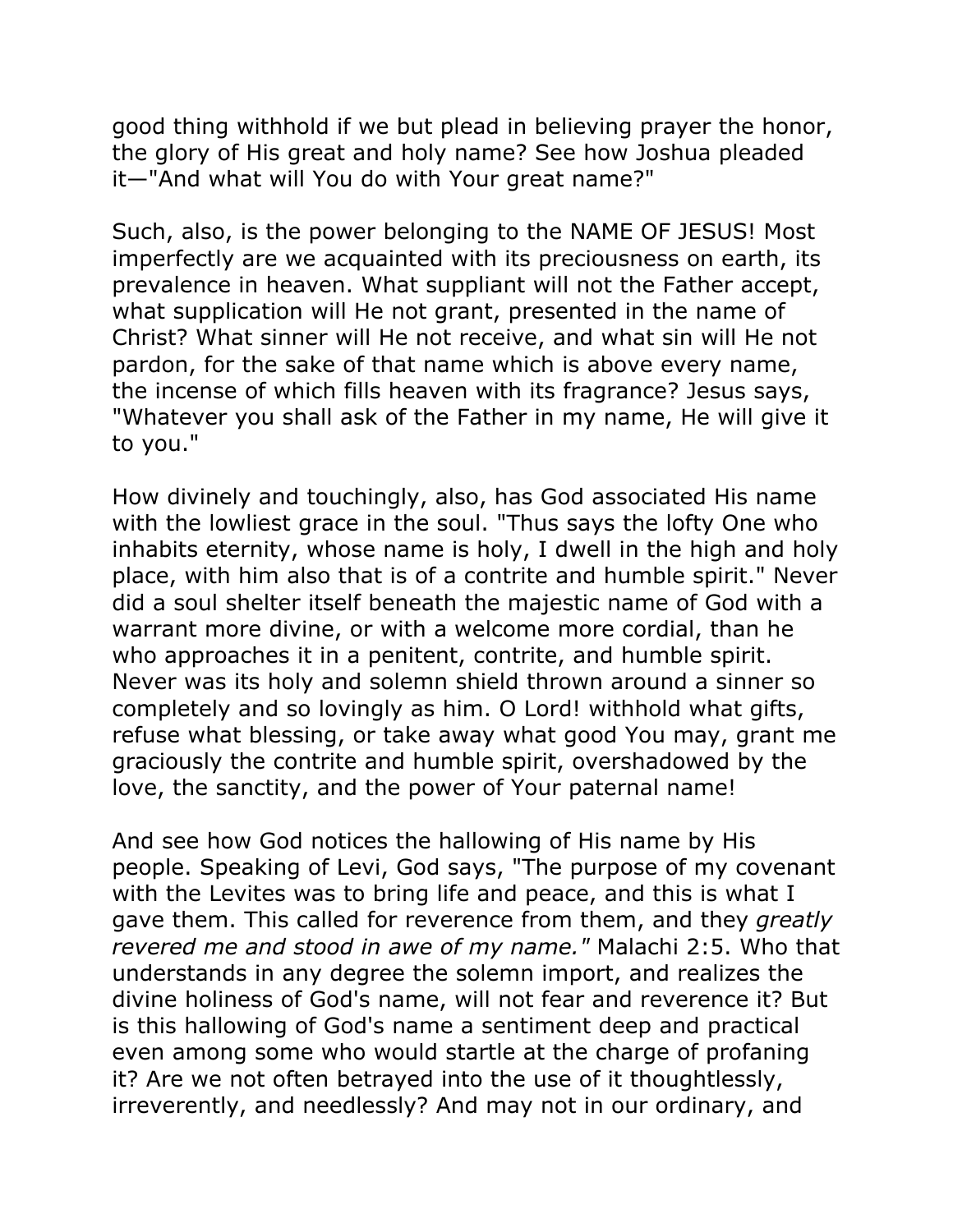even our religious phraseology sometimes be traced a degree of profanity, unintentional and unsuspected by ourselves, yet not the less chargeable with the sin of taking God's name in vain? What exclamations of surprise more common to many individuals than these—"God bless me!"—"My God!"—"Good God!"—"Good gracious!"—"A Godsend!"—"God knows!"—"Good heavens!"—all phraseology irreverent and undevout, infringing closely upon the third command of the divine decalogue, "You shall not take the name of the Lord your God in vain; for the Lord will not hold him guiltless that takes His name in vain."

And will not this remark apply with equal appropriateness and force to the heedless and flippant manner in which the National Anthem of England is frequently quoted and sung? Do we not too frequently forget that this patriotic and spirit—stirring composition, unsurpassed for its sublimity and pathos, is a solemn prayer addressed to Heaven? that it is a nation's invocation to the Most High God, on behalf of its earthly sovereign, blended with that majestic Name which breathes in trembling awe from the lips of Seraphim and Cherubim? With what profound reverence, then, should it be ever quoted, and with what devout feeling should it be ever sung! When referring to it in ordinary conversation, would it not be more reverential to quote it as the "National Anthem," rather than be betrayed into a flippant and irreverent mention of that Divine Being with whose great name the prayer is associated? That subject's heart is the most loving and loyal to an earthly sovereign which enshrines the profoundest sentiment of affection and reverence for the Divine. From his heart of hearts will every true Christian in the realm send up to heaven his devout and fervent prayer in its widest compass of meaning, "God save the Queen!"

Examples of the solemn reverence in which God's name has been held by individuals and nations are not lacking. It is recorded of Locke, the great logician, that he never used the name of God without uncovering his head. And it is well known to those who have traveled in Turkey, that a Muslim will never tread upon a piece of paper lest perhaps the Divine Name should be imprinted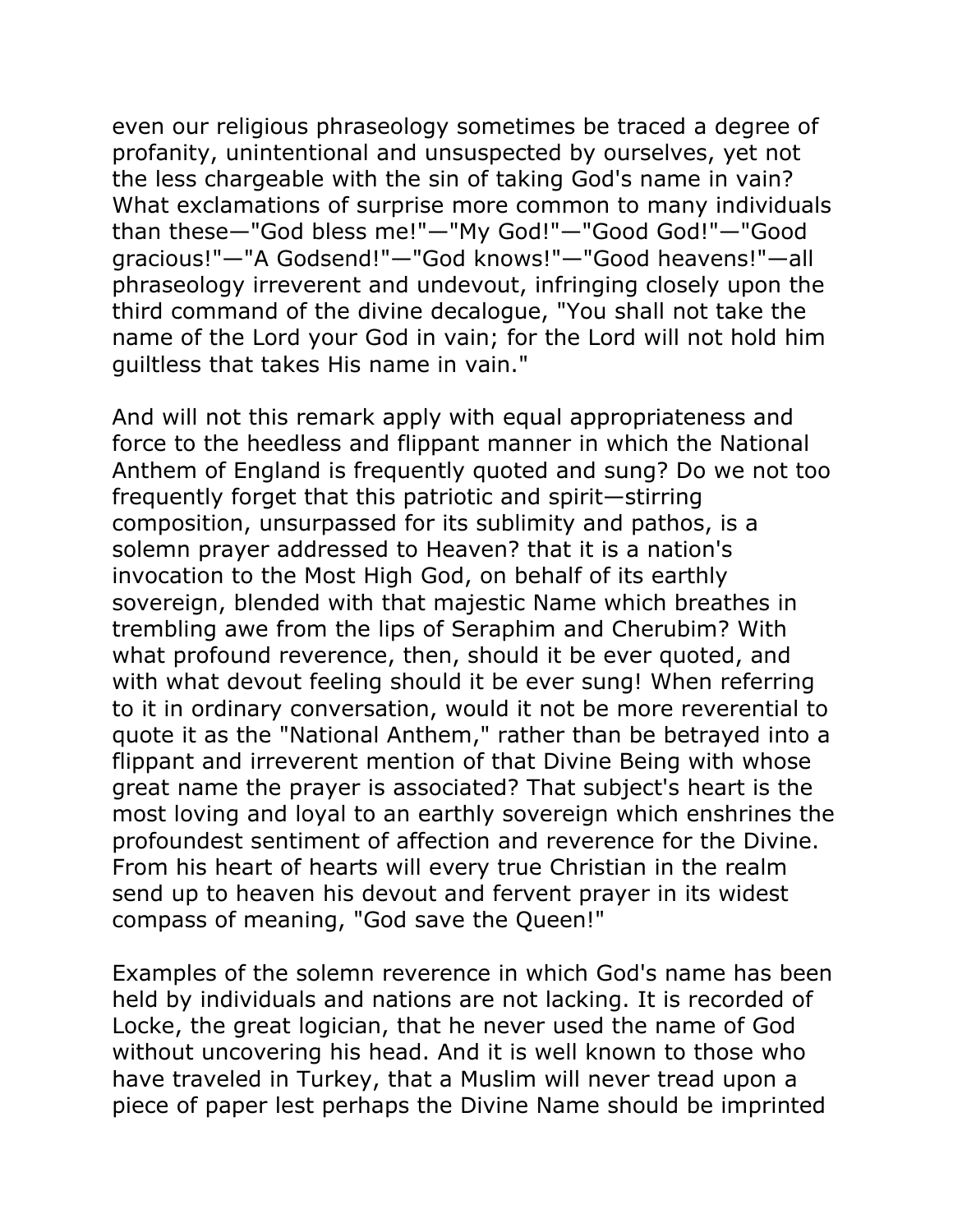upon it. A diviner philosophy than Locke's, and a purer faith than the Mohammedan's, teaches us reverentially to fear and devoutly to use the name of God Most High.

Under this head, the reverence for which I plead, constrains me to place all species of LEVITY on sacred subjects. Nothing more quickly or truly indicates an irreverent and undevout mind than this. The individual that can provoke a smile, or indulge in a cleverness, or shape a witticism at the expense of what is divine and sacred, is undevout indeed. He who can treat a light manner any religious subject, who can speak lightly of prayer, turn the Bible into a jest-book, and intersperse secular conversation with religious phraseology or Scripture language in sport, may well pause in heart-searching thought, before he breathe to Heaven the solemn petition—"Hallowed be Your name." Will the great God hold such an irreverent and profane mind guiltless?

Let me proceed to show IN WHAT WAY GOD HAS HIMSELF HALLOWED HIS OWN NAME. From the earliest revelation of His will, God has been intent upon this great matter—the vindication of the holiness and supremacy of His great name. His entire work of **creation** has been to make His name—which is Himself known and renowned in the earth. All nature testifies to its existence, illustrates its power, and reflects its glory.

Bold unblushing atheist! you are rebuked and confounded by the heavens above you and by the earth beneath you. Creation, in its countless wonders and beauties, witnesses for its Maker and hymns His praise; while you, His intelligent and deathless creature, in the depravity of your heart do boldly declare, "There is no God!" or, in the deeper depravity of your life exclaim, "No God for me!" How will you tremble in the last dreadful day! As these heavens are rolled up in a scroll, and the elements melt with fervent heat, and the earth passes away, they will do homage to the power and the fiat of their Creator; while you will stand at His dread bar convicted, sentenced, and condemned for the crime of having sought to efface His being, His name, His glory from the universe.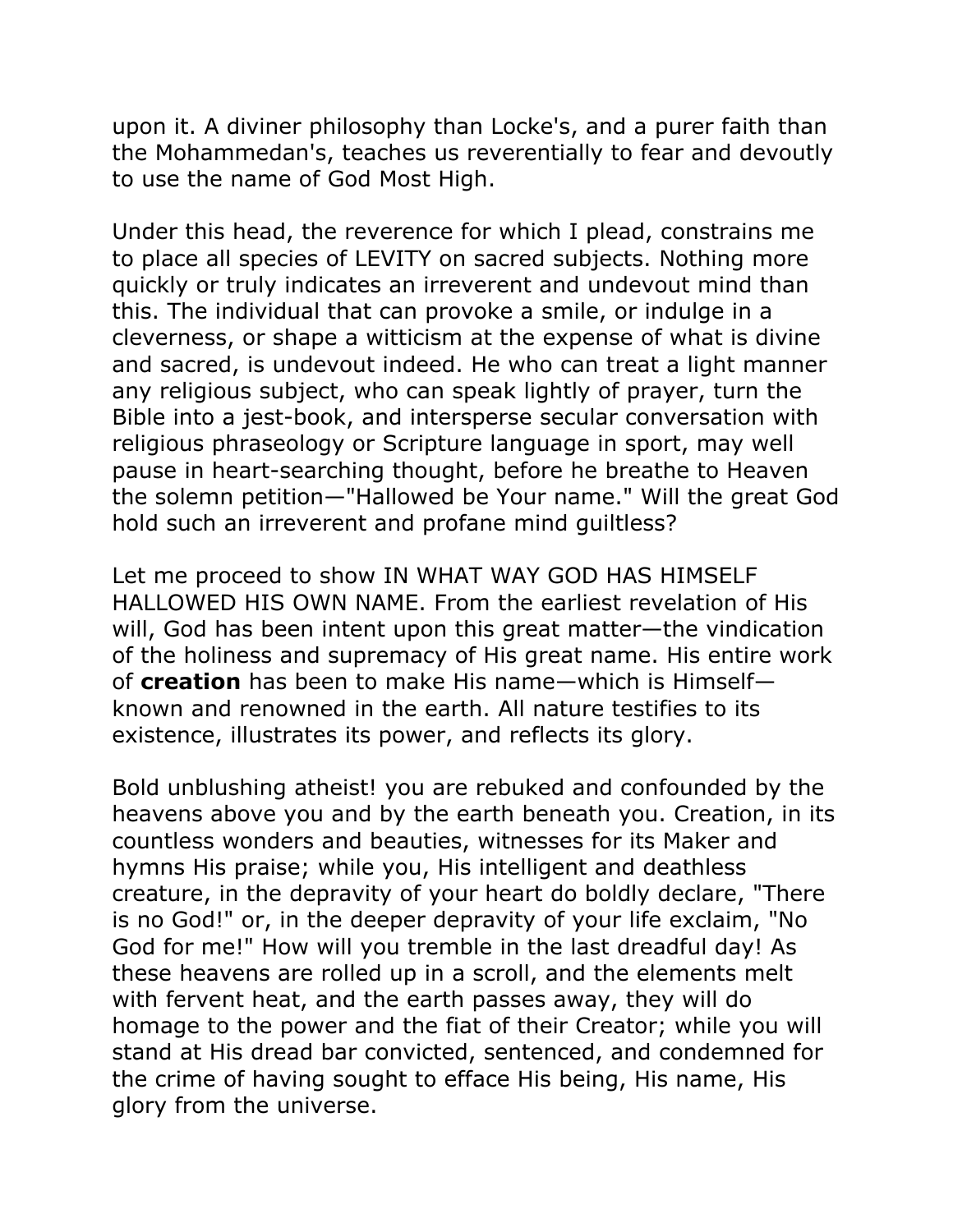Believer in Christ! read the name of God in the works and wonders of creation! Your Father in heaven *made* them all, your Redeemer *molded* them all, the sanctifying Spirit *quickened* them all, and all testify to the power and wisdom and goodness of Him who permits you in filial love to call Him—"Father!"

God has hallowed His name in His revealed **Word**. I have already fortified this statement by quotations from inspired truth. It has been shown with what distinctness of revelation, and solemnity of manner, God has unveiled and guarded the holiness and greatness of His name. "You have magnified Your Word above Your name." That is, God has put a greater glory upon His Word because that Word is a clearer revelation of Himself, than He has upon any other manifestation of His name. Creation confounds atheism; but revelation, a clearer manifestation of God, resolves conjecture into certainty, and doubt into assurance. So that the revealed Word of God is a greater magnifying of His name than any other illustration of its divinity. This, clearly, is the meaning of the passage, "You have magnified Your Word above Your name"—that is, above every other *manifestation* of Your name.

To deny, then, the truth of the Bible, to throw suspicion upon its integrity, or to tamper in any degree, or with any part of revealed truth, is an act of profanity against Jehovah, the guilt of which is only paralleled by its punishment. Either the Bible is true, or it is not true. Either it is wholly inspired, or it is not at all inspired. "It is the Bible, or it is no Bible." To suppose that God, all whose works are finished and complete, would communicate an *imperfect* revelation of His mind and will to man; that He would construct and preserve, through all ages of the world and through all the changes of time, a book partly divine and partly human, partly apocryphal and partly gospel, in which falsehood and truth were closely and strangely intermixed, is to suppose that the only work He has left imperfect, is His master-work of all—that which was intended to be the most complete and finished revelation of Himself; and thus to weaken all our convictions of God's perfection, and to falsify all our belief of His goodness.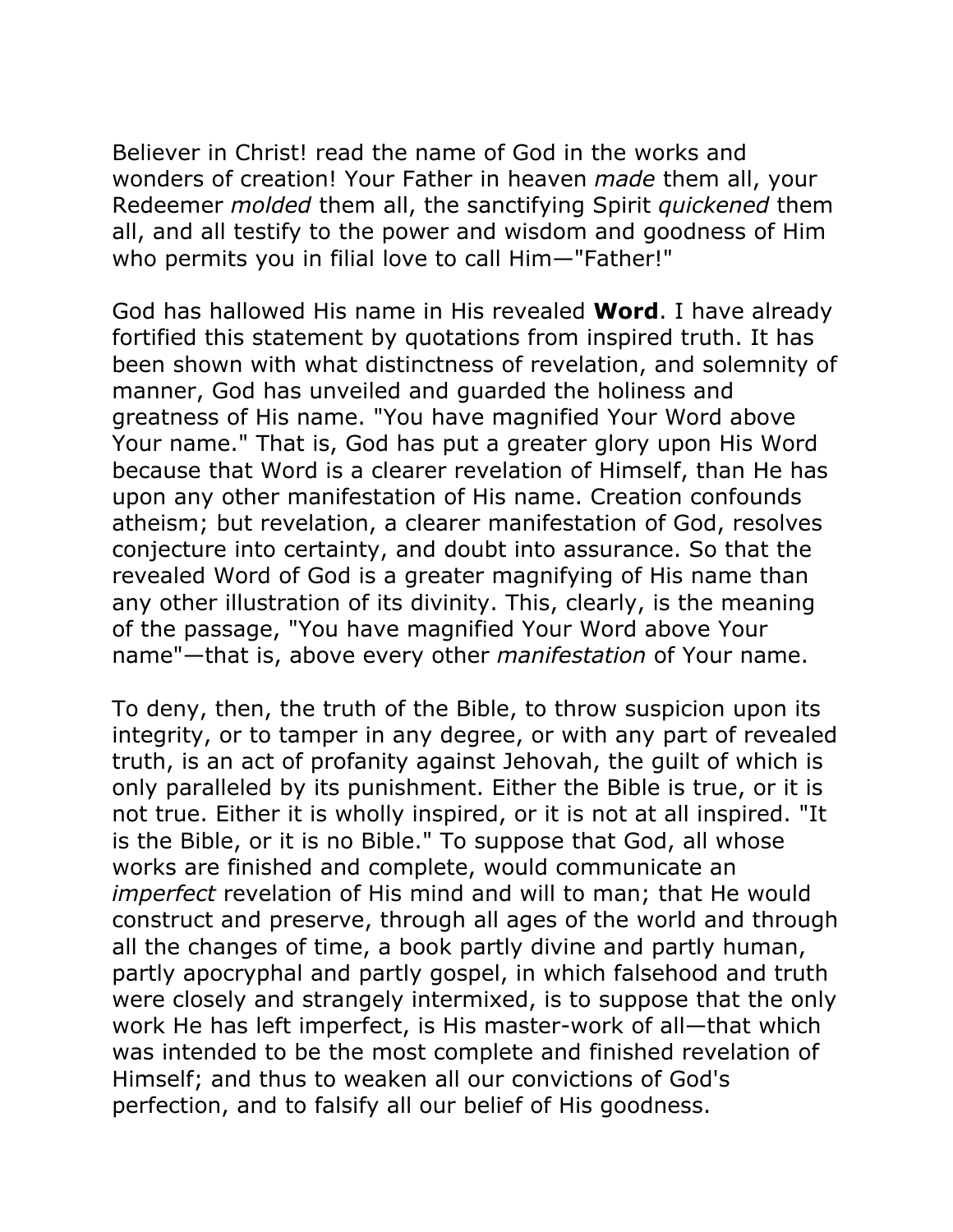The modern assaults of skepticism upon the Bible have called forth a host of able and ardent defenders of its truth. I am, however, not a little apprehensive that even in the defense of the Bible some of its honest and zealous champions may not have started theories of inspiration as perplexing to the minds of the unlearned friends of the Bible, as involving unguarded and undesigned concessions to its foes. But, setting aside these various hypotheses—what inspiration is, and what it is not—how far the plenary, the dynamical, the human element extends—the humble believer will take his stand upon the divine averment, which no reasoning has yet been able to overthrow, that, "All scripture is given by inspiration of God;" that, "holy men of old spoke as they were moved by the Holy Spirit;" and thus he will receive the Bible as divine, as the truth of God, as the whole truth of God, and as nothing but the truth of God.

This may be thought a short and easy method of disposing of the whole question, but we believe it to be a perfectly logical and safe one. There is no middle ground with regard to inspiration. It admits of no compromise, allows of no classification, submits to no analysis. The Bible is WHOLLY divine, or it is not divine at all. It is not enough to say that it contains the word of God; it IS the Word of God. To affirm that this part is inspired, and that the other is not; to teach that this book or chapter or verse is of man, and the rest is of God, is a solemn, a perilous trifling with that Book which Jehovah has exalted above all His name. If God smote the men of Bethshemesh, because that, with profane eye, they peered into the ark, do you think that He will hold him guiltless who denies the truth, impugns the integrity, or tampers with the sanctity of the divine ark of His revealed Word?

But even, where the truth of the Bible is fully received, may there not exist on some occasions a tendency to deal lightly with God's Word, closely approximating a profane handling of its contents? In this light must be regarded all flippant quotations of Scripture, all attempts to perpetrate a pun, or to give utterance to jest or witticism, at the expense of the dignity and sanctity of God's holy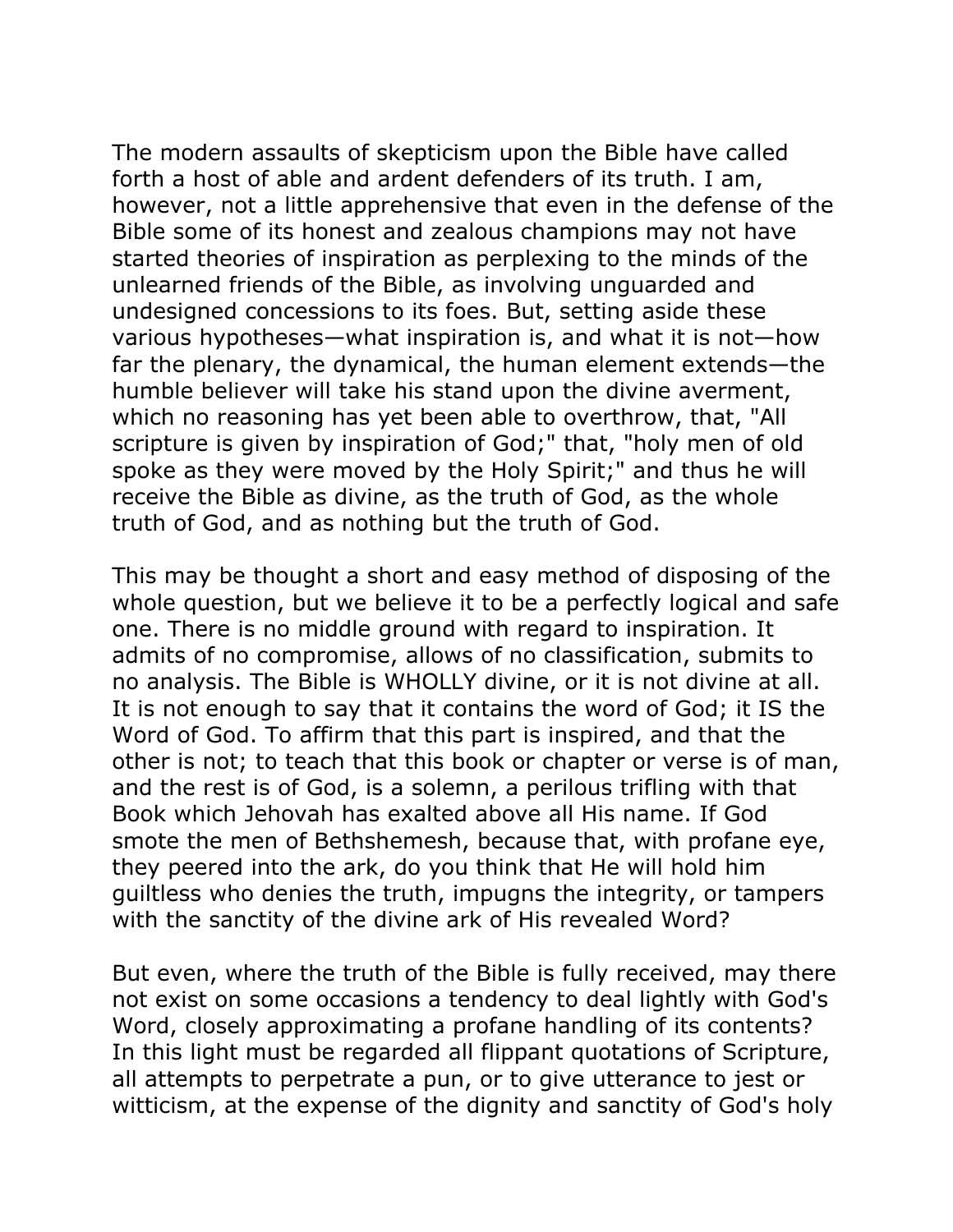Volume. Not such was David's spirit. His language was, "My heart stands in awe of Your word." Princes were banded against him, but he heeded not their persecutions nor stood in awe of their power. But he had a high regard, and holy reverence, and a devout affection for God's Word. He stood in awe of it—in awe of its divinity, of its revelations, of its holiness, of Him whose word it was! How low must be the spiritual state of that religious professor, how irreverent the mind, how earthly the heart, that can deal lightly with the Bible, that can treat it as a common book, as the record of men, and not, as it is in truth, the Word of God! What says the Divine Author of the Scriptures? "To that man will I look, even unto him who is of a humble and a contrite spirit, and who trembles at my word." It is a distinctive mark of the truly regenerate mind that it stands in awe of God's Word. "I would advise you all that come to the reading or hearing of this book, which is the Word of God, the most precious jewel and most holy relic that remains upon earth, that you bring with you the fear of God, and that you do it with all due reverence, and use your knowledge thereof, not to vain—glory of frivolous disputation, but to the honor of God, increase of virtue, and edification both of yourselves and others." Oh that the Word of God may be increasingly precious to our souls! All other writings in comparison are diluted and insipid, and fail to meet our case. The knowledge of sin sweetens it, the season of affliction explains it, the time of adversity endears it, the voice of the rod enforces it, the mercy, loving—kindness, and faithfulness of the Lord confirm our faith in its truth, while the assaults of its foes and the treachery of its friends but make it all the more precious to our hearts. "How sweet are your words unto my taste! yes, sweeter than honey to my mouth!" "Your word is very pure, therefore your servant loves it."

"Lord, I have made Your word my choice, My lasting heritage; These shall my warmest powers rejoice, My warmest thoughts engage.

"I'll read the histories of Your love,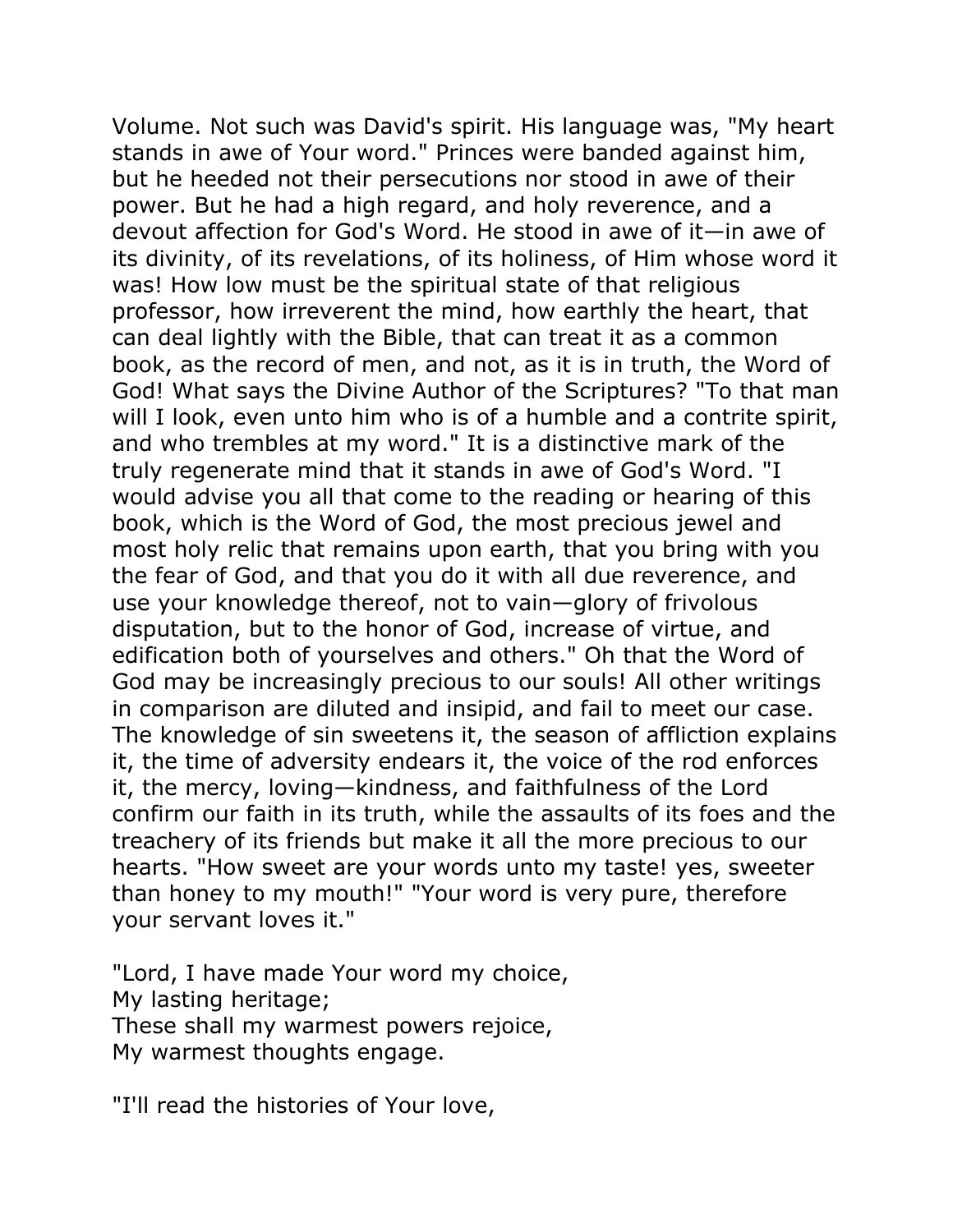And keep Your laws in sight, While through Your promises I roam With ever fresh delight.

"Tis a broad land of wealth unknown, Where springs of life arise Seeds of immortal bliss are sown, And hidden glory lies.

"The best relief that mourners have, It makes our sorrows blest; Our fairest hopes beyond the grave, And our eternal rest."

But nowhere has God so hallowed His great and holy Name as in the LORD JESUS CHRIST. In the words addressed by Jehovah to the children of Israel, in reference to the Angel who guided their journeyings, there is a remarkable shadowing forth of this truth. Thus we read—"Behold, I send my Angel before you, to keep you in the way, and to bring you into the place which I have prepared. Beware of Him, and obey His voice, provoke Him not; for He will not pardon your transgressions—for My name is in Him," (Exod. 23:20-21.) Of whom does God here speak, but of the Lord Jesus Christ, the uncreated Angel—the Angel of God's presence, who was with the Israelites at the receiving of the law in Mount Sinai—who saved and redeemed them, and carried them all the days of old, and against whom they rebelled, and whom they tempted in the wilderness.

That this Angel was no less a being than Christ, is manifest. He alone, as God, possessed the prerogative of pardoning sin, the exercise or the withholding of which this Angel possessed. It would be absurd to say that He would not pardon, were not the power held in His hands, of exercising this divine prerogative. Thus, then, this Angel whom the Israelites were to follow and obey, was none other than Christ. Now, God's Name was in Christ—His divine Name—His paternal Name—His pardoning Name—His gracious Name—His Name of "Love." It is in the light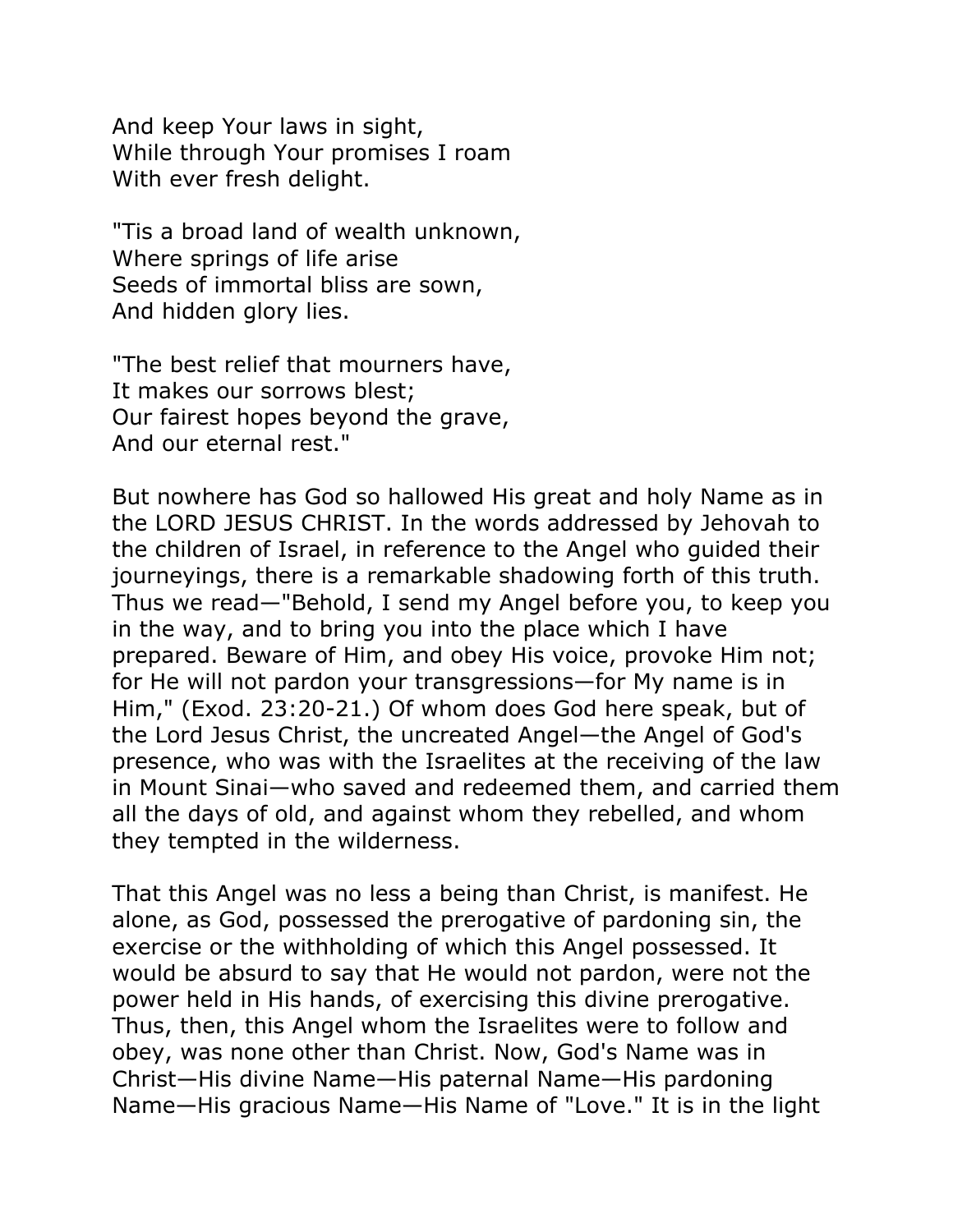of this truth, that we understand the words of our intercessory High Priest's memorable prayer when on earth, "I have manifested Your name unto the men whom You gave Me out of the world. I have declared unto them Your name."

Nowhere has God made His Name so conspicuous, glorious, and precious as in Jesus. It is true, I breathe its fragrance in the scented air, see its beauty in the vernal landscape, adore its wisdom in the heavens above me; but I am conscious of its power, and taste its love, and behold its glory alone in Christ. I behold it in nature, but I feel it in Jesus. It is only by faith in Jesus I properly read the Name of God. The works of creation, multiform and beautiful, are but the syllables of God's Name—His Name abbreviated. But in the person and work of the Lord Jesus, His Name is written in full, and with His own hand—Jehovah-Jesus.

Our Lord's whole life was a continuous sanctifying of His Father's Name. Everywhere, and in every act, He acknowledged its divinity, upheld its authority, vindicated its sanctity, magnified and illustrated its greatness. God's Name was in Him—and the solemn consciousness of being the sacred depository of so great, holy, and awesome a treasure—invested with the beauty and perfumed with the fragrance of holiness, every thought, word, and act of His life. His obedience to God's holy law, His zeal for His Father's honor, His jealousy of His Father's glory, His full redemption of the Church, entrusted to His hands by God, was a living comment on the petition He daily taught, "Hallowed be Your Name."

Reader, beware of Him, and obey Him, for God's great and holy Name is in Him! You approach not a mere creature, you deal not with a finite being in your transactions with the Lord Jesus Christ. Beware of Him! It is not a human Name you profane, it is not a created being you deny, it is not a subordinate authority you denounce, when you deny His Deity, reject His Atonement, and trample His truth and claims to your love, faith and obedience, in the dust. You tear the robe of dignity from an infinite being; you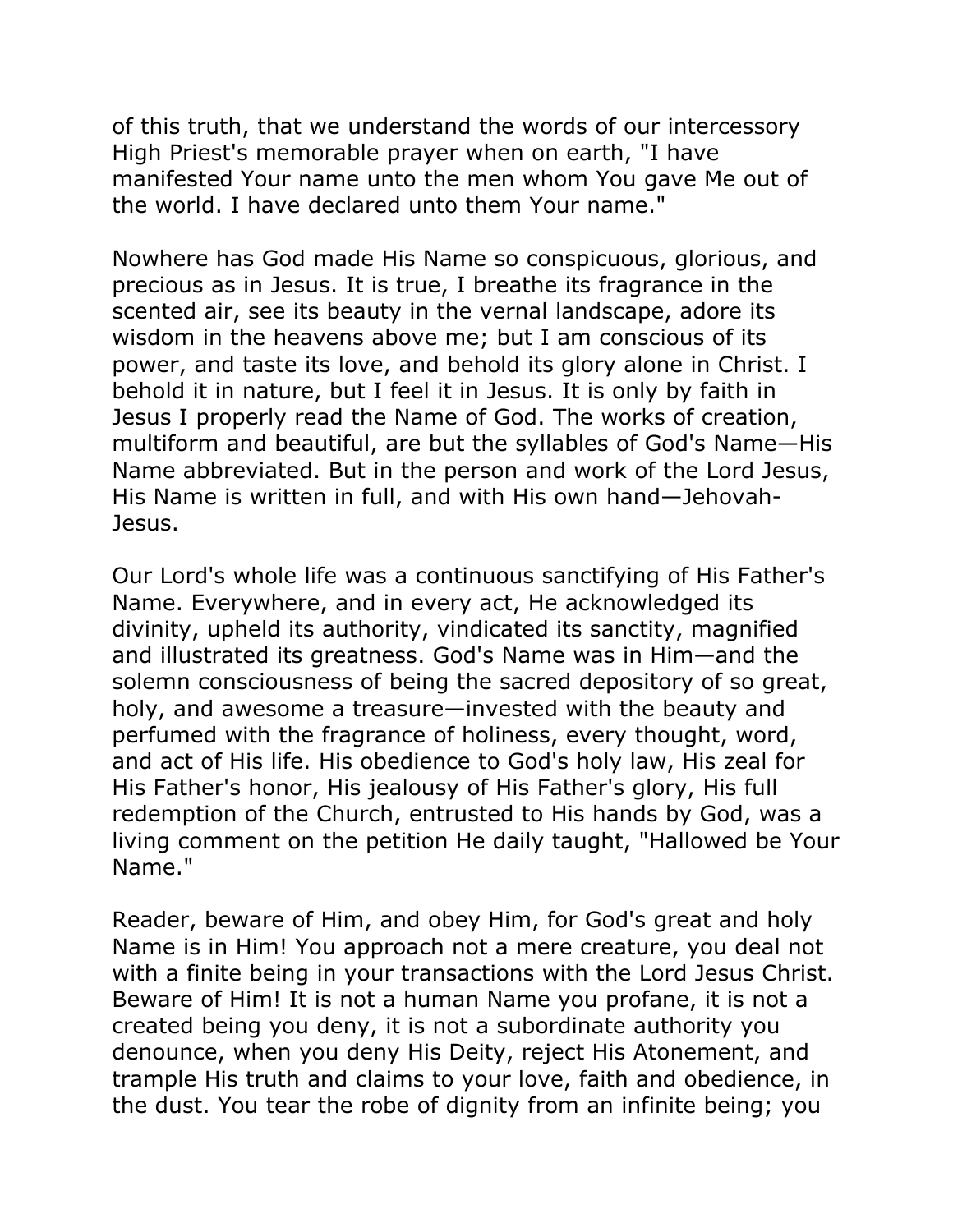pluck the crown of royalty from a kingly brow; you trample in the dust the sacrificial work of a Divine Redeemer. Oh, beware of His anger, beware of His power, lest, at last, you be numbered among those who will hide themselves in the dens and in the rocks of the mountains, and exclaim, "Fall on us and hide us from the face of Him that sits on the throne, and from the wrath of the Lamb, for the great day of His wrath is come, and who shall be able to stand?"

But you who are *hidden in this Rock* need not dread that day; for the Name of Jehovah Jesus will then be your strong tower, into which you shall run and be safe. Upon the Rock, and within the Rock, you need not fear that it will fall upon you and grind you to powder. You have contemplated God's great Name as it flashed in the lightning and reverberated in the thunder of Mount SINAI, and you have been petrified with fear. Approach Mount CALVARY, and read God's Name, written in crimson letters upon the cross, and you will dissolve into love. Believe in Christ, and the "peace of God, which passes all understanding," will diffuse its divine serenity through your soul. You have not come unto the mount that burns with fire, nor unto blackness, and darkness, and tempest; but you have come to Jesus, the Mediator of the new covenant, and to the blood of sprinkling, and grace will hide you there while His judgments pass you by.

God hallows His Name in HIS DEALINGS WITH HIS SAINTS. In some of those dealings **clouds and darkness** may veil the brightness and tenderness of His name. "Verily, you are a God that hides yourself." Nevertheless, profoundly dark and inexplicably mysterious as His way often is with His people, His gracious Name of "Father," remains unchanged and unchangeable. His very Name is a pledge of covenant faithfulness, "The Lord will not forsake His people, for His great Name's sake." He might find ample reason to justify His abandonment of them in their own inconstancy and unfaithfulness, rebellions and backslidings; but because of His own name He will never cast them off. That name binds Him to the fulfillment of every covenant promise, to the *protection* of His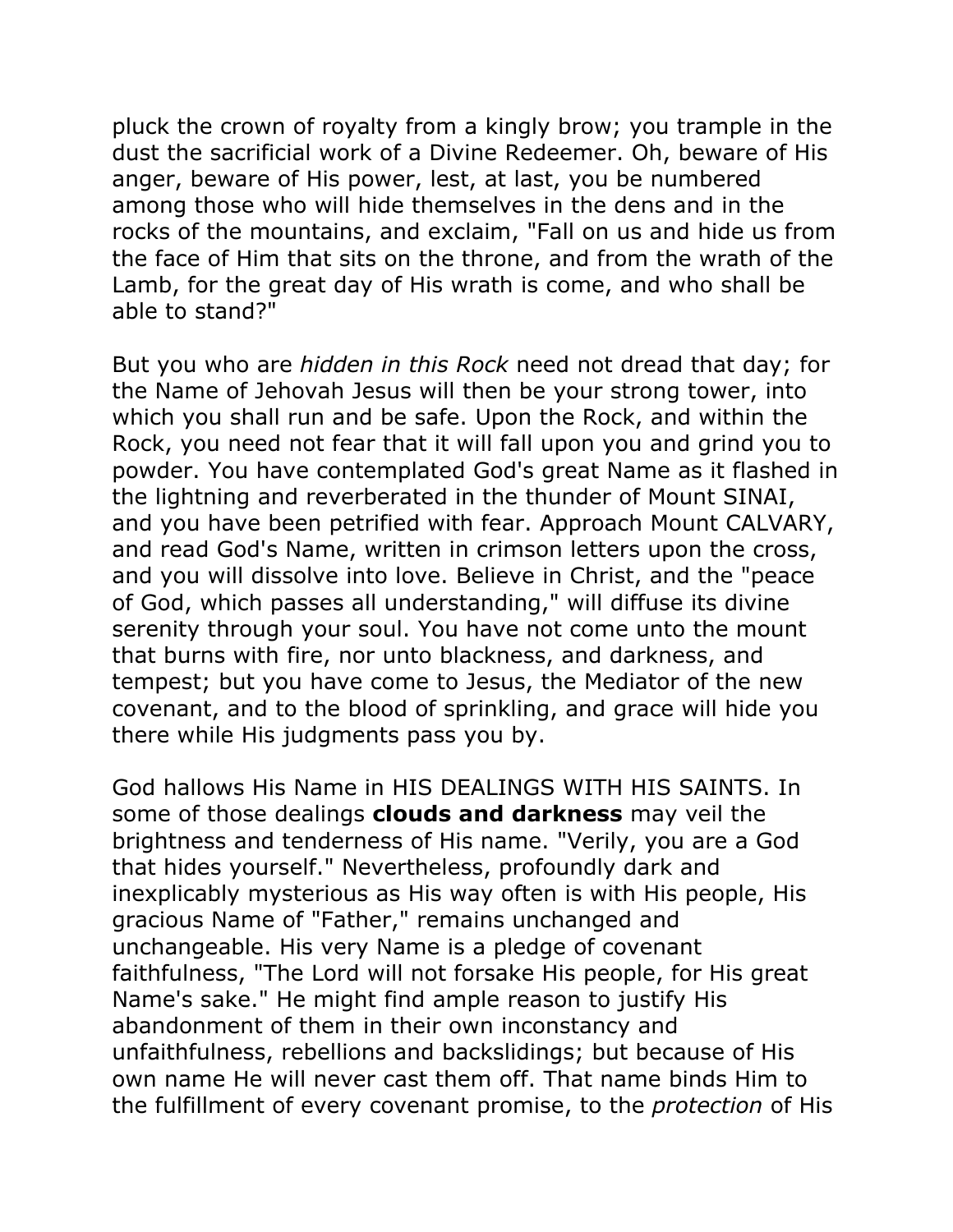Church in all her history; to His *presence* with His people in all their sufferings, trials and needs.

So great, so holy, so sacred to Jesus is it, that for His honor and glory He will never leave nor forsake His people. Plead this truth in believing prayer when His *providences* appear to contravene His *promises*; when He hides Himself, and you cannot perceive Him; when His frowns veil His smiles; when the waters come in upon your soul, and you cry, "Lord! save me—I am perishing." Then cling to this divine, this potent name; for its holiness, its faithfulness, its honor, pledge Him never to forsake you. "The Name of the Lord is a strong tower; the righteous runs into it, and is safe."

Speak we of God's dealings in the **forgiveness** of His people's sin? Again, His Name is hallowed—"I, even I, am He that blots out your transgressions for my own sake." In other words, for His Name's sake, which stands for His whole being. Thus may the saints, burdened with guilt, stricken with sorrow for sin, approach God with holy boldness, suing out their renewed forgiveness, since, not for their sakes, but for His own sake—for His great Name's sake—God will blot out their sins, and will remember their transgressions no more.

Speak we of **the dreary path** the children of the light often tread? Still is God's Name hallowed by their trust in it. "Who is among you that fears the Lord, that obeys the voice of his servant, that walks in darkness, and has no light? let him *trust in the Name of the Lord*, and stay upon his God." What a strong staff to lean upon—what a sure lamp to trust to in one's dreary way, is the Name of Jehovah! expressive of every divine perfection, and filling the soul with ineffable delight.

But the question now occurs, How is God's name to be hallowed? Before, however, we supply the answer, let there be a deep and solemn conviction of the fact, that our Father's great and holy Name is everywhere dishonored. The sin of profanity is one of the great social evils of society. The irreverent and undevout use of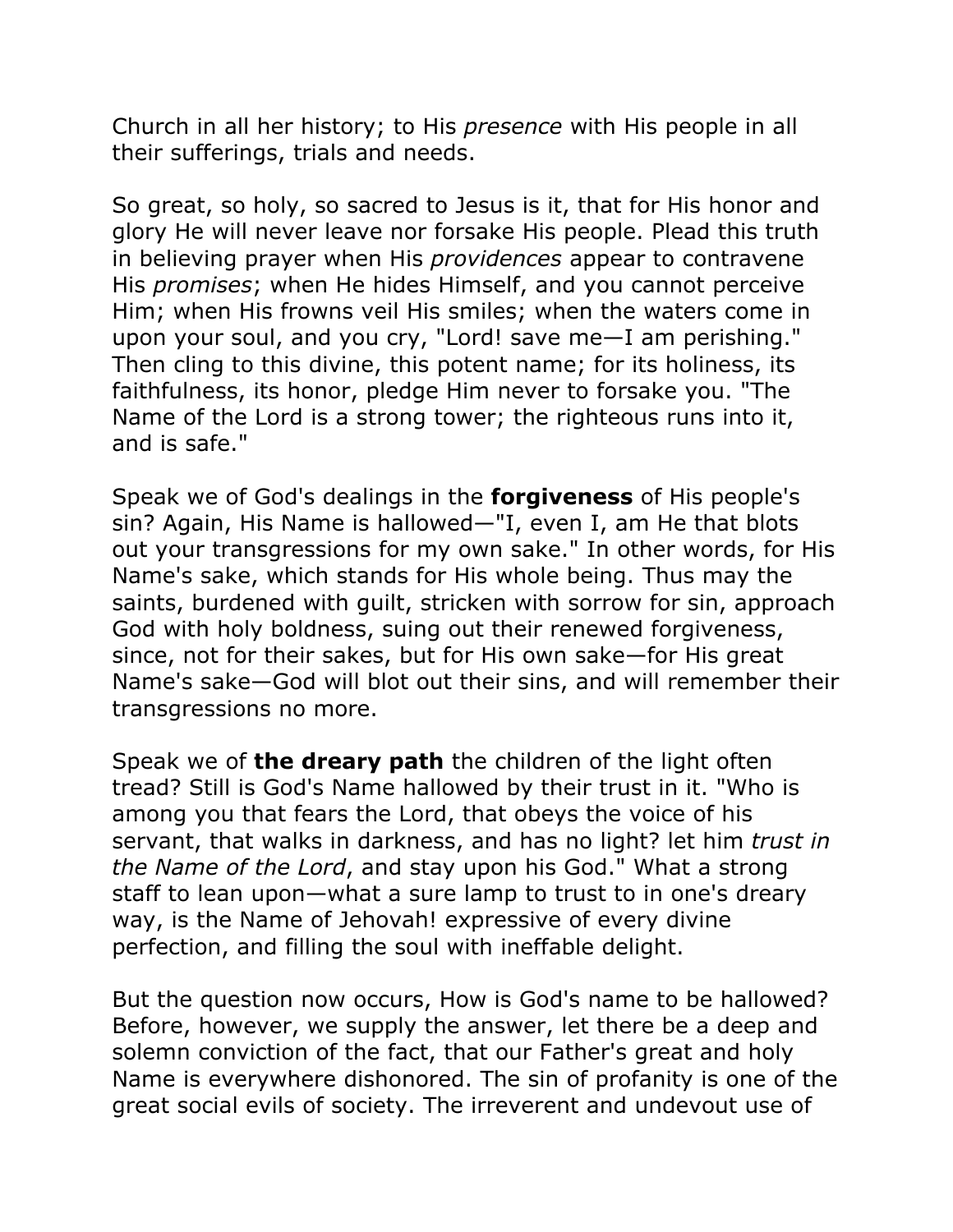God's awesome Name confronts us everywhere, and on all occasions. It may truly be said that, "because of swearing the land mourns." What place is entirely exempt from the existence and guilt of this sin? In the pulpit, occupied by the prophet who prophesies lies in God's Name—His Name is profaned. In the sanctuary, where heartless prayer, and vain repetitions, and ritualistic forms take the place of pure, spiritual, and holy worship—God's Name is profaned. By the press, in much of the popular literature of the day—the story, the narrative, the song— God's Name is profaned. On the boards of the theater, in the orchestra of the opera, in the "tuneful choir" of the sacred oratorio, in which divine worship is mimicked, and the majestic Name of the Divine Object of worship is undevoutly, and even defiantly used—God's Name is profaned. In the witness box, where stands the man who calls the God of truth and justice to sanction his deception and perjury—God's Name is profaned. In the desecration of His holy day—the Sunday newspaper, the Sabbath-train, the selling and the buying, the casting of accounts, the writing of letters, the making of calls, the forsaking of God's sanctuary, and lightly regarding the ministry of His word—God's Name is profaned. In view of these willful and flagrant breaches of His law, may not God, in truth, exclaim—"My Name continually, every day, is blasphemed!" How should the children of God sigh and cry for this great sin! But we turn to a brighter view of the subject.

**HOW** MAY THE CHILDREN OF GOD HONOR AND HALLOW THEIR FATHER'S NAME? That we cannot make it *more* holy is obvious; and yet we may hallow it. First, by **a deepening sense of its holiness.** We cannot grow in a knowledge of God without growing in a conviction of His holiness. And it is no small attainment in our spiritual training for heaven. *Superficial views of the divine holiness irresistibly lead to superficial views of sin.* What an exceeding sinful thing does sin appear when placed in the searching light of God's infinite holiness! "You have set our iniquities before You, our secret sins in the light of Your countenance."—"The light of Your countenance!" Terrible mirror! seen through this divine medium, how real, how dark those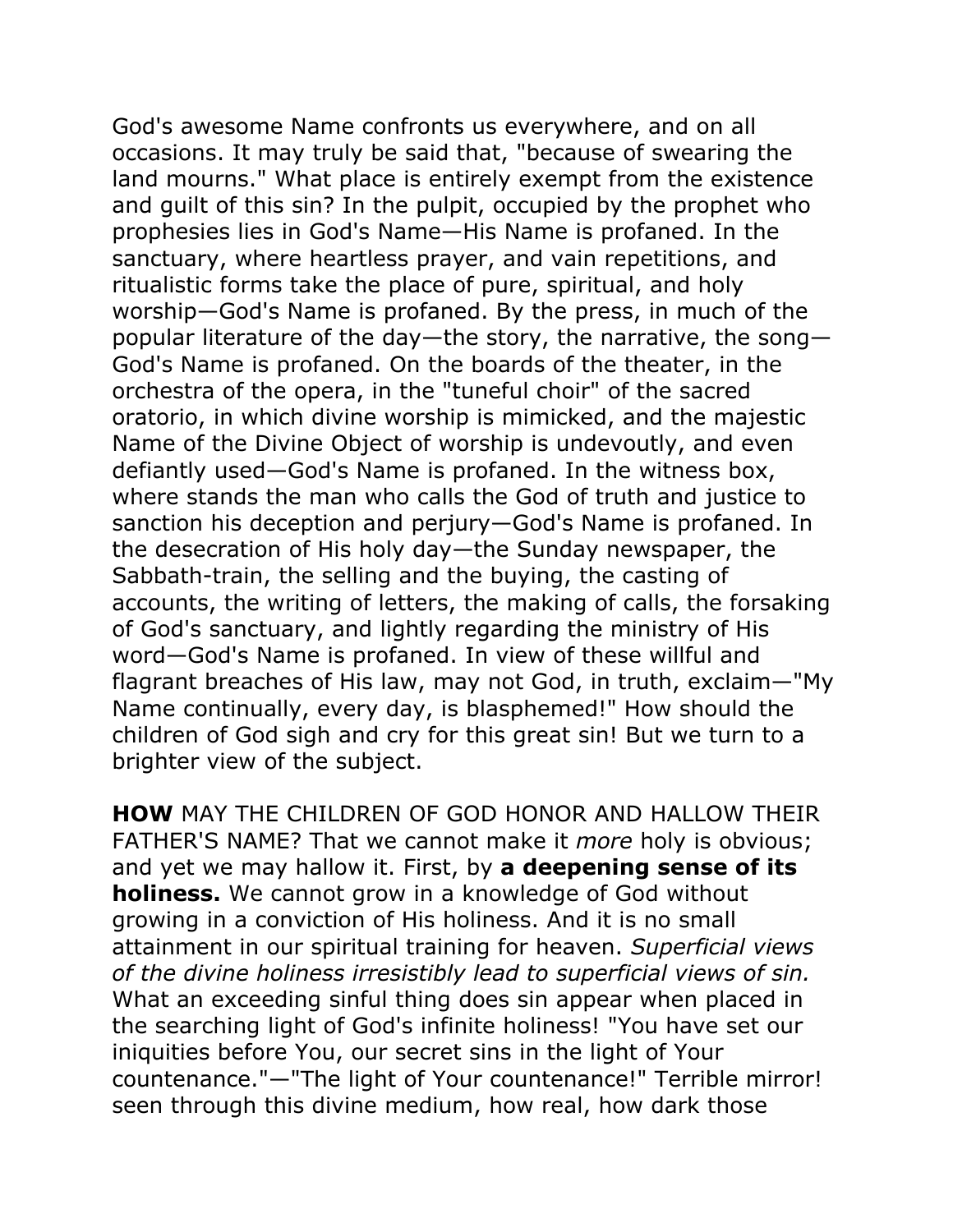hidden sins of the heart appear, of which no being but God is cognizant! Faithful glass! reflected from its divine lens—the infinitely holy perfections of Jehovah—we startle at that, the sin of which we had not seen, the very existence of which we had not suspected. And but for the cleansing of Christ's blood, and the shelter of His arms, where could we fly? Thus *we hallow our Father's Name by a growing sight of its infinite purity, and by a deepening hatred and abhorrence of our sin.* 

This deep conviction of its holiness will constrain us to **guard its sanctity with the most jealous vigilance.** How fearful and widespread is the sin of profanity! Do not multitudes, many professing and calling themselves Christians, "blaspheme that worthy Name by which you are called?" Are we duly affected by this fact? Do we stand up in vindication of God's honor? With what filial affection and wakeful jealousy a loving, dutiful child will shield the honor of his father, and vindicate the purity of his mother's name—that name bequeathed to them in death—an unsullied and precious legacy. Could such a child listen, but with burning indignation, and with almost murderous resentment, to the slander and the insult which envy and revenge, falsely and maliciously, should cast upon a memory so sacred and so dear? And shall the name of an inferior and erring parent be more sacredly reverenced and vigilantly guarded than the worthy Name by which we are called—the Name of our Father in heaven?

Let us see that we be ever faithful to God, loyal to Christ, by vindicating our Father's honor, by meekly yet firmly rebuking the swearer and checking the profane. Remind them that God will not regard as venial lapses the unhallowed intermixture with our conversation and our literature His Name, in that day when He shall arraign the world He once made and will then judge. You profane ones! you guard with the most jealous and sleepless care the integrity and the honor of your own sinful, paltry name, while in your story and your jest, your falsehood and your frivolous talk, you profane and dishonor the dread Name of the Father in heaven—the holy Lord God Almighty. How shall you escape the damnation of hell?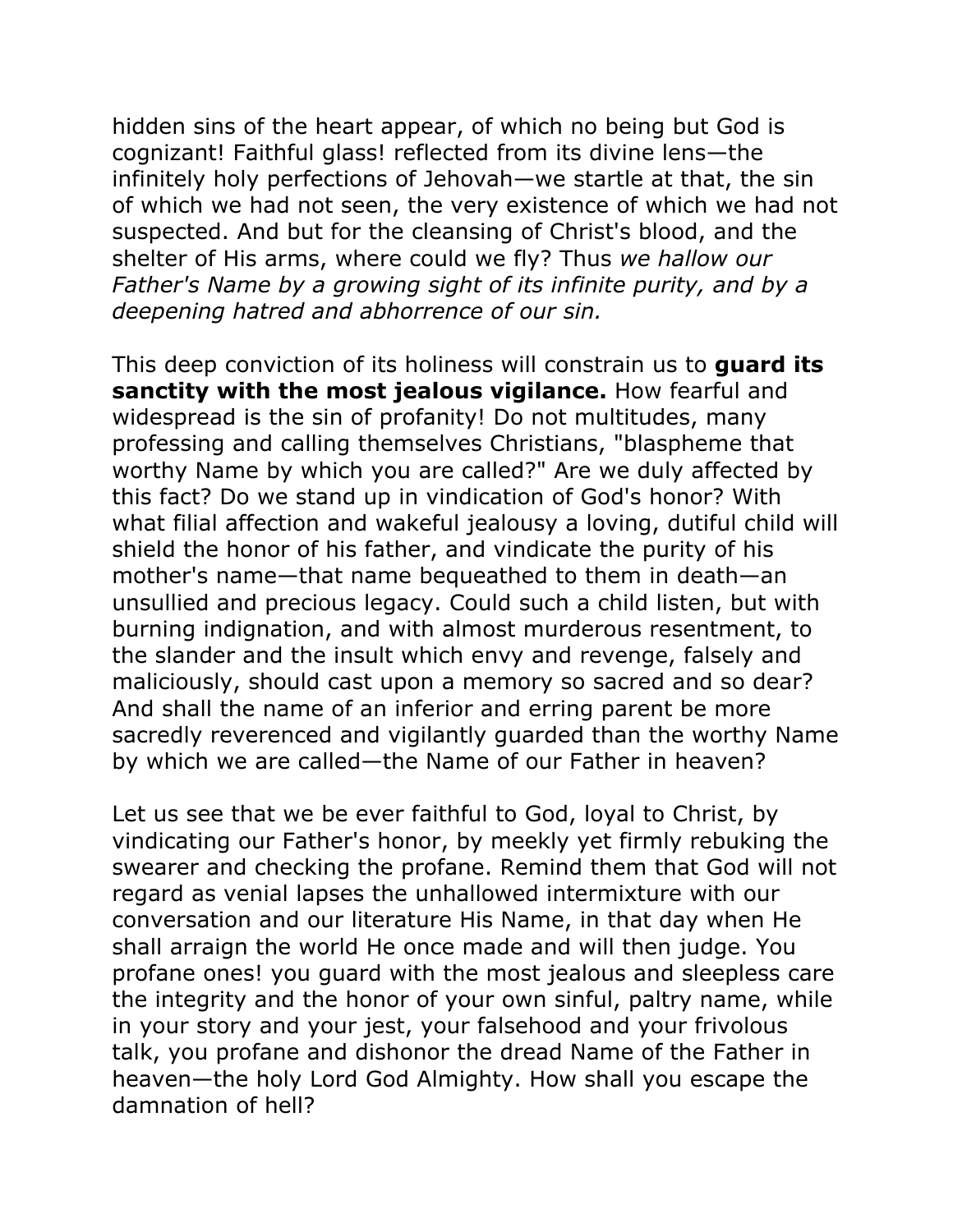We may hallow God's Name **by bringing it into the daily exercise of faith.** It is our Father's Name, carved in the humanity of His Son. In the daily walk and battle of faith, we are to make constant use of it. The knowledge of it is to deepen our reverence, inspire our love, encourage our trust, comfort our hearts, and embolden our supplications at the throne of grace. We are constantly, and in everything, with godly fear and filial confidence, to deal with the Name of our Father in heaven. "Those who know Your Name will put their trust in You." "Do for me, O God, for Your Name's sake." "For Your Name's sake, pardon my iniquity, for it is great." "Quicken me, O Lord, for Your Name's sake." "Unite my heart to fear Your Name." "For Your Name's sake, lead me and guide me." "I have remembered Your Name in the night." "Bring my soul out of prison, that I might praise Your Name." "Your Name [Jesus] is as ointment poured forth." Thus do the children of God hallow their Father's Name by *running into it, pleading it, casting themselves upon it in all times of trial and difficulty and need.* By pureness, by faith, by sincere love, ever remembering that God's divine and holy Name is in us, we are to move amid the darkness and the taint of the world as a living, flaming censer, shedding around us the light, and wafting above us the sweet odor, of our sanctity—so hallowing God's great Name.

**By a meek, submissive spirit, under the discipline of our Father's correcting hand**, we hallow His Name. So long as there is any collision of our will with His; so long as we cherish the secret feeling of rebellion and hostility to His dealings, we cease to sanctify it. I believe that the highest honoring of God's Name, on the part of the children of His adopting grace and love is, in saying from the heart, "Your will, not mine, be done." Suffering child of God! afflicted saint of the Most High! in what a favorable position are you now placed for magnifying and hallowing your Father's great Name! Oh, what luster the meek and humble, quiet and silent yielding of your spirit to Him may shed upon its paternal holiness! How may you glorify God in these fires! How may you magnify Christ's Name before the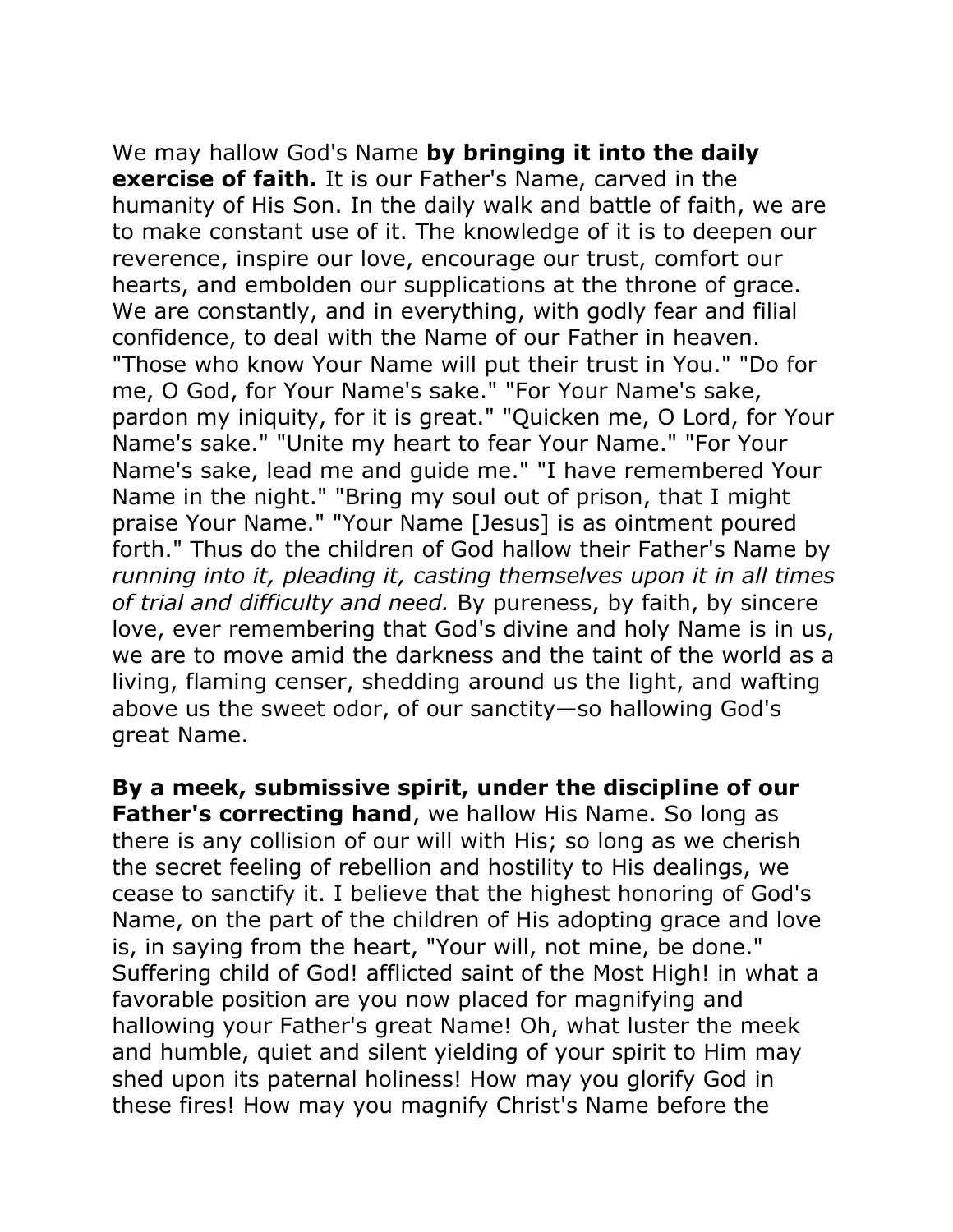world, endear it to the saints, and glorify it in the eyes of angels, by meekly bowing your head in the storm, exclaiming, "The cup which my Father has given me, shall I not drink it?"

And, most surely, we hallow it by **a full, implicit, believing trust in the Name, and person, and work of Jesus.** There can be no proper hallowing of God's Name, while there is any slighting of the Lord Jesus Christ. The Father will have us honor the Son, the most beloved of His heart, even as we honor Him. "He that honors not the Son, honors not the Father, who has sent Him." We cannot entertain too exalted views of the Lord Jesus. Our great danger is, the reverse of this. In honoring the Son, we hallow the Name of the Father. To Jesus we are to repair, as to the great Depositary of the Father's fullness—divine and mediatorial. "In Him dwelt all the fullness of the godhead bodily"—Essentially. "It pleased the Father that in Him all fullness should dwell"— Mediatorially. *Now, we glorify God by living a life of faith upon this supply, by drawing largely from this fullness, by heavy drafts upon this infinite sufficiency of merit and grace and strength and love.*

Every sin you take to Christ's blood—every corruption you take to His grace—every need you take to His supply—every sorrow you take to His heart—every burden you hang upon His arm—you impart a deeper emphasis to this sublime petition, "Hallowed be Your Name."

How endeared to our heart should the Savior be, since the Father's Name is revealed and glorified through Him, and by us in Him! We must ever keep in mind the grand central truth of the Bible, that Christ is the great Revealer of God. All other religion but this is sentimental and unsaving. It is not seeing the glory of God in the panorama of *nature* that will save, but seeing the "glory of God in the face of *Jesus*." It is not even seeing God *through* Christ, but it is seeing God *in* Christ, "God manifest *in* the flesh." By creation, I know that there is a God; but in the Godman, the man Christ Jesus, I see what God is—how holy, how gracious, how merciful, how compassionate, how loving! How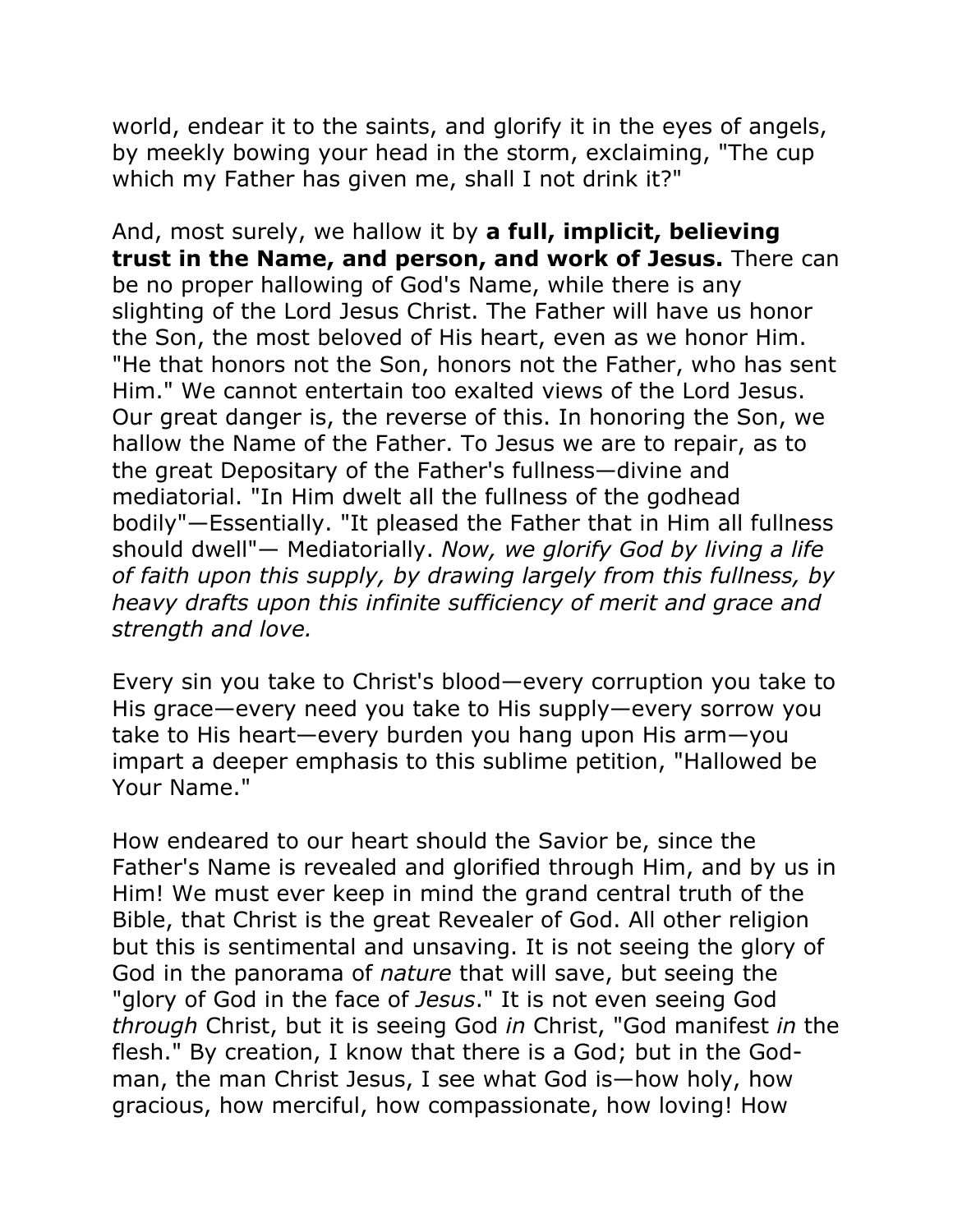near does this bring God to us, and us to God, and by a medium that links Him in sympathy with all that I am as human; while it unites me in grace and glory with all that He is as Divine! We see what the life of the believer should be—a daily magnifying the Name of the Lord Jesus; for in doing we hallow the Name of our Father in heaven.

It is a solemn thought that the Name of Christ is in every child of God. Our character is more sacred, our position more responsible, our dignity more exalted than the angels' in heaven. We are temples of God, through Christ and by the Spirit. How closely entwined, then, should the Lord Jesus be with our every thought, and feeling, and act! How should we hallow His illustrious and precious Name, by **conformity to His precepts, obedience to His commandments, consecration to His service.** Christ should be associated with all we are, with all we have, and with all we do. For us to live should be Christ. The oneness of Christ and the believer admits of no divided interests. Christ has taken us into union with His person, identifying us with all the blessings of His grace, and with all the glories of His kingdom.

We should, therefore, be jealous and watchful lest any object, or creature, or self-seeking, should insinuate itself between Christ and our unreserved dedication. If Christ maintains intact this undivided supremacy in our souls, all other objects will subordinate themselves to Him, and He will be all in all. Our talents, our property, our rank, our time, our whole being, will be the spontaneous offering of love laid at His feet; and the "name of our Lord Jesus Christ will be glorified in us, and we in Him," and so God's great Name will be hallowed.

Nor will it terminate here. There awaits every disciple and confessor of Christ, the *reward of grace*. At the glorious appearing of our Lord, the imperfect service we did for His cause—the little suffering we endured for His Name—the short period we bore His cross, will brighten into a crown of life, and deepen into a sea of joy, and bloom into a paradise of glory, and expand into an eternity of bliss. "Unto you who fear My Name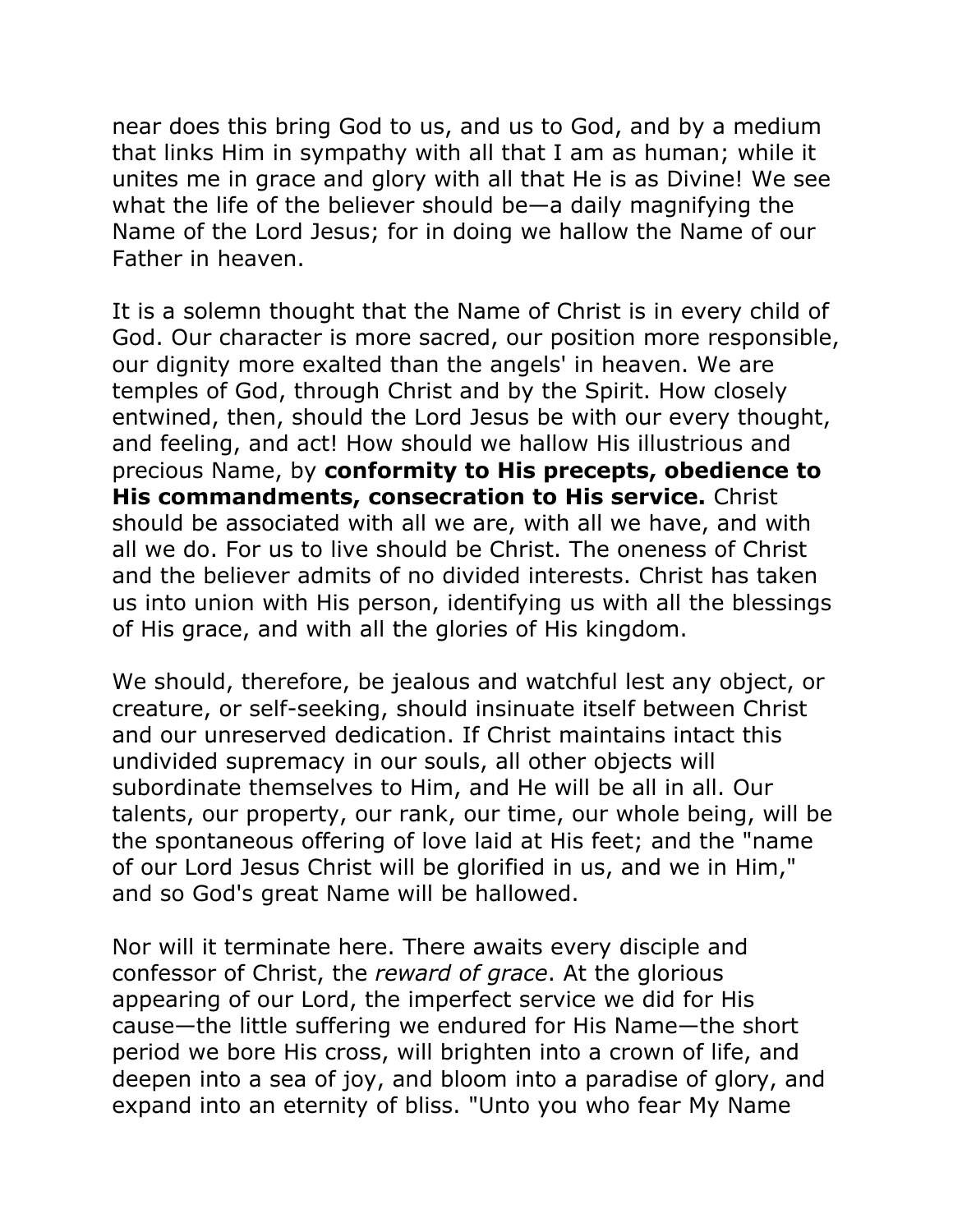shall the Sun of righteousness arise with healing in His wings."

It is a truth as inevitably certain as it is overwhelmingly solemn, that God's great Name will be hallowed by all beings, either in mercy or in vengeance. It must be so! Not the shadow of a shade will rest upon the divine glory of that majestic, that holy Name. The love it expresses, the holiness it contains, the justice it embodies, the power it wields, will be displayed either in the salvation or in the condemnation of every being of the human race. It will be glorified in its *mercy* or in its *justice,* by every saint in paradise, and by every sinner in Tophet. The voluptuous Dives, sitting in state and feasting on his good things; and the ulcerated Lazarus, pining in poverty at his gate, fed with the crumbs that fell from his table, will wake the echoes of that Name through eternity—the one in groans of despair piercing the dark regions of hell, the other in anthems of praise, floating in sweetest music over the sunlight plains of heaven. JUSTICE or MERCY must be the doom, and will be the theme of all.

What, my reader, will yours be? Deem it not difficult to decide. Emigrants to a foreign land know to what port they are bound. The voyagers to eternity may know, to an appropriate certainty, where they are going. *Heaven and Hell commence on earth.* Are you among those who do not hallow God's Name? Responding to this petition, it may be, in the heartless devotions of each Sabbath, do you yet, in the transactions of daily life, regard it with indifference, or in social communion breathe it with profanity? Do you think that that tongue which has taken His great and holy Name in vain; that those lips which impurity has defiled, and oaths have blistered, can unite in the holy music of heaven? Impossible! There remains but one doom for the profane—he goes "to his own place!" Decide scripturally, decide solemnly, decide now. Heaven or Hell await the issue!

## **The SUBMISSIVE Spirit of the Lord's Prayer.**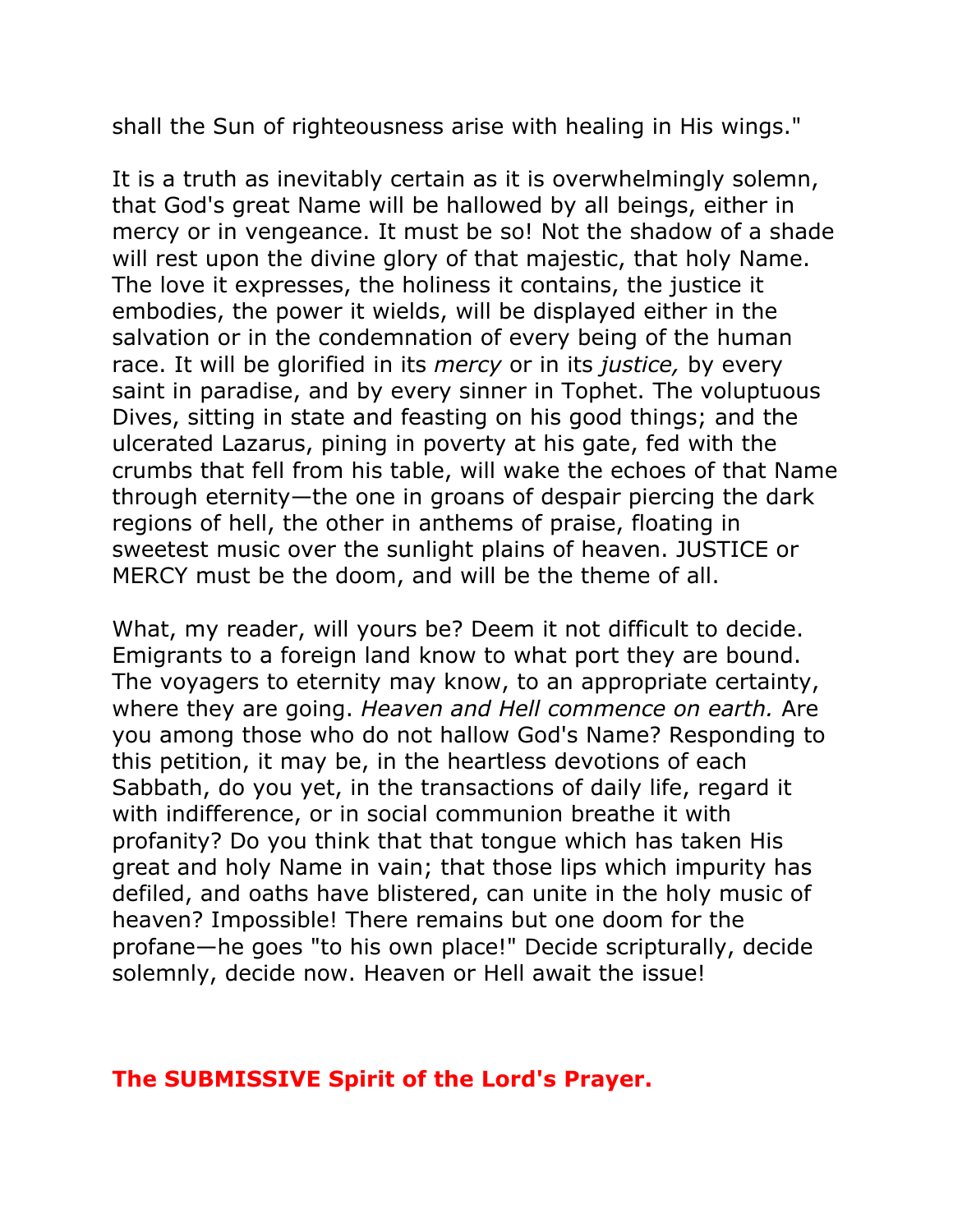"Your will be done on earth as it is done in heaven." Matthew 6:10

This remarkable petition in the Lord's Prayer admits of a twofold application. In its first and more limited view, it may be regarded as expressing the meek submission of the child of God under the trying discipline of his heavenly Father. In its second and more comprehensive view, it supplies a key to the preceding petition, with which it stands closely linked, and explains to us what is meant by the coming of God's kingdom—even His will done on earth as it is done in heaven. "Your kingdom come, Your will be done on earth even as it is done in heaven." I propose in the present chapter to present both of these views of the prayer.

Whose will is this? "Your will"—the will of God. The will in man is the determining faculty of the soul. All his thoughts, words, and actions—all that he resolves, undertakes, and executes—is a volition, or act of the will. There is no higher natural law of the man. In God this is infinitely and pre-eminently so. The Divine will is the supreme moving law of the universe. We speak, and properly so, of the 'laws of nature.' As Montesquieu in his masterly work on the Spirit of Laws has remarked, "All beings have their laws; the Deity His laws, the material world its laws, the intelligences superior to man their laws, the animals their laws, man his laws." But this idea of the universality and plurality of law resolves itself into the existence of one all-governing, allcommanding supreme law. What are the laws of nature but the law of God? Hooker has judiciously remarked, "Of law, no less can be said than that her seat is the bosom of God, her voice the harmony of the world; all things in heaven and earth do her homage, the very least as feeling her care, the greatest as not exempted from her power; both angels and men and creatures, of what condition soever, though each in different spheres and manner, yet all with uniform consent admiring her as the mother of their peace and joy."

What does the teaching of this memorable passage resolve itself into but the sublime truth that law, which is the great bond of the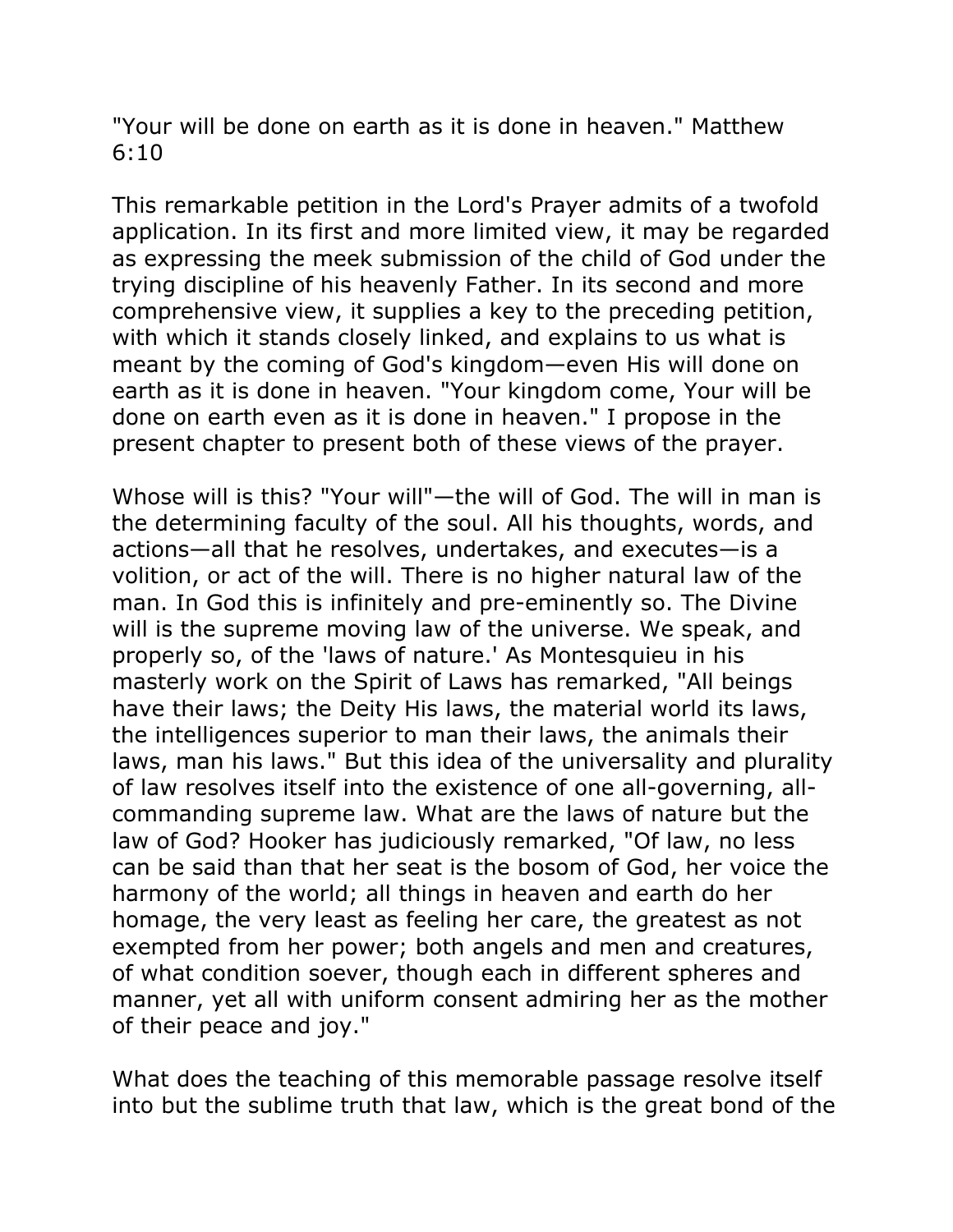universe, finds its origin in the bosom of God, in the existence and exercise of that one divine and supreme Will whose volitions go forth from their great center in every possible direction, like rays from the sun, embracing, harmonizing, and controlling every form and modification of being, whether intelligent or unintelligent. Even nations not favored with the light of revelation have maintained the doctrine of a Supreme Power, which, if forgotten in prosperity, they have ever sought to propitiate in the day of sorrow. A vague, indistinct, though not less real idea has penetrated the savage mind that a Deity is ever present regarding the virtuous as objects of favor, and the vicious as objects of displeasure.

But to the mind enlightened by the revelation of God's Word, conjecture gives place to certainty; and the believing heart is upheld and solaced with the thought that God is on the throne of the universe, ordering all things, all events, and all beings "after the counsel of His own will;" that, while His paternal eye superintends the minutest actions and events pertaining to ourselves, His all-ruling Will embraces the countless varieties of existence—"And fills, and bounds, connects and equals all!"

Let us look at God's will in two or three of its essential properties.

God's will is UNIVERSAL—in other words, it is supreme in its dominion. There can of necessity be but one all-ruling, allcontrolling will in the universe. That will is God's. Be it His secret will—which is the rule of His own conduct; or, His revealed will which is the rule of our conduct; be it His approving will—which we should ever consult; or His permitting will—to which we should ever bow, His will is the universal law of the universe, extending its sovereign scepter over all worlds, all beings, and all events.

How consolatory and assuring this truth to the Christian mind! To know that the world is under the government of law, that that law is the supreme Will of God, and that the mediatorial office of the Lord Jesus Christ clothes Him with "power over all flesh." In view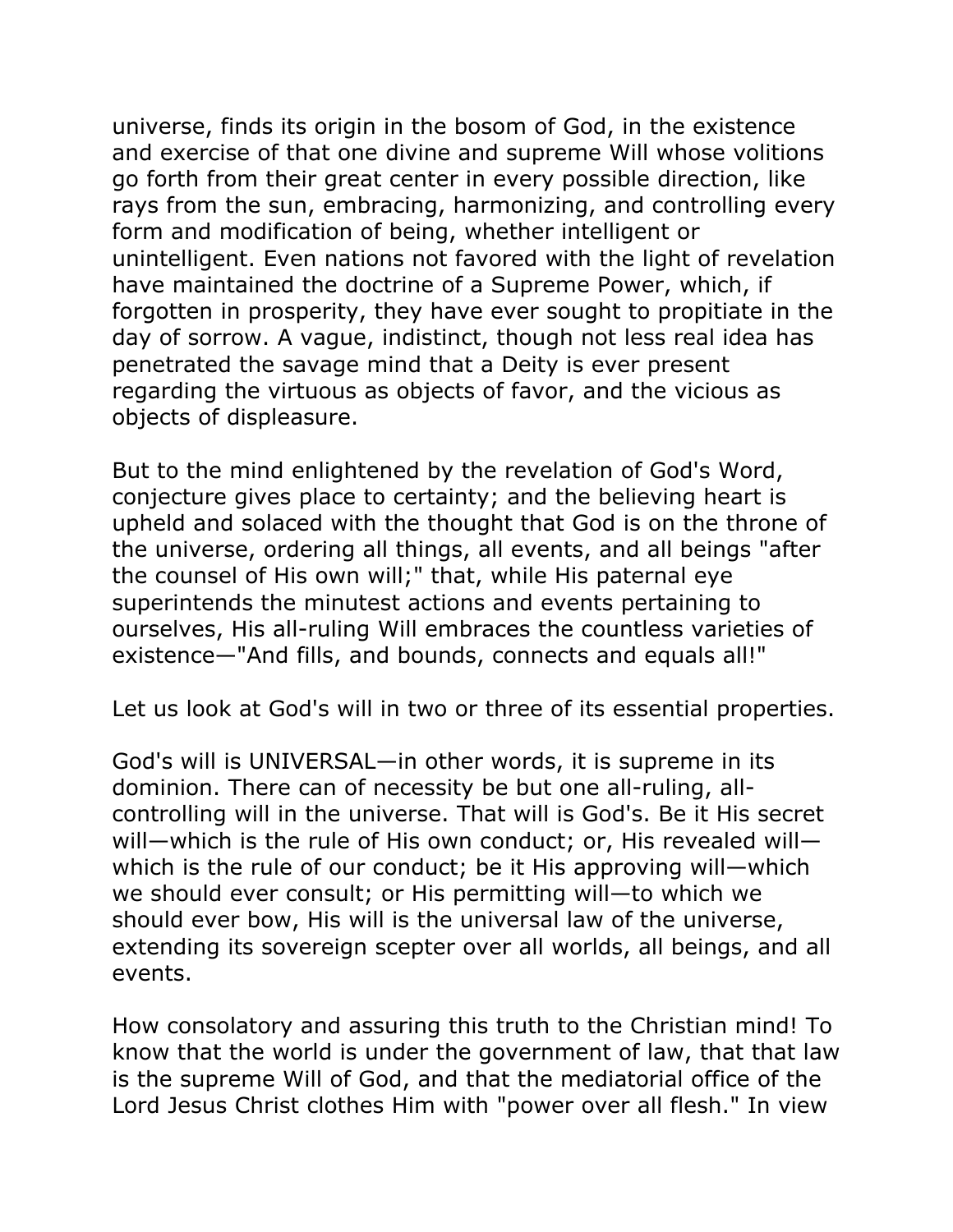of this truth, the believing mind can look calmly, confidently, even hopefully upon the conflict of thought and the agitation of feeling, the opposition of error and the threatening of persecution amid whose troubled waters the Ark of God is tossing. Satan may plot, error may boast, the heathen may rage, and the people imagine a vain thing; the kings of the earth may set themselves, and the rulers take counsel together against the Lord and against His anointed, saying, let us break their bonds asunder; nevertheless He that sits in the heavens reigns supremely, and will make all potentates and all events subservient to the advancement and final triumph of His kingdom.

God's will is HOLY. The will of an essentially holy Being, it must of necessity be so. God can will nothing that is not in perfect harmony with His own nature. I need scarcely, therefore, remark that God cannot be the author of sin—if a conception so monstrous could even find a moment's lodgement in the reader's mind. God's will is holy in all its volitions, holy in all its rule, holy in all its results. Whatever God wills, must terminate in the display and vindication of His holiness. The *righteousness* of the Divine government is the brightest crown-jewel in the diadem of God. There must, necessarily, be events in His administration, the result either of His permitting or of His approving will, which, at the time, may seem to contradict the rectitude of His rule.

But the moment the believing mind can repose upon the truth of God's holiness, that moment its perplexities are at rest; and although all is enshrined in mystery, and the events terminate in results which seem adverse to his best interests and God's glory, he can exclaim, "But You are holy, O You who inhabits the praises of Israel." Beloved, the day may come when this view of the holiness of the Divine will shall rise before you with all the freshness of a newly revealed truth. The cup trembling in your hand—the knife raised to slay the beloved Isaac—a view of the perfect righteousness of the Divine will at that moment may be just the truth which will strengthen your heart and nerve your arm to drink the cup, and to make the sacrifice God bids you, in meek submission to His will.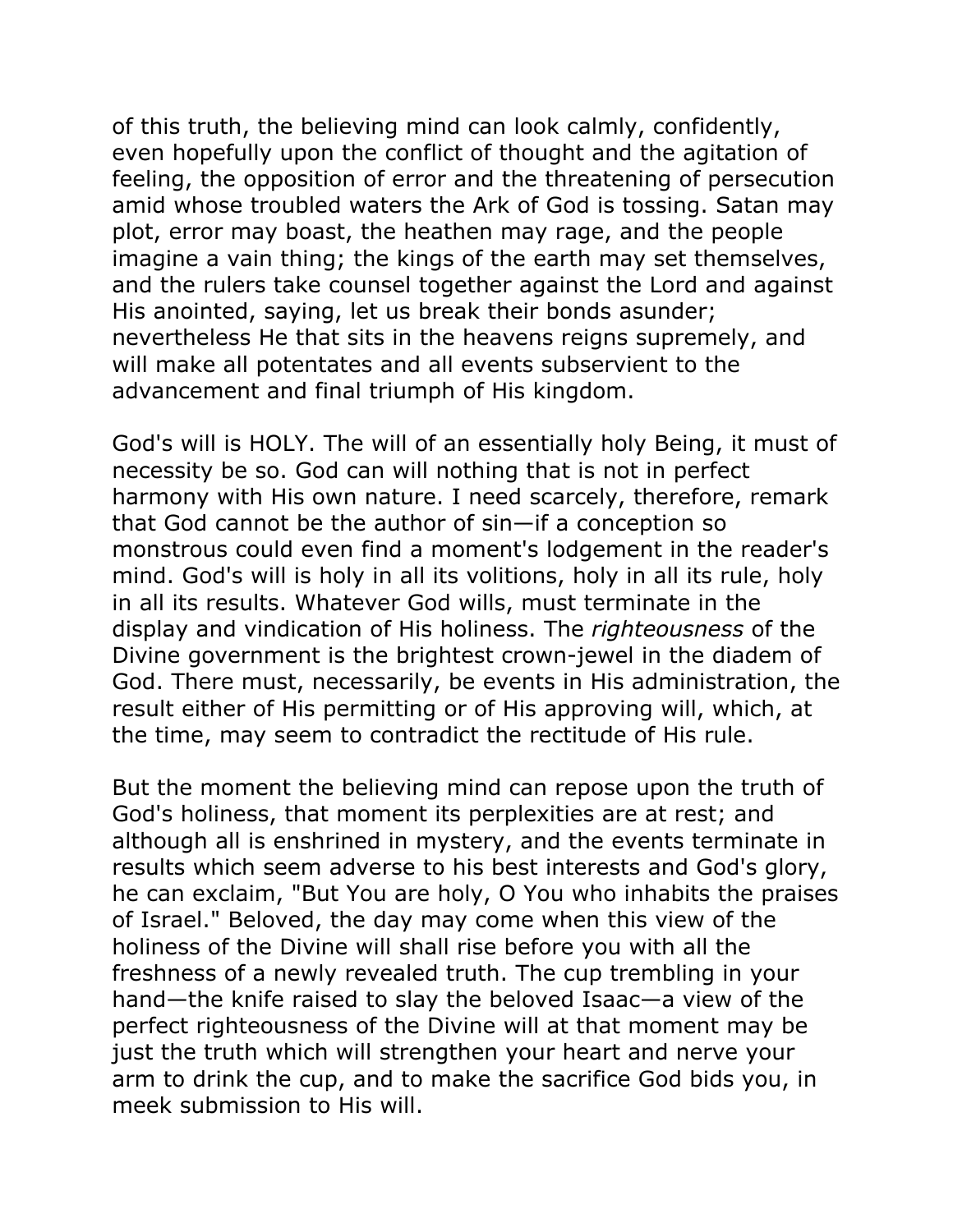The will of God is WISE. If the rectitude of God's government cannot be honestly impeached, equally unimpeachable is its wisdom. The apparent discrepancy, the alleged contradictions in the administration of God's providential government—the events in the history of the world and of the Church, and in our own individual life—which apparently contradict the notion of a directing Power of infinite forethought and knowledge, and which clash painfully with our idea of an All-wise Hand guiding the movements of the vast and complicated machine—touch not, in the slightest degree, the perfect wisdom which superintends it all.

*Could we see an event as God sees it,* from the end to the beginning, what to us seemed an entangled mass of thread would prove a perfect garment; and what appeared a strange mingling of colors would prove a beautiful mosaic; and what fell upon our ear as the most discordant sounds would swell into the most exquisite harmonies—so perfect are the ways of God with the children of men. Contemplate in this light your present position.

The event is mysterious and paralyzing, the calamity dark and crushing. You walk round and round it in search of some clue that will unravel the mystery, of some ray that will relieve the gloom, of one drop of sweet that will mitigate the bitter. But this is *mere human reasoning*. Now let *grace* step in and do its work. Let faith grapple with this providence, and its whole character is changed. Faith is a marvelously transforming principle. It presents every object through a different medium, and places it in a different light. It transmutes the basest metal into the purest gold, extracts the sweetest honey from the bitterest flower, finds food in the eater, pencils with silver light and fringes with golden rays the darkest cloud; impoverishes to enrich, and exhausts to replenish. Let faith have its perfect work, lacking nothing, in the present dealing of God with you.

You must now look, not at the *providence*, but at the *promise* of God. Nor must you deal exclusively with the promise of God, but with the *God* of the promise. The promises derive all their value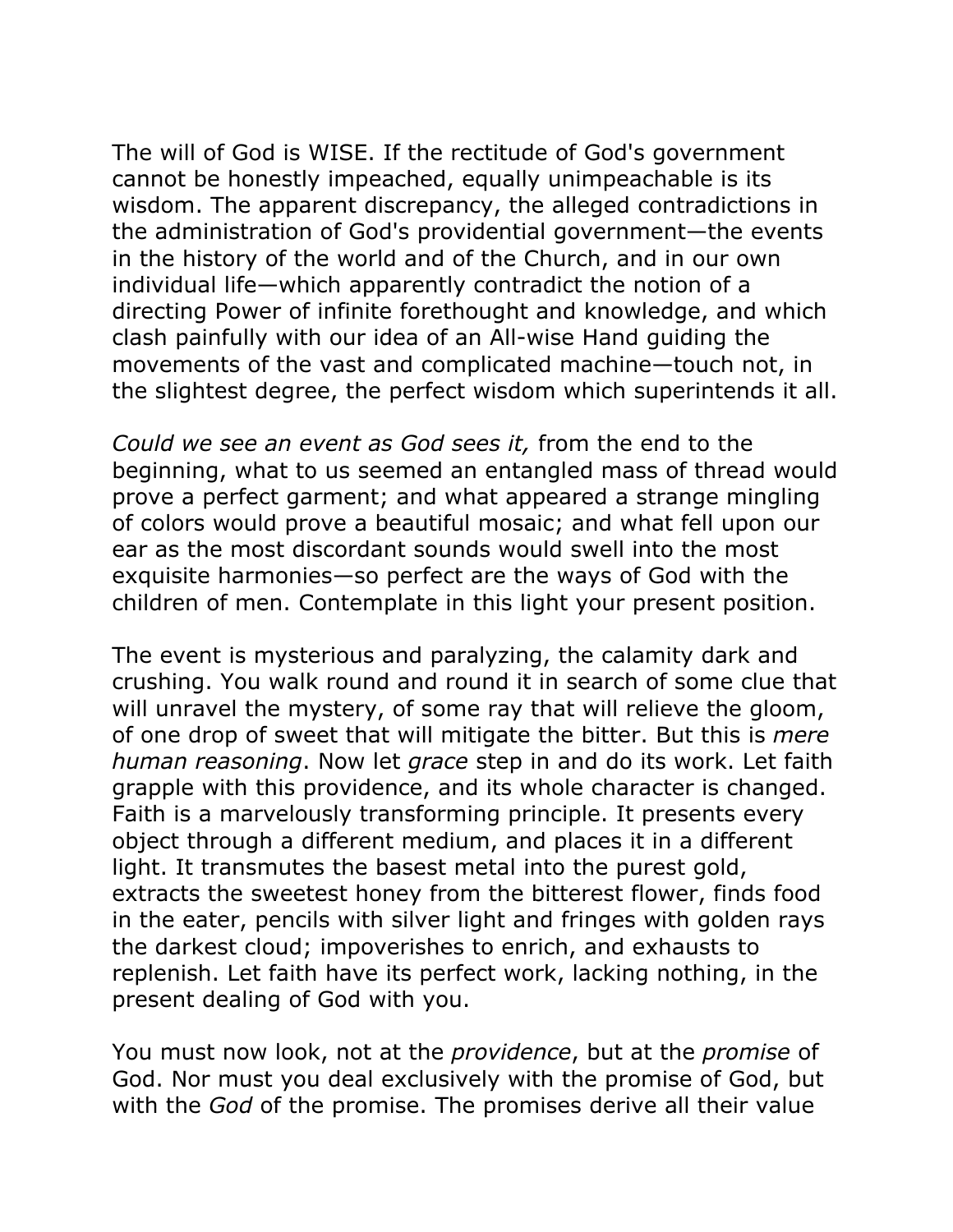and preciousness from the veracity, the immutability, and the power of God to make them good. Has God said it, and will He not perform? You have to do with God, with His all-sufficiency. The inquiry of unbelief is, "How shall Jacob arise, for he is small?" The answer of faith is, "He shall arise, because God is great."

*We look too little at the immensity, the all-sufficiency, the infinity of God.* The more faith deals with the power of God, the more powerful will faith become. It grows into the greatness of its Object. Dealing with the great God, itself becomes great, just as the intellectual faculty expands to the dimensions of the science it grasps, and as the taste becomes molded and elevated to the standard of art it studies. He that would attain to true greatness in any department must study the highest and the purest model. No individual will ever rise in science or in art, in poetry or eloquence, superior to the standard he has chosen.

But where is there a realm in which real greatness finds its fullest development and growth as the religion of Jesus? Religion expands the mind, refines the feelings, elevates the taste, cultivates the faculties and powers of the soul as nothing else does or can do. The reason is obvious. The subjects of thought and feeling are divine and holy, infinitely great and pure. The soul rises to the vastness of its theme. Never had Bacon or Newton reached the height of intellectual greatness and fame which they attained, had the one limited the range of his faculties to the study of philosophy, and the other to the study of science. The contemplation and study of religion molded their greatness and stamped their immortality.

Would we, then, be mighty in the principle, and great in the achievements of faith, it must have *direct*, and even *frequent*, transactions with God. In proportion to our acquaintance with God will be the intimacy of our dealings with Him. The walk with God of many is so cold, their confidence in Him so feeble, their fellowship with Him so unfilial, their love to Him so superficial, because they know Him so slightly, are acquainted with Him so imperfectly, and deal with Him so seldom in the minor events, the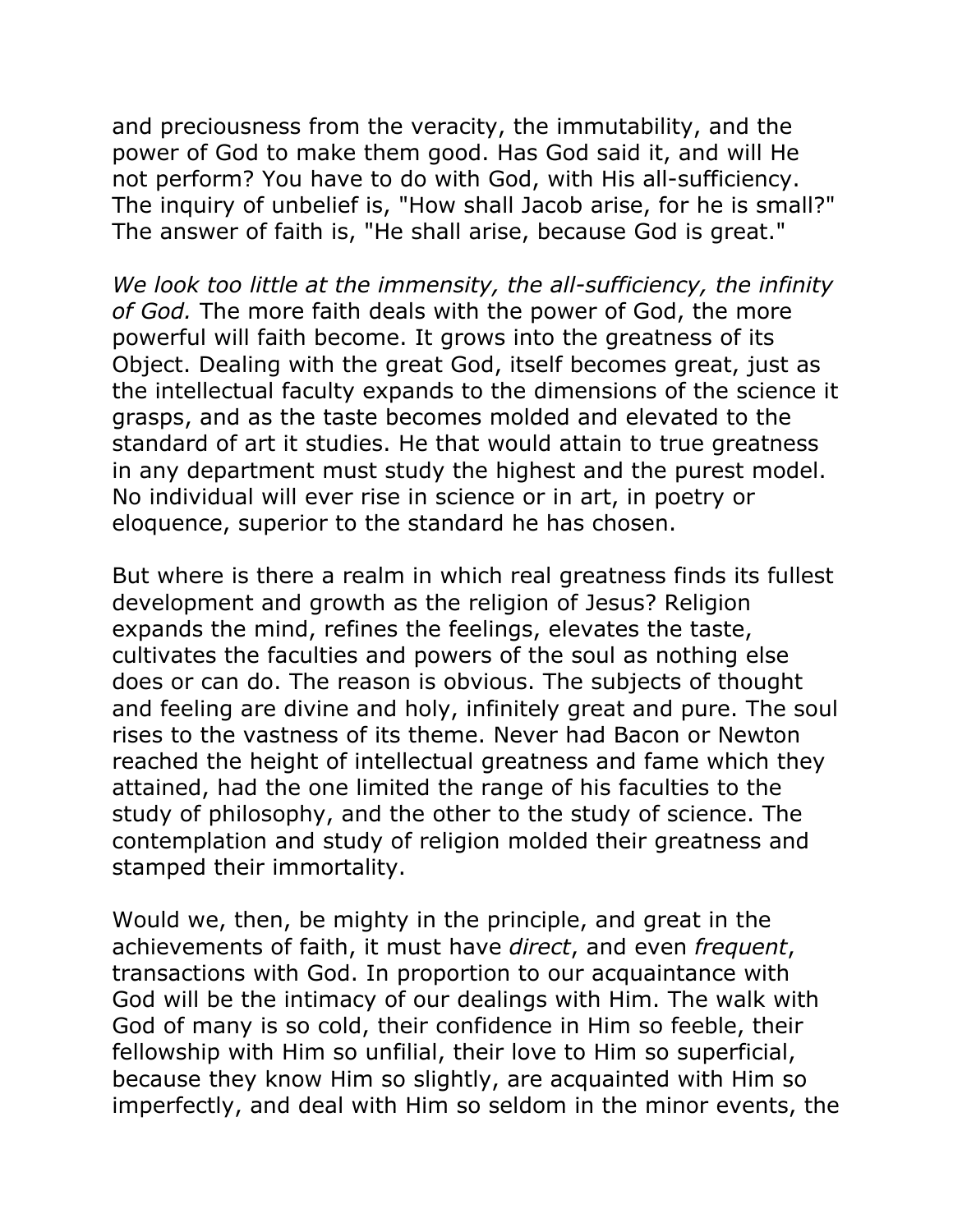little trials, needs and cares of every day life. "Acquaint now yourself with Him, and be at peace."

The will of God is SUPREME. Be it His secret will, or be it His revealed will, its supremacy is acknowledged. In heaven, in earth, in hell, in all places, over all beings, and in all events, the scepter of the Divine will stretches its illimitable and supreme sovereignty. It is the paramount law of the universe. Every other will is subordinate to, and is controlled by, the will of Jehovah. Let those think of this and tremble who, erecting their little sovereignties, and setting up their puny wills in defiance of, and in opposition to, the supreme sovereignty of the universe, are seeking to be a law to themselves. The spectacle which you present to the eye of sinless intelligence is as appalling as your sin is monstrous. It was the opposition of man's will to God's which plunged the world in rebellion, crime, and woe. The insane and unequal conflict has been raging ever since, is raging now, keeping this world in a state of continued treason and rebellion against the government of Jehovah, and will continue so to keep it, until God's will is done on earth as it is done in heaven.

The position, then, in which this statement places the unrenewed will is that of direct collision with God. This is in perfect concurrence with God's Word, "The carnal mind is enmity against God, for it is not subject to the law of God, neither indeed can be." Similar to this are the words of the same apostle—"You has He quickened, who were dead in trespasses and sins; wherein in time past you walked according to the course of this world . . . fulfilling the desires of the flesh and of the mind," (margin—the lusts of the flesh.) And what a solemn picture is that, "led captive by Satan at his will!" Dreadful thought! Captive to Satan's will! Here, then, are three wills which the unconverted obey—their own will, the will of the flesh, and the will of Satan—bound by this threefold cord, they are led captive.

But, on your part, let the personal conflict cease. Cease to oppose God's will, speaking to you in His word, striving with you by His Spirit, and dealing with you in His providence, lest, haply, you be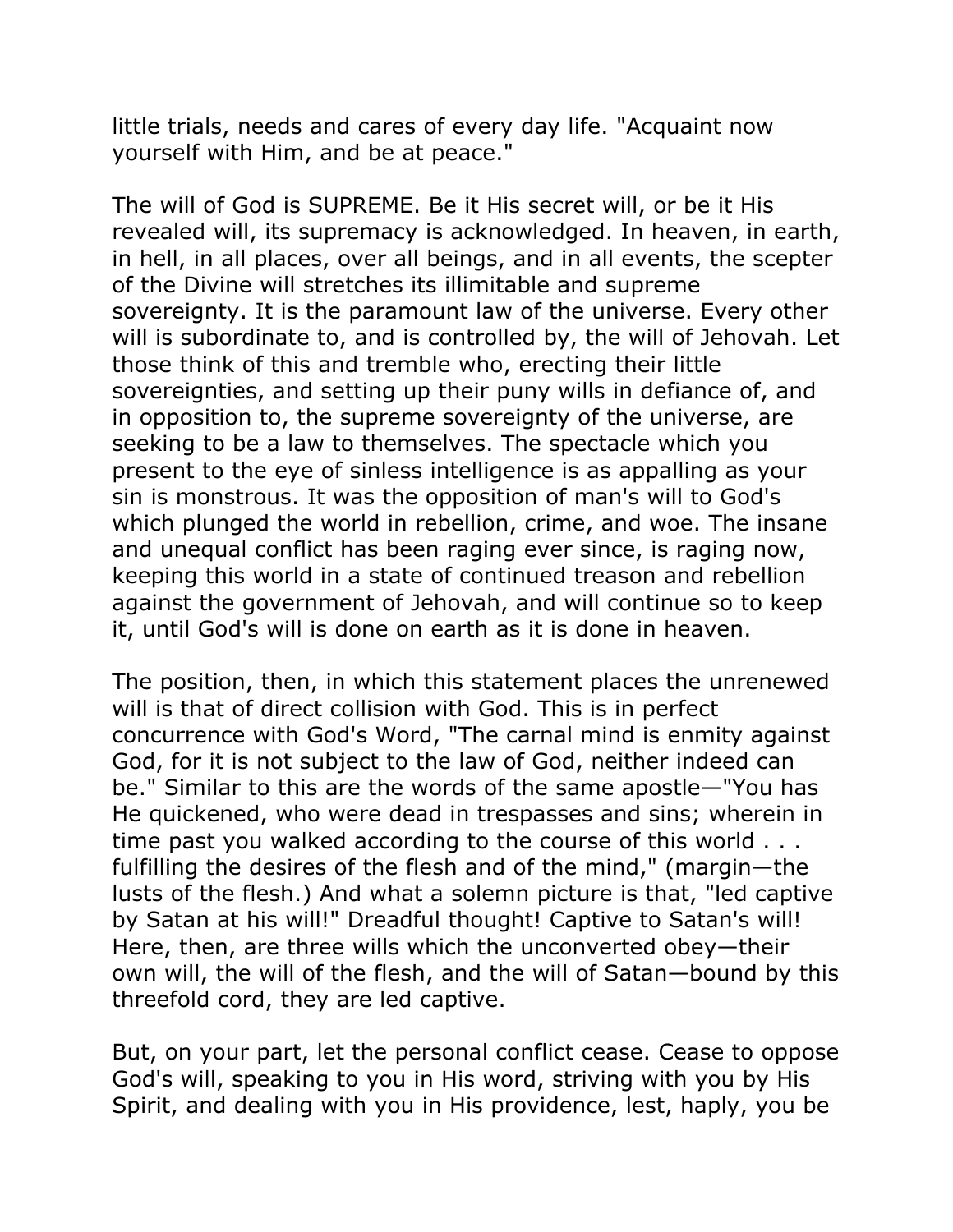found to fight against Him to your total and eternal defeat. Seek, oh seek importunately, the aid of the Spirit to bend the iron sinew of your will in deep submission, patience, and love at His feet made willing, in the day of His power, to yield a loving obedience, an unreserved surrender to the Lord to be His servant, His child forever. Oh, blissful moment when the conflict ceases, when the truce is proclaimed, and peace transpires between God and your soul! "O Lord, though You were angry with me, Your anger is turned away, and You comfort me."

But, if the supremacy of God's will is a terror to those who are living in rebellion against its rule, how replete with assurance and comfort it is to those who have 'kissed the Son,' and are in a state of peace with God through Him? Amid the upheavings of the State, and the conflicts of the Church, how soothing to think that God sits upon the throne, judging righteously! The believer can look calmly, confidently, hopefully upon the stormy waters, with the firm persuasion that Christ controls them, and that all shall be overruled to the best interests of His people. While Christ reigns, let the earth tremble and the saints rejoice. Infidelity may increase and blaspheme; the man of sin may speak proud things, and vaunt itself; Christian love may wane, and Protestant zeal may flag; foes within the Church may confederate with foes without; there may be treachery in the camp, and treason in the invading hosts; nevertheless, Jesus is ruling in the Church and over the world; the government of both is upon His shoulder, and the keys of hell and of death are in His belt; He that sits in the heavens will laugh, the Lord shall have in derision all the abettors of infidelity and popery—Herod and Pilate made friends, and united their forces to the overthrow of Jesus and His truth. It is a most consolatory assurance to the saints of God that our Lord's mediatorial supremacy includes "power over all flesh, that He might give eternal life to as many as the Father has given Him." There are three things contained in this petition that God's will might be done. The disciple is taught thus to ask that the will of God might be done on earth in the fulfillment of **duty**—in the endurance of **trial**—and in the universal prevalence of **holiness**.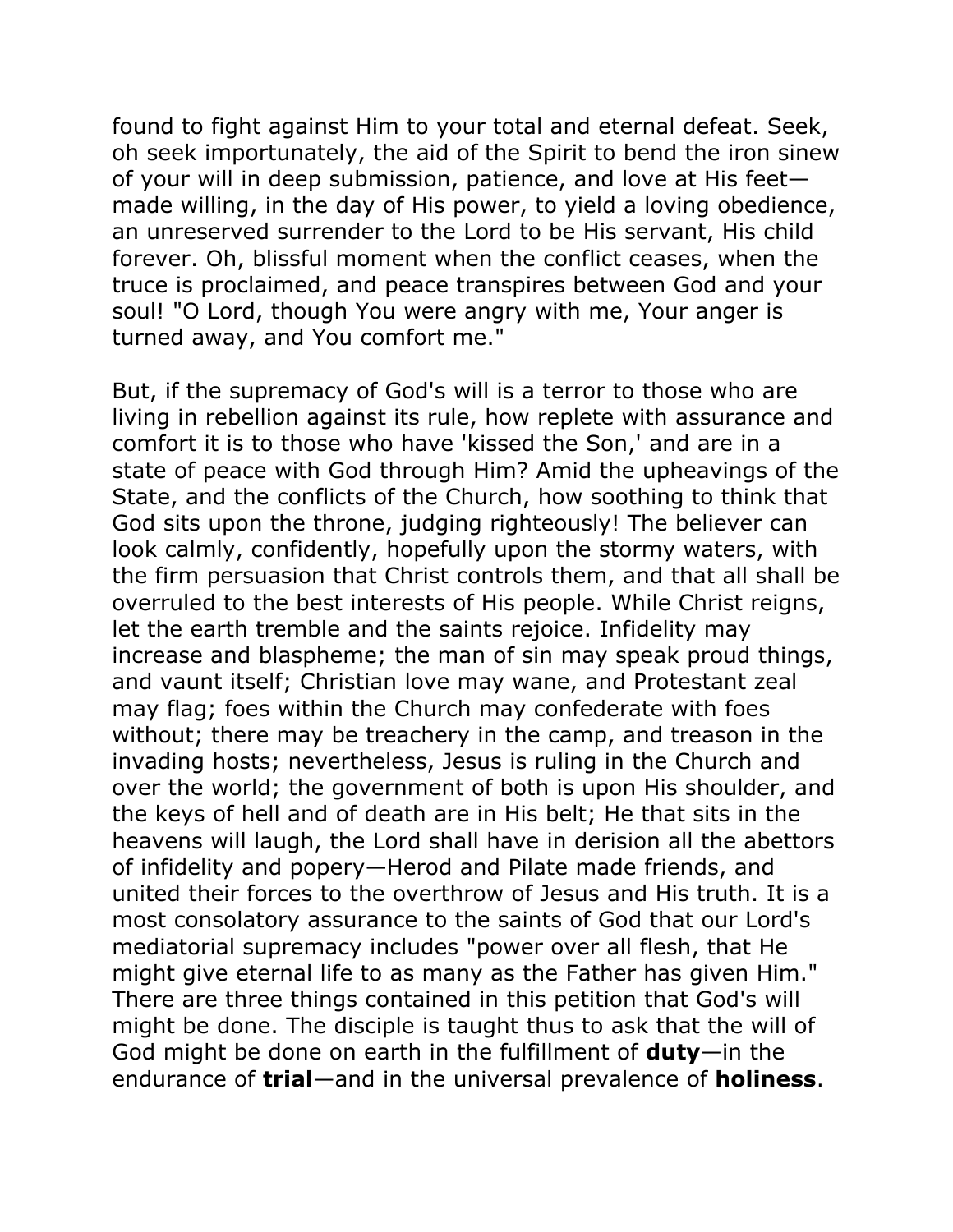With regard to the fulfillment of **duty**, there can be no real walking in God's precepts while the will is unreconciled to God through Christ. Evangelical obedience is a willing obedience, the will brought under the supernatural and loving constraint of the Spirit. If we are not doing the will of God by holy walking in His precepts, there is a fatal collision of our will with the Divine will. Enmity must be dislodged from our will, thus disarming it of its hostility to God, before we can either spiritually understand or become "doers of the word." How distinctly our Lord puts this truth—"My teaching is not mine, but His that sent me. If any man will DO His will, he shall know of the teaching whether it be of God, or whether I speak of myself."

Harmony, therefore, of will is essential to spiritual light. We are in the true position to understand revealed truth when we are walking in holy obedience to God. Just as we see more perfectly the properties and beauties of natural objects standing in the sunlight, so the truth, the harmony, and the beauty of the gospel of Christ are only distinctly discerned as the heart is right with God. Sin beclouds the understanding, holiness enlightens it; sin warps the affections, holiness expands them; sin deadens the conscience, holiness quickens it. A man of mere speculative, rational knowledge, who theoretically receives, but practically denies, the holiness of the truth; who is not a humble, sincere believer in the Lord Jesus Christ—to believe fully in whom is the will of God—cannot know, experimentally and spiritually, whether God's word is divine. But he who does God's will, who leans not to his own understanding, but is taught of the Holy Spirit, he shall know, by the truth effectually working in him, whether it is of God or of man.

Let all who are in search of divine truth examine themselves, and ascertain whether they are doing God's will; whether they have believed the record God has given concerning His Son; whether they have accepted Christ as God's unspeakable gift of love; whether they have "submitted themselves unto the righteousness of God." So long as the Lord Jesus is not received, loved, and honored, even as the Father, the mind is not in a position to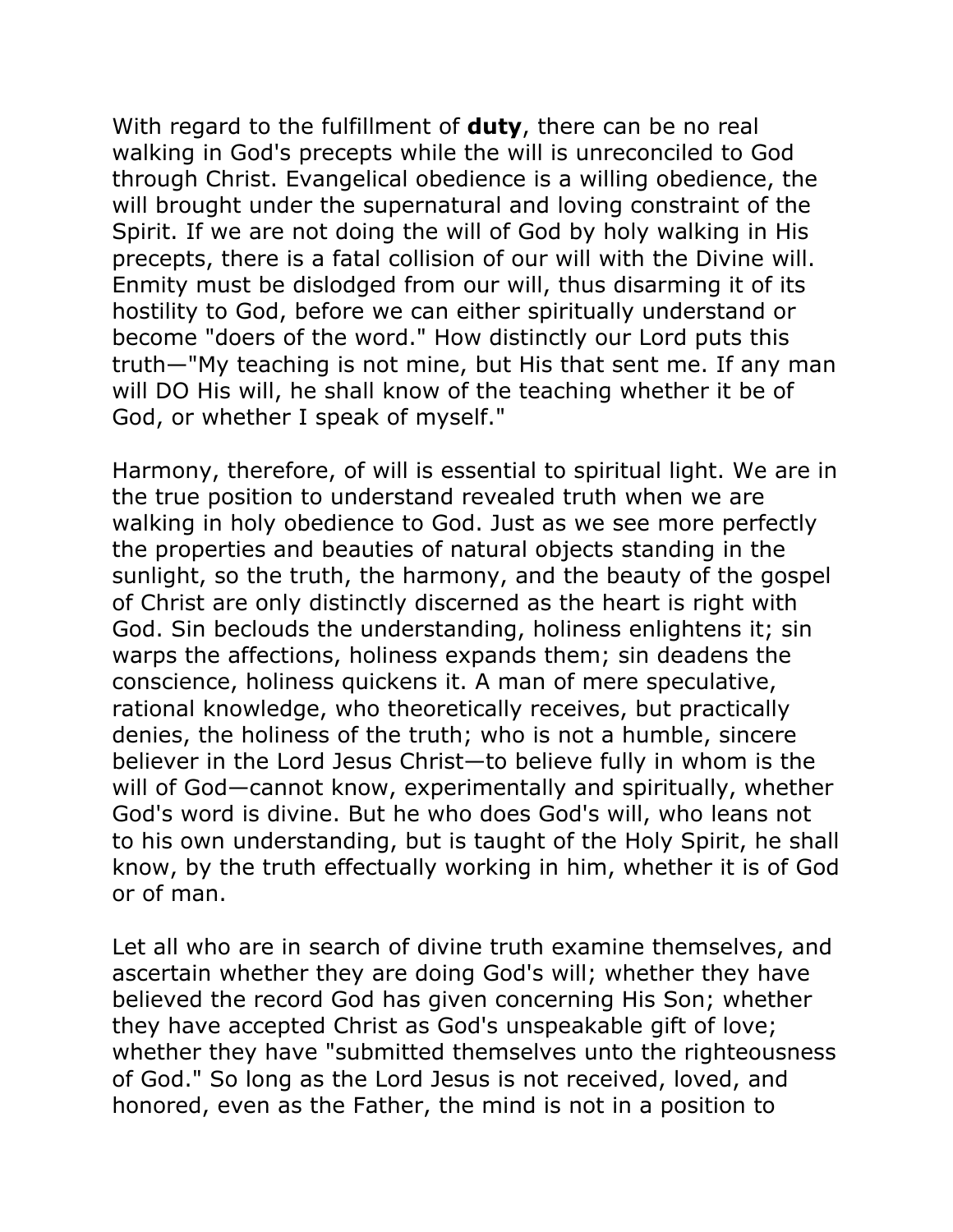know of the teaching, or to pursue the inquiry, "What is truth?" The truth is Christ—"I am the truth,"—and he who has got hold of Christ holds in his hand the golden key at whose touch the whole arcade of truth will fly open. Thus, he who lives upon Christ as his sanctification, stands complete in all the will of God.

God's will is likewise done on earth—in the believer's **patient endurance of trial**. Submission to God is the spirit inculcated by the Lord's Prayer. In the Christian life there is as much the enduring, as the doing, of God's will; the passive, as the active obedience of the believing mind to the will of God. Perhaps, more of the Lord's people are schooled in the discipline of the will to the passive than to the active part of the Christian life—in suffering than in doing. In ACTIVE SERVICE for the Lord there may be a greater indulgence of our will than we have any suspicion of. The sphere may be pleasant, the work agreeable, the success cheering, the applause flattering, and so our own imperfectly sanctified will is gratified.

But the PASSIVE school of God places the believer in a different position, and brings his will under a different discipline. Suffering is not desirable, nor affliction pleasant, nor sorrow welcome; so that when God is pleased to send either, there is necessarily a more direct and powerful subjugation of the will of the believer to the will of God. This may, perhaps, explain the reason why more Christians graduate for heaven in the *school of adversity* than any other.

This, also, invests with light that apparently dark and inexplicable part in our Lord's personal history—His learning in suffering. Was He not perfect, apart from sorrow? Was He not complete, irrespective of suffering? The apostle shall reply. "Though He were a Son, yet learned He obedience by the things which He suffered." "It became Him for whom are all things, and by whom are all things, in bringing many sons unto glory, to make the Captain of their salvation perfect through suffering." Link, then, two truths in Christ's personal experience—suffering, and the learning the lesson of obedience—and He is presented to your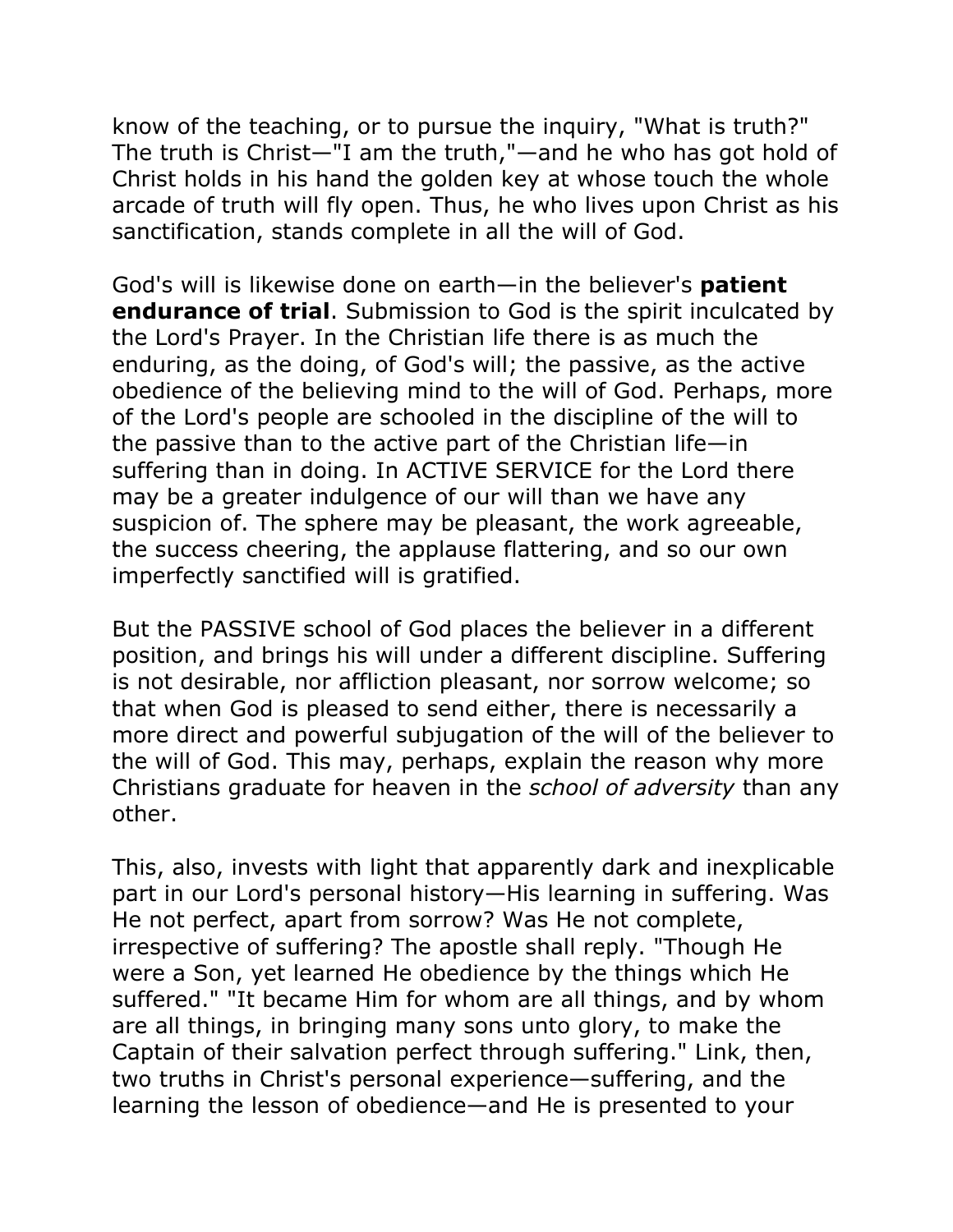study in two of the most consolatory and instructive points of His history. He was a pupil in the school of suffering. There was not a moment in His career which was not a moment of graduated suffering, since, from the moment He touched earth's horizon commenced His work of suretyship. If it was in the school of affliction He was to learn, then His learning commenced at the manger of Bethlehem. He was to work out the profoundest problem in the moral government of the universe*—the harmony of God's attributes in the pardon of man's sin.* It was the problem of His life. All was new to Him. The difficulties of redemption, the evil of sin, the bitterness of the cross, the lesson of obedience, the tremendousness of suffering, the discipline of will, were the parts of His mediatorial work in which He was to be perfected, and perfected only in the path of suffering. I speak of His *humanity* now. And if the humanity of the Son of God were, in the strictest sense, our own humanity, in all but its sinfulness, then we must believe that, like ours, it was progressive—as progressive in its intellectual and moral, as in its corporeal powers. To this law it was inevitably and unquestionably subjected. "And Jesus *increased* in wisdom and stature, and in favor with God and man."

As God, He was essentially holy, and there could not be any addition to His holiness. But as man—unless we suppose that His humanity was dissimilar to our own, which would be to loosen the great foundation-stone of our faith, and overthrow His Atonement—He grew in holiness; that is, His holiness, perfect in itself, developed and increased with His years, investing His life with a deepening sanctity and a growing luster, until it culminated at the cross.

Jesus, then, was a learner. "He learned obedience." And the great lesson He learned, daily, hourly learned, was the doing and the enduring of His Father's will. As His sufferings advanced, the magnitude of the task expanded before His view. With the darkening of the storm, the lesson grew more difficult. Just as the faggots, piled around the Christian martyr, become more and more ignited, and the devouring flames leap higher and higher,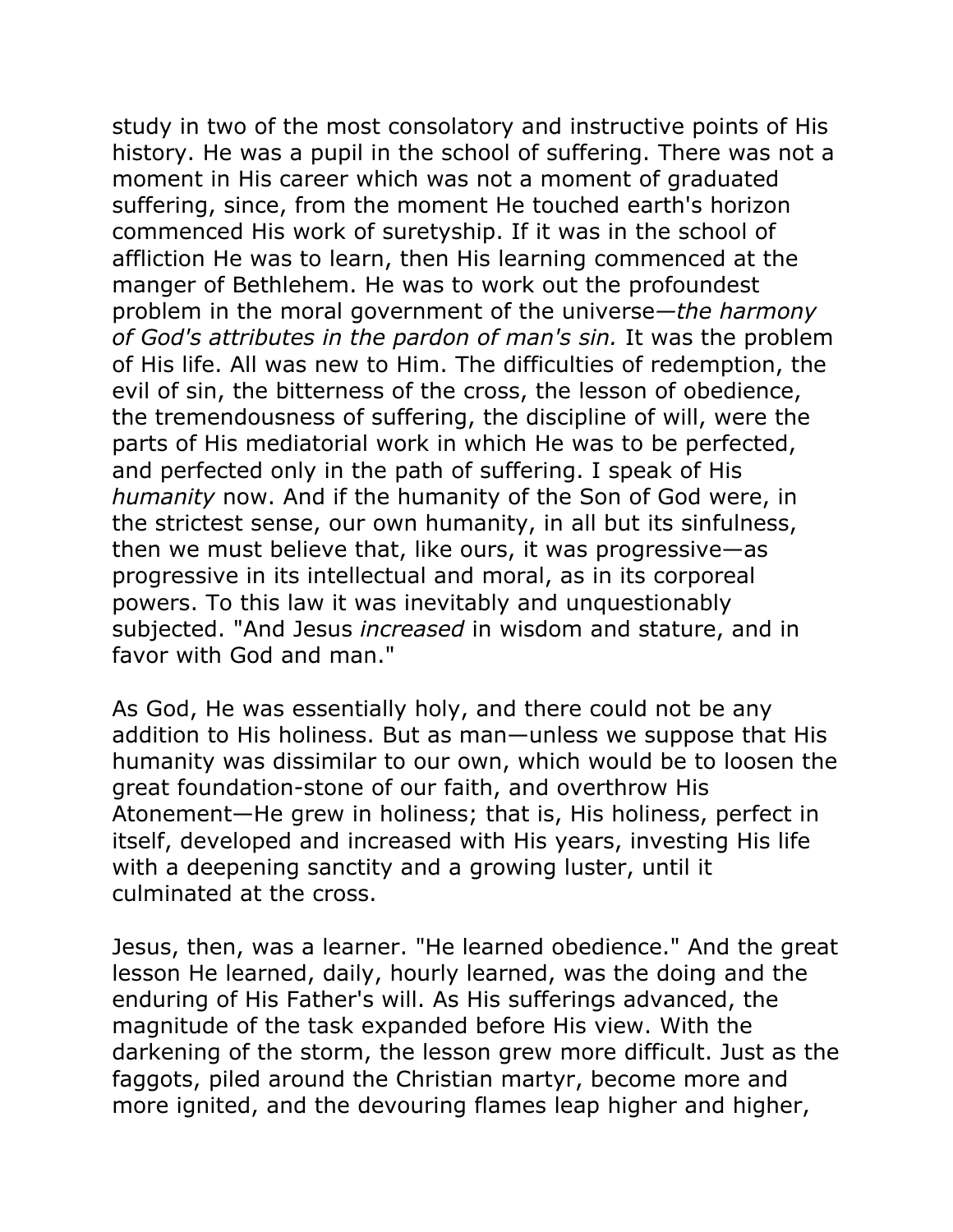and enfold closer and closer the suffering victim—the lesson of endurance, fortitude, and meek submission becomes more difficult, more painful—so was it with our blessed Lord. While suffering taught Him how much He was to endure, it also taught Him how difficult it was to endure. And it was not until He had passed through the severest ordeal that He completely learned the lesson of submission to the will of God. Bethlehem prepared Him for Gethsemane, and Gethsemane prepared Him for Calvary. It was in the garden that the most fearful struggle was endured, the agonizing conflict was passed, and the victory was achieved. "Your will be done," uttered in sobs of grief, swelled into the paean of triumph shouted from the cross, "It is finished!"

In this same school of suffering our will is chastened and sanctified. All His saints are thus taught of God. Of Aaron it is said, "And Aaron held his peace." Listen to Eli—"It is the Lord; let Him do what seems Him good." Listen to Job—"Shall we receive good at the hand of the Lord, and not evil?" "The Lord gave, and the Lord has taken away, blessed be the name of the Lord." And in this school God is, perhaps, now disciplining yours. In no other could the holy lesson be learned; in no other position could the surrender be made.

"He who knew what human hearts would prove, How slow to learn the dictates of His love; Called for a *cloud* to darken all their years, And said, Go spend them in the valley of *tears*."

But this lesson of surrendered will to God, is not learned in one or two trials. As it is the holiest, so it is the hardest lesson in our heavenly education. The child, in process of weaning, is not more fretful and resistant than the believer often in process of divorce from himself. To surrender the dearest, to relinquish the sweetest, to forego the pleasantest for God, is a heavenly ascent of the soul—steep, rugged, and painful. But, weary and footsore, the panting pilgrim at length reaches the summit, bathed in the divinest sunlight, and falling prostrate at the feet of His Heavenly Father, exclaims, "Not as I will, but as You will."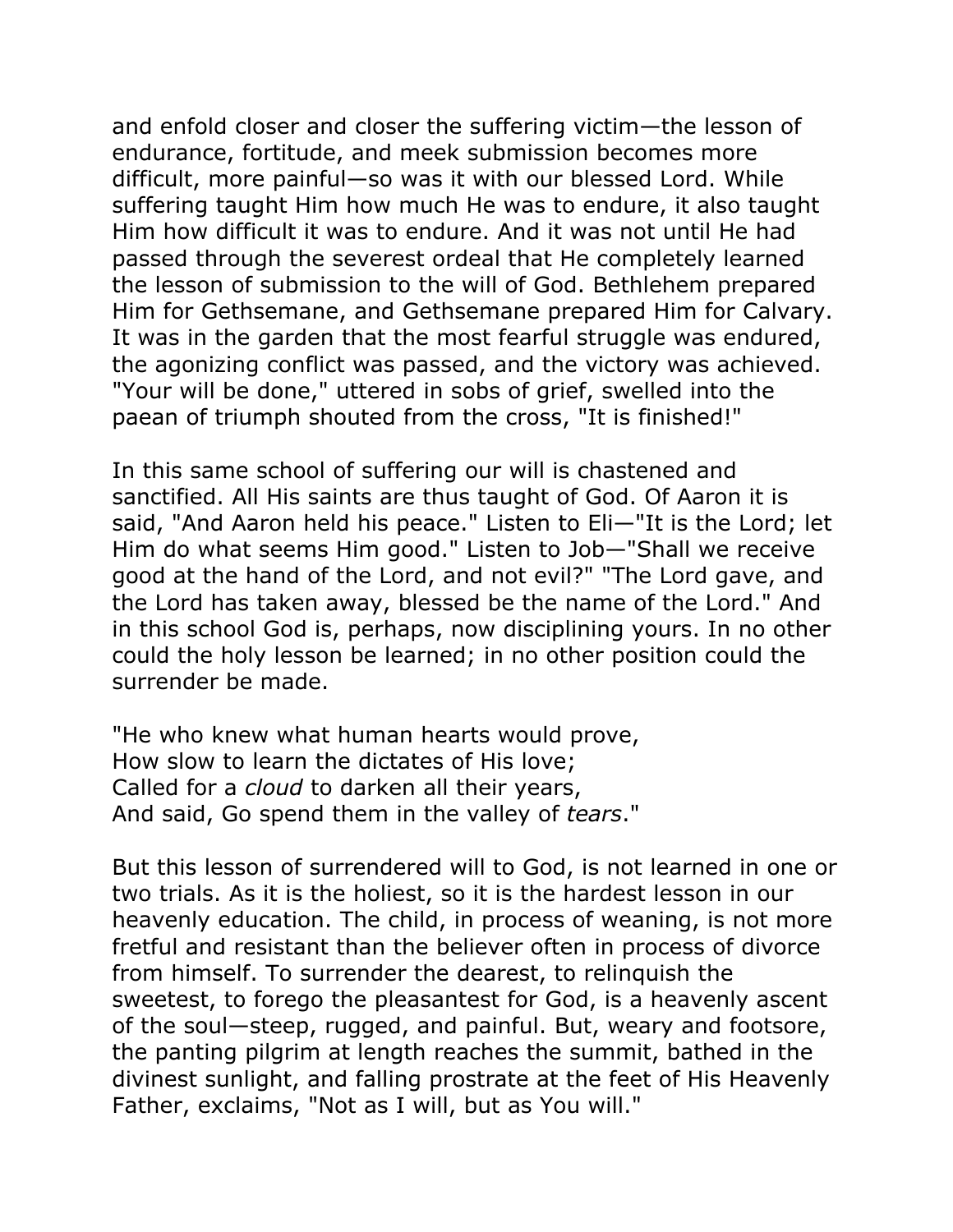Be not discouraged, child of God, if your progress is slow in reaching this high Christian attainment of *submission*. Your blessed Lord Himself did not fully attain to it until He had thrice prayed. We often overlook the *plurality of trial* in God's chastening of our will. A single affliction seldom accomplishes its mission. The arrival of one is frequently the herald of another yet more heavy and sad. But this is our comfort that, "all things work together for good to those who love God;" and your present plurality of trial is among the all things of God's everlasting covenant of grace. Do not think that He will forsake you. It is the discipline of a Father's love. Will He not "stay His rough wind in the day of His east wind?" "Happy is the man whom God corrects—therefore despise not the chastening of the Almighty; for He makes sore and binds up. He wounds, and His hands make whole. He shall deliver you in six troubles; yes, in seven there shall no evil touch you."

May you not, then, be happy? If God is for you—and you are pavilioned within His perfections—who or what can hurt you? Though a host of foes or of trials should encamp against you, yet in this may your faith repose, that, the Triune Jehovah, Israel's God, encircles you as a wall of fire. Oh, what a God is He with whom the believer has to do! You have to do with the God of the Bible, the God of Christ, the God of Abraham, Isaac, and Jacob the God of redemption, the covenant God of a chosen, loved, and redeemed people.

How faintly we deal with God as He really is! We rob Him of His infinity, and think of Him as finite. We divest Him of His divine perfections, and clothe Him with mere human attributes. We think Him such an one as ourselves. Oh to rise to the greatness of God—the greatness of His power, the vastness of His love, the infinitude of His resources! We limit the Holy One of Israel, we doubt the ability, the willingness, the grace of Christ to save us; we think the Spirit of the Lord confined; and thus, bringing Jehovah down to our poor size instead of rising to His immeasurable greatness, we are dwarfs where we should be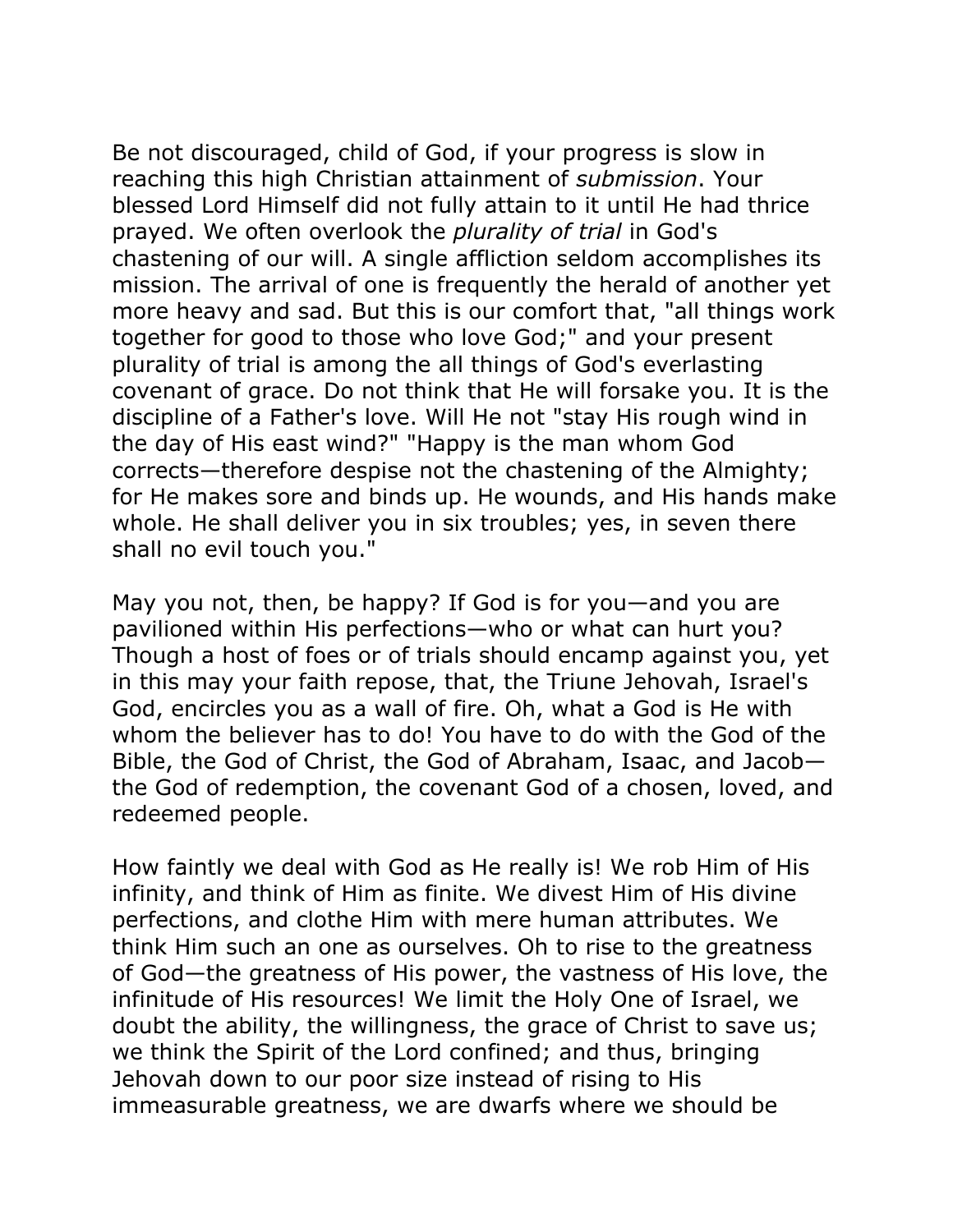giants in grace; we cleave to the dust when we should soar to the sun; we carry our own burdens and nurse our own sorrows, when we should transfer them all in faith to Him who loves us. Uplift, then, your song, though it rises from the valley and echoes through a strange land.

"Is God for me? I fear not, though all against me rise; When I call on Christ my Savior, the host of evil flies; My Friend, the Lord Almighty, and He who loves me, God, What enemy shall harm me, though coming as a flood? I know it, I believe it, I say it fearlessly, That God, the highest, mightiest, forever loves me; At all times, in all places, He stands at my side, He rules the battle fury, the tempest, and the tide.

"A Rock that stands forever, is Christ my righteousness, And there I stand unfearing, in everlasting bliss; No earthly thing is needful, to this my life from heaven, And nothing of love is worthy, save that which Christ has given; Christ, all my praise and glory, my light most sweet and fair, The ship wherein He saileth, is sinkless everywhere. In Him I dare be joyful, as a hero in the war; The judgment of the sinner, affrighteth me no more.

"There is no condemnation, there is no hell for me, The torment and the fire, my eye shall never see; For me there is no sentence, for me death has no sting, Because the Lord, who loves me, shall shield me with His wing. Above my soul's dark waters, His Spirit hovers still, He guards me from all sorrows, from terror, and from ill; In me He works and blesses, the life-seed He has sown, From Him I learn the 'Abba,' that prayer of faith alone.

"And if in lonely places, a fearful child I shrink, He prays the prayers within me, I cannot ask or think— The deep unspoken language, known only to that love, Who fathoms the heart's mystery, from the throne of light above. His Spirit to my spirit, sweet words of comfort saith,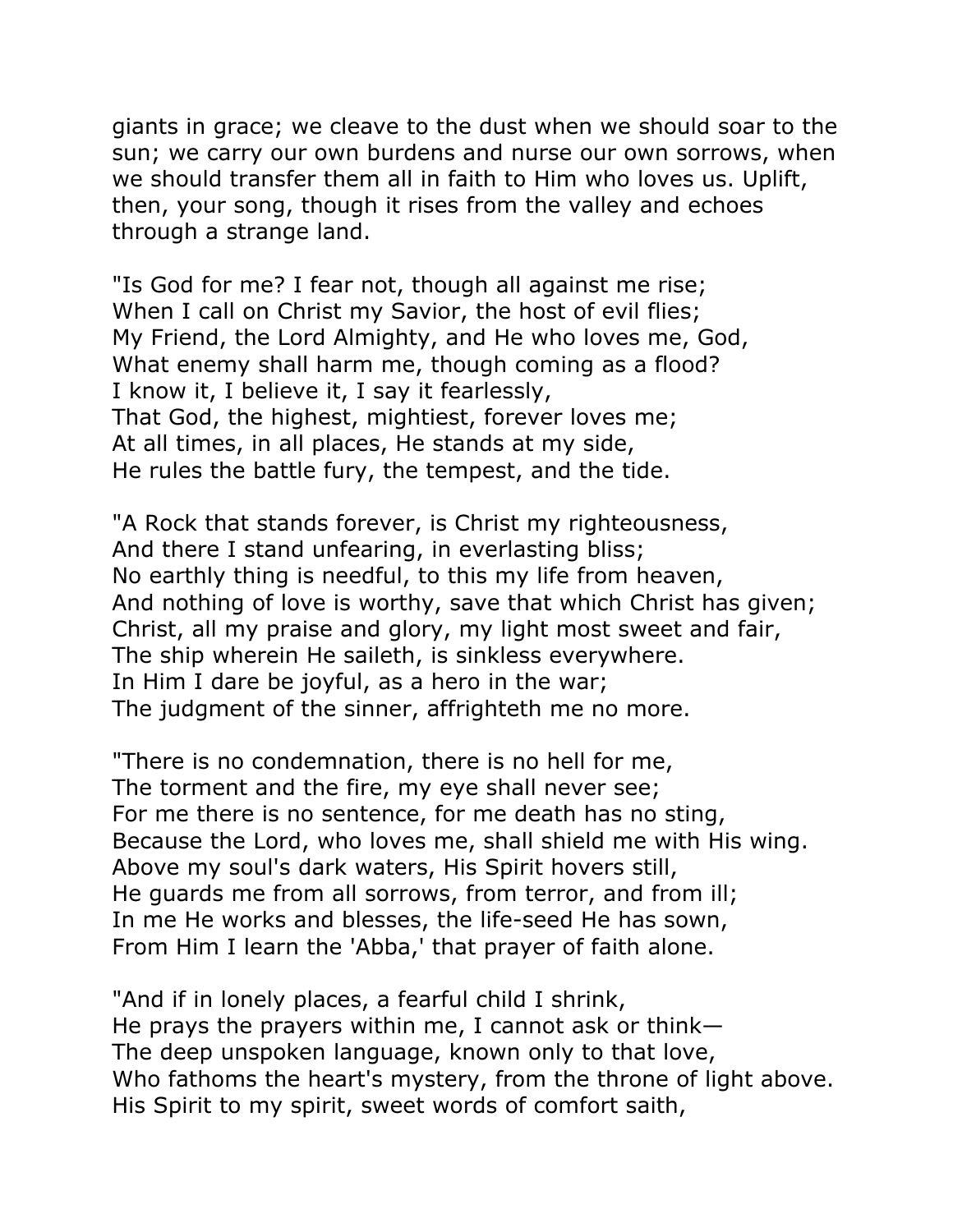How God the weak one strengthens, who leans on Him in faith, How He has built a city—of love, and light, and song, Where the eye at last beholdeth, what the heart has loved so long.

"And there is my inheritance, my kingly palace, home; The leaf may fall and perish, not less the spring will come; Like wind and rain of winter, our earthly sighs and tears, Until the golden summer dawneth, of the endless year of years. The world may pass and perish, You, God, will not remove, No hatred of all devils, can part me from Your love; No hungering nor thirsting, no poverty nor care, No wrath of mighty princes, can reach my shelter there.

"No angel and no heaven—no throne, nor power, nor might; No love, no tribulation—no danger, fear, nor fight; No height, no depth, no creature—that has been or can be, Can drive me from Your bosom, can sever me from Thee. My heart in joy upleapeth, grief cannot linger there, She sings high in glory, amid the sunshine fair: The sun that shines upon me, is Jesus and His love, The fountain of my singing, is deep in heaven above."

One experience of this remarkable petition yet remains to be considered. "Your will be done on earth *as it is done in heaven."* The question arises, **"How is God's will done in heaven?"** We briefly reply—God's will is done in heaven HARMONIOUSLY. There lives not a being in heaven whose will is not in the sweetest accord with the will of God. The will of God is done in heaven by all celestial intelligences, because it is His will. This is the loftiest motive that can sway a created mind—no motive lower than this should sway ours. The conviction that we are *doing* or *suffering* God's will should be enough to annihilate every objection and silence every murmur.

The will of God is done in heaven CHEERFULLY. "Bless the Lord, you His angels that excel in strength, hearkening to the voice of His word." They hearken that they might do. Such should be our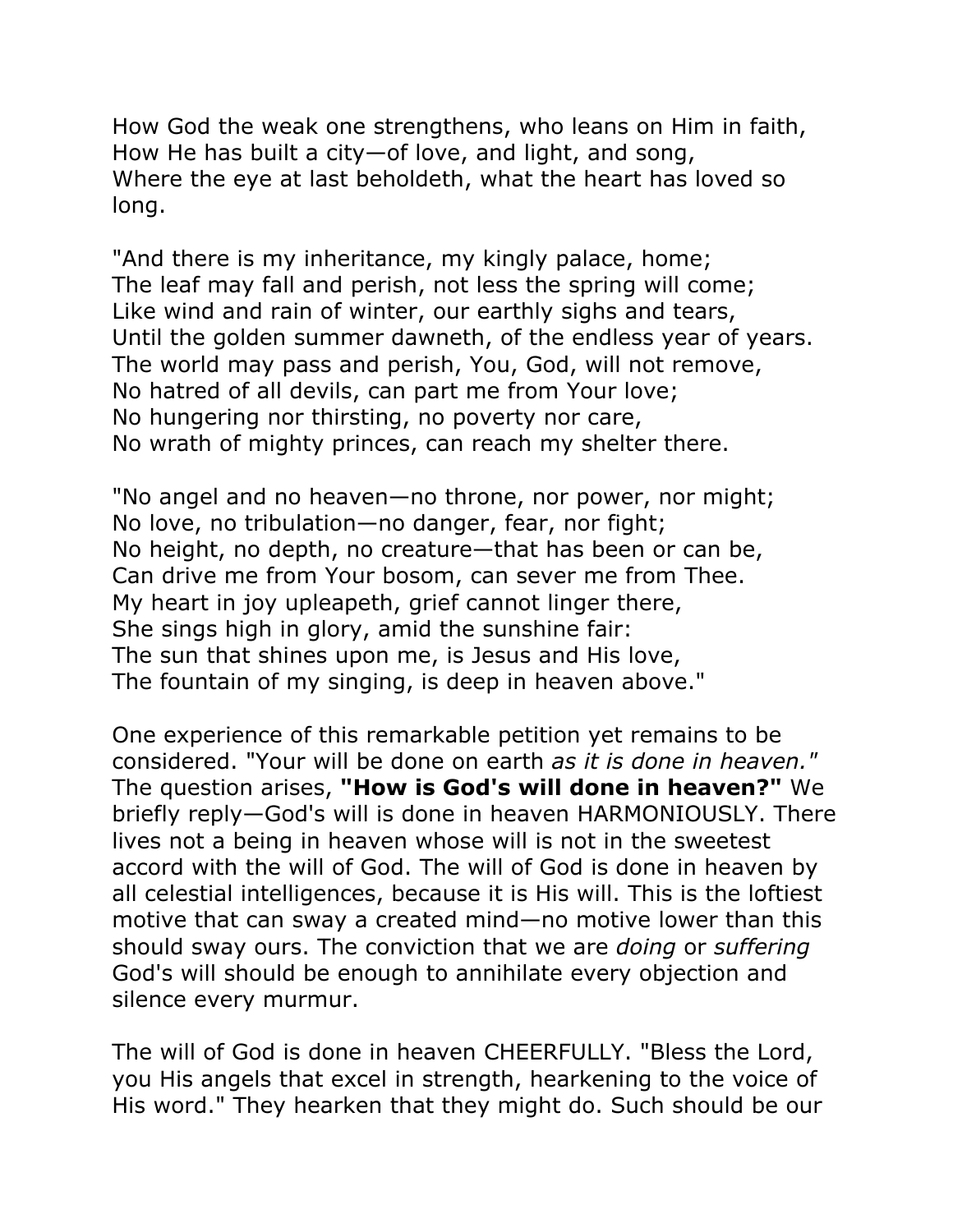obedience—a cordial, cheerful doing and enduring; as the apostle expresses it, "Doing the will of God *from the heart."* How touchingly did our Lord illustrate this cheerful obedience to God! "I delight to do Your will, O my God." And, in another place, "I seek not mine own will, but the will of Him that sent me." So let our submission to God be—a cheerful, happy submission.

God's will is done in heaven PROMPTLY. There is not a moment's pause of sullen hesitation or questioning delay. Every angel poised upon his white pinion, every seraph with his hand upon his golden harp, every glorified spirit with the well-prepared anthem upon the lip, stands ready to obey God's command. So let His will be done by us—without reasoning or demur, without attempting to penetrate the mystery or define the outcome. It may demand the costliest sacrifice, impose the heaviest cross, involve the severest self-denial—nevertheless, would we imitate on earth the will of God as done in heaven? then let us not ask the reason why, but promptly and cheerfully obey, satisfied that it is the holy, wise, and righteous will of our heavenly Father.

The blessings that flow from PERFECT acquiescence with the will of God are innumerable. It secures our **happiness**. The great secret of all quietness and contentedness of mind under all circumstances, is in the resignation of our own will to God's will. *The moment there arises in the breast the least hostility to what God does, or enjoins, there is unhappiness.* The harp is unstrung, and harshness and discord is the result.

There is **safety**, also, in resignation to God's will. Never is the child of God so safe as when doing and suffering the will of God. Danger and destruction lie in the path of *self-will.* As much should we deprecate *self-will's* rule and shrink from asserting its preeminence, as we would be insane standing upon the brink of an Alpine precipice, with the ice and the snow melting and crumbling beneath our feet. But, oh, the perfect safety in doing and enduring God's will! mysterious, painful, humbling though it be.

There is heavenly **blessing**, also, in the soul that does God's will.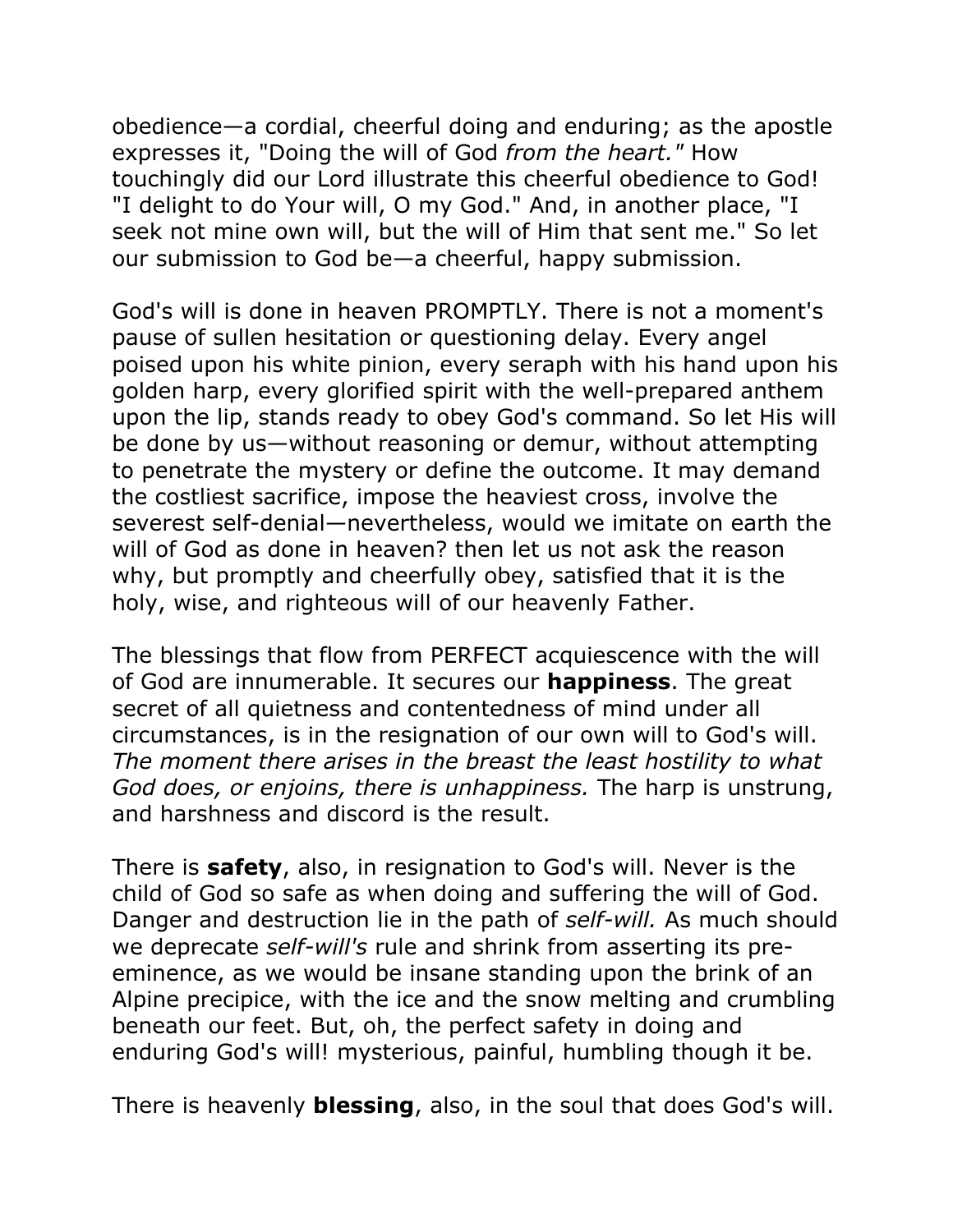In proportion to our assimilation to the perfection of God's will as done in heaven, is our approach to the happiness of heaven itself. We sit as in the heavenlies while harmony exists between God's mind and ours. No position of the soul brings us into such close and holy relation to God as when our will sweetly dissolves into His. The soul, with all its present and eternal interests, is now confidently and cheerfully surrendered to Him. No dread of rocks, and of shoals, in the homeward voyage. Our Father pilots the bark, and perfect confidence garrisons the soul. *With a divine hand upon the helm, love expanding the sails, and hope sitting serenely upon the prow, the heaven-bound vessel careers her pathway through sunlight and through storm; and so He brings us to our desired heaven.* 

One word shall sum up all that we would further say upon this part of the subject—the cheerful doing and the patient suffering of our Father's will resolves itself into **perfect satisfaction with all that He does.** It is the daily lesson of life, the secret of our growth in grace, the essence of our personal holiness. "This is the will of God, even your sanctification." "And be transformed by the renewing of your mind, that you may prove what is that good and acceptable will of God."

"May Your will be done!" This is the most solemn prayer it is possible for man to breathe. Unconverted reader, are you aware what this petition involves? Are you prepared for the answer? God's will is that you should be **holy**—are you ready to give up *your pride, your avarice, your lusts, your worldliness, your secret sins?* God's will is that **uprightness** and **integrity** should mark all our doings—are you willing to have your ledger examined, your accounts scrutinized, your bills taxed, and your commercial transactions placed in the light of day? God's will is that we should **love** Him with a simple, single, and supreme affection are you willing that He should enter the garden of your soul, and gather this lily, and pluck that rose, and mow down that daisy, and break the stem of that beautiful and stately plant, that henceforth He might possess your heart? God's will is that you should **believe** in and accept His beloved Son as your only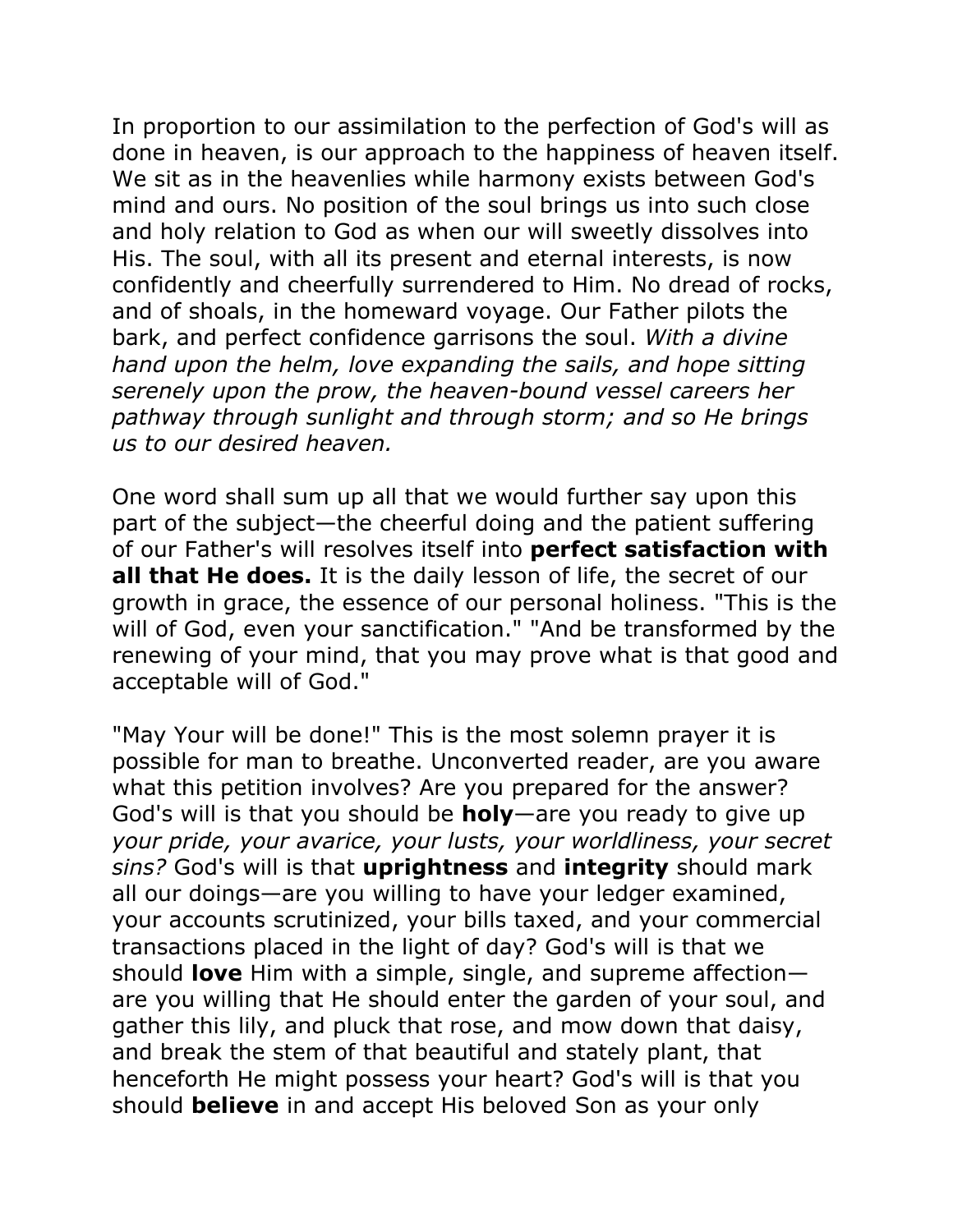Savior, your righteousness, redemption, and hope—are you willing to cast overboard your self-righteousness, to part with your religion of duties, and rites, and forms, and receive Christ as a poor, empty sinner, trusting only in His blood and righteousness?

No! perhaps you are not prepared for any part of this sacrifice! And yet, morning and evening, you pray, "may Your will be done!" Oh, it is the most solemn, fearful prayer lips ever uttered! When next you breathe it, add yet another—"Lord, renew me by Your Spirit, strengthen, sanctify me by Your grace, that in doing and in suffering I may stand complete in all Your holy will."

The UNIVERSALITY of God's will done on earth, will be the universality of the **reign of holiness**. The millennial age of the world, which is to be ushered in by the Coming of the Lord in person, and with great glory, will be the dawn of an era of righteousness, peace, and happiness, such as creation has not witnessed since its primeval state. In that day, when "the Lord's feet shall stand upon the mount of Olives which is before Jerusalem," when "the Lord shall be King over all the earth . . . and His name one," "in that day shall there be upon the bells of the horses—*holiness unto the Lord*; and the pots in the Lord's house shall be like the bowls before the altar. Yes, every pot in Jerusalem and in Judah shall be—*holiness unto the Lord of hosts*—and all those who sacrifice shall come and take of them, and cook in them—and in that day there shall be *no more the Canaanite* in the house of the Lord of hosts." Then will the prayer—for centuries the burden of the Church—be fulfilled, and in the new earth and the new heaven, in which righteousness supremely reigns, God's will shall be done. O my Father, God! "Let Your will, not mine, be done; Let my will and Yours be one."

## **The DEPENDENT Spirit of the Lord's Prayer.**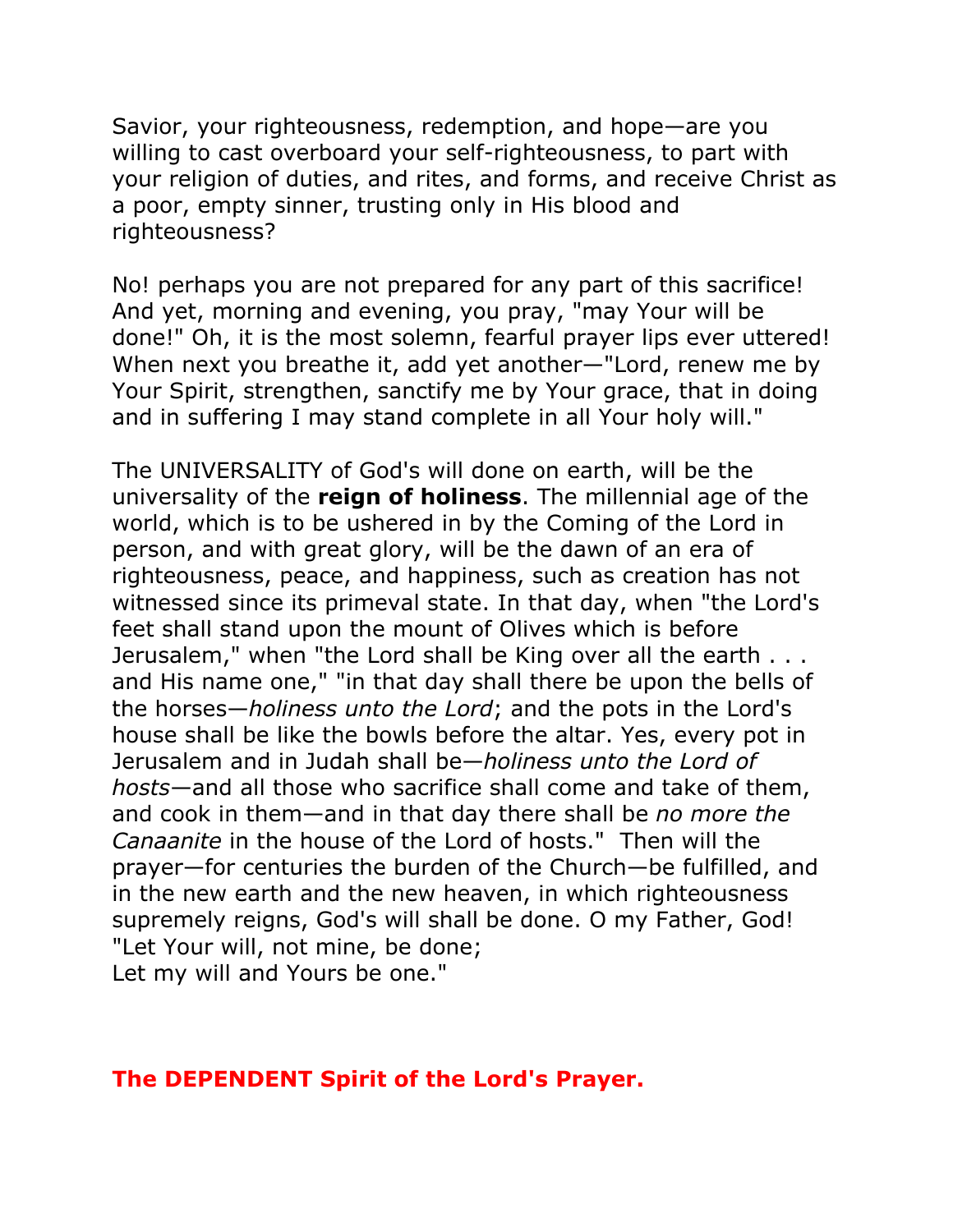"Give us this day our daily bread." Matthew 6:11

A *created* being must, of necessity, be a *dependent* being. The constitution of his nature involves this as its condition. There is but One who is independent, because there is but One who is self-existent. God owes His being to no other and higher power than Himself. He stands alone—alone the eternal, self-existent, independent Jehovah. Of no other being can this be said. There is not an angel in heaven who is not as much dependent upon God for every breath he draws, as the insect sporting its momentary existence in the sunbeam.

The fall of man has presented an impressive illustration of this truth. Dependent upon God in his pristine state of holiness, he is infinitely more so since bankrupt of all original righteousness and strength. His condition of utter feebleness and reliance upon a power other and infinitely above his own, finds no parallel in the history of creation. Not an being expatiating amid the glories of the upper world, not a tribe cleaving the blue vault of heaven, or traversing the deep paths of the sea, or roaming the wide circuit of the earth, hangs upon God for its existence and sustenance in a condition so feeble, helpless, and dependent, as the fallen creature man. But the regenerate man alone feels and recognizes this truth. He alone is conscious of this fact. He has been taught by the Spirit that he is "without strength," and that when he was without strength, Christ died for him.

Man is self-destroyed. He is a moral homicide, a self-murderer. "O Israel, you have destroyed yourself!" This is the first lesson the renewed creature learns. He learns that he is sinful, and a sinner before God. That he has no righteousness, no goodness, no worthiness, no strength; that he stands in God's bankruptcy court, owing ten thousand talents, and having nothing to pay. Oh, blessed truth this to learn under the teaching of the Holy Spirit—our poverty, emptiness, impotence, and nothingness!

But this is not all. As there is no creature so conscious of his weakness, so there is none so conscious of his strength as the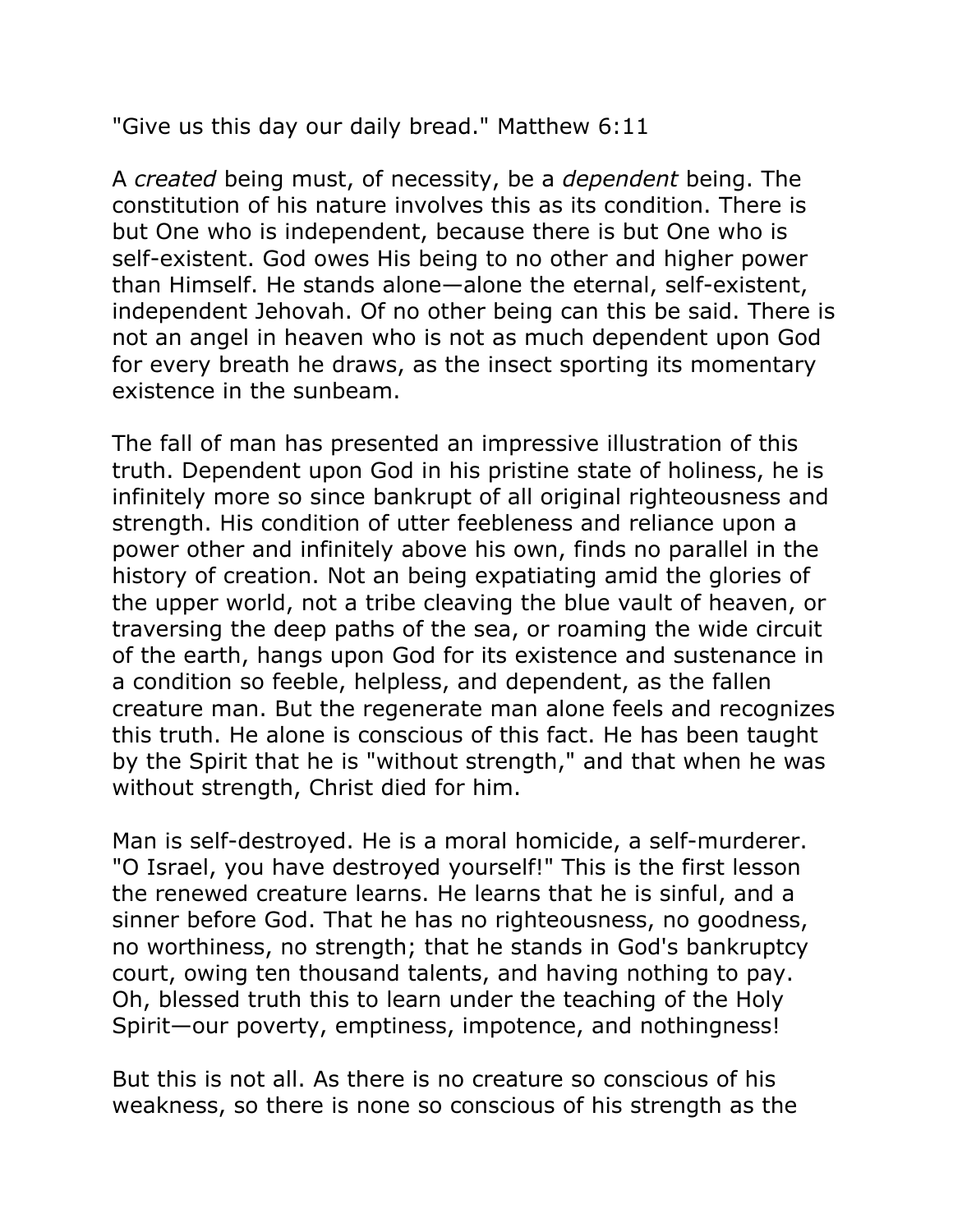renewed man. Taught his dependence, he has also been taught upon whom he is to depend. Instructed in the knowledge of his weakness, by the same Spirit he has been instructed wherein his great strength lies.

Hitherto the petitions taught us by our Lord in this, the disciples' incomparable prayer, have borne exclusive reference to the adoration, glory, and empire we ascribe to God. In this order we trace the infinite wisdom of our Great Teacher, who, in a subsequent part of His sermon on the mount, instructs us to "seek first the kingdom of God and His righteousness, and that all things else should be added to us." God first—His being, His glory, His empire. Man second—his prayers, his needs, his supplies; that thus God in Christ might in all things have the preeminence. We now turn to the petition itself—"Give us this day our daily bread."

There are four kingdoms—as we have seen in a preceding chapter—over which the sovereignty of God extends—the kingdoms of nature and providence, of grace and glory. These are not separate and independent sovereignties, but are parts of one perfect whole—divisions of one great empire, God's scepter ruling alike over each and all. We may confirm and illustrate the unity of God's empire, by the spiritual conversion of His people. In their first, or abnormal state, they are found in the kingdom of **nature**, knowing nothing more of God than is learned in, and presenting nothing more to God than is culled from, the natural world.

Their religion is that of Cain—the religion of nature, the religion of fruit and flower. The ripened grape and the fragrant bouquet are all the sacrifice they present. "And Cain brought of the fruits of the ground an offering unto the Lord." In this offering there was no recognition of God's spiritual being, and no acknowledgment of his own sinfulness. "Abel also brought of the firstlings of his flock, and of the fat thereof. And the Lord had respect unto Abel and his offering—but unto Cain and to his offering He had no respect." The difference between these offerings was essential, and it was this. The offering of Cain was that of the natural man; the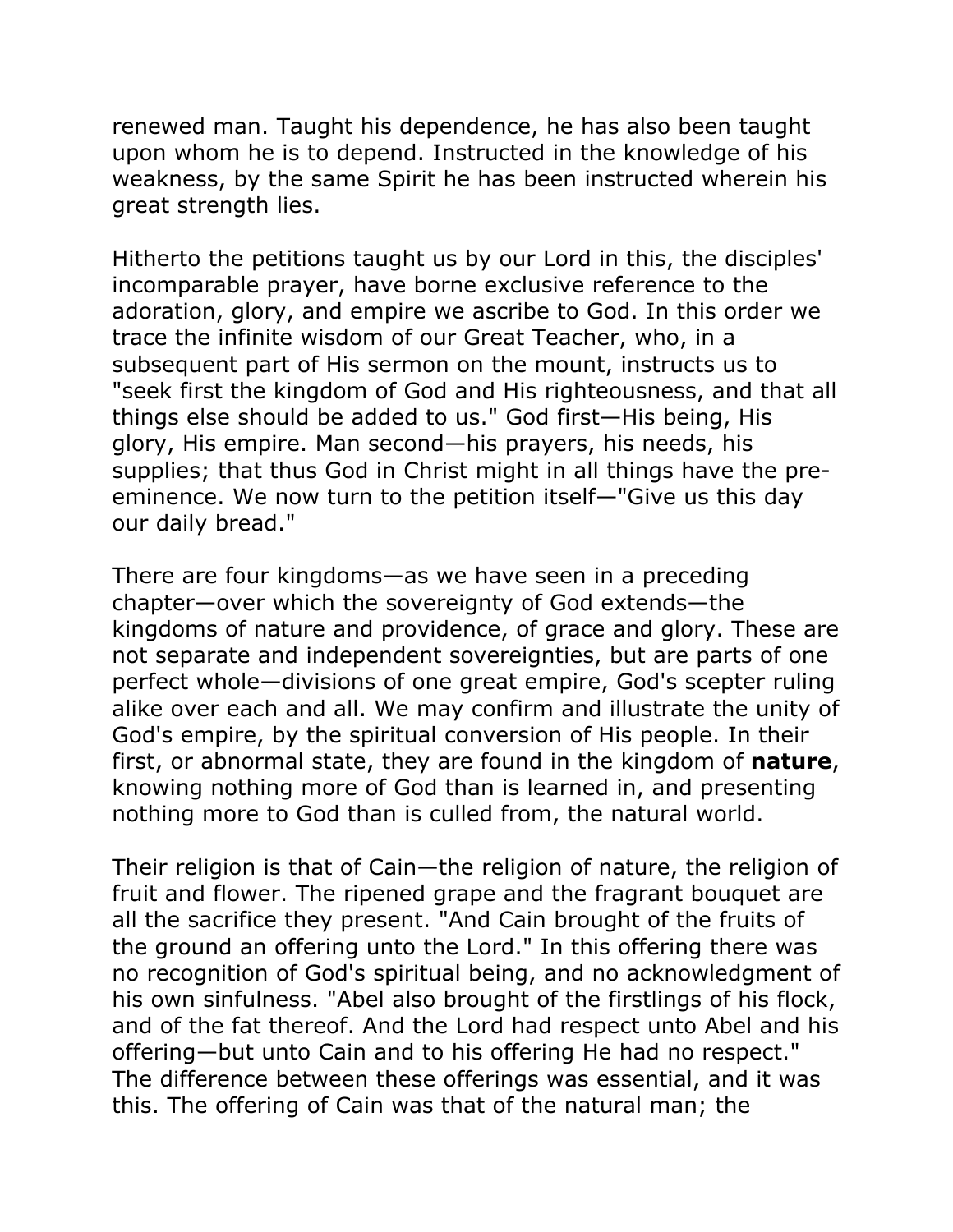offering of Abel was that of the renewed man. The one was without an atonement for sin; the other was atonement itself. The one was a recognition of God's goodness; the other was an acknowledgment of God's holiness. The one honored God in His natural, the other in His moral perfections. The one embodied the self-righteousness and language of the Pharisee, the other the penitence and confession of the tax-collector. Look well to your religion, my reader! is it that of Cain, or of Abel?

But, bent upon His purpose of love, God leads His people from the kingdom of **nature** into the kingdom of **providence**. Here they become the subjects of His wonderful works with the children of men. Perhaps, by the decay of health, perhaps by the loss of property, perhaps by the sorrow of bereavement, or by adversity in some of its countless forms, God at length brings them into the kingdom of **grace**. Taught in this kingdom their sinfulness, emptiness, and poverty; led to believe in the Lord Jesus, and to accept Him as all their salvation and all their desire; instructed, tried, tempted, sanctified, they are, at length, transferred from the kingdom of grace into the kingdom of **glory**, where they live and reign with Christ forever. Thus, the four kingdoms constitute one grand monarchy, of which Jehovah is the great King. Now, it is in the kingdom of grace that this petition finds its most fervent and most emphatic utterance.

We now turn to THE PETITION ITSELF. "Give us this day our daily bread." How rich and comprehensive the meaning of this simple and brief prayer! How it expresses the need of all classes and conditions of men! How worthy the wisdom and the benevolence of Him who taught it! It adapts itself alike to the simplicity of the child, and to the wisdom of the sage; to the guilt of the sinner, and to the spiritual aspirations of the saint! All, of every age, and climate, and state alike, find a vehicle of utterance for their needs in this single and sublime petition, "Give us this day our daily bread!"

The first consideration is, **the SOURCE of the supply**. Jesus, having first taught us that God was our Father—then to approach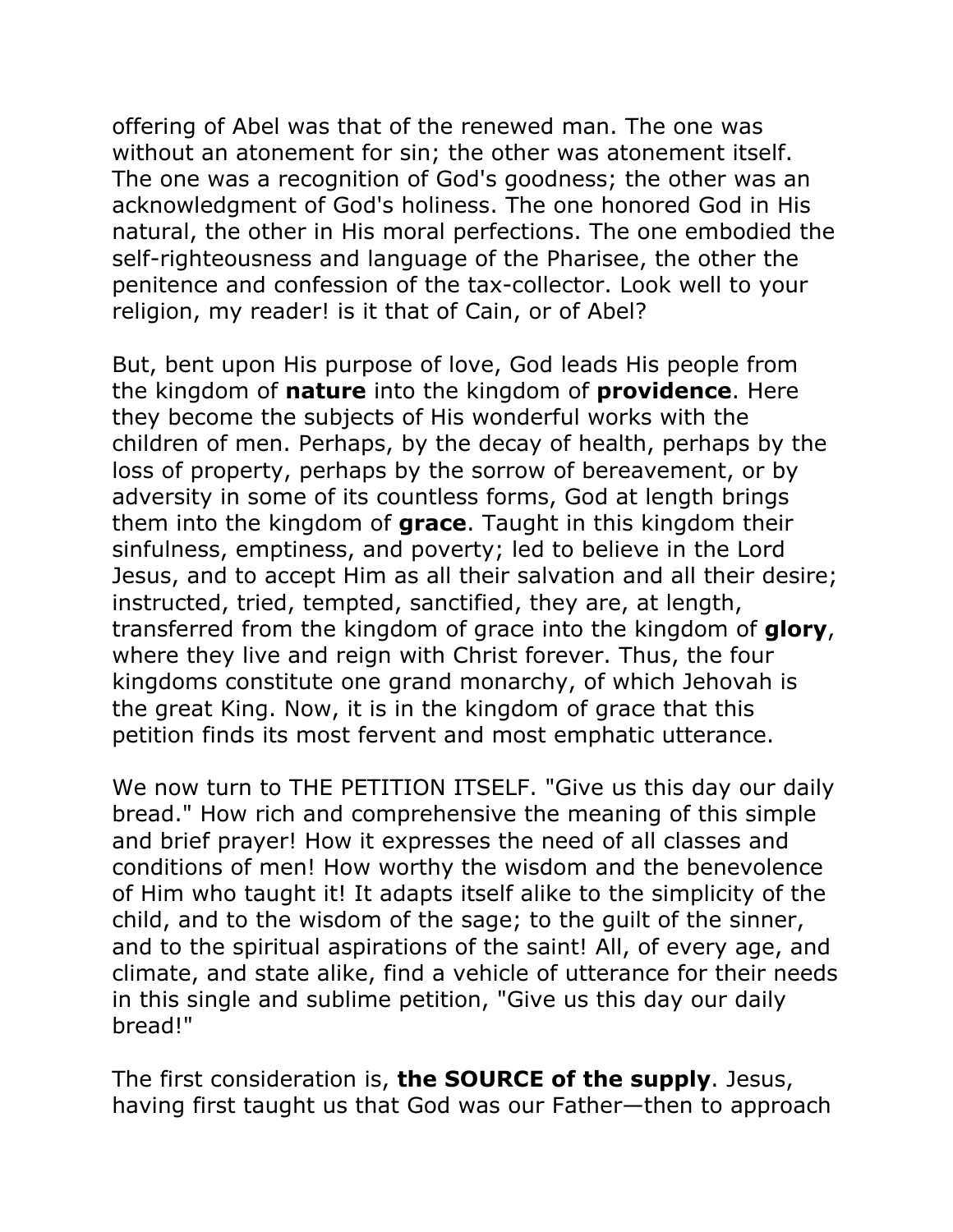Him in the spirit of adoption as children—now instructs us to look up to Him for the supply of our needs; it being the province of a parent to provide for the necessities of his children. In this sense God is the universal Parent of the race. As all life *emanates* from God, so all life is *sustained* by God. "The eyes of all wait upon You; and You give them their food in due season. You open Your hand, and satisfy the desire of every living thing." "He gives to the beast his food, and to the young ravens which cry." Wonderful Parent! bountiful Benefactor! Every living thing attracts Your notice, and receives its supply at Your hand. From the tiny insect traversing the rose leaf, up to the highest form of animal life, all draw their sustenance from You. All receive from Your bounty their daily bread. But how much more the children of Your electing love and converting grace! The very existence of God as our Father involves the certain supply of all our needs. Assured that we are His children—confirmed and sealed by the Holy Spirit—it were the veriest unbelief to doubt for a moment the truth that all our necessities will be met by His outstretched, full, and overflowing hand.

Oh, get this assurance that God is your Father, and then faith may grasp the pledge which this fact involves, that He will supply your daily need. How earnest and loving was Jesus in seeking to emancipate the minds of His disciples from all anxious, earthly care, by expounding to them the care of their Father in heaven.

"Your heavenly Father knows that you have need of all these things." Inexpressibly tender, soothing words! With what music do they fall upon the ear of the distressed, tried, care-oppressed child of God! "Your heavenly **Father** knows." Each dissected word in this consolatory passage embodies a distinct and precious thought. "Your heavenly Father,"—it is a Father's knowledge, a Father's care, a Father's wealth. With such a Father, what want can He not, will He not supply?

Again, "**Your** heavenly Father!" Yours by adopting love, yours by free grace, yours in a changeless covenant, yours individually, inalienably, and forever yours—as if you were His only child!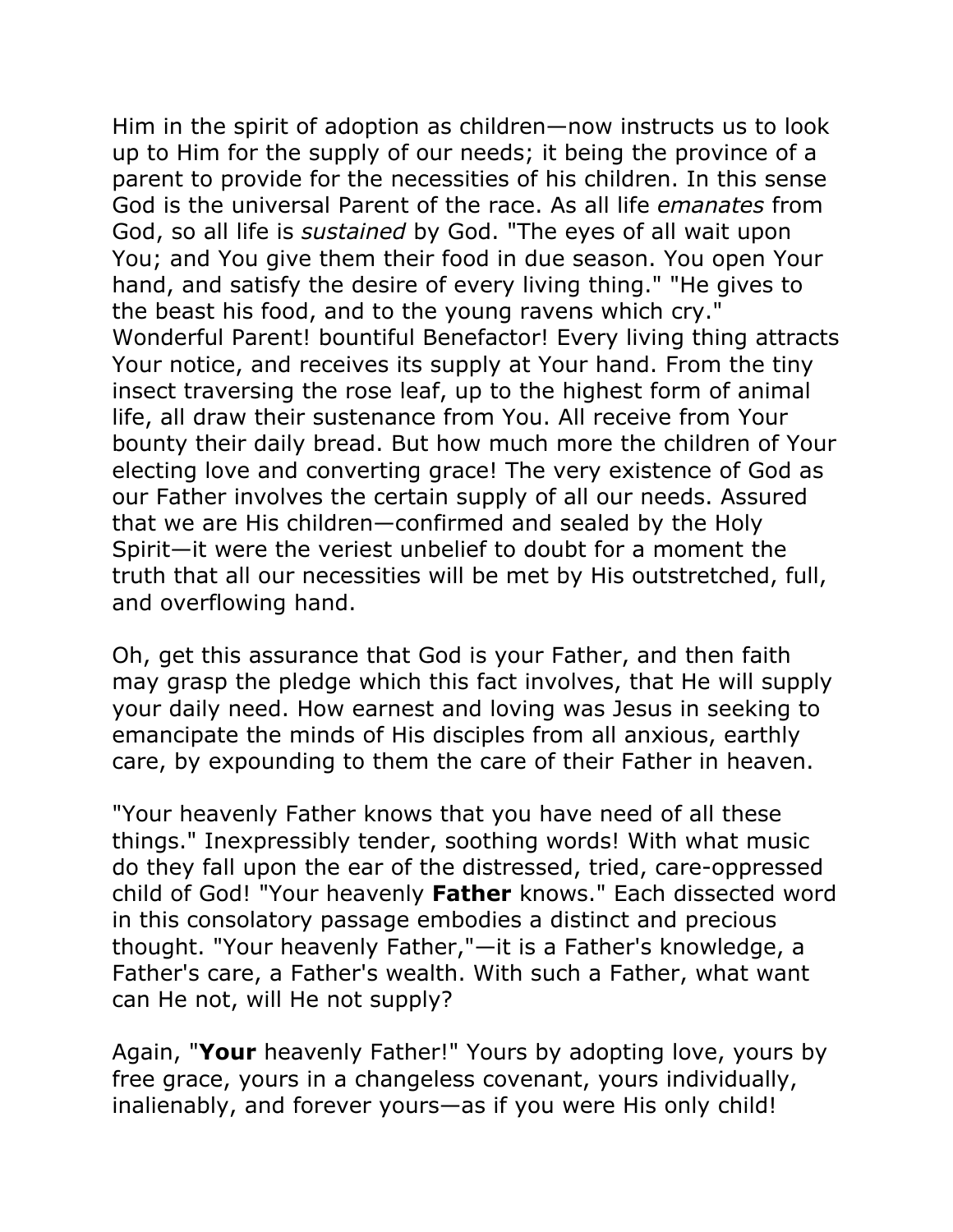Again, "Your heavenly Father **knows**"—knows your person, your name, your relation; knows your circumstances, your straitened position, your tried faith, your assailed integrity, your tempted spirit, your sad and drooping heart. He knows it all with the knowledge of a loving Parent.

Yet again—"Your heavenly Father knows that you have **need**" your necessity; every requirement that exists, every demand that is made, every emergency that presses upon you, He knows. It is not what you desire, or think needful, but what you really and truly require, He recognizes and provides for. This was the apostle's limit on behalf of the saints, "My God shall supply all your needs;" not your imaginary or your luxurious desires, but what you necessarily and absolutely need.

Once more—"Your heavenly Father knows that you have need of **all** these things." What things? food and clothing, things expedient for you; the temporal requirements of this present life. "Godliness has the promise of the life that now is." With this divine, this full assurance, breathing so kindly from the lips of Jesus, how should every doubt be removed, and every fear be allayed as to the present and ample supply of our temporal needs! What a gentle, loving, yet searching rebuke of our unbelieving distrust of God!

He who opens His hand and supplies the needs of every living thing, will He close that hand to you? He who hears the ravens when they cry, will He be deaf to you? He who guides the sparrow to the spot where the tiny seed awaits its morning's meal, will He not provide for you? O you of little faith! wherefore do you doubt? Look round upon this wide, this rich, this fruitful world—it is all your Father's domain. The cattle browsing upon its hills—the golden corn waving in its fields—the capacious granaries clustering around its homesteads—the precious gems embedded within its mines—all, all is yours, because all is His. Truly we have a wealthy Parent, the Proprietor of the universe; "for the earth is the Lord's, and the fullness thereof." And He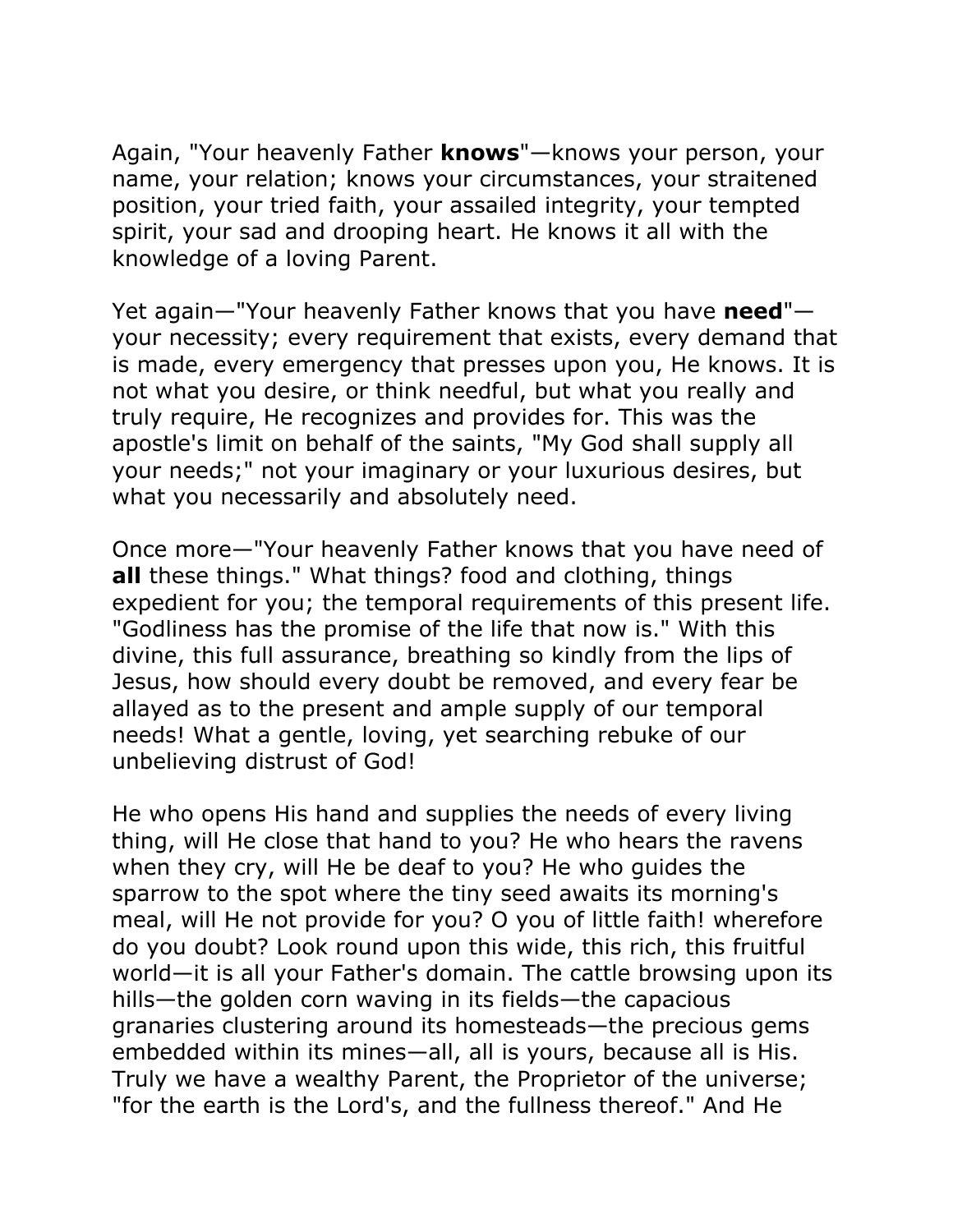preserves its existence, fertilizes and blesses it for the provision of the many sons He is bringing home to glory.

Let us not, then, yield to despondency or sink in despair when the barrel of meal and the cruse of oil are well-near exhausted. God often permits our stores to come almost to their end before He interposes His supply, that we may all the more distinctly trace His love and gratefully acknowledge His hand. It is through many sharp trials that faith has to travel before it brings glory to God. The spirit of dependence is the essence of faith. Faith would remain a concealed, undeveloped, and unshaped grace, with no form, nor beauty, nor power, but for the severe tests, the stern discipline of service and of suffering to which our God often subjects it.

We can speak fluently and boastfully of our trust in God, so long as *sense* traces the way and eyes the supplies, and leans upon a creature prop. But oh, when all this fails us; when resources are drying, and supplies are lessening, and props are breaking, and poverty, difficulty, and entanglement stare us in the face, and we are brought to our wits' end, then we discover how slender is our hold upon God, how doubtful our trust in His word, how feeble and dwarfish our faith. And yet, small in degree as is that faith, it is priceless and imperishable. It may be sharply tried, severely winnowed, brought to its lowest ebb, its last resource; yet, such is its heavenly ascendancy, from the lowest depths it will shoot its arrows straight into heaven, send up its cry direct unto God, exclaiming, "Though He slays me, yet will I trust in Him."

Precious faith! that can support when nature sinks; can call God Father when He smites; can comprehend a smile from a frown; can discover some rays of light in the darkest cloud; empties the heart of sadness and care, and fills it with joy, confidence, and hope. The faith of God's elect, in some of its actings in the soul, resembles the feeble tendril. Following the instinct of its divine nature, faith climbs the wall of the exceeding great and precious promise, clasps in its arms the "tree of life," and so gradually ascending into the fullness of Christ, and bathing its towering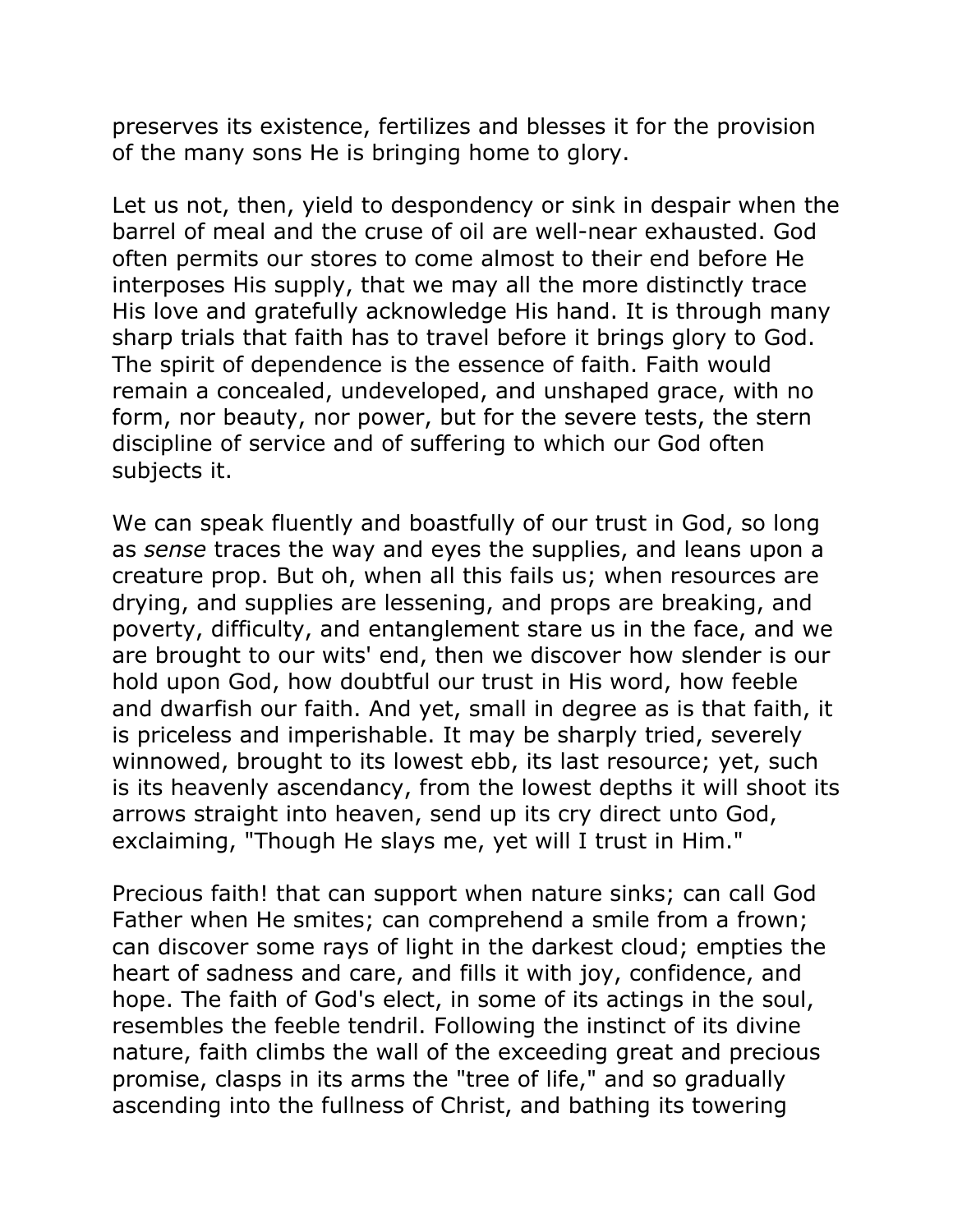head in the calm sunshine of God's love, it smiles at the tempest and defies the storm.

Thus are we directed by the petition to look to our heavenly Father for the supply of our daily temporal necessities. This He does in various ways; and it is pleasant to trace His hand in all. He grants strength of body, resoluteness of will, and perseverance of effort in toil—and so gives us our daily bread. He clears and sustains our mental faculties, counsels our perplexities, and preserves us from, or extricates us out of, the difficulties of our path—and so gives us our daily bread. He suggests our undertakings, prospers our enterprises, blesses the work of our hands—and so gives us our daily bread. He knows our need, anticipates our deficiencies, and times His supply to our necessities—and so gives us our daily bread. He unveils hidden sources of wealth, raises up improbable and unexpected agencies, opens the hand and inclines the heart of kindness, affection, and sympathy—and so gives us our daily bread. Thus does our heavenly Father; and by the wonder-working of His providence, often most astounding and unlooked for, feeds and clothes us.

Promising that our basket and our store shall not diminish, that our bread and our water shall not fail, day by day He spreads a table for us in the wilderness, raining down the bread that sustains us with the morning's light and with the evening's shade. Could the simple annals of God's tried and straitened saints be written, what numberless instances of His providential care might be cited! scarcely less striking and touching than the most remarkable penned by the sacred historian. The cases of the prophet Elijah, of the widow of Sarepta, of the disciples for whom Jesus provided the morning's meal after their night of fruitless toil, of the multitudes whom, from the scanty supply, He more than fed in the wilderness, would all, in some one essential feature, seem to live over again.

You, who, when temporal circumstances are distressed, whose barrel of meal and cruse of oil are brought very low, whose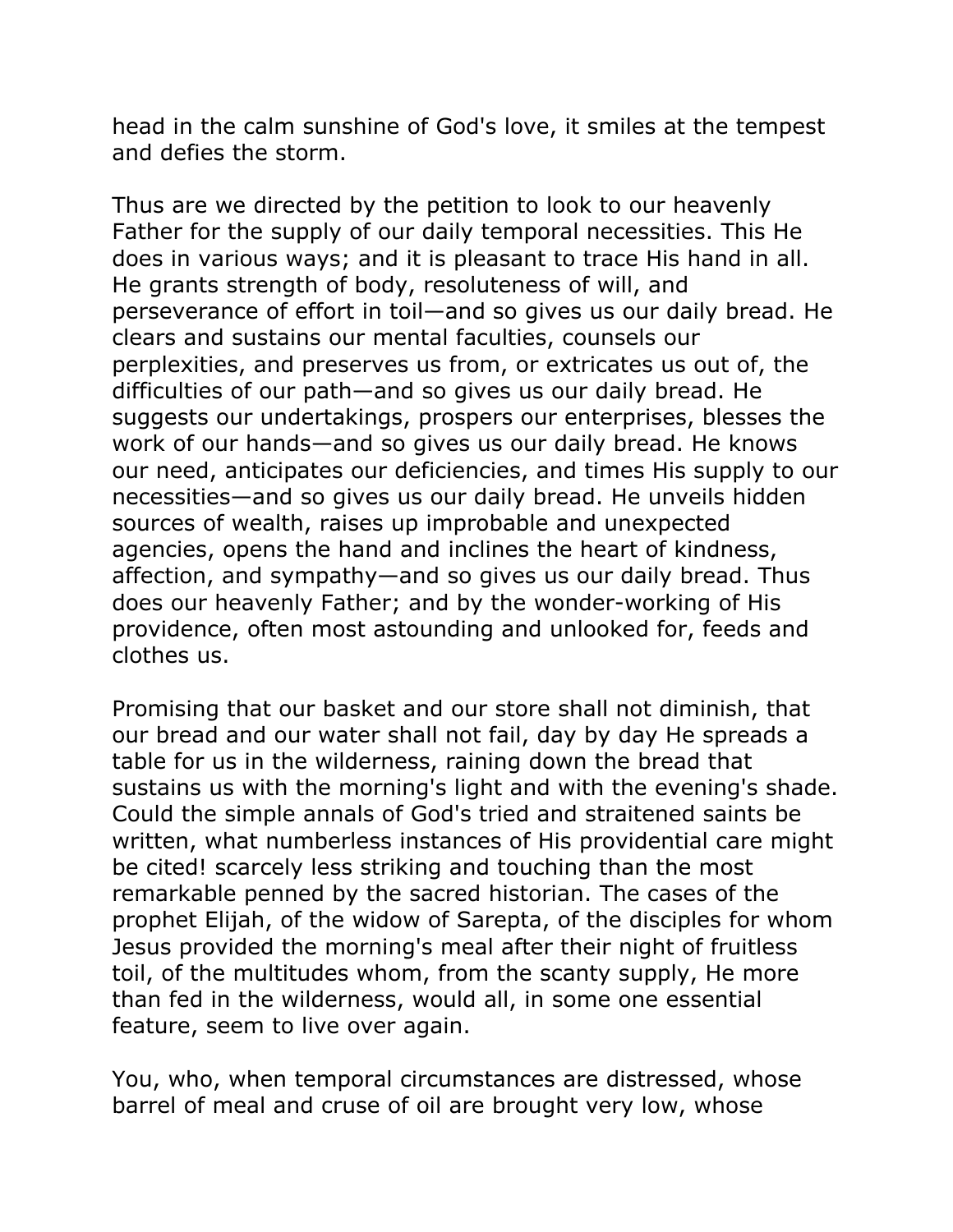minds' anxieties are corroding, whose hearts' fears are sinking, to whose eyes poverty and dependence appear in terrible form turn this petition into the prayer of faith, and send it up to your heavenly Father, who knows your need, and whose love, faithfulness, and power are pledged to meet it. "For He has said, I will never leave you nor forsake you. So that we may boldly say, The Lord is my Helper, and I will not fear."

But we must present this petition in its **spiritual teaching**. That our Lord included this as its chief burden there cannot be a doubt. How familiar, significant, and precious His own words bearing on this truth, and supplying the most full and impressive comment on the petition—"I am the bread of life." "I am the *living bread* which came down from heaven—if any man eats of this bread, he shall live forever—and the bread that I will give him is my flesh, which I will give for the life of the world." No truth stands out from the page of God's word more gloriously than this. Jesus is our life; and in this the figure He condescendingly employs—like all the types, similitudes, and emblems which set forth the Lord Jesus Christ—falls below the spiritual truth it was intended to illustrate. Natural bread does not *impart* life, it only *nourishes* and *sustains* it. But Jesus, as the Bread of Life, *gives* life; he that eats of Him lives. "I have come that they might have and that they might have it more abundantly." This "Bread" possesses both divine life and mediatorial life, and both are essential to the salvation of the soul. Oh, who can ever tell what our Lord passed through in order to become available as the life of His people! "Grain must be *bruised* (or ground) to make bread." How affectingly true was this of Jesus, as the living bread of His Church! In every sense and from every quarter He was bruised. "It pleased the Father to bruise Him, He has put Him to grief." He was bruised by Satan and by man—He was bruised by sin and by sinners—He was bruised by friends and by foes.

Who can describe the terrible process through which the fine wheat from heaven passed before we could eat by faith of this bread and live! What clue have we to this mystery of mysteries, what solution of this profoundest of problems—Christ's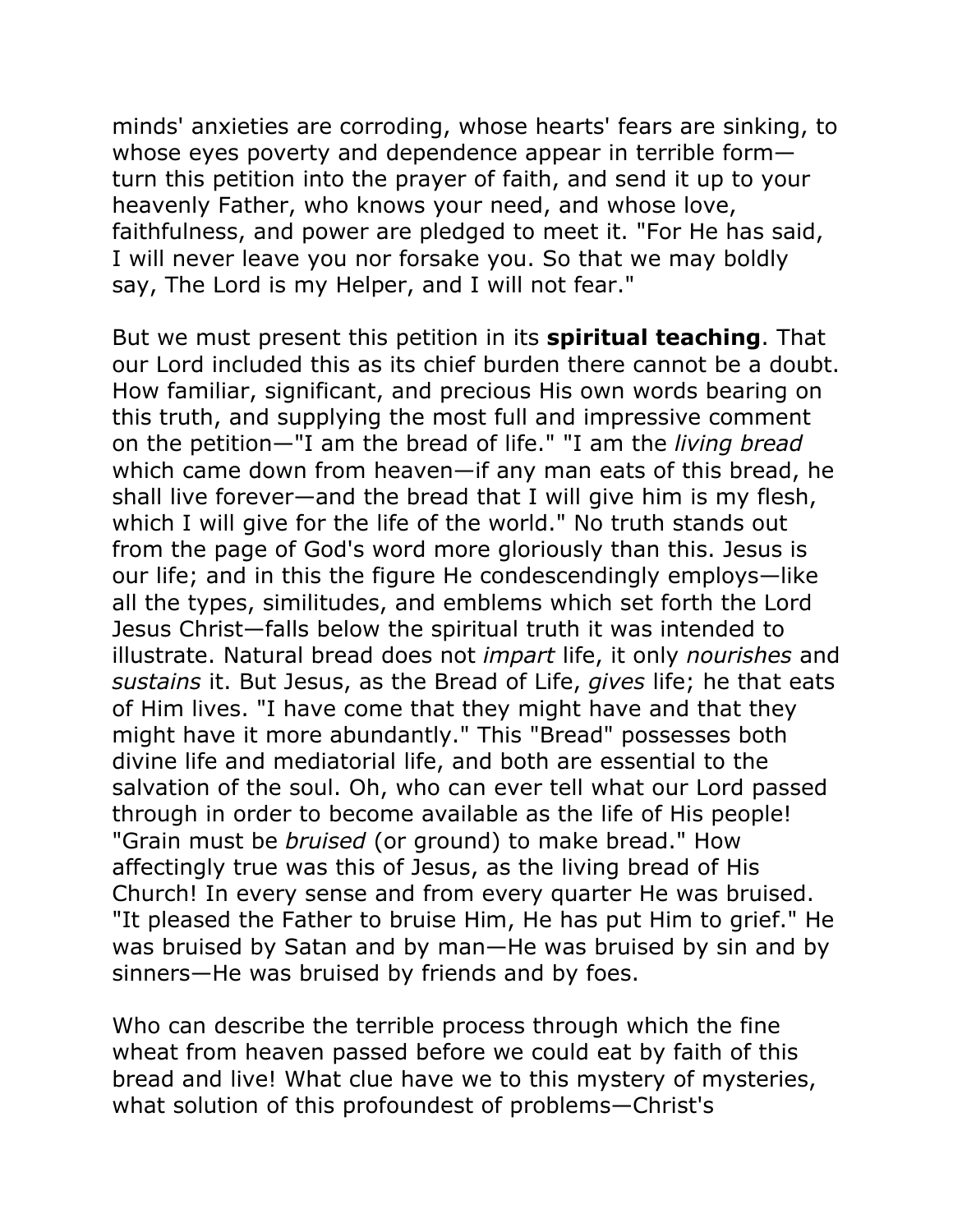sufferings—Himself sinless and innocent—but that which the theory of a substitutionary sacrifice supplies? "Christ has loved us, and has given Himself for us, an offering and a sacrifice unto God for a sweet smelling savor." This explains it all. His death was expiatory. It was for sin. "Who His own self bore our sins in His own body on the tree." "When He had by Himself purged our sins." "He is the propitiation for our sins." "The blood of Jesus Christ His Son cleanses us from all sin." Hold fast this foundation doctrine of Christianity! It is more than this—it is Christianity itself. It is the life-blood of our religion, it is the life of our souls. Contend for it unto the death. Maintain your belief of the Atonement at any cost; sell it at none. It admits of no dilution, of no reservation, of no compromise.

Received fully, and believed simply, and lived holily, the end, in this world, of your faith, will be a happy, hopeful death, and in the world to come life everlasting. As a mortal soon to die, as a responsible being soon to give an account, as a sinner soon to appear before God, as an immortal linked with an endless destiny, the atonement of the Son of God is everything to you. It cannot be questioned, denied, ignored, but at the peril of interests more precious, and of an eternity more solemn than the universe!

You inquire, perhaps, in view of this impressive and emphatic statement, HOW may I obtain an interest in the atonement of Christ? Your question is of infinite importance. No profound reasoning or elaborate disquisition is necessary to its answer, as no labored process or weary pilgrimage is required for its attainment. God has made FAITH the receptive grace of salvation. The gospel terms are—not him that works, nor him that runs, nor him that deserves—but, "him that believes." The whole edifice of your salvation rests upon the simple reception in faith of a personal Savior. The words of that Savior are, "Verily, verily, I say unto you, He that believes on me has everlasting life." With this agrees the teaching of His apostle, "Believe in the Lord Jesus Christ, and you shall be saved." What terms could be more simple, what mode of bringing you into the full reception of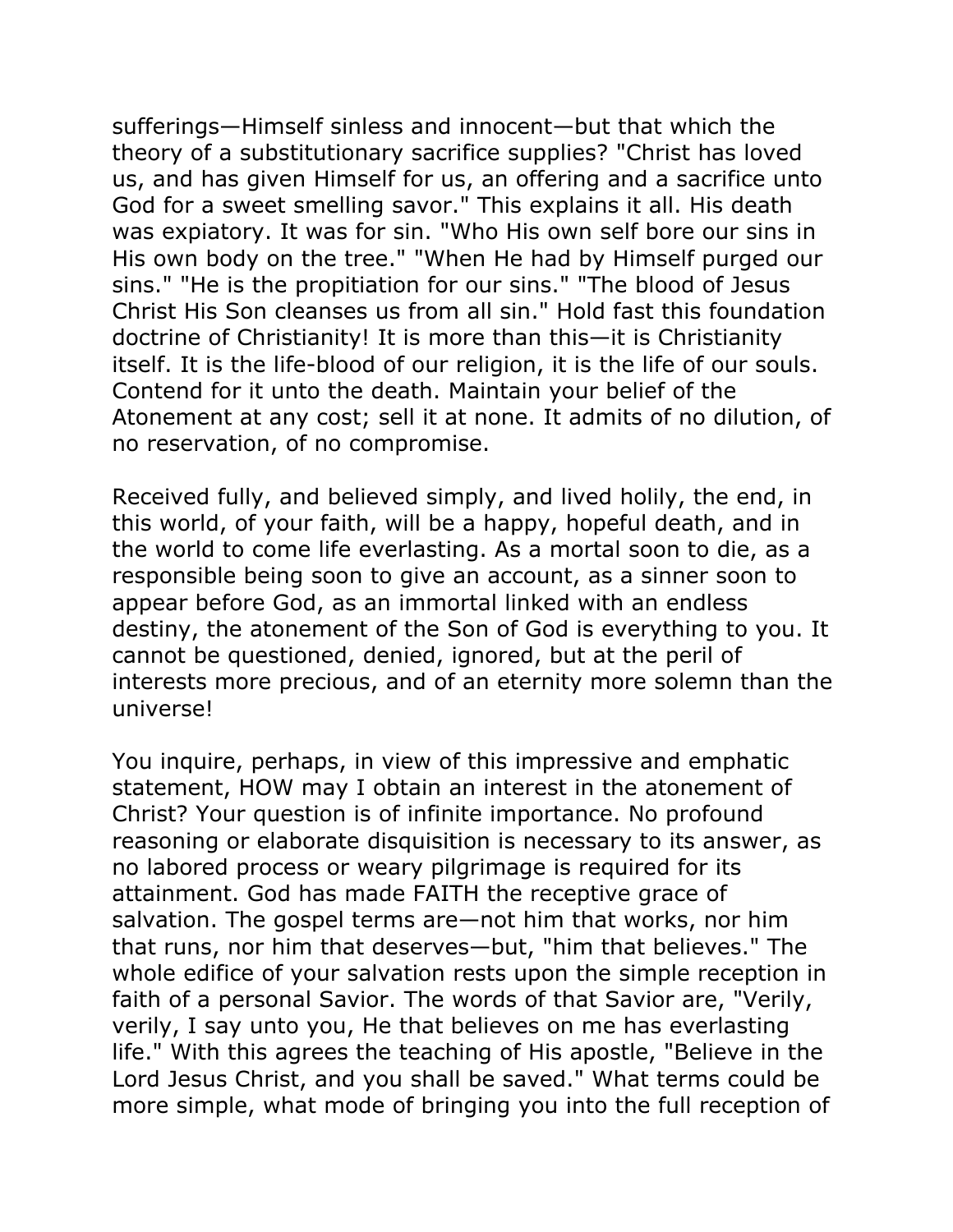salvation, with its priceless, countless blessings of peace, joy, hope, more appropriate?

But even at this, perhaps, you stumble! The very *simplicity* of God's mode of bringing you into the experience of the costliest gift in His power to bestow, is your bar to its possession. But let a wise and holy witness testify—"Sin gives you the first title to the Friend of sinners; a simple, naked faith the second. Do not puzzle yourself about contrition, faithfulness, love, joy, power over sin, and a thousand such things which the white devil will persuade you that you must bring to Christ. He will receive you gladly with the greatest mountain of sin; and the smallest grain of faith at Christ's feet will remove that mountain. At the peril of your soul, desire at present not peace nor joy, nor puzzle yourself even about love; only desire that that blessed Man may be your Bridegroom, and that you may firmly believe that He is so, because He has given you His flesh and blood upon the cross. You have nothing to do with sin and self, although they will have much to do with you. Your business is with Jesus—with His free, unmerited love, with His glorious promises. Strongly expect nothing from your own heart but unbelief, hardness, and backsliding, and when you find them there be not shaken nor distressed; rather rejoice that you are to live by faith on the faithful heart of Christ, and cast not away your confidence, which has great recompense of reward."

"Faith is not what we feel or see; It is a simple trust On what the God of love has said Of Jesus—of the 'Just.'

"What Jesus is, and that alone, Is faith's delightful plea; It never deals with sinful self, Or righteousness in me.

"It tells me I am counted dead By God in His own word;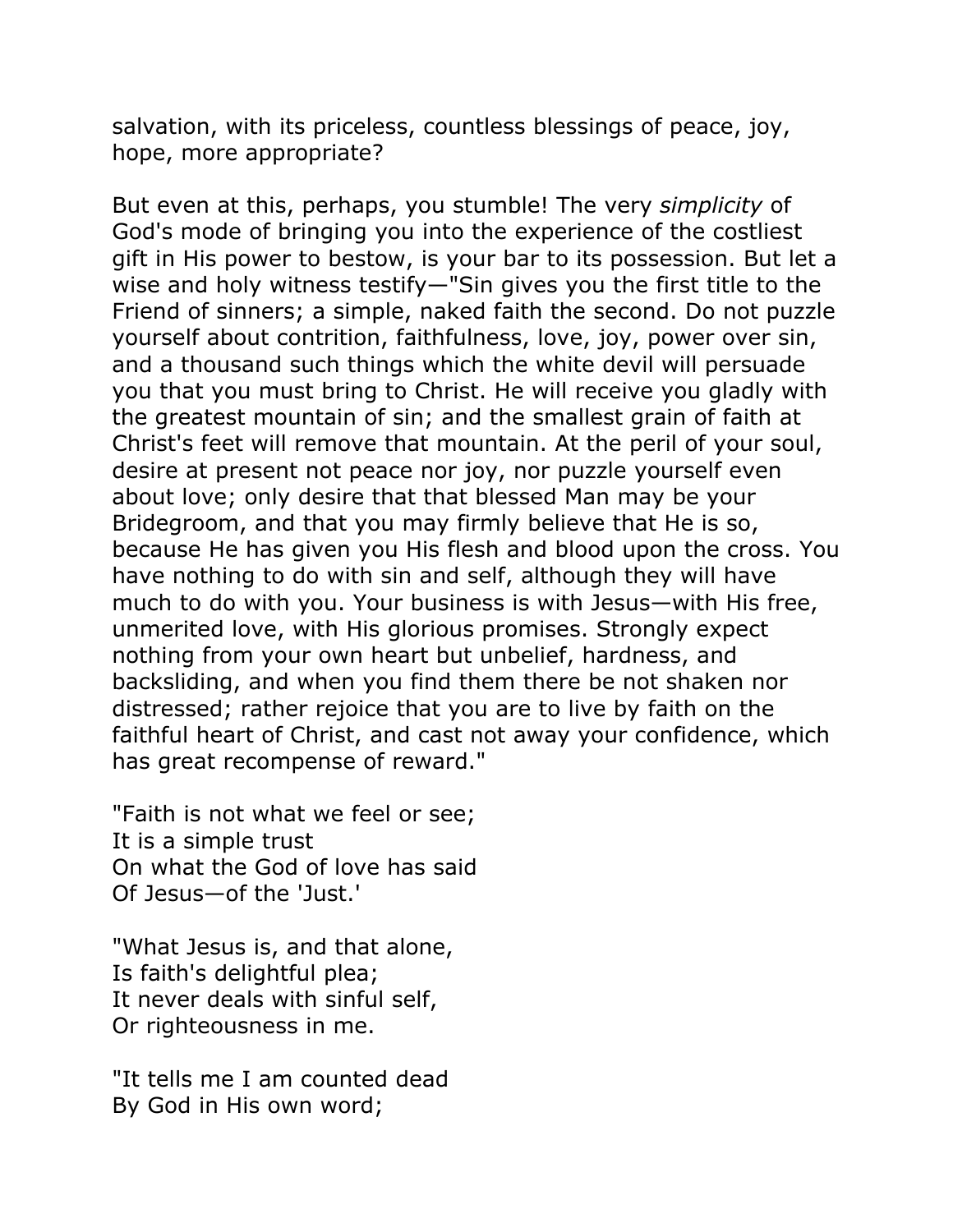It tells me I am 'born again' In Christ my risen Lord.

"If He is free, then I am free From all unrighteousness: If He is just, then I am just; He is my Righteousness."

Behold, then, this "living Bread"—giving life, sustaining life, and crowning life with the diadem of life eternal. It has in it all the ingredients of spiritual life—the pardon of sin, peace of mind, joy of heart, holiness of walk, and hope beyond. There is everything that your soul needs in Jesus. Make an inventory of your needs add up the sum total, sign it with "poverty," "bankruptcy," "sinner the chief," "hell-deserving," and take it to Jesus, and from His full, overflowing, free-flowing abundance of all grace He will meet your need, honor your draft, and dismiss you from His presence your heart thrilling with joy unspeakable and full of glory!

"GIVE US." God's blessings are GIFTS. Divine, priceless, and precious they are beyond all purchase. They have indeed been purchased, but the purchase-price was not that of man's finding, but of God's—even the price of Christ's most precious blood. We come not, then, to God with the petition, "Sell us," but, "Give us." Out of Your overflowing heart, from Your infinite sufficiency and most free favor, give us the blessings of Your providence and grace. "I come, Lord, with an outstretched hand, with an empty palm, stricken with hunger, famished and ready to die. I have heard that there is bread enough in my Father's house and to spare. Lo! I come, not worthy to be called Your son, asking but the portion of a slave. Give me this day my daily bread."

Oh, what a charm, what a sweetness does the FREENESS of grace impart to the blessings bestowed upon us by God! All who cluster around His table and eat of this bread appear there as the pensioners of His most free grace. They are invited as a sovereign asks his guests to receive the hospitality of his princely home. What an affront would it be to that sovereign to offer to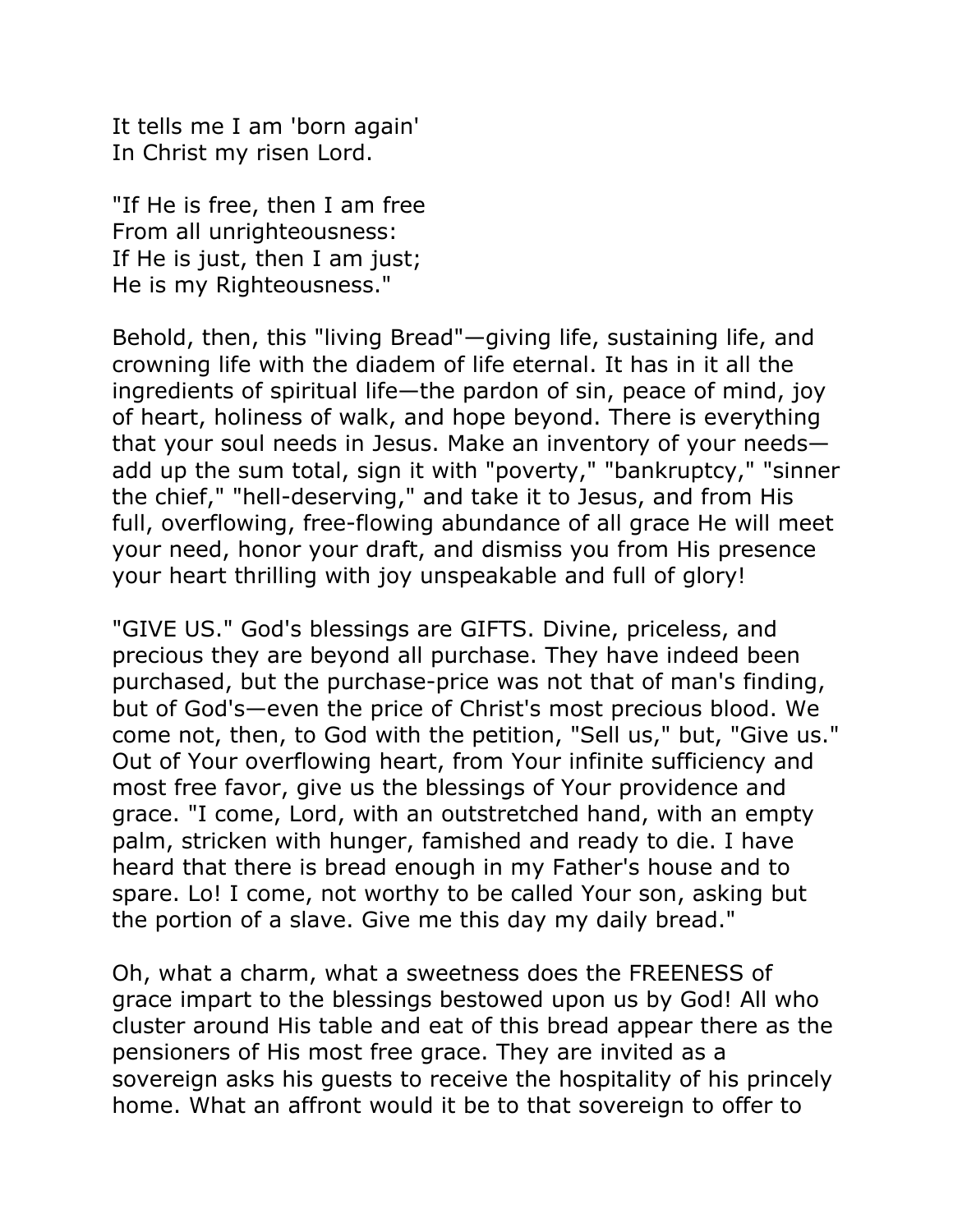pay for the banquet to which he had graciously invited you! A greater affront cannot be offered to the free grace and love of God than to imagine that He will sell His favors, that He requires you to pay for your admittance into His kingdom of grace and glory. True, solemnly true, He expects a return, and a large return too, but it is such a return of love and thankfulness, of obedience and service, as His own Spirit working in our hearts enables us to make. Thus, when grace finds us God's beggars, it leaves us His debtors, laying us under the obligation—oh, sweet and holy bond!—of yielding ourselves, body, soul, and spirit, an unreserved surrender.

"THIS DAY"—"day by day." God will have us live upon His bounty by the day. We have no inherent, independent resources, no reserved and treasured supplies. The manna rained down by God around Israel's camp was a striking type of this truth. It was the Lord's Prayer of the Old Testament saints. In it they were taught to ask and to expect from God their *daily* bread. It was a morning and an evening supply. They were commanded to lay up nothing for the morrow. If they disobeyed this injunction, the manna decomposed and was unfit for use. There was no surplus, no waste, nothing superfluous. "As it is written, He that had gathered much had nothing over; and he that had gathered little had no lack."

What a divine lesson was Israel here taught! And what a gospel, spiritual truth it teaches us! We are here taught the great mystery of *a life of daily faith*. And oh, what may be the need, what the history of one single day! What its demands, its pressures, its trials. One short day may give its mold and complexion to a man's endless being. What events, what changes, what disappointments, what sorrows, what new and startling pictures in life's ever-shifting panorama may revolve! The sun which in the morning rose so gorgeously may at evening set in darkness and in storm.

But oh, how precious is this truth—God is prepared in response to our morning's prayer, to give us all that the day shall need. In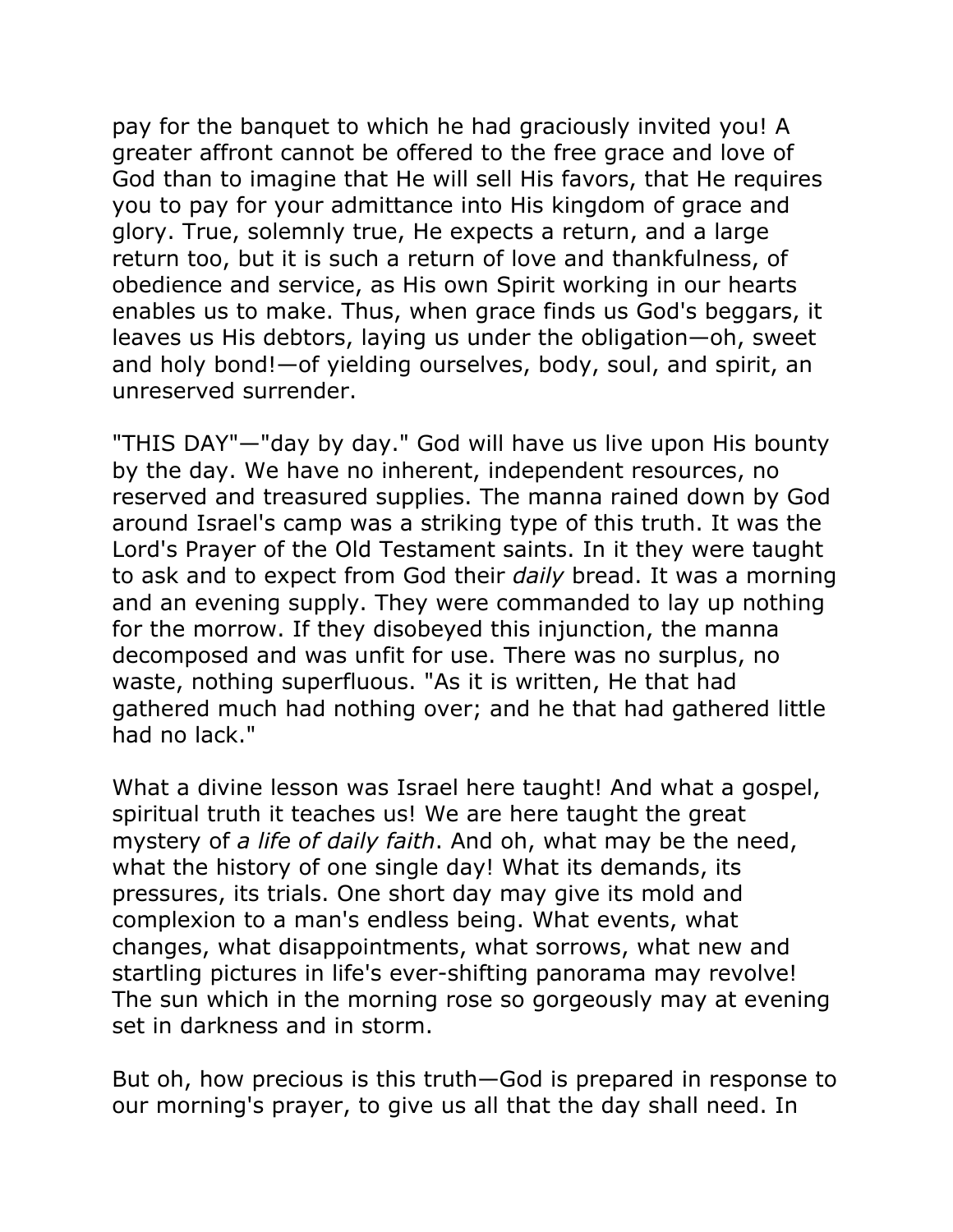anticipation of its daily toil, its mental anxiety, its physical demands, its trials of affection, its tests of principle, its endurance of suffering, its experience of grief, its losses, its crosses, its partings, you may perhaps enter upon it as the disciples entered into the cloud on Mount Tabor, with fear and trembling. But behold your promise! "Give us this day our daily bread." You thus begin your day with looking up. You commence it with God. Before you enter upon the day's battle of life, you repair to the Strong One for strength, to the Divine Counselor for wisdom, to the full Savior for grace, to your Heavenly Father for the day's supply—and with your vessel thus filled from the infinite source of all blessing, you go forth from your chamber as a strong man to run a race—fed, nourished, invigorated, with the daily bread God has so kindly and so profusely snowed around your camp.

Thus will God have us live a life of daily faith upon His bounty. If we would live amid the daily conflict of the flesh a life of holy victory, we must live a life of daily faith upon Jesus, a life of daily waiting upon God. "THIS day, my Father! The supplies of yesterday are exhausted; those of tomorrow I leave with You give me this day all that its circumstances may demand. Give me the clearness of judgment, the soundness of decision, the resoluteness of will, the integrity of principle, the uprightness of heart, the moral courage, the Christ-like meekness, the holy love, the watchfulness and prayerfulness, the integrity and consistency, its yet unshaped history may require. I know not to what temptations I shall be exposed, by what foes I shall be assailed, through what trials I shall pass; what clouds will shade, what sorrows will embitter, what circumstances will wound my spirit. Lord, give me grace, strength, love, guidance, faith; give me this day my daily bread."

What a holy, happy life is this! It removes all care from the mind but the present, and for that present the believer hangs upon a Father's care. In this we trace a beautiful and perfect harmony of the Old and the New Testaments. The promise to the Old Testament saints was, "As your days, so shall your strength be." The prayer taught the New Testament saints is, "Give us this day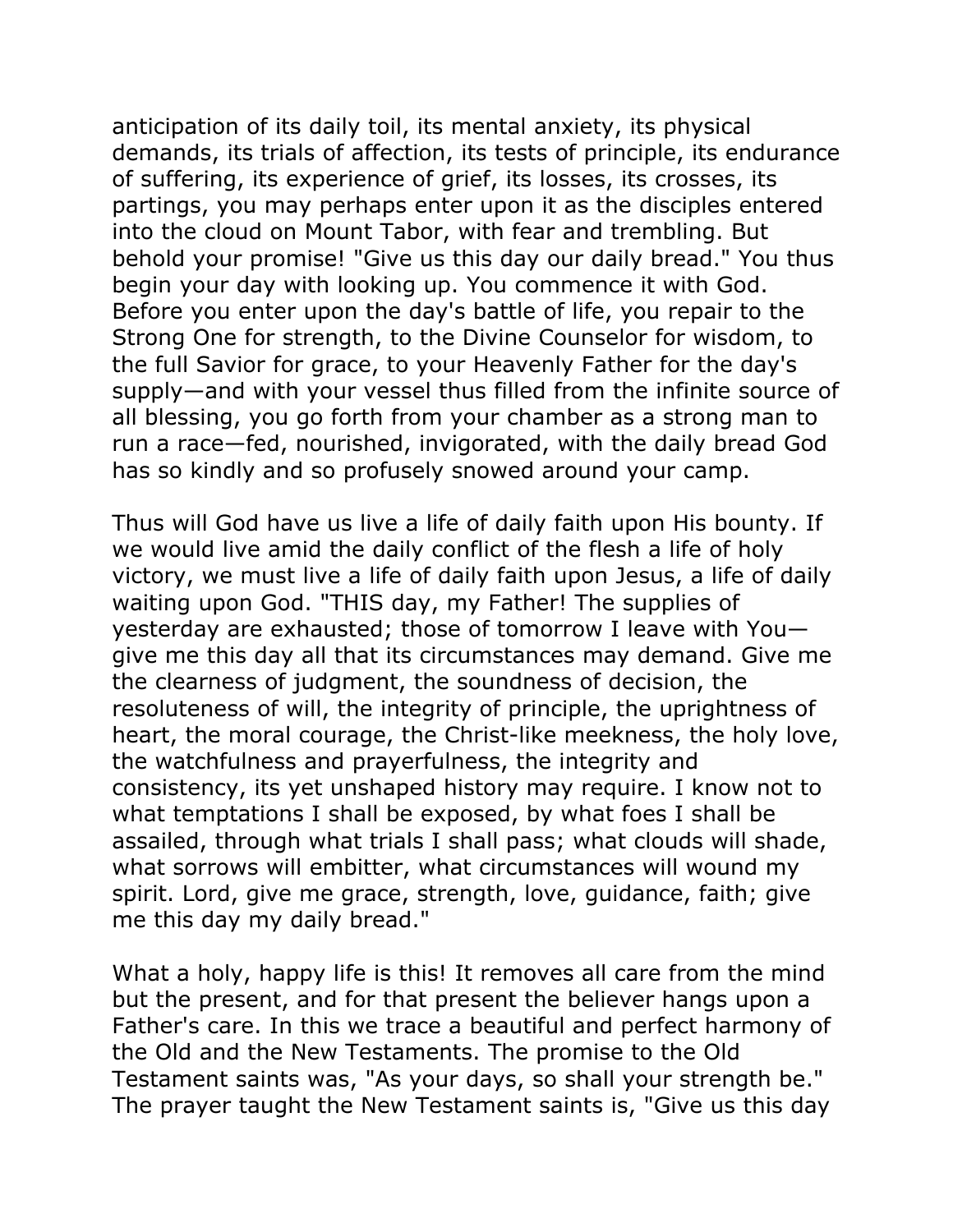our daily bread." And so we learn that God is the Author of both the Old and the New Testaments; and these two divine witnesses unite in testifying to His love, bounty, and faithfulness to His people.

Thus begin and continue your day with God. Its history, as I have reminded you, is all undeveloped, uncertain, and untraced. You cannot foresee one step, be certain one circumstance, or control one event. Let your prayer be—"Give me, Lord, all supplies for this day. I may have trials—trials of my judgment, trials of my affections, trials of conscience, trials of my principles, trials from those I most tenderly love—Lord, be with me. Guide me with Your counsel, hold up my steps that they slide not, and, in the multitude of my thoughts within me, let Your comforts delight my soul."

And mark the UNSELFISHNESS and SYMPATHY of this petition. It is not "give me," but "give US." There is a largeness of heart, a breadth of supplication here worthy of Him at whose feet we learn the prayer. Christ had come to bless the race. Self was its idol, and selfishness its sin. He had come to dethrone the one and to annihilate the other. By the "expulsive power of a new affection"—the love of God in the heart of man—He sought to unlock the affections, unseal the sympathies, and expand the powers of the soul; and by reinstating man in his filial relation to God, to reinstate him in his fraternal relation to his brother. Thus are we taught by Jesus to cast from us all selfishness in prayer, and in asking of our Heavenly Father—the one Father of His people by grace, and the one Parent of the race by creation daily bread for ourselves, to ask also daily bread for others. Give US—the rich and the poor, the saint and the sinner, he who owns and he who tills the land—give us our daily bread.

Drinking into the spirit of this petition, we shall resolve with Job not to "keep my bread to myself, not sharing it with the fatherless." A yet higher example of generous sympathy will influence us—the example of Christ himself. Followed into the desert by the populace, eager to hear His words and to see His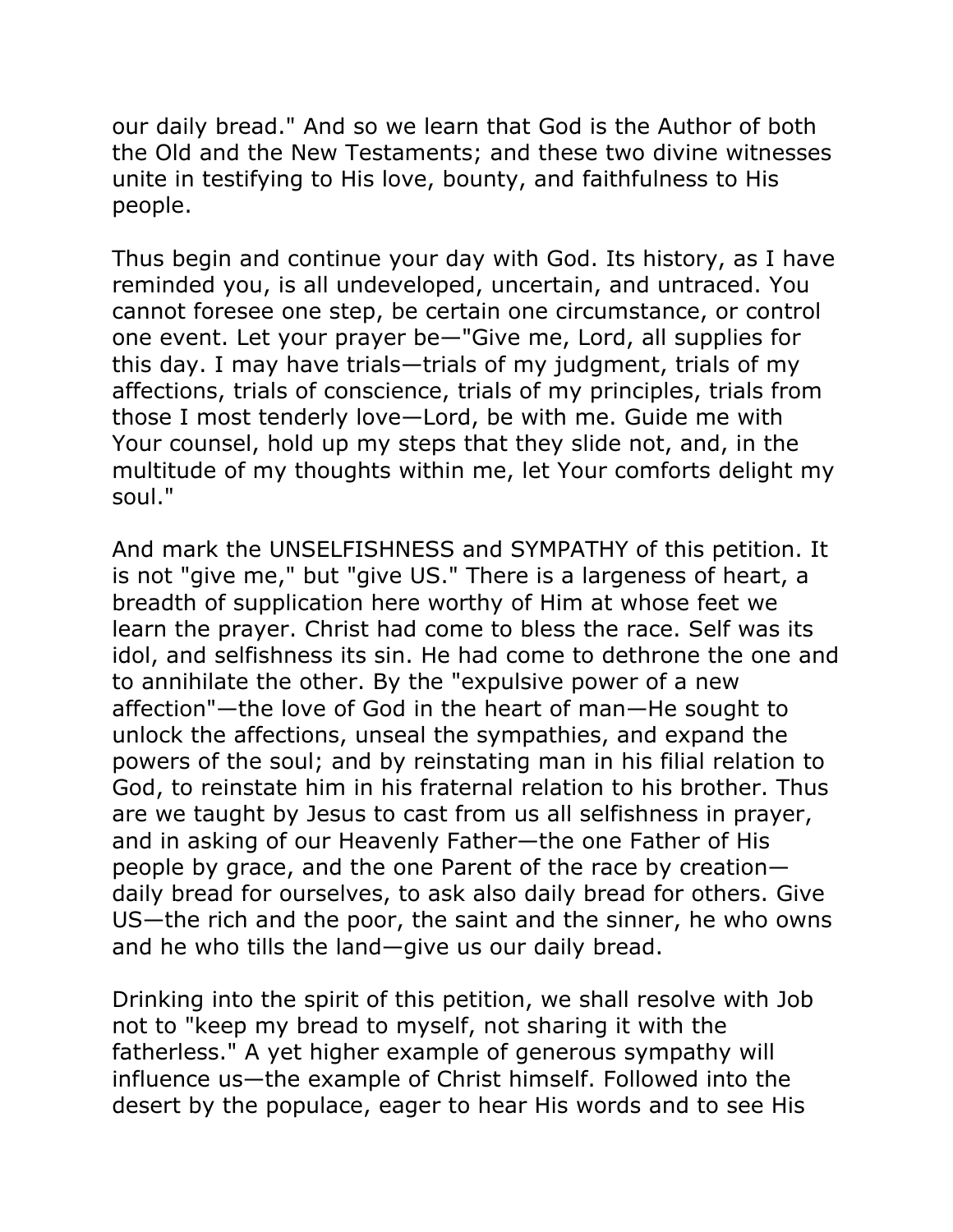works, they were three days with out food. His disciples would have dismissed the multitude to their homes famishing and fainting by the way. Not so the Lord. Himself often hungry for the very bread He so generously provided for others, He resolved upon meeting the present need. Taking in His hands the scanty supply, He sought His Father's blessing, then broke and distributed, and by the exercise of His own divine power, so multiplied the few and increased the little, as satisfied to the full the needs of "about three thousand men, besides women and children."

Who will say that our Lord was indifferent to the temporal necessities of man? That, because His first and chief mission was to bring down the bread of heaven to a fallen, sinful world, He would be slow to make an equal provision for the body; that body which, by the renewing of the Holy Spirit, was to become the sacred temple of God through the Spirit! The practical lesson, then, we learn from this memorable and instructive incident of our Lord's life is—to remember the poor. It is God's will that "the poor shall never cease out of the land." They are His special clients. "He shall judge the poor of the people." "He shall stand at the right hand of the poor to save him from those who condemn his soul." Poor and dependent Himself; it was among this class of society Jesus the most frequently mingled, and to whom He more especially addressed His ministry of grace, and among whom, for the most part, He wrought His miracles of power. The common people heard Him gladly, and to the poor the gospel was preached.

Imitating our Lord, we shall not deem the poor and the needy especially those of the "household of faith"—beneath our regard, or beyond the pale of our sympathy and support. Blessed ourselves with daily bread, we should share our loaf with our less amply supplied and more necessitous brother, and in this way be instrumental in answering the petition sent up to his Father— "Give me day by day my daily bread." Oh, it is a high honor and a precious privilege to be *God's dispenser to the poor!* Has He given us more than our daily bread? It is that we might give of our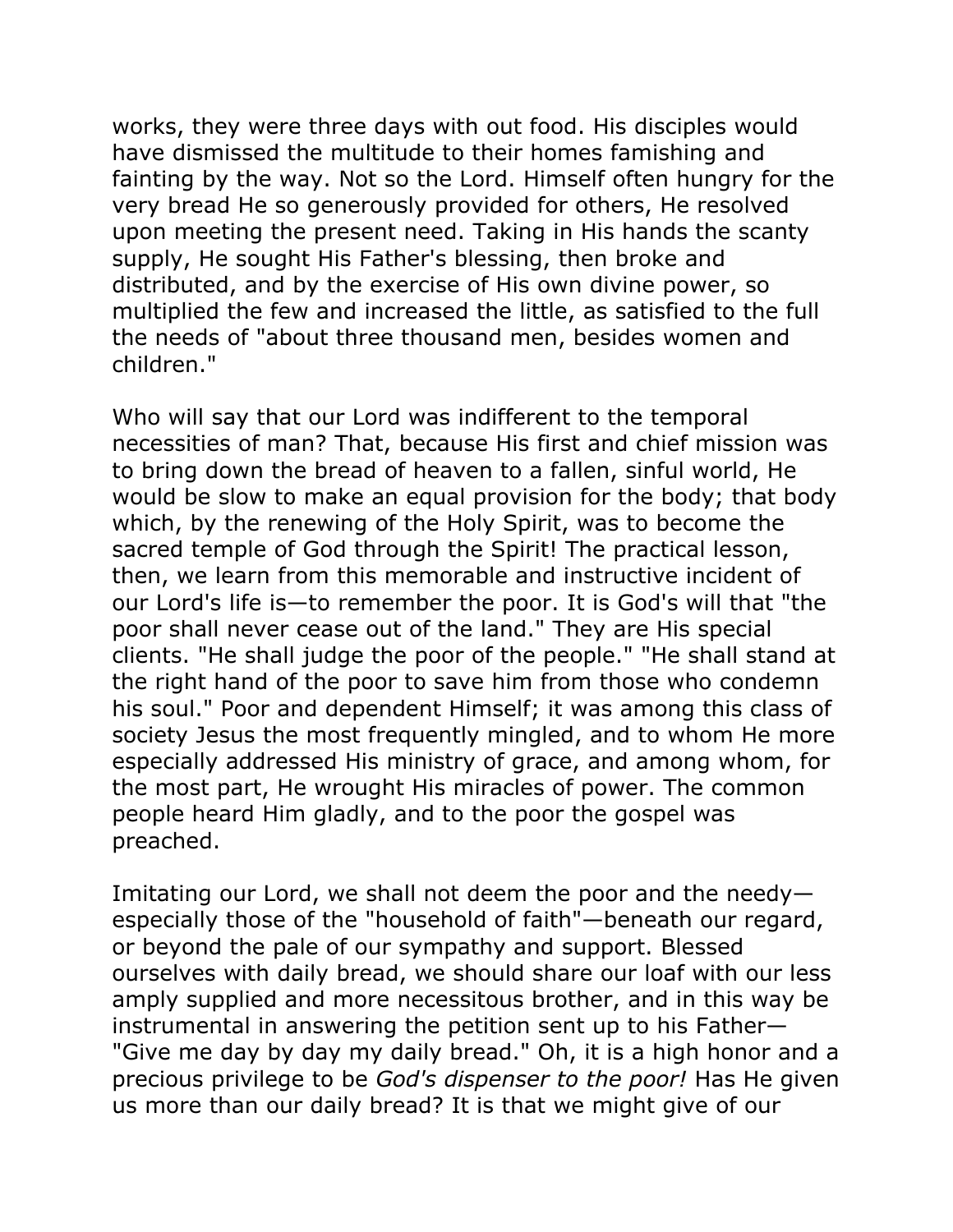surplus to others! The excess of our supply is to augment another's deficiency. Not the *crumbs* that fall from our table, but of its abundance, are we to give. "There is one that scatters, and yet increases; there is one that withholds, and it tends to poverty." The manna we selfishly refuse, or niggardly dole, or covetously hoard, shall breed its own devouring worm and emit a reeking smell. This suggests another and an important thought.

Let us not suppose that the question of the supply of the poor and the needy is a national, ecclesiastical, or class question. It is purely a Christian and humane one. The pauper of every climate and religion and grade is a 'brother' and a 'neighbor,' asking and claiming our recognition, sympathy, and aid. How nobly did our American brethren illustrate this fact, during the recent Irish famine, when they opened their granaries and dispatched their ships freighted with corn to a people suffering from the blight of their crops, three thousand miles distant from their shores! All honor to a great nation true to the instincts of humanity, noble in character and illustrious in religion! Few questions of political economy have proved of a graver and more perplexing cast, and have tasked and tested to the same extent the power and skill of a nation's statesmanship, than the mode of meeting the necessities of the poor.

Pauperism exists in every land; but England has nothing to be ashamed of in the mode by which it has been met. The Christianity of the nation—its religion and its Protestantism—has nobly grappled with the "Bread Question," generously originating and wisely directing its supplies. The contrast of pauperism, as it both exists and is met in Protestant and in Papal countries, is so forcibly put by an American divine—an original and eloquent thinker—that I am tempted to quote his remarks in extenso. "Pauperism," he writes, "must be, and should be fed; but who? Catholicism taunts Protestantism with the pauperism of England, as if it were chargeable on the rejection of the Roman faith. But in answer to this, it is sufficient to say that the pauperism of British countries is found mainly in the class who are not churchgoers. Those who have become degraded with sin, and skeptic,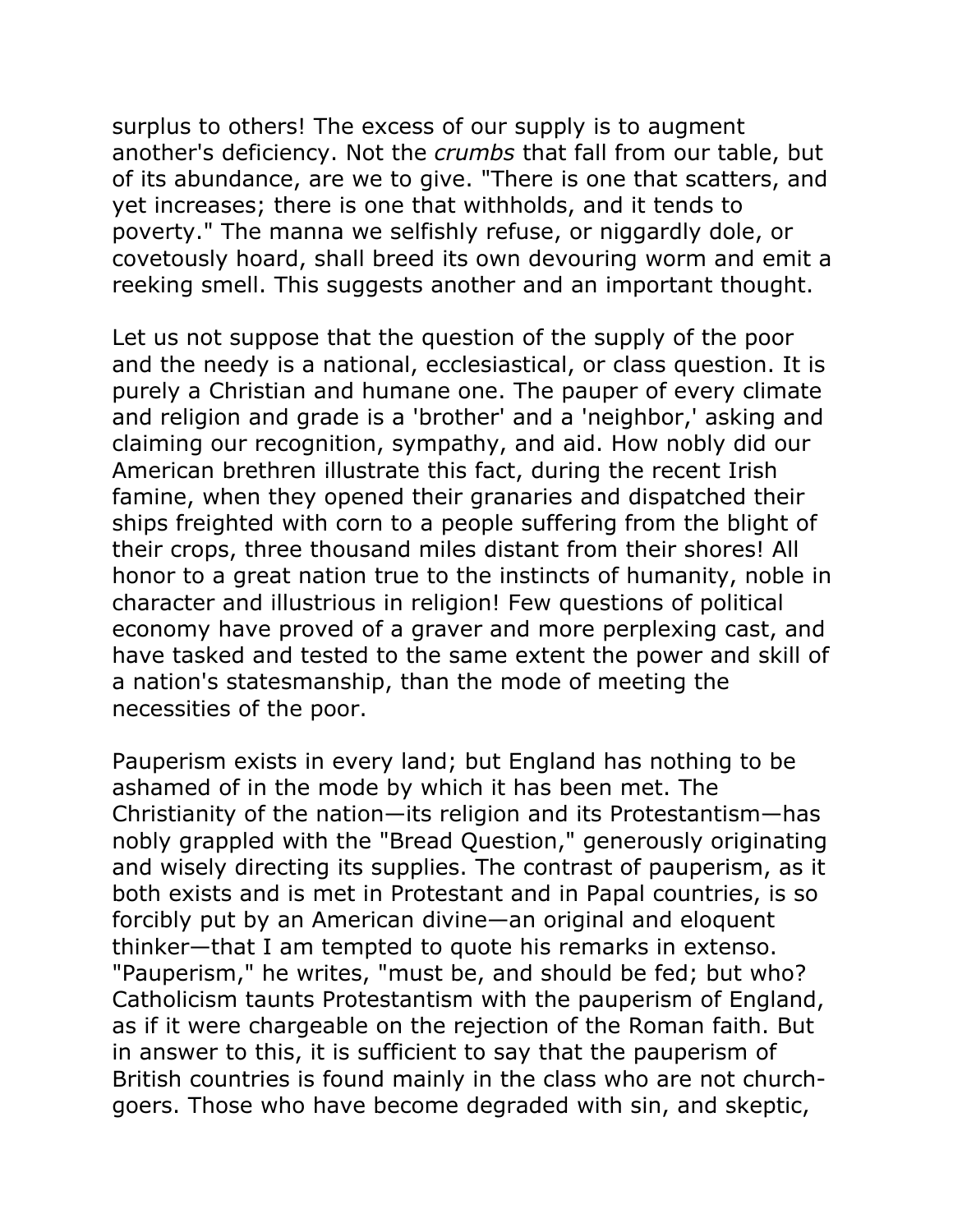who keep no Sabbath, and read no Bible, and never enter the sanctuary, are the chief burdens on the poor fund in Protestant England. Those who visit the Sabbath-school, and the chapel or the church, both in the mining and manufacturing districts, are less grievously and less often the victims of poverty. But in Catholic countries it is the church-going—those who haunt the porch, and the altar, and the confessional, and keep the churchholidays, that are the most shameless and importunate in their mendicancy. The poor of the Protestant countries are by their religion kept mainly from the worst woes and vices of the pauperism around them, which preys mainly on the rejecters or neglecters of their religion. But the poor of Catholic countries are made such and kept such by their faith; by its festivals, fostering idleness; by the mendicancy of many of its religious orders of friars, and by its confiscation of large portions of the nation's soil and the nation's resources in the support of monastic establishments, which consume, but do not produce. Again, the pauperism of Protestant England is not either as deep or deplorable as that of Catholic Ireland; nor that of the Protestant cantons in Switzerland like that of Catholic Savoy. We say this but in passing, and in reply to an unjust impeachment which the Roman Catholic often brings. But wherever population has become dense, and labor difficult to be obtained, pauperism has grown into a formidable evil. It is in many lands the great question of the times. The gaunt and hollow-eyed class of the 'Wants' are confronting the more sleek but the less numerous and the feebler house of the 'Haves.' Shall the sinewy grasp of famine's bony hand be laid on the pampered throat of luxury, and a violent social revolution assay the right for a time the dread inequality? We believe that to the lands which honor not or scorn the gospel, there are few enemies which they have more cause to fear than this famishing multitude—fierce, unrestrained, and illiterate—a Lazarus without a gospel and without a God, turning wolf-like in the blindness of its misery and its brute strength on a Dives without conscience and without mercy. The poor must be relieved, but not in *indolence*. That gospel which is so eminently a message for the poor, yet declares that if any man will not work neither shall he eat. Society must not overlook her destitute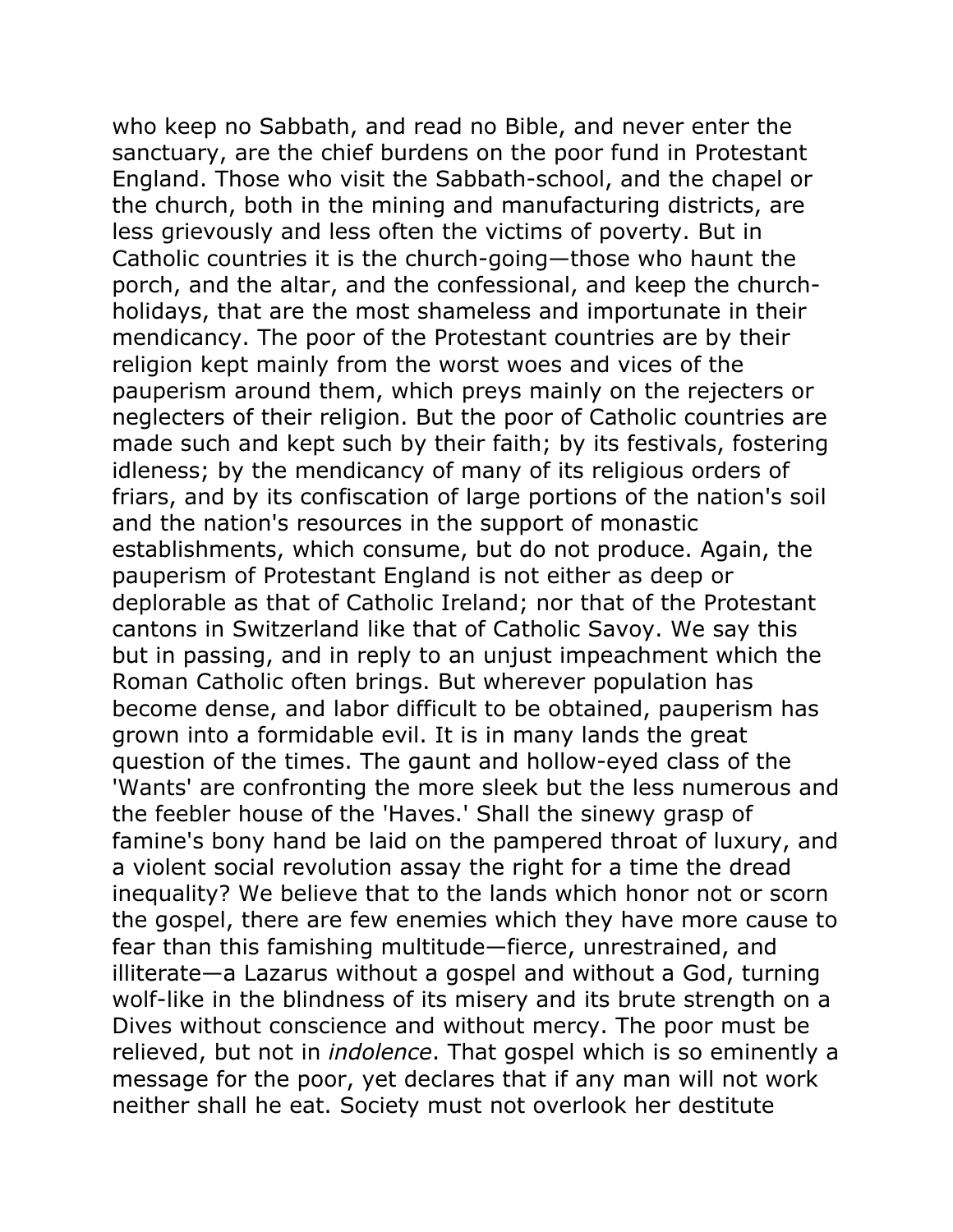children, but *she must not nurse and fatten them in sloth!* If, on the other hand, she undertakes to supply and direct all their labor, she would restrain rather than foster enterprise and industry. If she compels work, she must have despotic powers to extort it. If she resolutely clings to free institutions and reject despotism, she must forego the compulsory requirement of the labor; and then *is it charity to bestow the unearned pay, and while the sluggard folds his arms to thrust donated food between his teeth?* We do not see in association or social revolution, or in any system of mere political legislation, the full remedy of this. The gospel must come in, and by its influence on personal conscience and on individual character, teach the POOR selfrespect, diligence, economy, and contentment; and require of the RICH sympathy, compassion, and bounty for their more necessitous brethren. Christ is needed, not only as an Interpreter and a Arbitrator between man and God; He is needed also in the daily business of the world as a Arbitrator between the several classes of society that now eye each other askance—each endeavoring to abridge its own duties and exaggerating its demands upon the class opposed to itself. And ought the WEALTHY to forget ever the bonds of sympathy that bind them, amid their opulence and in their lavish houses and their elegant leisure, to the multitudes around? Are they wealthy? The poor man aided in building, storing, and sailing their ships, and in rearing and guarding their sumptuous abodes. The poor man takes, to protect their slumbers, the watchman's weary beat and the fireman's noble risks. Every grain of sugar and every lock of cotton that passes through their warehouses is the fruit of the labor of some other of mankind—their kindred, and their duty to whom they may not justly disavow. The purple and fine linen passed through the poor man's hands at the loom and the vat; and not an ornament or a comfort decks or gladdens them on their persons or in their houses on which the horny palm of penury has not at some time wearily rested. In one apartment there have met the toils of the coal miners of Northumberland and of the potters of Staffordshire. Upon one and the same table are grouped the offerings of the Mexican mines and of the British cutler, of the Scottish weaver and the Irish cottar, of the tea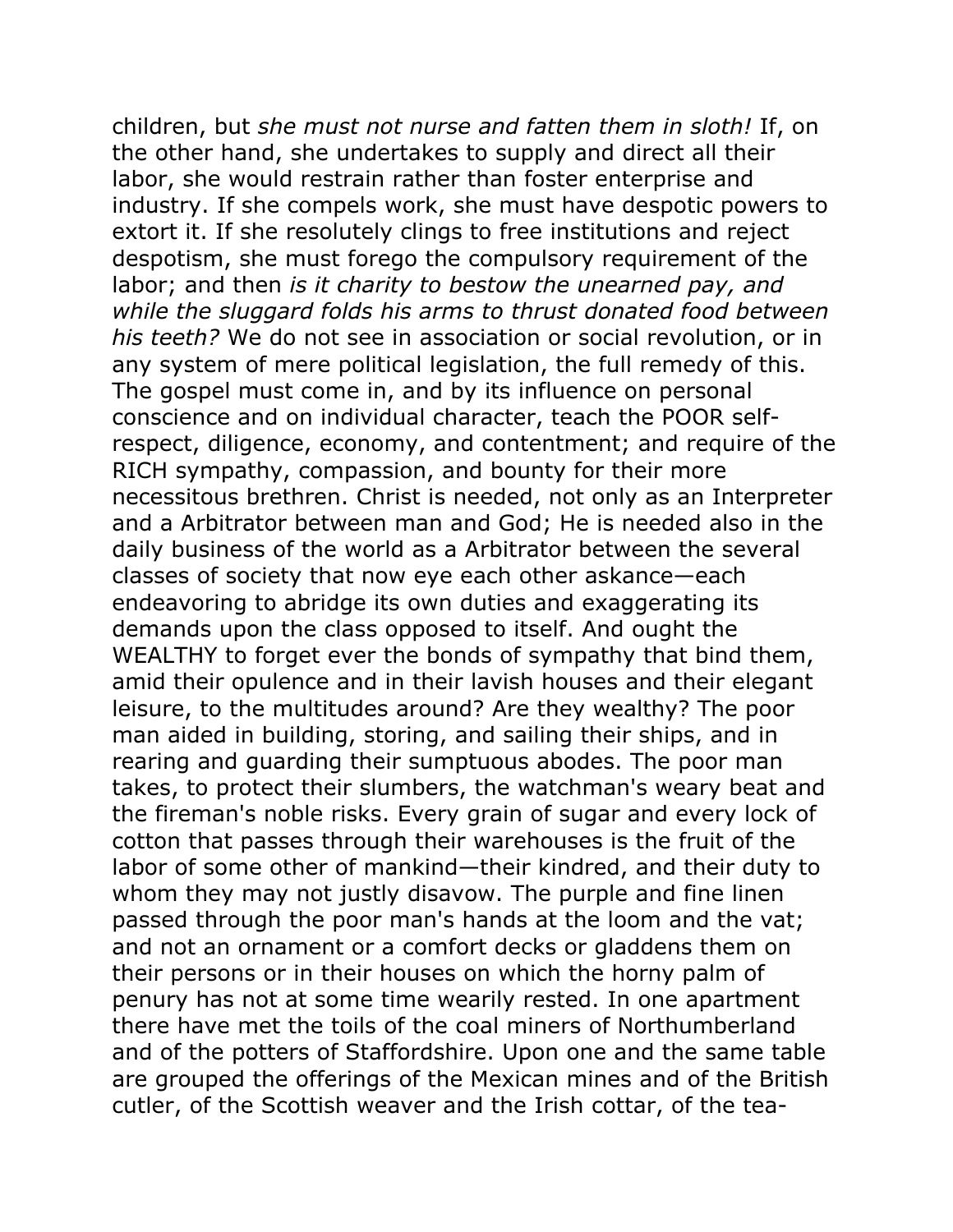gatherer of 'far Cathay' and of the whale-fisher of their own Nantucket. 'We are members one of another.' We cannot forget it with impunity. If each member of the great brotherhood of the nations were to come and claim back his contributions to our daily comforts, how poor and forlorn would we be left! Our common Father would not have us overlook it, in the benefits it has brought and in the bonds which it imposes. We owe much to our fellows, and we owe more to Him. To Him, the wealthiest capitalist who rules the exchanges of a nation owes as much of hourly obligation for life, and food, and health, and competence, as did Elijah the prophet, in the severe famine when God was feeding him by daily miracle at the brooks, and ravens were his purveyors, or in the house of the widow of Sarepta. Now, one mode of acknowledging gratefully our indebtedness to God is by the fraternal acknowledgment of obligation to our brethren, whom, as His pensioners, He transfers to our care. The RICH, then, are not entitled to be profuse and wasteful, and thus to empty the granaries, as it were, of many coming years and of many needy households in selfish rioting and prodigality. We do not call for the enactment of 'luxury laws', but we suppose Christianity to require of its individual disciples that 'their moderation should be known to all men.'"

Remarks fraught with such practical wisdom, and from the pen of a foreign writer, whose European travel betrays so much shrewd and impartial observation, strongly commend themselves to the study of every Christian, of every Christian statesman and political economist. Christianity alone supplies the true solution of the problem of how pauperism to be met. It alone throws upon the canvas the different shades into which pauperism resolves itself—the pauperism that is the result of indolence and selfish waste; or that which is engendered by a spurious and superstitious religious system; or that which is the natural offspring of unwise political legislation; or, yet more, that which is produced, in the providence of God, by social and national calamity.

While the gospel thus clearly defines pauperism, it as clearly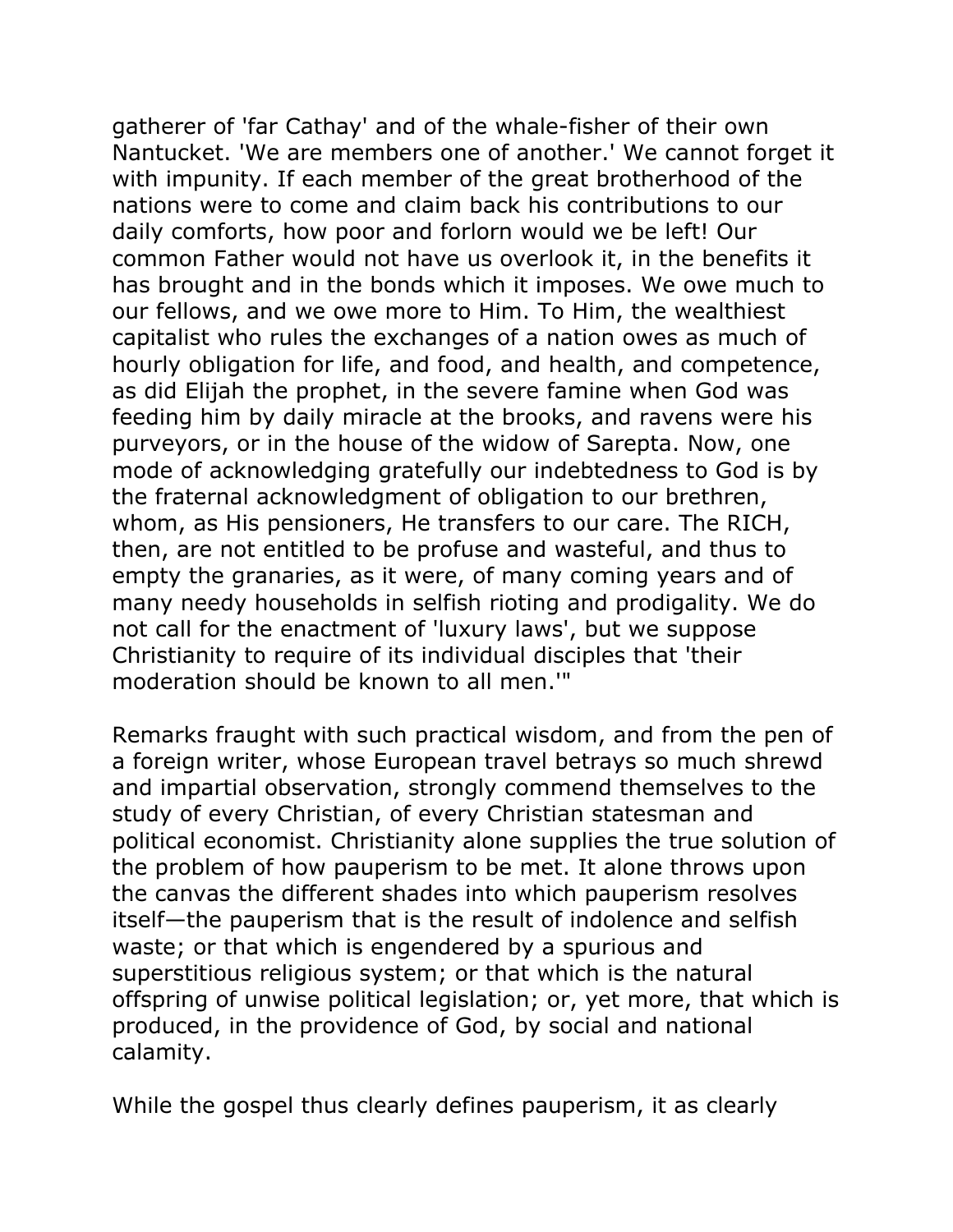instructs us how to meet it. It teaches the lesson of prudence, frugality, and economy, and it inculcates the precepts of selfdenial, sympathy, and benevolence. It bridges the chasm between the rich and the poor, moulds the race into kin, and by its regenerating influence unites the kin into a family, and teaches us that he is my neighbor and he my brother who, wounded, in suffering, or in poverty, needs my sympathy and asks my aid.

Cheerful CONTENTMENT with God's measured supplies, is taught us by this petition. How uniform is the teaching of the Bible on this point of Christian duty! It nowhere promises excessiveness, or encourages peevish discontent with God's restricted supply. Not what we *wish*, not what we *ask*, but what we *need*, is insured to us. While God is infinitely rich and boundless in His resources, and often profuse and luxurious in His supplies, this is not the rule, but the exception, of His dealings with men, and especially with the saints. The promise is, "Your *bread and water* shall be sure." The precept is, "Be content with such things as you have." The limit is, "God shall supply all you *need*." The exhortation is, "Having *food and clothing*, therewith to be content." The desire is, "Neither poverty nor riches." The prayer is, "Give me this day my daily *bread*."

Such was the lowly fare of Him who came to work out our redemption from eternal woe. He often hungered, yet supplied others with bread; thirsted, yet gave others drink; wearied, yet gave others rest; sorrowed, yet gave others joy. Oh, what a selfabjuring, self-sacrificing, man-loving life was Christ's! Not a breath of murmur, not a syllable of discontent, not a word of impatience ever passed His lips. *Contentment* was enthroned upon His brow, *meekness* was reflected in His countenance, *love* beamed in His eye, *kindness, gentleness, and compassion* breathed in His every word. What was carnal enjoyment, the dainty table, the soft couch, the luxurious clothing, the splendid home, the exquisite music, to Him whose kingdom was not of this world?—who came to live a life of poverty—to toil as a impoverished carpenter—to be wickedly entreated, maligned, and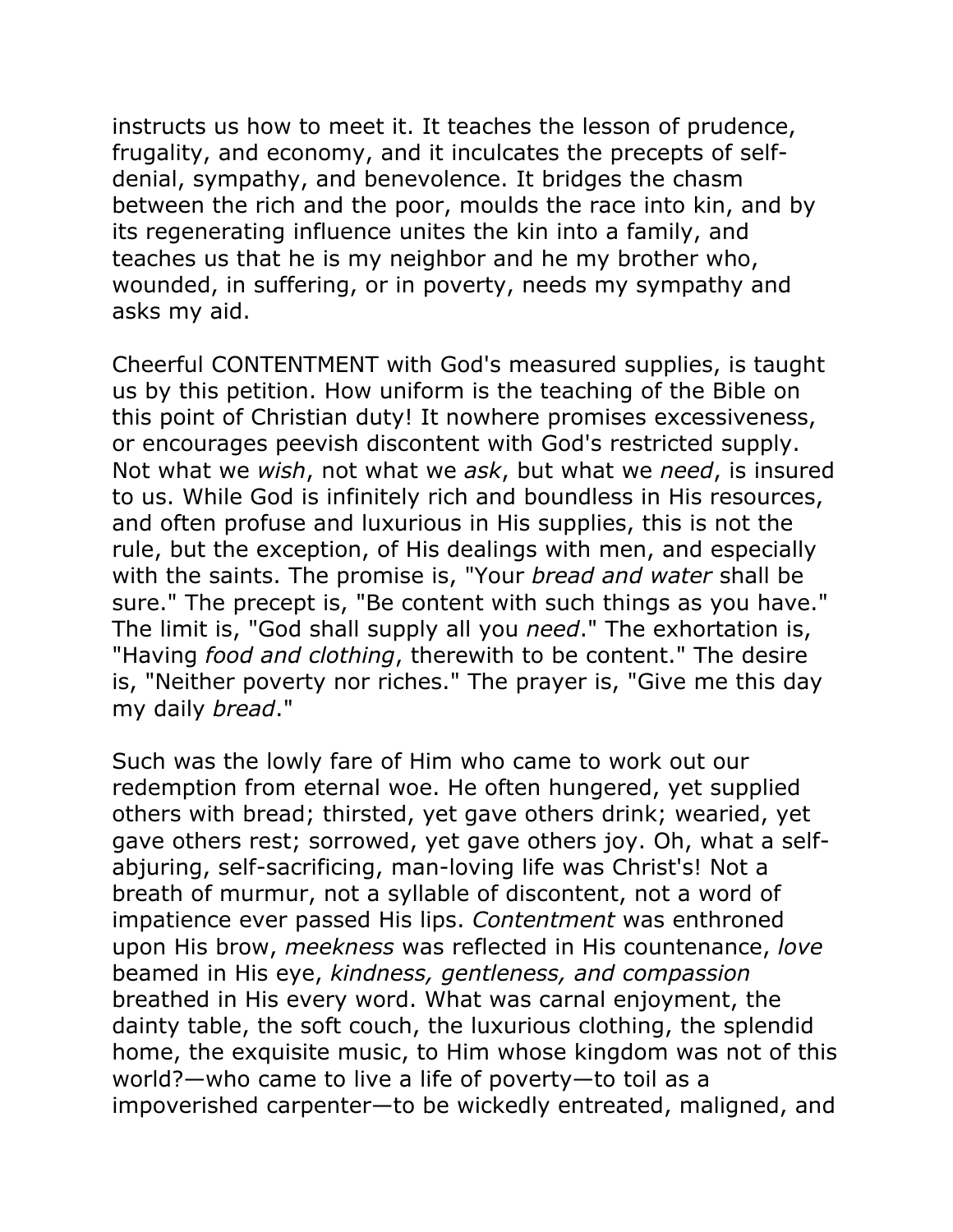traduced; and then, to close His career, condemned as a felon and crucified as a slave—all for love to man! With such an example of moderation, contentment, and patience; with such a model of unearthliness, unworldliness, and heavenliness; with such a crucifixion to the world ever before us—when "the lust of the flesh, and the lust of the eyes, and the pride of life," would allure is from the simplicity that is in Christ Jesus—what true disciple of the Savior is not content with the needful and the moderate provision which a faithful and a loving Father is pledged daily to supply?

Confronted by this truth, shall we allow any allurement of the world, any temptation to wealth, or any proffer of daily sustenance to overcome our loyalty to conscience, to Christ, and to God? Shall we be tempted to profane the Sabbath, to embark in an enterprise injurious to our fellow-creatures—to take a step unjust and dishonest, selfish and questionable, to gain our livelihood, to win our daily bread? God forbid! Better, far better, eat your molded crust, and slake your morning and evening thirst at the pure spring, and so make your daily meal, than to luxuriate and fatten upon the "wages of sin." Is God your Father?—trust Him. Was He the God of your parent?—trust Him. "I have been young, and now am old; yet have I not seen the righteous forsaken, nor his seed begging bread."

See through WHAT CHANNEL all our blessings, temporal or spiritual, flow—the divinely appointed channel of prayer. "Ask, and you shall receive." "If you then, being evil, know how to give good gifts unto your children, how much more shall your Father which is in heaven give good things to those who ask Him?" And how corresponding and encouraging the apostle's exhortation, "Be anxious for nothing; but in everything by prayer and supplication, with thanksgiving, let your requests be made known unto God." That need is enriching, that sorrow is joyful, that burden is uplifting, that care is lightsome, that trial is precious, that discovery of indwelling evil is sanctifying, that leads us to the throne of grace, that shuts us up to God in prayer. Oh, for what intent a Father's smiting, a Father's rebuke, a Father's rod, a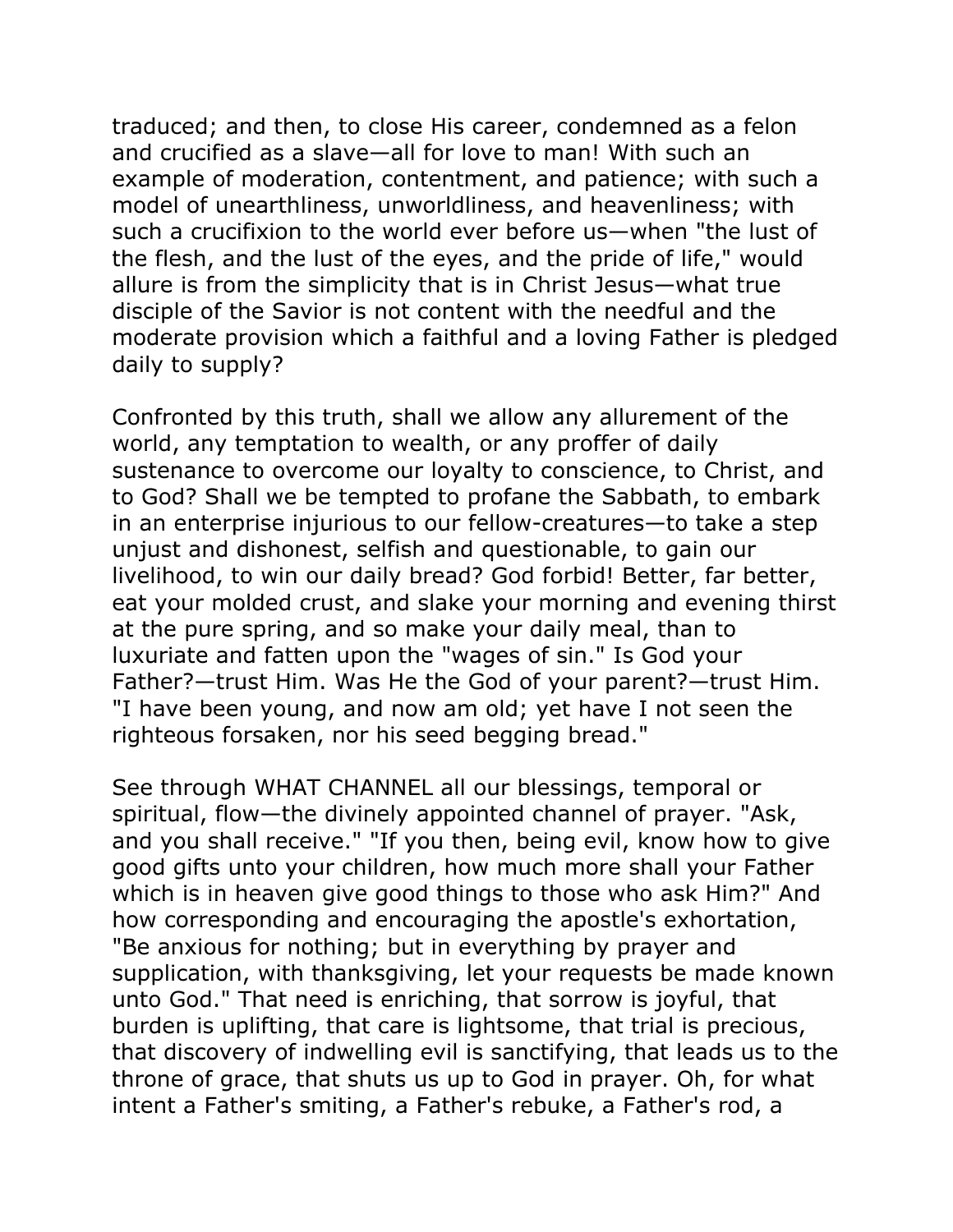Father's blessing, but to open our heart in prayer, and to unseal our lips in praise! "Let me hear Your voice; for sweet is Your voice, and Your countenance is lovely." In this loving, holy light, interpret all the dealings of your Father God.

Be earnest and covetous in your seeking after the "Bread of life." Here lay no restraint upon your desires, put no limit to your requests. "Open your mouth wide, and I will fill it." You cannot approach with a basket too large, with a vessel too empty, with a frequency too often, nor with a request too importunate. God has given you Christ. This divine loaf, prepared by God in heaven, has come down to earth, of which you are invited to partake, freely, abundantly, daily, and live. All that Christ is—all that Christ has done—and all that Christ is now doing—is yours. Every pulse of His heart beats for you; every drop of His shed-blood was for you; every grain of His treasured grace is for you; every breath of His intercession in heaven is for you—all is yours; for you are Christ's, and Christ is God's. Day by day is the life of faith you are to live upon Jesus. It is DAILY bread. Jesus for each and for every day. Jesus for each day's needs—Jesus for each day's trials— Jesus for each day's sins—Jesus for life—Jesus for death—Jesus forever!

## **The PENITENTIAL Spirit of the Lord's Prayer.**

## **"Forgive us our sins."** Matthew 6:12

Prayer for *divine forgiveness*, springing from *penitence for conscious sin*, is the burden of this petition taught us by our Lord. It is proposed to consider both of these states in the present chapter. We, of course, begin with the essential grace of REPENTANCE, seeing that this is God's order in conversion. Contrition for an offence must precede the pardon of an offence. In social life, in the family government, in the Church, and in the State this is an acknowledged and invariable law. The debtor would be incapable of appreciating the clemency which cancelled the debt, so long as he denied either the existence or the justice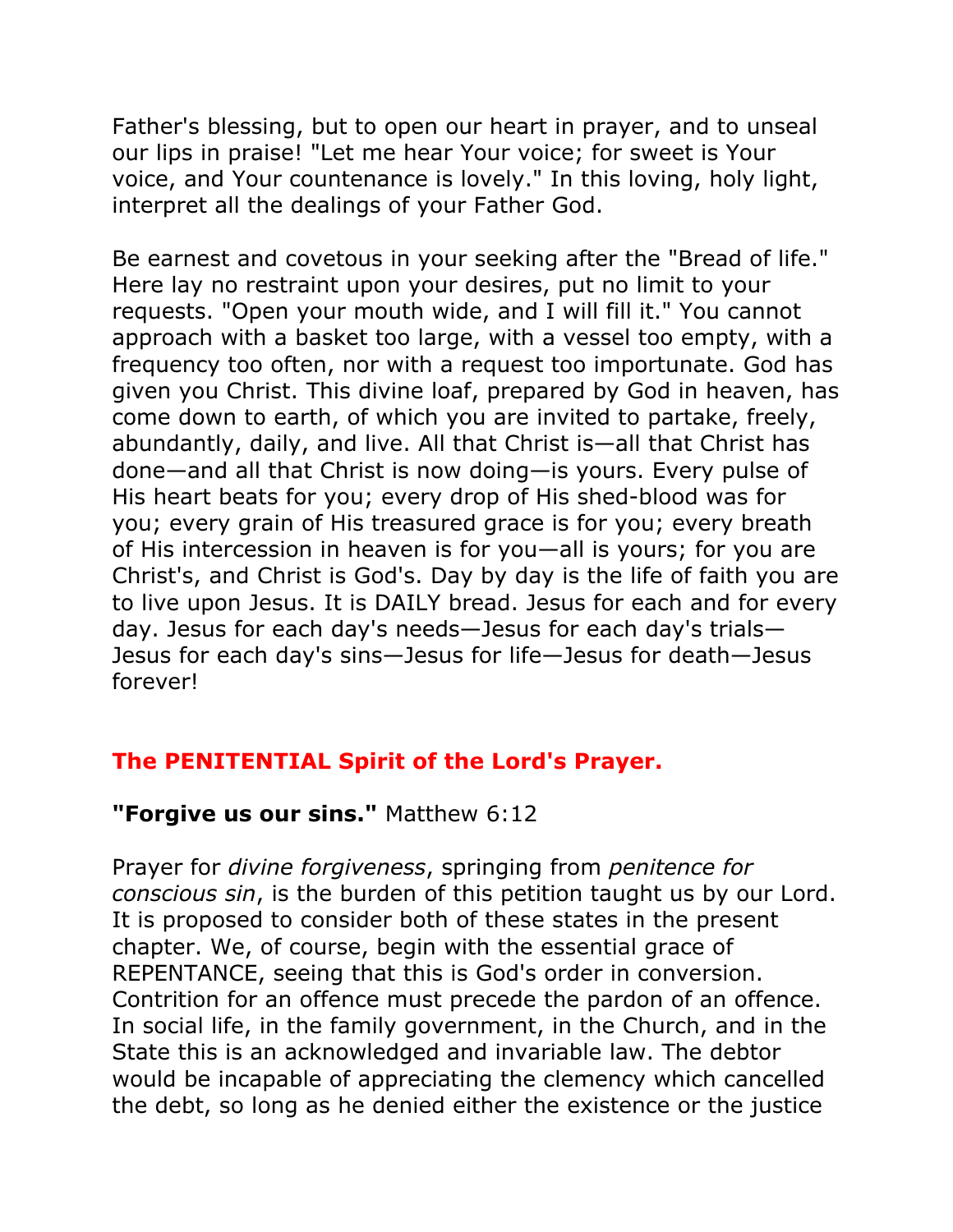of the claim. Unconscious of the obligation, he would be insensible to the grace that remitted it.

In a higher and more impressive sense does this hold good between the sinner and God. The forgiveness of sin is too divine and costly a pearl to cast before swine. In other words, God holds this His own and sole prerogative at too high a rate to exercise it in behalf of a sinner blind to, and the willing slave of, his sins. Repentance is in His eye so divine and gracious a work, the humble and contrite heart so spiritual and precious a sacrifice, that to this man, and to him alone, will He condescend to look with an eye of forgiving love and complacent delight; and upon him and him only will He bestow the costliest blessing that He can give or we receive—the pardon of sin. Can we for a moment suppose that God will bind this precious jewel upon a brow that has never bowed before Him in penitence, confession, and prayer? Will He confer so costly a blessing upon a soul incapable of knowing its worth or of tasting its sweetness, and not even asking or desiring its bestowment? Assuredly not! God will never pour the grace of His pardoning mercy and love but into the vessel of a broken heart.

But the prayer, "Forgive," is the breathing of a *penitent* soul. It expresses the conviction and is an acknowledgment of sin. It is a prayer that could only arise from a heart sorely conscious of its misery and plague. It is the language of a self-arraigned, selfconvicted soul. Standing at the bar of its own conscience, and trying itself, as if in anticipation of the great judgment, and passing the sentence of self-condemnation, it appeals to God the Judge of all—"Forgive!"

And yet it is also the prayer of a *forgiven* soul. Forgiveness is a past, present, and future act of sovereign grace. This prayer, as it is the first and earliest, so is it the latest and last breathing of a pardoned and gracious man. All through the divine life—as we shall presently show—there is a daily renewal of pardon, a constant application of atoning blood to the quickened conscience. And prayer may ascend to our Heavenly Father for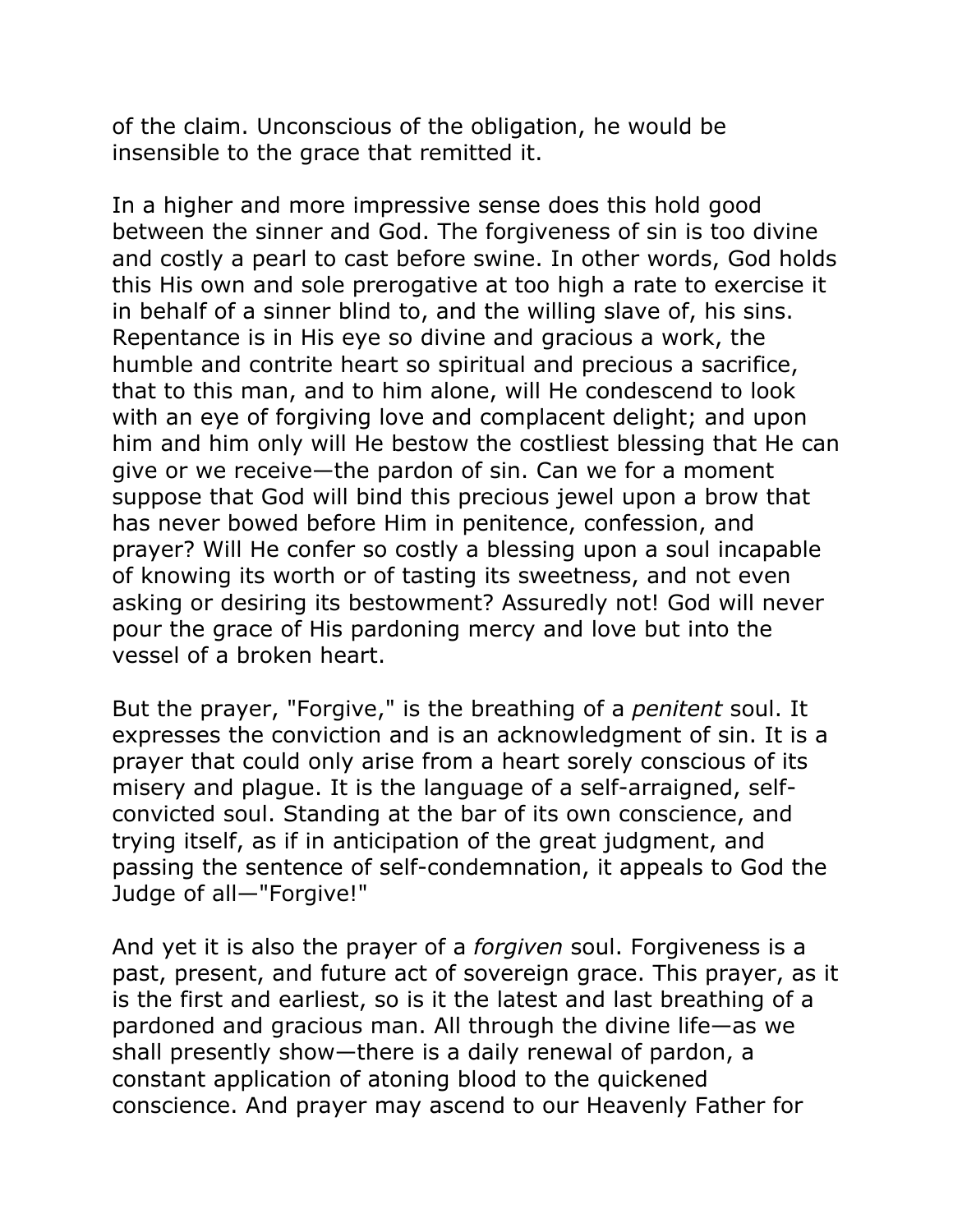forgiveness with a firm faith in His precious assurance—"I have pardoned"—until prayer for pardon shall terminate in its eternal praise.

Let us now direct our attention to the petition—"Forgive us our sins."

There is a close and beautiful connection—the links of which are so delicate as to be visible only to the spiritual eye—between the present and the preceding petition. The prayer for *daily bread* finds its best exposition in the prayer for *daily forgiveness*. The true, the heavenly bread has in it this divine and precious element, and it is no bread to me apart from it. What is mere bread to a man under the sentence of death, but the bread of condemnation? You who are still under the law, dead in trespasses and sins; you who have no righteousness but your own works, no Savior but yourself; you whose *heaven is earth*, whose God is your belly, whose possessions are beautiful parks, and pleasant pictures, and costly jewels, and domestic comforts, and luxurious enjoyments, and gay delights—so long as you are unconverted and under the condemnation of God's holy law, you but eat the bread of the convict who tomorrow is roused to his last meal before he is led forth to die. Dreadful state! the daily bread you coldly ask, yet munificently receive, is the bread of death, not the bread of life! There is in it no ingredient of God's forgiveness of sin, no sweetness of Christ's love to the sinner, no foretaste of a heaven of glory, no nourishment for a soul that is to live forever—it perishes, and, inevitably and eternally, you perish with it! And yet you exist on, and dream on, and trifle on, profoundly unconscious of your perilous condition, totally insensible to the dread world to which you hasten.

We now turn to the petition before us. It portrays God as a *Creditor*, man as the *debtor*, and the attitude of the soul as that of a humble penitent suing for the forgiveness of the debt. Before you proceed or read further, will you, my reader, pause upon the threshold of the subject, and lift up your heart in silent prayer to the Holy Spirit for His enlightening, quickening grace, that the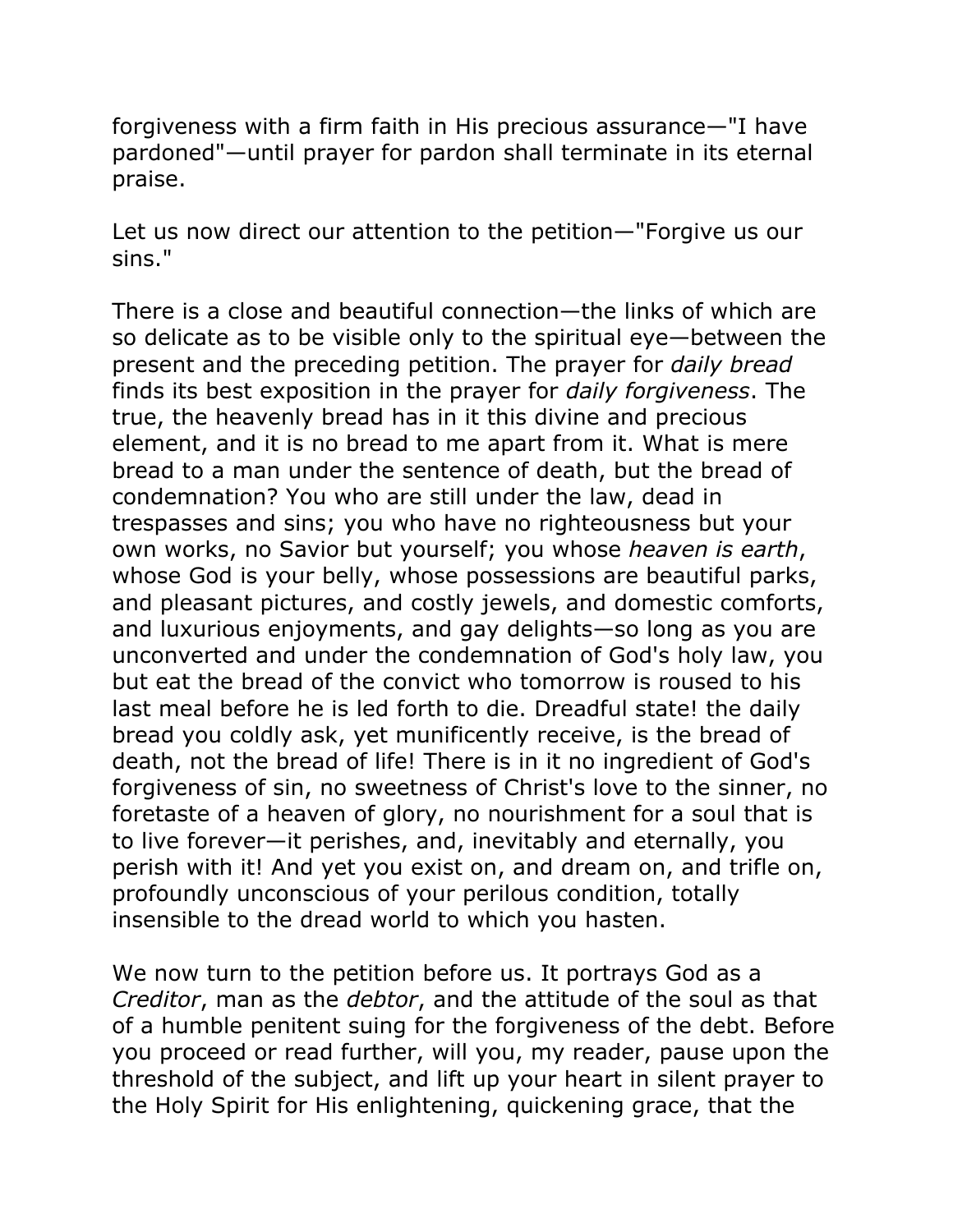great and vital truths about to be unfolded may be the power of God unto your salvation, and, if saved, for your more abundant sanctification, comfort, and fitness for glory.

Man is God's debtor in a thousand ways. We commence with his being. He made us, and not we ourselves. As "none can keep alive his own soul," it follows that not having the power to preserve life, no creature has power to give life—so that we are neither self-created nor self-preserved. God made us. It is a proper and beautiful acknowledgment of the Episcopal service, "We thank You for our creation." Will any intelligent individual assert that he is under no obligation to God for his bodily existence, his intellectual faculties, his moral powers, his soul capable of such high enjoyment now, and, if saved, destined to a happiness inconceivably great and eternal hereafter? This is a debt. We owe all we are to Him who has said, "I have created him for my glory." We are not self-proprietors, we belong not to ourselves, we are not our own. We may not employ our members, nor use our faculties, as we desire. Our physical, intellectual, and moral nature belongs to God. Made originally in His image, it was made exclusively for His glory.

The inventor of a curious piece of mechanism must of necessity be its sole proprietor. The mechanism has no natural and inalienable right to itself, simply because it displays such inventive genius and possesses such marvelous action. The argument of Locke is as logically sound as it is theologically correct—that, *God has a right to His workmanship. It is His own. He made us at His will, and at His will He can destroy us.* Admit that man has property in himself, and you must admit that his responsibility to God ceases. The moment he ceases to be a dependent being, he ceases to be a responsible being. He then becomes—dreadful conclusion!—a deity to himself. To himself he is alone accountable how he uses the members of his body, how he employs the faculties of his mind, how he lays out the powers of his soul, how he disposes of his earthly substance. A god to himself he owns no other allegiance, acknowledges no other authority, recognizes no other right to rule and to possess him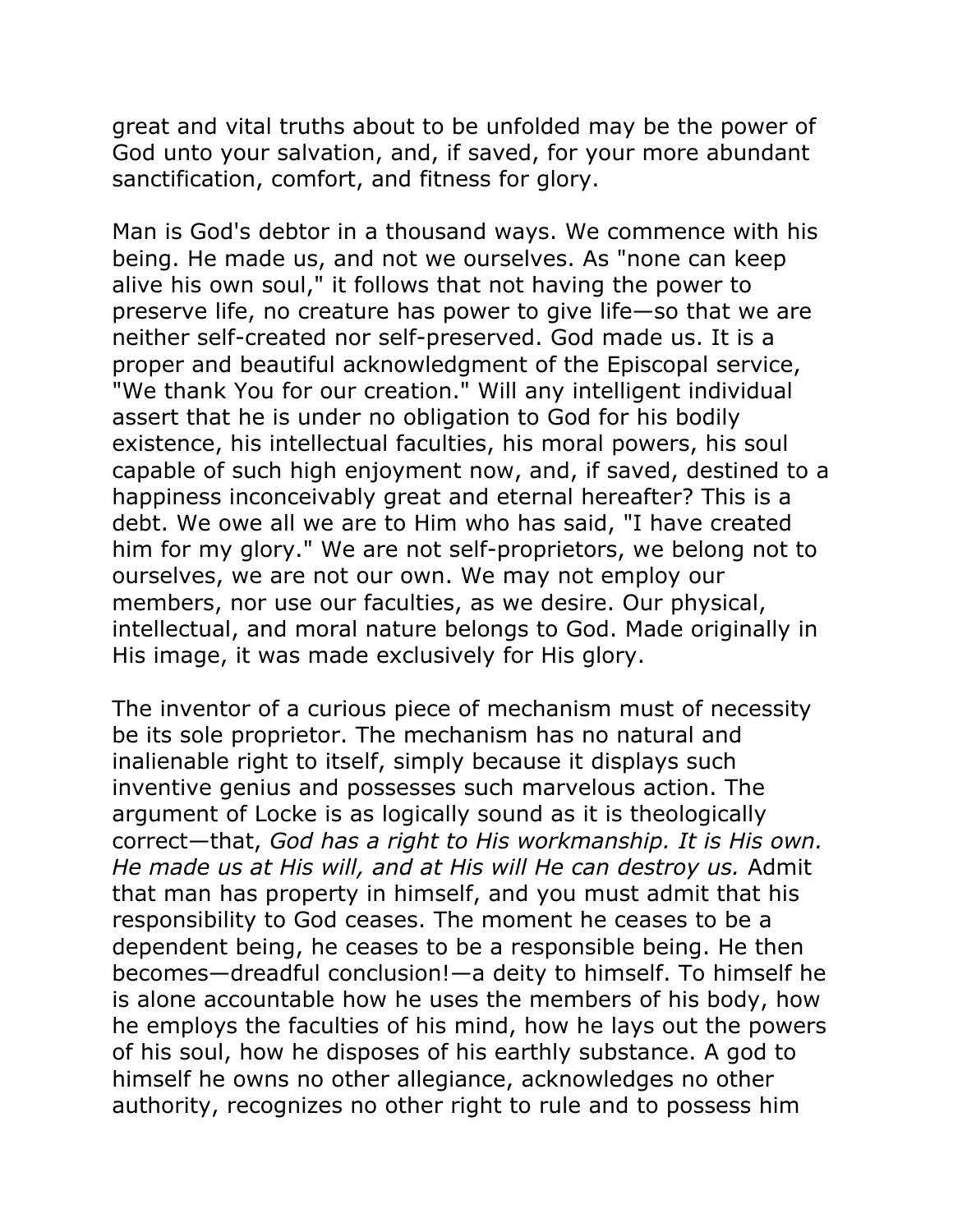than his own!

But no sophistical reasoning, no fine-drawn infidelity, can contravene the fact or release him from the truth that, the *creature* must be the absolute and sole property of the *Creator*; that this involves his responsibility; and that as a responsible being "every one of us must give account of himself to God." Such is the natural debt you owe to God, my reader. You owe to Him as your Maker every member of your body, every faculty of your mind, every power of your soul. To Him you must give account of your body, how you have used it; of your talents, how you have employed them; of your soul, how you have cared for it; of your rank, wealth, influence, time, how you have laid out all for God. Do you acknowledge the debt? Do you recognize the claim by a holy, cheerful, unreserved surrender? God has power to assert His claim, and He will assert it for time and for eternity.

But we are God's MORAL debtors. The existence of a moral government implies the existence of moral law; and the existence of law implies the existence of moral obligation on the part of the subjects of that government. Every human being is a subject of God's moral government, and is under the most solemn obligation—an obligation enforced by rewards and punishments the most holy and inflexible—to obey. *God, as the Great Ruler of the universe, has a right to prescribe rules of action to His creatures, and to connect those rules with promises and threatenings.* Let it be borne in mind that His enactings are not simply commands, but in the strictest and highest sense, laws. Commands and laws are two different things. It is true that every law involves a command, but every command does not involve a law. A command must be rightful in order to be a law, and not merely rightful, but he who issues the command must have authority so to do, and those to whom the command is given must be bound to obey; on these conditions only does a command become a law. Hence we learn what sin is. Sin is a deviation from the law of God. In the language of jurists this would simply be called a crime, but in the language of Scripture it is called sin. "Sin is the transgression of the law."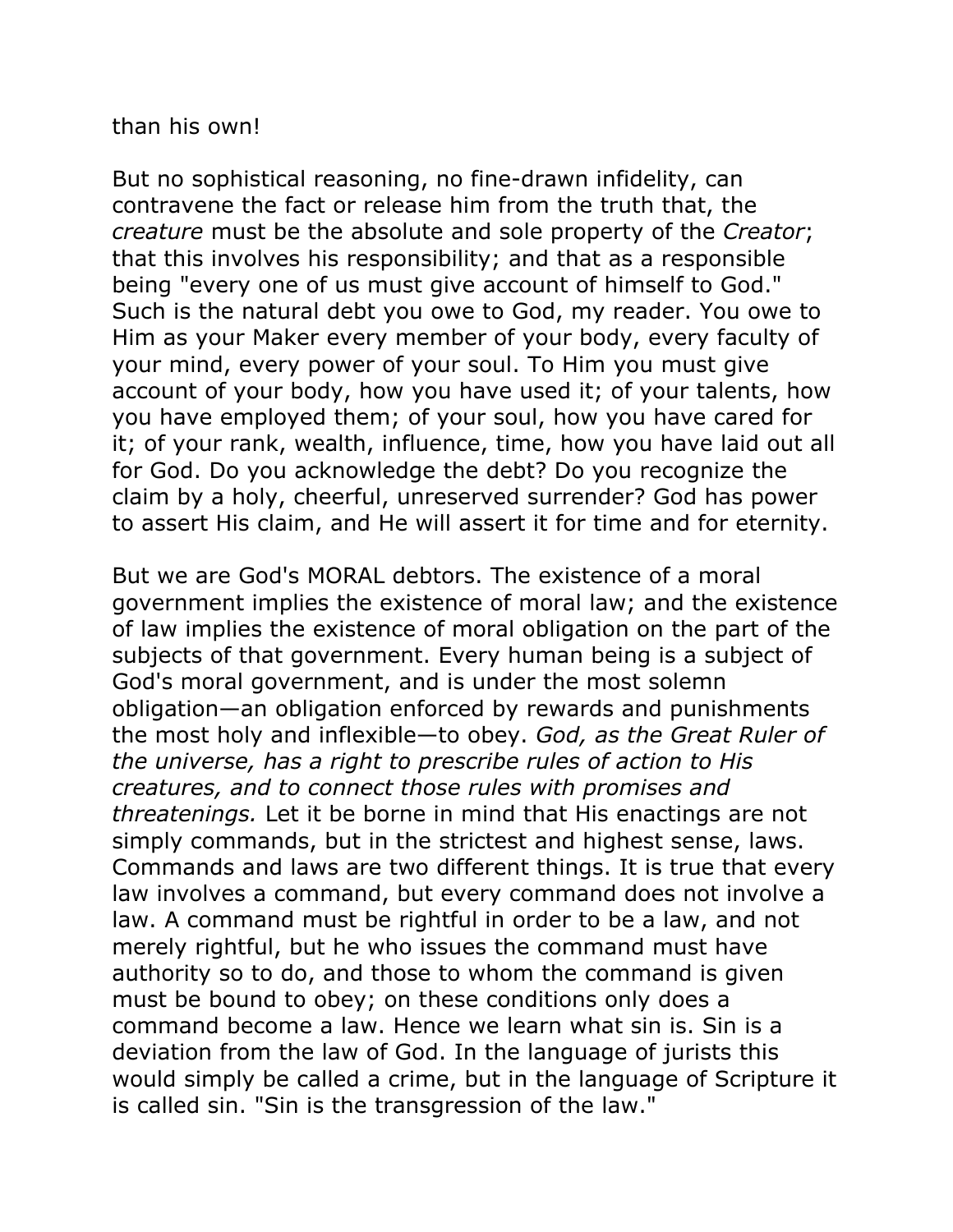We come now to the subject of man's obedience to God. It is illustrated by the idea of the payment of a debt. The stern, unbending language of the law is, "Pay me that you owe." From this demand there is no release. The claim must be met, the obligation cancelled, or the penalty endured, either in the person of the actual debtor, or in the person of an equivalent surety equal to the justice and extent of the demand. It is here the mediatorial scheme presents itself. In default of man's obedience—his original violation of God's law, and, as a consequence, his utter inability to keep one single precept—the Son of God came into the world, was born of a woman, and was made under the law; and by His perfect obedience He became the end of the law for righteousness to every one that believes. How divine is the gospel plan! With whom but with God could it have originated? What mind could have conceived, what heart devised, what power have executed the salvation of man but His? The entire scheme is so befitting and marvelous.

*It meets all the requirements of God's government, and all the necessities of man's condition.* On the part of His elect people the Lord Jesus has paid this great debt of obedience. He obeyed in their stead and as their substitute, and His obedience—the obedience of the God-man Mediator—becomes virtually the righteousness in which they stand delivered from condemnation and accepted of God. "By the obedience of one *many* (a number which no man can compute) are made righteous." Take hold in simple faith of this righteousness, my reader, and you are fully, freely, and forever justified. In other words, take hold of Christ, who is the "Lord our Righteousness," for, "by Him all who believe are justified from all things." Through no other door can you enter heaven but this.

We owe SUPREME LOVE to God. The terms of the law are clear and explicit—"You shall love the Lord your God with all your heart, and with all your soul, and with all your mind. This is the first and great commandment." The law requires us to love God with all the powers and faculties of our being—the will, the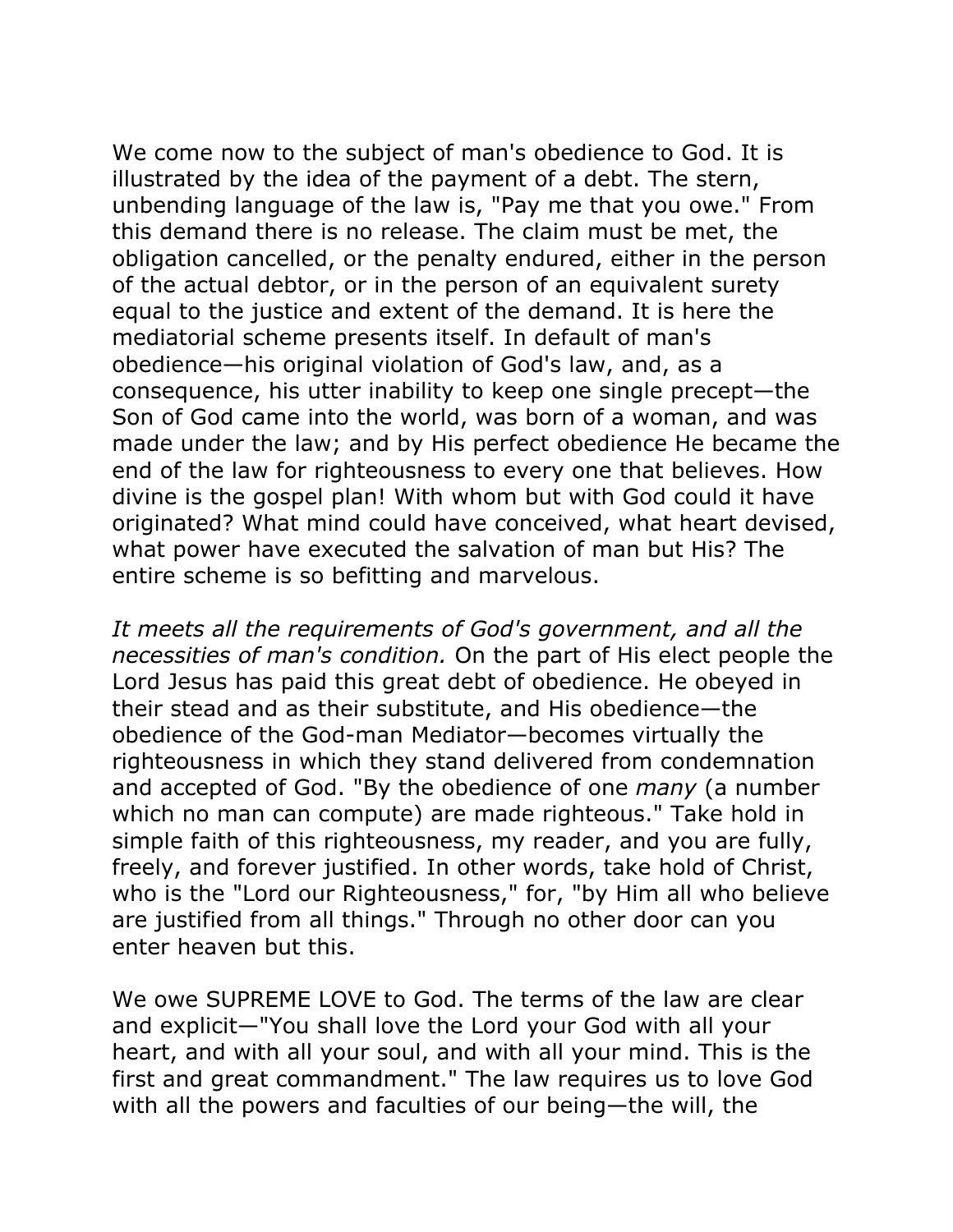understanding, the affections. This love must be paramount to all objects whatever they may be—simply, singly, supremely. In man's innocence this law was implicitly obeyed, his state of original and perfect holiness rendering him as capable of, as he was happy in, so doing. His fall, however, has rendered him *utterly unable* to perform it. So far from loving God with all his soul, he has *no* true love to God whatever, but sad, dreadful hatred to God and to everything that belongs to Him. "The carnal mind is enmity against God." The use of the abstract term 'enmity', instead of the concrete enemy, in this passage, is remarkably striking and solemn. In our description of character we always make choice of the latter. We say of a person that he is friendly, not friendship; that he is lovely, not love. But this mode of speaking would not do justice to the present case.

Man is not only an enemy to God, but he is *enmity itself* against God. Hatred to God is not a mere quality or attribute of man, something which exists in him; it is his very nature, it is himself. We owe, then, to God this debt of supreme love. It is the law of His moral government that we give to Him—the Supreme Good the supreme affection of our soul, of which He is worthy. Were there a being higher than God—we recoil instinctively from the bare supposition—then it would be an unrighteous law that challenged for God our single and supreme love. But since the Lord our God is one Lord, and that He is the eternal, self-existent Jehovah, the Creator of heaven and earth, man's divine Maker, and the moral Governor of the universe, it is a most righteous law that demands from the creatures He has made their single, undivided, supreme affection.

No *inability* to render this single affection releases us from the duty. The obligation is still the same—irrevocable, irrefragable, eternal. Do you love God, my reader? I drop the cold expression which presents your obligation as a duty. I speak of it rather as a precious privilege—the highest privilege belonging to man—Is God the chief object of your supreme affection? Inquire of your conscience, examine your heart, look into your life, and ask yourself the solemn question—Do I love God? Have I returned to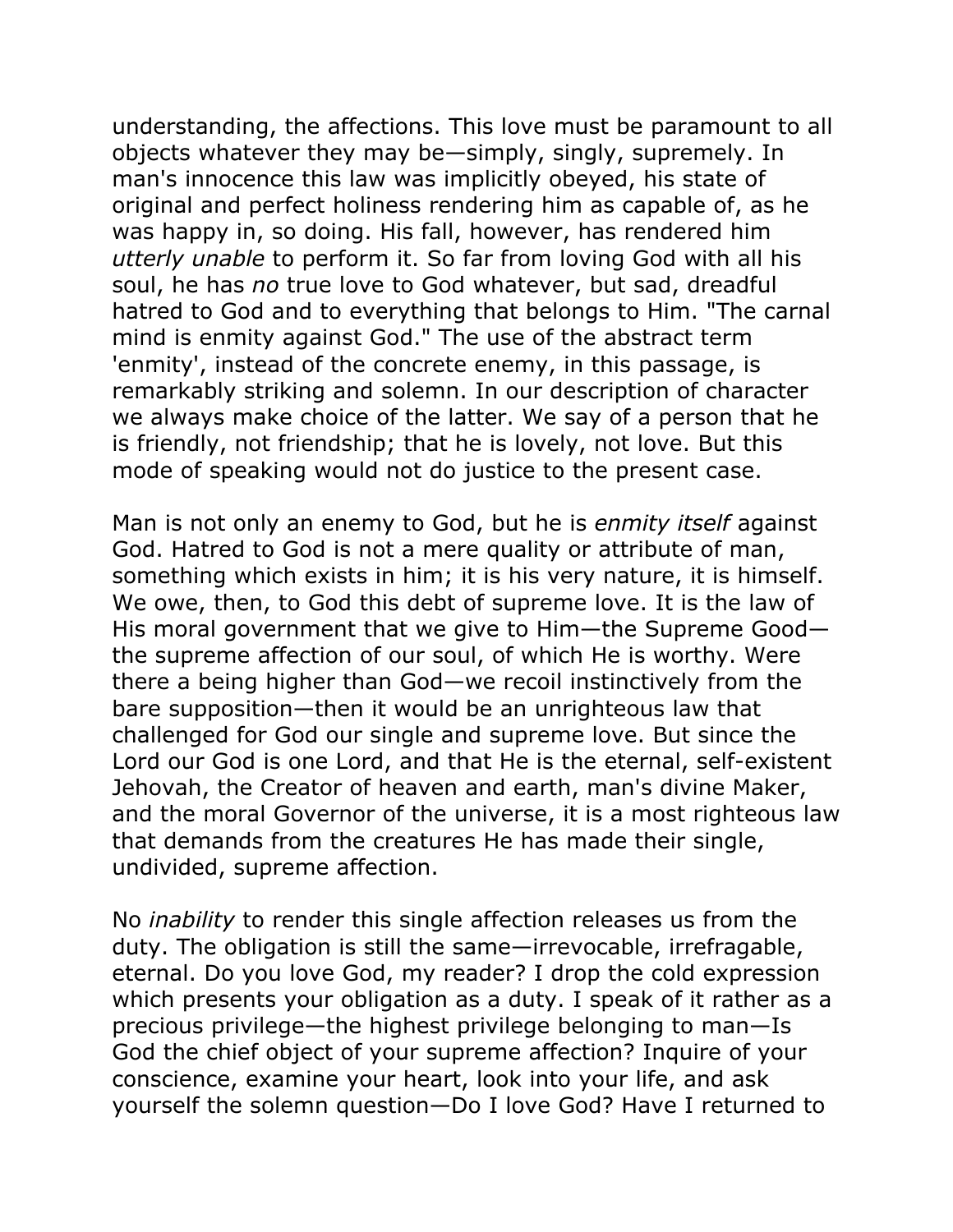Him the affection His law requires, His nature demands, my being justly owes? What traces are there in my conduct, what evidences in my life, of love to Christ? Do I exhibit any of the marks of genuine affection to my Maker, Preserver, and Benefactor? Have I believed in Christ, have I accepted God's plan of salvation, am I regulating my life by His word, am I warring with sin and striving after holiness? If I do not love God with all my soul, then whom do I love? And if I die with this debt of love uncancelled, what awaits me except the prison from whence there is no release until I shall have paid the uttermost farthing.

But how sacred is this obligation, how precious this privilege to a child of God! Love to God is the sweetest debt you pay. What are your happiest moments? Are they not when, floating upon the wings of affection, your soul mounts towards the Fountain of life, the center and source of love, and you find yourself approaching nearer and still nearer the ineffable glory of God?

And here again the Lord Jesus Christ, as the great paymaster of His people, graciously appears. In default of their ever reaching this standard of *perfect* love to God required by the law, Jesus presents Himself on their behalf. He came, as I have just shown, to keep every precept of the law in their place—and this the chief one of all—for "love is the first and great commandment," and, "love is the fulfilling of the law." He loved God with a perfect love. He loved Him with all His heart, and with all His mind, and with all His soul; and so, as the substitute and surety of His elect Church, He honored and magnified the law in this its highest and chief requirement.

How delightful to study the whole life of Jesus as the life of love love to God and love to man! Love explains the great mystery of His marvelous incarnation. Love admits us to the secret of His life of unreserved devotion to man. Love explains the marvel of His unparalleled sufferings and His ignominious death. Love elucidates the great truth of the gospel—the Innocent One suffering for the guilty, the Just One for the unjust. I ask philosophy, I challenge every system and religion invented by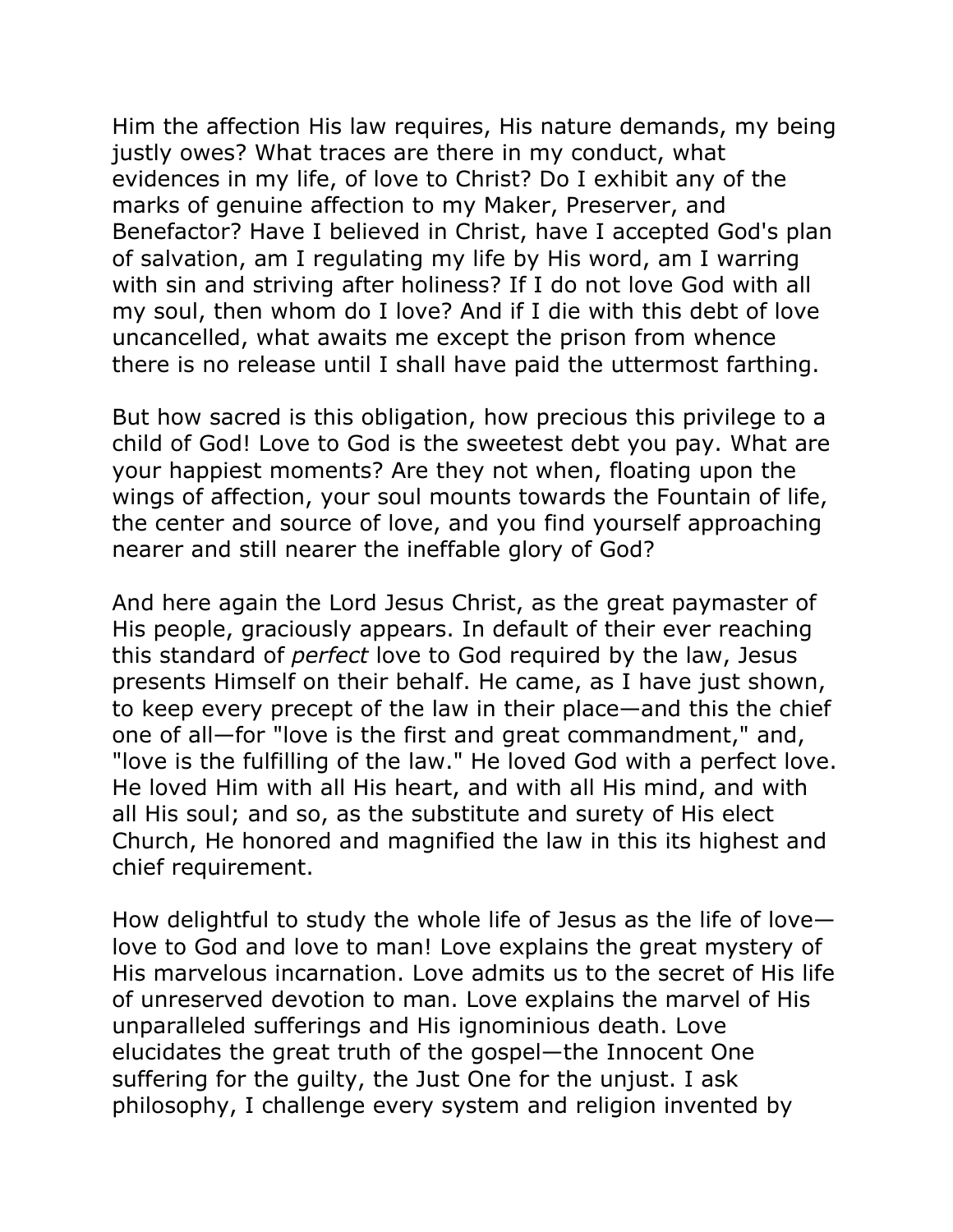man, to explain this mystery of substitution in the moral government of Jehovah—the holy Son of God suffering and dying in man's stead—and all is silence! There is no solution, there is no clue but His love—His own divine and eternal love supplies it.

Oh, yes! all His life was love—love to His Father, love to His commands, love to His honor, love to His truth, love to His person, love to man, love to sinners the vilest, to rebels the greatest, to enemies the bitterest, to His murderers the fiercest love which constrained Him to lay down His sacred life, to give Himself an expiatory offering and an atoning sacrifice unto God for man's salvation. This one single, magic word—love—is the great principle of all that is most stupendous, mysterious, and sublime in our religion. This reveals the Mind where all originated, and unveils the bosom where all centered. The grand secret of heaven is now made known!

And yet it is the substitution of one mystery for another. If love explains His mission and defines His work, what shall explain His love itself? Truly, "the love of Christ passes knowledge." But in the embrace of this mystery I am willing forever to dwell. Conscious that His almighty arms are around me, I ask, I desire no more than the assurance that "He has loved me, and has given Himself for me." I fall before Him in the dust, I kiss the border of His robe, I bathe His feet with tears, until at length, weighed down with the weight of such amazing love, my cup running over, my soul filled to its utmost capacity of emotion, I exclaim, "I am sick with love. Turn away Your eyes from me, for They have overcome me. Withhold Your hand, or take me up into Your presence, where there is fullness of joy; and raise me to Your right hand, where there are pleasures for evermore."

Thus what a debtor is the child of God! Ask the believer in Jesus for what he is indebted, how much he owes! He replies, "I am indebted more than I can ever pay. I owe my happy being to God, my ransomed soul to Christ, my new-born life to the Holy Spirit. I owe my body, soul, and spirit to my Savior, for He purchased all with His own most precious blood, saved me from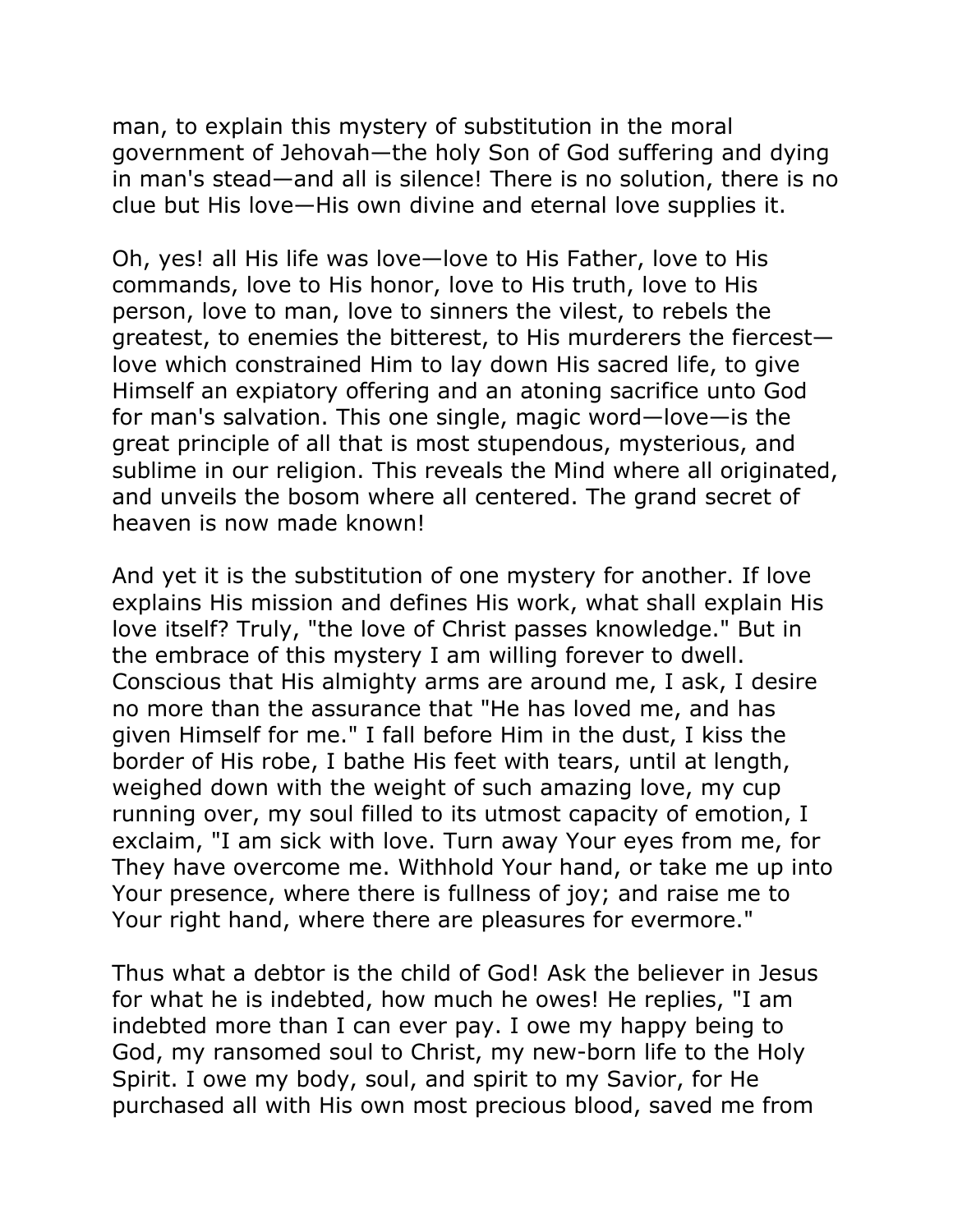death, ransomed me from condemnation, rescued me from hell. I am a debtor to sovereign grace, but for which I would never have come as a poor sinner to the feet of Jesus, but would have lived and died and had been eternally lost in my sins. I am daily, hourly, a debtor to the restraints of divine grace, to the constraints of divine love, to the consolations of divine sympathy, and to that divine power which keeps me from falling and preserves me unto His heavenly kingdom."

Such is the grateful acknowledgment of every child of God, of every sinner saved by grace. Beloved, evidence your indebtedness by your cheerful obedience, your holy walk, your unreserved surrender. If you love Him, keep His commandments. If you would confess Him, bear His cross. If you would imitate Him, die to sin and to the world. If you would glorify Him, "present your bodies a living sacrifice, holy, acceptable unto God, which is your most reasonable service."

"Lord, when my thoughts delighted rove Amid the wonders of Your love, Your sight revives my drooping heart, And bids invading fears depart.

"Guilty and weak, to You I fly, On Your atoning blood rely; And on Your righteousness depend, My Lord, my Savior, and my Friend.

"Be all my heart, be all my days, Devoted to Your single praise And let my glad obedience prove, How much I owe, how much I love."

But what is the import of this petition—"Forgive us our sins?" Let us examine it. It at once confronts us with the sin-forgiving God. It presents Him to our view exercising one of the most divine and glorious prerogatives of His nature, the prerogative of pardoning sin. Against whom is sin committed? Against God. Then in whose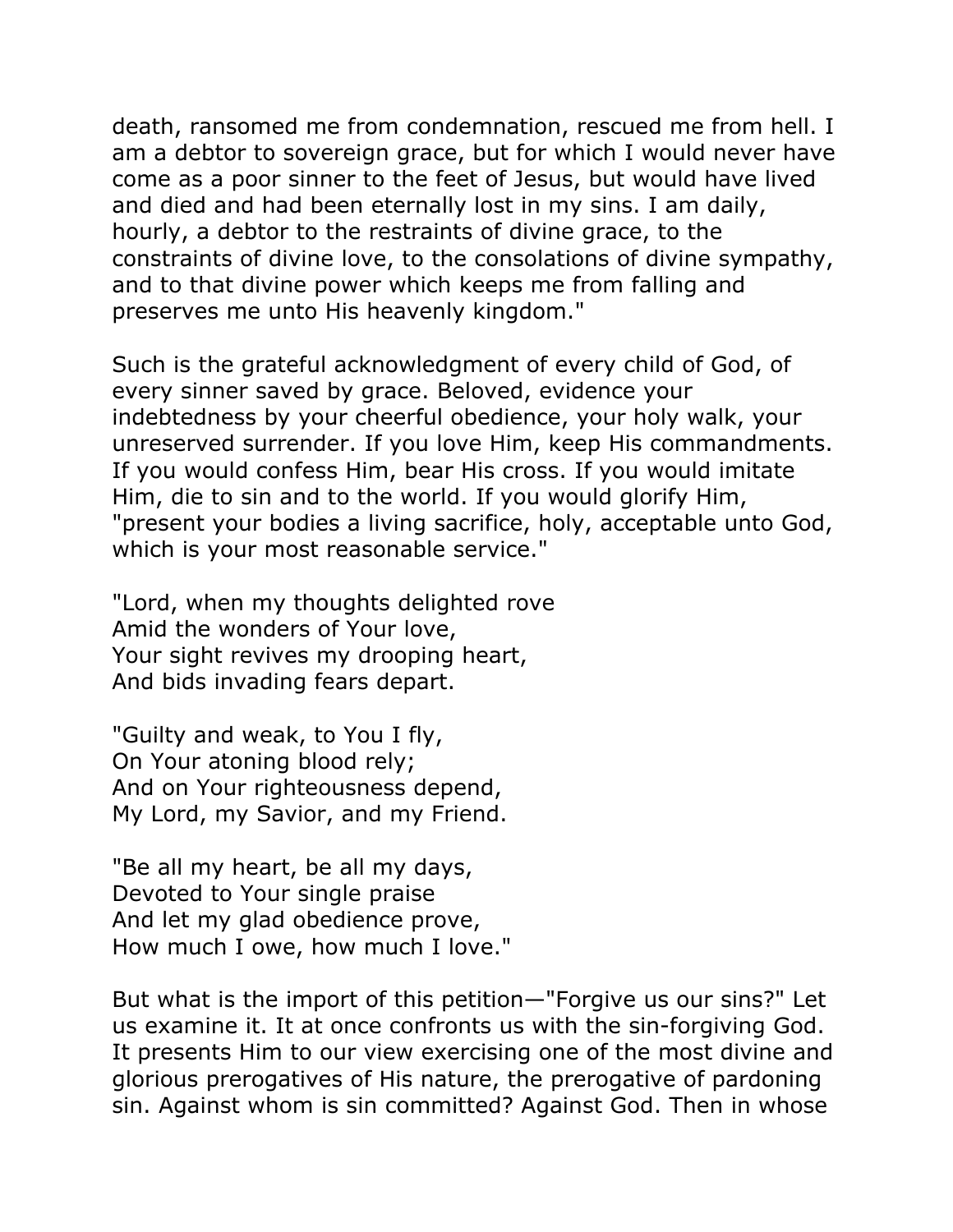hands alone is the prerogative and power of pardon lodged? In His against whom the sin is committed. This single and simple argument overthrows entirely the Popish figment of priestly absolution—that is, the confession of sin to, and the exercise of forgiveness by, MAN. Such a doctrine resolves the whole matter of salvation into mere *human* agency. In the Romanistic scheme, the power of the priest is everything. He is a confessing priest, a forgiving priest, a sacrificing priest, and, I may add, a ruling, despotic priest. Man is everything, and Christ is virtually nothing.

But this petition, taught us by our Lord, brings us through the true Priesthood into the presence of the only sin-pardoning Being in the universe. Pardon is ingrained with God, and it being the most godly exercise of His divine sovereignty, He delegates it to no other. It is His divine right, His exclusive property, and He has fenced and vindicated it with the most holy and jealous care. See how early in the history of the race God stepped forward, as it were, invested with this divine and magnificent robe. "The Lord passed by Moses, and proclaimed, The Lord, the Lord God, merciful and gracious, patience, and abundant in goodness and truth, keeping mercy for thousands, *forgiving iniquity, and transgression, and sin."*

Here we have the very marrow of the gospel at the very commencement of the Bible. Indeed, what is the Bible, the whole Bible, but a record of the "glorious gospel of the blessed God?" It is *a gradual development of God's plan of salvation by the revelation of Jesus Christ.* We have in the prophet Micah another remarkable unfolding of God's sin-forgiving character—"Who is a God like unto you, who pardons iniquity, transgression, and sin." And why does He pardon? It is written, "Because He *delights in mercy."* When God is spoken of in His word as delighting in any one especial perfection of His nature—for He must delight in all we have the most transcendent view of the greatness, the glory, and the preciousness of that perfection. Now, God is said to "delight in mercy." It is a natural, essential perfection of His being. It is the spring from whence pardon flows through Christ's atoning blood; and pardon is the channel through which streams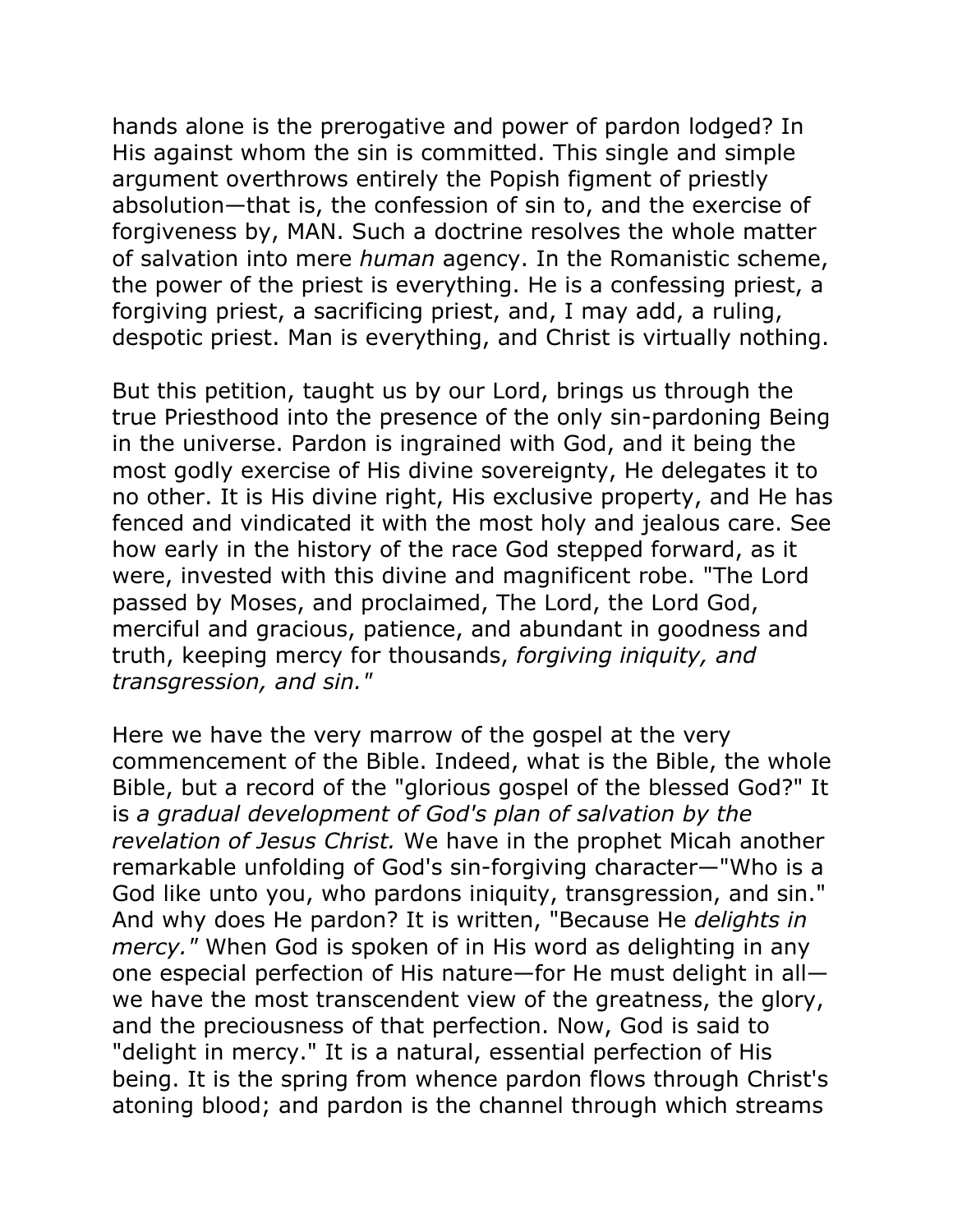of peace, and joy, and hope flow into the soul. Every spiritual blessing comes through the door of forgiven sin.

We reach, then, a most precious and encouraging view of this subject—the *DELIGHT with which God exercises this divine prerogative of pardon.* Oh, how low are our thoughts of the readiness with which He meets the penitent sinner with the sentence of forgiveness! Listen to those words of sweetest music breathing from Isaiah's harp—"Let the wicked forsake his way, and the unrighteous man his thoughts, and let him return unto the Lord; for He will have mercy upon him, and to our God; for He will abundantly pardon." What says Nehemiah? "You are a God ready to pardon." Such is God's character. Such is the Being with whom we have alone to do in the great and momentous matter of our sins. MERCY is the brightest jewel in the diadem of God; and mercy rejoices against judgment. In this respect the government of God and the government of man essentially differ. In the *Divine* Government, mercy is central and justice incidental, In the *human* government, justice is central and mercy incidental. God, in His dealings with the sinner, works from the center of love to the circumference of justice; man, in his dealings with man, works from the center of justice to the circumference of mercy. Thus God ends where man begins. Not until love, as it were, has exhausted all its resources; not until mercy has uttered her last and latest appeal to the sinner to repent and return, does justice step forward to arrest the criminal and hail him to judgment.

Can we, then, hesitate to throw ourselves at the feet of His pardoning mercy who has said, "Come, now, and let us reason together, says the Lord; though your sins be as scarlet, they shall be as white as snow, though they be red like crimson, they shall be as wool." Who shall prohibit you when God invites your approach? who shall say 'no', when He has said 'yes'? Who shall affirm that your sins are too enormous, your iniquities too aggravated, your transgressions too many, to be forgiven? Bring the great, the measureless, the long-standing and accumulated debt, and in penitence and faith, cast it down at the footstool of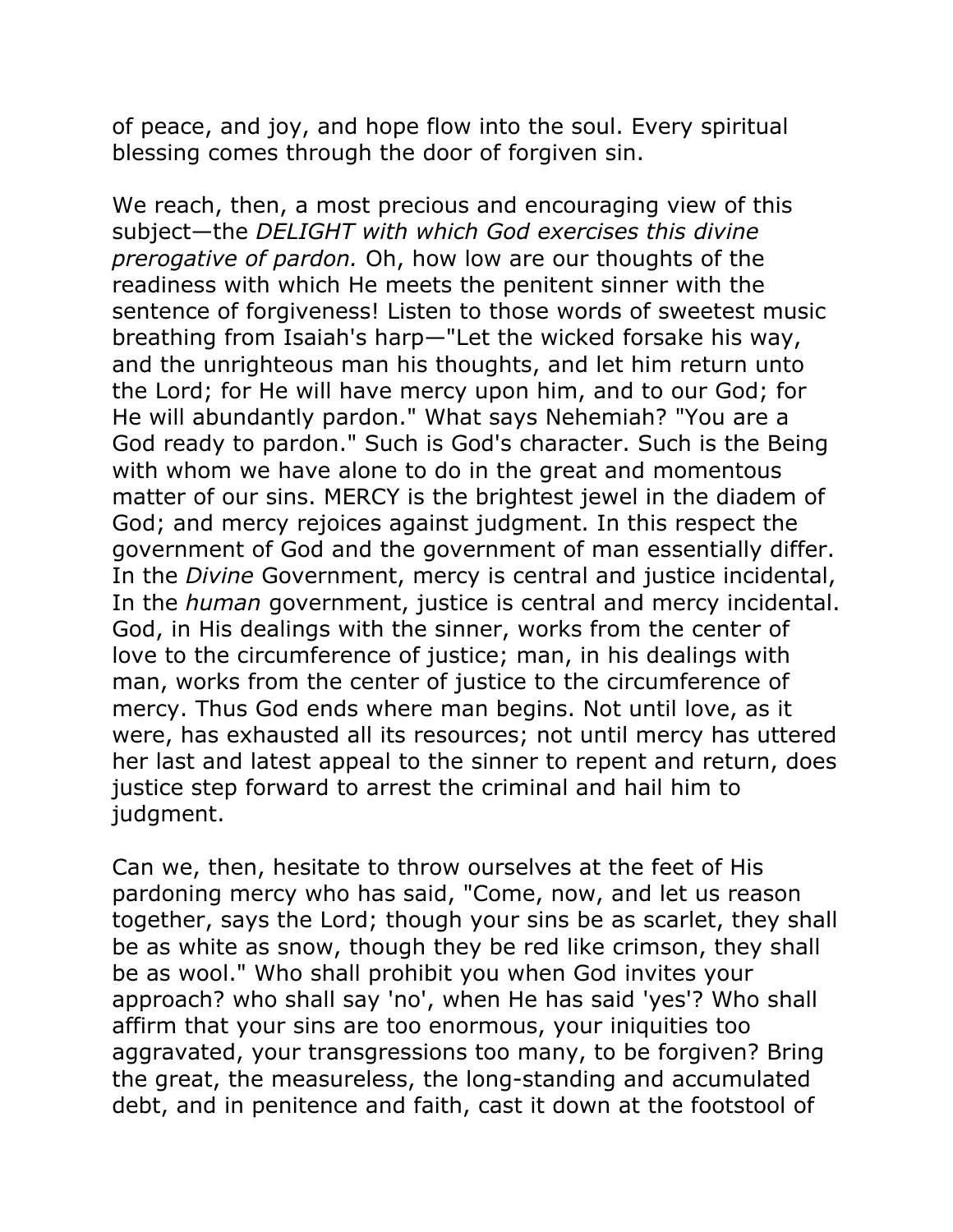mercy, and see if God will not be true to His word—"If we confess our sins, He is able and just to forgive us our sins."

The *order* in which the Holy Spirit in this passage places the precept and the doctrine, is worthy of remark. First, the *confession* of sin; second, the *forgiveness* of sin. God has laid great stress in His word upon the confession of sin. How touching His language addressed to His backsliding people, whose backslidings were of a most aggravated character—than which none could have been of deeper guilt, seeing that they had committed the sin of idolatry!—"*Only acknowledge* your iniquity." This was all that He required at their hands. "Only acknowledge." Poor penitent soul, bending in tears and self-reproaches over this page, read these words again and again, and yet again, until they have scattered all your dark, repelling thoughts of this sinforgiving God, winning you to His feet as His restored and pacified child—"only acknowledge your iniquity."

"What! Lord! after all that I have done, after my base returns, my repeated wanderings, my aggravated transgressions, my complicated iniquity, my sins against conviction, light, and love; do you still stretch out your hand to me, a poor, wretched wanderer as I am? Do you go forth to meet, to welcome, to pardon me? Do you watch the first kindling of penitence, the first tear of contrition, the first word of confession—'Father, I have sinned!' Lord, I fall at Your feet, since You say, 'Only acknowledge your iniquity,' the greatest of sinners. Your power has drawn me, Your love has subdued me, Your grace has conquered me!" Such was the royal penitent's experience "I said I will confess my transgressions unto the Lord, and You forgave the iniquity of my sin." My beloved reader, God only writes the sentence of forgiveness upon a contrite, sin-confessing heart.

The confession of sin, to be real and acceptable to Him, must not be in the abstract, but minute and in detail. There is a great and fatal danger of merging what are falsely termed "little sins" into great ones; of allowing the major to absorb the minor. We overlook, in our confessions to God, the sins of the heart, the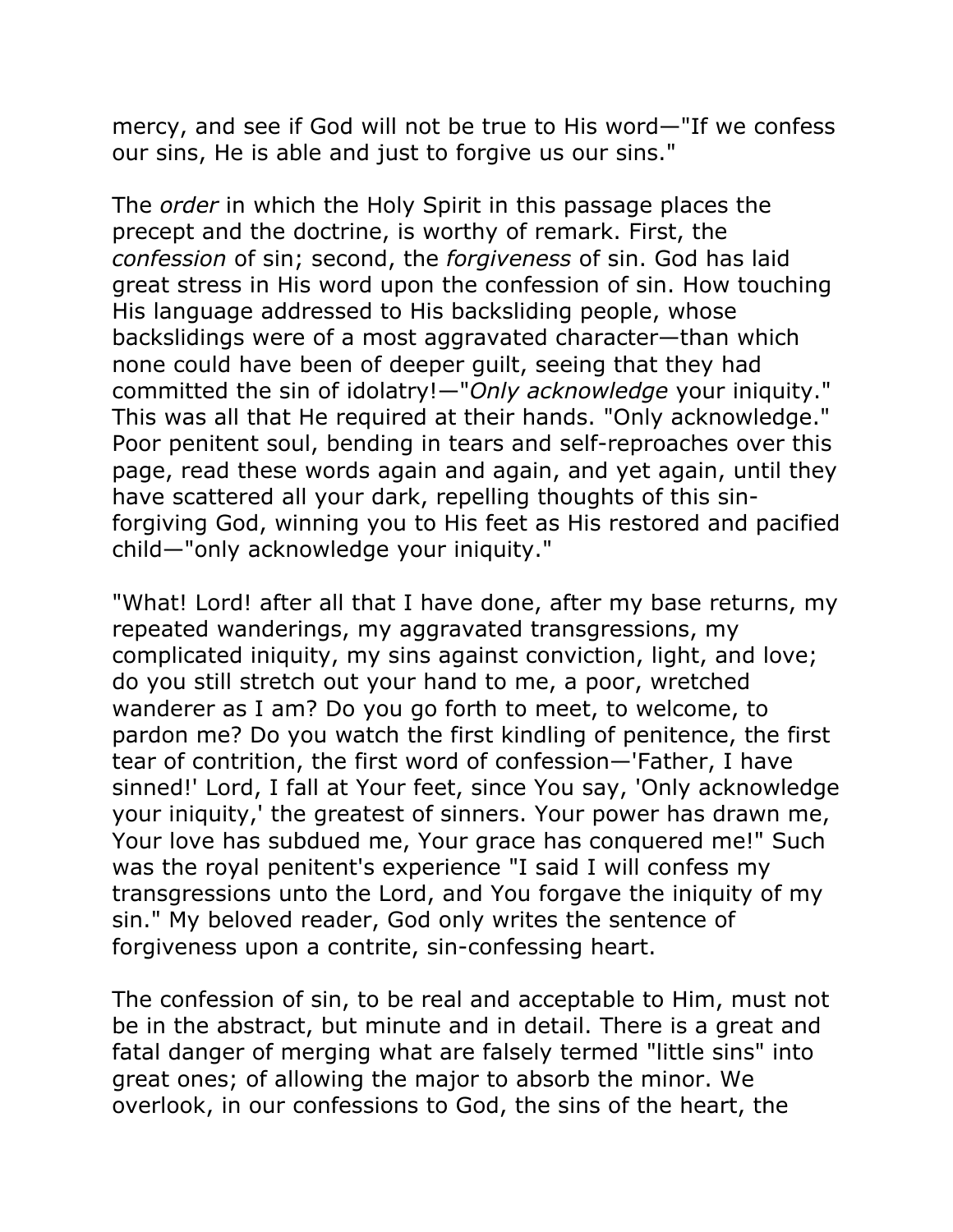thoughts, the imagination, and the tongue. We do not take into account the sins of indolence, extravagance, wasted time, lost opportunities, neglected privileges; worldliness of dress, of living, and of recreation; covetousness, baseness, selfishness, uncharitableness, malice, slander, unkind and false insinuations. These are sins which exist to a great enormity, and yet seldom enter into our confessions, or lay our mouths in the dust before God. "Oh," as a holy man of God has said, "there is nothing more heartless than some of those general confessions that come from the lips of man." Such, then, is the nature of that confession of sin, which He to whom alone confession is to be made, and with whom exclusively belongs the prerogative of pardon, demands. The Lord lay it closely upon our hearts!

The remaining portion of this chapter must be devoted to a yet untouched, but important part of our subject—the **DAILY** APPLICATION FOR DIVINE FORGIVENESS.

With regard to this point, there occurs a most remarkable and instructive, yet much misunderstood passage, in the exquisitely touching narrative of Christ's act of washing the disciples' feet. The words are these—"A person who has bathed all over does not need to wash, except for the feet, to be entirely clean." The proposal of our Lord to wash the feet of His disciples, although in perfect harmony with every previous act of His holy life, was perfectly unique and startling to the high-minded, impulsive apostle Peter. Recoiling from a proposal so menial and condescending on the part of his Master, he exclaims, "You shall never wash my feet!" He had yet to learn the lesson that, "to obey was better than sacrifice." Such, in effect, was the teaching of his Lord when He uttered the significant words, "If I wash you not, you have no part with me."

Startled by this solemn warning, and with an impetuosity characteristic of this disciple, he rushes to an opposite extreme, and exclaims, "Lord, not my feet only, but also my hands and my head." Thus difficult is *simple obedience*—self-will, refusing, on the one hand, what Christ demands, and demanding, on the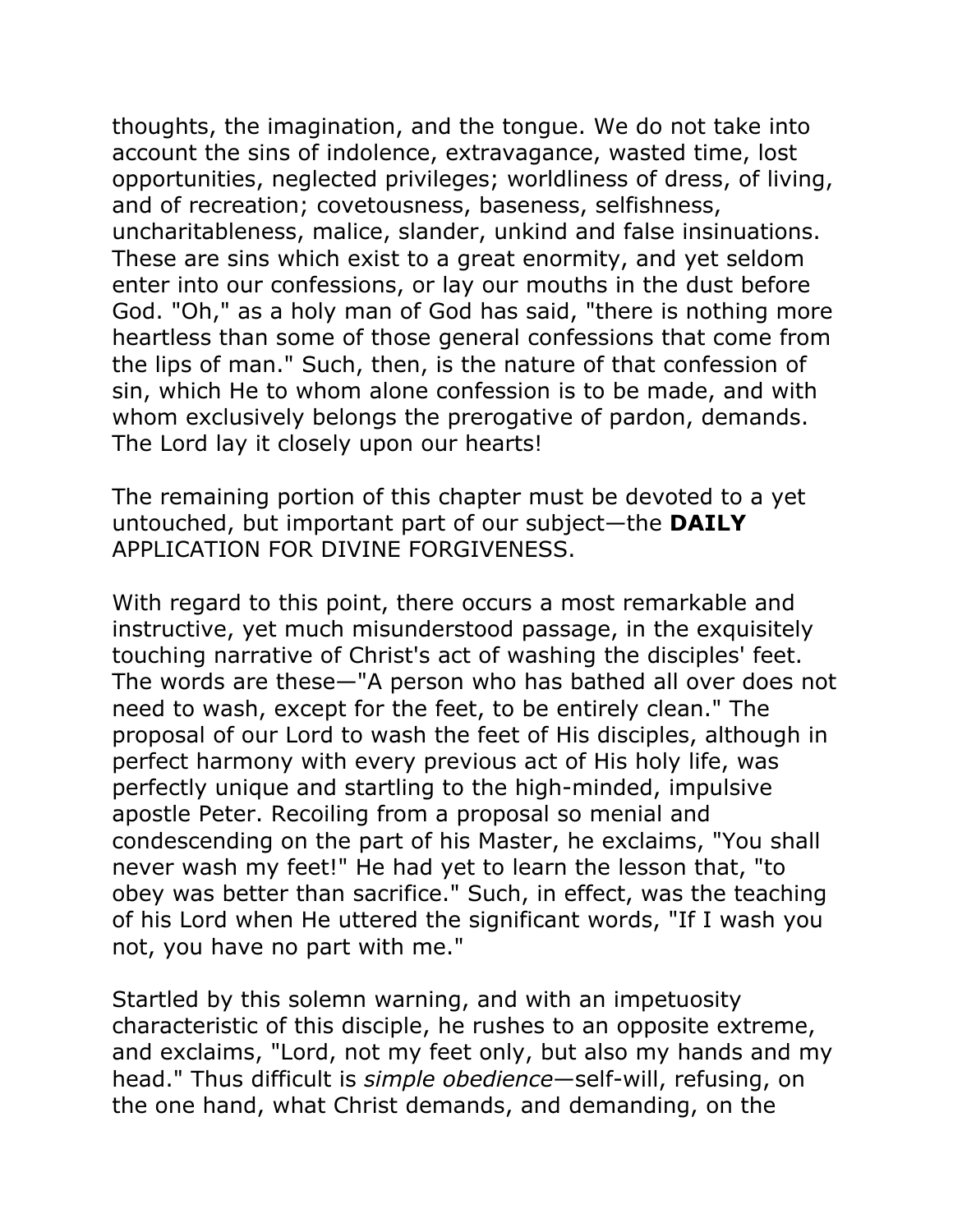other hand, what Christ does not offer. It was this dialogue between the Lord and the disciple that elicited the declaration, to which once more I call the reader's attention, "A person who has bathed all over does not need to wash, except for the feet, to be entirely clean."

Our Lord, in the first place, refers to the great washing, as a thing past and done; not to the washing of baptism, whether received in the unconsciousness of infancy or with the intelligence of faith, but the washing of atoning blood, even His own blood, shed for the cleansing "of sin and uncleanness." The true believer has already passed through this washing; he is now and entirely washed; he is now and fully pardoned; his is the condition of a present, a complete, and irrevocable forgiveness. How emphatic the terms used by the Lord—"A person who has bathed all over!" Corresponding with this, how decided the language of the apostle, who will not be suspected of any trimming in a truth so vital and precious as this—"Such were some of you, but *you are washed*."

Mistake not, my reader, as some have done, the present and perfect washing here referred to. There are preachers and writers who speak boldly of "holy baptism," of the "laver of baptism," of "baptismal purity," as if there existed in God's word an idea, or the phraseology expressive of the idea, so derogatory of the work of the Holy Spirit, and so fatally imperiling the deathless interests of souls. Woe be to us if we either *add to*, or *take from*, what is written in God's word! The terrible threatening with which the sacred canon closes, at once affirms the completeness, and fences the integrity of the Bible while it solemnly warns us of the crime of denying the one and of tampering with the other.

But the only baptism referred to in these remarkable words of the Lord Jesus is, the 'Baptism of His own blood'. Thus interpreted, how significant and precious the truth, "A person who has bathed all over." The atoning blood of the Savior, the "precious blood of Christ, as of a Lamb without blemish and without spot," is the divine, the only laver in which the penitent and believing soul is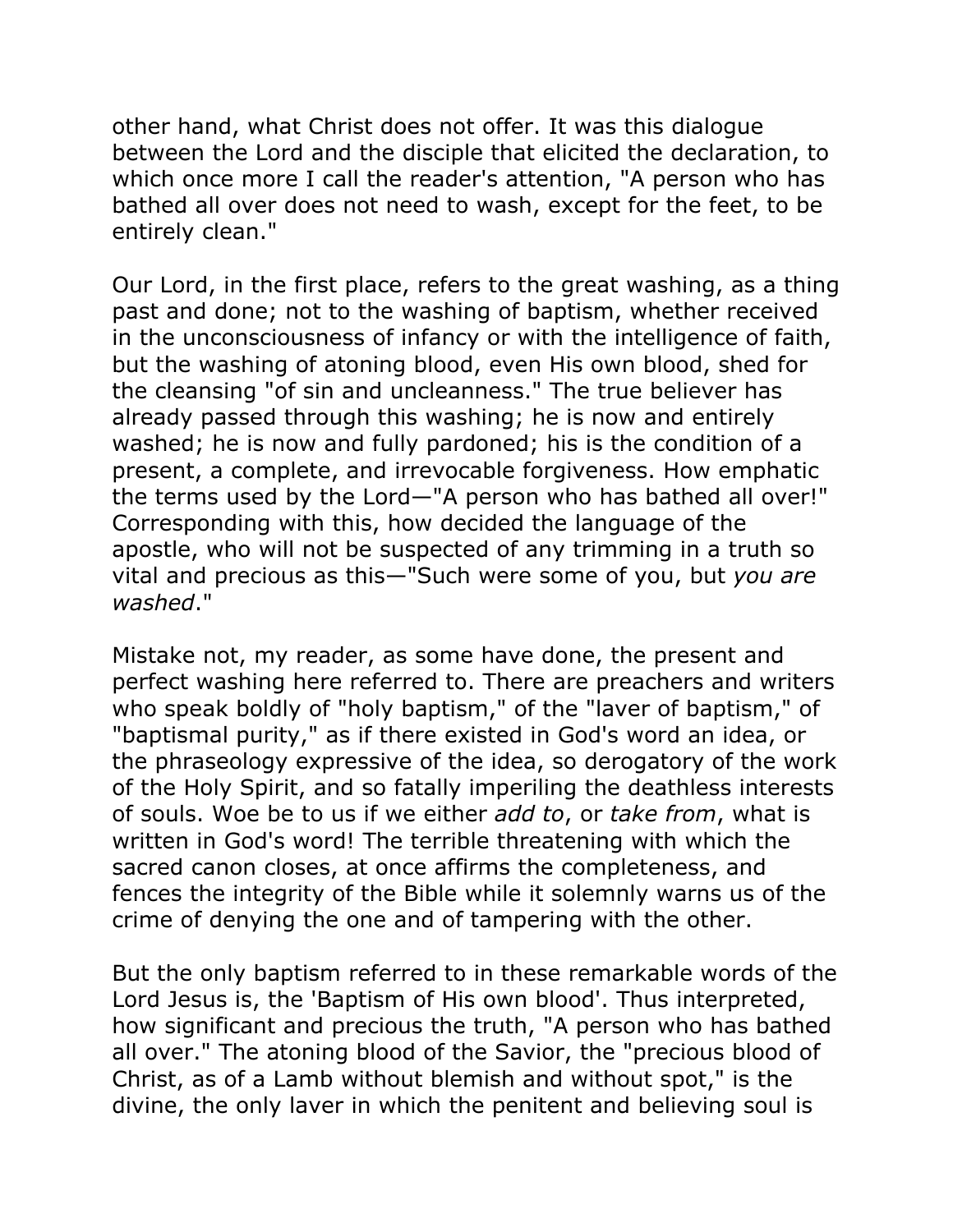now washed, entirely washed, forever washed, from ALL sin. "By one offering He has perfected forever those who are sanctified." This is the first, the great and indispensable washing—"Without the shedding of blood there is no remission." Unwashed, uncleansed in His blood through faith, our sins are yet unpardoned, our guilt is yet uncleansed, our debt is yet unremitted.

But if we, on the other hand, have by faith approached His blood, have plunged into this open Fountain, have bathed in this divine laver, and have thus been baptized in blood, our present and high position is that of a sinner all whose sins are forgiven, all whose guilt is cleansed, and whose person appears before God washed whiter than snow. Seek, my reader, to ascertain your true standing, your real position as before God. Remember, no altar but the cross, no sacrifice but Christ, no laver but His blood, can avail to snatch you from endless condemnation, to save you from the worm that never dies, from the fire that is never quenched.

And yet a great truth is enfolded in *the condescending act of our Lord* when He "took a basin of water, and washed His disciples' feet." What was the moral significance of this lowly act? what the evangelical interpretation of this expressive symbol? Most clearly and undoubtedly Christ taught us the **necessity of daily repentance, washing, and forgiveness.** The "feet" are those parts of the body which are the most exposed to the dust and defilement of earth. The head may teem with lofty thoughts, the heart pulsate with pure affections, the hands overflow with generous actions, the eye roam amid countless beauties, and the whole soul live in an ecstasy of delight, while the feet trod and accumulate the dust from whence we sprang and to which we return. Does there exist, then, no necessity, palpable and impressive, of daily washing? What, in eastern climates, is a literal and indispensable act—the constant laving of the sandaled feet—in the divine life is a spiritual and not less necessary one.

The Christian's weary travel is through the dusty lanes, and defiling paths, and across the sandy desert of a world "lying in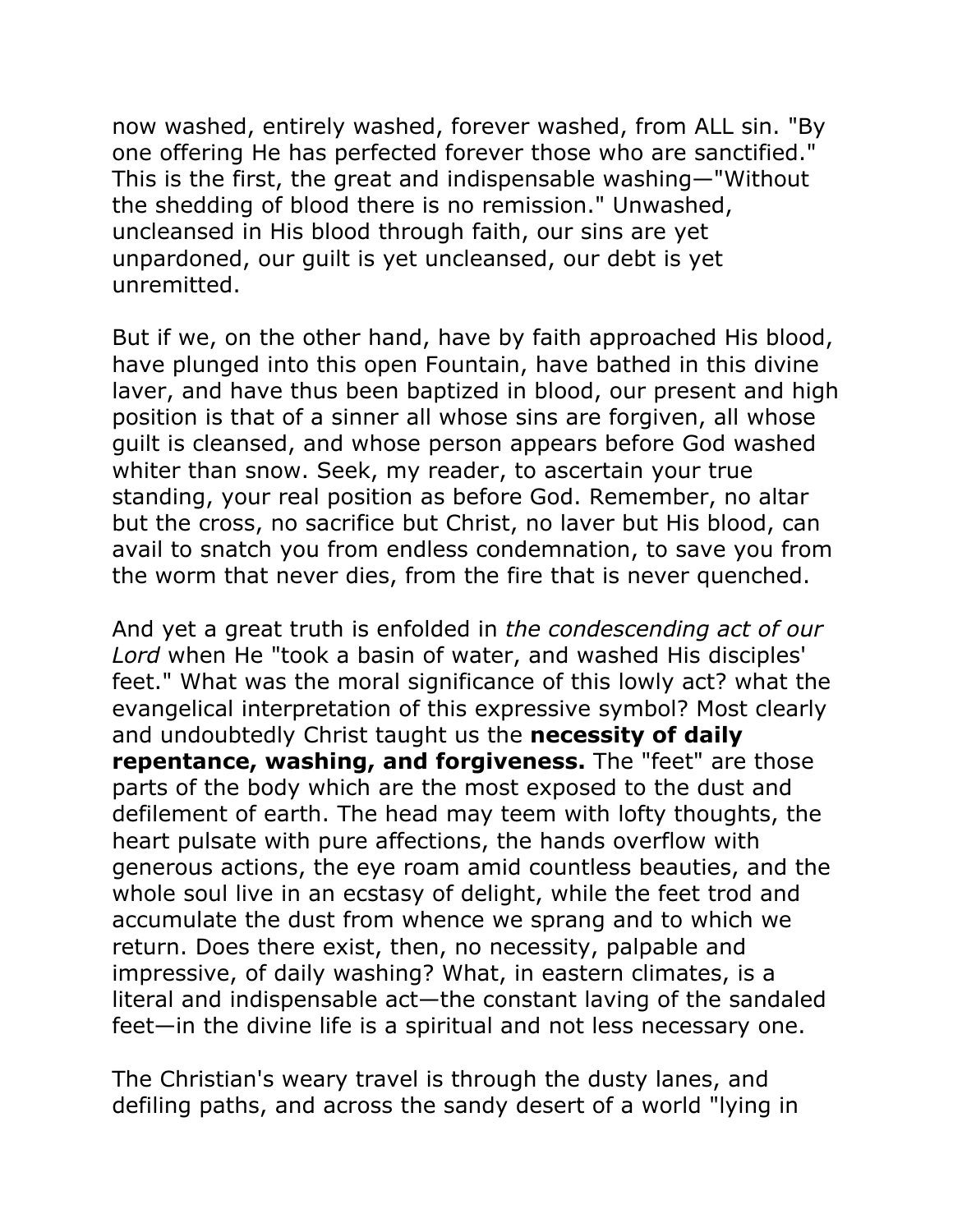the wicked one." And whether he be engaged in recreation, in business, in social communion, or in duty, although the *soul* is washed, and is entirely clean, the *feet* still need continuous washing in the "water and the blood" which issued from the Savior's pierced side. If it be true, as an eminent divine has remarked, that "the devil lets no saint of God reach heaven with unsoiled feet," it is equally and yet more divinely true that Christ came into the world to "destroy the works of the devil," and this among them, by providing for the believer's daily repentance and remission of sin.

With this petition, then, and "having boldness (or liberty) to enter into the holiest by the blood of Jesus," let us, day by day, "draw near with a true heart, in full assurance of faith, having our hearts sprinkled from an evil conscience, and our bodies washed with pure water," breathing in our heavenly Father's ear the petition taught us by His Son, "Forgive us our trespasses. Forgive my daily failures, negligences, and carelessness of my religious life. The omissions of duty—the shortcomings of practice—the waste of time—lost opportunities—the neglect of my Bible and my closet—the excuses for sin—the parleying with the tempter—the self-seeking—the subtle shades of evil blending with my commercial, professional, sacred calling. Forgive all my eruptions of temper—my evil speaking—the wounds I have inflicted, the injuries I have done—the stiflings of conscience, and the grieving of the Holy Spirit. Pardon my iniquities, O Lord, for they are many and great."

And in this daily washing of the feet, may there not be a pointed reference to the constant application of the sanctifying influence of the Holy Spirit?—"the body washed with pure water." This was strikingly shadowed forth in the type of the laver placed by God's command between the congregation and the altar, which was to be filled with water, in which those who approached the altar were first to wash. "And he set the laver between the tent of the congregation and the altar, and put water there, to wash withal. And Moses and Aaron, and his sons, washed their hands and their feet thereat—when they went into the tent of the congregation,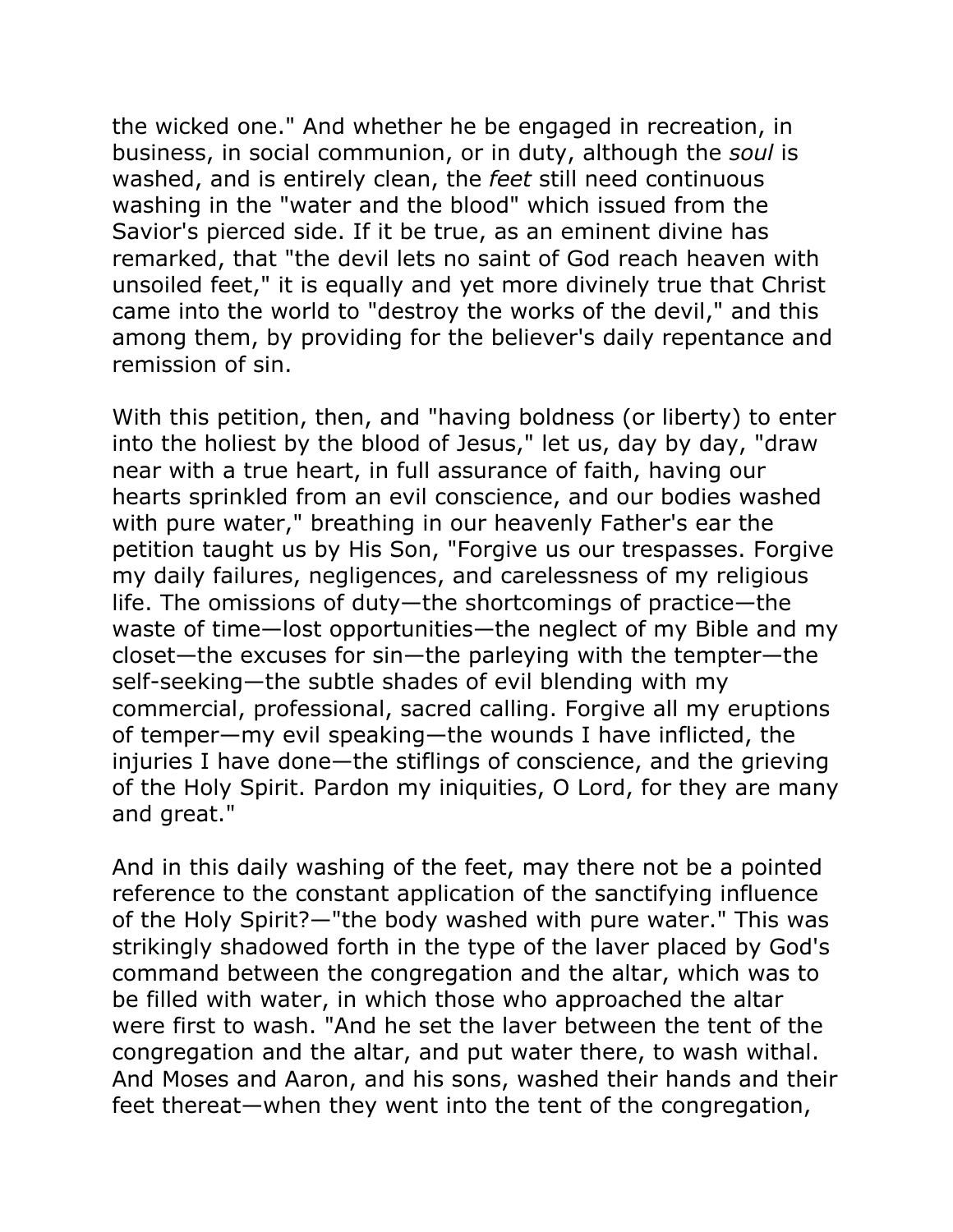and when they came near unto the altar, they washed; as the Lord commanded Moses."

They had already worshiped at the "altar of burnt-offering by the door of the tabernacle," and had "offered upon it the burntoffering and the meat-offering." But now, penetrating into the tabernacle, and coming near the altar of incense, they were intercepted by the laver filled with water, which stood between the tent and the altar, in which they must wash their hands and their feet—not the whole body—before they came near unto the altar. Did not this signify that, not only does the believer need *Christ's blood of atonement*, but also the *sanctifying grace of the Holy Spirit* in its daily application to the feet—the earth-soiled, earth-wounded, earth-weary feet—of his homeward travel?

Thus are we taught our daily need of the Holy Spirit, not only to guide and comfort us, but what should be still more deeply the yearning of our heart, that He might sanctify us. As the Spirit of holiness, He makes us holy; as the Sanctifier, He promotes our progressive sanctification. This He does by developing the divine nature within us, by curbing our strong propensities to evil, and by leading us continually to the blood of atonement. And when our Lord filled the basin with water, and washed the disciples' feet, by that lowly yet significant act He seemed to say, "He that is washed in my blood is clean from the guilt and condemnation of sin every whit, yet needs afterwards the daily sanctifying grace of my Spirit." Thus constantly approaching the altar of sacrifice and the laver of purification, Enoch-like, we shall "walk with God." Living in perpetual sunlight, our path to glory will be one of progressive luster, even that of the just, which shines more and more unto the perfect day.

There is an UNSELFISHNESS in this petition, as taught us by Christ, which we have need to learn. "Forgive US OUR sins." We are to be concerned on account of, to mourn for, and to confess penitentially, the sins of others. And although no individual can repent and believe, be pardoned and accepted on behalf of another, yet, while we are commanded "not to be partakers of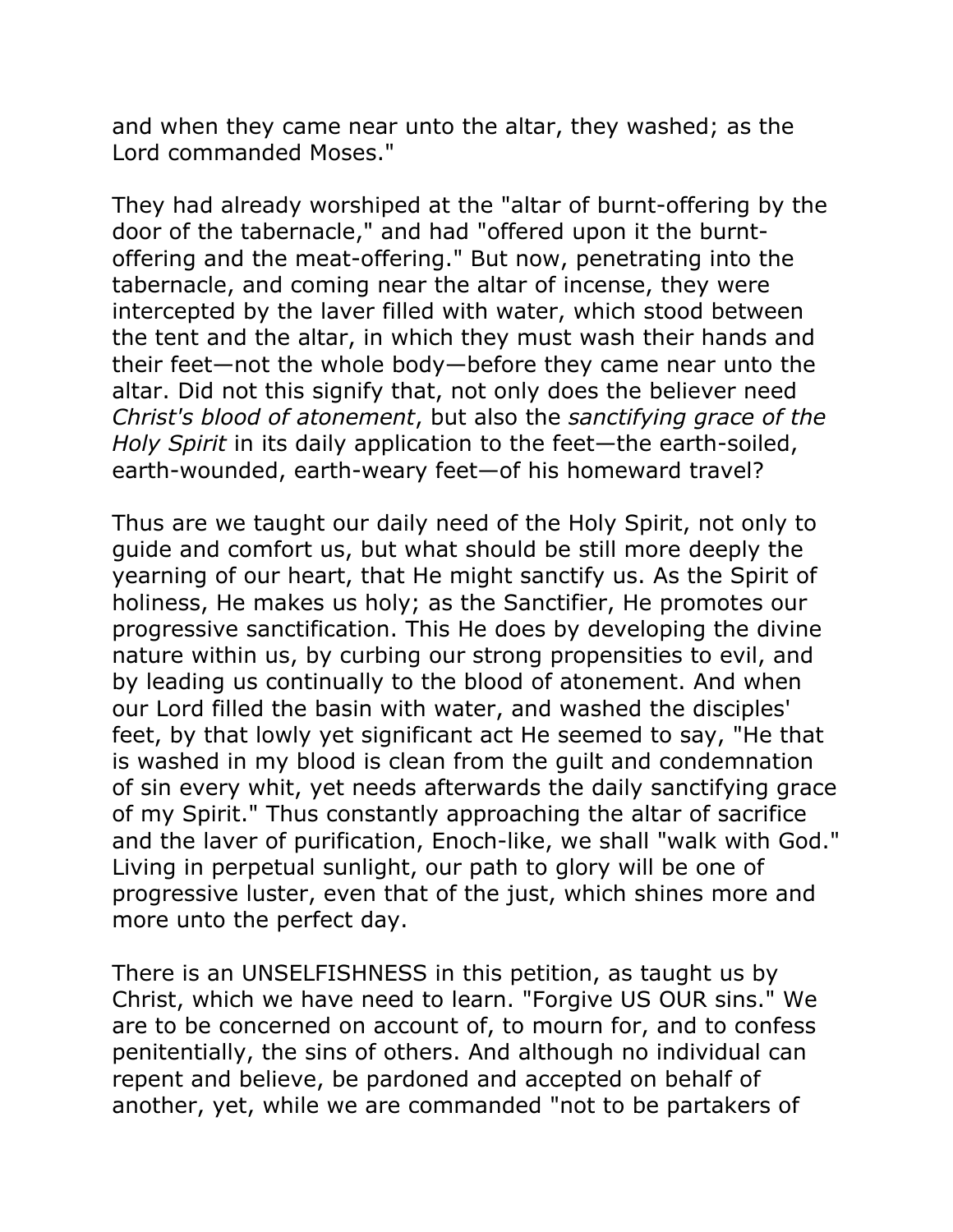other men's sins," at the same time, like Nehemiah and Daniel, we are to confess the sins of our families, of the Church, and of the nation, and humble ourselves before God because of them, and to intercede for His pardoning mercy. Did not Moses, throw himself in the breach, and more than once, by his intercessory supplications, avert the Divine judgments from the children of Israel? "Pardon, I beseech You, the iniquities of this people, according unto the greatness of Your mercy." "And the Lord said, I have pardoned according unto your word." How earnest and touching the prayer! how quick and gracious the response! Such, also, is the teaching of the apostles—"I exhort that supplications, prayers, intercessions, and giving of thanks be made for all men." Pardoned ourselves, let us wave before God our censer of intercession for the pardon of others—our parents, our children, our kindred, our friends—while the jubilee sound of sins forgiven through Christ still rolls its echoes round a world needing God's forgiveness.

"When this passing world is done, When has sunk yon glaring sun, When we stand with Christ in glory, Looking o'er life's finished story, Then, Lord, shall I fully know— Not until then—how much I owe.

"When I hear the wicked call On the rocks and hills to fall, When I see them start and shrink On the fiery deluge brink, Then, Lord, shall I fully know— Not until then—how much I owe.

"When I stand before the throne, Dressed in beauty not my own, When I see You as You are, Love You with unsinning heart, Then, Lord, shall I fully know— Not until then—how much I owe.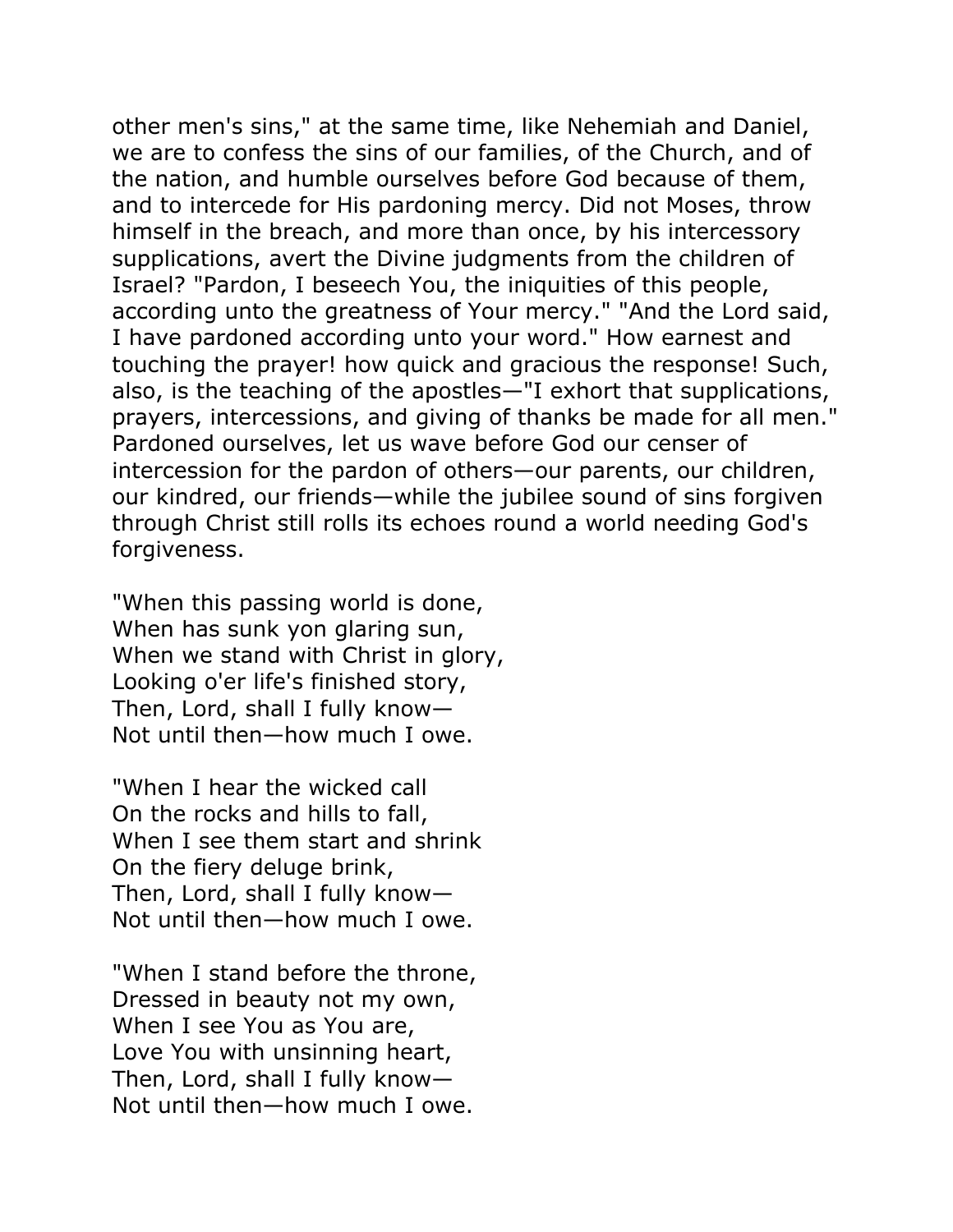"When the praise of heaven I hear, Loud as thunders on the ear, Loud as many waters' noise, Sweet as harp's melodious voice, Then, Lord, shall I fully know— Not until then—how much I owe.

"Even on earth, as through a glass, Darkly let Your glory pass, Make forgiveness feel so sweet, Make Your Spirit's help so meet, Even on earth, Lord, make me know Something of how much I owe.

"Often I walk beneath the cloud, Dark as midnight's gloomy shroud; But, when fear is at its height, Jesus comes, and all is light; Blessed Jesus! bid me show Doubting saints how much I owe.

"When in flowery paths I tread, Often by sin I'm captive led; Often I fall—but still arise— The Spirit comes, the Tempter flies; Blessed Spirit! bid me show Weary sinners all I owe.

"Often the sights of sorrow reign— Weeping, sickness, sighing, pain; But a night Your anger burns, Morning comes, and joy returns; God of comfort! bid me show To Your poor how much I owe."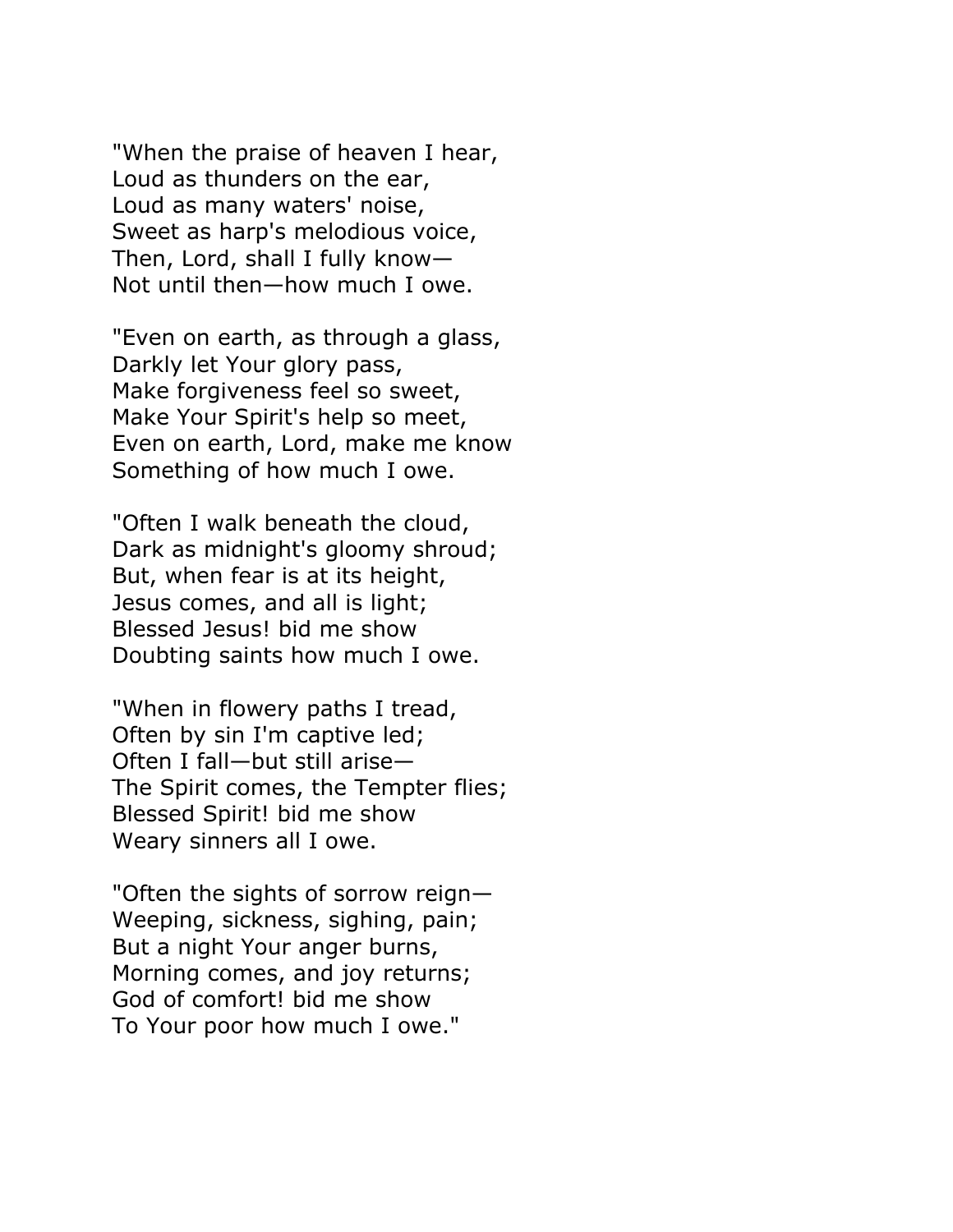## **The FORGIVING Spirit of the Lord's Prayer.**

"just as we have **forgiven** those who have sinned against us." Matthew 6:12

To forgive, it has been remarked, is divine. If the forgiveness of sin is the sole prerogative of God, the highest and most gracious gift of heaven, then, man's forgiveness of the wrong done him by his fellow bears a close resemblance to the divine. It was only by God that this precept of forgiveness of injury could be revealed, and it is only beneath the cross of the incarnate God it can be properly learned. It is in the region of our own forgiveness by God, that we learn the Christian precept of our forgiveness of others. As believers in the Lord Jesus, we stand before men discharged bankrupts. Passing out of God's court of justice, released from a debt of "ten thousand talents," we, perhaps, confront upon its threshold a fellow-servant owing us a "hundred pence." The line of conduct towards our debtor is obvious and imperative. A pardoned sinner, all whose transgressions against Jehovah are fully and eternally forgiven, the great debt wholly cancelled, my duty to my fellow-sinner is written as with a sunbeam. Instead of grasping him by the throat, exclaiming, "Pay me what you owe me!" I am to deal with him as my Lord has dealt with me—fully releasing him from the claim. Forgiven, I am to forgive. How can I justly, or with any degree of assurance, put in a claim to be forgiven myself of God, while cherishing in my heart the spirit of unforgiveness towards man? This is Christian logic, Christian precept, yes, it is Christianity itself. Such is the spirit of the petition we now consider.

That there exists a great and wide necessity for the exercise of this godlike precept of forgiveness is obvious. Our Lord forewarned us of it when He said, "It must be that offences will come." The present admixture of good and evil, the imperfect state of the Church, the existence of so much that is totally unrenewed in the unbeliever, and of so much that is but partially renewed in the believer, presents a wide field for the exercise of this divine grace. In the various Christian communions, in the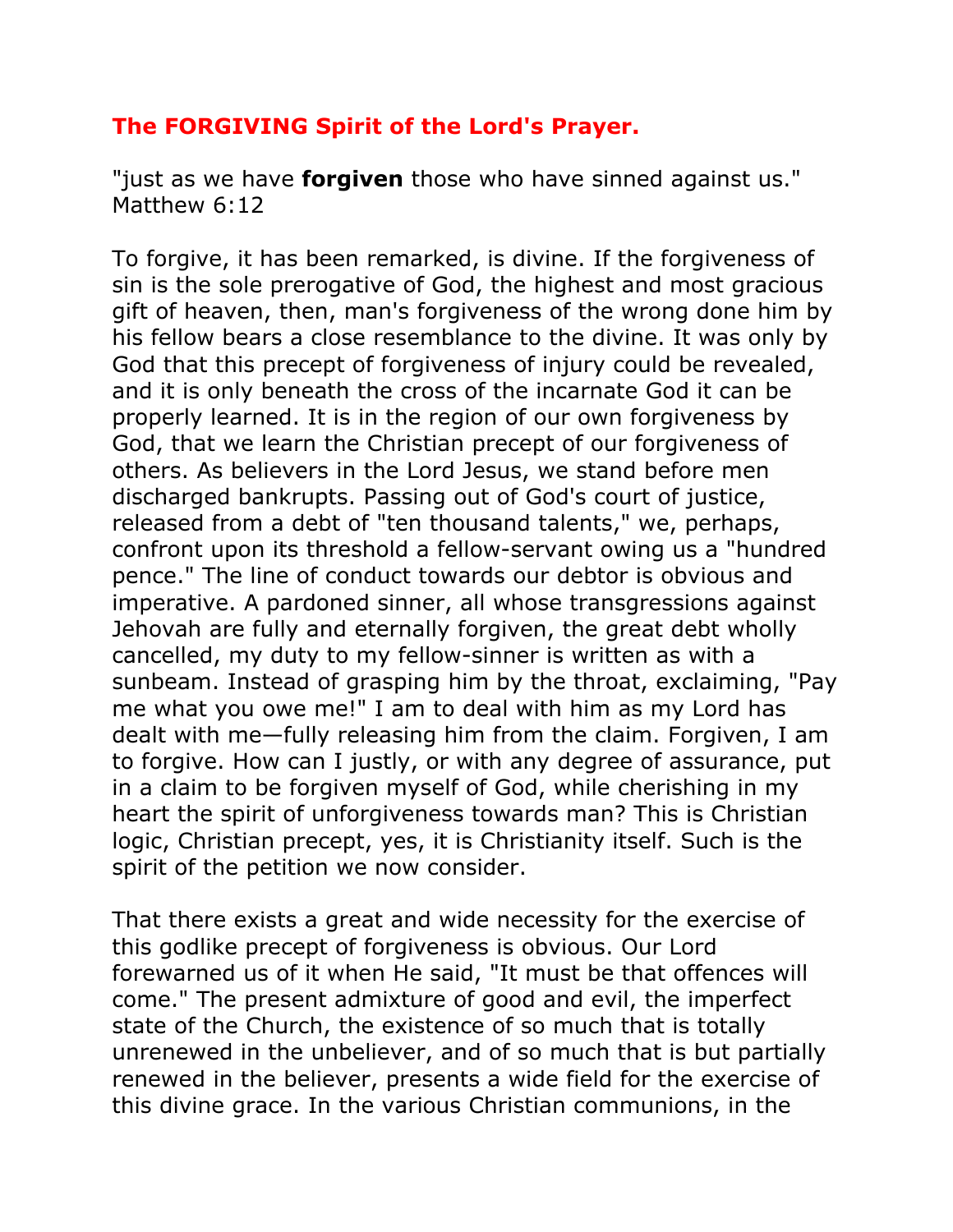domestic circles, in the social communion of life—among fellow-Christians, friends, relations, and neighbors—these sad sins between man and man are constantly occurring; misunderstandings arise, offences are given, injuries are inflicted, breaches are made, hearts are alienated, friendships are forfeited, demanding a perpetual recurrence to the divine precept, "Forgive us our sins, just as we have forgiven those who have sinned against us."

Such a state of things is one of the most lamentable occurrences of life. One-half of its beclouding and its bitterness, arises from the existence of this element of evil. What perpetual sweetness, what undimmed sunshine would there be in many a domestic home, in many a social circle, in many a Christian community, were there more union of heart, concord of judgment, outflow of sympathy and love! To cite but one illustration of this—the FAMILY circle. How many families are there which, like the sweet apple, has a worm feeding and fattening at its core! The domestic is the most important, as it is the sweetest, earthly constitution. And yet, where you expect to find love on its loftiest throne, charity in its sweetest flow, confidence in its firmest hold, sympathy in its tenderest exercise, we often find nothing but weakened ties, alienated affections, divided interests, and even anger, animosity, and litigation. No spectacle presents our humanity in a more painful and humiliating aspect. To see brothers, dandled on the same paternal knee, nourished at the breast of the same fond mother, divided in their tastes, dissonant in judgment, alienated in affection, and even confronting each other in hostility; to see sisters possessed of the pure sentiments, the tender sensibilities, the deep love and gentleness of their sex, regarding each other with coldness of affection, unsympathizing manner, living in secret irritation of mind, if not in open ill-will and animosity, presents a spectacle at which strangers are shocked, and over which angels might weep. Surely in such a sphere the Christian grace of forgiveness finds its proper and its noblest exercise!

Now it is clear from this petition taught us by the Savior, that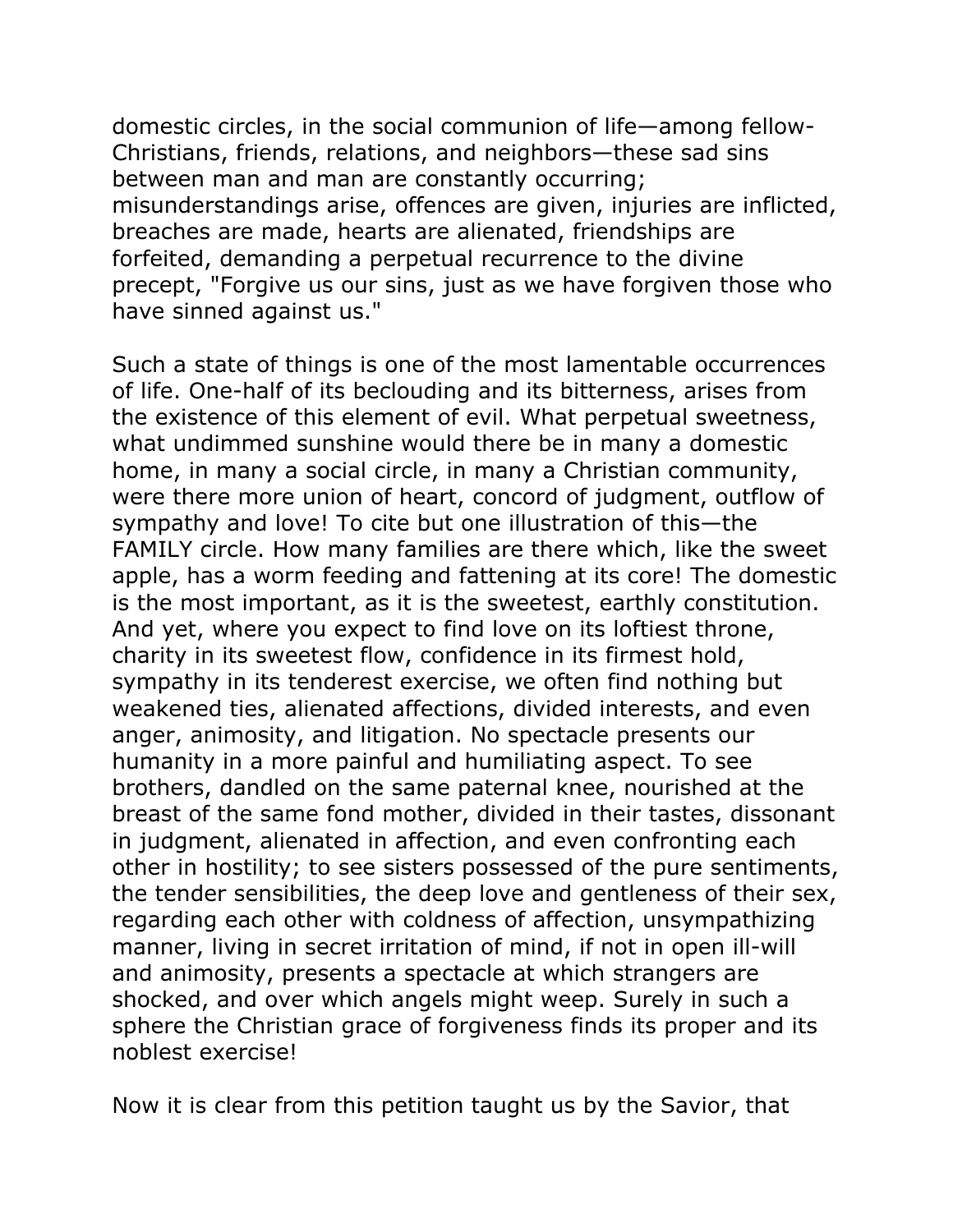*God's forgiveness of us is to be the rule and the measure of our forgiveness of others.* We cannot for a moment suppose that there exists anything like equality with, but simply conformity to, God's forgiveness. Still less does our forgiveness of man involve any meritorious plea why God should forgive us. Nor does this exercise of forgiveness suppose the existence of insensibility to injury. Never was Jesus so sensible of the injustice and the wrong done Him by man than when impaled upon the tree for man He prayed, "Father, forgive them!" "It is the glory of a man to pass over a transgression"—that glory beamed around the dying head of Jesus when from the cross He breathed this prayer. And yet, as I have remarked, God's forgiveness of us is to be the rule of our forgiveness of others. No rule less divine, no model less godlike, is to govern and guide us in this Christian duty. Our forgiveness of an offending yet repentant brother may not be equal, yet it must be like, God's forgiveness of our offences. How, then, does God forgive?

God forgives us IMMEDIATELY—so ought we to forgive those who have trespassed against us. "You are a God ready to forgive." Is there any demur, any, the least, hesitation on the part of God in remitting the sins of the penitent, in canceling the debt of the contrite sinner? None whatever! Listen to the language of David, already quoted, "I said I will confess my transgressions unto the Lord; and You forgave." Not a moment's hesitation! The royal penitent but acknowledged his sin, and immediately the sinforgiving God pardoned it. Moses prayed, "Pardon, I beseech you, the iniquity of this people." "And the Lord said, I have pardoned." As if God had anticipated His servant's request. To cite once more the case of David. In the matter of Uriah the Hittite, how did God deal with him? By the same messenger who told him of his sin God sent the message of His forgiveness. "And David said unto Nathan, I have sinned against the Lord. And Nathan said unto David, The Lord also has put away your sin; you shall not die." Not a moment's agonizing suspense intervened between the indictment and the pardon.

And shall we not deal thus with our fellow-men? Shall we demur,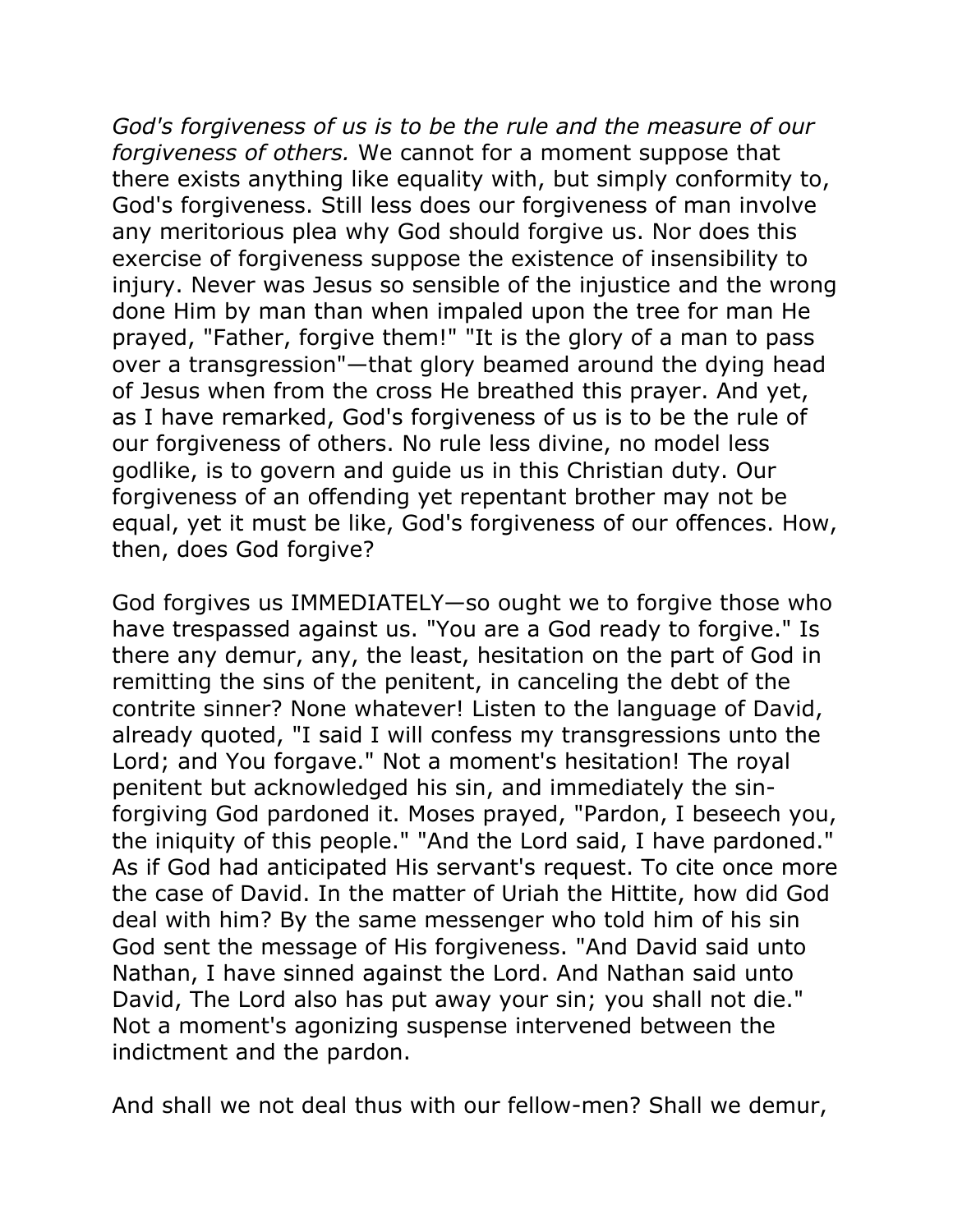hesitate, and debate in our minds the question of forgiveness, and then go to God and ask Him to forgive us as we forgive others? Hesitate to forgive a brother, and then, if you can, ask God so to pardon you. Remember God forgives at once!

God forgives FULLY—so must we forgive our fellows. A partial forgiveness of sin would be no real forgiveness to us whatever. Were the ten thousand talents, but one, all paid, and that one were left for us to pay, we would be forever exiles from the land of the blest. All the demands of the law of God must be met, and the full penalty of justice must be endured either by ourselves or by our Surety, if ever we are saved. In default of our utter inability to meet these claims, the Lord Jesus, on behalf of His Church has, "by one offering perfected forever those who are sanctified." On the cross the Son of God paid the bond, and at the grave the Father ratified it. "He was delivered for our offences, and was raised again for our justification." And now Jesus saves to the uttermost all that come unto God by Him. Nothing stands between the greatest sinner and his full and eternal salvation. Believing in the Lord Jesus, he passes out of the court of Divine justice not simply protected from arrest, but fully, honorably, eternally discharged, Christ having done all.

Believer in Jesus! realize this to be your present standing before God. Your great concern is, not with your sins, but with the Atonement that has put them away; not with the debt, but with your obligation to Him who paid it. Oh, see into what a blessed state the atoning blood of Christ places you! It has put away your sins from God—oh, how far!—but it has brought you near to God—oh, how near! "Now in Christ Jesus you who once were far off are made near by the blood of Christ." Such must be our forgiveness! It must be like God's*—full, complete, unreserved*. How can we repair to the throne of grace, and pray, "Forgive me my sins as I forgive those who have sinned against me," while we have refused an offending brother or sister a full, frank, honest forgiveness? The offence must be entirely forgiven, the debt wholly cancelled, if we would deal with our fellow-servant as his Master and ours has dealt with us.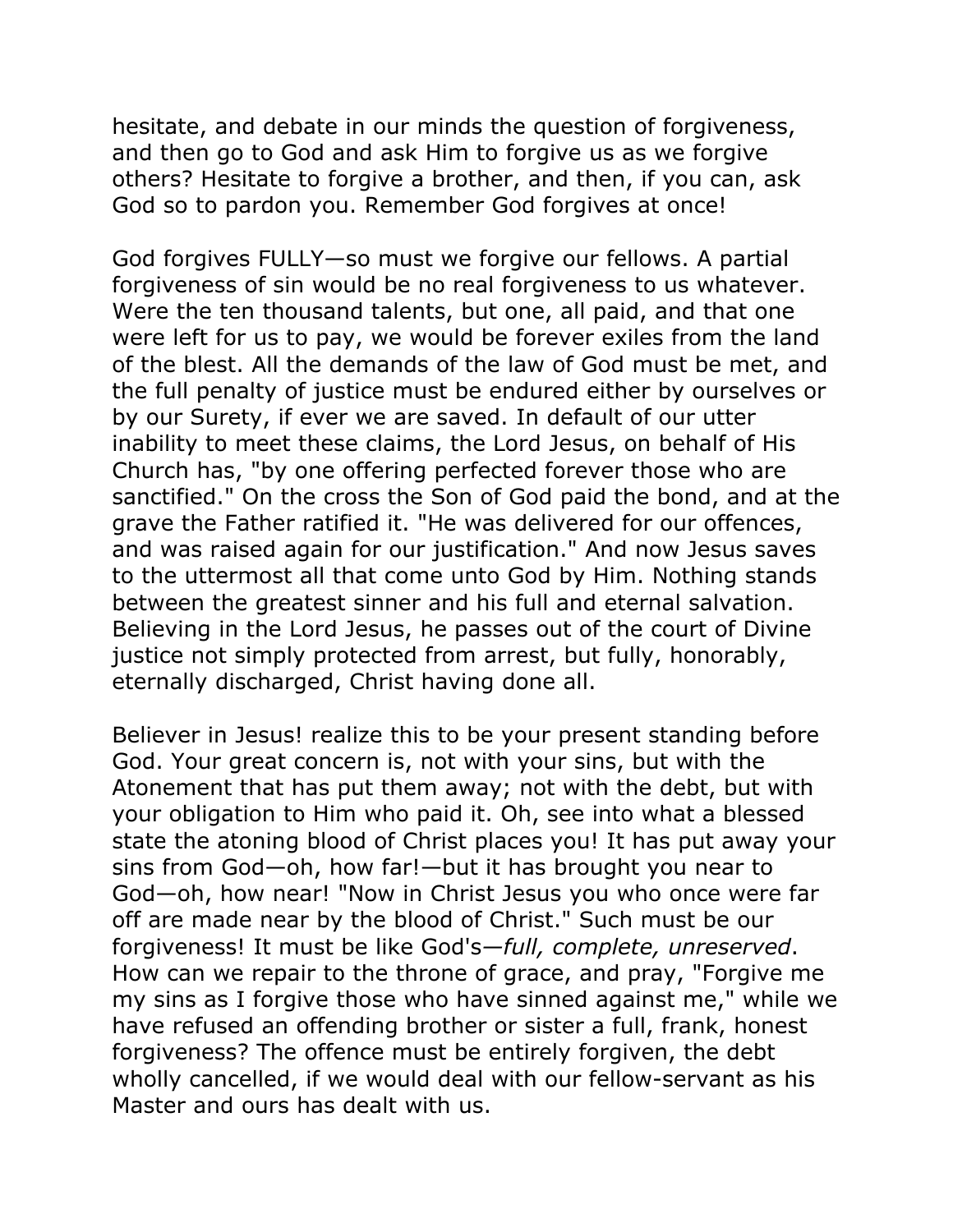God's forgiveness of us is a HEARTY forgiveness—so must be ours—*sincere, cordial, hearty*. Oh, there is no coldness, nothing begrudged, in God's pardon of our sins. It is, as I have said, with all His heart. And remember that the heart of God is infinite! What, then, must be the sincerity, the love, the cordiality with which our heavenly Father has forgiven us all sin! Let this whole—heartedness be seen in the forgiveness which we extend to a sinning brother. Let him see that our hand is not outstretched reluctantly, half-way only; but that, with our heart in our hand, we extend to him a like forgiveness God has extended to us—the forgiveness of the heart!

God FORGETS, as well as forgives, our sins. So entirely are the sins of His people effaced that, speaking after the manner of men, God says, "I will remember them no more forever." And again He says, "I have blotted out your transgressions as a cloud, and your iniquities as a thick cloud." Blotted from the book of His justice, and of His law, and of His remembrance. This same truth comforted Hezekiah, "You have cast all my sins behind Your back." How like our God is this—magnificent, stupendous, divine! Can God forget? He cannot. And yet so entirely has He cancelled out our debt; at so infinite a distance has He cast our transgressions, they are to Him as things out of mind, *buried in the fathomless depths of Divine oblivion.* 

I think that this truth supplies an argument in favor of another that THE SINS OF THE BELIEVER WILL NOT BE JUDGED IN THE LAST DAY, as the sins of the ungodly. The saints will already have been judged and condemned in the person of Jesus their Great Surety, and in Him punished to the utmost extent of the demands of Divine Justice; their sins, therefore, will have been sunk into the fathomless depths of the sea of His blood, never more to come into remembrance. "You will cast all their sins into the depths of the sea." I cannot but conclude, therefore, that the trial of the saints in the great assize will be nominal rather than actual; that they will be appear—not for trial, but for discharge; not for judgment, but for acquittal. Remember that their Substitute will be the Judge! What a shadow upon His own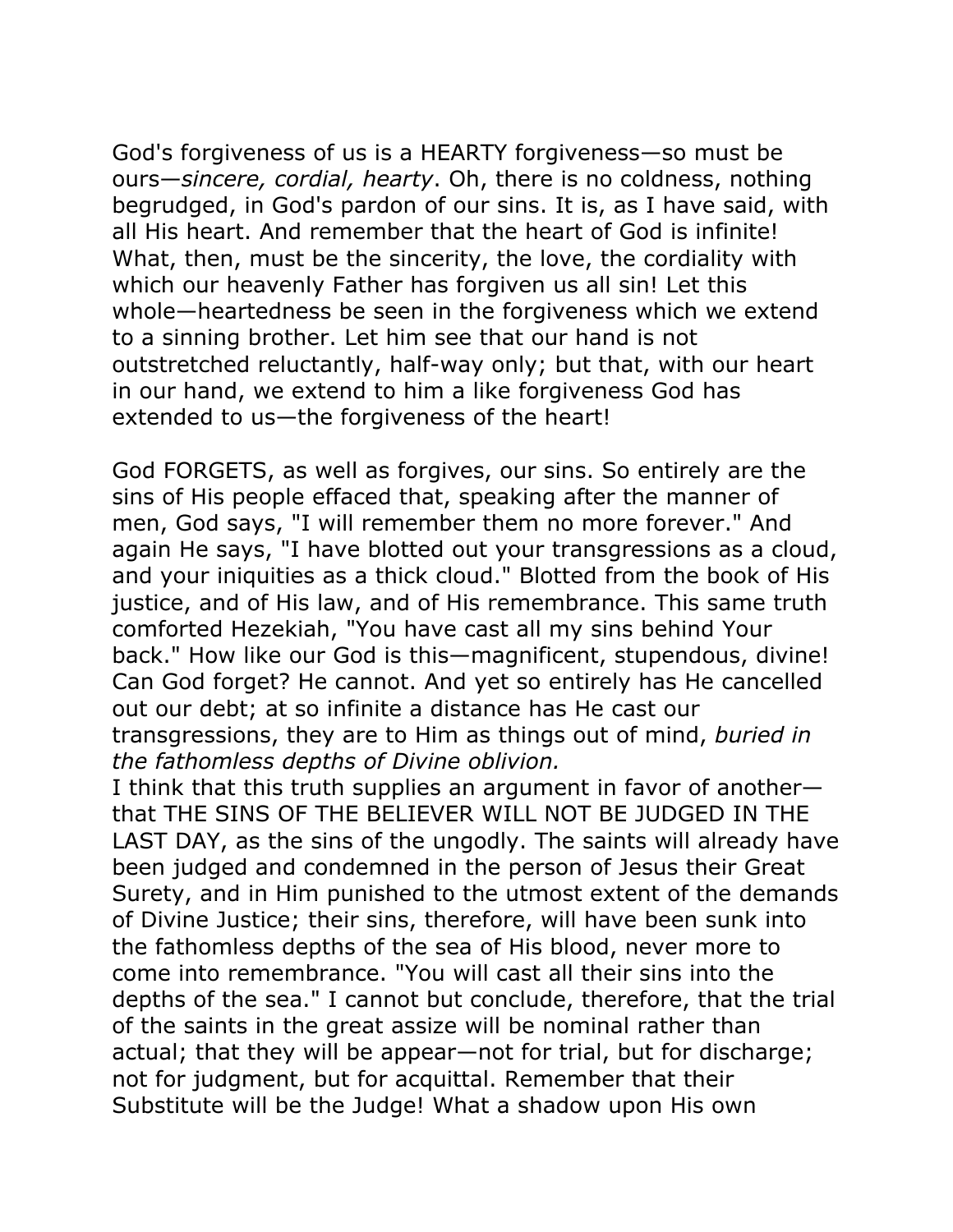finished work would be the *same* judicial process of the saints as that through which the ungodly must finally and inevitably pass! The great debt of the Church once paid will not a second time be brought into court.

Such should be the spirit of our forgiveness, which is the spirit inculcated by our Lord in His prayer taught the disciples. But, universal as is the belief and adoption of this prayer, is the forgiving spirit which it breathes equally so? Alas! that it should not be! "I can forgive, but I cannot forget," is too frequently the haughty and sullen language of an offended brother. But what does this rankling of the offence in the heart, this hoarding of the injury in the mind betray, but that, though you have professedly forgiven the wrong, you have secretly embalmed its memory! Is this like God? Will you in this spirit repair to the mercy seat, and ask God to forgive you as you forgive others? No; you dare not. All the while that your mind broods over the wrong done you by a fellow-sinner, you are harboring "hatred, malice, and all uncharitableness;" and with this leaven of evil fomenting in your heart, with this fretting leprosy of sin tainting your prayers in the closet, at the domestic altar, and in the public sanctuary, you daily pray, "Forgive us our trespasses as we forgive those who trespass against us."

Oh, be like God-generous and magnanimous—forgiving and forgetting. Such is the teaching, and such was the example of Him whose disciple you profess to be. "I say unto you, Love your enemies, bless those who curse you, do good to those who hate you, and pray for those who despitefully use you, and persecute you; that you may be the children of your Father which is in heaven."

With regard to THE SINS THEMSELVES, the schedule is an extended one—for offences must come—"in **many** things we all offend." To what extent we are to include the FINANCIAL debt which a brother may honestly have incurred at our hands, must be left to God and the conscience. At the same time, if the obligation presses upon my brother, and he, through no fault of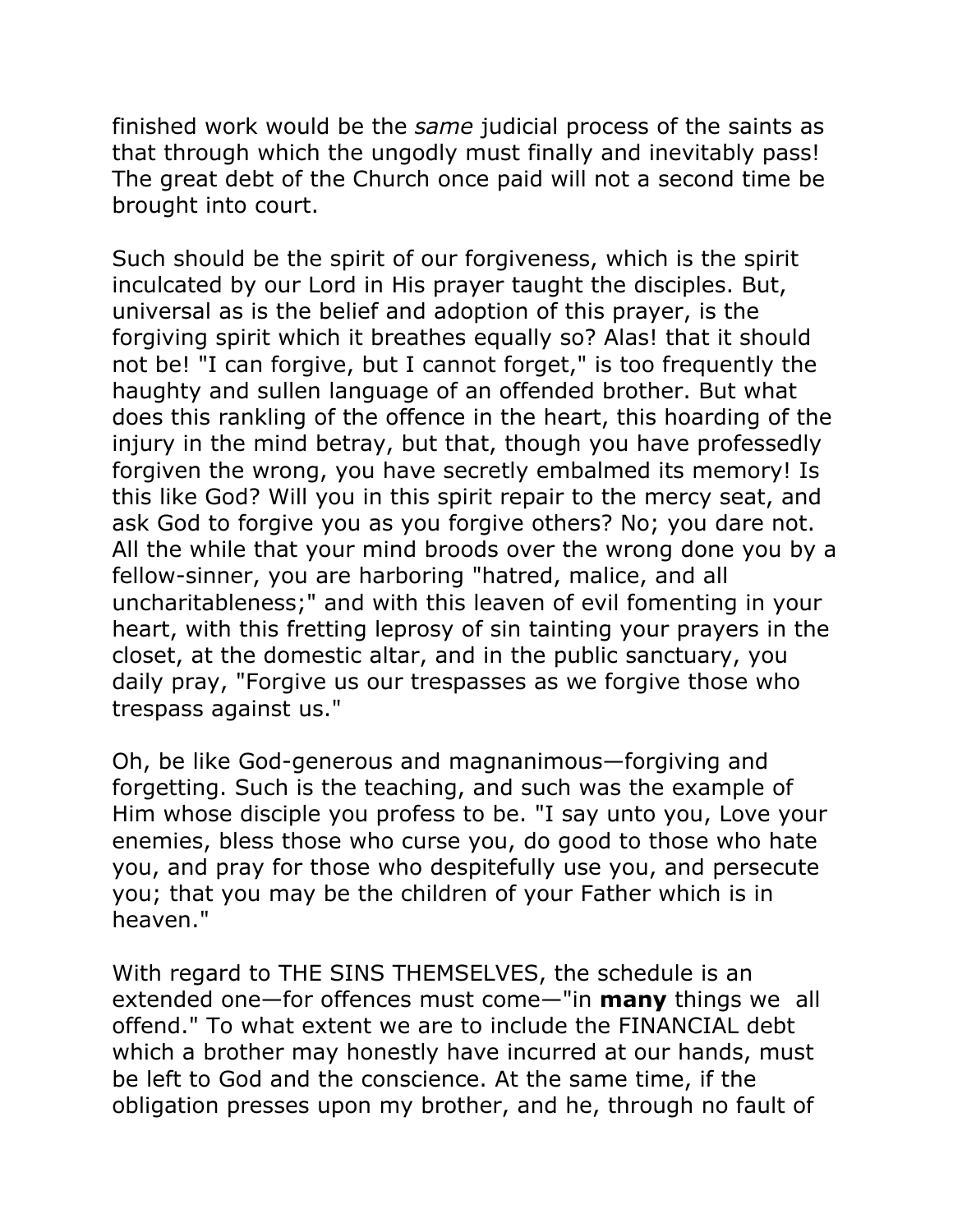his own, is unable to meet it, and the thought of its existence and of his own powerlessness to cancel it occasions him misery and distress, shall not the love of God, shall not our obligation to Him who became our Surety constrain us to say, "The financial debt my fellow-servant owes me, and which to him is a running sore, shall be buried in oblivion. My Father has freely and fully forgiven me all my sins; I as freely and fully forgive my brother this." God grant that in this matter these terrible words may never vibrate on our ear–"O you wicked servant, I forgave you all that great debt, because you desired me; should you not then have had compassion on your fellow-servant, even as I had pity on you?" Look at this question in the tender light of the cross; look at it in the solemn light of eternity—and then act!

But the sins more specially referred to by our Lord are those MORAL offences, injuries, and wrongs inflicted by man upon man, by brother against brother, which prevail in our present but imperfectly-sanctified state; and which God wisely and graciously overrules for the exercise of that grace of forgiveness which, both in its letter and in its spirit, the Divine Father enjoins and the Divine Savior illustrated. Oh what pain, what deep, lasting injury, may be inflicted by an unkind word, an unkind look, an unkind action; by a wrong judgment, a misinterpretation, an unjust suspicion, a malicious and false report; by violated confidence, by evil-speaking, idle gossip, and harsh insinuation—how much may spring out of all this affecting the peace, reputation, and usefulness of a child of God!

What a field for the exercise of forgiveness, that Christian act of which it has been remarked, "It requires more grace to forgive an injury than it does to suffer martyrdom." A man requires less grace to endure the hardest toil, to carry the heaviest cross, and to submit to the severest suffering, than to hold out his hand to an offending brother and say, "I freely and fully forgive." The greatest display of grace in God is in the pardon of sin; the greatest exercise of grace in man is to forgive and forget an injury. But this grace Jesus can and is engaged to give.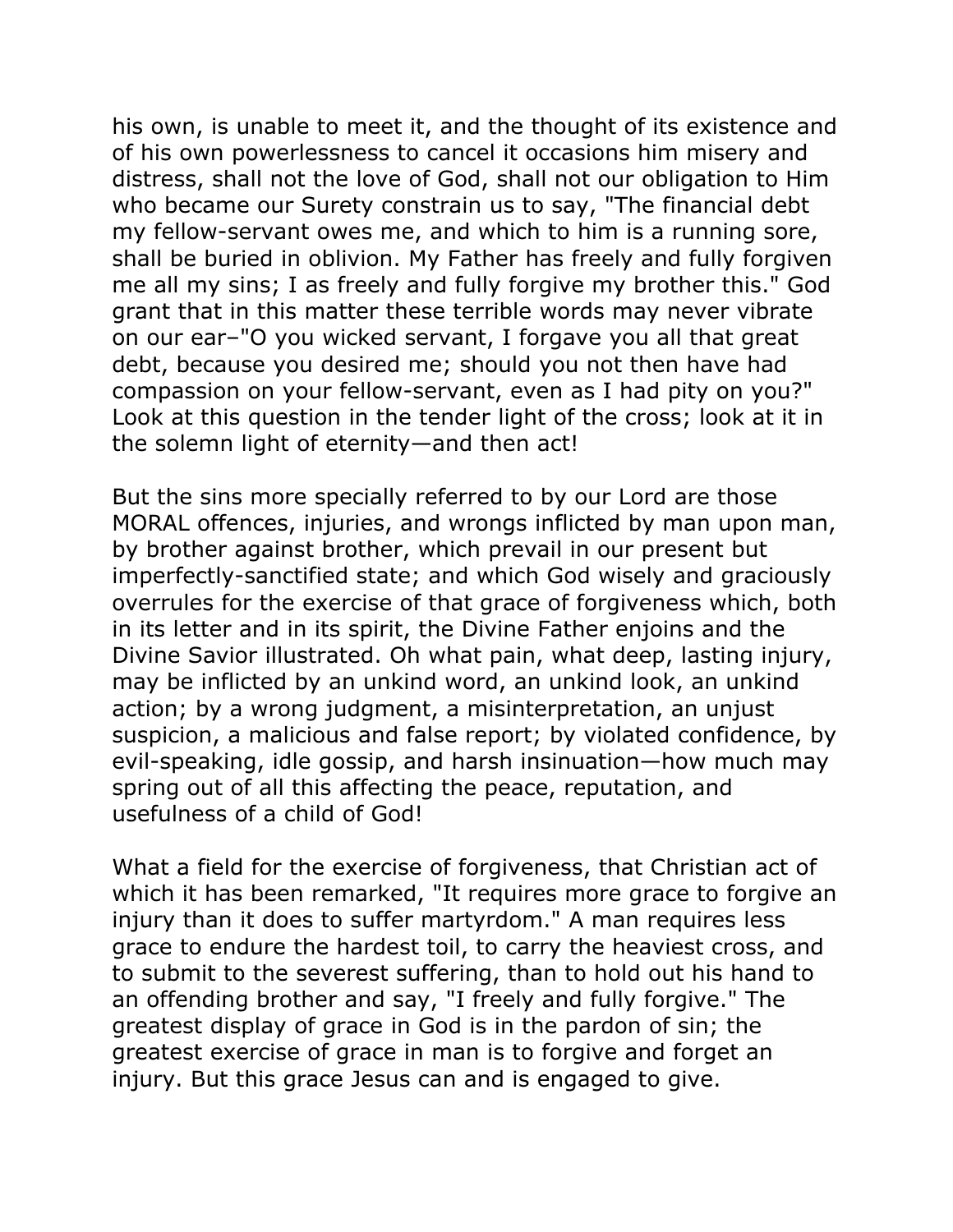But nothing more strongly invalidates the fact of our own forgiveness by God, than an unforgiving spirit towards man. Upon no scriptural warrant whatever can we put in the claim of filial relation to God, no valid evidence can we adduce that we are partakers of divine grace while under the influence of a lack of forgiveness. We may imagine we are pardoned, may speak of our spiritual raptures, and boast of our Christian experience; we may frequent the Lord's table, and respond loudly to the Lord's Prayer, but all the while we are woefully cajoled by Satan, are fatally deceived by our own hearts, and are passing to eternity with a lie in our right hand. We have asked of God in solemn prayer to be forgiven *as we forgive*. What if He should take us at our word?— "You wicked and unmerciful servant, I will!" might justly be His indignant and withering reply.

No Christian precept did our Lord enforce with greater minuteness and solemnity than that of forgiveness of our enemies. Thus He speaks concerning this duty—"If you forgive men their sins, your Heavenly Father will also forgive you; but if you forgive not men their sins, neither will your Father forgive your sins." "Forgive, and you shall be forgiven." Equally explicit is His instruction respecting the FREQUENCY of our forgiveness. Peter, recognizing the duty, inquires, "Lord, how often shall my brother sin against me, and I forgive him? until seven times?" This was the utmost limit of the disciple! But Jesus, putting a definite for an indefinite number, "says unto him, I say not unto you until seven times, but until seventy times seven." Such are the forgivenesses of our God! "Let the wicked forsake his way, and the unrighteous man his thoughts—and let him return unto the Lord, and he will have mercy upon him; and to our God, for he will *abundantly* [margin, multiply] pardon."

How often, my reader, has your God forgiven you? Suppose He had dealt with you as you in your heart have dealt with your brother, or, perhaps, in reality are dealing with him now—limiting His forgiveness of sin to the seven offences—perhaps to the one! Where and what would you now be? But, countless as the sands that belt the ocean have your sins against God been! And yet, the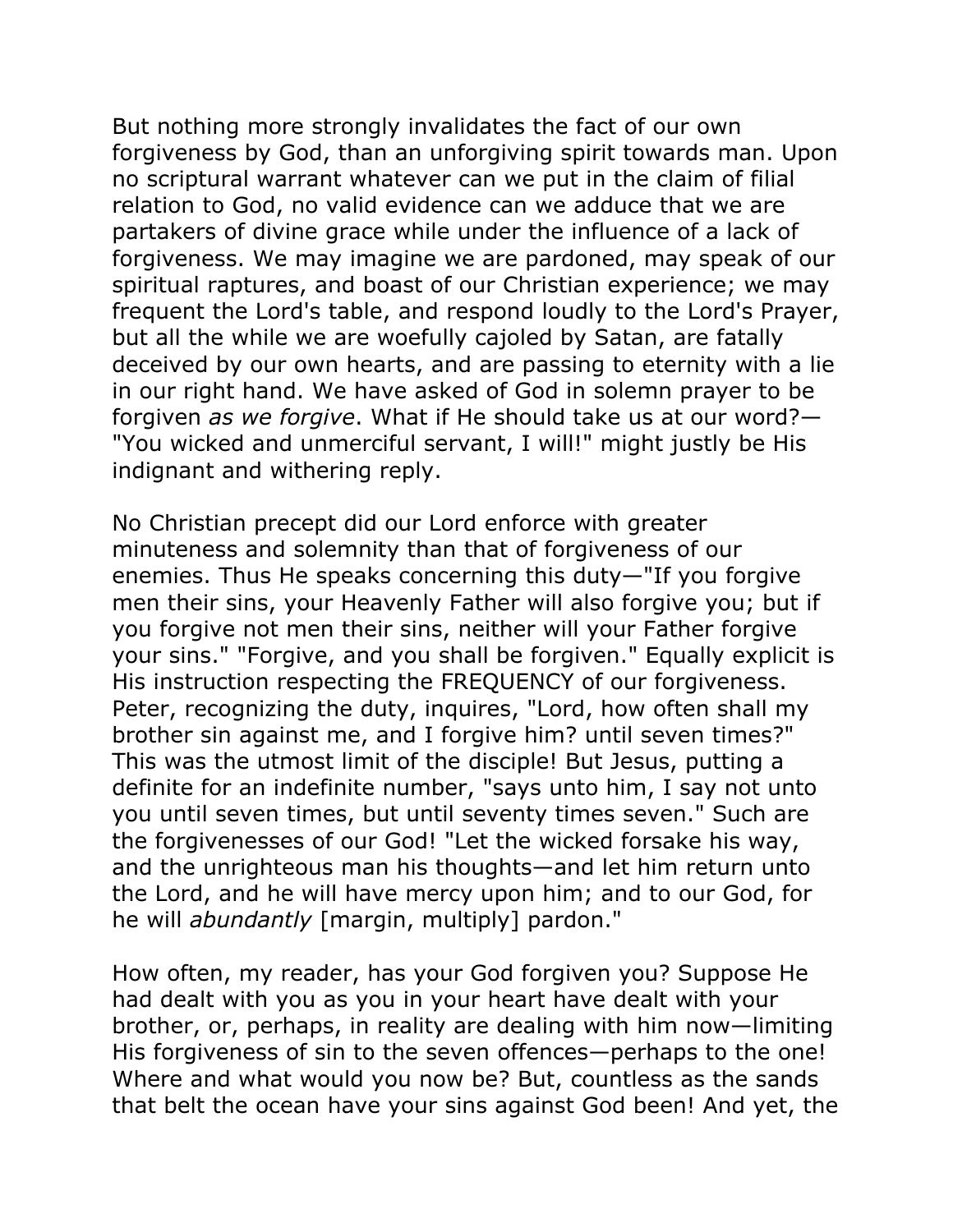ocean of His love has again and again tided over them all, and still it flows, day by day, hour by hour, moment by moment. Where your sins have multiplied, exceeded and abounded—His rich, free pardoning grace has much more abounded. Oh, if your Lord should deal with you as you now may be dealing with a fellow-servant—and why may He not?—you would be cast into prison, and by no means come out until you had paid the uttermost farthing.

Closely connected, also, is the overcoming of enmity and the exercise of forgiveness, with our WORSHIP. We cannot worship God with a clean and true heart, with an approving conscience, or with a service acceptable to Him while an unforgiving spirit towards an offending brother is rankling within us. How pointed and impressive the injunction of Christ. "Leave you your gifts before [not upon] the altar, and go your way; *first* be reconciled to your brother, and then come and offer your gift." With what freedom or hope of response can we penetrate within the Holy of Holies and commune with that God whose sweet, delightsome property is mercifully to forgive, while there is a secret reserve in our hearts of ill will and unforgiveness towards an offending brother? Can you honestly comply with the exhortation, "You people, pour out your heart before Him," while some deeplyshaded cloister of that heart you cannot pour out before God you dare not place in the light of His countenance? How solemn are the words, "If I regard iniquity in my heart, the Lord will not hear me."

But be honest! Look at the matter, however distasteful and painful it may be, fairly, fully in the face. Has any relation, Christian brother or sister, offended, injured, wounded you? Have you been evil spoken of? Has unkind defamation rested upon you? Have you been unjustly suspected, wrongfully accused, coldly slighted, cruelly slandered and spoken against? Are there any with whom you are not upon good and friendly terms? Do you meet in society, pass each other in the street, worship in the same sanctuary, and approach the same sacred table of the Lord's Supper without friendly recognition, or Christian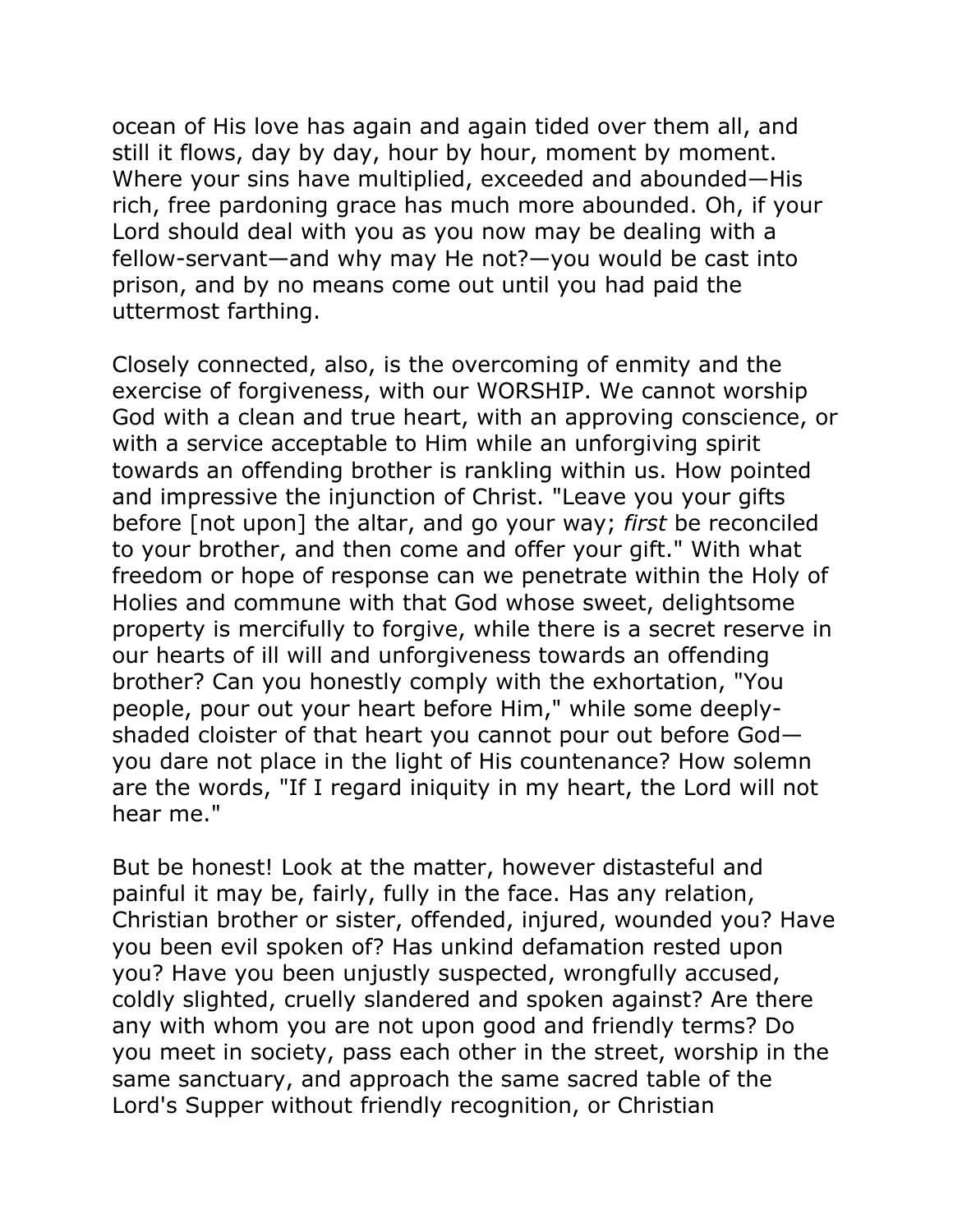communion? In a word, associating, worshiping, and even assembling at the Holy Communion, as total *strangers?* Yes, what is infinitely more offensive to God, meeting as bitter and unreconciled *enemies!* What a scandal to Christianity! what a dishonor to Christ! what a tainted spot upon your love feasts! what a lamentable spectacle to the eyes of the world!

And must this painful state of things exist? Is there no kind and skillful hand that will seek to cauterize and heal the fretting wound? Perhaps the offer of mediation is made. Some mutual friend undertakes the holy yet self-denying office. But you decline! Your injury, resentment, and pride are too deep, persistent, and unbending even to listen to the proposal; or, if the attempt is made, the concessions you demand are too imperious and humiliating, and so all effort to effect a reconciliation and restore peace falls to the ground, and you are left to a judicial spirit of revenge, malice and unforgiveness accompanying you to the grave, and upward to the judgmentseat.

But this lamentable state of things *need* not and *must* not continue. In His Name who, when we were sinners, loved us; who, when we were enemies, died for us; who, when we were rebels, overcame our evil by His grace, truth, and love—I beseech you, before the sun shall go down upon your wrath, seek out the brother or the sister whom you have offended, or who has offended you, and hold out your hand of reconciliation. If he is in the wrong wait not for his acknowledgment—God did not wait for you!—but make the first advance; and if that advance is repelled, make it again and yet again, for in so doing you shall heap coals of fire on his head which may melt down his proud, unrelenting spirit into contrition, forgiveness, and love.

Or if you are in the wrong, go at once and honestly and frankly acknowledge the wrong, and seek the forgiveness and reconciliation of the brother you have injured. Having done this then bend together, the offended and the offender, before the mercy-seat, and together pray—"Father, forgive us our sins, as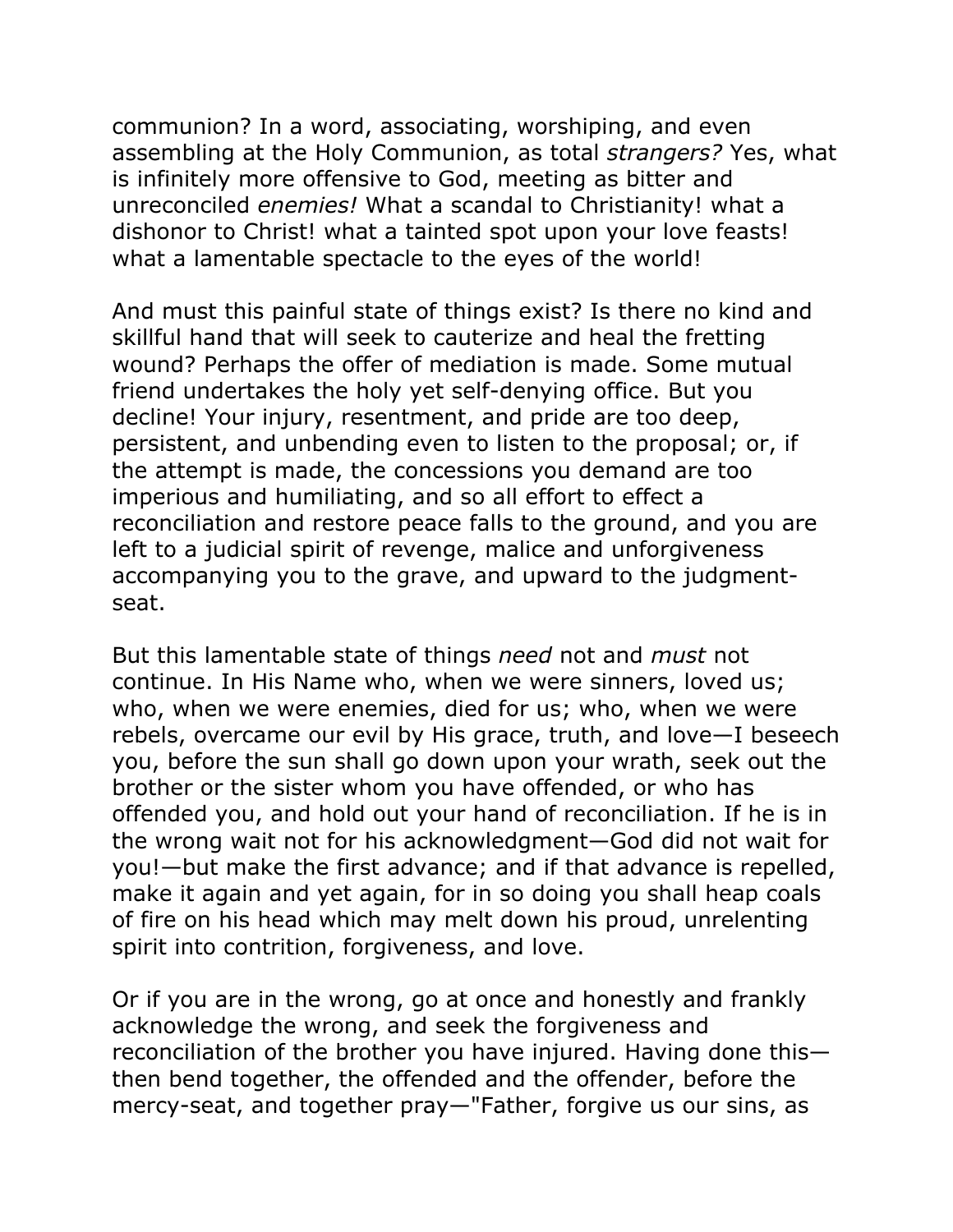we forgive those who sin against us." Happy reconciliation! Blissful moment! How many a heart thrills with joy, how many a home is radiant as with a new-created sun at the touching spectacle. The alienation of years is reconciled. The congealed affection of long dreary winters of discontent is melted. Misunderstandings are explained, differences are adjusted, acknowledgments are interchanged; relatives long estranged, families long divided, friends long alienated meet once more beneath the same roof; within the same sanctuary, and around the same sacramental table, and joy pulsates through every heart, and music, like a whisper from the celestial choir, breathes from every soul. Methinks I see the white-haired father, the venerable mother, the aged minister who had long prayed for the arrival of this hour, clasp the hands in thanksgiving, and exclaim, "Now, Lord, let you your servant depart in peace, for my eyes have seen your salvation!"

Reader, it may be in your power to create a scene like this! By the pardoning mercy of God towards you, by the redeeming love of Him who died for you, by the dove-like peace of Him who dwells in you, by your hope of forgiveness at the last great day, I beseech you, I implore you, yes, in the name of Christ I command you, to lose not a moment in securing its accomplishment. The blessing of the peace-maker will then come upon you, and a faint reflection of the joy that brightened the Savior's heart when He reconciled us to God will brighten your heart, and gild the clouds that cast their shadows upon your homeward path.

But God the Holy Spirit, the Author of peace and lover of concord, shall speak—"Let all bitterness, and wrath, and anger, and clamor, and evil-speaking, be put away from you, with all malice—and be kind one to another, tender hearted, forgiving one another, even as God for Christ's sake has forgiven you." Whenever any may have sought to injure your fair name, to lower your influence, to impair your usefulness—wilfully, wickedly, slanderously—imitate Jesus, and render not evil for evil, and when reviled revile not again. Revenge not yourself, but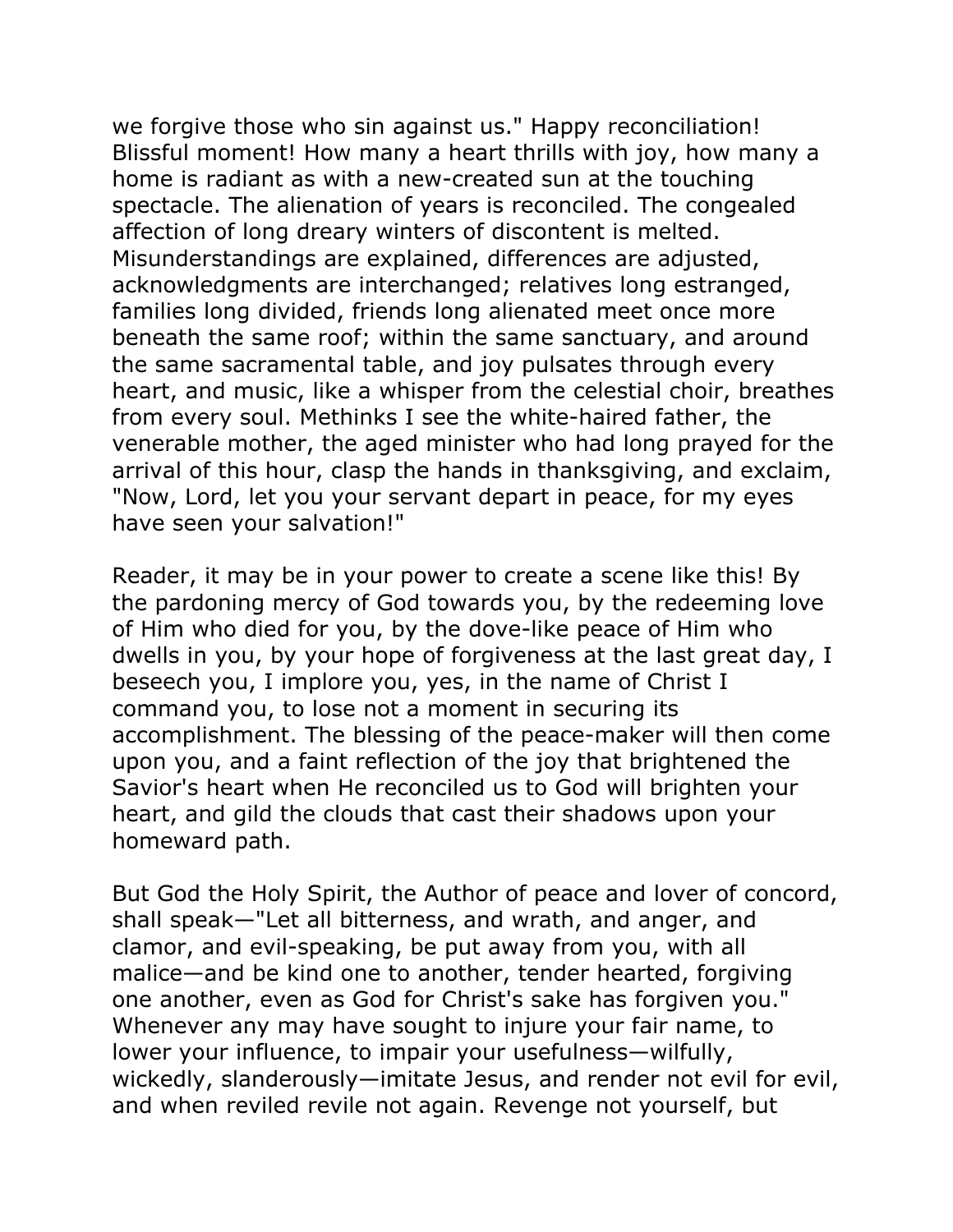commit the matter to God, and by a silent spirit and a holy life live down the venomous slander. Your good may be evil spoken of, and your evil may be magnified and exaggerated nevertheless, by a meek and quiet spirit, by a consistent walk, and by well-doing, you may put to silence the strife of lying tongues and the ignorance of foolish men, and thus glorify your Father who is in heaven.

"Should envious tongues some malice frame, To soil and tarnish your good name, Grow not disheartened, 'twas the lot Of Christ, and saints exempt are not. Rail not in answer, but be calm, For silence yields a rapid balm. Live it down!

"Far better thus, yourself alone To suffer, than with friend bemoan The trouble that is all your own. Live it down!

"What though men evil call your good, So Christ Himself was misunderstood— Was nailed upon a cross of wood; And now shall you for lesser pain Your inmost soul forever stain, By rendering evil back again? Live it down!

"Oh! if you hope to be forgiven, Love your foes, the bitterest even, And love to you shall flow from heaven. And when shall come the poisoned lie, Swift from the bow of calumny, If you would turn it harmless by, And make the venomed falsehood die, Live it down!"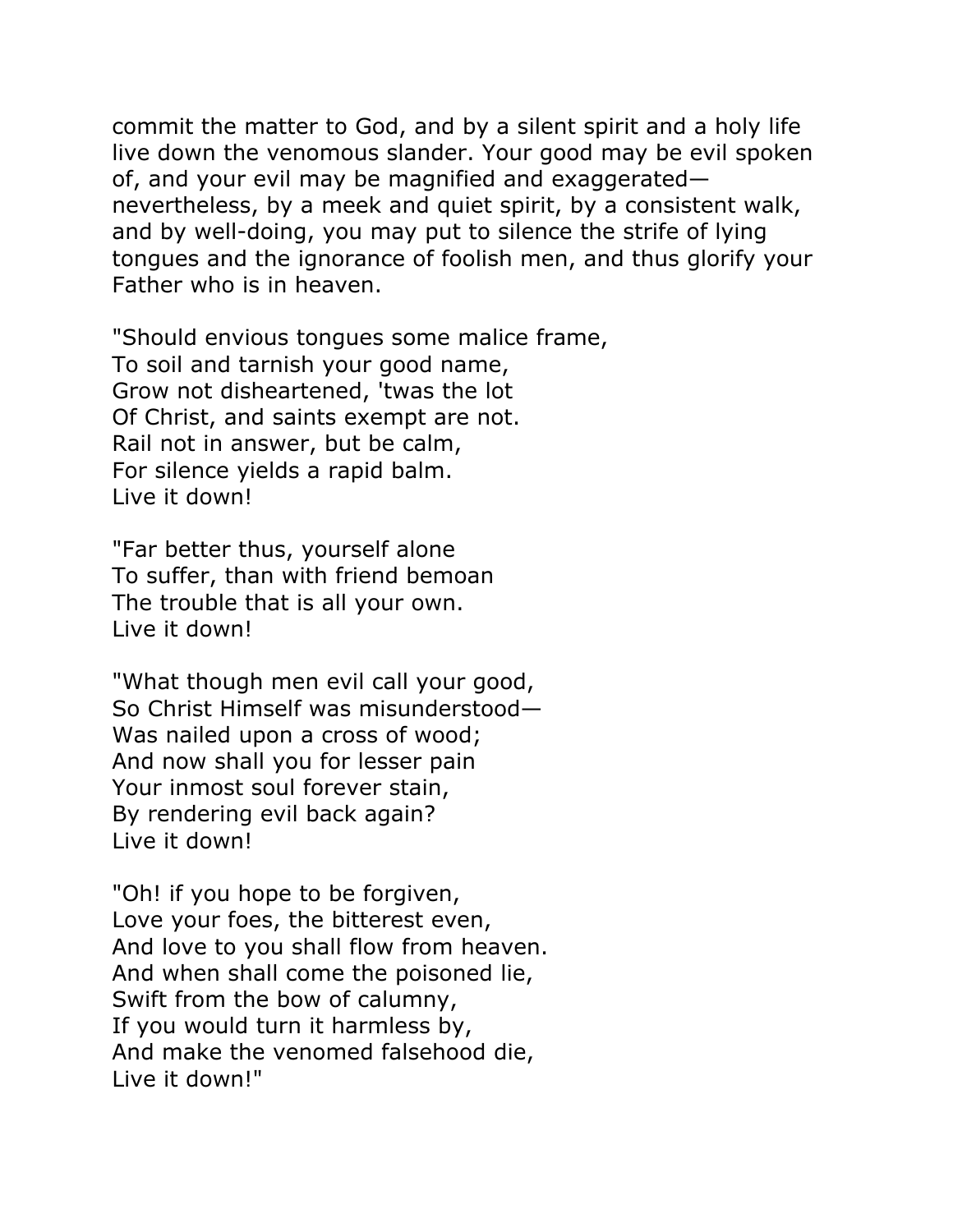Do not take revenge, my friends, but leave room for God's wrath, for it is written: "It is mine to avenge; I will repay," says the Lord. On the contrary: "If your enemy is hungry, feed him; if he is thirsty, give him something to drink. In doing this, you will heap burning coals on his head." Do not be overcome by evil, but overcome evil with good.

Romans 12:19-21

# **The WATCHFUL Spirit of the Lord's Prayer.**

"Lead us not into temptation." Matthew 6:13

This solemn petition—perhaps the most solemn one of the whole prayer—would appear a natural and impressive consequence of the preceding one for forgiveness. In the contemplation of that petition, the mind was necessarily led into a deep and grave consideration of sin in its various forms, and of the confession of sin in its minute detail, and of the forgiveness of sin in its daily renewal.

Passing from that theme, it would seem as if the next utterance of the wakeful, tremulous heart would be, "Lord, lead me not into temptation. If such is sin; if such the sore penitence to which its commission leads, and such the humiliating acknowledgment in which it results, and such the costly pardon—the price of blood which its guilt demands, Lord, keep me, fence me, surround me; that, having been washed every whit clean, I may tread no path, be placed in no position whereby I may be exposed to the power of temptations which I cannot evade, whose strength I cannot resist, and thus relapse from my high and holy walk with You. You have given me absolution from sin, but no indulgence to sin. I would be as free from the tyranny as from the condemnation of sin, and would find my most precious, powerful, and persuasive motive to seek after the attainment of holiness in Your full, and free, and most loving forgiveness. Having washed my feet, how shall I defile them!"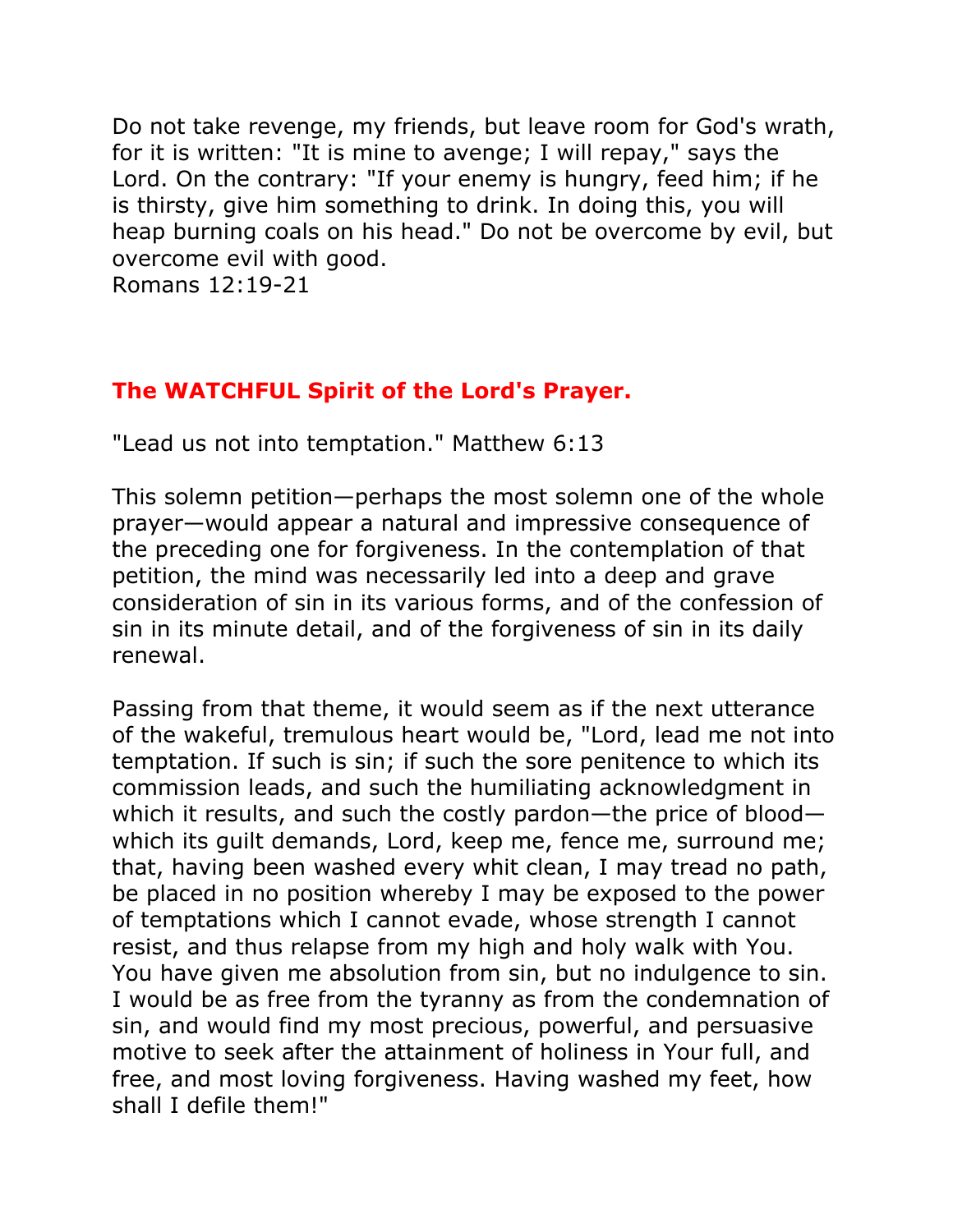The *present* scene of the Christian is *a scene of temptation*. One is almost led to inquire, 'When has it not been?' Even in the paradisiacal age of the world and history of the Church it was so. Who would have thought of temptation lurking in the leafy bowers, and of the serpent's trail along the sylvan walks of Eden? And yet thus it was. Strange to say, that dark deluge of evil which for centuries has rolled its angry billows over the earth, bearing myriads on its bosom to the ocean of a forfeited and dreadful eternity, had its rise in a yet *un*sinning paradise. Behold our primal parents! Stately trees of righteousness, beauteous plants of paradise! Yet the enemy came in like a flood, and swept them before its powerful and resistless force. Thus there never has been a scene of our humanity, or an era in the history of the world, in which the people of God have been exempt from temptation.

But much more is this the case now. How should it, in the nature of things, be otherwise? MAN is a fallen being. He is, by nature, one unmitigated mass of sin, there dwelling in the flesh no good thing. The WORLD, with all its landscape beauty, its mountain grandeur, its Alpine sublimity, its countless forms of loveliness, is a sin-tainted, curse-blighted world. More than this, it is Satan's empire—where he holds his seat, rules, and reigns by God's permission, over myriads of the human race, until Christ shall come to overthrow his sovereignty, and will make all things new.

Such is the solemn truth which underlies the whole remedial scheme of the gospel of the blessed God. But do our legislators, our philosophers, our educationists, and even some of the ministers of religion, clearly see, fully recognize, and broadly enunciate these facts—that man is totally fallen, and the world wholly corrupt? No, to a great degree, the legislation, and the education, and the preaching of the day is a solemn ignoring of these truths. But not so those who are enlightened by the truth and the Spirit of God. The wonder to them is, not that man is so sinful, but that, by the grace of God, he should become so holy. Not that the world is so evil, but that, by the restraints of God's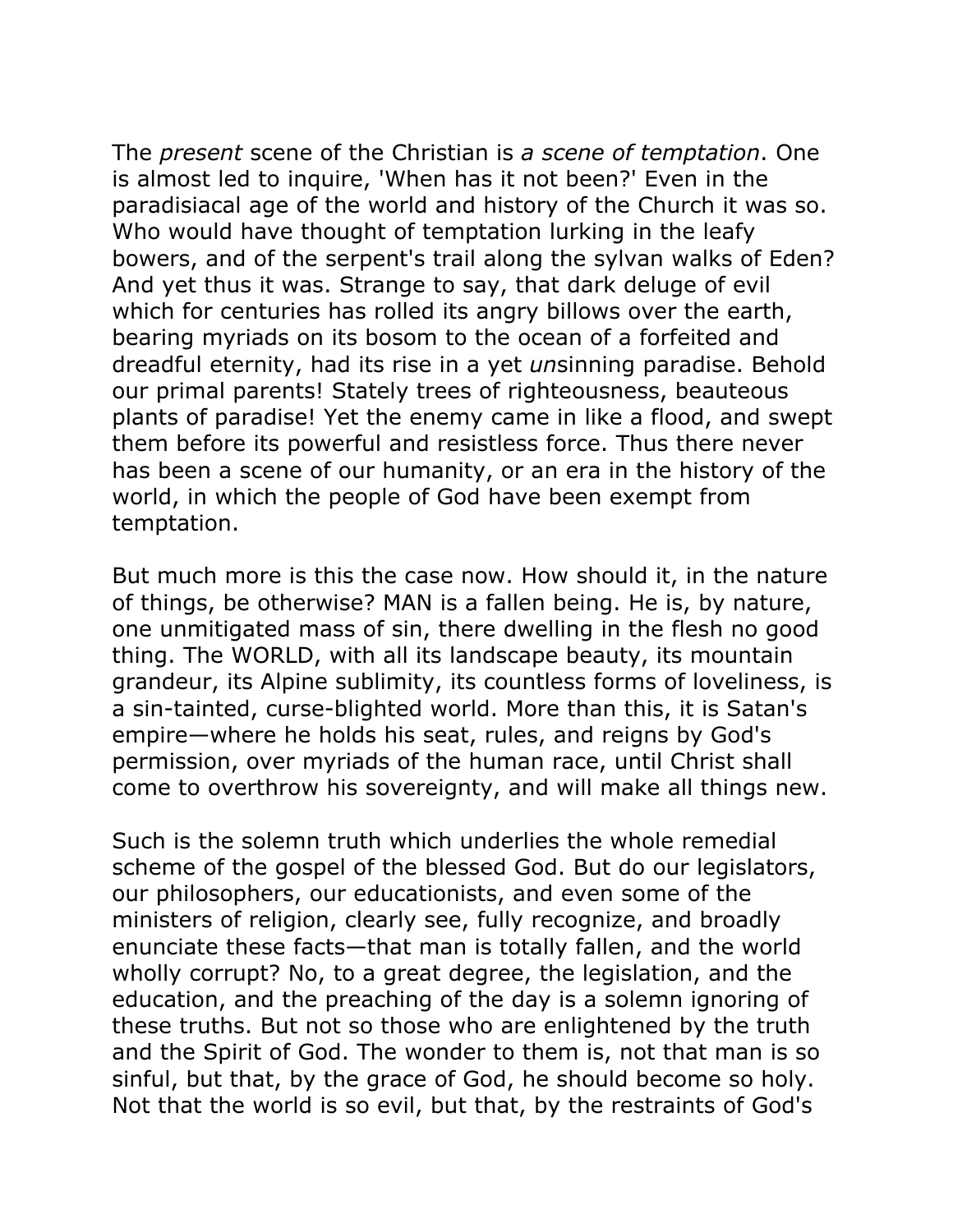power, it should be so good. Such is the scene through which the believer passes to heaven. His road homewards is across the enemy's country; his path to glory winds its way through a world lying in the wicked one. Is it any marvel that the present state of the Christian should be of universal and incessant temptation? But let us particularize.

The word "temptation" sometimes signifies **TRIAL**. God's people are a tried people. Trial is that process by which the Christian is tested—his religion, his principles, his hope, are brought to the proof. It is in this sense we first regard the process to which the believer is subjected, more immediately by **GOD HIMSELF**. In Genesis 22 we read, "God *tested* Abraham." In the Epistle to the Hebrews we find the significance of the word, "By faith Abraham, when he was *tried*." And again, "Blessed is the man who perseveres under *trial*, because when he has stood the *test*." Now, in this important sense, God may be said to TRY His people. He sometimes, as in the case of Job, unchains, as it were, the enemy for a little while, permitting him to come in like a flood, to worry and annoy the believer.

And, again, God may permit **inbred corruptions** to have a measured and momentary power over the believer, and then sin seems, for the time, to be in the ascendant.

Once more, God may allow His child to pass through a great fight of **affliction**, for "the Lord tries the righteous," and by this process subject him to great and severe temptation. *But all this springs from the depths of His infinite wisdom and love!*

TWO OBJECTS He thus seeks to accomplish. The first is the **unfolding of His own character** in the eyes of His people. God remembers that, even at best, how limited is our knowledge of Him; but how much smaller the measurement that is not gauged by the test of trial. We know Him *revealedly* in His Word; we know Him *symbolically* by His providence; but it is in the school of His direct and personal dealings with us, and of our direct and personal dealings with Him, that His character is the most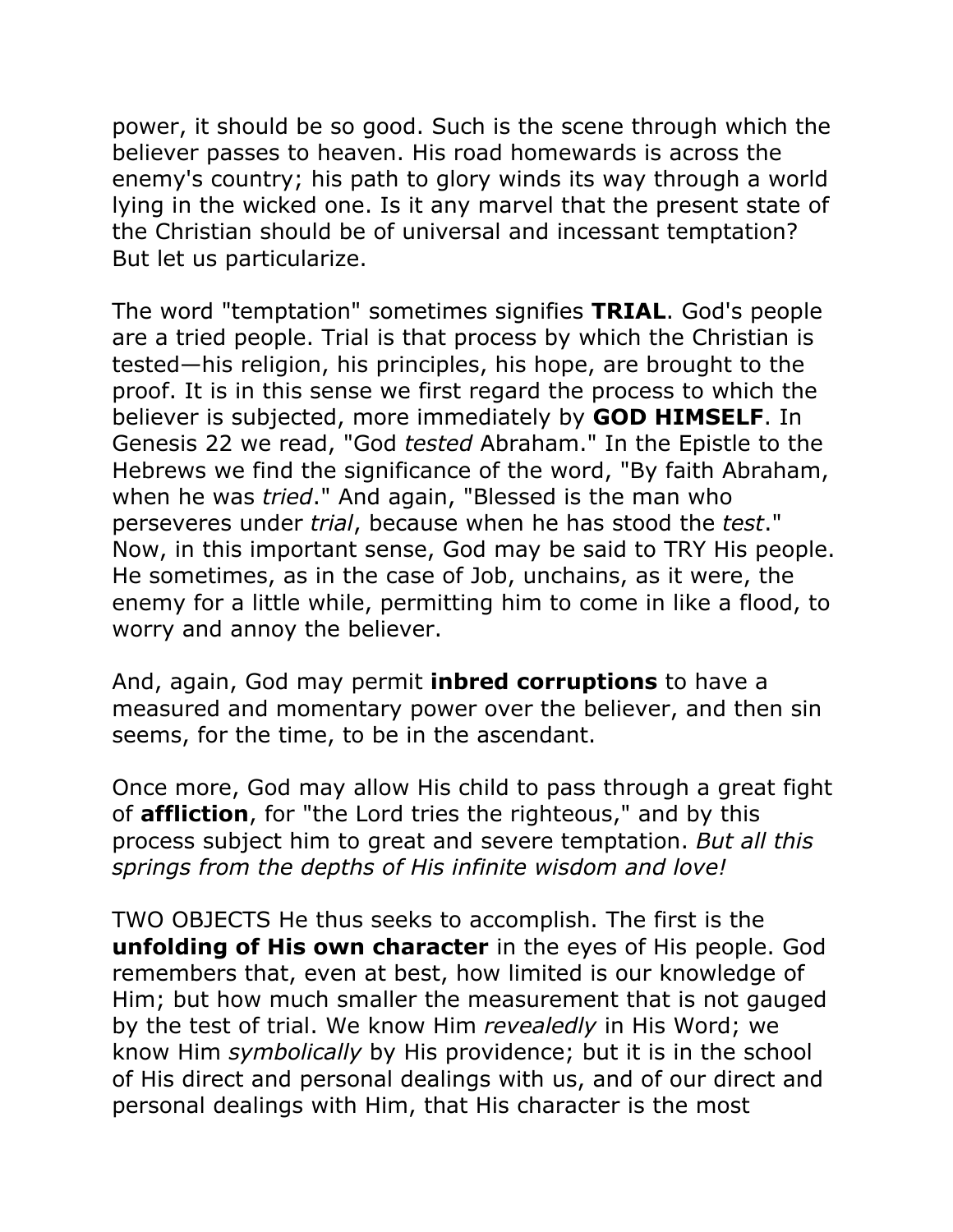*experimentally* unfolded, His perfections are the most distinctly made known, and His glory passes before our eye. To this end God tries us. "Show me now Your ways, that I may know You."

Thus, in all our temptations and trials, we trace His wisdom in ordaining, His sovereignty in permitting, His power in controlling, His faithfulness in directing, and His love in soothing us. And Jesus, the tried Stone, becomes better known, and more intensely endeared, in *one fiery temptation*, in *one severe trial*, than, perhaps, in all the passing events of our history combined.

The second object God would compass is, **our personal benefit.** Our personal religion advances in the same ratio with our spiritual and experimental acquaintance with God in Christ Jesus. By the process of temptation or trial to which He subjects us, we know ourselves better, are more deeply instructed in the knowledge of the word, are emptied, humbled, proved; are taught our own weakness, learn wherein our great strength lies, and that, upheld only by the power of God, we are kept from falling and are preserved unto His kingdom and glory.

By this process, also, the work of moral purification advances the alloy is consumed, the vile is eliminated from the precious, and the believer emerges from the season of temptation—tried, purified, and made white. "Take away the dross from the silver, and there shall come forth a vessel for the finer." Placed in the furnace, it may be, in the mass, shapeless and unlovely, such the wondrous transformation, it comes forth a vessel divinely molded, symmetrically formed, exquisitely penciled—a vessel of honor fit for the Master's use.

Thus are we to interpret God's more immediate hand in the temptations or trials of His saints. But there are other sources of temptation to which the saints are exposed.

There are the temptations that arise from the power of **SATAN**. It is astounding what opposite and what false views men entertain of the devil. There are ill-informed and timid religionists who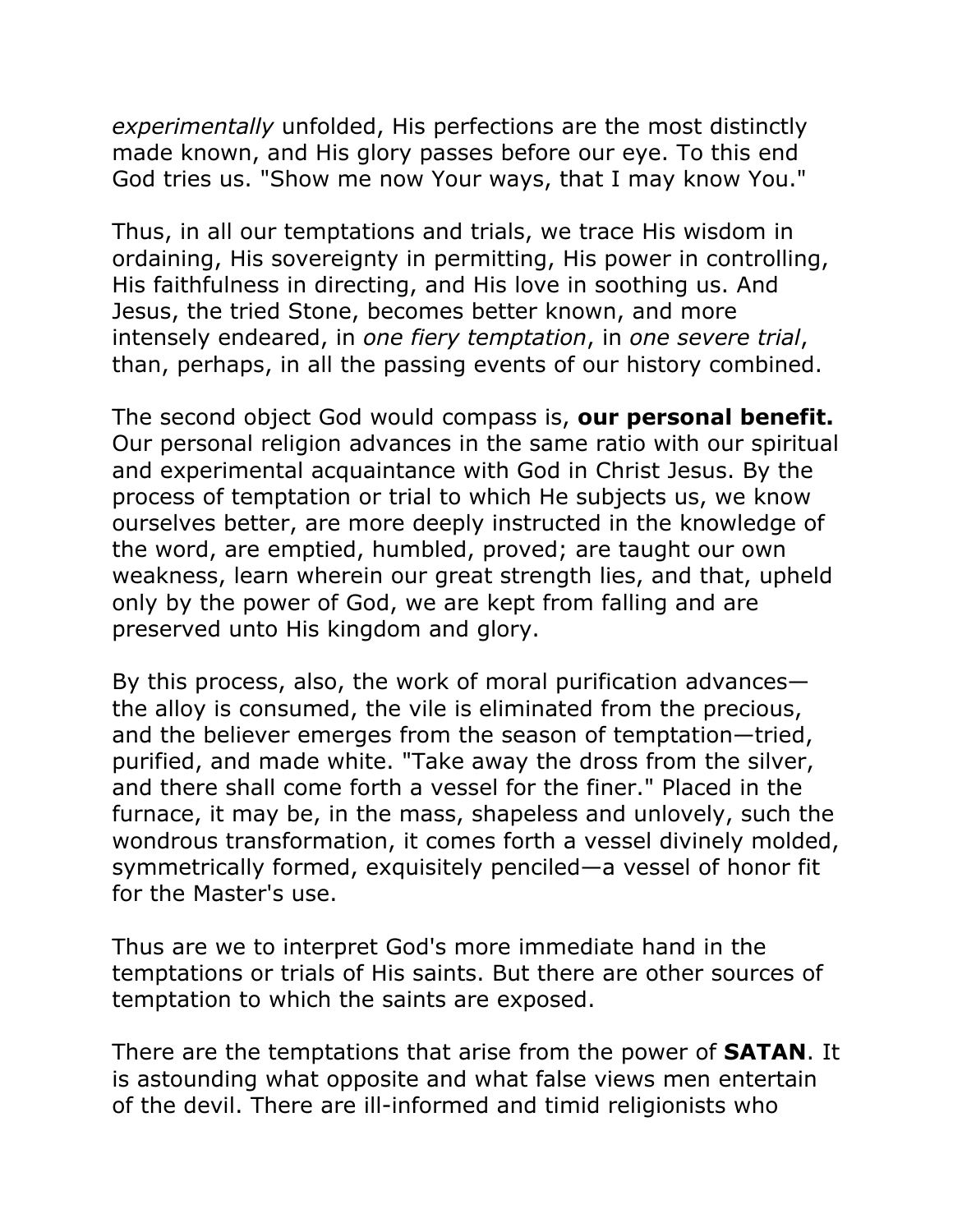almost *deify* him, by ascribing to him the attributes of omniscience and omnipresence which belong alone to God. Then there are those who, in this Sadducean age, go far to *deny* his very existence, or who, if admitting that there is a devil, divest him of his power and wrest from him his influence. Oh, it is a solemn thing to trifle with the Evil One, either by exalting his attributes, or by ignoring his existence. But he is the great tempter and accuser of the brethren. Our first parents fell like stately cedars before his arm, and we, the offspring of a fallen father, who, like the tinder, are ready to ignite with every spark that is struck, are not exempt from his fiery darts.

No more, if our merciful High Priest was in all points tempted like as we from this very source, who are we to expect exemption from his assaults? Be not, then, dismayed at the skeptical doubts he insinuates, at the bold blasphemies he suggests, at the profane and impure thoughts he engenders, or at any mode by which he assails the foundation of your faith, and tempts you to give up Christ and cast away your confidence. There is not a moment that he is not plotting your downfall, but there is not a moment that Christ is not upholding you on earth and interceding for you in heaven.

Then there is the believer's temptation from the **WORLD**. We must pass through it, for there is no escape. It is the empire of the Evil One, and it is *the empire of evil*. It is essentially and emphatically an *evil* world, all its works evil, and nothing but evil. The ungodliness of the world is appalling. Whether we view it in its savage or its civilized state, in its refined or its gross forms of society, "we know that the whole world lies in wickedness," or, in the wicked one. Thus from every quarter is the world a snare and a temptation to the God's children. Awed by its frowns we may be dissuaded from taking up Christ's cross, seduced by its smiles we may be persuaded to lay it down. Our very circumstances in life may expose us to peculiar temptation. Affluence may ensnare us into wasteful extravagance and worldly living; poverty may tempt us to depart from strict uprightness and integrity; a moderate position may tempt us to better ourselves by wild and ruinous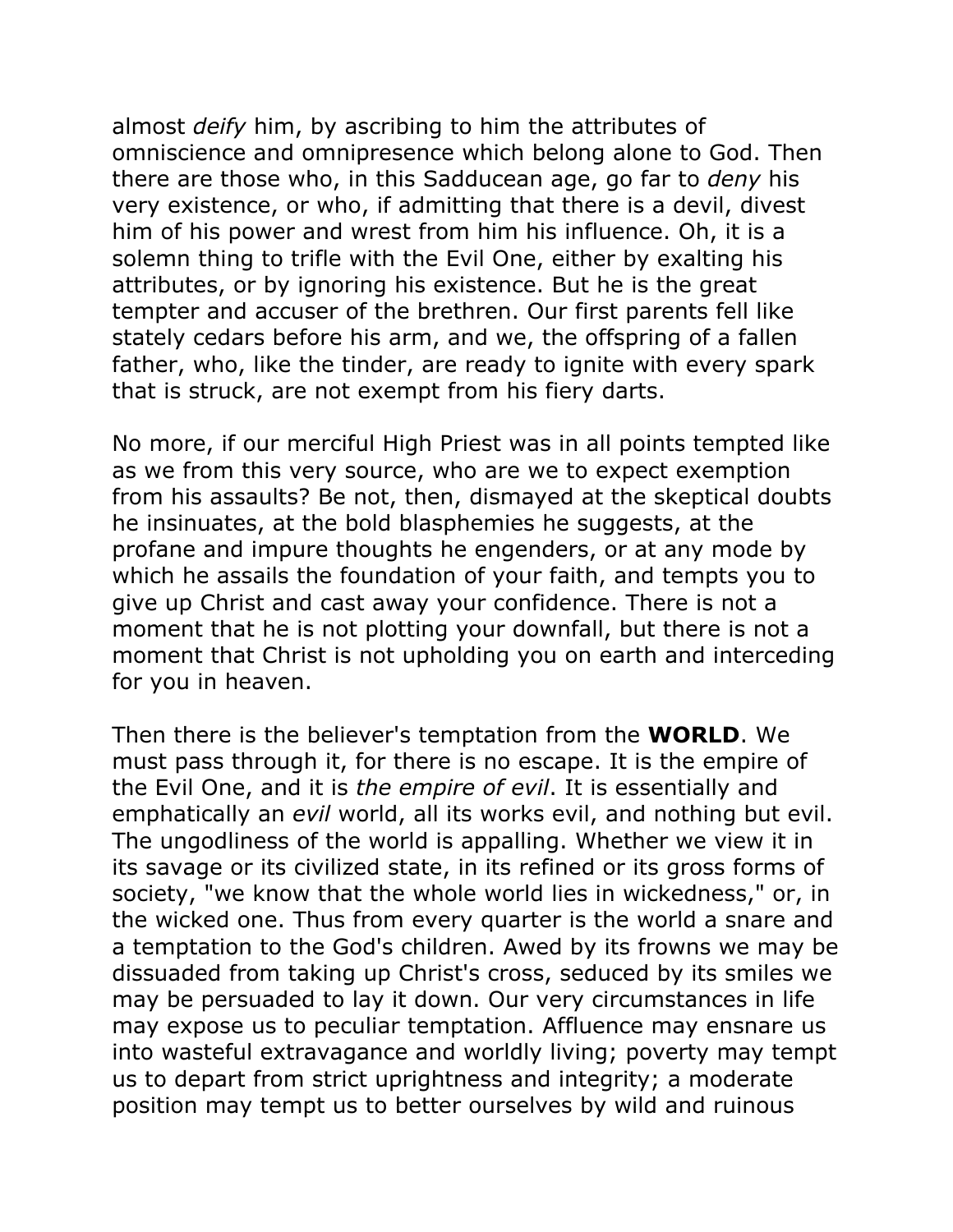### speculation.

And then there is the worldliness of the world—how powerful and ever-present a snare is this to the child of God. "Demas has forsaken me, having loved this present world," is the sad record of many a religious professor once standing so high, but now swept away and no more walking with Jesus, by the resistless current of the world's gaieties, the world's enterprises, and even the world's religion.

But what a scene of temptation is there **WITHIN THE CHRISTIAN**. It is here—perhaps a foe, a spy, or a traitor within the citadel—his greatest danger lies. From this there is no escape. "The sin that dwells in us" is that lurking spy, the wicked heart throbbing within our breast, "deceitful above all things, and desperately wicked," is that concealed traitor. From this, I reiterate, there is no escape. Go where we may, plunge into the pathless desert, escape to the mountain solitudes, hide in the caves of the earth, buried in a monastery, imprisoned in a nunnery, immured in a hermit's cell, *still the traitor lurks within*, prepared, at any moment, to open the gate and admit the besieging foe.

In the eloquent words of a writer already quoted, "In no scene of earth, in no condition, are we exempt from the incursions of temptation. If we flee to the desert, and avoid the sight of our fellow-creatures' face, we bear there the fiend within; we cannot bar out the indwelling devil. The gratings of the monastery cannot exclude the wings of the fallen seraph, nor solitude sanctify the unregenerate heart. In the garden or the grove, the palace or the hermitage, the crowded city or the howling wilderness, SIN tracks us and SELF haunts us. If the poor are tempted to envy and dishonesty; the rich, as Agur testified, are equally endangered by pride and luxury. If the man of ten talents is puffed up with selfconfidence and arrogant impiety, the man of one talent is prone to bury slothfully the portion entrusted to him in the earth, and then to quarrel with its Holy Giver. The great adversary has in every scene his snares, and varies his baits for every age and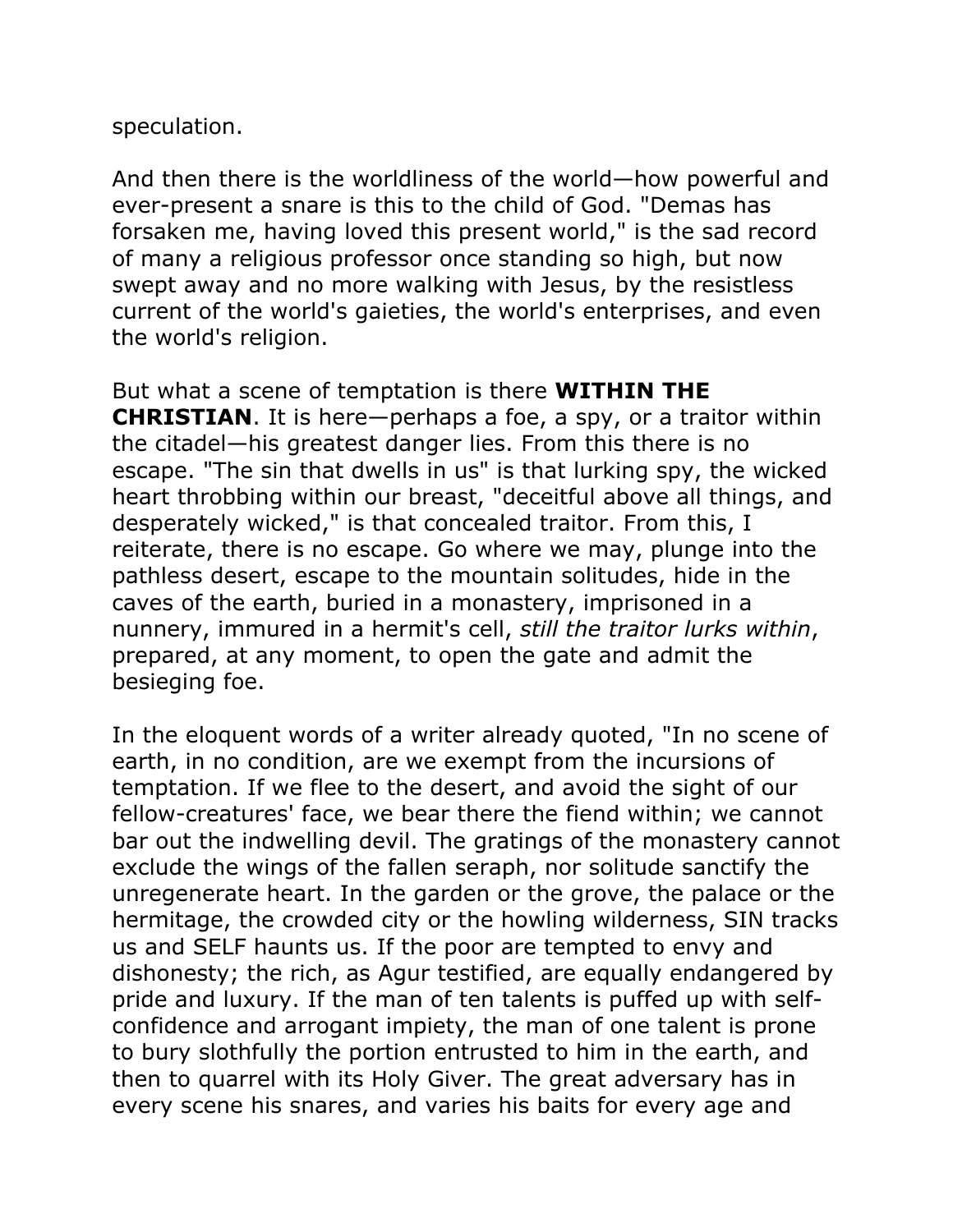variety of condition and character. Each man and child has his besetting sin. The rash and the cautious, the young and the old, the crude and the educated, the visitant of the sanctuary and the open neglecter of it, the profane and the devout, the lover of solitude and the lover of society—all have their snares. Satan can misquote Scripture and misinterpret providence, and preach presumption or despair, heresy or superstition, or infidelity, as he finds best. He can assume the sage, the sophist, or the buffoon, the religionist or the statesman at will. He spares not spiritual greatness. Paul was buffeted. The most eminent of God's saints, of the Old Testament and the New—Noah, Abraham, David, Hezekiah, and the apostles, have suffered by him. He spares not the season of highest spiritual profiting. Before you rise from your knees, his suggestions crowd the devout heart. Before the sanctuary is left, his emissaries, as birds of the air, glean away the scattered seeds of truth from the memory. When our Lord Himself had been, at His baptism, proved from heaven as the Son of God, He was led away by the Spirit in the wilderness to be tempted. And how often does some fiery dart pound on the Christian's armor, just after some season of richest communion with his God. Descend from the mount of revelation with Moses, and at its foot is an idolatrous camp dancing around a golden calf. Come down with entranced apostles from the Mount of Transfiguration; and the world whom there you encounter, are a grief to the Holy One by their unbelieving cavils. As John Newton pithily said—'It is the man bringing his dividend from the bank door who has most cause to dread the pilferer's hand.'

Yes, temptation spared not Christ Himself. Even His *mother* and *brethren* tempted Him, when the one would prescribe to Him the season and scene of putting forth His veiled godhead at the marriage-feast of Cana of Galilee; and when the other would have hurried the hour of His going up to the temple at Jerusalem. *Disciples* tempted Him when they cried, 'Never, Lord! This shall never happen to you!', to His predictions of His mediatorial sufferings; and quarreled about the division of seats in His kingdom. The *multitude* tempted Him when they would be received as the disciples, not of His truth, but of His loaves, and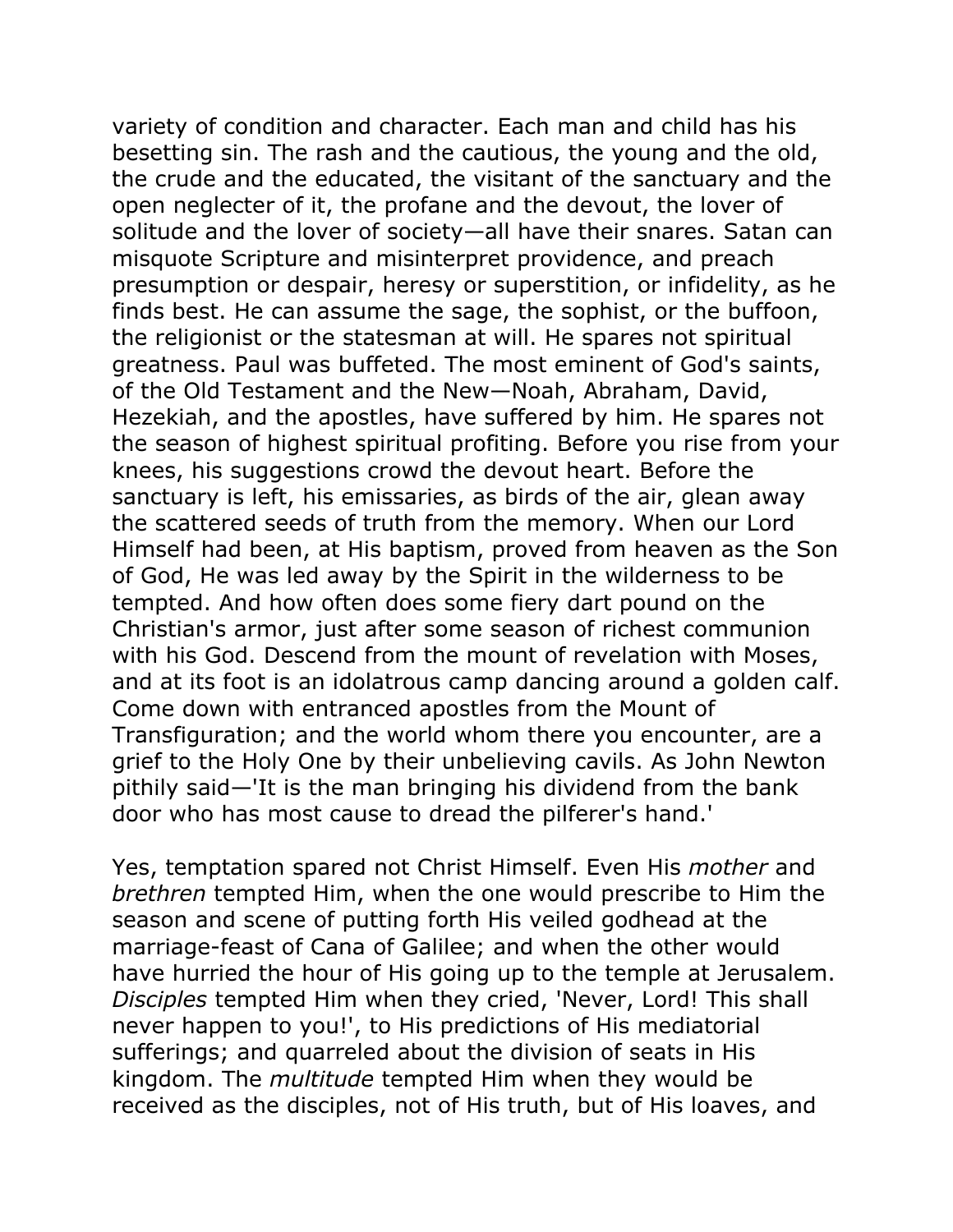were eager to force upon the 'Antagonist of all carnalism in religion' a carnal crown, and a carnal throne, and a carnal policy. The *lawyer* and the Pharisees tempted Him with questions as to the tribute-money for Caesar, and as to the weightiest matters of the law, and as to the sanctity of the Sabbath and the temple; and the *Sadducee* continued the work on another side with cavils as to the resurrection and the law of divorce. *Satan* buffeted Him at the introduction of His public ministry; and, as we gather from the prophetic Psalms, at the close of Christ's earthly course renewed his assaults by the most ferocious onset, when 'the bulls of Bashan and the dogs' of hell bellowed and howled against the meek and Atoning Lamb. Describing His own career, and bidding farewell to His little flock, He called them those who 'had continued with Him in His temptations;' as if all the pathway which they had trodden at His side had led through a field strewn with snares and pitfalls at every step. And besides all these, the temptations which Scripture has expressly indicated, how constant and severe must have been the pressure of temptation, not explicitly described by the New Testament, against which His human nature must have been necessarily called to struggle in controlling the exhibition at times of the indwelling Godhead. Had we been vested with Divine Sovereignty and Lordship over twelve legions of angels, could our human endurance have brooked, like His, the injustice and cowardice of Roman praetors and the insolence of Jewish kinglings, whose faces a glance of His Divine eye could have moldered into ashes? Had we His omniscience, could we have locked it down and kept it under restraint from exposing in open day the hidden enormities of the hypocritical foes that confronted and pursued Him along all His meek and beneficent way? Had we the resources of the wide universe at our command, could we have brooked the crown of thorns, the mock scepter of reed, the society of malefactors, and the cross, with all its agony and all its ignominy? O *spiritual Joseph* of Your Church! the archers sorely grieved You, and from every quiver and with every bow shot at You, that You might in all points be tempted like your brethren, and teach them how to meet and endure temptation. Every arrow that pierces us left its point and its venom in You; and falls at our feet quenched and harmless. Yet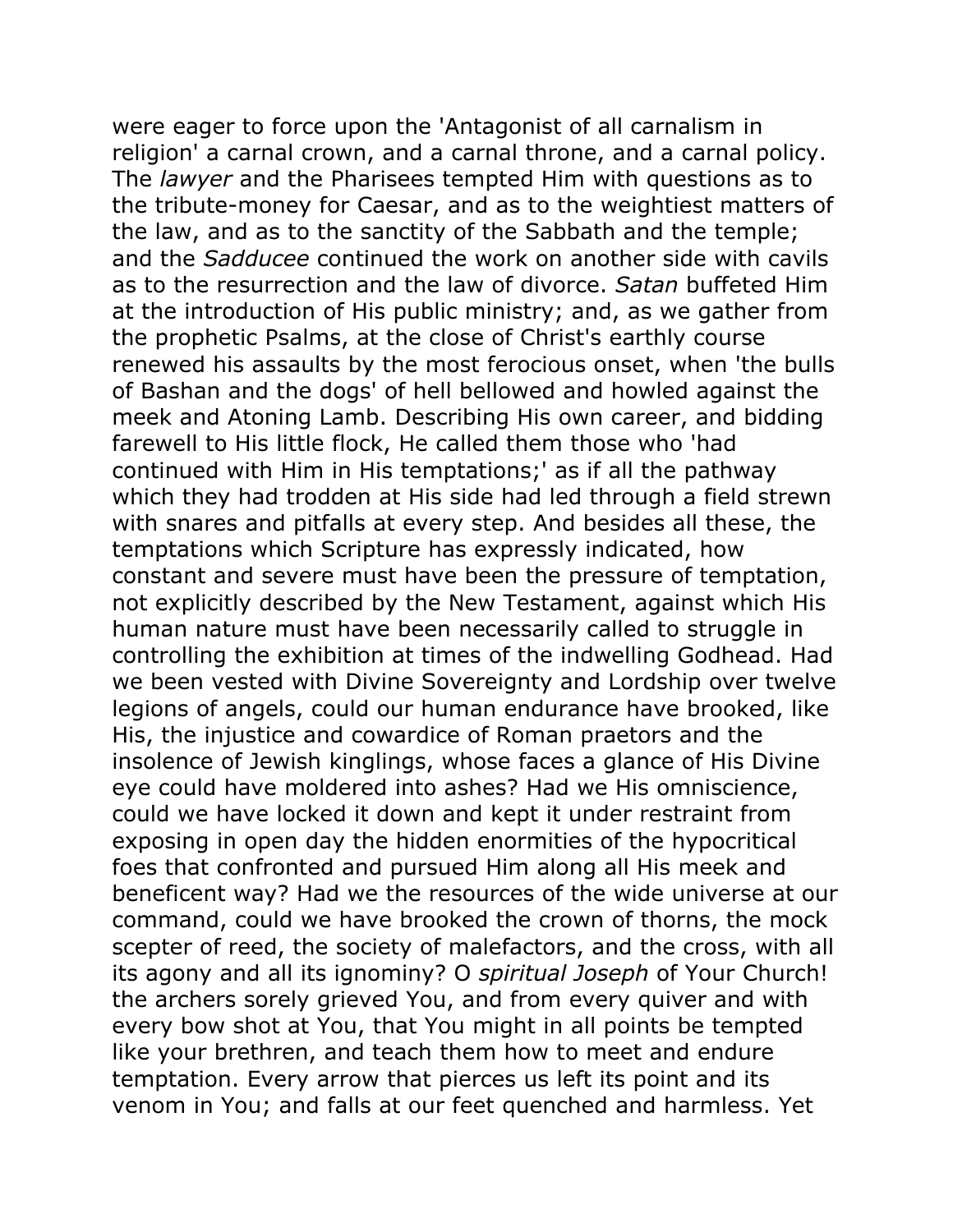we fly to You in this time of our temptation, for sympathy and support, and ask that every 'fiery dart' may impel us closer beneath Your sheltering wing, that we may know You more, and love You better, and learn of You to support those who are tempted."

Turn we now to **THE PETITION ITSELF**, "Lead us not into temptation." Two remarks seem necessary to its clearer understanding. The first is, that **entire exemption of the believer from temptation would be entire exemption from some of the greatest blessings of his life.** This, therefore, cannot be included in the prayer. Had *Abraham* been exempted from the trial of offering up his son Isaac, there would have been lacking that illustrious exhibition of his faith, which in all future ages has been, and to all future ages will be, the instruction and comfort of the faithful. Had *Hezekiah* been exempt from the temptation of *display and pride*, when he paraded his treasures and his wealth before the ambassadors of Babylon, what a loss had been that record of his spiritual history! Had *Peter* been exempt from the temptation to deny his Lord, it would seem as if the Bible had been incomplete without that wondrous page which records the Savior's anticipatory intercession on behalf of His devil-tempted disciple—"Satan has desired to have you, that he might sift you as wheat; but I have prayed for you; that your faith fail not." Had *Paul* been exempt from the "thorn in the flesh, the messenger of Satan to buffet him," what a loss to the Church of Christ had been the marvelous declaration which that temptation of the apostle elicited from the Savior, "My grace is sufficient for you, for my strength is made perfect in weakness."

And, most of all, had *our blessed Lord* been exempt from the temptation in the wilderness—His forty days and forty nights' conflict with Satan—what chapter of the Bible could have supplied that precious truth—"We have not a High Priest which cannot be touched with the feeling of our infirmities; but was in all points tempted like as we are, yet without sin?" And were WE, beloved, entirely excluded from this same fiery ordeal of temptation, what a dead-letter, what a sealed book, would much of God's own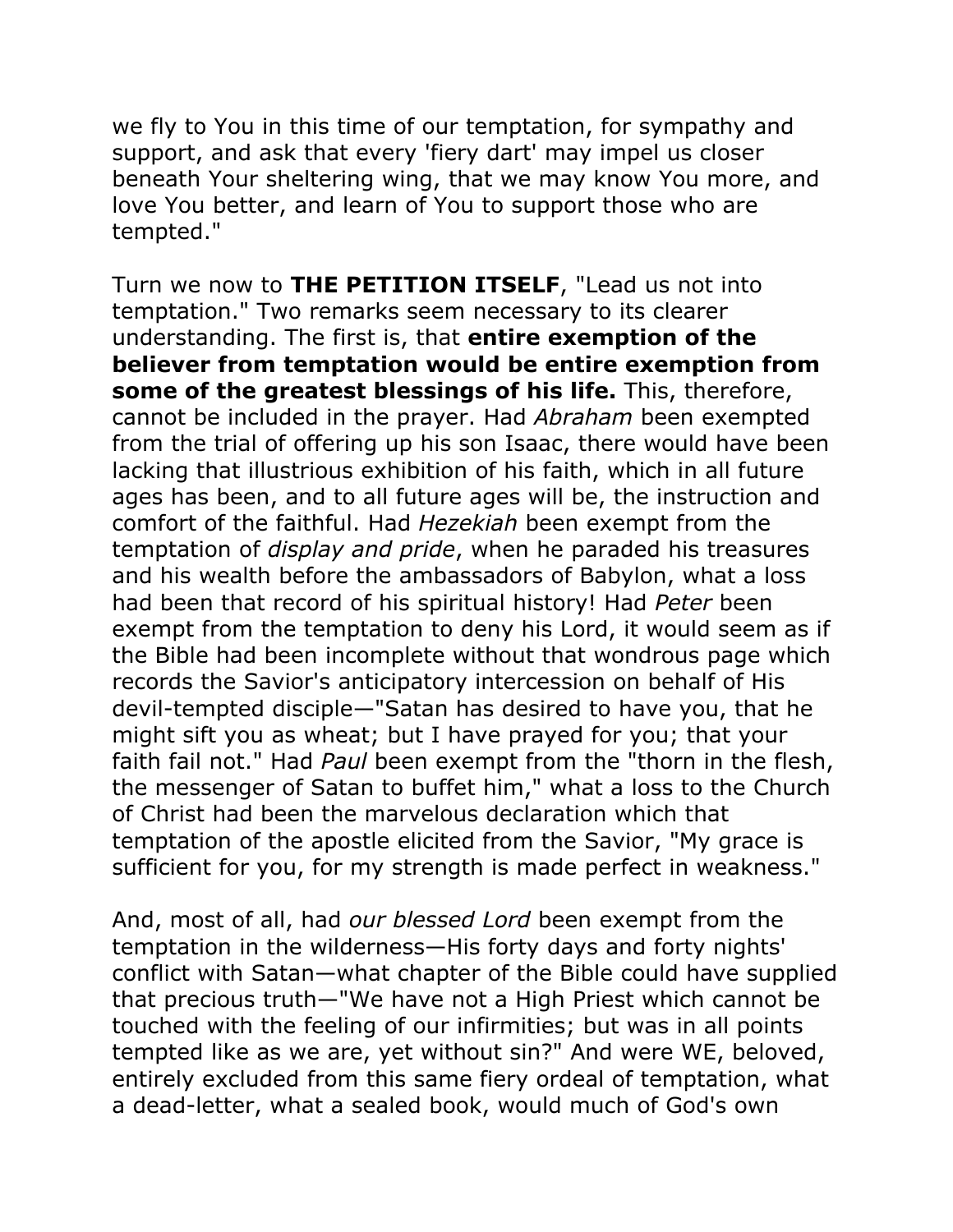Word be in our experience. We cannot, therefore, suppose that this petition is a prayer for exemption from what all the saints of God, and the Son of God Himself, have more or less passed through. This would be, as I have remarked, to exempt us from some of the deepest instruction and holiest blessings of our spiritual history.

Our second remark is that, **we are not to infer from the petition that God can solicit men to evil.** This seems to require no argument; and yet the Holy Spirit has met the idea— "Let no man say when he is tempted, I am tempted by God; for God cannot be tempted with evil, neither tempts he any man." And yet the dark, the malignant thought, has found a lodgment in many a guilty breast—"If *God* had not placed me in this position, I would not have fallen into this sin." No! is the solemn and indignant reply—but every man is tempted when he is drawn away of *his own lust*, and enticed. "Now, when lust has conceived, it brings forth sin; and sin, when it is finished, brings forth death." Oh it is a solemn thing—an act of daring brazenness, fearfully augmenting our guilt—to charge *God* with the responsibility of *our* sin! What is this but to make Him the Author of sin?

But the petition is a prayer that God would, **by His providence**, keep His child out of the way of temptation. "My Father, consign me to no place in which I may be tempted to sin against You, to dishonor the Name of Jesus, to grieve the Holy Spirit, and to bring discredit upon my Christian profession." We can suppose a young believer just entering upon public life, bending before the mercy-seat, and sending up this petition to Heaven, "My Father, I am about to detach myself from the hallowed restraints of the parental roof, from the guardianship of those who, from infancy and childhood, have watched over me with an eye of love that has never slumbered or wearied—may You be the Guide of my youth, and allow me to embark upon no career of life which will expose me to peculiar and overpowering temptations. I am deficient in experience, limited in wisdom, feeble in strength, pliable and irresolute, soon and easily led astray. My Father, lead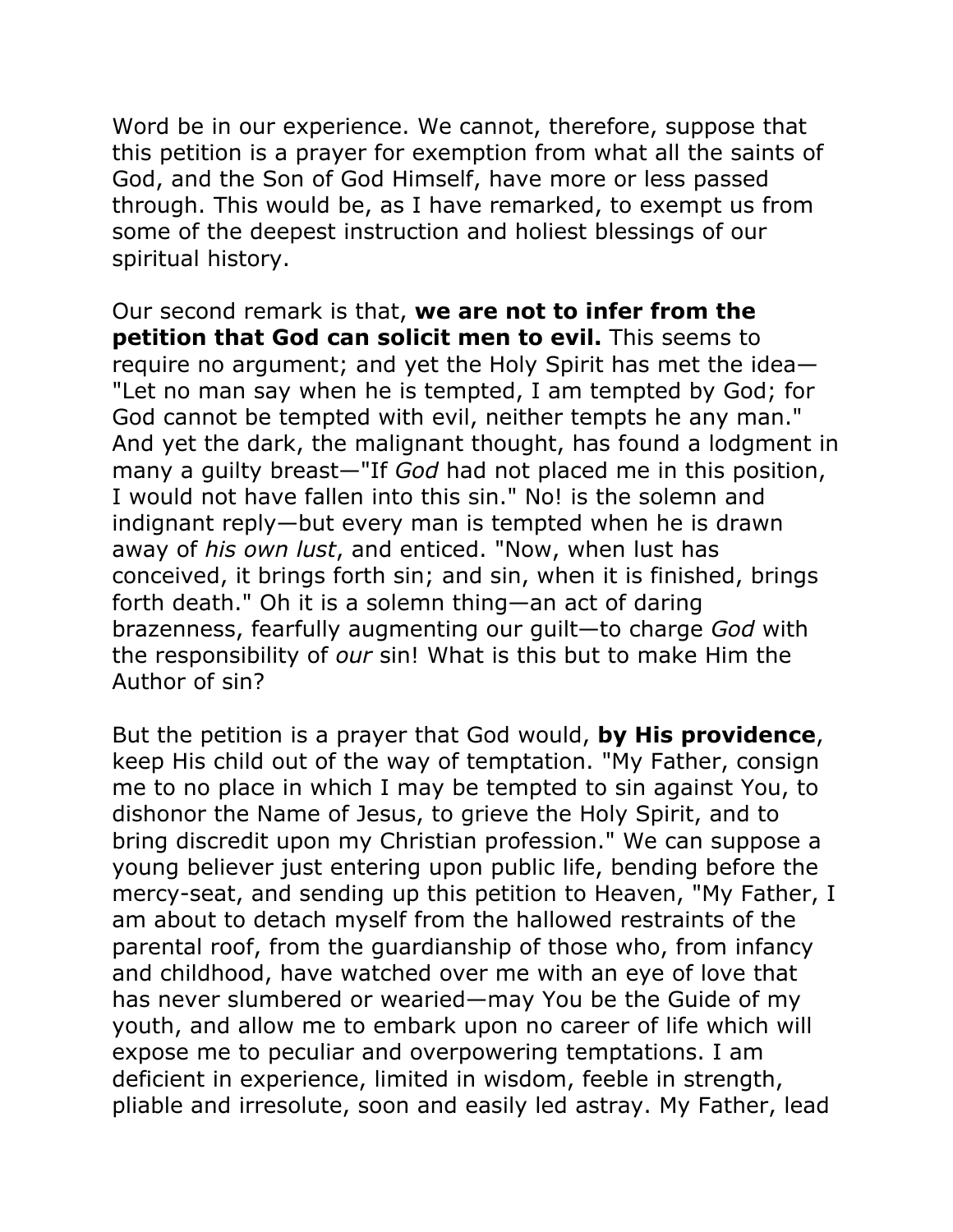me not into temptation. Let me not dwell in Potiphar's house, nor pitch my tent towards Sodom, nor flee into Zoar, nor sit with the servants in the palace of the high priest, nor heed any price for the betrayal of my Lord. Allow me not to be tempted above that I am able to bear. My Father, lead me not into temptation. The prayer of Your servant Jabez would I make my own–'Oh that you would bless me indeed, and enlarge my coast, and that Your hand might be with me, and that You would keep me from evil, that it may not grieve me!'"

Oh, what a solemn, wise, and holy prayer is this! Is it yours, my young reader? Is it the exponent of the thoughts, and feelings, and desires now rising within your soul? Then God, even your Father in heaven, will answer it, as He did the prayer of Jabez, and, by His providence, so dispose of you as that you shall not be *exposed* to the temptation you thus so holily and earnestly deprecate; or, if exposed, will *sustain* you under it.

It is a prayer, also, **that God would either weaken the power, or remove entirely all existing temptation.** The temptation is a formidable one. It assails you, perhaps, in the most vulnerable and least-defended part of your nature. It presents itself in its most fascinating and irresistible form. You are conscious of its power. It is just the thing which your imagination has often pictured, and which your heart has often craved. It holds you like a charmed bird within its serpent-like spell, and you feel but little inclination, still less power, to break it and escape. And yet, alive to your danger, trembling and lowly, you bend before the Mercy-Seat, and lift up your prayer—"My Father, I am a weak, helpless child, safe only as I am out of the way of temptation, or sheltered beneath Your outspread wing. You know my present assault, and how impotent I am to resist it. Weaken its force, or give me grace to overcome it, or remove it entirely from my path. Lead me not into temptation."

It is a petition, also, **that God would not withdraw His restraining check from the believer.** It is said of Hezekiah, that "God left him to his own heart." How often, for the moment,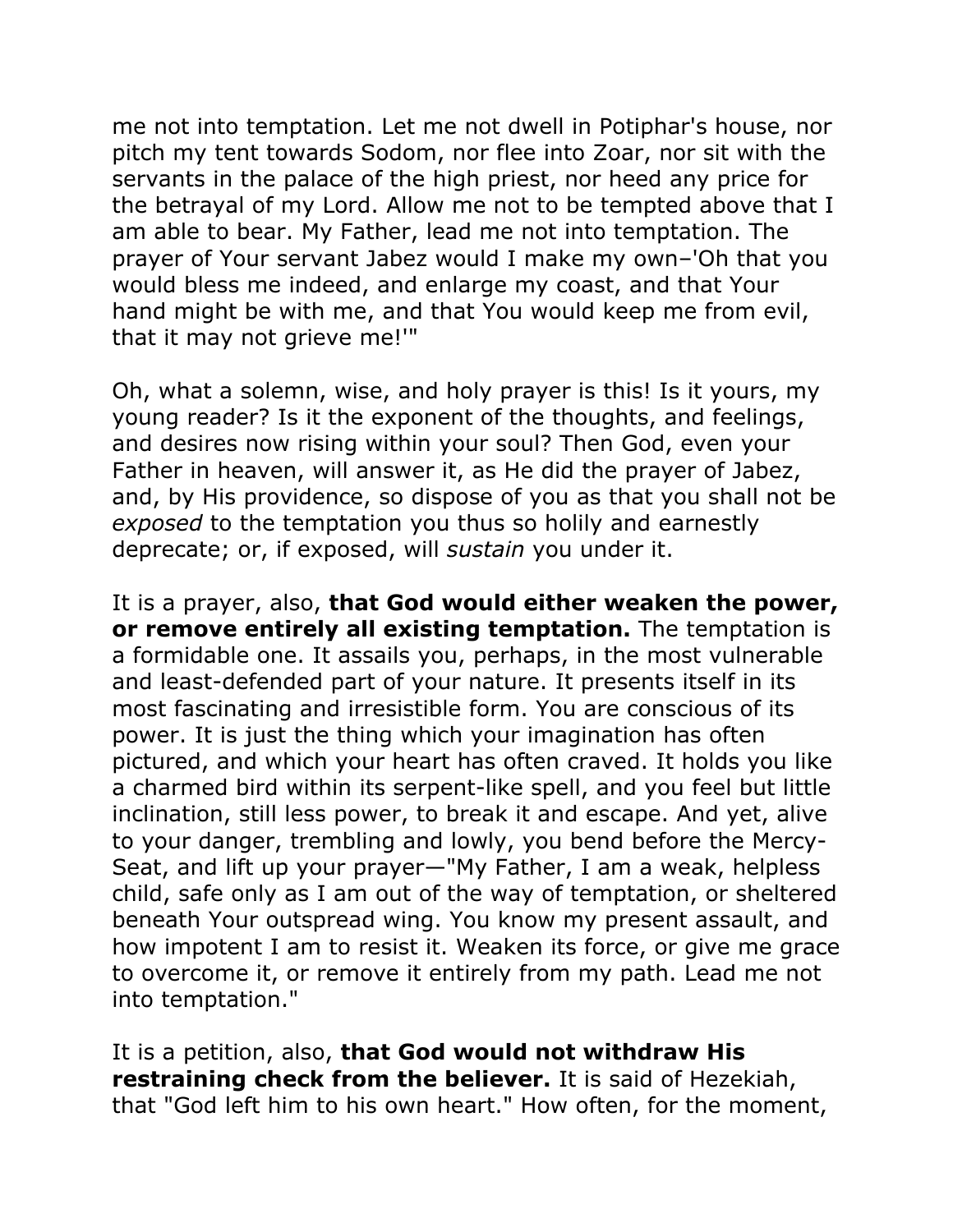has this been the sad history of some of the most eminent saints—as eminent for the greatness of their sin as for the greatness of their grace. *Lot*, dwelling in Zoar—*David*, walking upon the roof of his house—Solomon, in his years of mellowed experience and wisdom—*Peter*, sitting among the servants of the high priest's court—*Cranmer* signing an renouncement of his faith—were all left to know what was in their heart, and a host more of illustrious saints, whose histories present a solemn comment upon the apostolic exhortation, "Let him that thinks he stands take heed lest he fall."

But each and all were the subjects of *restoring grace*, emerging from the fiery ordeal through which they passed, sadder but wiser and holier men. When, then, you pray, "Lead me not into temptation," you ask of God to withdraw not those divine restraints, to remove not those salutary checks by which, as in the case of David, you may be kept from falling into a snare. "I kept you," says God, "from sinning against me." So may God keep us!

And does not this petition involve **a prayer to be preserved from the great tempter**? Not only preservation from the evil that is in the world, but preservation from the Evil One of the world, should be our daily prayer. With the galling consciousness of having lost his prey, with all the fiendish malignity of a foiled foe, with his ancient inveterate hate of the Christ of God, Satan traverses the earth bent upon the destruction of the saint. It is not with the dead but the living soul he more especially has to do. The dead, well he knows, are floating silently and surely down with the stream that sweeps them on to the dread gulf where they are borne. Marvel not, then, that you should be a selected object of his assault, distinguished, I had almost said, by the especial envy and malignity of his attack. These very fiery darts hurled so fiercely at your soul, these strong temptations by which your faith, integrity, and hope are assailed, but evidence the life of God within you. Do you suppose for a moment that he would waste his ammunition upon a spiritually dead sinner? that he would suggest to a victim, still chained and pinioned by his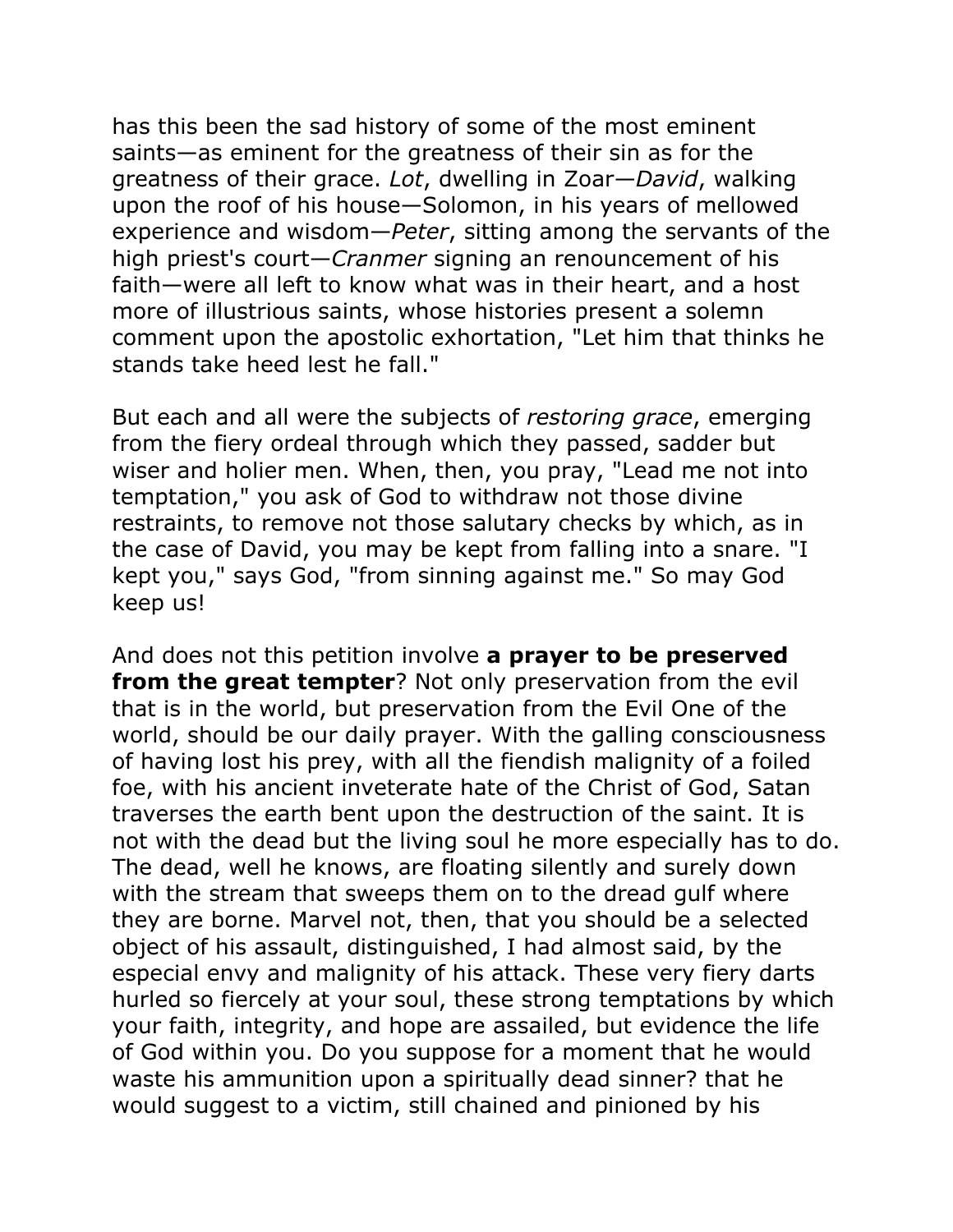resistless power, the imaginary crime of having committed the sin against the Holy Spirit? that his transgressions were too many and his guilt of too deep a hue to come within the scope and power of divine forgiveness? Would he, the Evil One, place his mouth to the ear of a soul dead in trespasses and in sins, and with the softest whisper breathe into it those blasphemous thoughts, those infidel doubts, those sinful suggestions, those promptings to presumption and despair, of which Bunyan and Cowper and Newton were once the victims, and of which a cloud of witnesses in God's Church still are? No; it is only the *lambs* he frightens, the *sheep* he worries, the *children* of God whose downfall he plots. Let us, then, in our daily prayer, "Lead us not into temptation," include yet this needed petition, "and keep me from the power of the tempter." You approach One who has been tempted by this same foe, than whom none in the Church of the tempted could enter so intelligently and feelingly into your case.

"O You! the sinner's only Friend, On You alone my hopes depend, That You will guard me to the end, My Savior!

"I do not weep that joys are fled, Or those so fondly loved are dead; For greater griefs my tears are shed, My Savior!

"The Accuser seems so constant near, And almost drives me to despair, That ne'er again Your voice I'll hear, My Savior!

"He taunts me with my sins, dear Lord, And tempts me sore to doubt Your word, That not for me was shed Your blood, My Savior!

"Oh, come, You Holy, Heavenly Dove,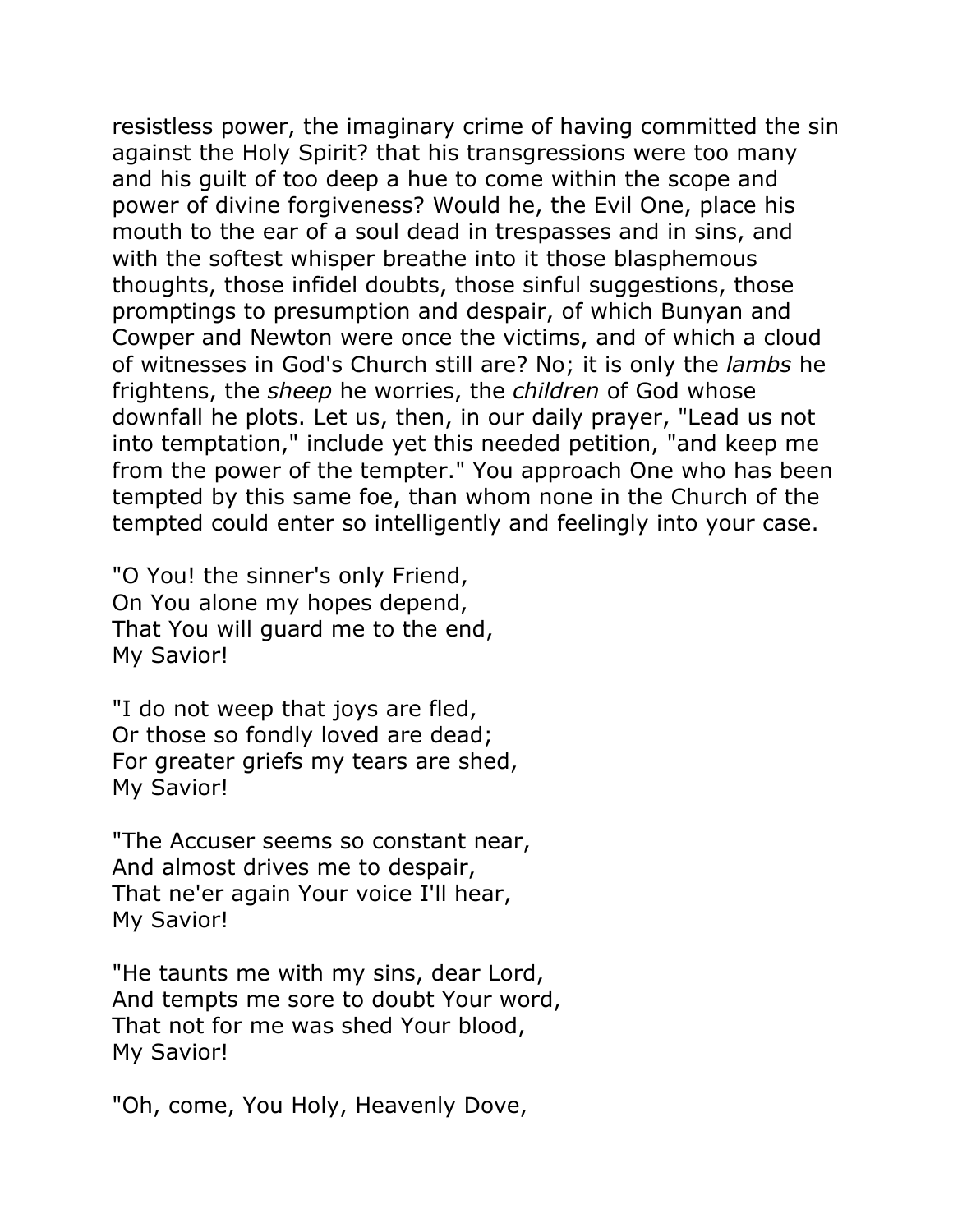Fill my lone heart with Your pure love, And let me rise to joys above, My Savior!

"Then shall I walk in peace with God, Nor fear to tread the thorny road, But kiss the hand that bears the rod, My Savior."

Some PRACTICAL AND SOLEMN CONCLUSIONS naturally flow from the important subject of the present chapter. While praying not to be led into temptation, we should **be watchful against voluntarily running into it.** There is such a thing as tempting the tempter. Although we can be in no position entirely exempt from his assaults, we yet may incautiously and needlessly expose ourselves to some powerful onslaught of the foe. Thus it was with Peter. Where should he have been when his Divine Master was under arrest? Side by side with Him at the bar of the high priest. "But Peter stood at the door outside." He had already paved the path of his downfall by "following Christ afar off." And when he stood and warmed himself with the servants and officers of the court—the congregated enemies of his Lord—it is not surprising that before a very mild assault—a little maid charging him with the crime of being Christ's disciple—he fell as a star from its orbit. What a beacon light for us!

If we needlessly go into the world, if we sinfully sit among the foes of the Redeemer, and associate with the scoffers at religion—if we cross the boundary between the Church and the world and fraternize with the assailants of the truth, the condemners of revelation, the avowed foes of the Bible—if we are found in association with the Antichrist of Rationalism, or the Antichrist of Ritualism, or the Antichrist of Formalism, thus presumptuously venturing within the enemies' lines, what marvel if we find ourselves looked upon as deserters by the loyal, or are arrested as prisoners of war by the enemy! While, then, praying not to be led into temptation, we have need to be upon our watch-tower, lest we be surprised by the besieger at the gate.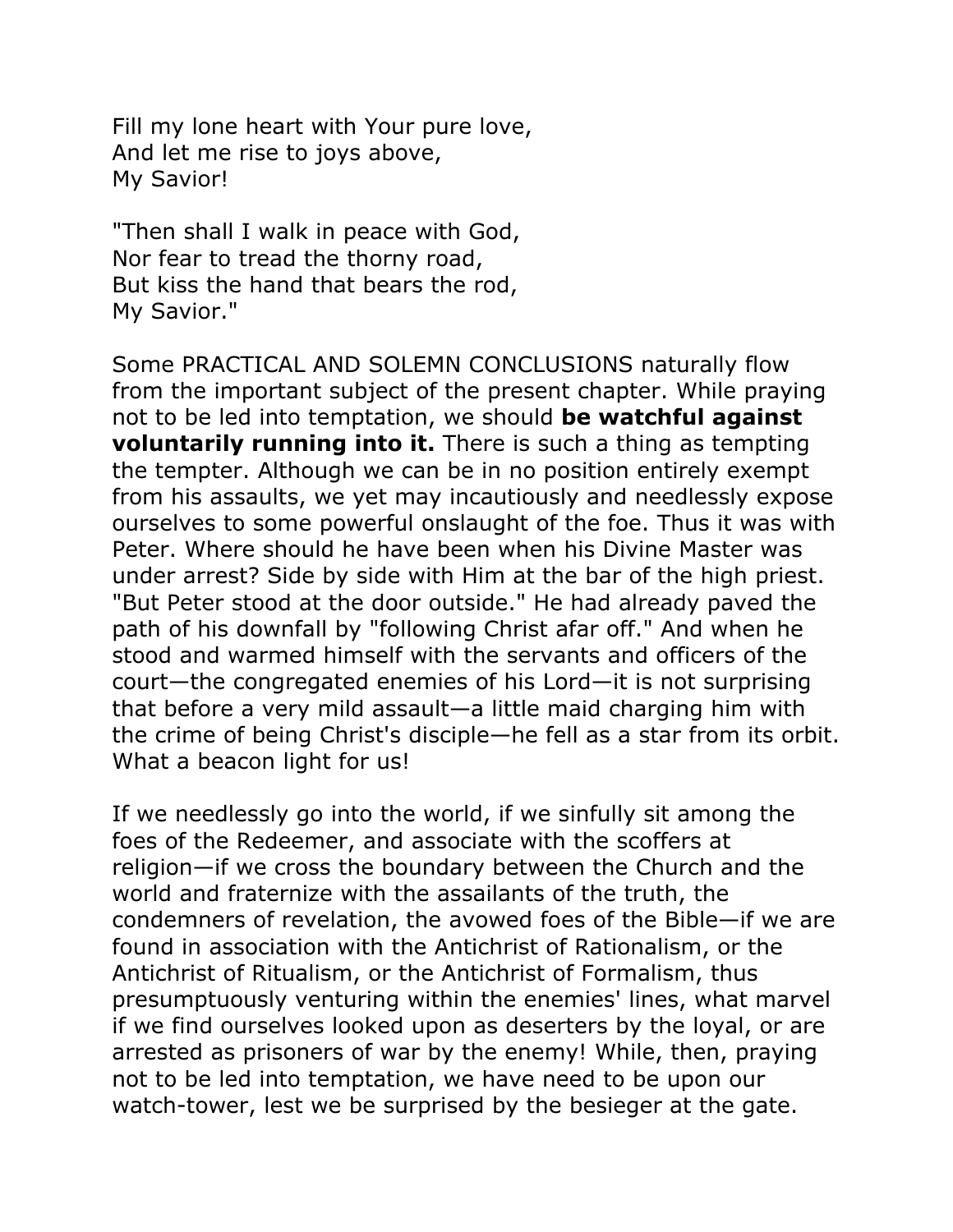"Sin lies at the door" ready to spring in the moment it is incautiously unlocked or too widely opened.

Mark **the unselfishness of the petition**, "Lead US not into temptation." If I am a true child of God, I am to embrace in my intercession each member of the brotherhood exposed, like myself, to temptation. I am to regard the holiness and happiness of my brother, as second only to my own. No, seeing that by our incorporation into the same body of Christ, we are members one of another, his preservation from temptation, his upholding in temptation, his deliverance out of temptation, should be a matter of as deep concern to me as my own. Seeing that, perhaps, in consequence of his talents, his popularity, his elevated and responsible position, he is a more conspicuous target for the Archer—standing, it may be, as upon a lofty pinnacle of the temple—how fervent and earnest should be my prayerful intercession in his behalf.

To this end ought we to send up our petition for missionaries and ministers, for pastors and evangelists, for directors, secretaries, and treasurers to whose fidelity are entrusted the momentous and precious interests of Christ's truth and kingdom. Is there not a grave defect in our practical religion touching this matter? Is there not too little consideration of the responsibility of these servants of our Lord, too little sympathy with their dangers and their trials, and too little intercessory prayer for their divine upholding, begirt and assailed as they are by many peculiar and strong temptations? If Moses needed, and Paul craved, and Christ leaned upon the prayers and the sympathy of the saints, how much more these our brethren!

And **in whose Name** is this petition, as, indeed, the whole prayer, to be offered but the Name of Him who taught it—Himself the Tempted One. There is not a view of the subject of this chapter so instructive and soothing as the life of temptation to which our Lord Himself was exposed. I say the life of temptation, for from the moment that His feet touched the horizon of our planet, to the moment that He sprang from earth into heaven, His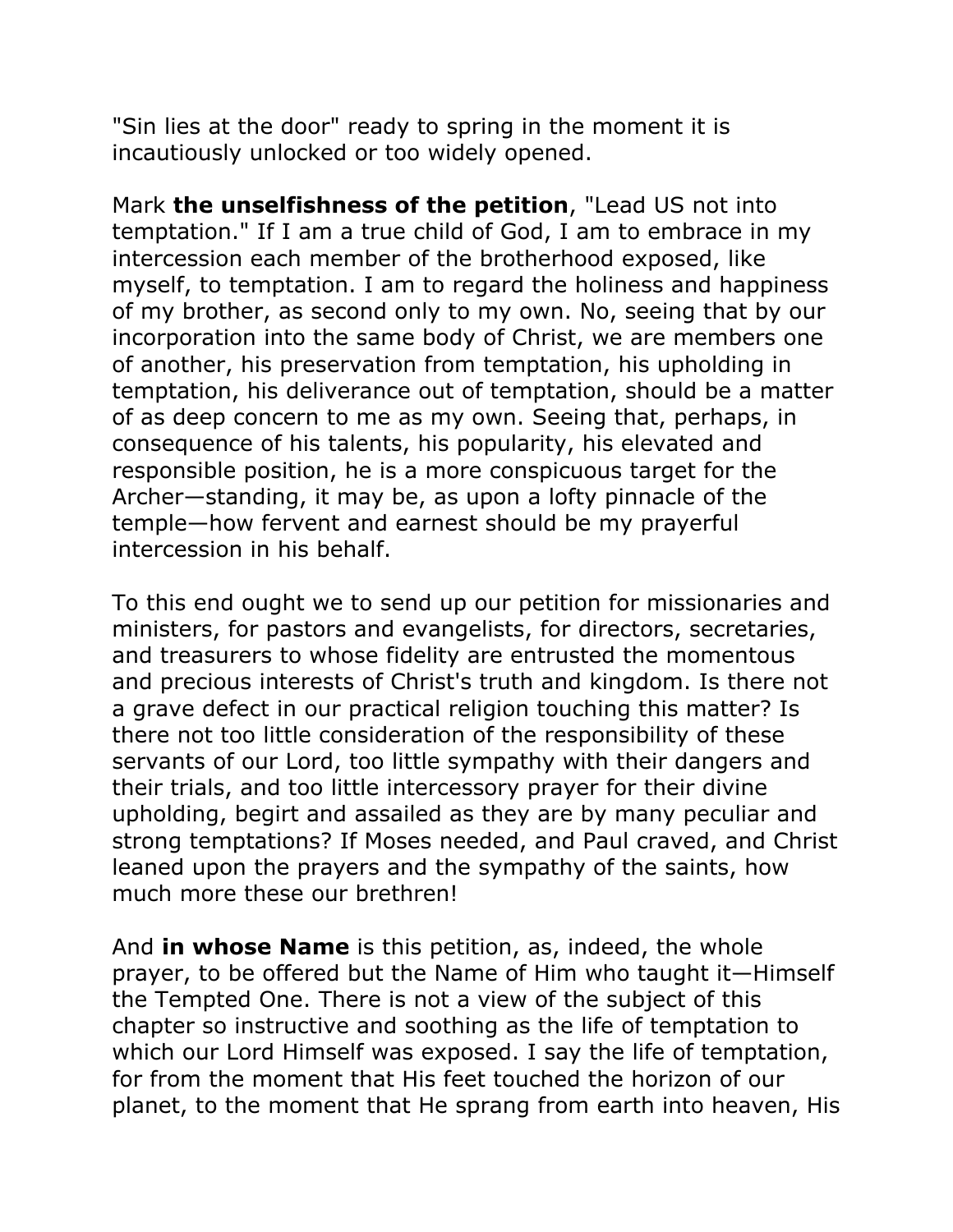whole course was one continuous battle with temptation, in some of its many forms, and from some of its countless sources. His mother tempted Him on the occasion of His first miracle at Cana to a rash unveiling of His deity. His brethren tempted him on the one hand to avoid His sufferings, while His disciples on the other hand tempted Him to forego them altogether. The excited populace would have forced upon Him a crown, while the subtle lawyer would have entrapped Him into an act of disloyalty to Caesar. The ritualistic Pharisee tempted Him touching the weightier matters of the law, while the infidel Sadducee assailed Him with cavils at the mystery of the resurrection. To this must be added the incessant and fierce buffetings of Satan, from the period that, baffled in the encounter, "he left Him for a season" in the wilderness, until his last onslaught in Gethsemane and his final defeat on the cross. O crowned and adorable Victor! all these temptations endured in Your person were for me, that You might be "touched with the feeling of my infirmities, and be in all points tempted like as I am, and yet without sin." Tempted believer! to the sympathy and the support, to the grace and protection of this tempted Savior resort. "He knows what sore temptations mean, for He has felt the same."

You will not find in the whole Church of God, even among those who have most fiercely struggled with the arch-tempter, one who can so clearly *understand* you, so tenderly *sympathize* with you, and so effectually *shield* you as Jesus. He taught you the petition, "Lead us not into temptation." He counsels you to watch and pray lest you enter into temptation. He anticipates your temptation by intercession, that your faith should not fail. And when the temptation actually comes, He enfolds you within the robe of His sympathy, and encircles you with the shield of His might, for "in that He Himself has suffered, being tempted, He is able to support those who are tempted."

If such the fiery ordeal, and such the difficult salvation of the righteous, who are "scarcely saved," how fearful, how fatal your condition who still are entangled within the coils of the serpent, led captive by him at his will! Unregenerated by God's Spirit,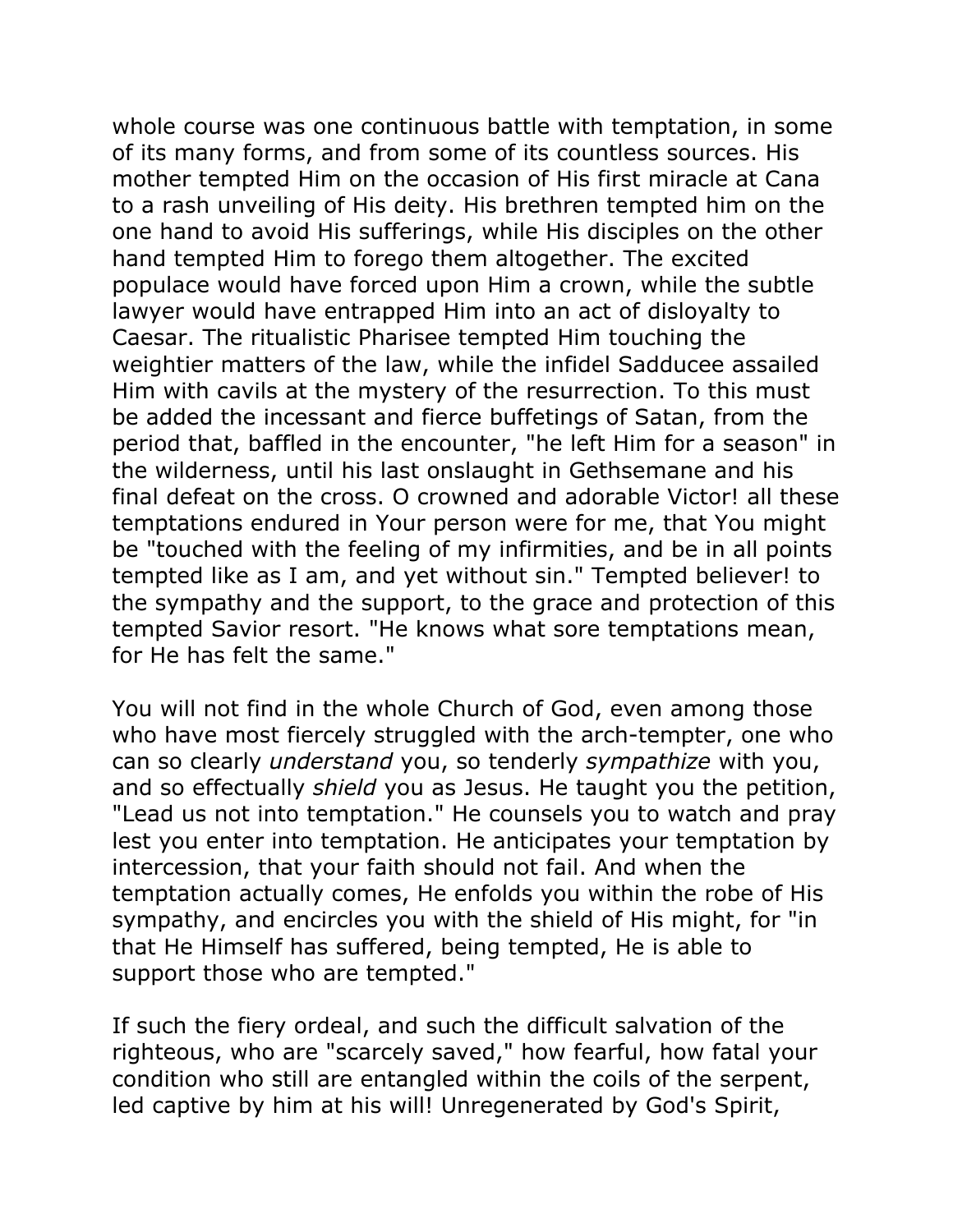unconverted by His grace, your whole life is one scene, one series, one act of temptation. *Error* tempts you, and you fall. *Ritualism* tempts you, and you yield. The *world* tempts you, and you are seduced. *Wealth* tempts you, and you are ensnared. *Sin* tempts you, and you comply. But what will the end of these things be? Oh, too fearful to contemplate, too terrific to describe. *An eternal hell!* Forever with the tempter! Reaping the wages of sin, and receiving the due and the just reward of your unrighteous deeds. "Who among us shall dwell with the devouring fire? who among us shall dwell with ever lasting burnings?" All, all who have denied the truth, who have hated God, who have neglected salvation; who have rejected the Savior, and who have lived and died the followers of the world, the slaves of lust, the servants of sin, and the vassals of Satan—there, these are as fuel seasoning for the last and the unquenchable fire. But yet there is hope! You are within its region and hope's grasp. Repent, and be converted! The Ark is still open, the life-boat floats at your side, the City of Refuge is within your reach, a loving, beseeching Savior invites you to the asylum of His wounds, to hide you there from the wrath that is to come!

### **The DEVOTIONAL Spirit of the Lord's Prayer.**

"But deliver us from evil." Matthew 6:13

The spirit of the Lord's Prayer is essentially and pre-eminently *devout*. It is the soul and essence of true prayer. Were this more solemnly and profoundly felt, there would be less cold neglect of the prayer on the one hand, and less superstitious idolatry of it on the other. Its graceless use by some individuals may evaporate, so to speak, its living power, as to leave nothing but the dry residuum of a lifeless form, as offensive to the spiritual nature of God, as it is deadening to the spiritual religion of the worshiper. Nevertheless, those who pray this prayer, who find it an appropriate and living embodiment of the heart's utterances, are deeply conscious of its high, devotional, and spirit-elevating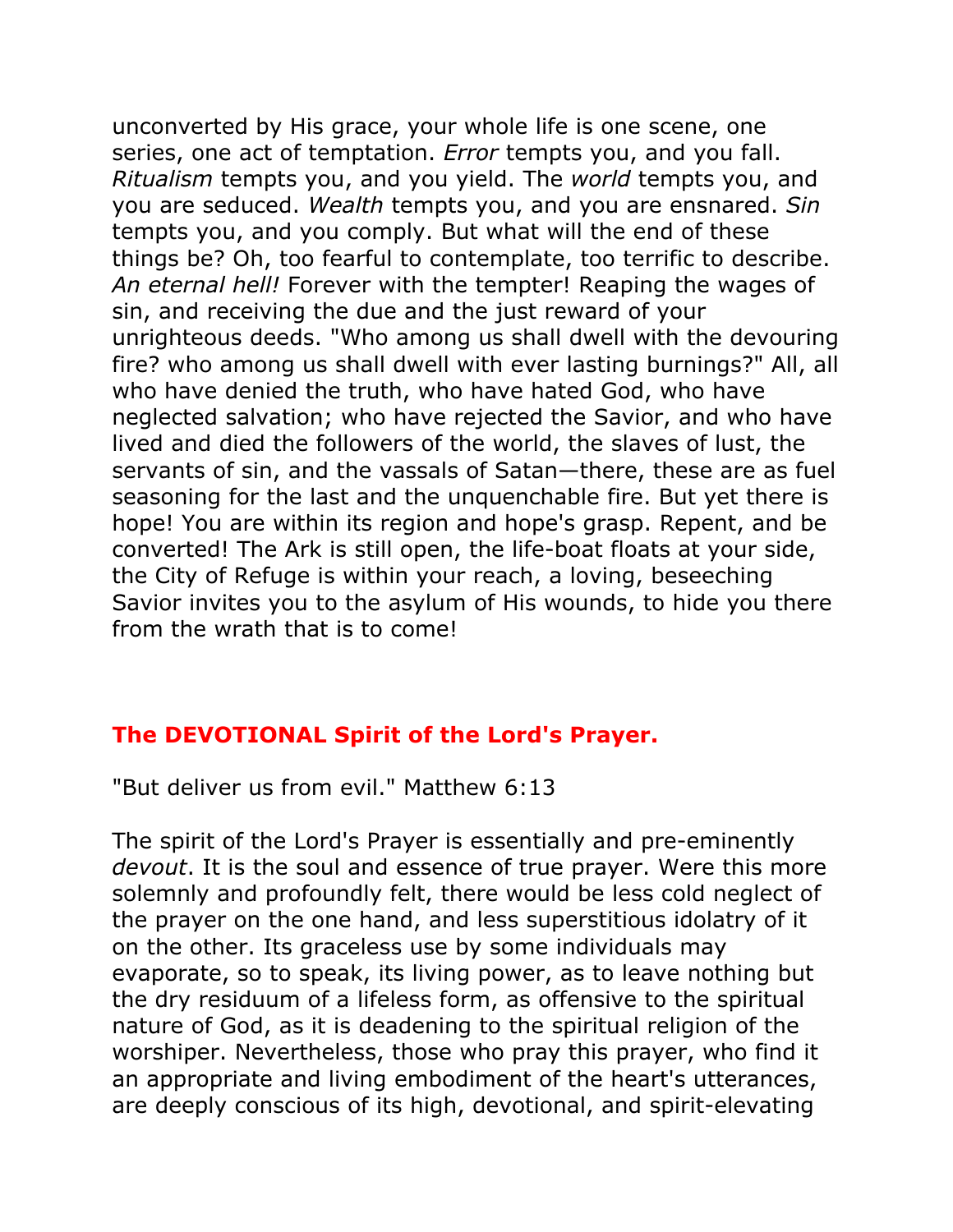character; to such it is, as I have remarked, the soul and essence of prayer.

It should be remembered that the words of this Prayer flowed from His lips in whom the Spirit dwelt without measure; that they were taught us by Him who, as the Divine Mediator between God and the soul, undertook both to present and answer our petitions; that they embody the great verities of our faith, and express the deepest need of the living soul—who can question, then, the devotional spirit of the Prayer, or, what should be the devout state of mind of him who breathes it?

But, perhaps, the truth most dear to the devout heart illustrated by these words is—the **preciousness and power of prayer.** The mention of this privilege can never be too frequent, nor can either its importance be too exaggerated, or its enforcement be too earnest. The prayer of faith is power with God—we might almost say, the only power that man has with Heaven. It is this simple yet mighty weapon in the hands of the weakest saint, the obscurest believer, which—we write it reverently—overcomes God. Thus did the angel of the covenant address the holy wrestler—"Your name shall be called no more Jacob, but Israel for as a prince have you power with God and with men, and have *prevailed."* 

In thus yielding to the power of prayer, Jehovah yields to Himself. It is His own power which He implants in the soul, that overcomes Him. Prayer is the breathing of the Spirit, it is the life of God in men, it is the divine nature in communion with the human. "Prayer, like Jonathan's chariot, returns not empty. Never was faithful prayer lost at sea. No merchant trades with such certainty as the praying saint. Some prayers, indeed, have a longer voyage than others; but then they return with the richer lading at last." Oh, the power with Jehovah of simple, childlike, believing prayer! That single word "Father!" lisped by a child, or uttered by a stammerer, exceeds the eloquence of the most persuasive oratory. It leaps into heaven, and draws back its richest treasures. "My prayer returned into my own bosom."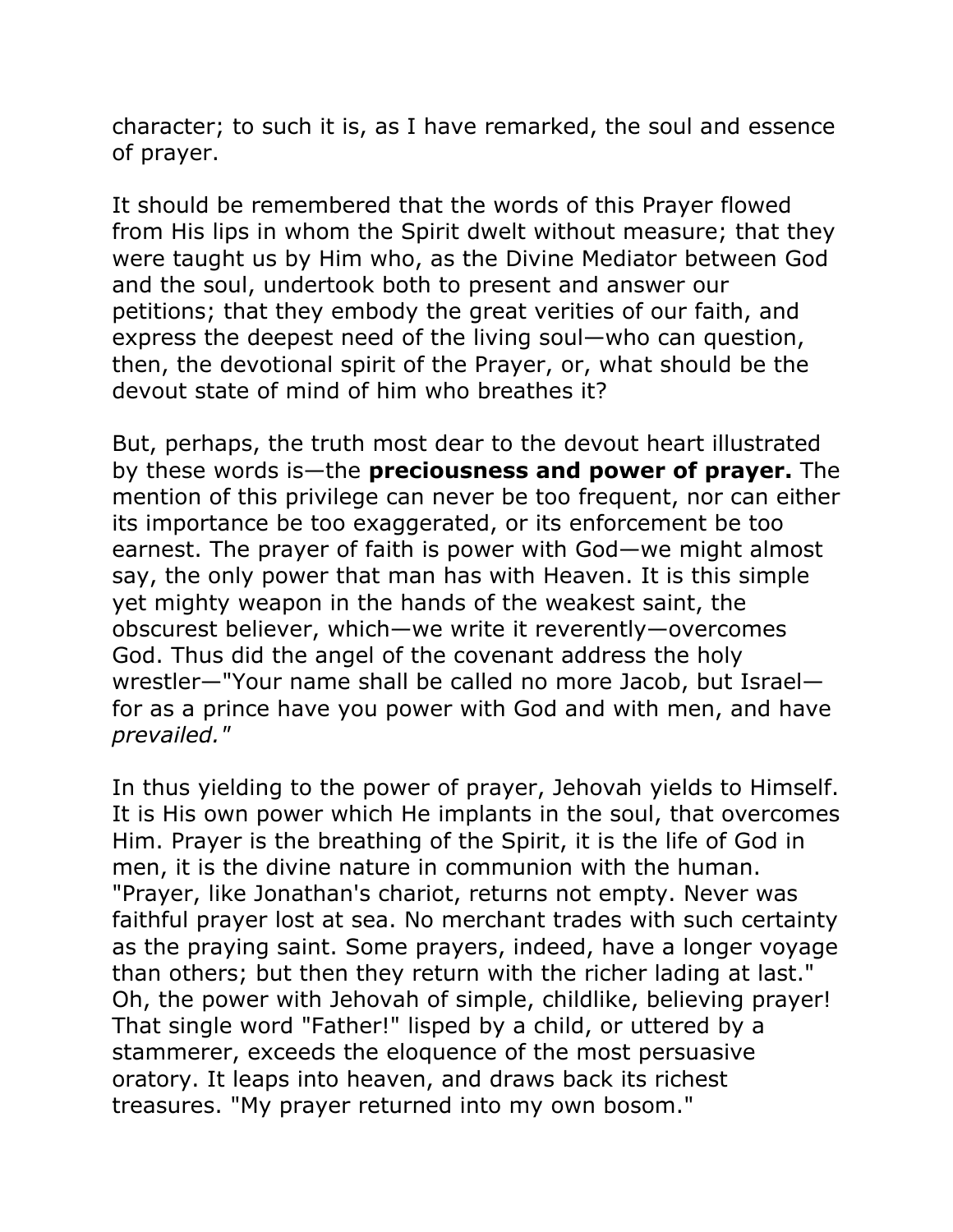*Man in audience with God is the most sublime moral spectacle on earth.* Angelic students bending from their thrones gaze with holy awe upon, and gather deep instruction from, the hallowed scene. The believing hand, touching thus the divine electric wire, in a moment each petition, need, and sorrow is laid upon the heart of God. No two friends dwelling at the most remote distance from each other are so instantaneously and closely brought into mental contact by this highway of thought, as the believing soul is into the divine presence by prayer. In the twinkling of an eye the believer is in possession of the ear and heart of God.

So **simple** too is prayer. We but ask, and we receive. We but seek, and we find. We but knock, and it is opened to us. We present the name of Jesus, plead the blood of Jesus, enlist the advocacy of Jesus, and our suit is granted. Thus are we taught that it is not the *eloquence* of prayer that prevails with God, but the *grace* of prayer. Man may applaud the beauty of the one, but God yields to the power of the other. As Bunyan pithily puts it, "It is better to have a heart without words, than words without a heart." And since it is to the heart alone that God looks, let not your lack of words, your stammering speech, your defective eloquence, discourage you from pouring out your soul before Him.

Nor let your heart, because it is cold, and sinful, and sad, deter you from prayer. You must give yourself to prayer, be your temporal condition, your spiritual frame what it may. None can help you but God. None can intercede for you but His Son. None can sympathize with you but Jesus. Then arise and approach the Mercy-seat. The blood of atonement is upon it. The God of all grace and comfort, the God of peace and of hope, holds His court, and waits to accept and answer prayer. Hesitate, then, not to enter, since the blood of Jesus admits you within the holiest.

The burden of the prayer we are considering is deliverance from evil. In its widest application, but less articulated utterance, it is the voice of humanity, the cry of the race. Conscious of the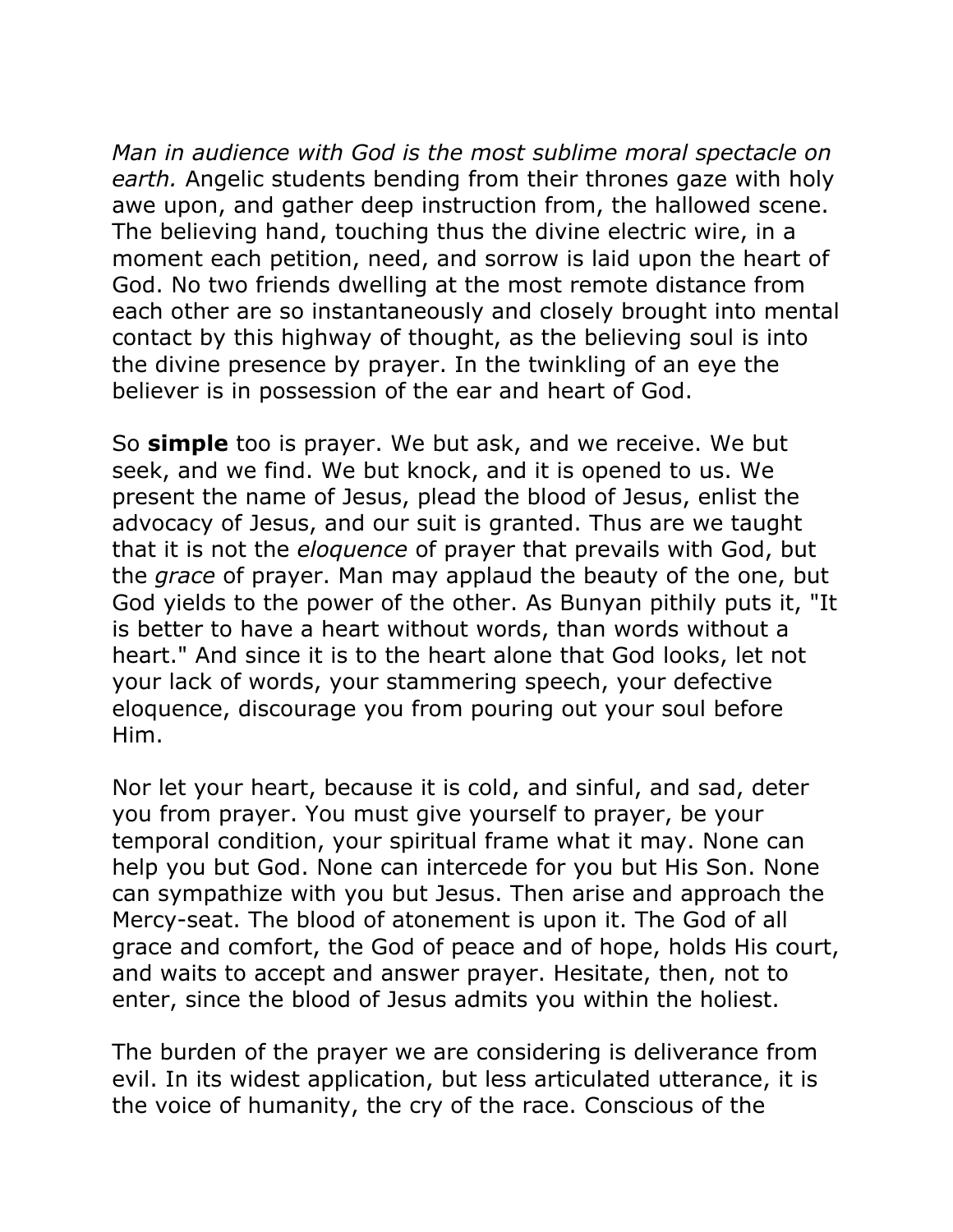oppression of the curse, and of the working of evil, yet with no intelligent idea or spiritual perception of the cause, men everywhere cry, "Who will show us any good?" in other words, who will deliver us from all evil? And what is the cause—the one, primal, unrepealed cause—of all the evil beneath which our common nature is bowed, and from which it sighs to be delivered? What but *the sinfulness of man, the original and universal corruption*, of our race. And yet, how is this truth diluted, controverted, denied—not merely by moral reformers, by earnest educationists, and by political economists, but even by men religious in creed, and teachers of religion by profession, who scoff at and reject as wild and visionary the doctrine of man's original and total depravity.

But, the whole structure of the Bible, the entire scheme of Redemption, the cross of Calvary standing in its own solitary grandeur, the regenerating work of the Holy Spirit in the hearts of thousands, demonstrate the great fact that, man has sinned, and that in consequence, "human life is but one long conflict with suffering anticipated, or one prolonged contact with suffering endured." But let us regard this petition as the prayer of the penitent and devout Christian, "Deliver us from evil." From what evil, my reader?

You pray to be delivered from the evil of—**SIN**. This is the greatest evil. Emancipated from this, you are disenthralled from all evil, for sin is the prolific parent of all. It is your heaviest burden, your bitterest grief. The liberty with which Christ makes His people free is the only liberty that can free from this galling chain. But from whence this cry?—from the knowledge of the plague of your own heart. And from whence this knowledge? from the teaching of God's Holy Spirit. Knowing their existence, conscious of their indwelling within your heart, you long to be delivered from the evil passions, the carnal lusts, the worldly affections, the idolatrous attachments, the sordid cares that enchain and fetter you, and to float into a higher and holier region, as upon the snowy wing of an unfallen angel; or upon the yet loftier wing of the spirits of just men made perfect, who, in virtue of the blood of Christ and the robing of His righteousness,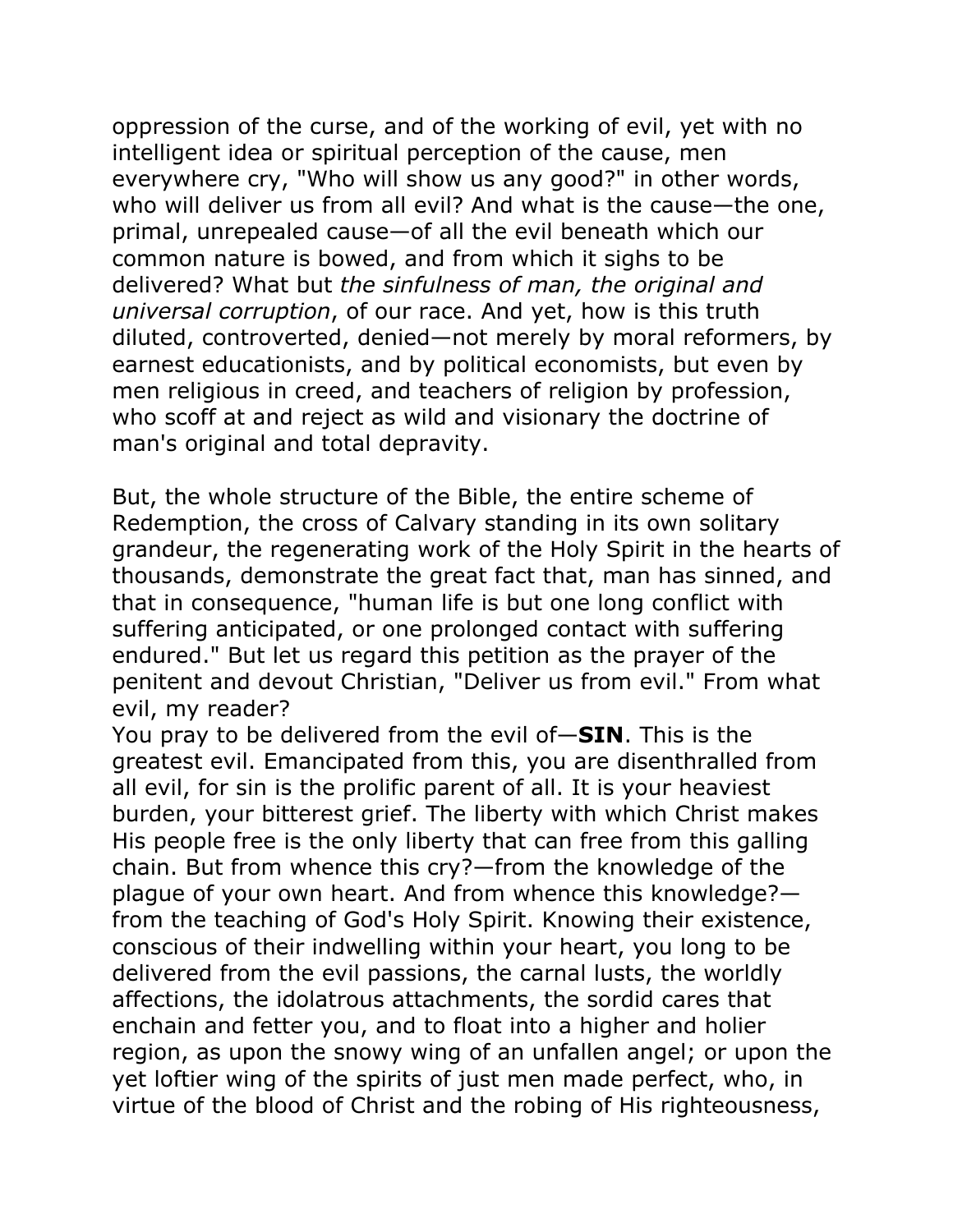soar higher and approach nearer the throne of God than the loftiest angel in heaven. There is a present deliverance from the evil of sin in the experience of every believer. Christ has delivered us from the guilt, the tyranny, and the condemnation of sin. Oh, what a real, present, and glorious deliverance is this! "Christ has delivered us from the curse of the law?" "He has put away sin by the sacrifice of Himself." "The blood of Jesus Christ cleanses us from all sin." These marvelous declarations clearly indicate a present deliverance from the evil of sin, so far as relates to its guilt and dominion. The believing conviction of this enters essentially into our growing sanctity of life, and our consequent peace and joy. And yet the spirit sighs for more. So long as sin exists within us, though its guilt be cleansed and its scepter is broken, we cannot rest. So long as one foot of territory is occupied by the foe—so long as a single "Canaanite" yet dwells in the land, we, cannot, we dare not, lay down our arms—we must fight to the hilt, and fight to the last. Thus we cry, "Deliver us from the evil of sin. Lord, subdue its power, cleanse its guilt, weaken its assault, and let not any iniquity have dominion over me."

Is this the breathing of your heart, my reader? Rejoice, then, that the "Spirit of holiness" has His temple within you. Nothing but a moral evil savor, exhales from a nature totally unregenerate and corrupt—its taste may be refined, its conceptions poetical, its thoughts intellectual, nevertheless, these are but the flowers which wreath and garnish the gangrene corpse. The sweet fragrance of holiness, the heavenly perfume of righteousness, can only breathe from a holy and a heavenly nature implanted in the soul by God the Holy Spirit. Are you mournfully conscious or indwelling sin? Do you loathe it, battle with it, and pant for the annihilation of the last link that binds you to corruption? Do you hunger and thirst for righteousness, sigh for purity, long for holiness? Oh, the sweet spices which filled the sacred temple with their cloud of fragrance, never emitted so rich perfume as that which breathes from your soul, wafted up to heaven in sighs and prayers for conformity to the divine holiness! What evidence more assuring of your being a partaker of the divine nature than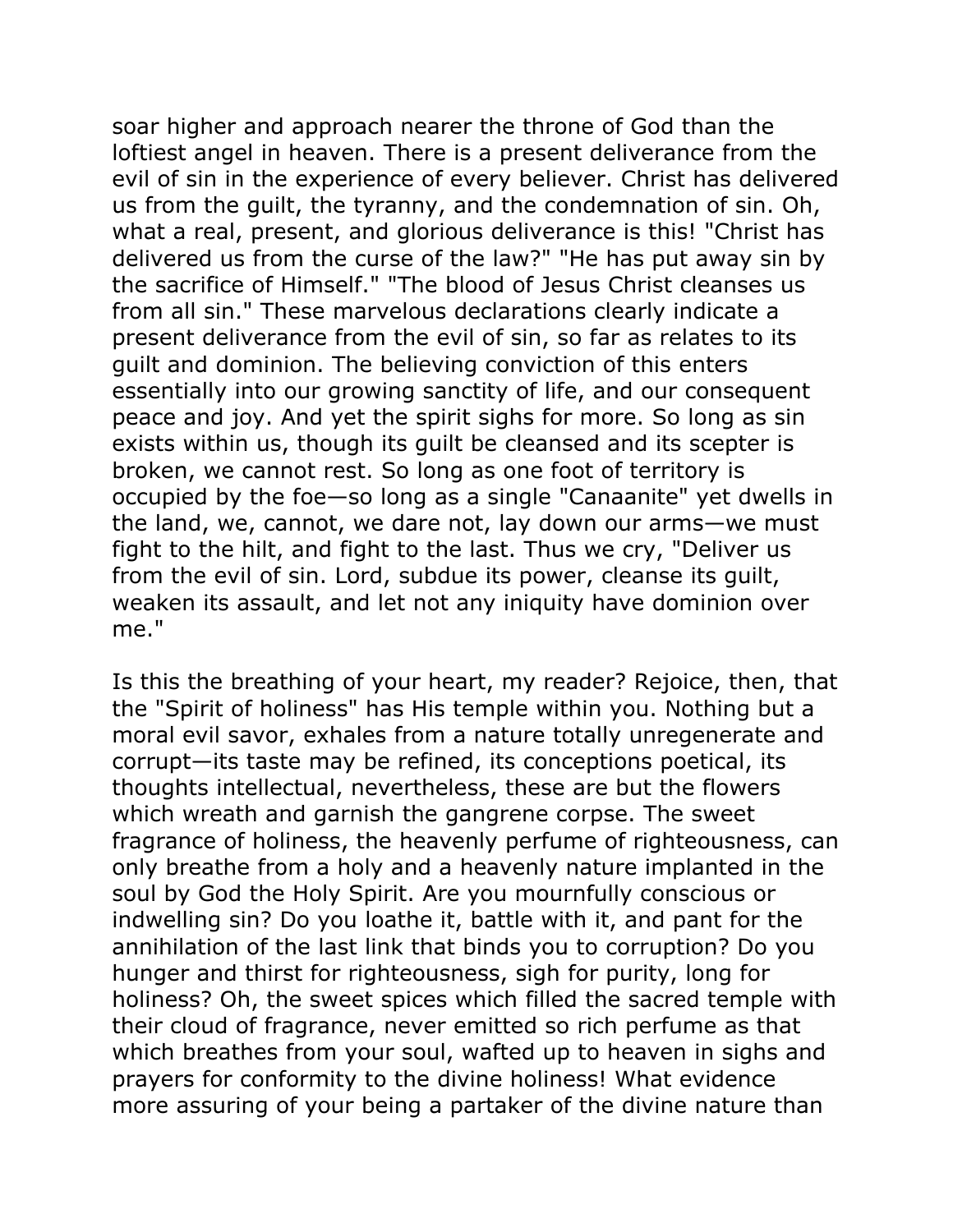#### this?

Again, you pray to be delivered from the evil of **THE WORLD**. With this the intercessory prayer of Jesus is in the closest sympathy. "I pray not that You should take them out of the world, but that You should keep them from the evil." Our Christianity is not to exile us from the world. The religion of Jesus is not that of the hermit. Asceticism is not an element of the gospel of Christ. Christ did not ask of the Father our translation to the kingdom of glory immediately upon our calling into the kingdom of grace. The rule of the gospel is this—"Let every man abide in the same calling wherein he is called." This apostolic rule may admit of some qualification, without in the least degree contravening its authority or questioning its wisdom. For example, the grace of God may convert an individual pursuing an occupation—as in the case of the eminent John Newton, when engaged in the slave-trading—essentially irreligious and immorally wrong. The immediate abandonment of such a calling admits of not a moment's hesitation.

How many a man of God, also, is now an earnest and useful preacher of the gospel of peace, at whose side once dangled the sword of war! How many an able and faithful minister of Christ is now pleading in the pulpit powerfully for God, who once pleaded eloquently at the bar for man—the advocate, perhaps, of a cause in direct and painfully excruciating antagonism to his judgment, conscience, and feelings! These men may, therefore, relinquish their position, not because either the military or legal profession once adorned with the names of Colonel Gardiner and Judge Hale—is essentially or necessarily incompatible with a Christian profession and with Christian usefulness; but simply because they felt that divine grace had developed in them powers and had conferred upon them gifts pointing to a more congenial, as to a more extended sphere of service for God.

But, a man is to abide in his rank, or wealth, or occupation, provided he can as well glorify God. His Christianity does not teach, nor his Christian profession require, that he should lay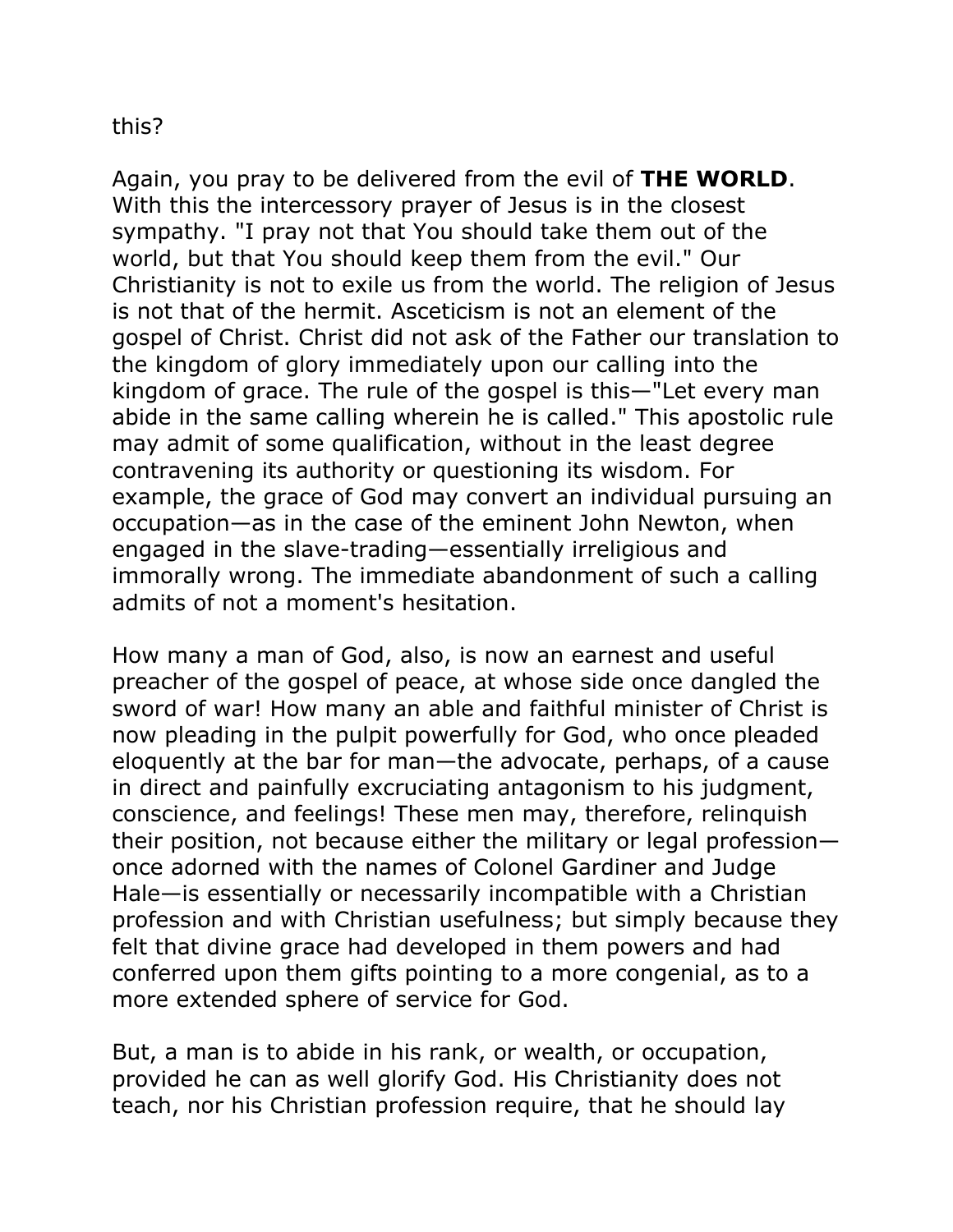down his rank, remove from his social position, relinquish his wealth, and level himself to a grade other than that in which the providence of God placed and in which the grace of God found him. In all these things he is to live to God. If his rank gives him influence, if his affluence provides him with means, if his talents arm him with power, if his social or ecclesiastical position opens to him an extended and important sphere of usefulness, let him remain what and where he is, writing "Holiness to the Lord" upon all.

But for what did our Lord pray on behalf of His people? He prayed that, keeping His people for a while in the world, as the school of their grace and the scene of their conflict, God would preserve them from its evil. All is evil here! He who made, and sustains, and governs the world, has pronounced both it and its works to be evil—their nature evil. Sin has disorganized and tainted everything that was originally good, perfect, and pure. Nature is less lovely, because it is accursed; the air is less vital, because it is tainted; the springs are less healthful, because they are poisoned; the flowers are less fragrant, because they are blighted. Every object in nature teaches that man is fallen, that sin reigns, and that, because of sin, the curse has smitten and blighted all.

But it was *moral* evil our Lord more especially deprecated in the name of His people. He did not pray that they might be exempt from the afflictions and trials, from the reproaches and persecutions, or even the temptations of the world—but from the moral evil that is in it—the corruption that is in the world through lust—its religion and its friendship, its ungodly principles and its sinful practices. Knowing the danger they were in, and their inability to keep themselves; before He left the world in the midst of whose fires He was about to leave them, He bears them in the arms of His intercession, and lays them upon the bosom of God. "Keep them from the evil."

The world—its employments, its pleasures, its gaieties, its friendships—has nothing that is holy, nothing that is in sympathy with the life of God in our souls, nothing that can aid our growth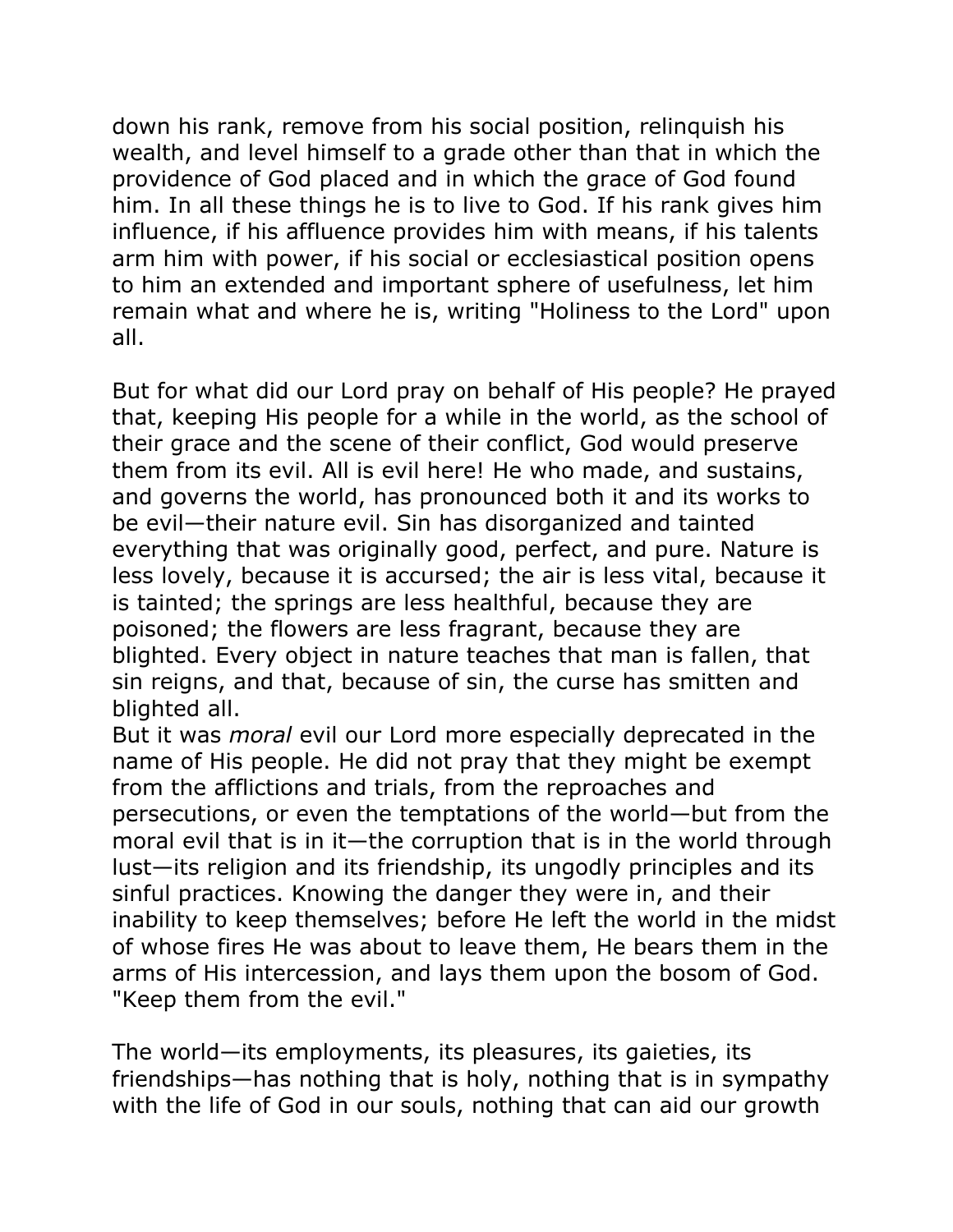in holiness, and speed us on our heaven-bound way. Quite the contrary. The more we have to do with this evil world, the more we seek to please it, to conciliate it by concession, to win it by compromise, to serve it by sacrifice, the more deeply shall we be sadly conscious of its evil, and its taint, and its sting. *Pass through the world as a stranger, having as little to do with it as possible.* From its malice and its slanders you cannot expect to be exempt. It will attempt to do you all the injury in its power. It is evil—and it will speak only evil. It is evil—and it will imagine only evil. It is evil—and it will invent only evil. It is evil—and it will do only evil.

The holier you live, the more distinguished a mark will you be for the venom of the world. Jesus was perfectly holy, yet never was one so traduced and maligned, so slandered, wounded, and illtreated by the world as He. "If any man will live godly in Christ Jesus, he shall suffer persecution." But heed it not. Fear the world's smiles rather than its frowns; its caresses than its revilings; its eulogy than its slander; its commendation than its condemnation. Let us aim to live holily, to walk humbly with God, and to deal justly and kindly with men, and we may confidently leave our personal and dearest interests in the Lord's hands.

Ever bear in mind one great end of Christ's death was, our *death to the world*. "Who gave Himself for our sins, that He might deliver us from this present evil world." How great the evil, since to rescue us from its power, it demanded an expedient so great, a sacrifice so costly and precious! Thus *in the light of the cross we learn what an evil world this is*, that nothing less than the sacrifice of God's beloved Son could weaken its power or emancipate us from its thraldom.

When invited to go into the world, when tempted to imitate the world, when falsely accused by the world, turn and look at Jesus, and in the holy, tender, solemn light of that magnificent scene— Jesus upon the cross—commune with your own heart, interrogate your conscience, and inquire if your appearance at the theater, the opera, the oratorio—if your presence in the ball-room, at the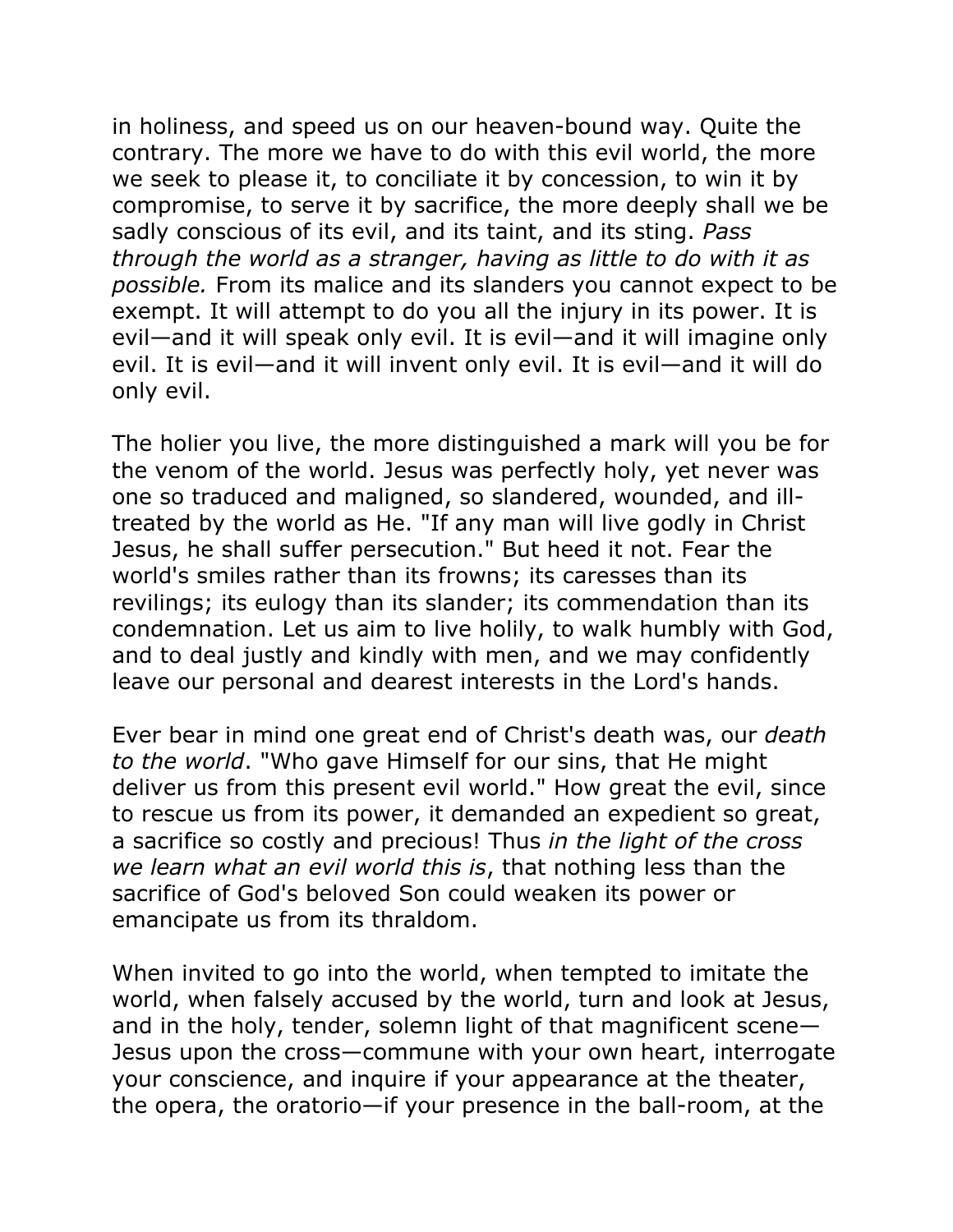card-table, or the race-course—if your perusal of works of unholy fiction or of religious error, are in harmony with the sacred and solemn profession you have made of discipleship of Him whose Church and religion, whose gospel and followers are not of this world, but who "gave Himself for our sins, that he might deliver us from this present evil world," that we should be a "holy nation, a peculiar people, a royal priesthood."

Thus, our hearts sequestered in Gethsemane, and our souls in frequent communion at the cross, we shall be crucified to the world and the world to us. This is the victory that overcomes the world, even the faith that deals with the unseen, walks with the invisible God, loves an unseen Savior, and takes frequent excursions into the eternal world, returning, as the believing spies from Canaan, laden with its precious fruit. *It is this fellowship with unearthly and eternal realities that enables us to live above the world, and to live down the world, alike unseduced by its blandishments and its smiles, as indifferent to its judgment and its frowns.*

You ask to be delivered from evil **MEN.** There are few wiser or more needed petitions than this. Evil men are agents in the hands of the Evil One for accomplishing his evil designs. Our Lord would not commit Himself to the hands of men, "because He knew what was in man." David prayed, "Deliver me, O Lord, from the evil man." And the Apostles ask the prayers of the Thessalonians that they might be "delivered from unreasonable and wicked men." On another occasion Paul warns the saints to "beware of men." And in the same words Jesus uttered precisely the same caution, "Beware of men."

How divinely inspired the desire of the royal penitent, "Let us fall into the hands of the Lord; for His mercies are great—and let me not fall into the hand of man!" The knowledge of what the fallen creature is in its worst estate, and of what the renewed creature is in its best, will, in all circumstances prompt the wise and holy desire that we may rather be at God's disposal than at man's. We cannot, indeed, be indifferent to the divine instruction, the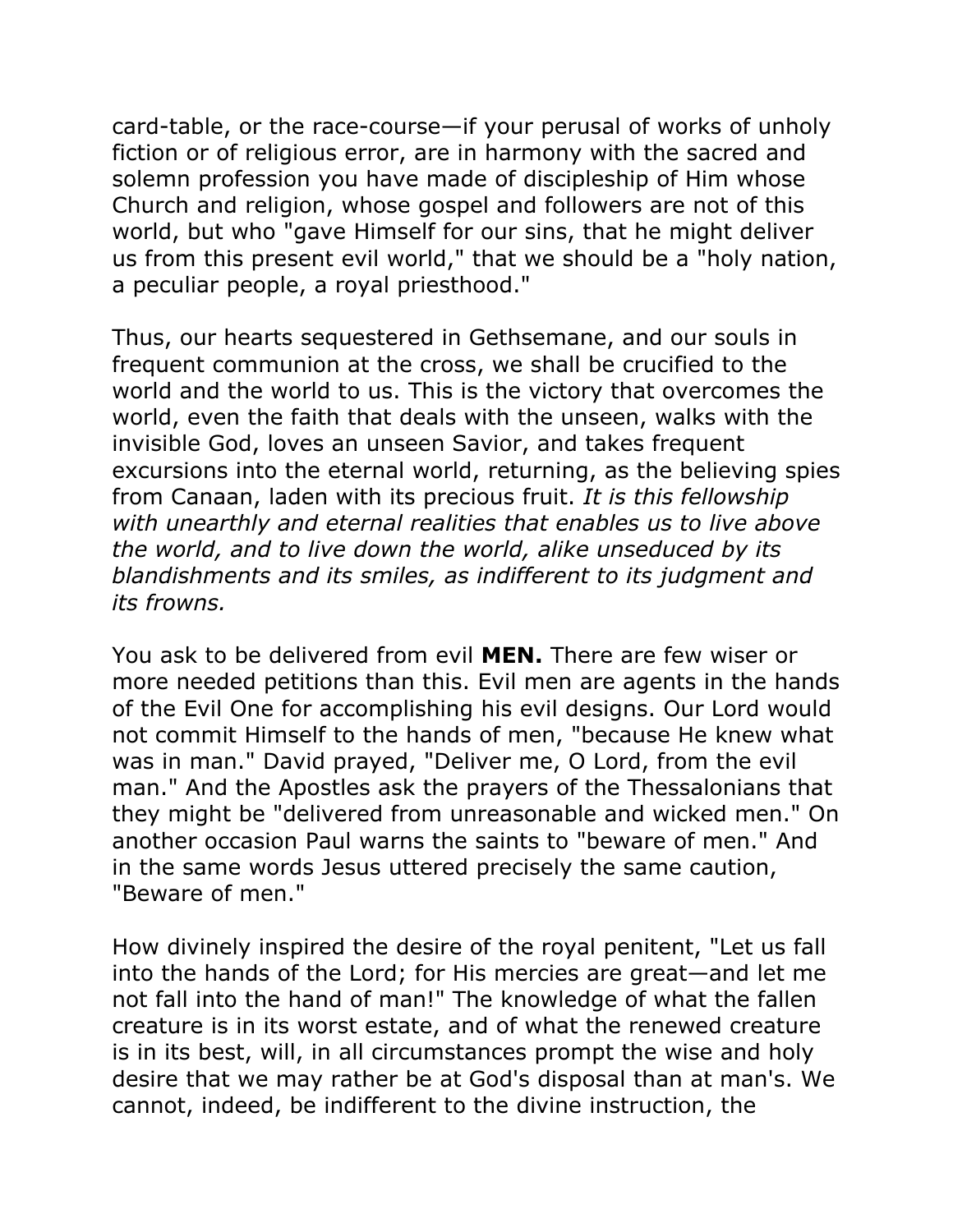spiritual refreshment, the holy consolation, the soothing sympathy we have derived through a human channel. Nevertheless, it is infinitely better to lie in the hands of a *correcting God*, than to repose upon the bosom of a *caressing saint*. The *frowns* of our heavenly Father have more of love in them than the *smiles* of His most loving child.

Again, we repeat—we thank God for all that He has made the saints to us; and yet who will say that his expectations have ever been fully realized? Who has not, in some instances, found their love fickle, their promises capricious, their opinions often harsh, and their judgment always fallible? But this is, perhaps, more our fault than theirs. We have expected too much from the creature, more than any creature could possibly give, or we ourselves possessed. We reposed a while beneath our pleasant gourd, and in a night it perished. We nursed our bosom-flower, and in an hour it died. We leaned upon the strong and beautiful staff, and in a moment it broke. We came to the crystal stream that had so often refreshed us, and, lo! it was dried! Alas, we drained of all its sweets the sponge of creature good, and it became at last aridness itself!

But it is more from the evil that is in the UNGODLY that we should pray to be kept. If our Lord shrank from committing Himself into their hands, what greater need have we to pray with David, "Deliver me, O Lord ,from the evil man—preserve me from the violent man; which imagine mischiefs in their hearts. Keep me, O Lord, from the hands of the wicked!" Oh to be kept divinely kept—from the wickedness, the maliciousness, the deceitfulness, the depths of concealed evil dwelling in the ungodly! Pray that you may not fall into their power. "Alexander the coppersmith did me *much harm*," was the lamentation of an inspired apostle.

Thus yet more earnestly may we pray to be delivered from the evil of *false religionists*, of deceived and deceiving Christian professors. More are they to be dreaded, avoided, and prayed against than even the openly profane and ungodly. Religious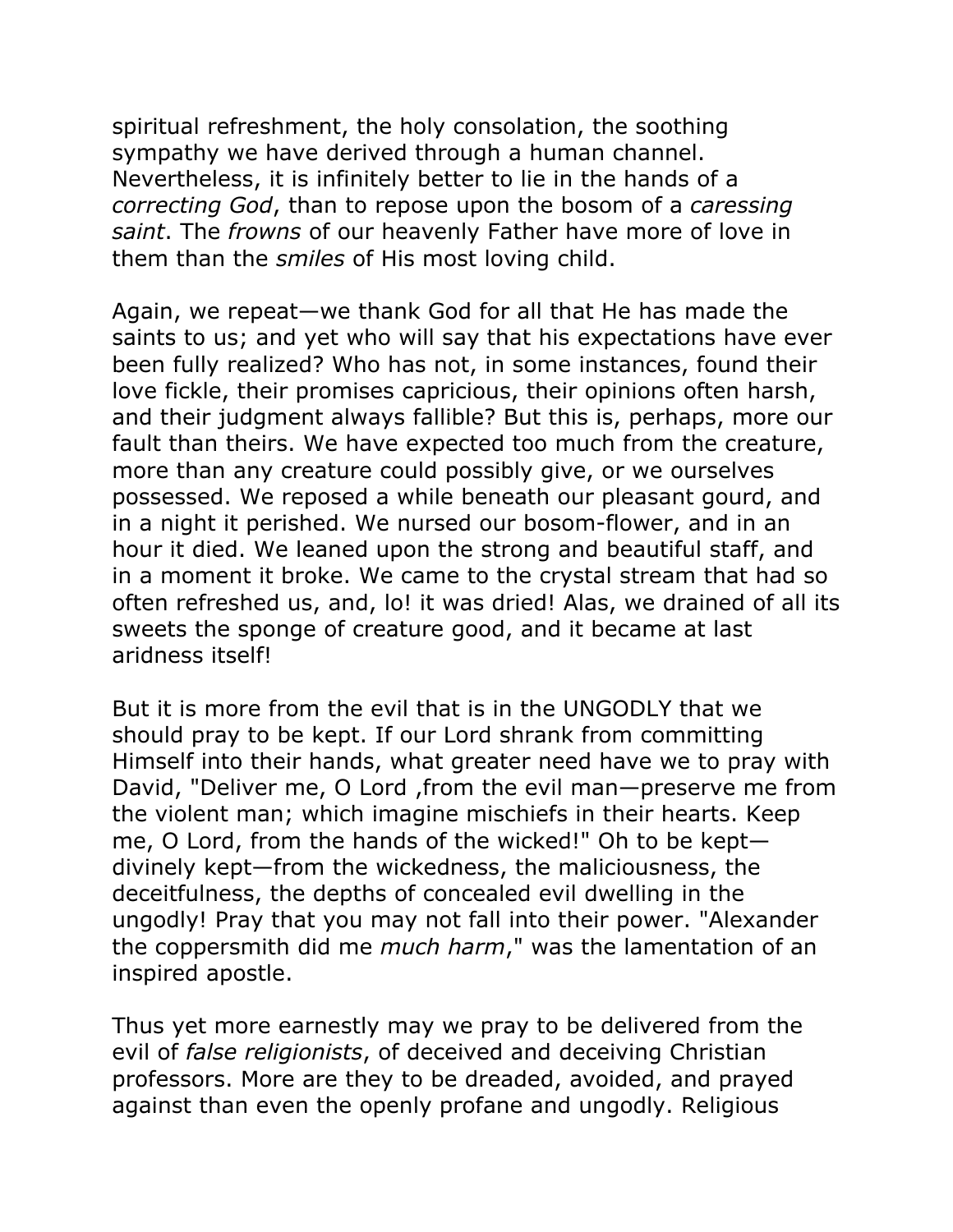hypocrisy is a far more potent element of evil, is a more baneful and noxious weed in society, than the avowed irreligion, the undisguised worldliness, the unblushing impiety of those who make no pretensions to godliness, and who, if they are unholy and profane, possess at least this merit, that they are **sincere**. Less to be dreaded and shunned are they than the honeyed religious deceiver, and the varnished Christ-professing hypocrite! What a wise and holy request of the apostles, "Brethren, pray for us, . . . that we may be delivered from unreasonable and wicked men—for all men have not faith!" Let this be our daily prayer for ourselves, for the saints, and especially for Christ's ministers.

We have already, in the preceding pages, referred to the temptations of the **EVIL ONE**. We may be pardoned for again returning to the subject in connection with the present petition, seeing how much satanic power has to do with the saints of God, and yet how imperfectly the subject is understood. Satan is the prince of this world, and the sworn and eternal foe of Christ and of the Church. Wounded, and writhing in the anguish of his mortal bruise, he is yet, until Christ shall come, the reigning sovereign of a fallen world, against whose plots we have need to be watchful, and from whose power we must pray to be delivered. He is everywhere, without being omnipresent—knows every being, without possessing omniscience—is powerful, without omnipotence. As one of the reformers quaintly remarked, Satan is a diligent prelate, always at work in his diocese; a sovereign, ruling vigilantly his kingdom; a foe, whose malice never sleeps; a roaring lion, going about seeking whom he may devour. Let us, then, pray to be delivered from this Evil One, "lest Satan should get an advantage of us, for we are not *ignorant* of his devices." It is essential to our foiling of this our great adversary that we should not be so. It is the lack of a more intelligent acquaintance with his mode of warfare that often leads to our momentary defeat.

One of his favorite devices, we too often forget, is, to select as the object of his toils the most gracious and useful saints. He is too crafty a pirate, as Cowper remarks, to attack an empty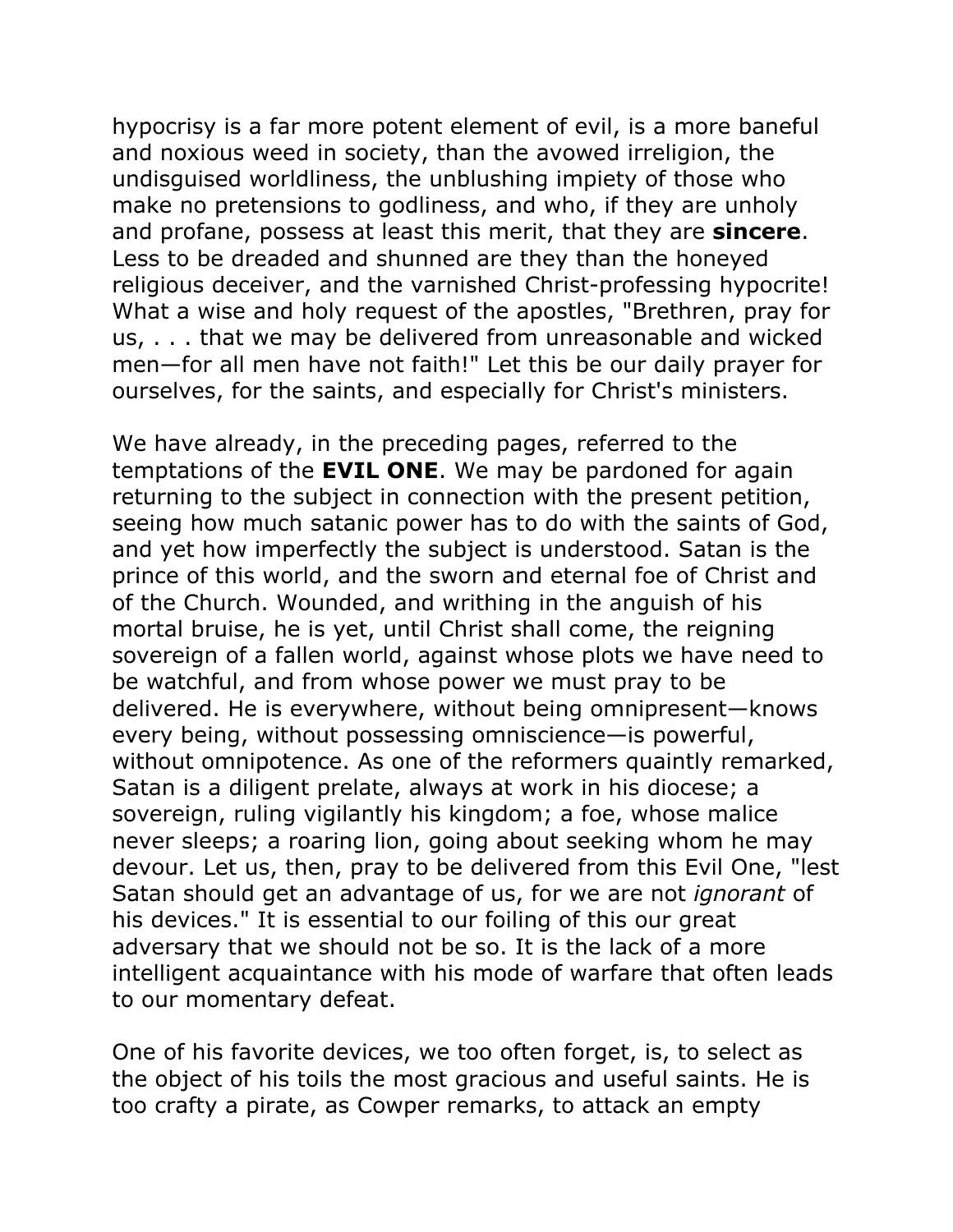vessel, but seeks to waylay those vessels chiefly which are richly laden. "When the coat of a saint is cleanest, the devil is most anxious to roll him in the mire." It is a remarkable fact in the history of Christ that the two most eventful periods of His life— His baptism, which commenced His public life, and His passion, which closed it—were those in which He encountered the fiercest assaults of the devil. From this circumstance we are instructed to seek a large measure of grace when called to occupy some more prominent part in the Christian Church; and to be, with the prophet, whole nights in our watch-tower when engaged in some eminent service for God. If he wounded Peter, and buffeted Paul, and shot at our Lord, let those to whom, by the consent of their brethren, some distinguished and important mission in the interests of God and of truth is confided, take heed lest through a like assault, but unfortified by a like grace, they fall. The secret of our safety in so elevated and perilous a position is, in looking up, keeping the eye single and fixed upon God, and the heart, tremulous and anxious, reposing upon Christ.

But even the obscure position, the shaded path of a child of God, is no exemption from the shafts of Satan. He will find out the Lord's "hidden one;" and shoot at them secretly. One of his most common weapons is, the suggestion that their sins are so many and so great as to exceed the pardoning mercy of God in Christ Jesus. The quiver of Satan is full of arrows of this temper. But this base insinuation proves its origin. To represent a believer's sins before conversion, and his relapses in grace after conversion, as too great for the restoring grace of the covenant, the atoning blood of Jesus, the subduing power of the Spirit, is the most daring fiction ever perpetrated by the "father of lies."

But are you assailed, my reader, by this fiery dart? Are you filled with dismay at the greatness, the number, and the aggravation of your sins? and are you tempted to limit the provision God has made for their present and full remission? Oh, weigh this vile suggestion of the enemy, endorsed, perhaps, by your own cruel unbelief; with that precious and magnificent declaration of God's Word, which, to the last hour of time, will be as fresh and potent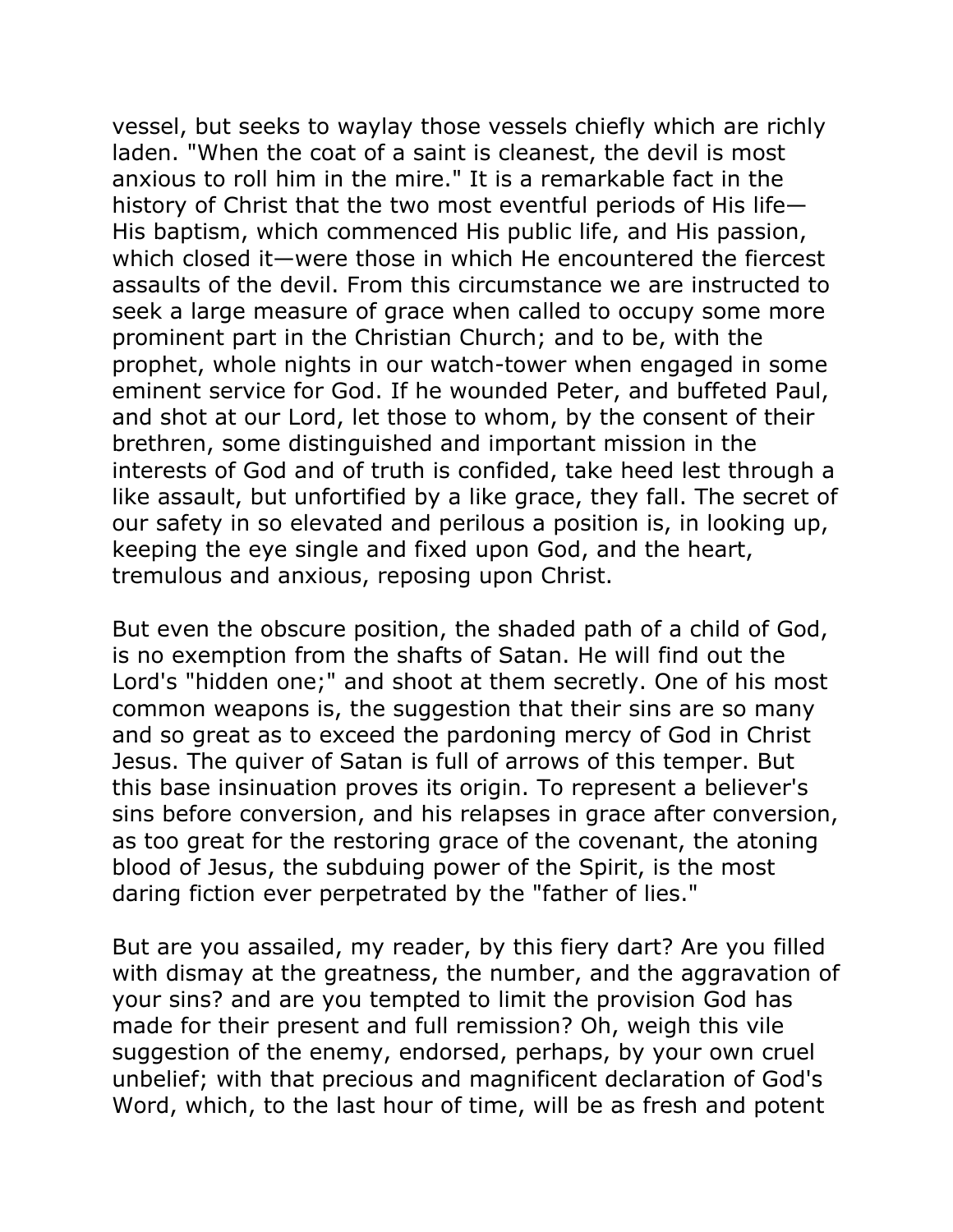as when it first flowed from the pen of inspiration, "The blood of Jesus Christ His Son cleanses us from all sin," and you will quench the dart and put to flight the foe.

There is no divine truth before which Satan more trembles, or the believing hold of which more effectually neutralizes every doubt and stifles every fear arising from conscious guilt, as the atoning blood. The moment faith apprehends the blood, we are brought into peace with God, the tempest ceases, and there is a great calm. Guilt-bowed, sin-distressed soul! this blood fully meets your case. Take hold of it by faith, for it is yours. I emphatically and confidently repeat—yours. The Holy Spirit's gracious work in your soul is the divine warrant for believing that this blood was shed for you. All whose sins the Son bore, the Father draws, the Spirit convicts of sin, and the blood cleanses from sin. Receive, then, the comfort and peace a believing apprehension of Christ's blood will give you. Why hesitate? If this blood has satisfied *divine justice*, it may well satisfy *your conscience*. If Jehovah is well pleased with it, surely you may be. If God has accepted it, why should there be any hesitation or demur on your part?

And remember how closely connected is this blood with a fruitful profession of Christ. If this blood is at the root of your religion, you will be "like a tree planted by the rivers of water, that brings forth his fruit in his season." Daily sprinkled upon your conscience, constantly moistening the root of your Christian profession, your obedience to God will be unreserved, your service for Christ will be perfect freedom, your endurance of the trial, whatever its shape, will be meek and cheerful, your carriage under your Father's discipline will be quiet and submissive, your converse with man will be holy, and your walk with God will be humble. If this blood be daily apprehended by faith, you will be as perfectly conscious of safety as the Israelite when the blood of the paschal lamb was upon his door, and as Rahab when the scarlet line floated from her window.

Oh for more exalted views of atoning blood! Is it not a humbling reflection that, with all our religious profession, we know so little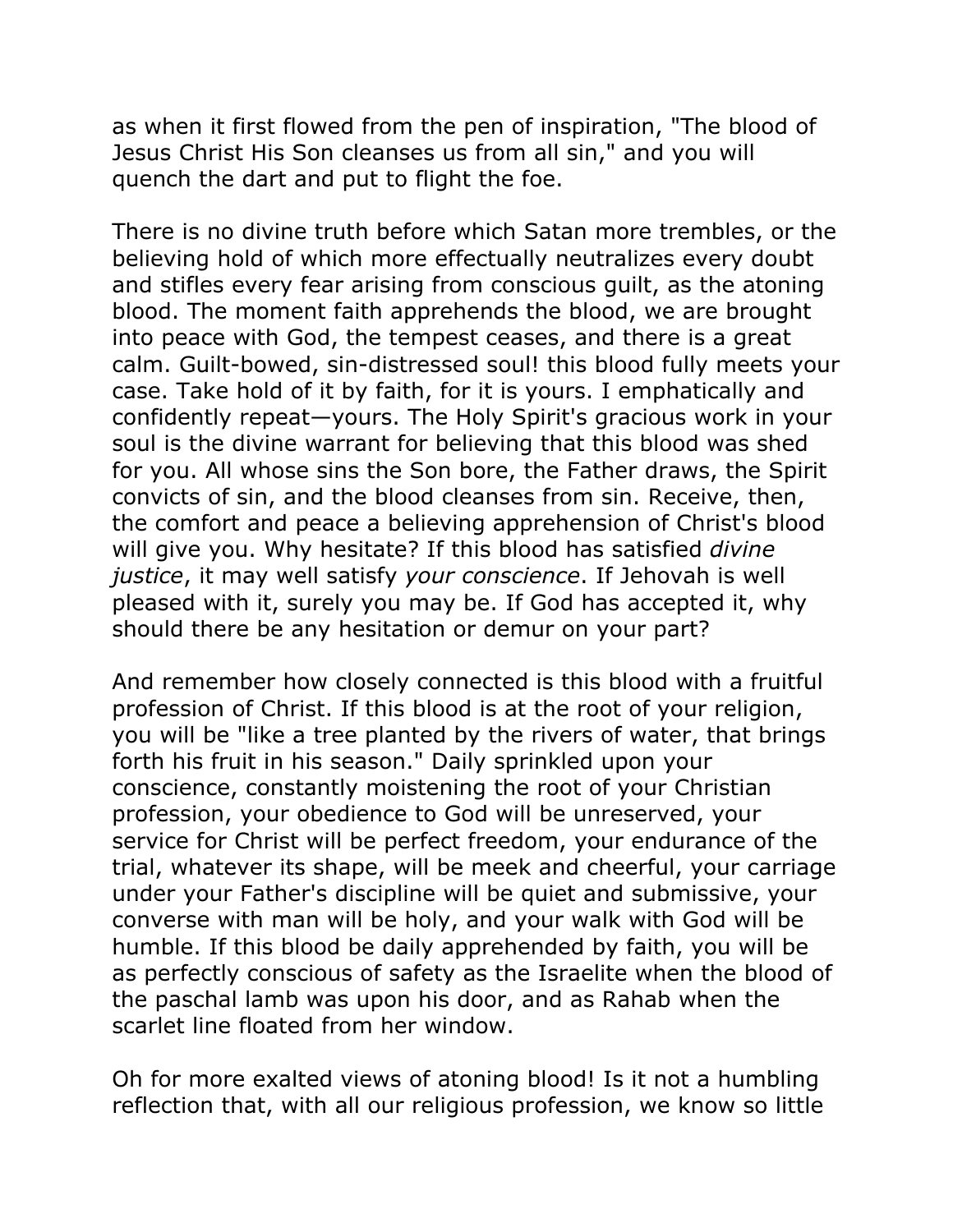of that blood in which our dearest, holiest interests are involved that blood that ought to make our daily life a bright sunbeam and a pleasant psalm? And should it not be a cause of deep shame to us as ministers of Christ that, with all our preaching, we have presented so imperfectly, have lifted up so obscurely, have unfolded with such timid, almost criminal, reserve the atonement of the Son of God? And yet, what is our ministry without it, but a sounding brass, or a tinkling cymbal?

Such is the holy and much-needed petition Jesus has taught us to present. Let it be our daily prayer. Oh, to what evil may one day expose us!—the evil of our own hearts—the evil in the hearts of others—the evil attaching to our professional and business life the evil, in a word, that lies in ambush along every path we tread. Who can deliver us but He who is acquainted with all our ways, who knows our down-sitting and our uprising, and our thoughts and dangers afar off. "Lord! You have been my deliverer times without number. When my feet had almost gone, when the clouds were lowering, and the sky was wintry, and the winds moaned like a funereal knell, when trouble was near, and evil threatened, then You have delivered! And I will testify to Your faithfulness, and sing of Your love, and extol Your power, that others may take heart and learn to put their trust in You, the Great Deliverer!"

But our **final and full deliverance** speeds on. The day of our death will be the day of our life—the day that binds our limbs with his icy fetters will be our perfect freedom from all evil. Then we who have often cried, "Who shall deliver me from this body of death?" will, by death, be delivered from the last fetter of sin, and the last vestige of corruption, and the last shade of sorrow. Shrink not, then, O Christian, from dying! If, "in the midst of life we are in death," enclosed in Jesus, in the midst of death we are in life! Let the *solemn summons* come when or where it may, absent from the body, in a moment we shall be present with the Lord. And when the Lord comes in personal majesty and glory to raise and glorify His saints, then we who sleep in Jesus, "waiting for the adoption, to wit, the redemption of the body," shall spring into perfect liberty, exclaiming, "O grave! where is your victory?"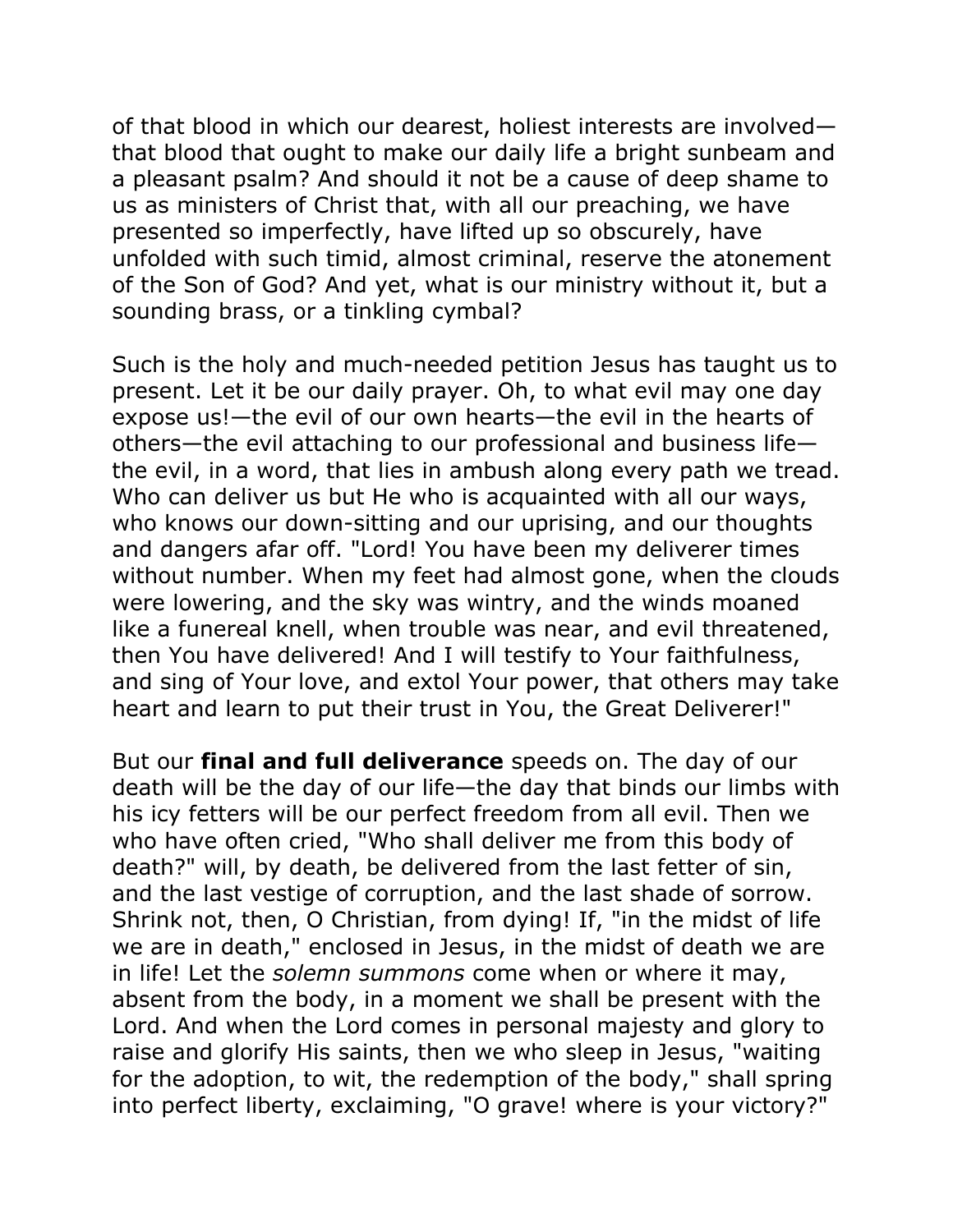"Absent from flesh! O blissful thought! What unknown joys this moment brings! Freed from the mischief sin has brought, From pains, and fears, and all their springs.

"Absent from flesh! illustrious day! Surprising scene! triumphant stroke That rends the prison of my clay; And I can feel my fetters broke.

"Absent from flesh! then rise, my soul, Where feet nor wings could never climb, Beyond the heaven, where planets roll; Measuring the cares and joys of time."

"The Lord is faithful, who shall establish you, and keep you from all evil. The Lord shall deliver me from every evil work, and will preserve me unto His heavenly kingdom—to Him be glory forever and ever. Amen."

# **The ADORING Spirit of the Lord's Prayer.**

"For Yours is the kingdom, and the power, and the glory, forever and ever. Amen." Matthew 6:13

What a truly sublime and appropriate close of this marvelous prayer! It ends, as it began, with God. It begins with His *parental*, and ends with His *regal* relationship. It opens by teaching us to love Him as a *Father*, it closes by teaching us to adore Him as a *King*. Leighton remarks that prayer moves as in a circle, always conducting us back to the point from whence we set out—"the GLORY of that God to whom we pray, and who is the God that hears prayer." We may with equal fitness illustrate prayer by the magnificent *rainbow* which appeared in the apocalyptic vision of John round about the throne. One end of this divine and resplendent arch—the *rainbow of prayer*—rests upon the earth,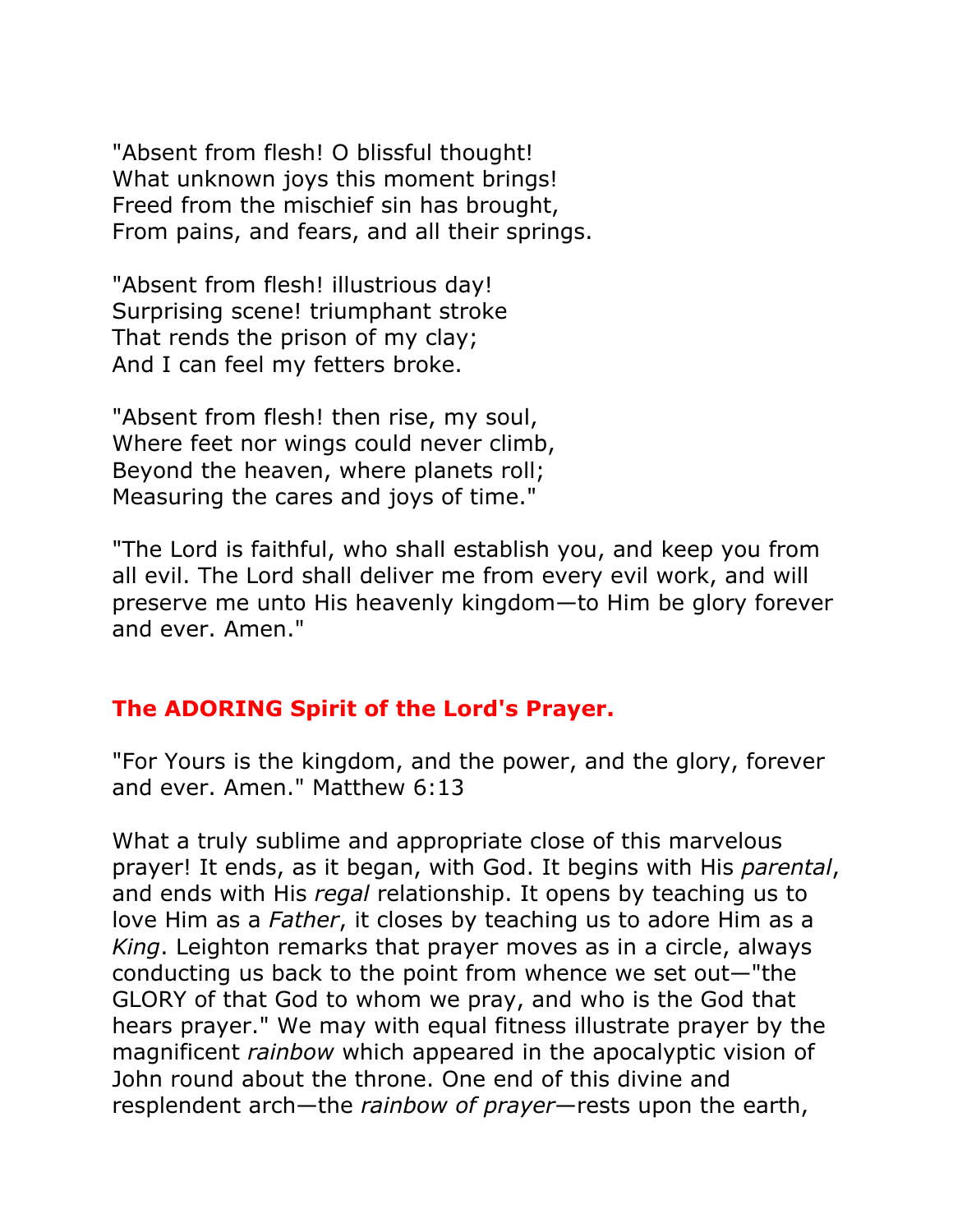where in childlike love we cry, "Abba, Father" then, vaulting into the skies, it spans the throne of the Eternal, and, descending again to earth, meets once more at the spot where the suppliant breathings of the child are exchanged for the adoring homage of the subject—"Yours is the kingdom, and the power, and the glory!" Within this sacred arc is embraced the personal history of each child of God. Blended with its sacred tints is every petition of the believing soul, from the first sob of penitential grief—"God be merciful to me a sinner"—to the last note of joyous triumph— "Victory through our Lord Jesus Christ!"

Believer in Jesus! live as under this divine crescent. Go where you may, it encircles you. From the lowest depth of your soul's need it springs into heaven, sweeps past the lowering clouds, touches the golden altar where Christ our High Priest appears in the presence of God for us, and returns freighted with blessing. No prayer of faith, wafted to heaven in the name of Jesus, shall fail of a response. Let your believing eye rest where God's complaisant eye reposes, upon the rainbow of prayer. The rays of the Sun of Righteousness reflected through the tears of a humble, sin-burdened suppliant, will paint this symbol upon the cloudiest sky, filling the heart with hope that when God beholds it, He will answer, forgive, and bless.

It may be proper in the outset to remark, lest we should be thought indifferent to the fact, that a few Greek copies do not contain this last clause of the Lord's Prayer, and that some critics have noticed its omission by Luke. We see no just reason, however, to question its integrity. Found as it is in the Syriac copy, the most ancient version of the New Testament—standing as it does in close harmony with the very first petition of the prayer—and maintaining a strict analogy with the whole tenor of God's Word, we feel no difficulty in accepting it as genuine. Then, with regard to its omission by the evangelist Luke, as Dr. Williams very forcibly puts it—our Lord was often used, in recording the same thing, to *avoid an exact repetition of Himself*, and frequently, in reproducing a parable or a saying, presented it in a somewhat disjointed or fragmentary form. And, in addition to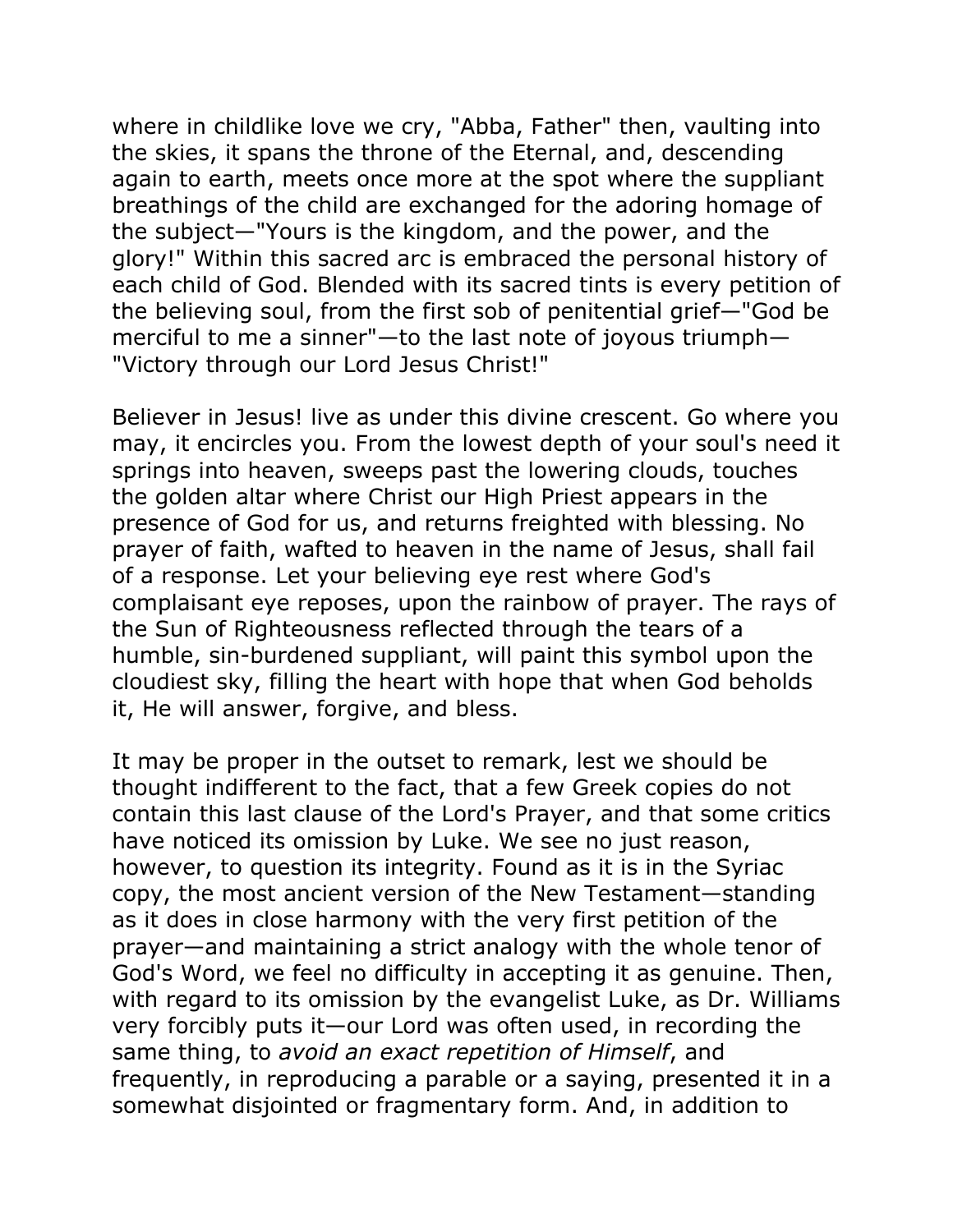this, when He communicated the prayer to Matthew, His audience was chiefly composed of an indiscriminate mass of hearers, many of whom were totally ignorant of divine truth, while others were armed with prejudice and hostility both to Him and His mission. On the other hand, when reiterating the same formulary in the hearing of Luke, He was more immediately surrounded by His disciples, who would, by their subsequent teaching on the mediatorial work of Jesus, be able to supply any apparent vacuity or break in the prayer. On these grounds, then, and on others which it may not be necessary to mention, we give an unhesitating and unqualified assent to the accuracy of the passage, accepting it as a genuine clause of the prayer. Let us now briefly examine its teaching.

**"Yours is the KINGDOM."** To WHOM could these words be properly addressed, but to Jehovah? All other kings are but mimics of Him, and all other kingdoms but shadows of His. They exist and reign by God's will, and as instruments for the accomplishment of His purpose—the setting up of His kingdom of righteousness and truth in the earth. And when earthly monarchs vaunt themselves of their power, and give not God the glory, He knows how to abase them.

What a solemn illustration of this is presented in the history of *Nebuchadnezzar*, king of Babylon! Listen to the narrative—"At the end of twelve months he walked in the palace of the kingdom of Babylon. The king spoke, and said, Is not this great Babylon, that I have built for the house of the kingdom by the might of my power, and for the honor of my majesty? While the word was in the king's mouth, there fell a voice from heaven, saying, O king Nebuchadnezzar, to you it is spoken—The kingdom is departed from you." But oh, unutterably blessed the truth God taught him by the overthrow and humiliation to which he was subjected—just the truth this page seeks to unfold. "At the end of the days I Nebuchadnezzar lifted up my eyes unto heaven, and my understanding returned unto me, and I blessed the Most High, and I praised and honored Him that lives forever, whose dominion is an everlasting dominion, and His kingdom is from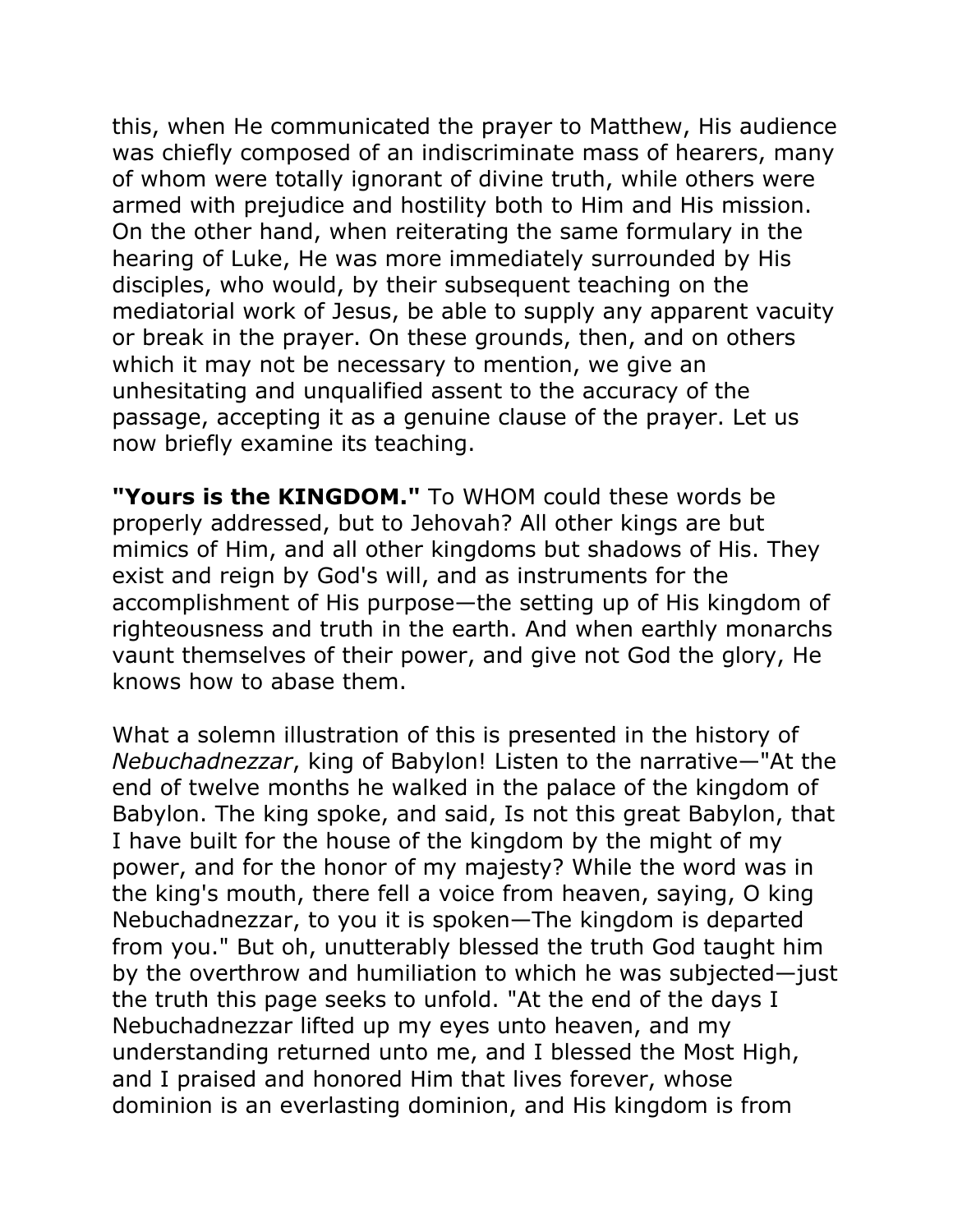generation to generation." Seven years of mental derangement, of dethronement from his kingdom, and of eating grass with the beasts of the field, were needed to abase the pride of this haughty and vain-glorious monarch, and to teach him that the sovereignties of the earth belonged to God, who puts down one and raises up another; and to discipline and fit him for reestablishment in his kingdom more firmly and amid more glory and power than ever.

Is God dealing in a similar way, my reader, with you? Lifted up by your position, and boastful of your gifts and achievements, you have not given God the glory. He has, perhaps, drawn a momentary cloud-shade over your mental powers, or has incapacitated you physically for the trust confided to your hands, and, like the deposed monarch, He has removed you from place and power into a school to you, the most humiliating and painful. But, be still, and know that He is God. A bright light shines in this dark cloud. God's thoughts towards you are thoughts of peace, and not of evil. Humble yourself under His mighty hand, and He will exalt you in due time. Yield not to despondency, still less to distrust and despair. God will not forsake you, nor Christ cease to pray that your mind be preserved, and that your tried and sifted faith may not fail. All these emptyings and ploughings are but to prepare you for larger blessings and greater fruitfulness. Thus was it with the king of Babylon, and thus will it be with you. "At the same time my reason returned unto me; and for the glory of my kingdom, my honor and brightness returned unto me; and my counselors and my lords sought unto me; and I was established in my kingdom, and excellent majesty was added unto me. Now I Nebuchadnezzar praise and extol and honor *the King of heaven*, all whose works are truth, and his ways judgment—and those that walk in pride he is able to abase." Cheer up, then, O afflicted saint of God! happier days and brighter scenes await you.

"Your is the kingdom" of **NATURE**. "The earth is the Lord's, and the fullness thereof." This beautiful world, beautiful in its very ruin, belongs to God, and is the theater upon which Christ is carrying forward His designs with regard to the salvation and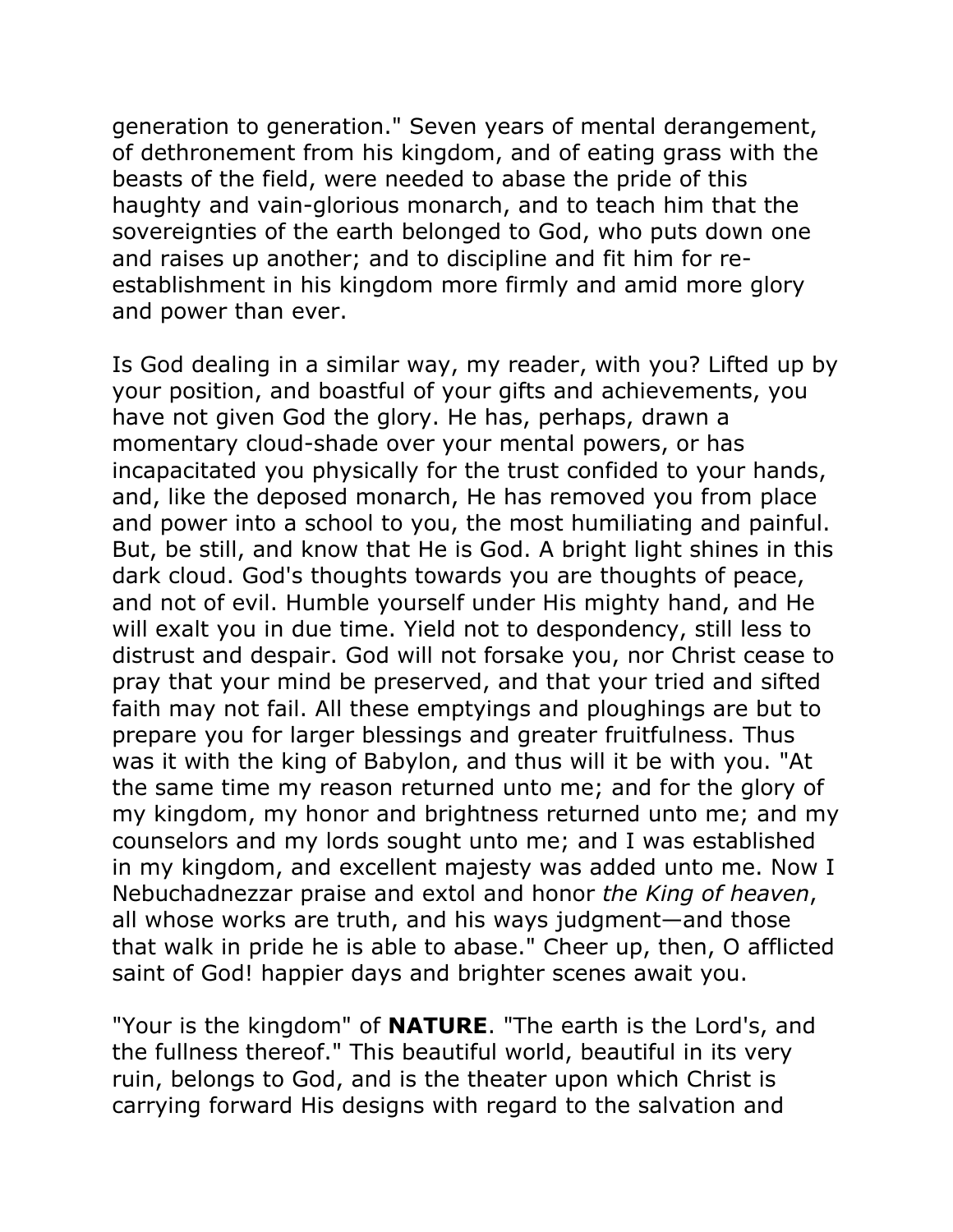gathering together of His redeemed Church. The Christian mind delights to recognize this magnificent and important world as belonging to God. He created it, ordained its laws, appointed its seasons, sustains its existence, and supplies its sources of fertility. He rides upon the wind, flashes the lightning, rolls the thunder, controls the storm, and makes the clouds His chariot. "Yours, O Lord, is this beautiful kingdom and its government; seed-time and harvest, summer and winter, the drought and the deluge, the heat and the cold come at Your command, and are Your servants doing Your will, and accomplishing Your purpose. All nature illustrates Your power, exhibits Your goodness, evidences Your wisdom, reflects Your beauty, is fragrant with Your breath, and shows forth Your glory. Oh, give me grace to see You in every flower that blooms, in every star that shines; in the golden beams of the sun, in the silver rays of the moon, and in the gentle gale that wafts to us the fragrance of a thousand sweets. Through all the varieties, beauties, and grandeur of this Your creation, may my heart ascend in adoring love to You, the wonderful, the bountiful Creator of all."

"Yours is the kingdom" of **PROVIDENCE**. This world is not—a kingdom without a throne—a throne without a sovereign—or a sovereign without a scepter. By no blind accident are the affairs of this planet governed. God is in the history of the world—its past, its present, and its yet unshaped future. The statesman and the politician may not recognize this fact; but it is so. And did the Christian mind more distinctly see it, how much more instructive would history be; what new light would the passing events of each day throw upon the inspired page.

The Bible and history are closely linked. The Bible foretells history, predicts its events, and shapes its outline. History accumulates its evidence around the Bible, affirms its divinity, fulfils its predictions, and authenticates its truth. No Christian should study either past or present history but with God's Word in his hands. This is the chart, this the map, this the lamp by which he shall be able, spiritually and intelligently, to study God's providential government of the world in connection with the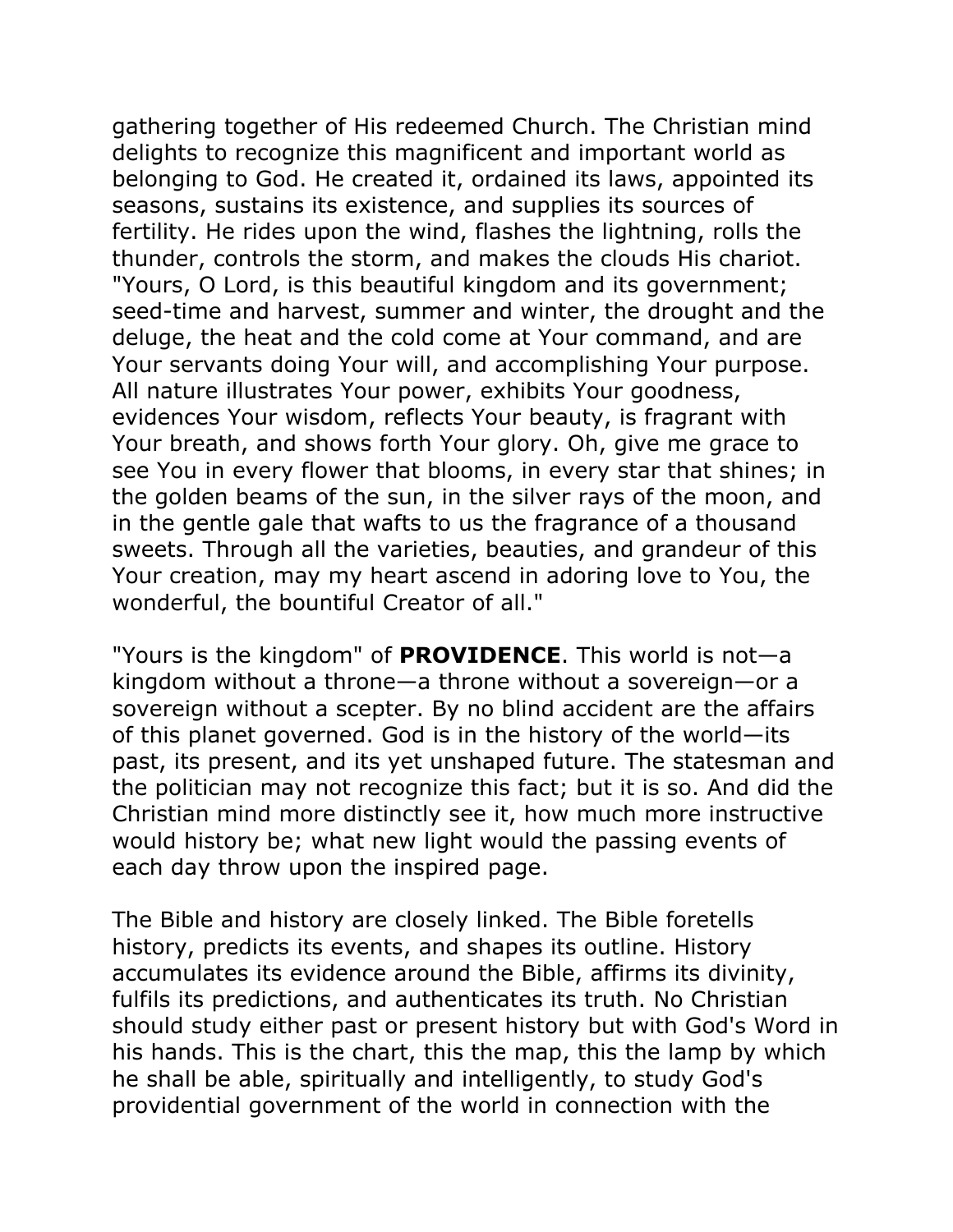increase and final destiny of His Church. God preserves and governs the world for the Church. For her sake the world exists and is ruled, the "pearl of great price" is quarried in the world; and having purchased the field for the sake of the pearl, Christ is carrying on its government, working His own mine, with a view to the gathering together unto Himself a people "prepared beforehand unto glory."

Yours, then, O Lord, is this kingdom of providence. Your hand is moving and controlling all events and circumstances, national and social, public and private; giving birth, and shape, and tint to those phenomena in the history of nations, and to those affairs in the history of individuals, which to human perception are often enshrouded in mystery so dreadful and profound. Let this view of God's providential reign hush all murmurings at our lot, making us content with such things as we have, assured that He will never leave us nor forsake us. Let it bow our soul in meek submission to His sovereign will, in view of those painful and inexplicable events which sometimes cast the darkest shade upon our sunniest landscape, and dash from our lips their sweetest cup of joy. Let it incite our gratitude for the blessings loaned us so long, though now removed, and for the blessings which still remain to soothe, and gladden, and cheer us onward. Let it strengthen our faith, in the Divine assurance that our daily bread shall be given us, our path shielded amid engirdling evil, and our soul, guided by His counsel and kept by His power, eventually and safely conducted home to glory. Yes, Lord, the kingdom of providence is Yours, and I would see Your hand, and trace Your wisdom, and taste Your goodness in all the shaping and tinting of my whole history. I would deal alone with You in all the lights and shadows of my daily life. Those lights and shadows are of Your penciling, O Lord. If joy thrills my heart, it is of Your inspiration; if sorrow breaks it, it is of Your sending. Teach me that I have, in all things, to do only with You. Preserve me from seeking to please man at the expense of Your glory. Pleasing the creature never entered, Jesus, into Your life. And yet Your whole life was labor, and suffering, and love for man—seeking not Your own glory, and pleasing not Yourself but the Father who sent You.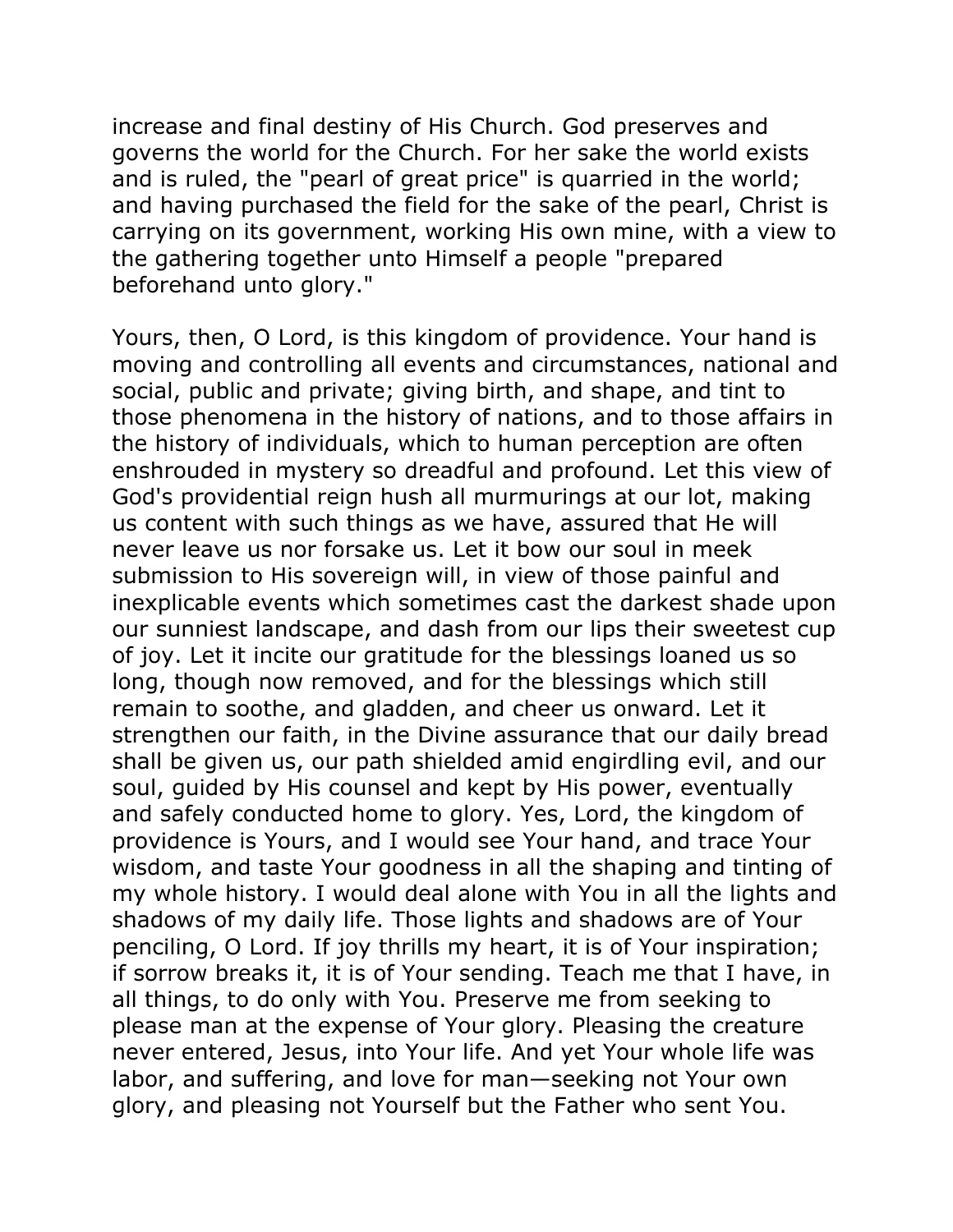"Yours is the kingdom" of **GRACE**. This is Christ's highest kingdom in the world; and for the setting up and completion of this kingdom, both the kingdom of *nature* and of *providence* exist and are subservient. This kingdom, as we have shown in a preceding part of our work, is both internal and external. There is the kingdom of grace **in the soul of the believer**—"the kingdom of God is within you"—and there is the kingdom of grace **in the world**, "the Church of God, which is the pillar and ground of the truth." This kingdom is the Lord's. It is His kingdom of grace—He is the King of grace; His reign is the reign of grace; His people are the subjects of grace; His throne is the throne of grace; and the benedictions which He so lavishly and so freely bestows, are the blessings of grace. Thus, "by grace are you saved." Precious truth! the chimes of heaven fall not more sweetly on the ear of the glorified saints than do these words—"Saved by grace,"—on the ear of a sinner taught by the Spirit his vileness, poverty, and helplessness. *Not by human works, not by self-doing, not by creature merit, but by God's sovereign, unpurchased, unmerited, most free grace, is the sinner saved. This is the truth that empties, humbles, and abases the soul in the dust!*  We enter, for the most part, this kingdom of grace through the "north gate," with a deep conviction of sin, and dreadful apprehension of wrath. But we are led out by the "south gate" into the pleasant garden of God's free, forgiving love, to pluck the fruit of peace, and joy, and hope, and to recline upon the sunny slopes and by the side of the quiet waters of that River that makes glad the Church of God. Let nothing, then, dare deter or prohibit your coming to Christ. Come with an empty hand, come with a dry vessel, come with filthy rags; come just as you are for your salvation is the gift of free grace. There is not a round in the ladder that lifts you from earth to heaven—from the first, down in your dark dungeon, to the highest, bathed in the sunshine of glory—but is of grace. And as you mount higher and higher, your song will grow sweeter and louder—"Grace, Grace, GRACE!"

Be not afraid of little grace. It is not the *quantity*, but the *reality*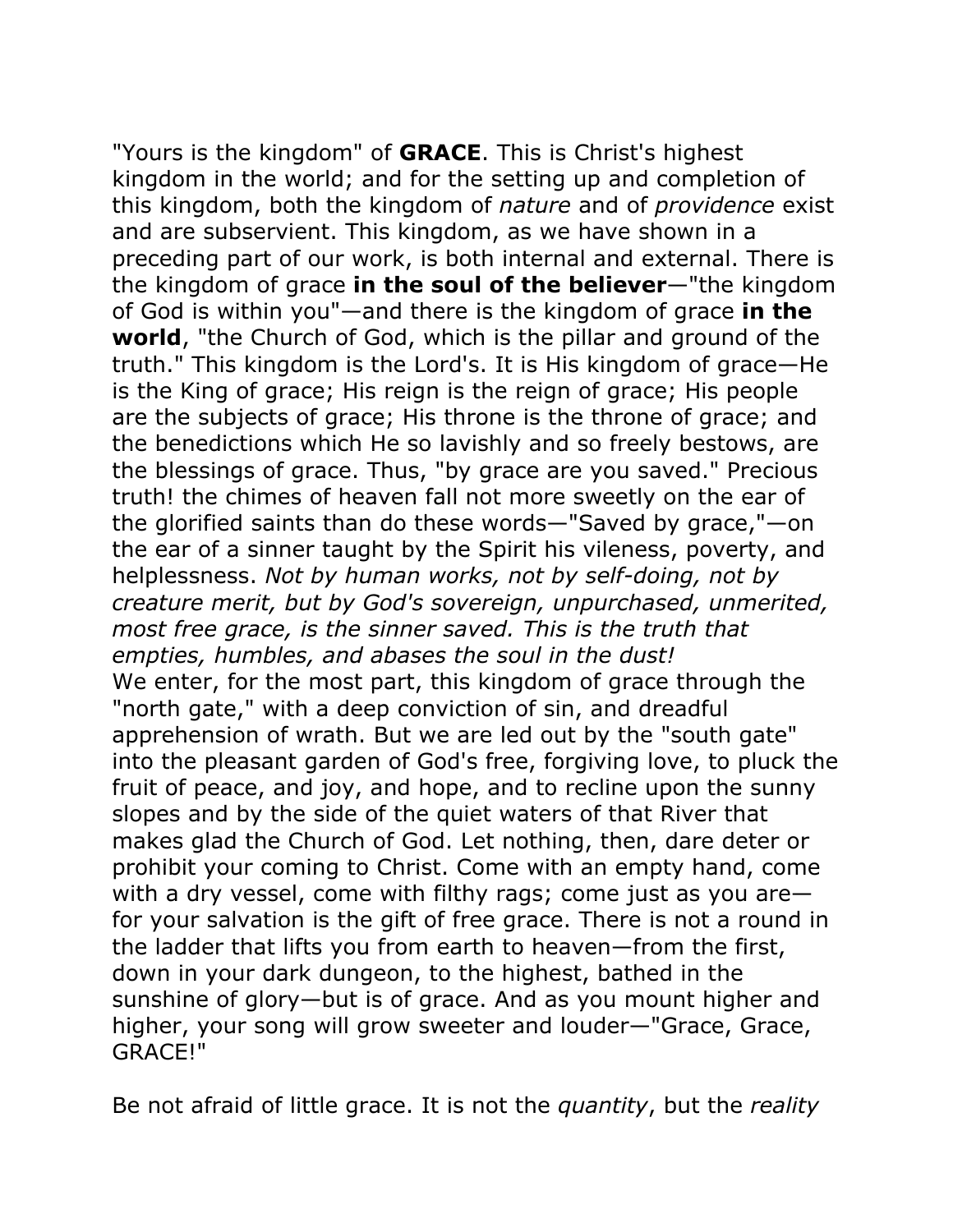of grace, that sanctifies and saves. Nor let us be dismayed if indwelling grace is sometimes, through indwelling sin, much dimmed, impaired, and obscured. As the fruits we receive from a southern climate partake not of the freshness, and the sweetness, and the fragrance of their original perfection, so our graces during this present life must necessarily be defective, and will remain so until we reach that heaven of glory from whence they came, and where they grow; and then we shall eat of the tree of life bending over on either side of the river—our grace full, our graces perfect, and the anthem of grace floating in the sweetest music from the soul.

If then, this kingdom of grace is the Lord's, recognize His right to rule and reign singly and supremely in your soul. He may dislodge the idols that divide, and overthrow the rivals that usurp His possession and sovereignty. The kingdom is Christ's—let Christ reign alone. Rebel not against the mode He adopts to preserve you entirely for Himself. Murmur not at His dealings. Repine not under His dispensations. You are Christ's—Christ is your King—your soul is His empire—your heart is His throne—you are His subject—"From all your filthiness, and from all your idols, will I cleanse you." This sometimes is done by the spirit of fire and of burning. Nevertheless, if He did not love you, were not His gracious kingdom within you, He would not take the pains He does to cast out from it everything that would taint its purity, shade its luster, and impede its growth. "Lord, the kingdom within my soul is Your own; Yours let my heart be, Yours my obedience, Yours my service; Yours my life—all, all Your own."

But this adoring acknowledgment of God's regal glory includes a yet future and yet wider kingdom. "Yours is the kingdom" of **GLORY**. This kingdom yet to be set up, while it will include the kingdom of nature, of providence, and of grace, will yet be a kingdom distinct from, and independent of, them all. It will be the fulfillment, the consummation, the crown of each. It will include all the beauties of the first; it will explain all the mysteries of the second; and it will perfect all the glory of the third. This is the kingdom of which the prophet Daniel thus writes—"And in the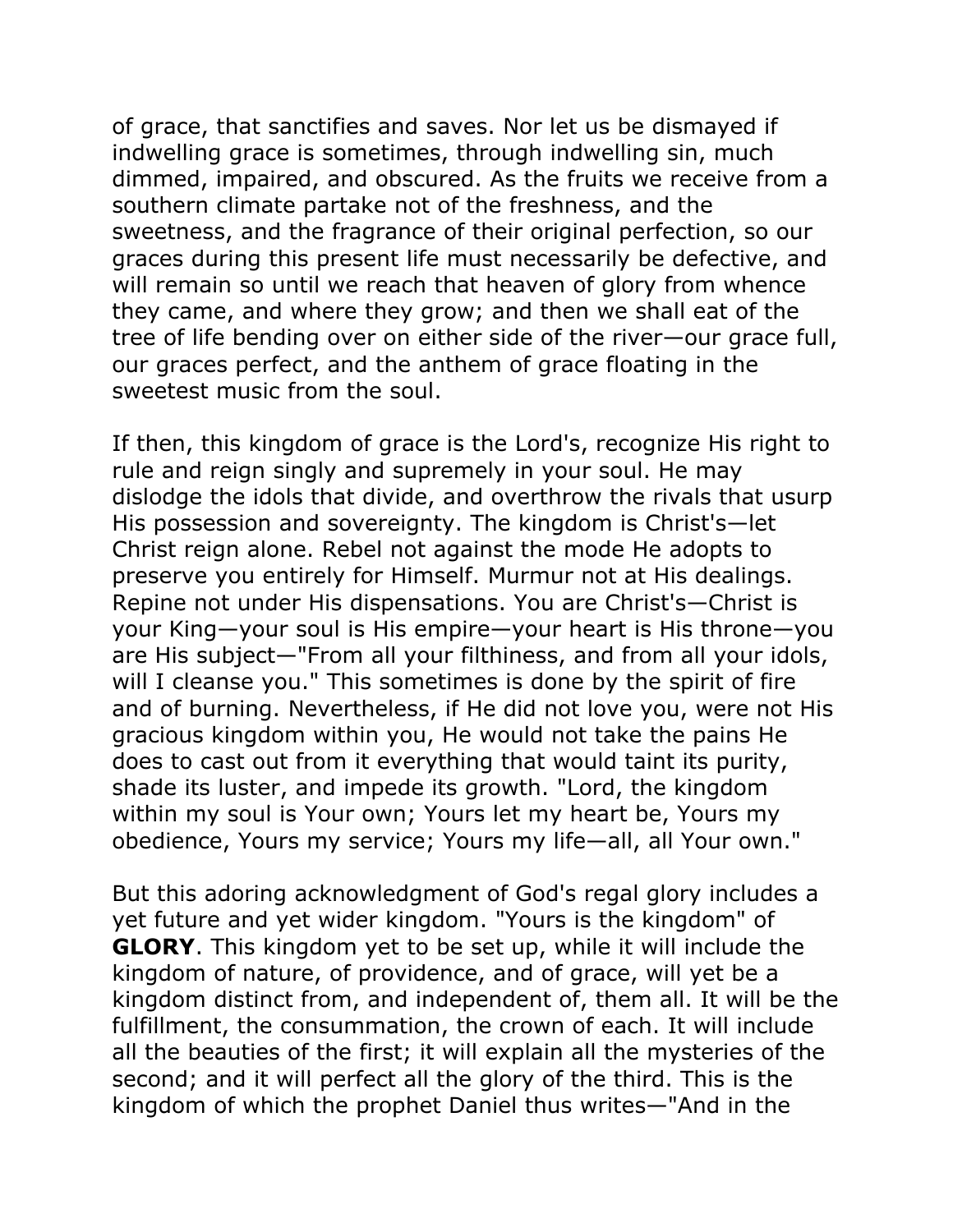days of these kings, [the ten kings or kingdoms into which the Roman empire is divided, symbolized by the ten tribes,] shall the God of heaven set up a kingdom, which shall never be destroyed; and the kingdom shall not be left to other people, [as the Babylonian monarchy was to the Medes, and as the Persian monarchy was to the Greeks, and the Grecian monarchy was to the Romans; it shall be left to the saints of the Most High;] but it shall break in pieces and consume all these kingdoms, and it shall stand forever." Again—"And the kingdom and dominion, and the greatness of the kingdom under the whole heaven, shall be given to the people of the saints of the Most High, whose kingdom is an everlasting kingdom, and all dominions shall serve and obey him."

To this end we pray, "Your kingdom come." And what will be the sign and the period of its coming? The apostle Paul tells us, "I charge you therefore before God, and the Lord Jesus, who shall judge the living and the dead at His appearing and His kingdom." Thus it is clear that the Second Advent of Christ, and the coming of His kingdom of glory, harmonize as to character, and synchronize as to time, and will, in fact, be identical and contemporaneous. The Lord Jesus Christ will come as the King of Glory, and then will transpire those magnificent events already referred to in a preceding chapter of this work—the overthrow of Antichrist, the resurrection of the saints, the ingathering of the Jews, and the final and most blessed of all, the creation of a new heaven and a new earth—the fit and eternal dwelling place of the now gathered and glorified Church. Then will ascend from a multitude which no man can number, and with a shout such as never reverberated through the universe before, "Yours is the kingdom!"

**"And the POWER."** God is a Great King, and His power is commensurate with His greatness. It is infinite, "Twice have I heard this, that power belongs unto God." All the power of the creature is *derived*. He receives it from God, he holds it by permission of God, and employs it under the restraint of God. The power of an earthly sovereign is lodged in his subjects. He may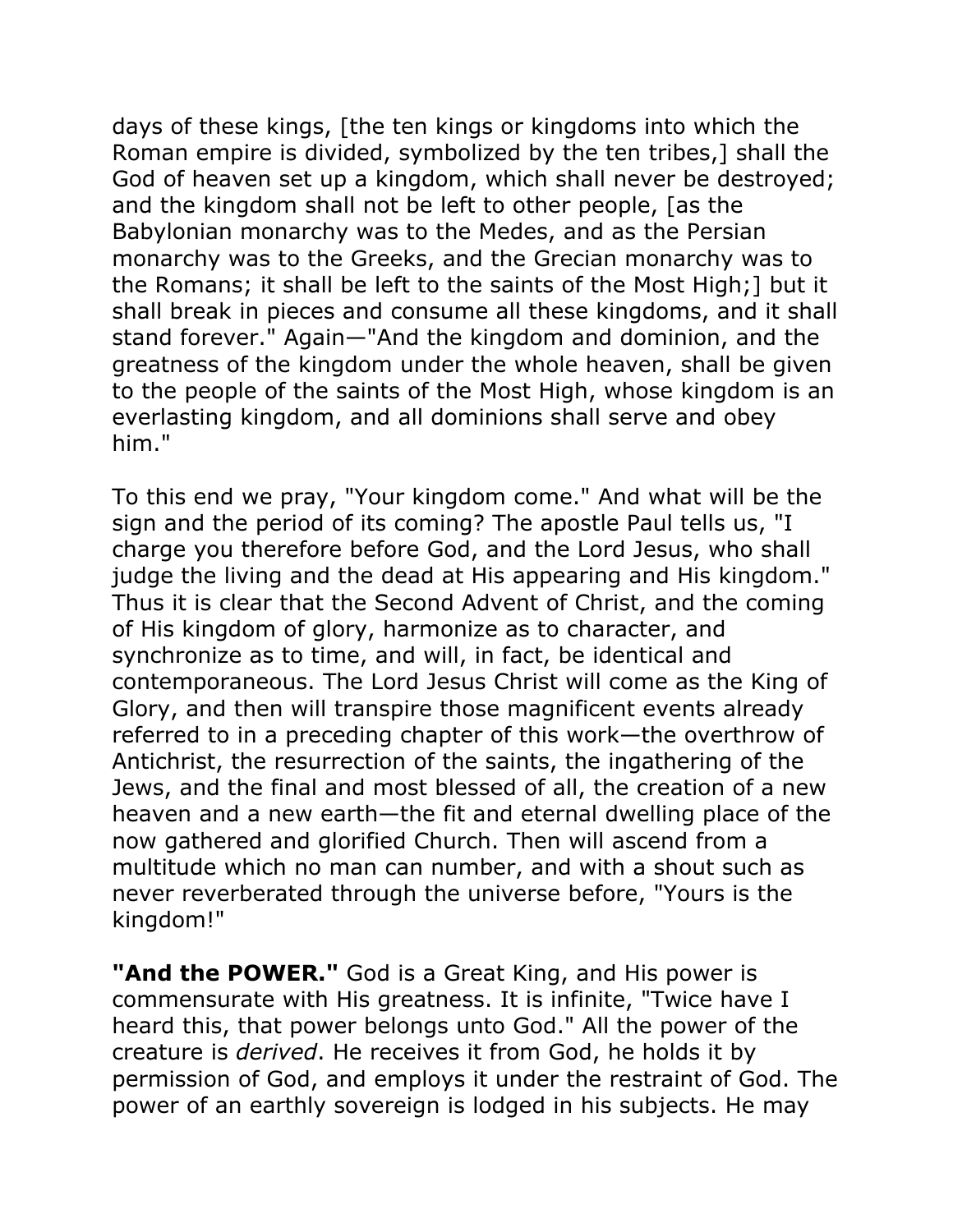have power to command, but he has no power to enforce obedience. His power to exact compliance with his will rests with the affections and the loyalty of his people. But God possesses a power *essentially* His own. He has power not only to make laws, but to exact compliance; not only to issue commands, but to enforce obedience. "Your people shall be willing"—willing to love, willing to do, willing to come—"in the day of Your power."

His is the power of *conversion*. His power breaks the chain, dislodges the enmity, and erects the kingdom of grace within the soul. His power *guards* and *carries forward* the work thus begun. His power keeps the feet of His saints, preserves them from falling, and brings them unto His heavenly kingdom. "Yours is the power." All this power, saint of God, is on your side. All power on earth and in heaven belongs to our Immanuel. There is no foe from whom He cannot defend you; not a difficulty from which He cannot deliver you; not a need from which He cannot relieve you; not a sin which He cannot subdue in you; not a good which be cannot bestow upon you. Yours is the power!

All power is essentially and mediatorially Christ's. Is anything, then, too hard for Him? "You have given Him power over all flesh, that He should give eternal life to as many as You have given Him." This power, O believer, is pledged to bring you safely to glory. No one shall wrest you from its grasp, none shall ever pluck you from Christ's hands. "All power on earth and in heaven is mine." Come, O you timid dove, and shelter beneath the wing of Jesus' power. Come, O weak believer, and learn that He perfects His strength in weakness. Come, O child of God who have no might, and learn that to such He increases strength. Yours, O Lord, is the power! In You have I righteousness and strength. Yours is the power to dethrone every form of Antichrist, to remove out of the way every impediment to the progress of Your kingdom and the triumph of Your truth. Yours the power to overthrow error, to foil Satan, to crush Your foes, to defend Your gospel, and to conduct Your Church to a final and triumphant victory over all her enemies.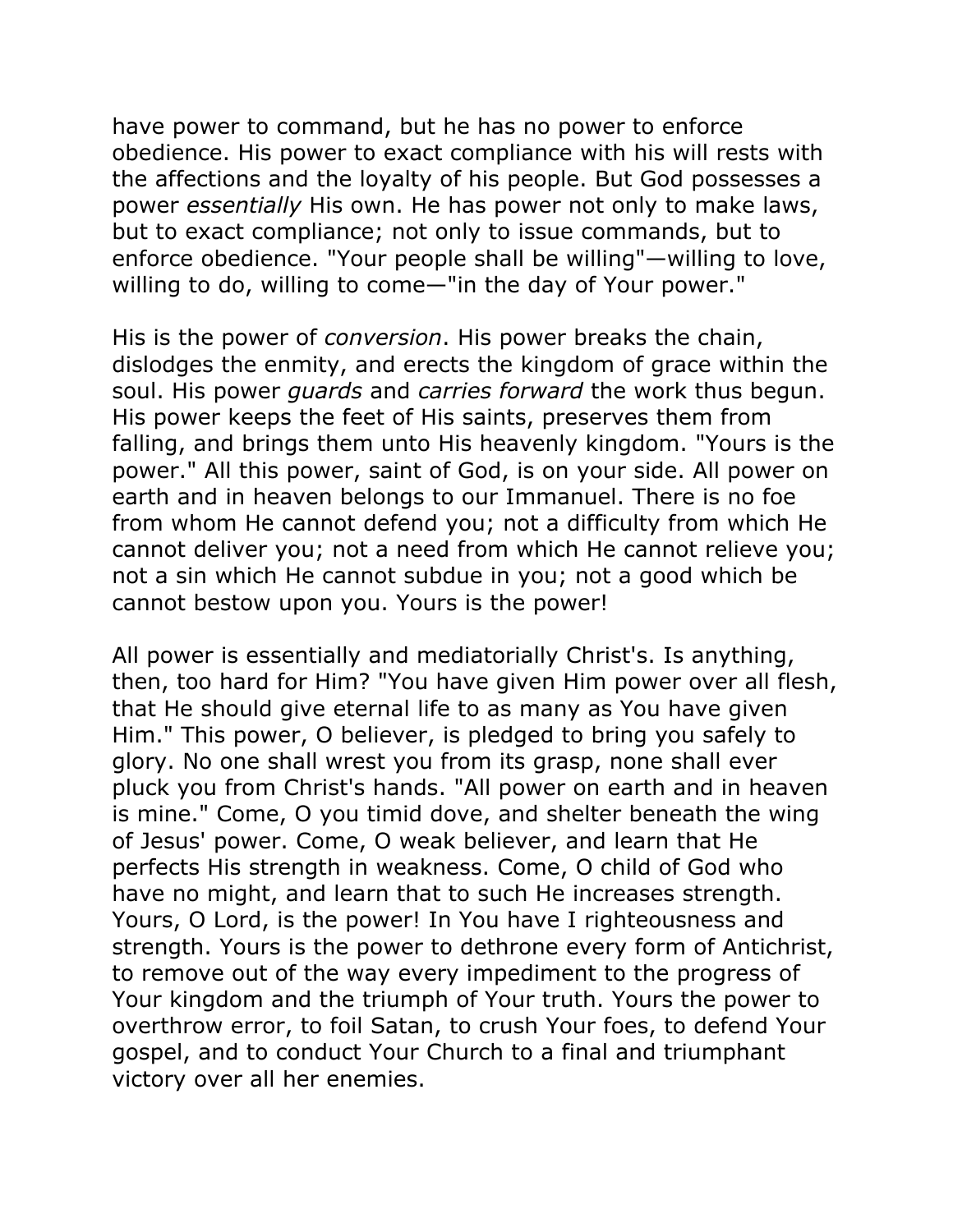This is one of the greatest and most sanctifying lessons in our education for heaven—the power of God. And this lesson is only learned in connection with yet another—our own utter weakness. We become experimentally acquainted with both at one and the same time, in one and the same school of temptation, trial, suffering, and service. Oh, it is a grand thing to know when we are weak! All secret declensions of soul, all outward backslidings from God, may be traced to an ignorance of this. If he thought his bow weak, would the archer trust to it? If he thought his boat fragile, would the mariner go to sea in it? If he thought his foundation insecure, would the architect build upon it? Trace David's, and Solomon's, and Peter's fall to its cause, and you will find that it was overrated strength, unconscious weakness—a forsaking of God's power, and a reliance upon their own fancied strength.

But is our weakness a disadvantage to us? By no means; it is all in our favor. Should it discourage us? Not at all; it should cheer and animate. When the vessel is empty, it will receive more of the ocean. *When we have come to the extreme of our weakness, we approximate the nearest to Almighty power.* God's power is never exercised but in alliance with man's weakness. Thus the apostle could reason, paradoxical though it may be—"When I am weak, then am I strong." God sometimes withholds *assisting* strength, that He may exhibit *supporting* strength in upholding weak grace. He allows the believer, as it were, to go to the end of his tether before He comes to his rescue. His strength shall be perfected in weakness. Thus, oh how strong the almightiness of weakness! When I am weak, then am I strong—strong as David when he slew the lion, destroyed the bear, laid the vaunting Goliath in the dust.

"It may be you are a poor, trembling soul—your faith weak, and your assaults from Satan strong; your corruptions great, and your strength little; so that, in your opinion, they rather gain ground on your grace; yes, now and then you are apt to dread that you shall one day be cast as a wreck on the devil's shore. And yet to this day your grace lives. You are still longing, panting,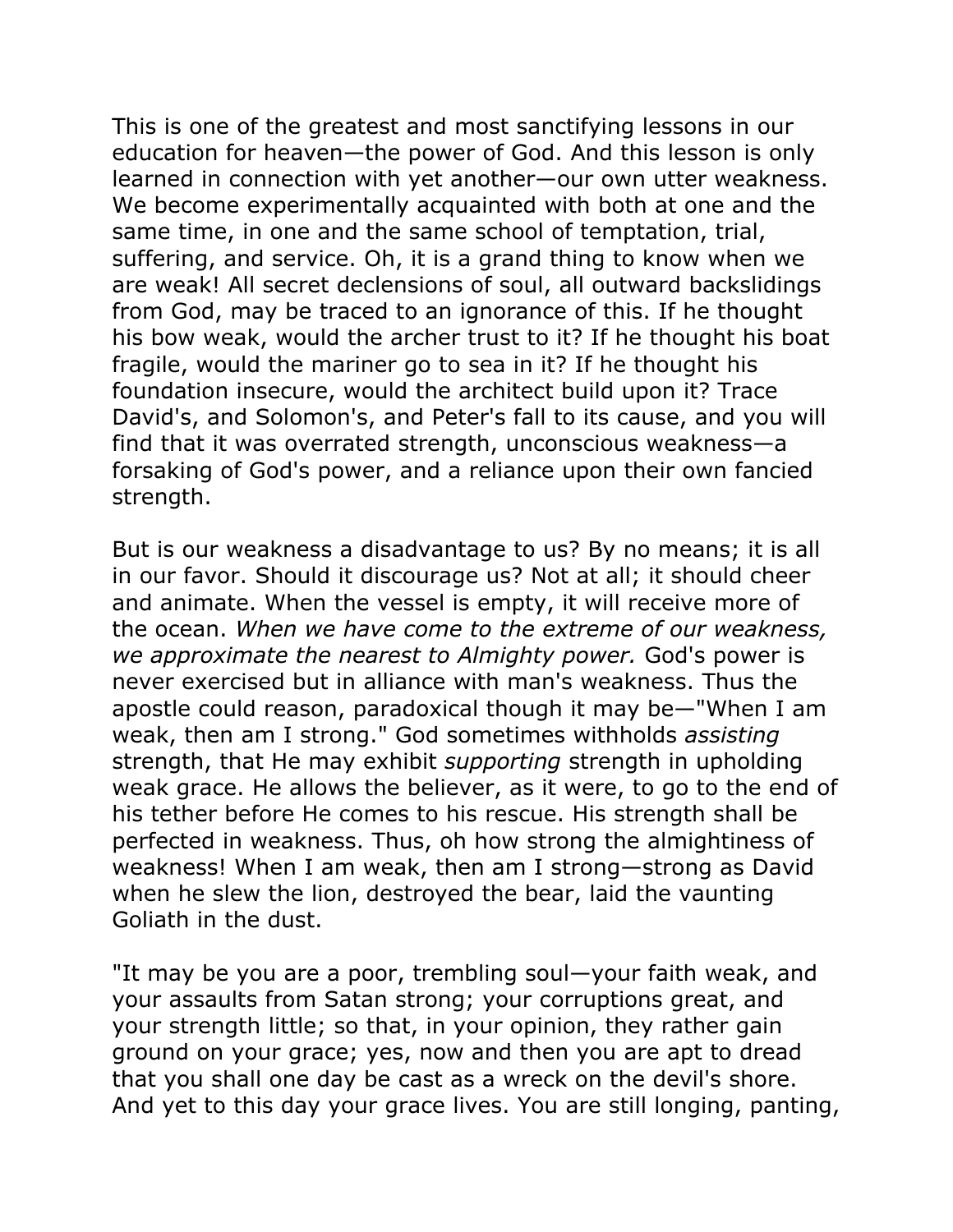desiring, wishing, and groaning after God. Is it not worth while to turn and see this strange sight?—A broken *ship*, with masts and hull ripped and torn through a tempestuous sea—not tempestuous only, but thickly-set with armadas of sins, afflictions, doubts, and temptations, brought safely into God's harbor. To see a poor *candle* in the face of the boisterous winds, and liable to the frequent dashes of quenching waves, yet not blown out! In a word, to see a weak stripling in grace held up in God's arms until all enemies are under His feet. This is the Lord's doing, and it is marvelous in our eyes."

Thus does our conscious weakness serve us well. It weans us from self; it endears to us Christ; it allies us with God; and it schools us experimentally in the knowledge of that blessed doxology, "Yours is the power!" Yours the power, Lord, by reason of which Your poor, bruised *reed* is not broken—Your faint, smoking *flax* is not quenched—Your feeble, trembling *child* is enabled to hold on His way through many sharp trials of faith, and many sore thrusts of Satan, and many sad sins and failures, and many infirmities, tribulations, and sufferings—"faint, yet pursuing," with the certainty of arriving in glory at last. Will You plead *against* me with Your great power? No—but You will put strength in me. Your power is all on my side. It is pledged to perfect itself in my weakness; in waiting upon You, to renew my strength; out of weakness, to make me strong; to keep me through faith unto salvation, and to present me faultless before the presence of Your glory with exceeding joy. Yours, Lord, is all this power.

**"Yours is the GLORY."** Power and glory are essential properties of God. They are attributes of earthly sovereigns; but are divine and infinite perfections of Jehovah. He is "clothed with majesty and strength." The great end of all that God does, is His own glory. All things, and all events, terminate in Himself. "He has made all things for Himself"—that is, all things were created by Him and for Him, and all shall contribute to His supreme and endless praise. It has ever been the confederate effort of Satan and fallen man to thwart God in this His purpose; in other words,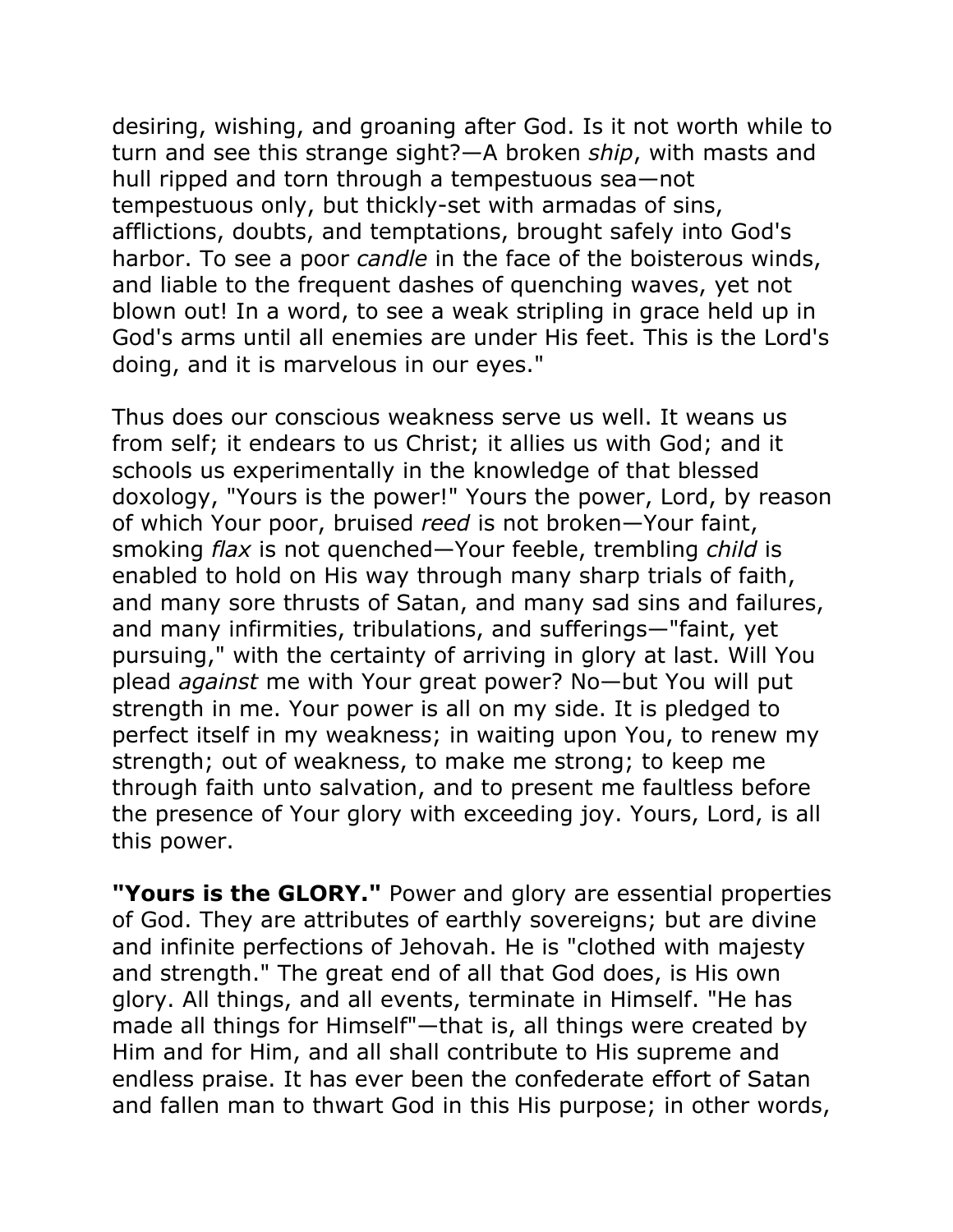to rob Him of His glory. By impeaching His veracity and questioning His goodness, Satan accomplished the fall of our first parents in a yet perfect Eden. The moment the Divine glory was invaded and shrouded, the creature was seduced from his love and allegiance to God. Since that fatal moment—fatal, indeed, to the eternal happiness of myriads of the race—it has been man's way, having learned his lesson from an apostate father, to rob God of the glory justly due to His great and holy Name from every part of His vast empire.

The *Pantheist* robs Him of His glory in nature by deifying it. The *Atheist* robs Him of the glory of His being by a denial of His providence. The *Rationalist* robs Him of the glory of His revelation by the homage of reason. The *Ritualist* robs Him of the glory of His worship by superstitious ceremonial. Such is the fearful sacrilege of which fallen man is guilty, than which we can conceive of no crime of greater magnitude, or one which more strongly evidences man's deep depravity and total alienation from God. Are we giving God the glory that belongs to Him? Are we ascribing to Him the supreme, undivided glory of our talents, and usefulness, of our wealth, rank, and influence? Do we ascribe the glory of our salvation to His electing love, His sovereign mercy, His free grace? And is our daily life as a sweet cloud of incense, ever ascending to the honor and praise of Him who, in the exercise of His unmerited mercy and discriminating love, has called us out of darkness into His marvelous light? Can we honestly say, "For me to live is Christ?"

Oh, give Christ the glory, all the glory, the unrestrained, the most free, willing ascription of glory, for all that He is, and for all that He has done. Yours, O Son of God, is the glory! To Your everlasting love, to Your precious blood, to Your justifying righteousness, to the power that holds me up moment by moment, and to Your grace, pledged to preserve me unto Your heavenly kingdom, I ascribe the praise, honor, and glory most justly Yours. Oh, give God in Christ the glory! Take not one note from the anthem of His praise, separate not one beam from the sun of His renown—lay all at His feet, exclaiming, "You are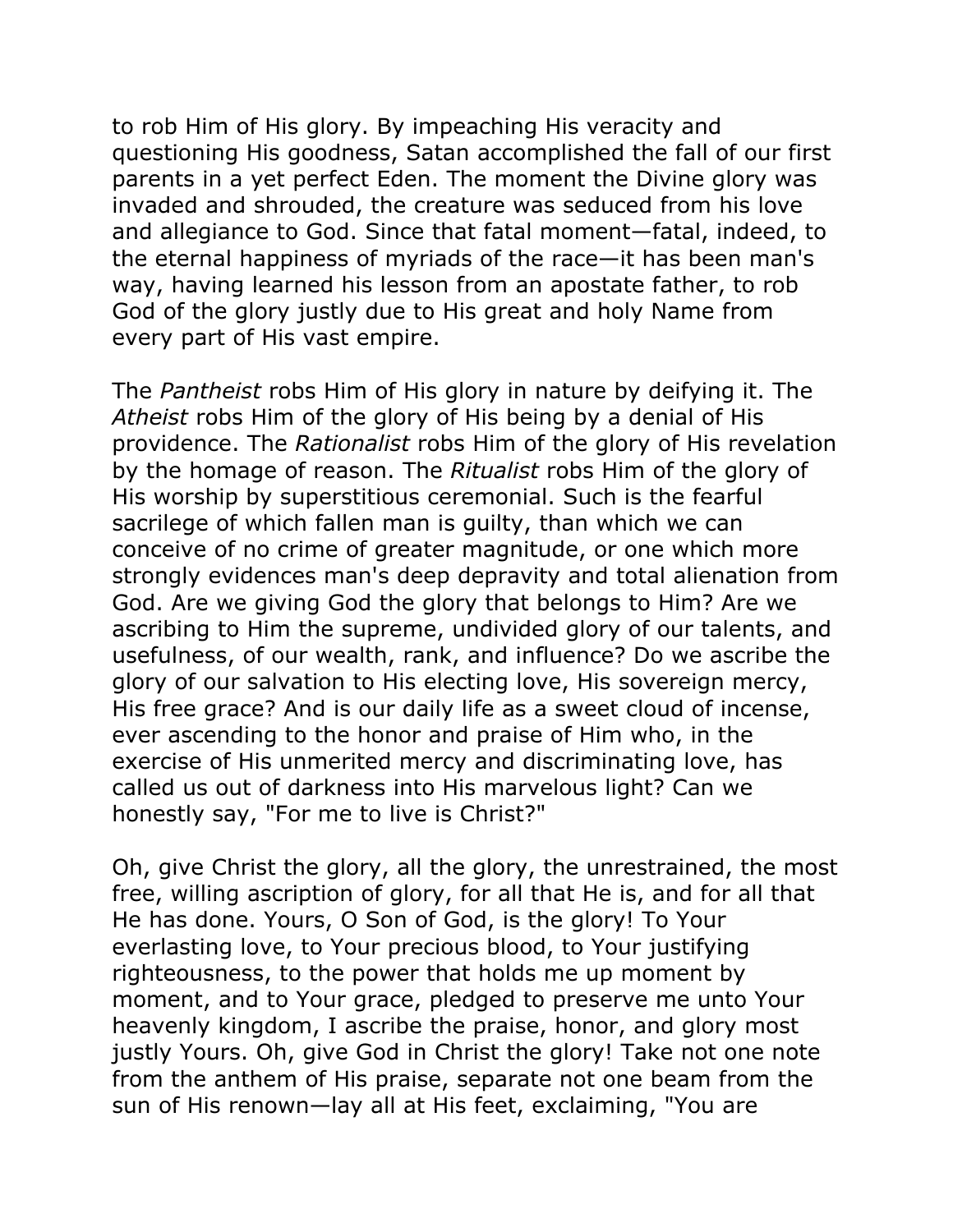worthy!"

But richer far will be the glory that will accrue to God from the SALVATION of His Church. The "many crowns" which deck the Savior's brow when He appears the second time, will pale before the splendor of the diadem of Redemption. Redemption will be the crown of crowns. This was the master-work of Deity. In it He embarked His whole resources, His entire being. To take out of this fallen world a people for His praise; to redeem them by the sacrifice of His Son; to regenerate them by His Spirit, and to preserve them by His grace, and finally to bring them to glory, the wonder and admiration of principalities and powers, will constitute a source of glory, honor, and praise, lasting as His throne, endless as His being.

The redeemed and glorified Church will be the grand Censer of the restored world, from which will ascend a cloud of adoration, praise, and glory, encircling the throne, and filling the universe through eternity. Oh, we have but the faintest conception of the glory that will arise to the Triune Jehovah from the scenes of Bethlehem, and Gethsemane, and Calvary, and the new tomb in the garden, in which was never man laid, save the God-man, the Resurrection and the Life. Thus will redemption, from first to last, fill heaven with glory, and replenish eternity with song. His, also, will then be the glory of that universal kingdom of whose dominion, and government, and honor there shall be no end. All empires shall then resign their sovereignties into His hands, and all kings shall lay down their crowns at His feet, and all scepters shall be broken before Him, and God in Christ shall be all in all.

"Our song employs all nations, and all cry, 'Worthy the Lamb! for He was slain for us;' The dwellers in the vales and on the rock; Shout to each other, and the mountain tops From distant mountains catch the flying joy; Until, nation after nation, taught the strain, Earth rolls the rapturous hosannas round."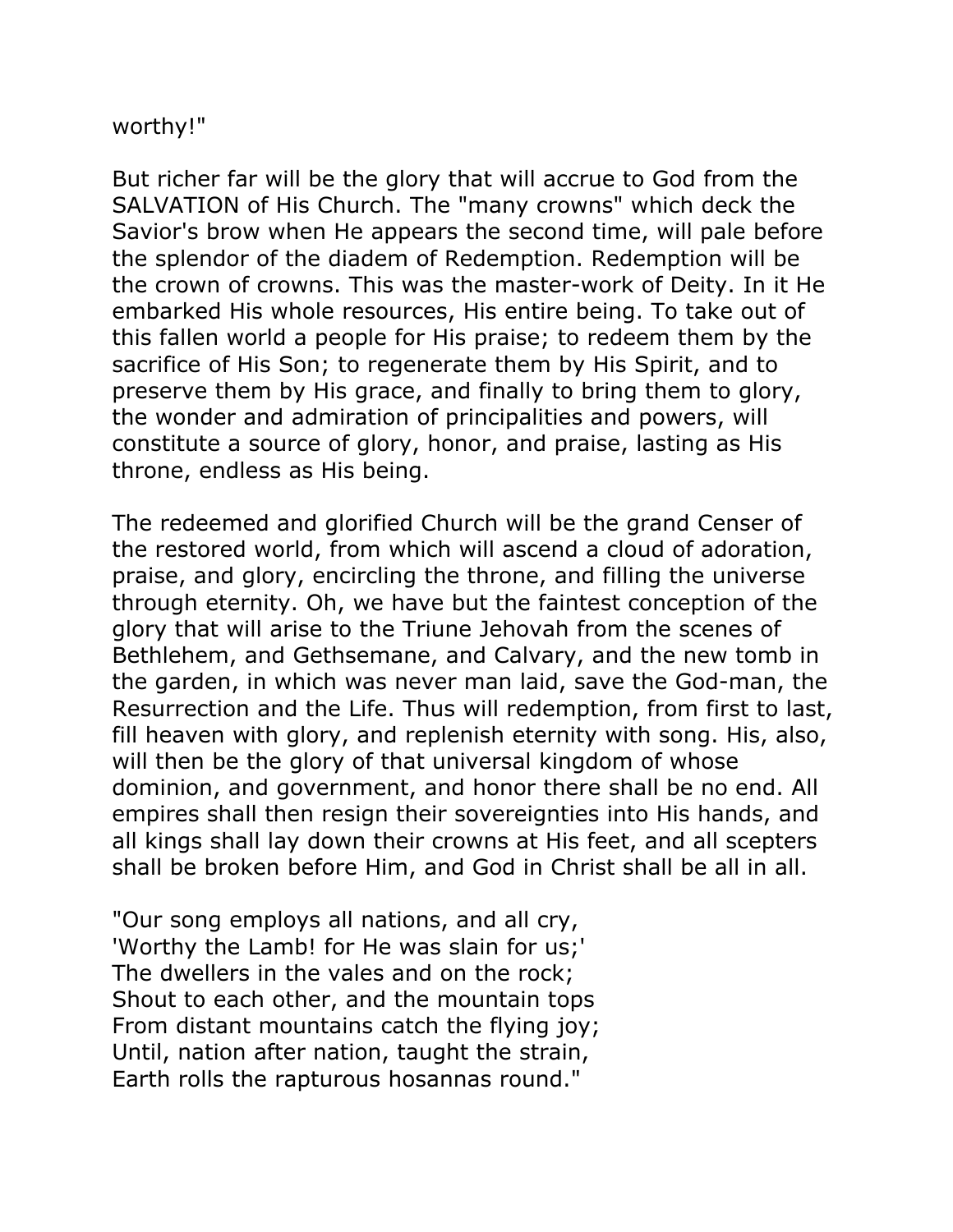Could this work more gracefully close than with the words which, in his spiritual exposition of the Lord's Prayer, Leighton, of seraphic piety, has woven into impressive petitions which every devout reader of these pages will make his own—"Good reason we should desire earnestly the sanctifying of Your name, and the coming of Your kingdom, and obedience to Your will, seeing these are so peculiarly due to you, namely, kingdom, and power, and glory. And seeing You are so great and rich a King, may we not crave with confidence at Your hands all needful good things to be bestowed on us, and that all evil may be averted from us; that we may find You gracious to us, both in giving and forgiving; and as in forgiving us the guiltiness of sin, so, in freeing us from the power of sin, and preserving us from the power of our spiritual enemies that would draw us into sin. We are under Your royal protection, we are Your subjects, yes, Your children. You are our King and Father, so that Your honor is engaged for our defense. Whatever sum our sins amount to, they are not too great for such a King to forgive; they cannot rise above Your royal goodness; and whatever be our enemies, all their force is not above Your scepter—though they be strong, too strong for us, yet You are much too strong for them; for power is Yours. And this we know, that all the good You do to us will bring back glory to Your name; and it is that we most desire, and that which is Your due; the glory is Yours."

"**FOREVER**." Significant and solemn words! "Forever!" We are born to live forever. Immortality is our birthright. Sin has forfeited, but grace restores its endless bliss. Blissful word to you who through grace believe in Jesus, who are looking for the coming of the Lord, and anticipate the privileges and the glories of the New Jerusalem. "So shall you be with the Lord forever."

But what, O *sinner*, will be your "forever?" What, O you unconverted man and woman, will be your endless future? Alas, dying as you live, yours will be a "forever" of woe! The fires of Tophet—forever! The gnawings of the worm—forever! The shrieks of agony and the groans of despair—forever! The society of demons and the companionship of the condemned—forever! The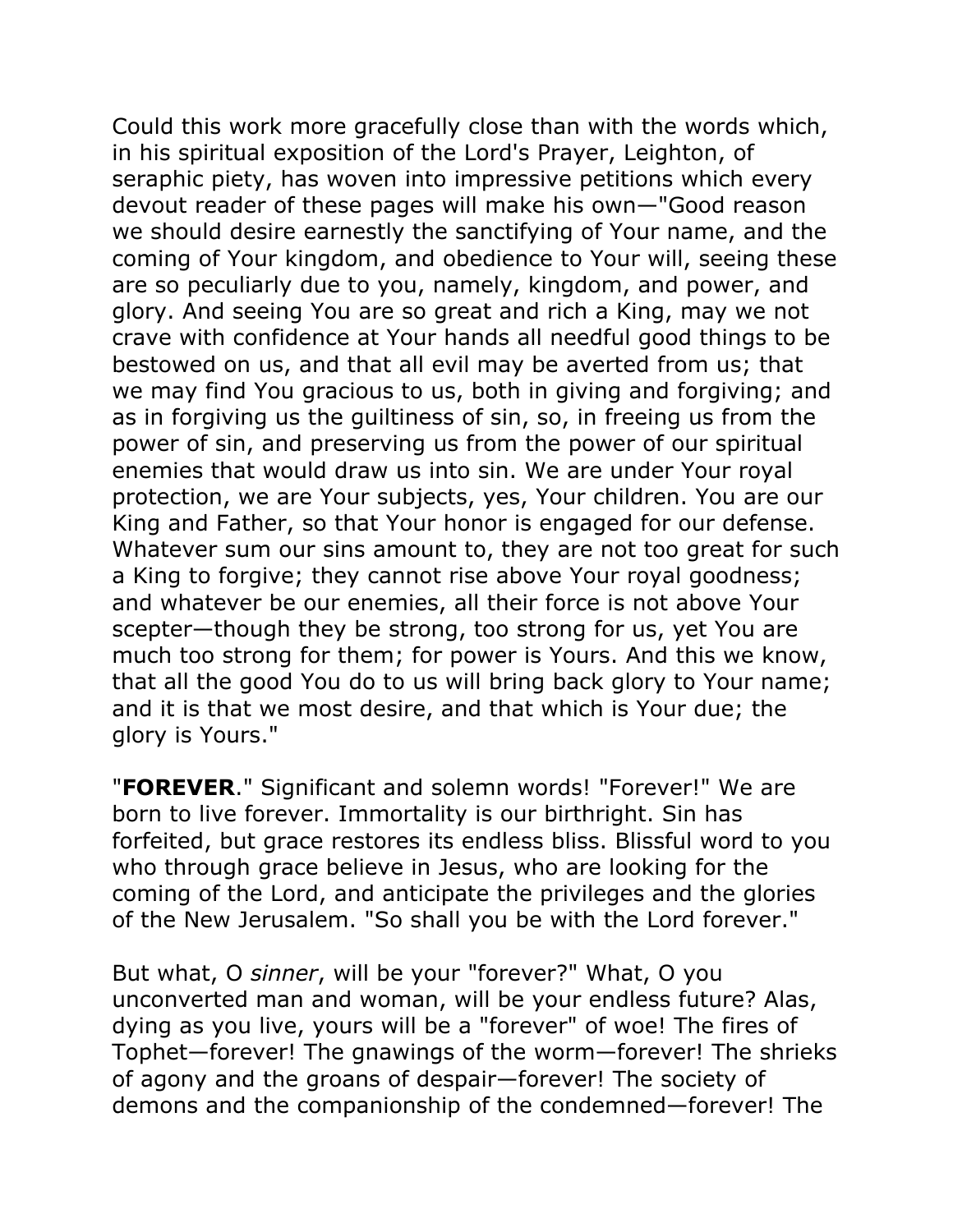wrath of God—forever and ever! No cessation of being, no eternal sleep, no annihilation of existence will be the condition of those who die in their sins, die unconverted, die out of Christ. What a boon would annihilation be to such! But it is not theirs. You recoil from death now—you will seek it then! You fence, you foil, you keep at bay the "last enemy" now. Then you will beseech and implore him to come—but he comes not. "And in those days shall *men seek death* and shall not find it; and shall desire to die, and death shall flee from them."

Heaven and hell are alike eternal. "These shall go away into everlasting punishment; but the righteous into life eternal." Reader! what will your "forever" be?—a forever of hell, or a forever of heaven! There yet is hope! "Christ died for the ungodly." "It is a faithful saying, and worthy of acceptance, that Christ Jesus came into the world to save sinners." He receives all, and casts out none who come to Him. His mission authorizes Him to save sinners. His work engages Him to save sinners. His love constrains Him to save sinners. His power enables Him to save sinners. His grace pledges Him to save freely and to the uttermost all who come unto God by Him. Lose not a moment in coming to Christ. Come away from your sins, from your selfrighteousness, from your ritualism, from your formalism, from your infidelity, from your worldliness, from your carnality, from your empty profession, your soul-deception, your false hope, from the foundation of sand upon which your solemn and interminable future of happiness is built. From all this before long you will "go away"—but where? Escape from it now, and run to Jesus—the City of Refuge, the Hiding Place from the wind, the Covert from the storm, the Savior from the wrath that is to come, lest your lamentation through eternity should be—"I am not saved!—not saved—NOT SAVED!"

"Where can a sinner flee? Who, oh who, will rescue me? Dreading my deserved sentence, Weeping tears of deep repentance! Yawning grave! I fear to die,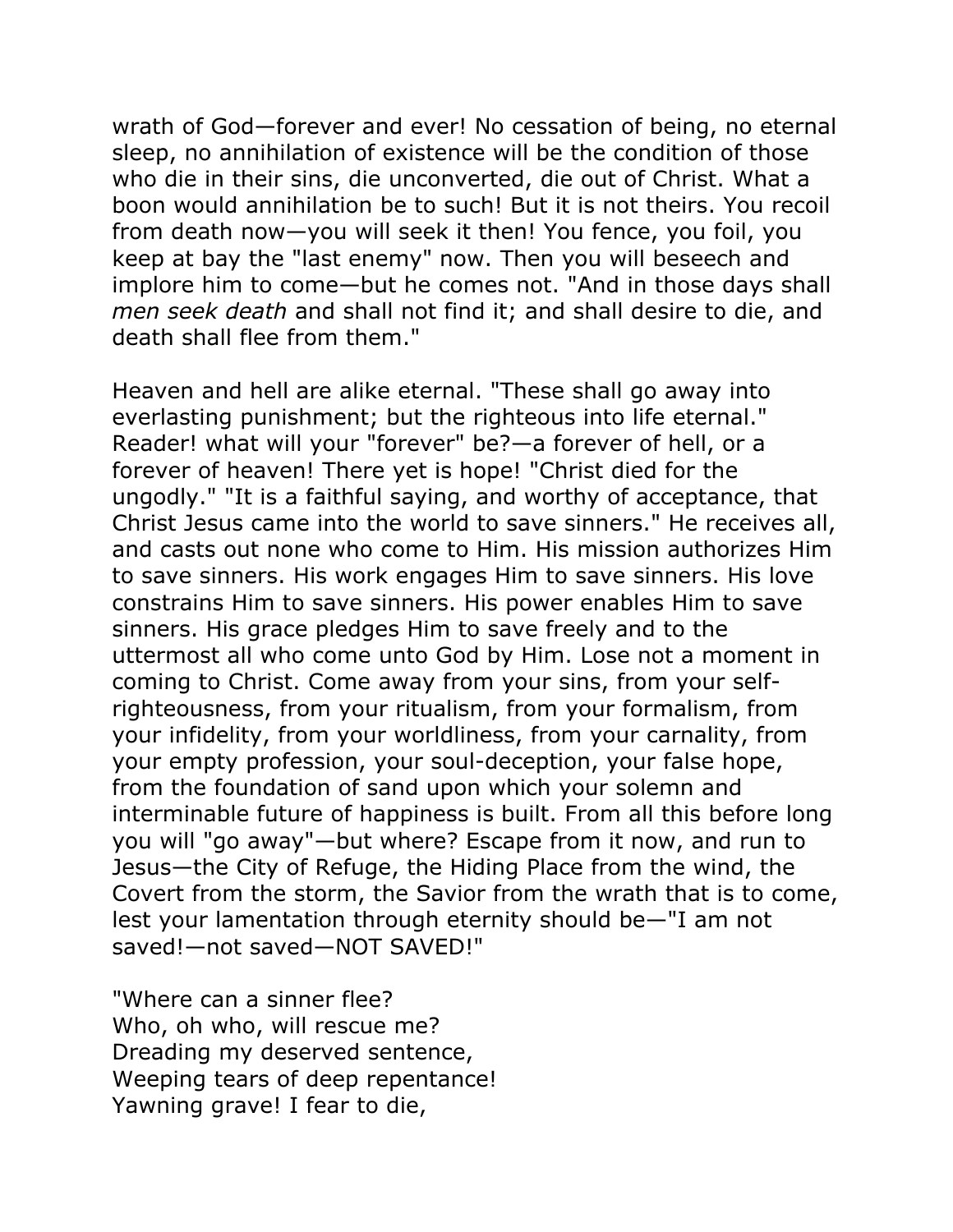Such burdens on my conscience lie.

"Hark! I hear the Savior say, 'I can take your guilt away; I have bled that men might live, Full salvation I can give! I will help you, soul distrest, Come unto Me—I'll give you rest!'

"Almighty Lord! I know Your voice, In You believing I rejoice, My Prophet, Priest, and King! Now I can sing of joys on high; O grave, where is your victory? O death, where is your sting?"

"**AMEN.**" Thus closes a Prayer which for its simplicity and sublimity, its spirit and comprehensiveness, is unequaled. The word "Amen" is of Hebrew origin. It was of frequent use among the Jews, and was afterwards imported into the Christian Church and engrafted on its more simple and spiritual worship. It signifies that which is itself true, which the mind accepts in faith, and for which the heart expresses its ardent desire, assured hope, and firm belief that all shall be fulfilled. To all the revealed doctrines, to all the holy precepts, to all the precious promises, to all the animating hopes, to all the devout petitions, and to the doxology of praise, thanksgiving, and glory contained in this sublime Prayer, taught us by the Lord, let us breathe our believing, solemn, and lasting—"Amen!" "Blessing, and honor, and glory, and power be unto Him who sits upon the throne, and unto the Lamb forever and ever. And the four living creatures said, Amen. And the four and twenty elders fell down and worshiped Him that lives forever and ever."

"Abba Father! high in glory Is Your everlasting seat, Where ten thousand hallelujahs Wake their music at your feet;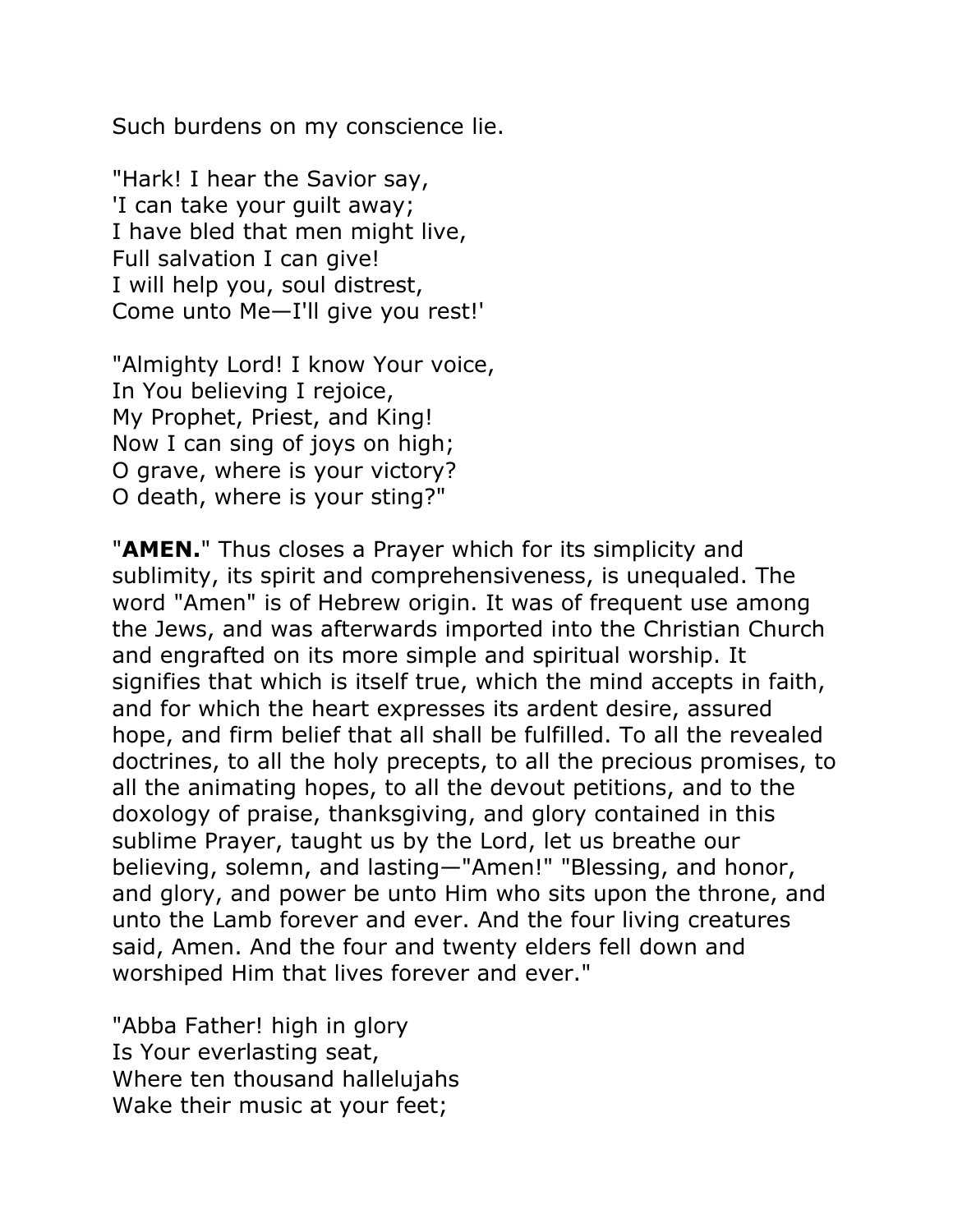Let Your pilgrim sons and daughters Catch the echo—and repeat.

"While we sojourn still in Mesech On the barren mountain side, Let 'Your kingdom come' within us, Sit You at the helm and guide, Until by every tongue and people Jesus shall be glorified.

"Should You lay Your hand upon us, Bringing clouds across our sun, And our 'pleasant' household 'pictures' Fade in darkness—one by one; Take Your dove into Your bosom There to weep—'Your will be done.'

"Day by day give to scatter Manna on the desert floor, 'Give us food convenient for us,' From Your never-failing store, And with Christ, the bread of heaven, Satisfy us evermore.

"Lord, with You there is forgiveness, Mercy nestles 'neath Your wing, Drop the precious 'balm of Gilead' On our burning bosom-sting, Send us forth to show our brother Mercy is a pleasant thing.

"From the byways of temptation Keep us, Savior, lest we stray, Oh, preserve us from the evil Ever lurking round our way. Let our path grow clearer, brighter, Until it end in 'perfect day.'